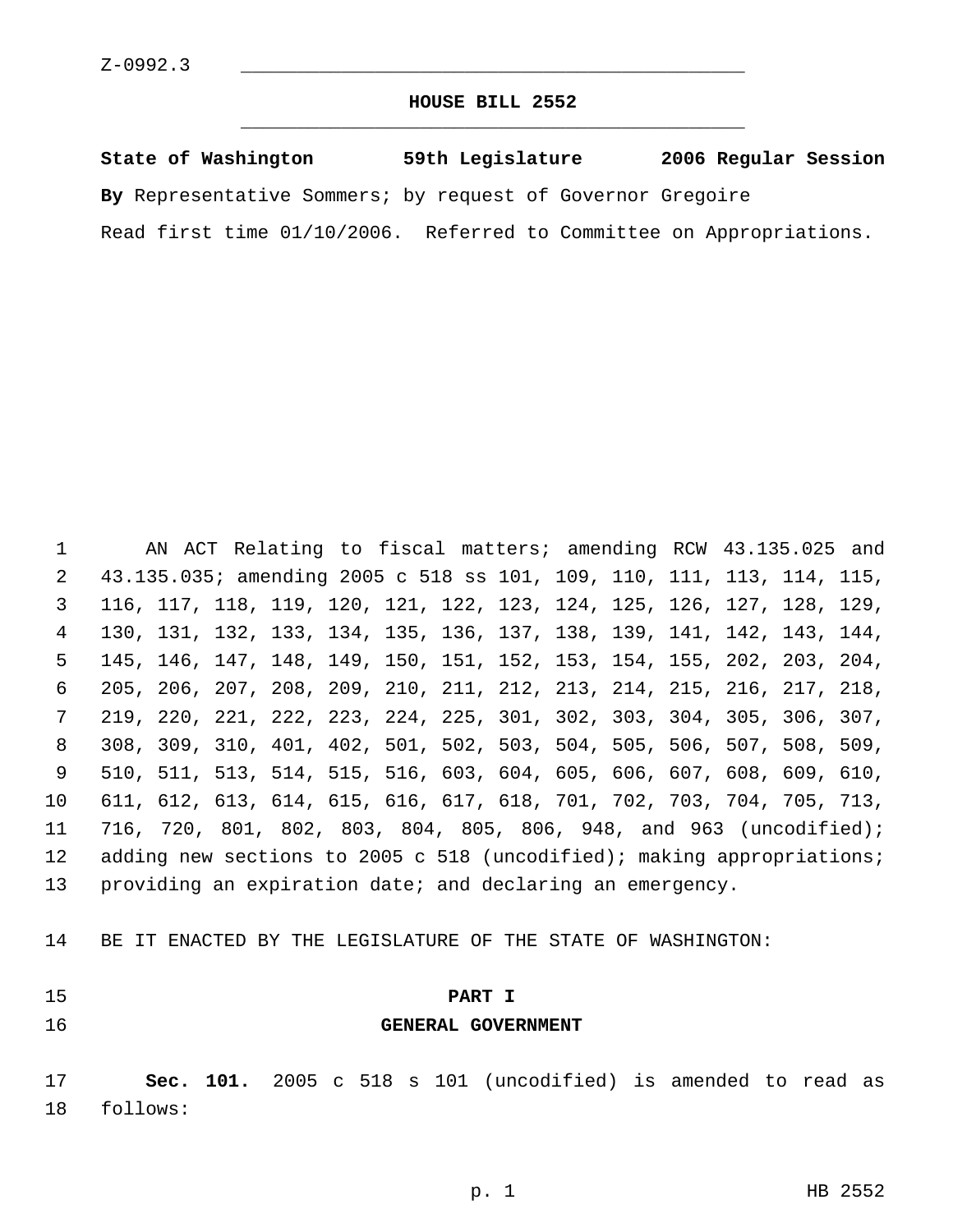```
 1 FOR THE HOUSE OF REPRESENTATIVES
```

|            |                                                          |  | General Fund--State Appropriation (FY 2006) $($ $($ \$30,411,000)) |  |  |  |  |  |              |  |
|------------|----------------------------------------------------------|--|--------------------------------------------------------------------|--|--|--|--|--|--------------|--|
|            |                                                          |  |                                                                    |  |  |  |  |  | \$30,261,000 |  |
| 4          | General Fund--State Appropriation (FY 2007) \$30,900,000 |  |                                                                    |  |  |  |  |  |              |  |
| . 5        |                                                          |  | TOTAL APPROPRIATION $\ldots$ , ( $(\frac{661}{311}, 000)$ )        |  |  |  |  |  |              |  |
| $\sqrt{2}$ |                                                          |  |                                                                    |  |  |  |  |  | \$61,161,000 |  |
|            |                                                          |  |                                                                    |  |  |  |  |  |              |  |

 The appropriations in this section are subject to the following 8 conditions and limitations:  $((+2))$  \$25,000 of the general fund--state appropriation for fiscal year 2006 is provided solely for the children's and family services task force established in Engrossed Substitute Senate Bill No. 5872 (family/children's department). If the bill is not enacted by June 30, 2005, the amount provided in this subsection shall lapse.

 **Sec. 102.** 2005 c 518 s 109 (uncodified) is amended to read as follows: **FOR THE SUPREME COURT**

17 General Fund--State Appropriation (FY 2006) . . . . . . ((\$6,085,000))  $$6,094,000$ 19 General Fund--State Appropriation (FY 2007) . . . . . . ((\$6,346,000)) \$6,389,000 21 TOTAL APPROPRIATION . . . . . . . . . . . . ((<del>\$12,431,000</del>))  $\frac{$12,483,000}{2}$ 

 **Sec. 103.** 2005 c 518 s 110 (uncodified) is amended to read as follows:

**FOR THE LAW LIBRARY**

26 General Fund--State Appropriation (FY 2006) . . . . . . ((\$2,011,000)) \$2,013,000 28 General Fund--State Appropriation (FY 2007) . . . . . ((\$2,020,000)) \$2,022,000 30 TOTAL APPROPRIATION  $\cdots$ ,  $\cdots$ ,  $\cdots$ ,  $\cdots$ ,  $\cdots$ ,  $\cdots$ ,  $\cdots$ ,  $\cdots$ \$4,035,000

 **Sec. 104.** 2005 c 518 s 111 (uncodified) is amended to read as follows:

**FOR THE COURT OF APPEALS**

35 General Fund--State Appropriation (FY 2006) . . . . . ((\$13,866,000))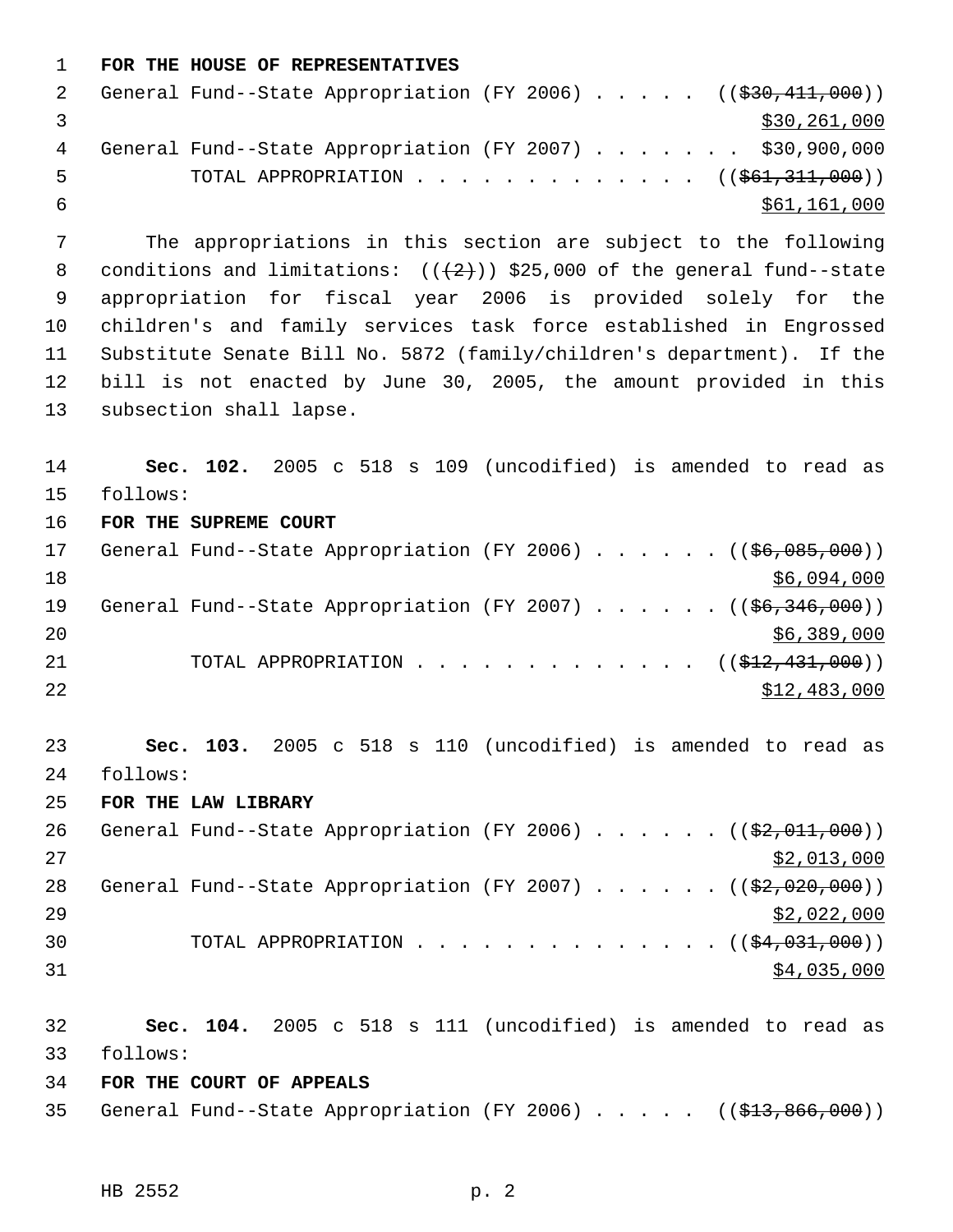| 1              | \$13,906,000                                                                     |
|----------------|----------------------------------------------------------------------------------|
| $\overline{2}$ | General Fund--State Appropriation (FY 2007)<br>((\$414,358,000))                 |
| 3              | \$14,376,000                                                                     |
| 4              | ((\$28, 224, 000))<br>TOTAL APPROPRIATION                                        |
| 5              | \$28, 282, 000                                                                   |
|                |                                                                                  |
| 6              | Sec. 105. 2005 c 518 s 113 (uncodified) is amended to read as                    |
| 7              | follows:                                                                         |
| 8              | FOR THE ADMINISTRATOR FOR THE COURTS                                             |
| 9              | General Fund--State Appropriation (FY 2006) $($ $($ $\frac{2096}{12}, 657, 000)$ |
| 10             | \$19,922,000                                                                     |
| 11             | General Fund--State Appropriation (FY 2007)<br>((\$20,081,000))                  |
| 12             | \$21,567,000                                                                     |
| 13             | Public Safety and Education Account--State                                       |
| 14             | $($ (\$50,106,000))<br>Appropriation                                             |
| 15             | \$50,936,000                                                                     |
| 16             | Judicial Information Systems Account--State                                      |
| 17             | Appropriation \$25,641,000                                                       |
| 18             | TOTAL APPROPRIATION ( $(\frac{\xi}{115}, 485, 000)$ )                            |
| 19             | \$118,066,000                                                                    |
|                |                                                                                  |

 The appropriations in this section are subject to the following conditions and limitations:

 (1) \$900,000 of the general fund--state appropriation for fiscal year 2006 and \$900,000 of the general fund--state appropriation for fiscal year 2007 are provided solely for court-appointed special advocates in dependency matters. The administrator for the courts, after consulting with the association of juvenile court administrators and the association of court-appointed special advocate/guardian ad litem programs, shall distribute the funds to volunteer court-appointed special advocate/guardian ad litem programs. The distribution of funding shall be based on the number of children who need volunteer court-appointed special advocate representation and shall be equally accessible to all volunteer court-appointed special advocate/guardian ad litem programs. The administrator for the courts shall not retain more than six percent of total funding to cover administrative or any other agency costs.

 (2) \$3,000,000 of the public safety and education account appropriation is provided solely for school district petitions to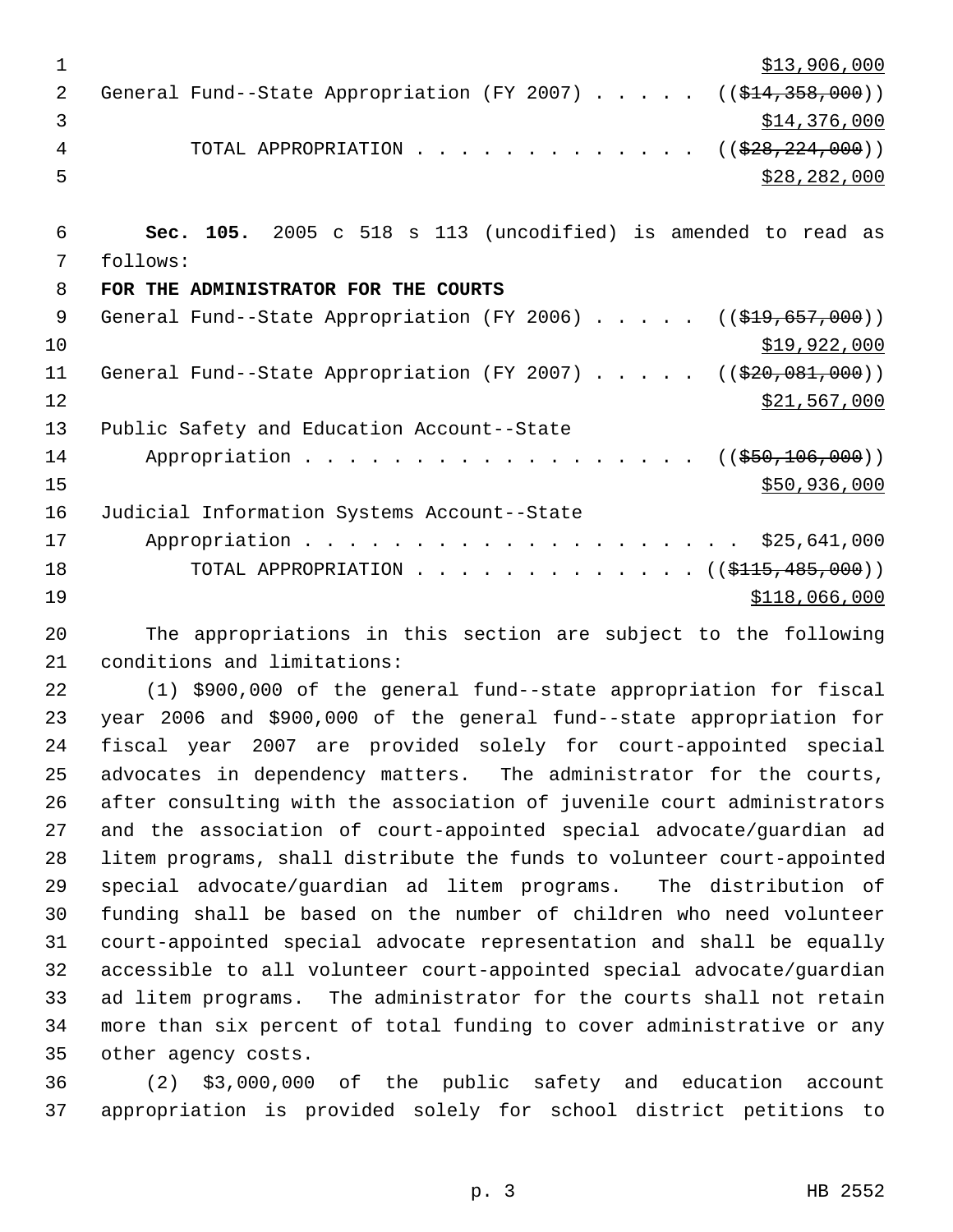juvenile court for truant students as provided in RCW 28A.225.030 and 28A.225.035. The office of the administrator for the courts shall develop an interagency agreement with the office of the superintendent of public instruction to allocate the funding provided in this subsection. Allocation of this money to school districts shall be based on the number of petitions filed.

 (3) \$13,224,000 of the public safety and education account appropriation is provided solely for distribution to county juvenile court administrators to fund the costs of processing truancy, children in need of services, and at-risk youth petitions. The office of the administrator for the courts shall not retain any portion of these funds to cover administrative costs. The office of the administrator for the courts, in conjunction with the juvenile court administrators, shall develop an equitable funding distribution formula. The formula shall neither reward counties with higher than average per-petition processing costs nor shall it penalize counties with lower than average per-petition processing costs.

 (4) The distributions made under subsection (3) of this section and distributions from the county criminal justice assistance account made pursuant to section 801 of this act constitute appropriate reimbursement for costs for any new programs or increased level of service for purposes of RCW 43.135.060.

 (5) Each fiscal year during the 2005-07 fiscal biennium, each county shall report the number of petitions processed and the total actual costs of processing truancy, children in need of services, and at-risk youth petitions. Counties shall submit the reports to the administrator for the courts no later than 45 days after the end of the fiscal year. The administrator for the courts shall electronically transmit this information to the chairs and ranking minority members of the house of representatives appropriations committee and the senate ways and means committee no later than 60 days after a fiscal year ends. These reports are deemed informational in nature and are not for the purpose of distributing funds.

 (6) \$82,000 of the general fund--state appropriation for fiscal year 2006 and \$82,000 of the general fund--state appropriation for fiscal year 2007 are provided solely for the implementation of House Bill No. 1112 (creating an additional superior court position). If the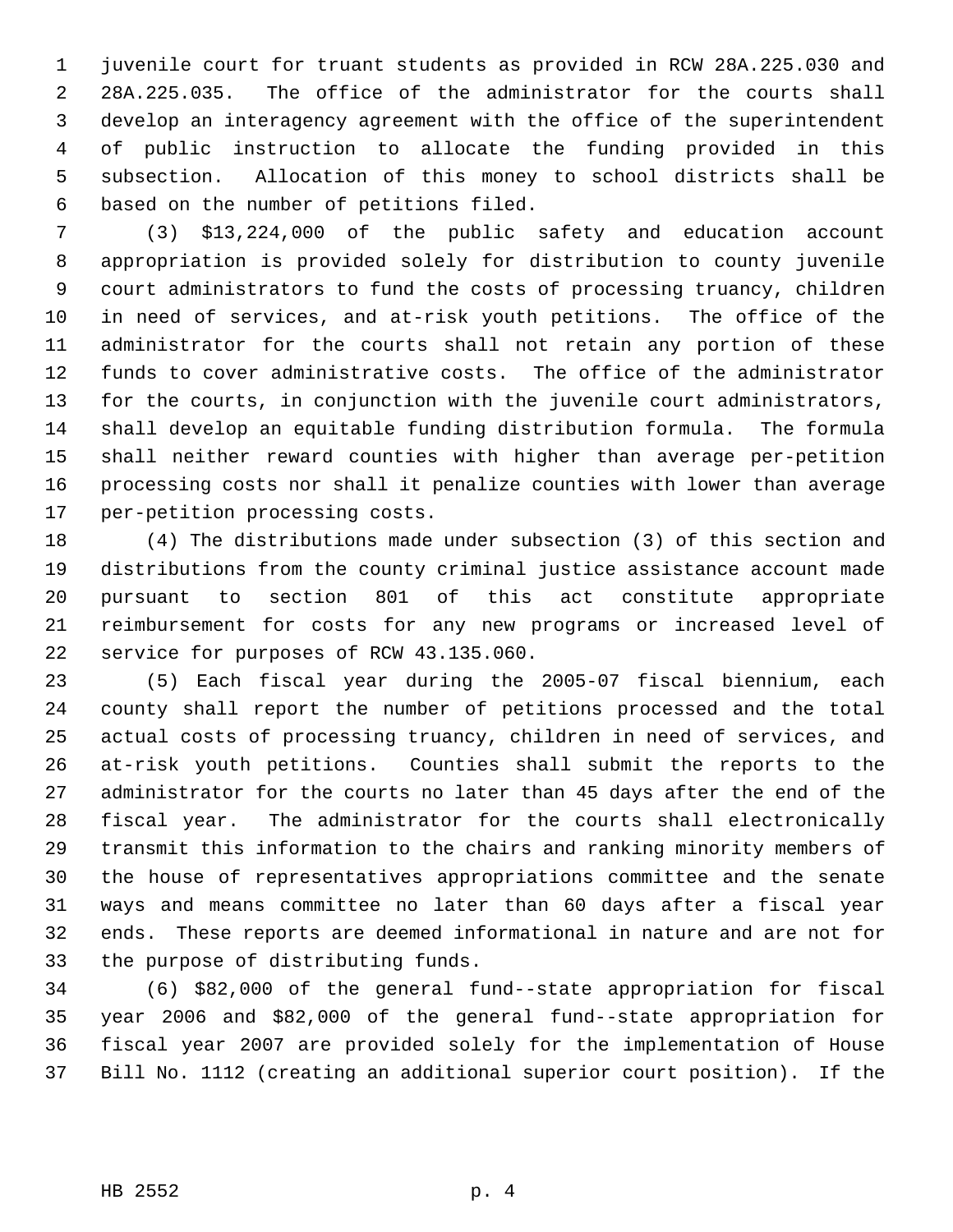bill is not enacted by June 30, 2005, the amounts in this subsection shall lapse.

 (7) \$75,000 of the general fund--state appropriation for fiscal year 2006 is provided solely for the implementation of Substitute House Bill No. 1854 (driving privilege) and Engrossed Second Substitute Senate Bill No. 5454 (court operations). If neither bill is enacted by June 30, 2005, the amount in this subsection shall lapse.

 **Sec. 106.** 2005 c 518 s 114 (uncodified) is amended to read as follows:

**FOR THE OFFICE OF PUBLIC DEFENSE**

11 General Fund--State Appropriation (FY 2006) . . . . . . ((\$1,490,000))  $\frac{12}{ }$   $\frac{12}{ }$   $\frac{12}{ }$   $\frac{12}{ }$   $\frac{12}{ }$   $\frac{12}{ }$   $\frac{12}{ }$   $\frac{12}{ }$   $\frac{12}{ }$   $\frac{12}{ }$   $\frac{12}{ }$   $\frac{12}{ }$   $\frac{12}{ }$   $\frac{12}{ }$   $\frac{12}{ }$   $\frac{12}{ }$   $\frac{12}{ }$   $\frac{12}{ }$   $\frac{12}{ }$   $\frac{12}{ }$   $\frac{12}{ }$   $\frac{12}{ }$  13 General Fund--State Appropriation (FY 2007) . . . . . ((\$2,078,000))  $$26,204,000$  Public Safety and Education Account--State 16 Appropriation . . . . . . . . . . . . . . . . . . \$13,175,000 17 TOTAL APPROPRIATION . . . . . . . . . . . . ((<del>\$16,743,000</del>)) \$44,155,000

 The appropriations in this section are subject to the following conditions and limitations:

 (1) \$800,000 of the general fund--state appropriation for fiscal year 2006 and \$1,000,000 of the general fund--state appropriation for fiscal year 2007 are provided solely to expand the parent representation project in dependency and termination cases.

 (2) Amounts provided from the public safety and education account appropriation in this section include funding for investigative services in death penalty personal restraint petitions.

 (3) Within amounts appropriated in this section and in Engrossed Second Substitute Senate Bill No. 5454, the office may, at its discretion, implement Second Substitute House Bill No. 1542 (indigent defense services).

 **Sec. 107.** 2005 c 518 s 115 (uncodified) is amended to read as follows:

# **FOR THE OFFICE OF CIVIL LEGAL AID**

35 General Fund--State Appropriation (FY 2006)  $\ldots$  . . . . (( $\frac{2}{32}$ , 883, 000))  $\frac{$3,083,000}{2}$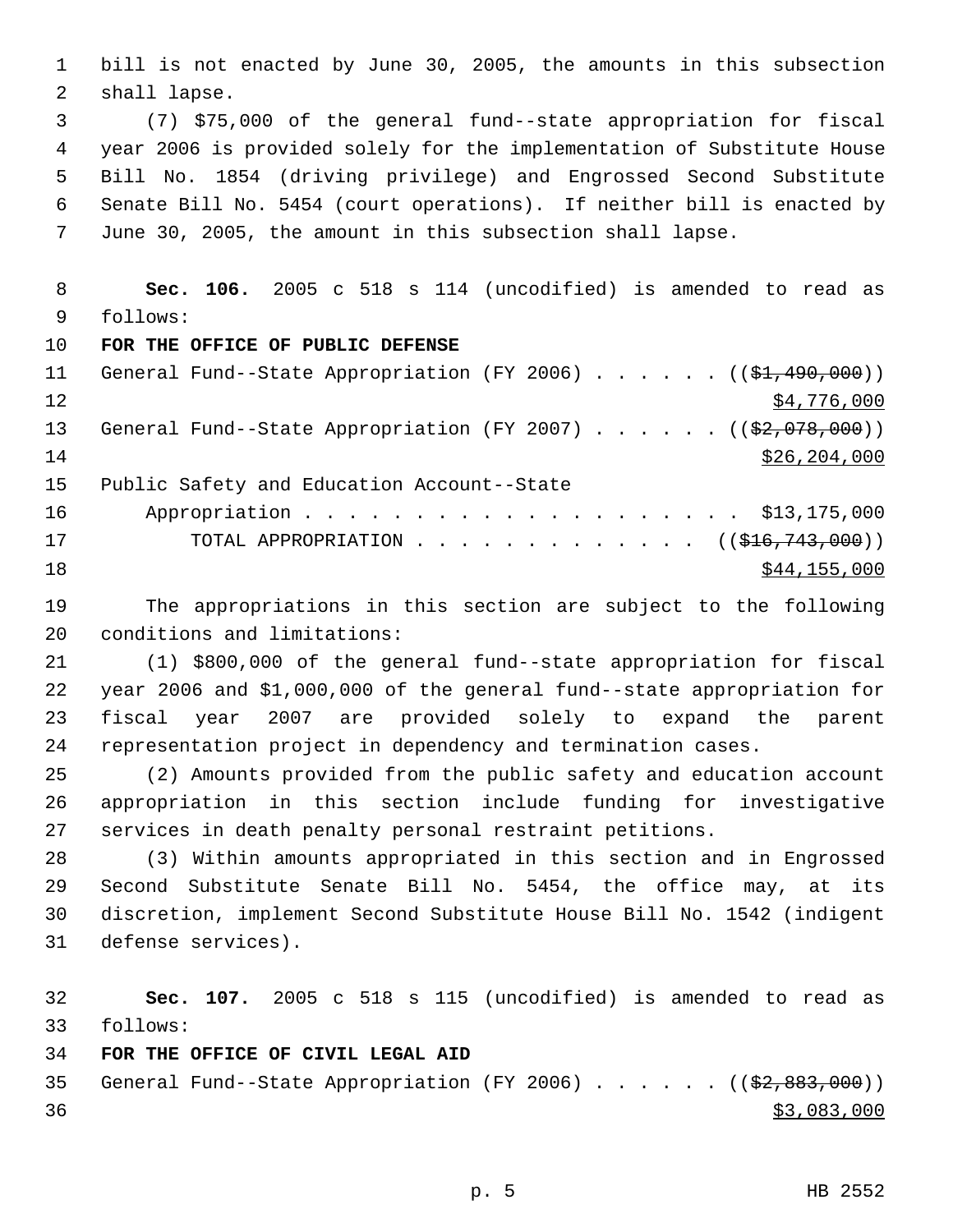1 General Fund--State Appropriation (FY 2007) . . . . . ((\$2,832,000))  $\frac{1}{2}$  \$3,232,000 Public Safety and Education Account--State Appropriation . . . . . . . . . . . . . . . . . . . . . \$4,705,000 Violence Reduction and Drug Enforcement Account-- State Appropriation . . . . . . . . . . . . . . . . . . \$2,987,000 7 TOTAL APPROPRIATION . . . . . . . . . . . . ((\$<del>13,407,000</del>))  $8 \div 14,007,000$ 

 The appropriations in this section are subject to the following conditions and limitations:

 (1) \$2,783,000 of the general fund--state appropriation for fiscal year 2006, \$2,732,000 of the general fund--state appropriation for fiscal year 2007, \$4,705,000 of the public safety and education account--state appropriation, and \$2,987,000 of the violence reduction and drug enforcement account--state appropriation are contingent upon enactment of Substitute House Bill No. 1747 (civil legal services). If the bill is not enacted by June 30, 2005, these appropriations shall be made to the department of community, trade, and economic development and are provided solely for the purpose of civil legal services.

 (2) \$100,000 of the general fund--state appropriation for fiscal year 2006 and \$100,000 of the general fund--state appropriation for fiscal year 2007 are contingent upon enactment of Substitute House Bill No. 1747 (civil legal services). If the bill is not enacted by June 30, 2005, the appropriation shall be made to the department of community, trade, and economic development and is provided solely for a general farm organization with members in every county of the state to develop and administer an alternative dispute resolution system for disputes between farmers and farm workers.

 **Sec. 108.** 2005 c 518 s 116 (uncodified) is amended to read as follows:

## **FOR THE OFFICE OF THE GOVERNOR**

| 32 |  |  |  |  |  | General Fund--State Appropriation (FY 2006) $($ $($ \$5,600,000)) |
|----|--|--|--|--|--|-------------------------------------------------------------------|
| 33 |  |  |  |  |  | \$5,595,000                                                       |
| 34 |  |  |  |  |  | General Fund--State Appropriation (FY 2007) $($ $($ \$5,279,000)) |
| 35 |  |  |  |  |  | \$5,764,000                                                       |
| 36 |  |  |  |  |  | General Fund--Federal Appropriation $($ $($ \$1,364,000) $)$      |
| 37 |  |  |  |  |  | \$1,366,000                                                       |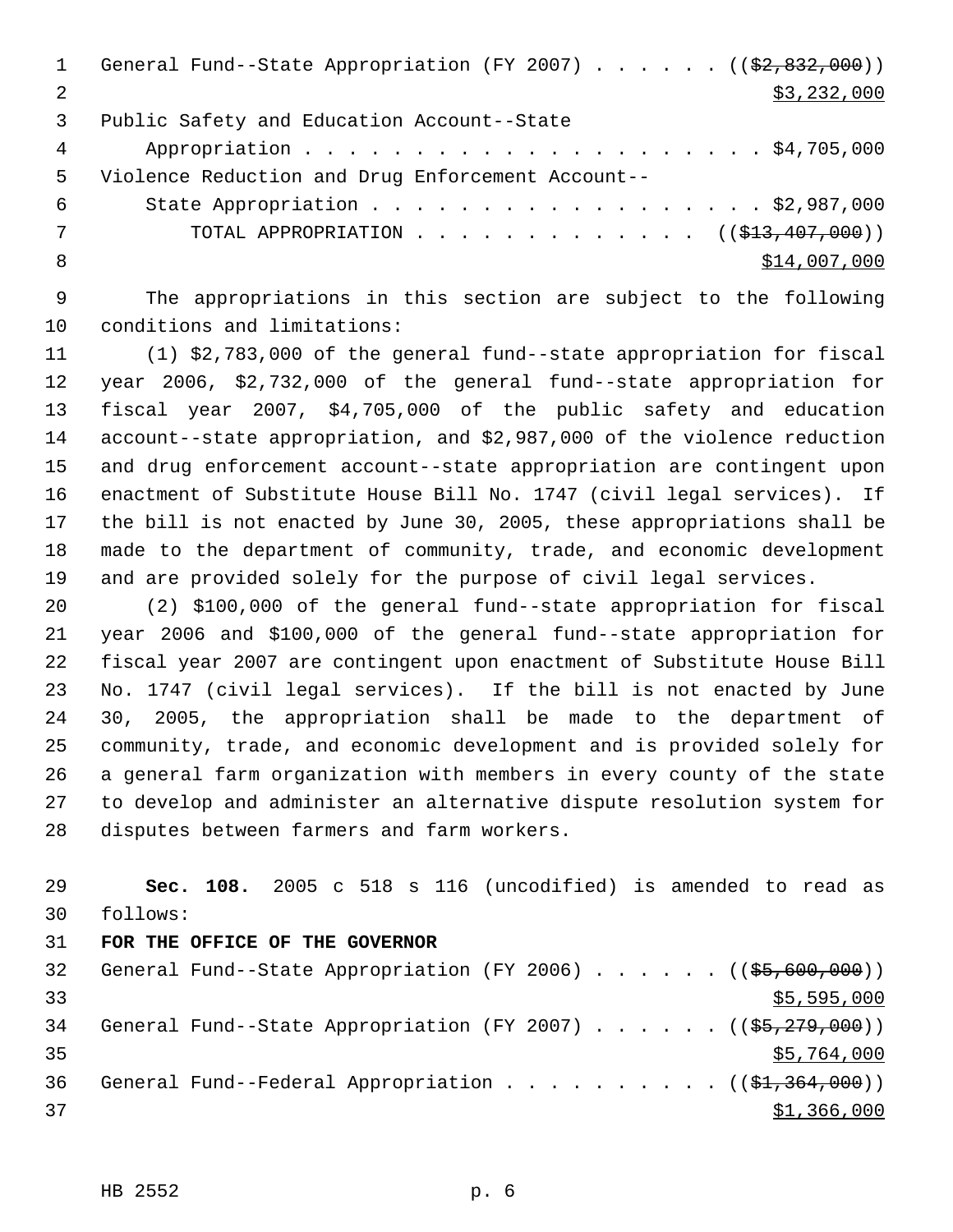|     | Oil Spill Prevention Account Appropriation \$508,000                               |
|-----|------------------------------------------------------------------------------------|
| 2   | Salmon Recovery Account Appropriation \$160,000                                    |
| 3   | Water Quality Account--State Appropriation ( $(\frac{24}{184}, \frac{184}{100})$ ) |
| 4   | \$4,193,000                                                                        |
| 5   | Economic Development Strategic Reserve                                             |
| 6   | Account Appropriation $\frac{54,000,000}{2}$                                       |
| 7   | Pension Funding Stabilization Account--State                                       |
| 8   |                                                                                    |
| - 9 | TOTAL APPROPRIATION ( $(\frac{1616}{935}, 000)$ )                                  |
| 10  | \$21,610,000                                                                       |

 The appropriations in this section are subject to the following conditions and limitations:

 (1) \$4,112,000 of the water quality account appropriation and \$1,150,000 of the general fund--federal appropriation are provided solely for the Puget Sound water quality action team to implement the Puget Sound conservation and recovery plan action items PSAT-01 through PSAT-06.

 (2) \$200,000 of the general fund--state appropriation for fiscal year 2006, \$200,000 of the general fund--state appropriation for fiscal year 2007, and \$200,000 of the general fund--federal appropriation are provided solely for one-time corrective actions to address Hood canal's dissolved oxygen problems, the Puget Sound conservation and recovery plan action item PSAT-07.

 (3) As described in section 129(7) of this act, the Puget Sound water quality action team shall make recommendations and report on monitoring activities related to salmon recovery.

 (4) \$250,000 of the general fund--state appropriation for fiscal year 2006 and \$100,000 of the general fund--state appropriation for fiscal year 2007 are provided solely for the implementation of House Bill No. 1152 (early learning council). If House Bill No. 1152 is not enacted by June 30, 2005, the amounts provided in this subsection shall lapse.

 (5) For the governor's funding request pursuant to RCW 74.39A.300 to be submitted to the legislature by December 20, 2006, it is the intent of the legislature to consider a fringe benefits funding request that provides health care benefits substantially equivalent in cost to those available to individual providers pursuant to chapter 25, Laws of 2003 1st sp. sess.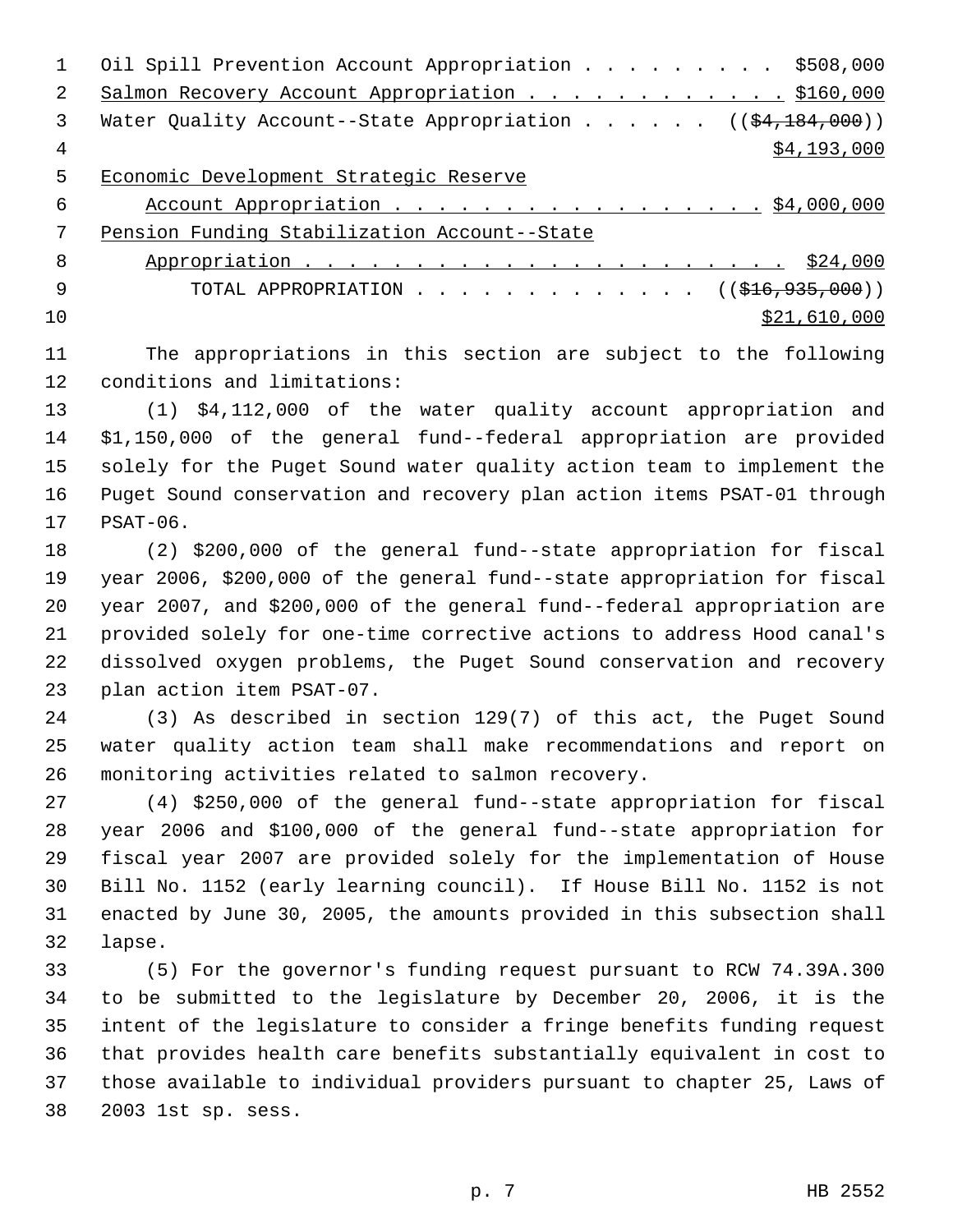(6) \$100,000 of the general fund--state appropriation for fiscal year 2006 and \$100,000 of the general fund--state appropriation for fiscal year 2007 are provided solely as a grant to the Hood Canal Coordinating Council to implement Engrossed Substitute House Bill No. 5 2097 (management program for Hood Canal). ((<del>If Engrossed Substitute</del> House Bill No. 2097 is not enacted by June 30, 2005, the amounts 7 provided in this subsection shall lapse.))

 (7) \$100,000 of the general fund--state appropriation for fiscal year 2006 and \$100,000 of the general fund--state appropriation for fiscal year 2007 are provided solely for a review of ocean policy issues in cooperation with individuals with appropriate expertise and the departments of ecology, fish and wildlife, and natural resources. By December 31, 2005, the governor's office shall identify the recommendations of the U.S. commission on ocean policy appropriate for immediate implementation. By December 31, 2006, the governor's office shall provide a report: (a) Summarizing the condition of the state's ocean resources and their contribution to the state's character, quality of life, and economic viability; (b) recommending improvements in coordination among state agencies and other jurisdictions; (c) recommending measures to protect and manage ocean resources; (d) recommending measures to finance ocean protection, management, and development programs; and (e) recommending legislation regarding ocean resources or policy.

 (8) \$508,000 of the oil spill prevention account appropriation is provided solely for the oil spill advisory council established in Engrossed Substitute Senate Bill No. 5432 (oil spill oversight council). If the bill is not enacted by June 30, 2005, the amount provided in this subsection shall lapse.

 **Sec. 109.** 2005 c 518 s 117 (uncodified) is amended to read as follows: **FOR THE LIEUTENANT GOVERNOR** 32 General Fund--State Appropriation (FY 2006) . . . . . . . . \$752,000 33 General Fund--State Appropriation (FY 2007) . . . . . . ((\$766,000)) 35 ((General Fund--Local Appropriation  $\cdots$ ,  $\cdots$ ,  $\cdots$ ,  $\cdots$ ,  $\sharp$ 1,000)) Pension Funding Stabilization Account--State Appropriation . . . . . . . . . . . . . . . . . . . . . . . \$3,000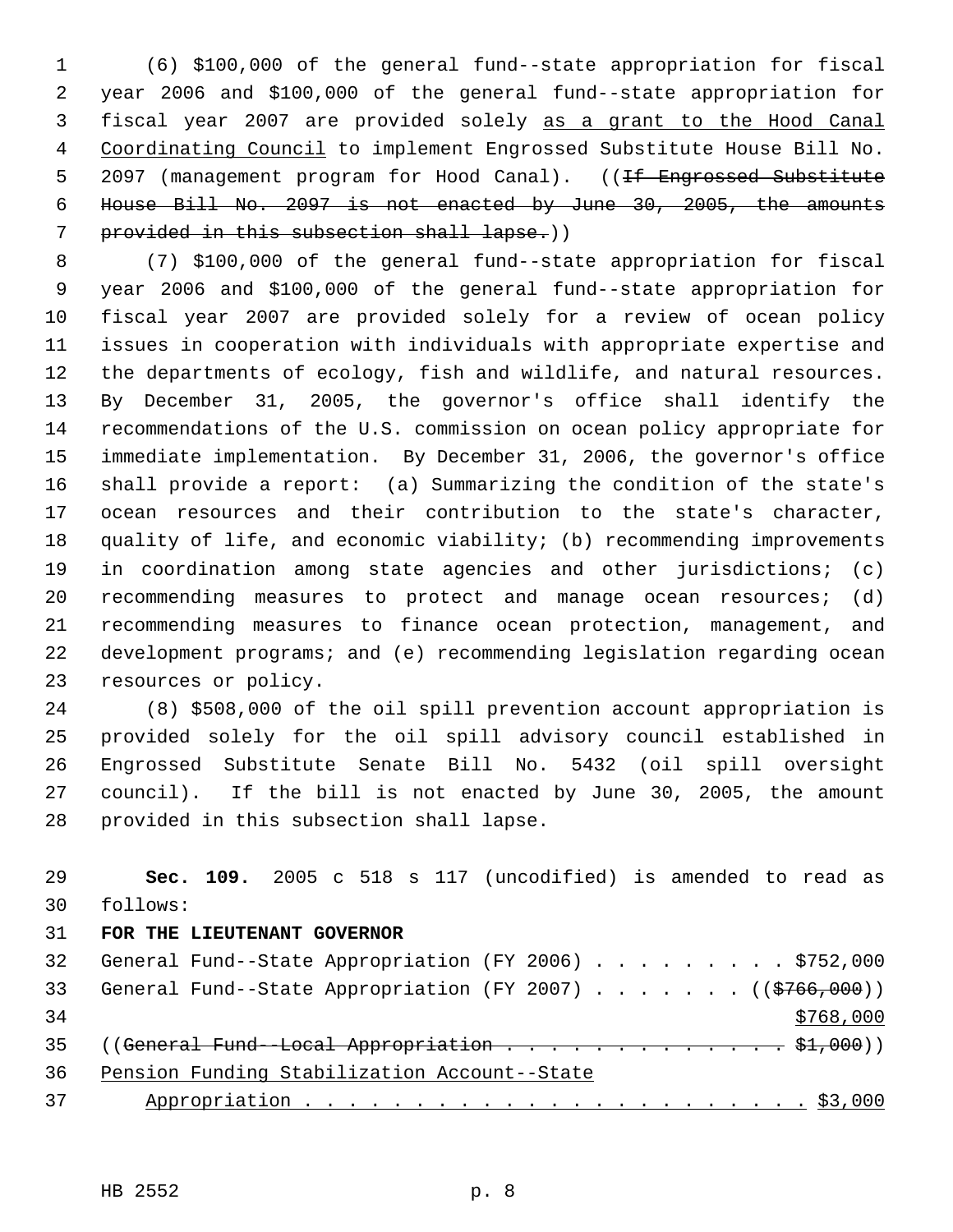| $\mathbf{1}$ | TOTAL APPROPRIATION $($ $(\frac{1}{21}, 519, 000))$                        |
|--------------|----------------------------------------------------------------------------|
| 2            | \$1,523,000                                                                |
| 3            | Sec. 110. 2005 c 518 s 118 (uncodified) is amended to read as              |
| 4            | follows:                                                                   |
| 5            | FOR THE PUBLIC DISCLOSURE COMMISSION                                       |
| $\epsilon$   | General Fund--State Appropriation (FY 2006) \$1,989,000                    |
| 7            | General Fund--State Appropriation (FY 2007) $($ $($ $\frac{209}{100})$     |
| 8            | \$2,013,000                                                                |
| 9            | Pension Funding Stabilization Account--State                               |
| 10           |                                                                            |
| 11           | TOTAL APPROPRIATION ( $(\frac{2}{3}, 998, 000)$ )                          |
| 12           | \$4,012,000                                                                |
| 13           | Sec. 111. 2005 c 518 s 119 (uncodified) is amended to read as              |
| 14           | follows:                                                                   |
| 15           | FOR THE SECRETARY OF STATE                                                 |
| 16           | General Fund--State Appropriation (FY 2006) $($ $($ \$19,102,000))         |
| 17           | \$20,194,000                                                               |
| 18           | General Fund--State Appropriation (FY 2007) $($ $($ \$17,323,000))         |
| 19           | \$17,627,000                                                               |
| 20           | General Fund--Federal Appropriation ( $(\frac{27}{92}, 092, 000)$ )        |
| 21           | \$7,099,000                                                                |
| 22           | General Fund--Private/Local Appropriation ((\$125,000))                    |
| 23           | \$207,000                                                                  |
| 24           | Archives and Records Management Account--State                             |
| 25           | Appropriation $($ $(*8,127,000))$                                          |
| 26           | \$8,210,000                                                                |
| 27           | Department of Personnel Services Account--State                            |
| 28           |                                                                            |
| 29           | \$721,000                                                                  |
| 30           | Local Government Archives Account--State                                   |
| 31           | Appropriation<br>((\$412,138,000))                                         |
| 32           | \$12,398,000                                                               |
| 33           | Election Account--Federal Appropriation ( $(\frac{247,009,000}{\cdots})$ ) |
| 34           | \$53,010,000                                                               |
| 35           | Pension Funding Stabilization Account--State                               |
| 36           |                                                                            |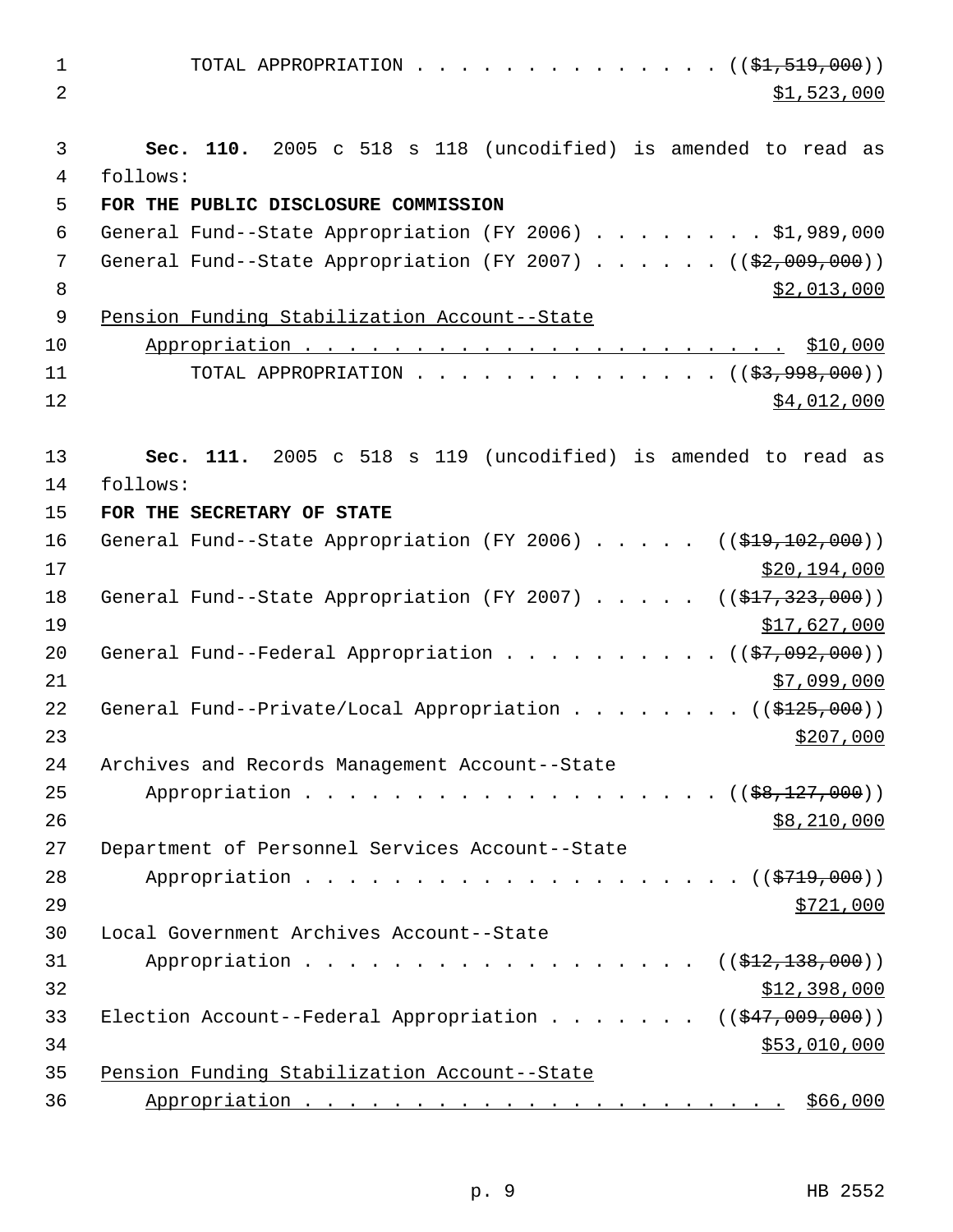1 TOTAL APPROPRIATION . . . . . . . . . . . . (  $(\frac{1111,635,000}{s})$ 2 \$119,532,000

 The appropriations in this section are subject to the following conditions and limitations:

 (1) \$2,296,000 of the general fund--state appropriation for fiscal year 2006 is provided solely to reimburse counties for the state's share of primary and general election costs and the costs of conducting mandatory recounts on state measures. Counties shall be reimbursed only for those odd-year election costs that the secretary of state validates as eligible for reimbursement.

 (2) \$1,999,000 of the general fund--state appropriation for fiscal year 2006 and \$2,403,000 of the general fund--state appropriation for fiscal year 2007 are provided solely for the verification of initiative and referendum petitions, maintenance of related voter registration records, and the publication and distribution of the voters and candidates pamphlet.

 (3) \$125,000 of the general fund--state appropriation for fiscal year 2006 and \$118,000 of the general fund--state appropriation for fiscal year 2007 are provided solely for legal advertising of state measures under RCW 29.27.072.

 (4)(a) \$2,028,004 of the general fund--state appropriation for fiscal year 2006 and \$2,063,772 of the general fund--state appropriation for fiscal year 2007 are provided solely for contracting with a nonprofit organization to produce gavel-to-gavel television coverage of state government deliberations and other events of statewide significance during the 2005-07 biennium. The funding level for each year of the contract shall be based on the amount provided in this subsection. The nonprofit organization shall be required to raise contributions or commitments to make contributions, in cash or in kind, in an amount equal to forty percent of the state contribution. The office of the secretary of state may make full or partial payment once all criteria in (a) and (b) of this subsection have been satisfactorily documented.

 (b) The legislature finds that the commitment of on-going funding is necessary to ensure continuous, autonomous, and independent coverage of public affairs. For that purpose, the secretary of state shall enter into a contract with the nonprofit organization to provide public affairs coverage.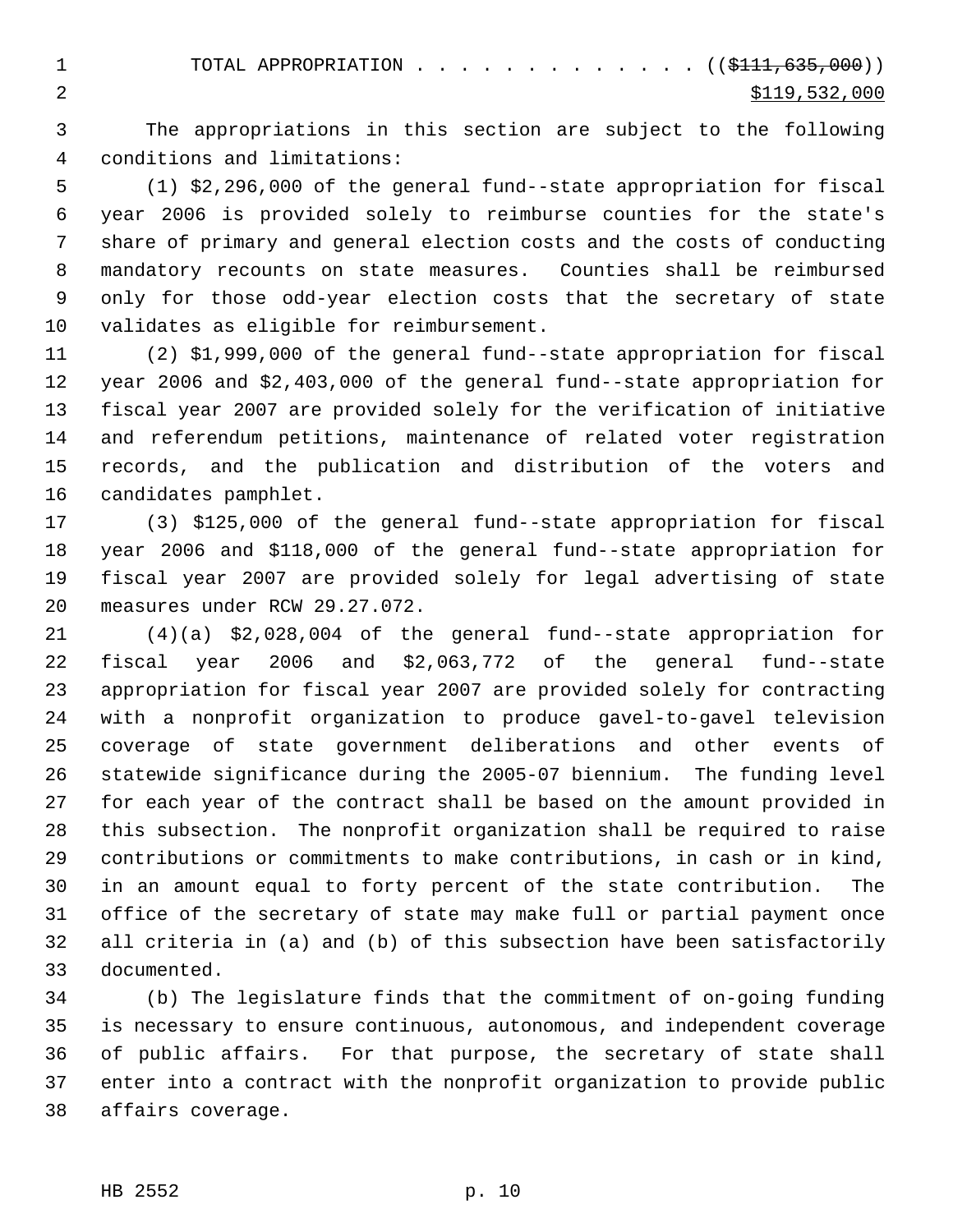(c) The nonprofit organization shall prepare an annual independent audit, an annual financial statement, and an annual report, including benchmarks that measure the success of the nonprofit organization in meeting the intent of the program.

 (d) No portion of any amounts disbursed pursuant to this subsection may be used, directly or indirectly, for any of the following purposes: (i) Attempting to influence the passage or defeat of any legislation by the legislature of the state of Washington, by any county, city, town, or other political subdivision of the state of Washington, or by the congress, or the adoption or rejection of any rule, standard, rate, or other legislative enactment of any state agency;

 (ii) Making contributions reportable under chapter 42.17 RCW; or (iii) Providing any: (A) Gift; (B) honoraria; or (C) travel, lodging, meals, or entertainment to a public officer or employee.

 (5) \$196,000 of the general fund--state appropriation for fiscal year 2006 and \$173,000 of the general fund--state appropriation for fiscal year 2007 are provided for the implementation of House Bill No. 1749 (county election procedures). If the bill is not enacted by June 30, 2005, the amounts provided in this subsection shall lapse.

 (6) \$110,000 of the general fund--state appropriation for fiscal year 2006 is provided solely for the purposes of settling all claims in *Washington State Democratic Party, et al. v. Sam S. Reed, et al.,* United States District Court Western District of Washington at Tacoma Cause No. C00-5419FDB and related appeal. The expenditure of this appropriation is contingent on the release of all claims in the case 27 and related appeal, and total settlement costs shall not exceed the appropriation in this subsection.

 **Sec. 112.** 2005 c 518 s 120 (uncodified) is amended to read as follows: **FOR THE GOVERNOR'S OFFICE OF INDIAN AFFAIRS** 32 General Fund--State Appropriation (FY 2006) . . . . . . . . \$277,000 33 General Fund--State Appropriation (FY 2007) . . . . . . ((\$289,000)) Pension Fund Stabilization Account--State Appropriation . . . . . . . . . . . . . . . . . . . . . . . \$1,000 37 TOTAL APPROPRIATION . . . . . . . . . . . . . . ((\$566,000))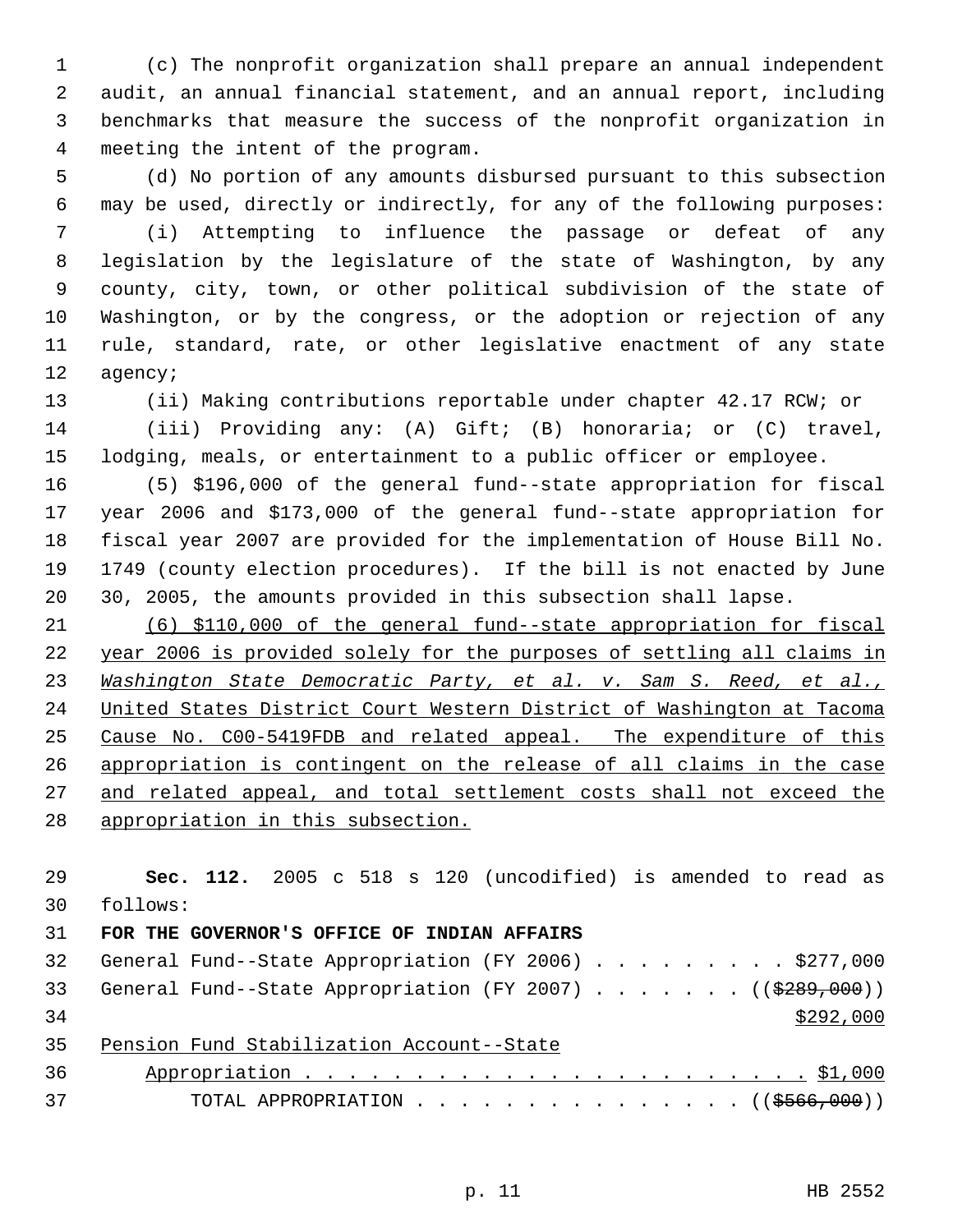### $1 \frac{$570,000}{ }$

 The appropriations in this section are subject to the following conditions and limitations: The office shall assist the department of personnel on providing the government-to-government training sessions for federal, state, local, and tribal government employees. The training sessions shall cover tribal historical perspectives, legal issues, tribal sovereignty, and tribal governments. Costs of the training sessions shall be recouped through a fee charged to the participants of each session. The department of personnel shall be responsible for all of the administrative aspects of the training, including the billing and collection of the fees for the training. **Sec. 113.** 2005 c 518 s 121 (uncodified) is amended to read as follows:

**FOR THE COMMISSION ON ASIAN-PACIFIC-AMERICAN AFFAIRS**

|    | 15 General Fund--State Appropriation (FY 2006) \$235,000             |
|----|----------------------------------------------------------------------|
| 16 | General Fund--State Appropriation (FY 2007) ( $(\frac{2238}{100})$ ) |
| 17 | \$239,000                                                            |
| 18 | Pension Funding Stabilization Account--State                         |
| 19 |                                                                      |
| 20 | TOTAL APPROPRIATION $\ldots$ , ( $(\frac{2473}{100})$ )              |
| 21 | \$475,000                                                            |
|    |                                                                      |
| 22 | Sec. 114. 2005 c 518 s 122 (uncodified) is amended to read as        |

follows:

**FOR THE STATE TREASURER**

 State Treasurer's Service Account--State 26 Appropriation . . . . . . . . . . . . . . . . ((\$14,124,000)) \$14,174,000

 **Sec. 115.** 2005 c 518 s 123 (uncodified) is amended to read as follows:

**FOR THE STATE AUDITOR**

31 General Fund--State Appropriation (FY 2006)  $\ldots$  . . . . ((\$1,884,000)) 33 General Fund--State Appropriation (FY 2007) . . . . . ((\$2,441,000))  $\frac{$741,000}{}$ State Auditing Services Revolving Account--State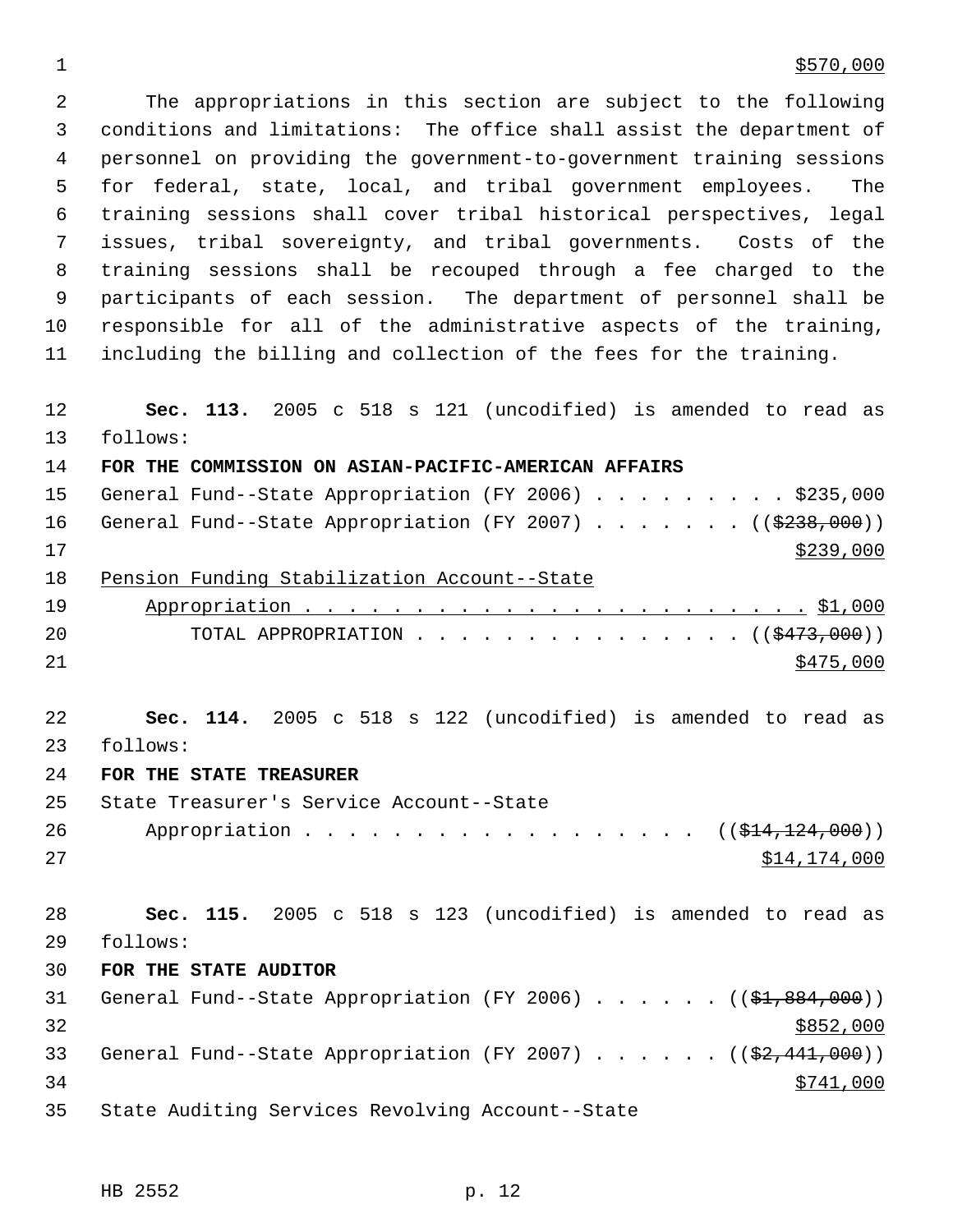| $1 \quad \cdots$ | Appropriation $($ $(\frac{123}{7952}, 960) )$  |              |
|------------------|------------------------------------------------|--------------|
| $\overline{2}$   |                                                | \$14,011,000 |
|                  | 3 Pension Funding Stabilization Account--State |              |

| - 5 | TOTAL APPROPRIATION ( $(\frac{\text{S18}, 277, 000}{\text{F18}, 277, 000})$ ) |
|-----|-------------------------------------------------------------------------------|
|     | \$15,608,000                                                                  |

 The appropriations in this section are subject to the following conditions and limitations:

 (1) Audits of school districts by the division of municipal corporations shall include findings regarding the accuracy of: (a) Student enrollment data; and (b) the experience and education of the district's certified instructional staff, as reported to the superintendent of public instruction for allocation of state funding.

 (2) \$731,000 of the general fund--state appropriation for fiscal year 2006 and \$727,000 of the general fund--state appropriation for fiscal year 2007 are provided solely for staff and related costs to verify the accuracy of reported school district data submitted for state funding purposes; conduct school district program audits of state funded public school programs; establish the specific amount of state funding adjustments whenever audit exceptions occur and the amount is not firmly established in the course of regular public school audits; and to assist the state special education safety net committee when requested.

 (3) The office shall report to the office of financial management and the appropriate fiscal committees of the legislature detailed information on risk-based auditing, its theory, and its application for the audits performed on Washington state government. The report shall include an explanation of how the office identifies, measures, and prioritizes risk, the manner in which the office uses these factors in the planning and execution of the audits of Washington state government, and the methods and procedures used in the conduct of the risk-based audits themselves. The report is due no later than December 1, 2005.

34 (4) ((\$1,130,000)) \$100,000 of the general fund--state 35 appropriation for fiscal year ( $\left(-\frac{1}{2}, 695, 000\right)$  of the general fund-- state appropriation for fiscal year 2007, and \$2,000 of the state auditing services revolving account--state appropriation for fiscal 38 year 2006 are)) is provided solely for the implementation of Engrossed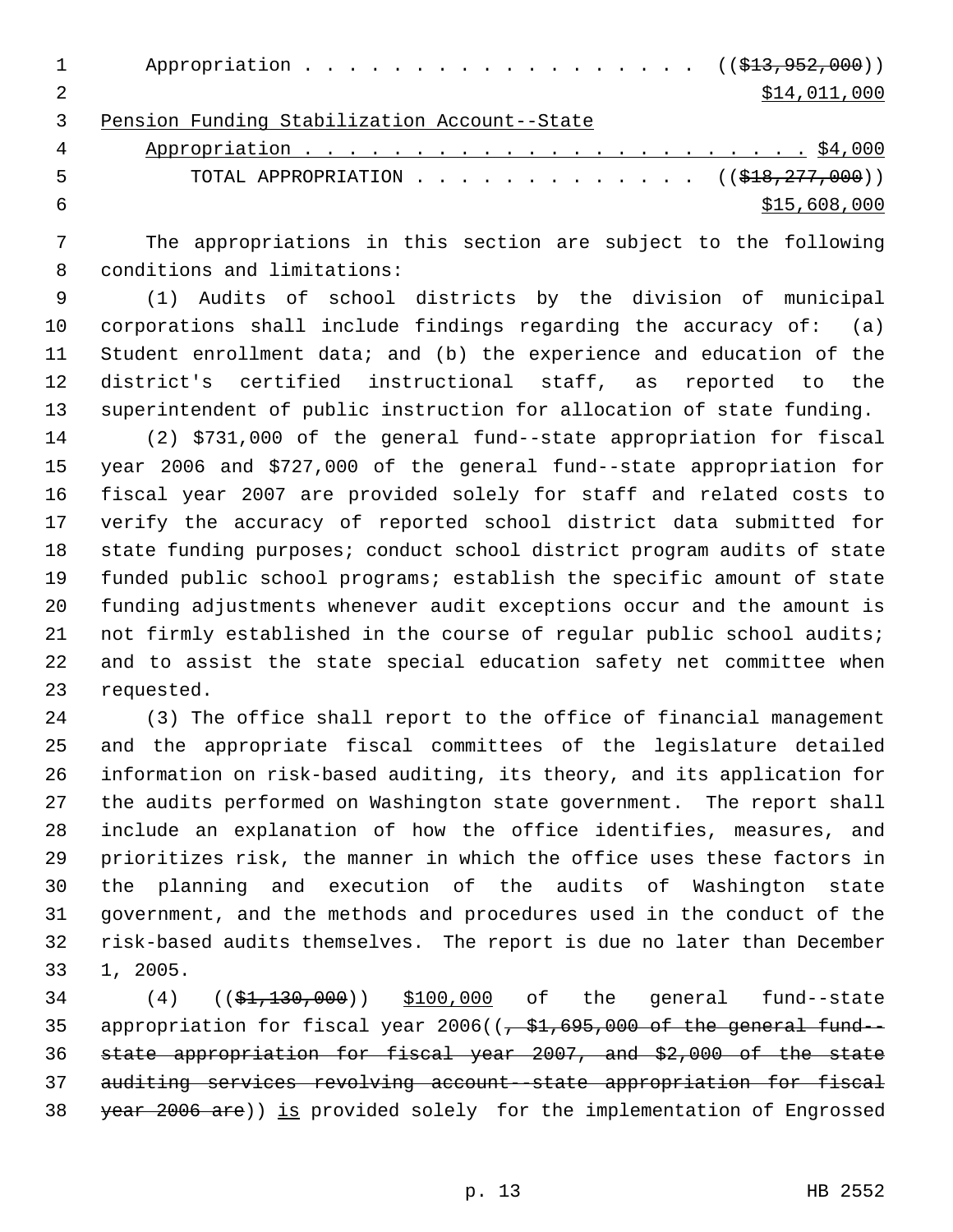1 Substitute House Bill No. 1064 (government performance). ((If Engrossed Substitute House Bill No. 1064 is not enacted by June 30, 2005, the amounts provided in this subsection shall lapse.))

 (5) \$16,000 of the general fund--state appropriation for fiscal year 2006 is provided for a review of special education excess cost accounting and reporting requirements. The state auditor's office shall coordinate this work with the joint legislative audit and review committee's review of the special education excess cost accounting methodology and expenditure reporting requirements. The state auditor's review shall include an examination of whether school districts are (a) appropriately implementing the excess cost accounting methodology; (b) consistently charging special education expenses to the special education and basic education programs; (c) appropriately determining the percentage of expenditures that should be charged to the special education and basic education programs; and (d) appropriately and consistently reporting special education expenditures. The results of this review will be included in the joint legislative audit and review committee's report issued in January 2006.

 **Sec. 116.** 2005 c 518 s 124 (uncodified) is amended to read as follows:

 **FOR THE CITIZENS' COMMISSION ON SALARIES FOR ELECTED OFFICIALS** 22 General Fund--State Appropriation (FY 2006) . . . . . . . . \$137,000 23 General Fund--State Appropriation (FY 2007) . . . . . . ((\$206,000)) 25 TOTAL APPROPRIATION . . . . . . . . . . . . . . . ((\$343,000)) 

 **Sec. 117.** 2005 c 518 s 125 (uncodified) is amended to read as follows:

#### **FOR THE ATTORNEY GENERAL**

30 General Fund--State Appropriation (FY 2006) . . . . . . ((\$5,223,000)) \$5,489,000 32 General Fund--State Appropriation (FY 2007) . . . . . ((\$5,156,000))  $\frac{1}{55}$ , 331, 000 34 General Fund--Federal Appropriation . . . . . . . . . ((\$2,973,000))  $\frac{175,000}{2}$ Public Safety and Education Account--State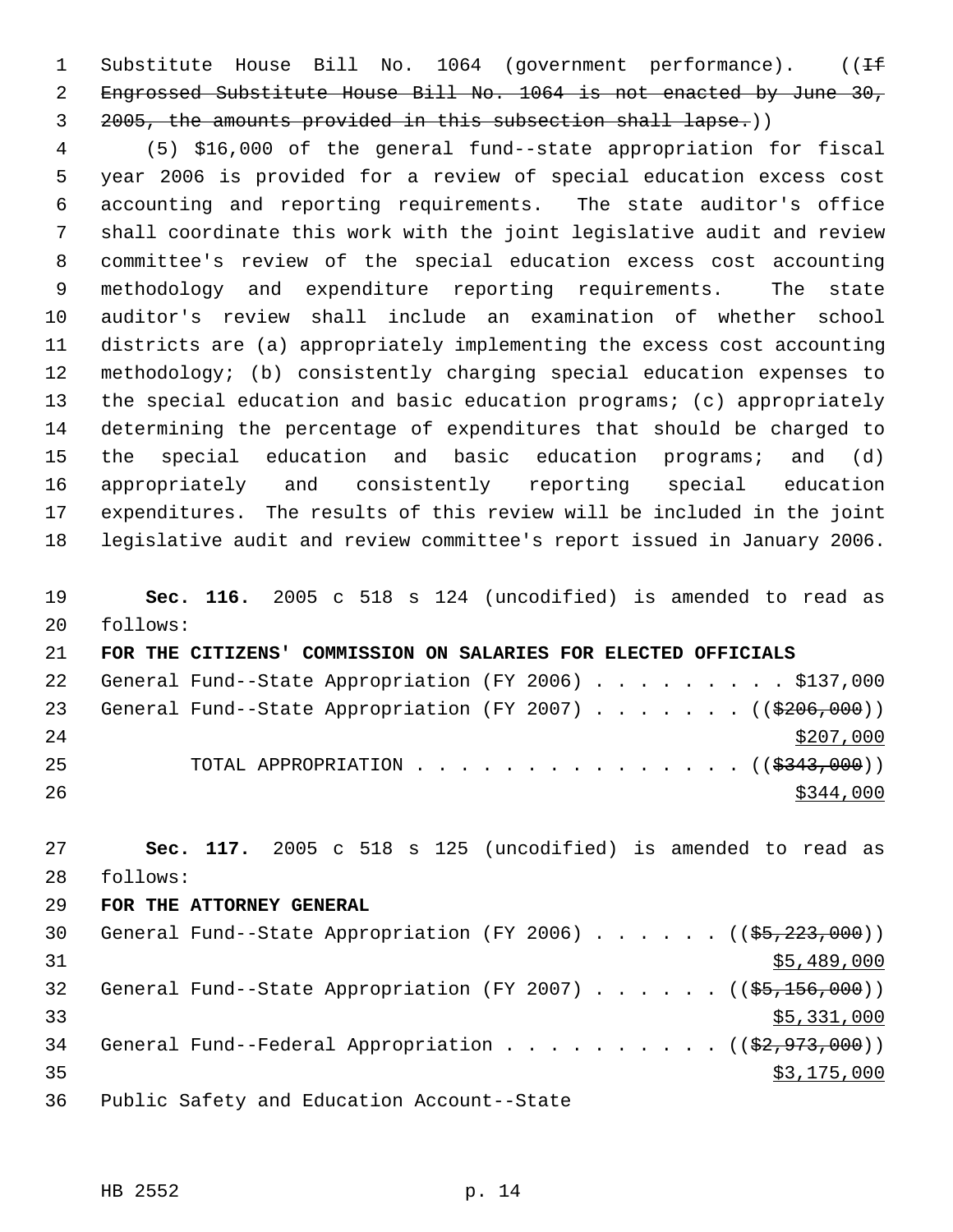1 Appropriation . . . . . . . . . . . . . . . . . (  $(\frac{2}{2}, \frac{303}{100})$  ) 2  $\frac{1}{2}$   $\frac{1}{2}$   $\frac{307}{000}$  New Motor Vehicle Arbitration Account--State 4 Appropriation . . . . . . . . . . . . . . . . . (  $(\frac{21}{21}, \frac{313}{100})$  )  $5 \times 1,315,000$ 6 Health Services Account Appropriation . . . . . . . . . . . \$762,000 Legal Services Revolving Account--State 8 Appropriation . . . . . . . . . . . . . . . . (  $(\frac{18}{3185}, \frac{970}{1000})$  ) \$191,083,000 Tobacco Prevention and Control Account--State Appropriation . . . . . . . . . . . . . . . . . . . . . . \$270,000 Pension Funding Stabilization Account--State Appropriation . . . . . . . . . . . . . . . . . . . . . . \$21,000 14 TOTAL APPROPRIATION . . . . . . . . . . . . ((\$203,208,000)) \$209,753,000

 The appropriations in this section are subject to the following conditions and limitations:

 (1) The attorney general shall report each fiscal year on actual legal services expenditures and actual attorney staffing levels for each agency receiving legal services. The report shall be submitted to the office of financial management and the fiscal committees of the senate and house of representatives no later than ninety days after the end of each fiscal year.

 (2) Prior to entering into any negotiated settlement of a claim against the state that exceeds five million dollars, the attorney general shall notify the director of financial management and the chairs of the senate committee on ways and means and the house of representatives committee on appropriations.

 **Sec. 118.** 2005 c 518 s 126 (uncodified) is amended to read as follows: **FOR THE CASELOAD FORECAST COUNCIL** 32 General Fund--State Appropriation (FY 2006) . . . . . . . . \$719,000 33 General Fund--State Appropriation (FY 2007) . . . . . . ((\$714,000)) Pension Funding Stabilization Account--State Appropriation . . . . . . . . . . . . . . . . . . . . . . . \$4,000 37 TOTAL APPROPRIATION . . . . . . . . . . . . . (  $(\frac{21}{1000})$  )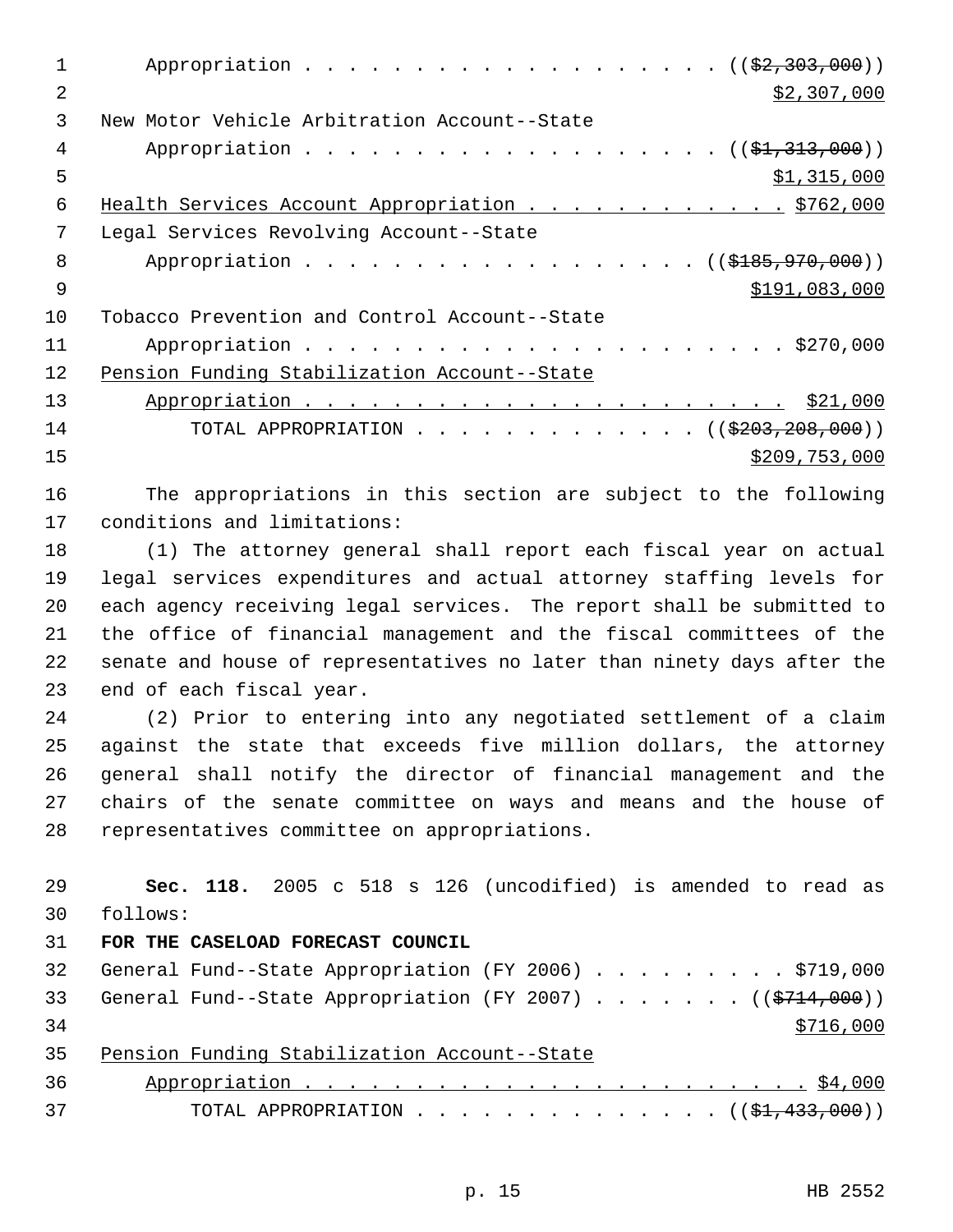1 \$1,439,000

| $\overline{2}$ | Sec. 119. 2005 c 518 s 127 (uncodified) is amended to read as                 |
|----------------|-------------------------------------------------------------------------------|
| 3              | follows:                                                                      |
| 4              | FOR THE DEPARTMENT OF COMMUNITY, TRADE, AND ECONOMIC DEVELOPMENT              |
| 5              | General Fund--State Appropriation (FY 2006) $($ $($ $\frac{666}{123},000)$ )  |
| 6              | \$66,754,000                                                                  |
| 7              | General Fund--State Appropriation (FY 2007) $($ $($ $667, 151, 000)$ )        |
| 8              | \$39,025,000                                                                  |
| 9              | General Fund--Federal Appropriation ( $(\frac{246}{8246}, \frac{886}{100})$ ) |
| 10             | \$257,475,000                                                                 |
| 11             | General Fund--Private/Local Appropriation ( $(\frac{212}{7229}, 000)$ )       |
| 12             | \$12,236,000                                                                  |
| 13             | Public Safety and Education Account--State                                    |
| 14             | Appropriation $($ $(\frac{25}{7}, \frac{439}{100})$                           |
| 15             | \$5,443,000                                                                   |
| 16             | Public Works Assistance Account--State                                        |
| 17             | Appropriation ( (\$3,395,000))                                                |
| 18             | \$3,430,000                                                                   |
| 19             | Tourism Development and Promotion Account                                     |
| 20             |                                                                               |
| 21             | Drinking Water Assistance Administrative Account--                            |
| 22             | State Appropriation $($ $(\frac{2213}{1000}))$                                |
| 23             | \$345,000                                                                     |
| 24             | Lead Paint Account--State Appropriation \$6,000                               |
| 25             | Building Code Council Account--State Appropriation $((\frac{21}{130}, 000))$  |
| 26             | \$1,133,000                                                                   |
| 27             | Administrative Contingency Account--State                                     |
| 28             | Appropriation $($ $(\frac{21}{200}, \frac{200}{200})$                         |
| 29             | \$1,809,000                                                                   |
| 30             | Low-Income Weatherization Assistance Account--State                           |
| 31             |                                                                               |
| 32             | Violence Reduction and Drug Enforcement Account--State                        |
| 33             | Appropriation $($ $(\frac{27}{7231},000))$                                    |
| 34             | \$7,234,000                                                                   |
| 35             | Manufactured Home Installation Training Account--State                        |
| 36             |                                                                               |
| 37             | Community and Economic Development Fee Account--State                         |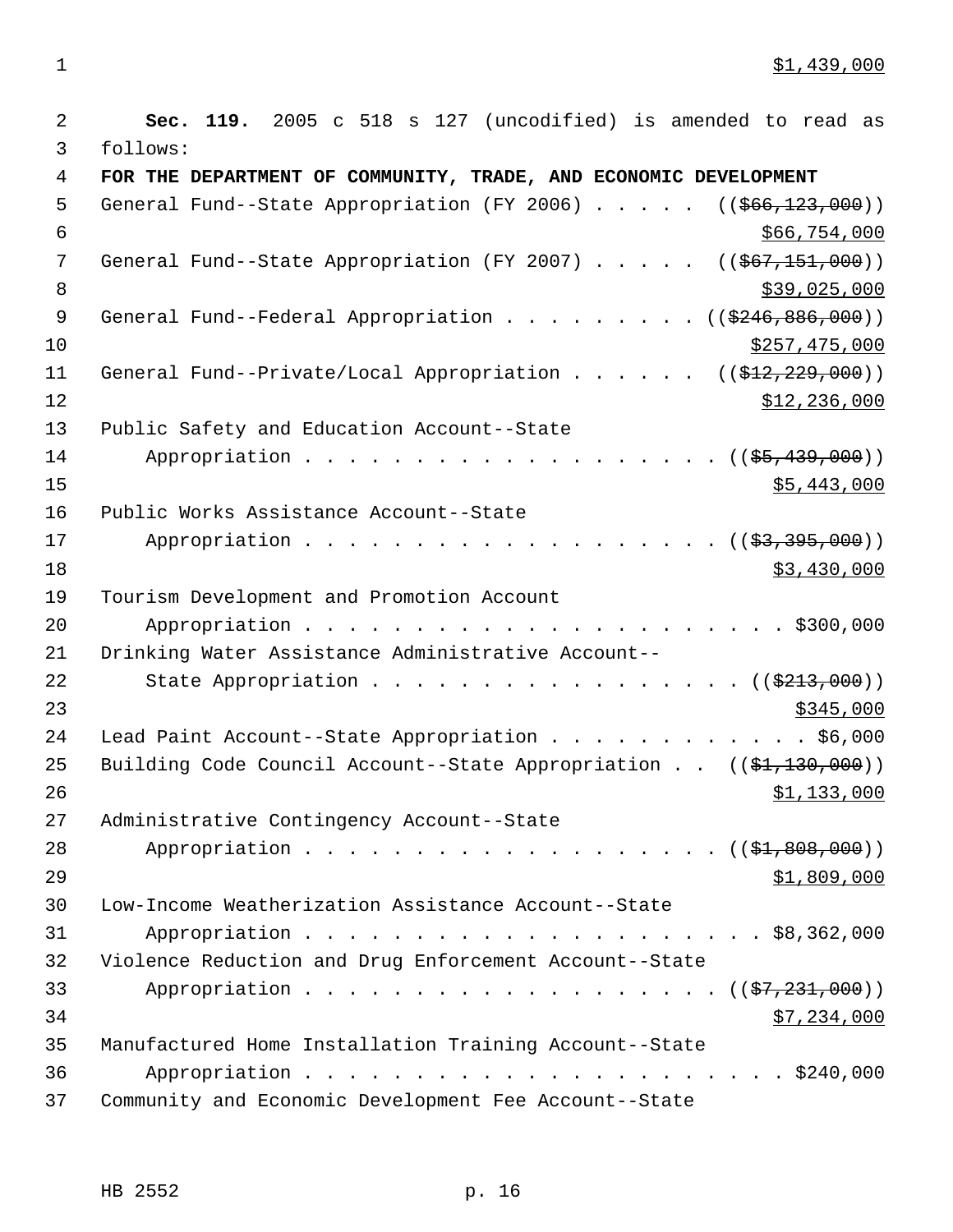| 2  | Washington Housing Trust Account--State               |
|----|-------------------------------------------------------|
| 3  | Appropriation ( $(\frac{219}{100}, 009, 000)$ )       |
| 4  | \$32,866,000                                          |
| 5  | Homeless Families Services Account--State             |
| 6  |                                                       |
|    | Public Facility Construction Loan Revolving           |
| 8  | Account--State Appropriation ( $(\frac{2614}{100})$ ) |
| 9  | \$616,000                                             |
| 10 | Pension Funding Stabilization Account--State          |
| 11 |                                                       |
| 12 | TOTAL APPROPRIATION ( $ ($442,006,000)$ )             |
| 13 | \$439,231,000                                         |

 The appropriations in this section are subject to the following conditions and limitations:

 (1) \$2,838,000 of the general fund--state appropriation for fiscal year 2006 and \$2,838,000 of the general fund--state appropriation for fiscal year 2007 are provided solely for a contract with the Washington technology center for work essential to the mission of the Washington technology center and conducted in partnership with universities. The center shall not pay any increased indirect rate nor increases in other indirect charges above the absolute amount paid during the 1995-97 fiscal biennium.

 (2) \$5,902,000 of the general fund--federal appropriation is provided solely for the justice assistance grant program, to be distributed in state fiscal year 2006 as follows:

 (a) \$2,064,000 to local units of government to continue multijurisdictional narcotics task forces;

 (b) \$330,000 to the department to continue the drug prosecution assistance program in support of multijurisdictional narcotics task forces;

 (c) \$675,000 to the Washington state patrol for coordination, investigative, and supervisory support to the multijurisdictional narcotics task forces and for methamphetamine education and response;

(d) \$20,000 to the department for tribal law enforcement;

 (e) \$345,000 to the department to continue domestic violence legal advocacy;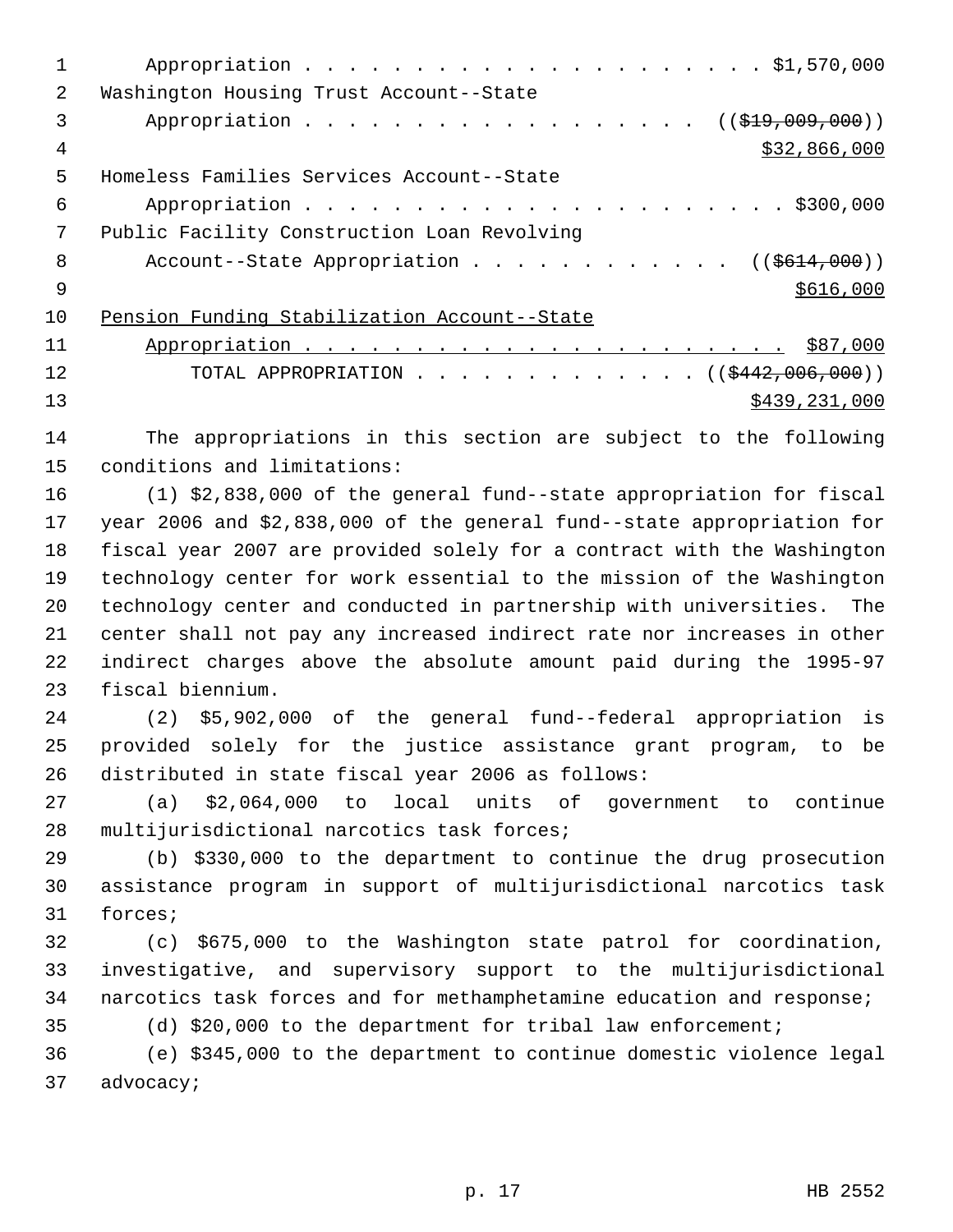(f) \$60,000 to the department for community-based advocacy services to victims of violent crime, other than sexual assault and domestic violence;

 (g) \$351,000 to the department of social and health services, division of alcohol and substance abuse, for juvenile drug courts in eastern and western Washington;

 (h) \$626,000 to the department of social and health services to continue youth violence prevention and intervention projects;

 (i) \$97,000 to the department to continue evaluation of this grant program;

 (j) \$290,000 to the office of financial management for criminal 12 history records improvement;

 (k) \$580,000 to the department for required grant administration, monitoring, and reporting on justice assistance grant programs; and

 (l) \$464,000 to the department for distribution to small municipalities.

 These amounts represent the maximum justice assistance grant expenditure authority for each program. No program may expend justice assistance grant funds in excess of the amounts provided in this subsection. If moneys in excess of those appropriated in this subsection become available, whether from prior or current fiscal year distributions, the department shall hold these moneys in reserve and may not expend them without specific appropriation. These moneys shall be carried forward and applied to the pool of moneys available for appropriation for programs and projects in the succeeding fiscal year. As part of its budget request for the succeeding year, the department shall estimate and request authority to spend any justice assistance grant funds.

 (3) \$3,600,000 of the general fund--federal appropriation is provided solely for the justice assistance grant program, to be distributed in state fiscal year 2007 as follows:

 (a) \$2,013,000 to local units of government to continue 33 multijurisdictional narcotics task forces;

 (b) \$330,000 to the department to continue the drug prosecution assistance program in support of multijurisdictional narcotics task forces;

(c) \$675,000 to the Washington state patrol for coordination,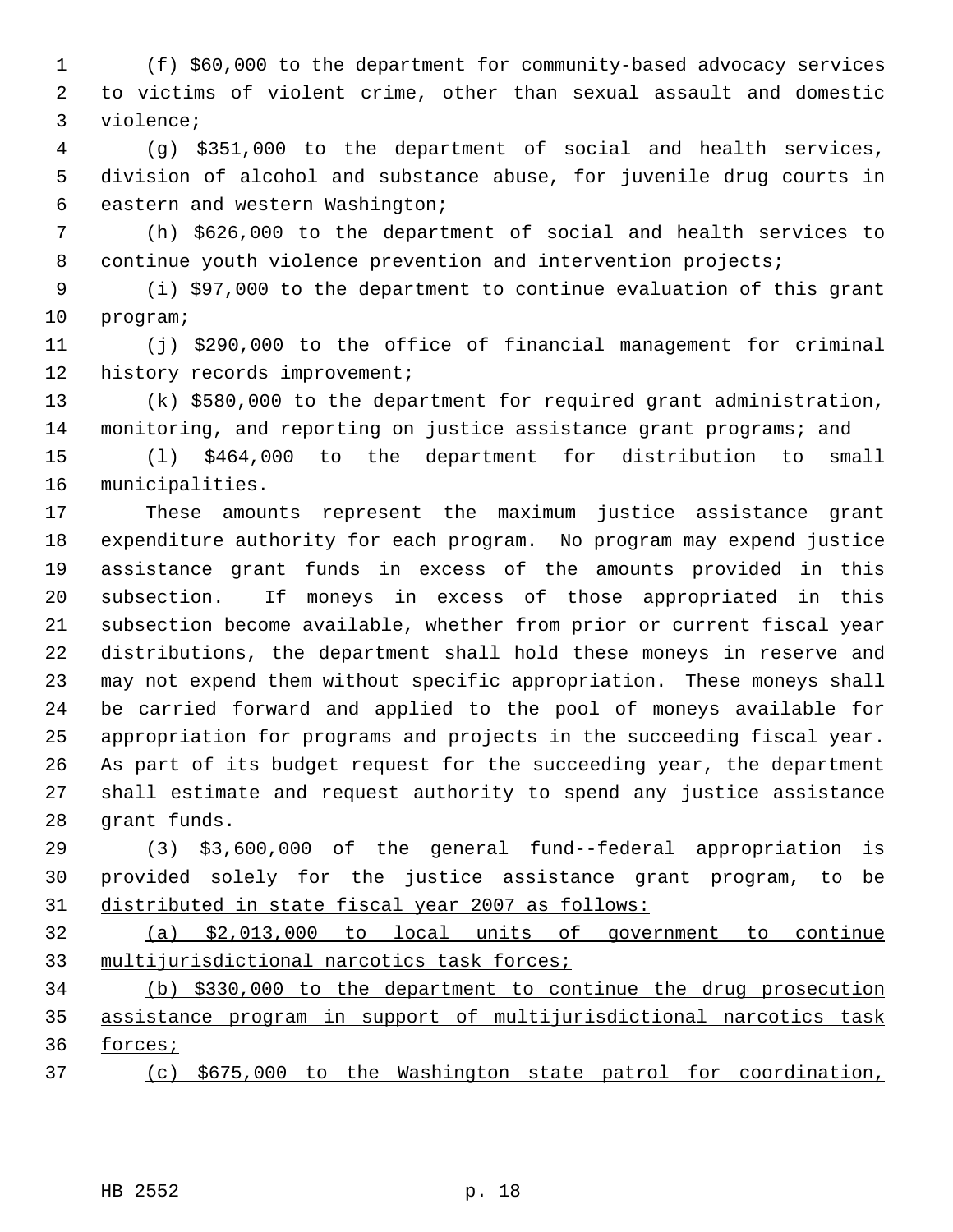investigative, and supervisory support to the multijurisdictional

2 narcotics task forces;

 (d) \$110,000 to the department to support the governor's council on substance abuse;

 (e) \$97,000 to the department to continue evaluation of the justice assistance grant program;

 (f) \$360,000 to the department for required grant administration, 8 monitoring, and reporting on justice assistance grant programs; and (g) \$15,000 to the department for a tribal and local law enforcement statewide summit.

 (4) \$170,000 of the general fund--state appropriation for fiscal year 2006 and \$170,000 of the general fund--state appropriation for fiscal year 2007 are provided solely to fund domestic violence legal advocacy, in recognition of reduced federal grant funding.

15  $((+4))$   $(5)$  \$28,848,000 of the general fund--state appropriation 16 for fiscal year 2006 ((and \$29,941,000 of the general fund-state 17 appropriation for fiscal year 2007 are)) is provided solely for 18 providing early childhood education assistance. Of ((these)) this 19 amount( $(s)$ ), \$1,497,000 ((in each fiscal year)) is provided solely to increase the number of children receiving education, and \$1,052,000 21 ((in fiscal year 2006 and  $$2,146,000$  in fiscal year 2007 are)) is provided solely for a targeted vendor rate increase.

 $((+5))$   $(6)$  Repayments of outstanding loans granted under RCW 43.63A.600, the mortgage and rental assistance program, shall be remitted to the department, including any current revolving account balances. The department shall contract with a lender or contract collection agent to act as a collection agent of the state. The lender or contract collection agent shall collect payments on outstanding loans, and deposit them into an interest-bearing account. The funds collected shall be remitted to the department quarterly. Interest earned in the account may be retained by the lender or contract collection agent, and shall be considered a fee for processing payments on behalf of the state. Repayments of loans granted under this chapter shall be made to the lender or contract collection agent as long as the loan is outstanding, notwithstanding the repeal of the chapter.

 ( $(\overline{(+6)})$ ) (7) \$1,288,000 of the Washington housing trust account--state appropriation is provided solely to implement Engrossed House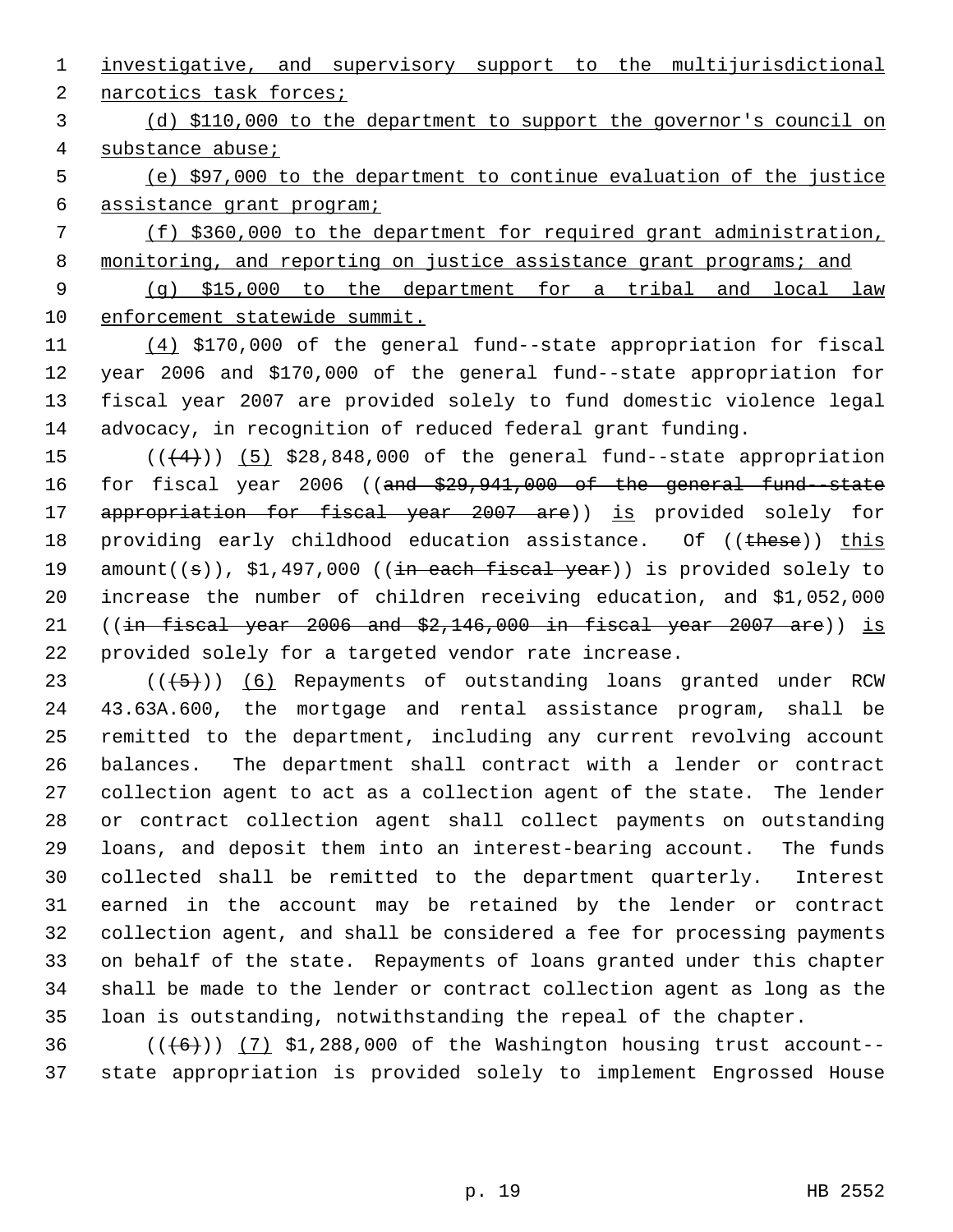Bill No. 1074. If the bill is not enacted by June 30, 2005, the amounts in this subsection shall lapse.

 $((+7)$ )  $(8)$  \$725,000 of the general fund--state appropriation for fiscal year 2006 and \$725,000 of the general fund--state appropriation for fiscal year 2007 are provided solely for food banks to obtain and distribute additional nutritious food; and purchase equipment to transport and store perishable products.

 $((\{8\})$  (9) \$500,000 of the general fund--state appropriation for fiscal year 2006 and \$500,000 of the general fund--state appropriation for fiscal year 2007 are provided solely for the community services block grant program to help meet current service demands that exceed available community action resources.

 $((+9))$   $(10)$  \$215,000 of the general fund--state appropriation for fiscal year 2006 is provided solely for matching funds for a federal economic development administration grant awarded to the city of Kent to conduct a feasibility study and economic analysis for the establishment of a center for advanced manufacturing.

 $((+10))$   $(11)$  \$20,000 of the general fund--state appropriation for fiscal year 2006 is provided solely for the department to compile a report on housing stock in Washington state to identify areas of potentially high risk for child lead exposure. This report shall include an analysis of existing data regarding the ages of housing stock in specific regions and an analysis of data regarding actual lead poisoning cases, which shall be provided by the department of health's childhood lead poisoning surveillance program.

 $((+11))$   $(12)$  \$150,000 of general fund--state appropriation for fiscal year 2006 is provided solely for the Cascade land conservancy to develop and implement a plan for regional conservation within King, Kittitas, Pierce, and Snohomish counties.

 $((+12))$   $(13)$  \$50,000 of the general fund--state appropriation for fiscal year 2006 is provided solely for the support, including safety and security costs, of the America's freedom salute to be held in the Vancouver, Washington area.

 $((+13))$   $(14)$  \$250,000 of the general fund--state appropriation for fiscal year 2006 and \$250,000 of the general fund--state appropriation for fiscal year 2007 are provided solely to Snohomish county for a law enforcement and treatment methamphetamine pilot program. \$250,000 of the general fund--state appropriation for fiscal year 2006 and \$250,000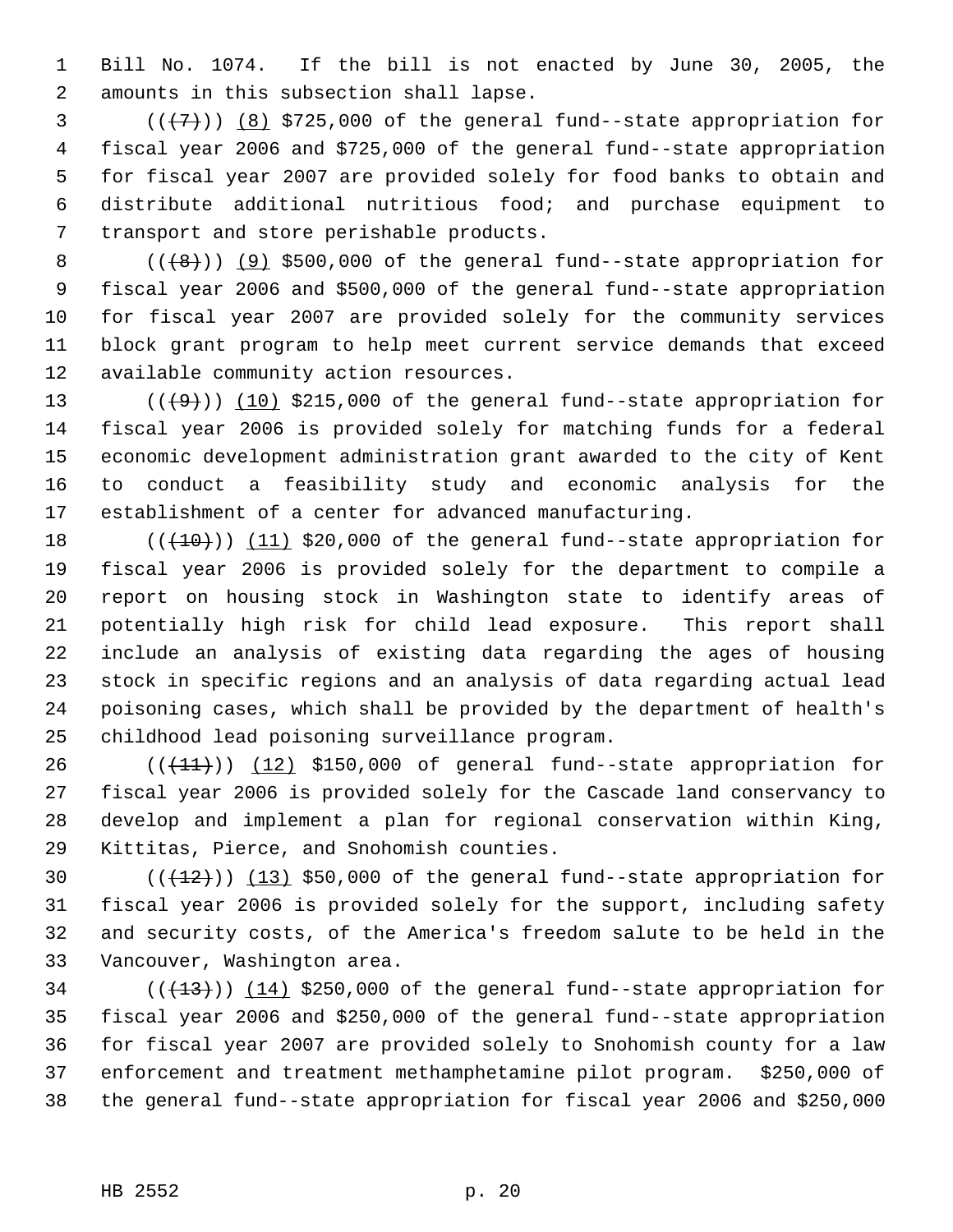of the general fund--state appropriation for fiscal year 2007 are provided solely to the Pierce county alliance's methamphetamine family services treatment program and safe streets of Tacoma's methamphetamine prevention service.

5  $((+14))$   $(15)$  \$50,000 of the general fund--state appropriation is provided solely for one pilot project to promote the study and implementation of safe neighborhoods through community planning.

 $((+15))$   $(16)$  \$287,000 of the general fund--state appropriation for fiscal year 2006 and \$288,000 of the general fund--state appropriation for fiscal year 2007 are provided solely for Walla Walla community college to establish the water and environmental studies center to provide workforce education and training, encourage innovative approaches and practices that address environmental and cultural issues, and facilitate the Walla Walla watershed alliance role in promoting communication leading to cooperative conservation efforts that effectively address urban and rural water and environmental issues.

 $((+16))$  (17) \$50,000 of the general fund--state appropriation for fiscal year 2006 is provided solely for work with the northwest food processors association on the food processing cluster development project.

 $((+17))$   $(18)$  \$200,000 of the general fund--state appropriation for fiscal year 2006 and \$100,000 of the general fund--state appropriation for fiscal year 2007 are provided solely for the northwest agriculture incubator project, which will support small farms in economic development.

 $((+18))$   $(19)$  \$75,000 of the general fund--state appropriation for fiscal year 2006 and \$75,000 of the general fund--state appropriation for fiscal year 2007 are provided solely to the department of community, trade, and economic development as the final appropriation for the youth assessment center in Pierce county for activities dedicated to reducing the rate of incarceration of juvenile offenders.

 $((+19))$   $(20)$  \$235,000 of the general fund--state appropriation for fiscal year 2006 and \$235,000 of the general fund--state appropriation for fiscal year 2007 are provided solely for the implementation of the small business incubator program. \$250,000 must be distributed as grants and must be matched by an equal amount of private funds.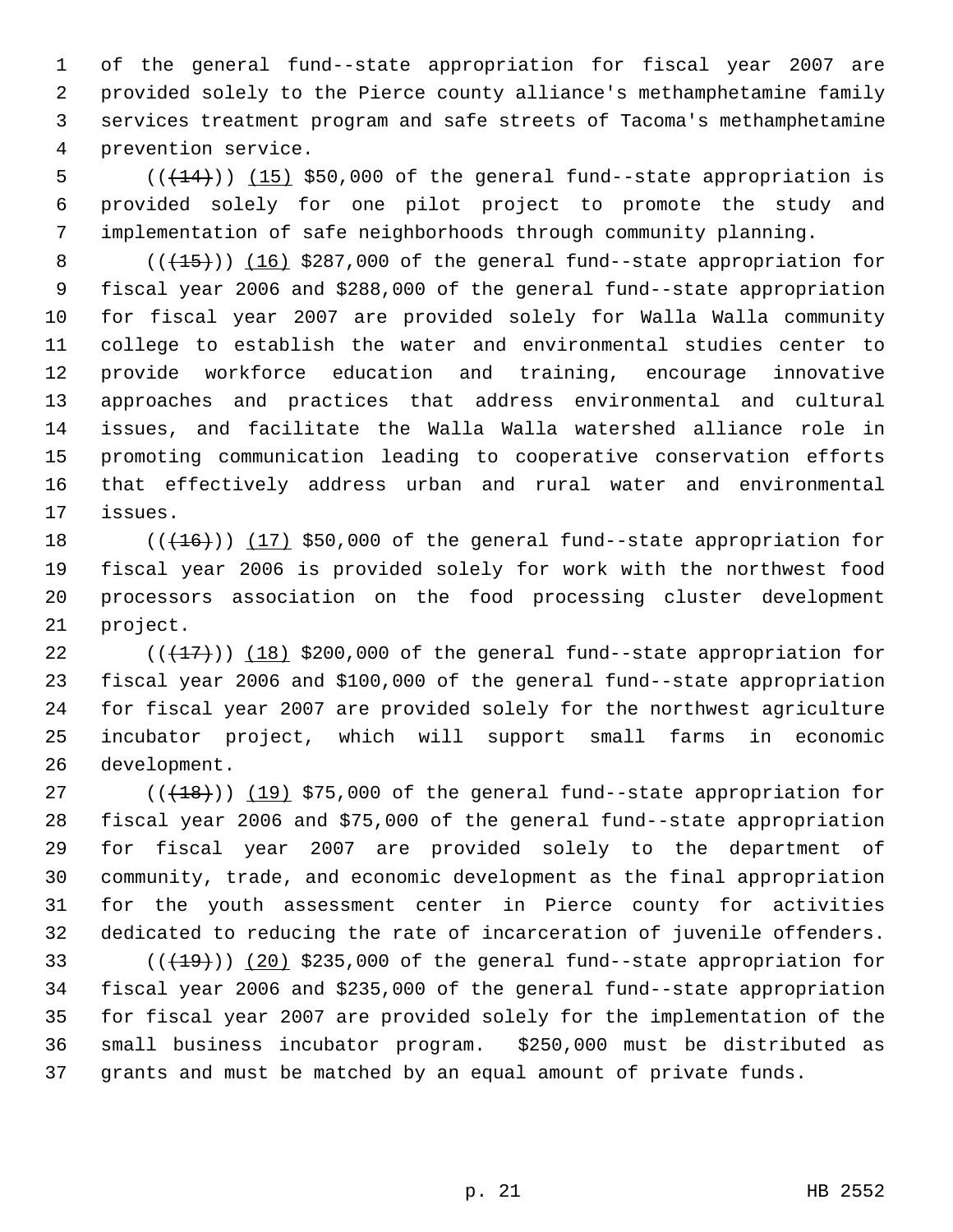$((+20))$   $(21)$  The department shall coordinate any efforts geared towards the 2010 Olympics with the regional effort being conducted by the Pacific northwest economic region, a statutory committee.

 ( $(\frac{21}{2})$ )  $(22)$  \$75,000 of the general fund--state appropriation for fiscal year 2006 and \$75,000 of the general fund--state appropriation for fiscal year 2007 are provided solely for HistoryLink to expand its free, noncommercial online encyclopedia service on state and local history.

 $((+22))$   $(23)$  \$25,000 of the general fund--state appropriation for fiscal year 2006 and \$25,000 of the general fund--state appropriation for fiscal year 2007 are provided solely for Women's Hearth, a nonprofit program serving the Spokane area's homeless and low-income women.

 (24) If a bill creating the department of early learning is not enacted by June 30, 2006, \$424,000 of the general fund--state appropriation for fiscal year 2007 shall lapse.

 **Sec. 120.** 2005 c 518 s 128 (uncodified) is amended to read as follows:

**FOR THE ECONOMIC AND REVENUE FORECAST COUNCIL**

| 20 |  | General Fund--State Appropriation (FY 2006) ( $(\frac{2573}{100})$ ) |  |  |  |  |           |
|----|--|----------------------------------------------------------------------|--|--|--|--|-----------|
| 21 |  |                                                                      |  |  |  |  | \$579,000 |
| 22 |  | General Fund--State Appropriation (FY 2007) ( $(\frac{2517}{100})$ ) |  |  |  |  |           |
| 23 |  |                                                                      |  |  |  |  | \$523,000 |
| 24 |  | Pension Funding Stabilization Account--State                         |  |  |  |  |           |

| 25  |                                             |  |  |  |  |  |  |  |             |  |
|-----|---------------------------------------------|--|--|--|--|--|--|--|-------------|--|
| -26 | TOTAL APPROPRIATION $($ $($ \$1,090,000 $)$ |  |  |  |  |  |  |  |             |  |
| 2.7 |                                             |  |  |  |  |  |  |  | \$1,105,000 |  |

 **Sec. 121.** 2005 c 518 s 129 (uncodified) is amended to read as follows:

## **FOR THE OFFICE OF FINANCIAL MANAGEMENT**

| 31 |  |  |  |  |  | General Fund--State Appropriation (FY 2006) $($ $($ \$16,993,000))           |
|----|--|--|--|--|--|------------------------------------------------------------------------------|
| 32 |  |  |  |  |  | \$17,742,000                                                                 |
| 33 |  |  |  |  |  | General Fund--State Appropriation (FY 2007) $($ $($ $\frac{216}{100})$       |
| 34 |  |  |  |  |  | \$19,581,000                                                                 |
| 35 |  |  |  |  |  | General Fund--Federal Appropriation ( $(\frac{223}{523}, \frac{550}{500})$ ) |
| 36 |  |  |  |  |  | \$23,555,000                                                                 |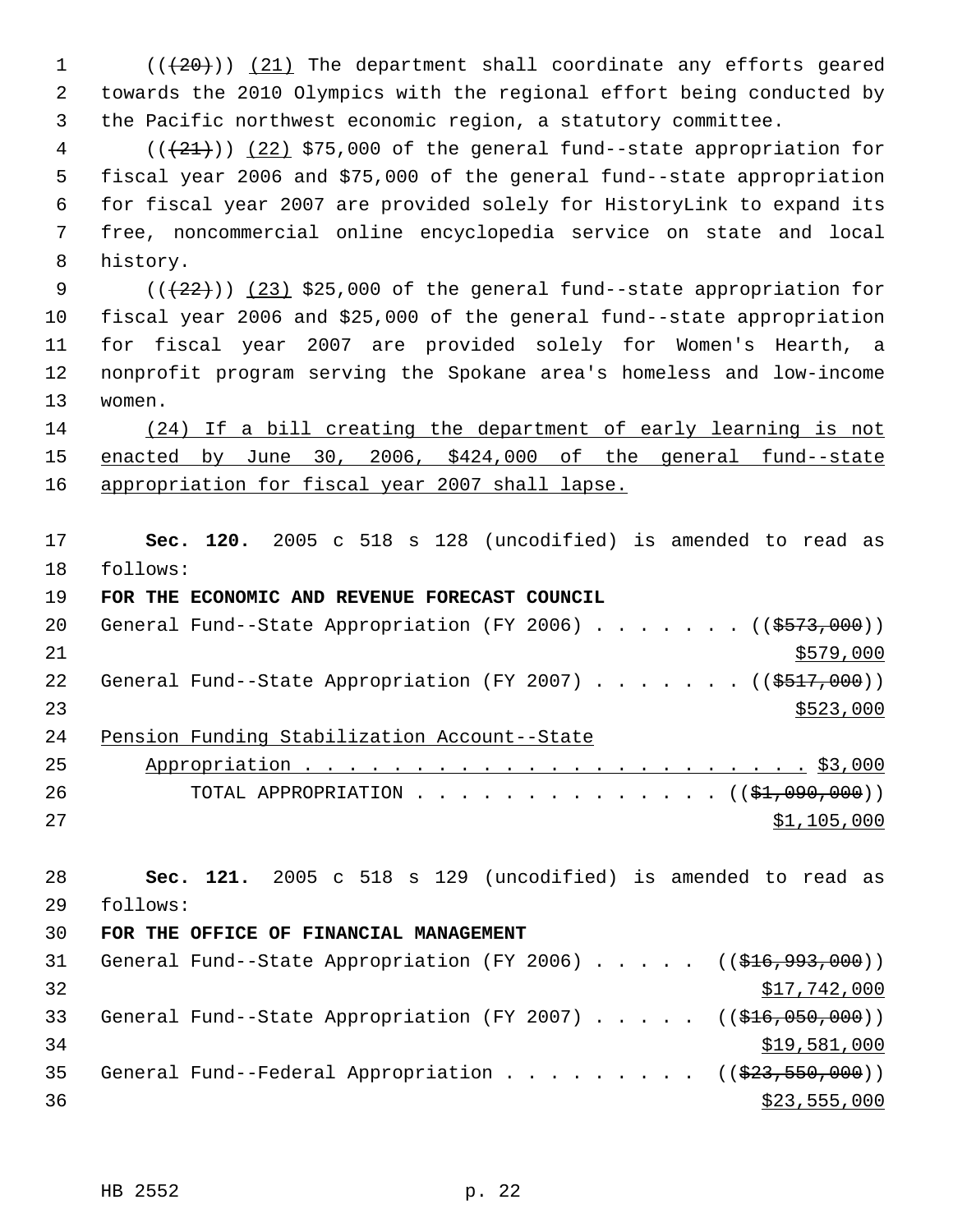|               | General Fund--Private/Local Appropriation \$1,216,000          |
|---------------|----------------------------------------------------------------|
| $\mathcal{L}$ | Public Works Assistance Account--State Appropriation \$200,000 |
| 3             | Violence Reduction and Drug Enforcement Account--State         |
| 4             |                                                                |
| 5             | State Auditing Services Revolving Account--State               |
| 6             |                                                                |
| 7             | Pension Funding Stabilization Account--State                   |
| 8             |                                                                |
| -9            | TOTAL APPROPRIATION $\ldots$ , ( $(\frac{257}{1000})$ )        |
| 10            | \$62,665,000                                                   |
|               |                                                                |

 The appropriations in this section are subject to the following conditions and limitations:

 (1) \$200,000 of the public works assistance account appropriation is provided solely for an inventory and evaluation of the most effective way to organize the state public infrastructure programs and funds. The inventory and evaluation shall be delivered to the governor and the appropriate committees of the legislature by September 1, 2005.

 (2)(a) \$182,000 of the general fund--state appropriation for fiscal year 2006 is provided solely for an advisory council to study residential services for persons with developmental disabilities. The study shall identify a preferred system of services and a plan to implement the system within four years. Recommendations shall be provided on the services that best address client needs in different regions of the state and on the preferred system by January 1, 2006. The office of financial management may contract for specialized services to complete the study.

 (b) The advisory council shall consist of thirteen members. Members appointed by the governor, include one representative from each of the governor's office or the office of financial management, the department of social and health services, the Washington state disabilities council, two labor organizations, the community residential care providers, residents of residential habilitation centers, individuals served by community residential programs, and individuals with developmental disabilities who reside or resided in residential habilitation centers. The advisory council shall also include two members of the house of representatives appointed by the speaker of the house of representatives representing the majority and minority caucuses and two members of the senate appointed by the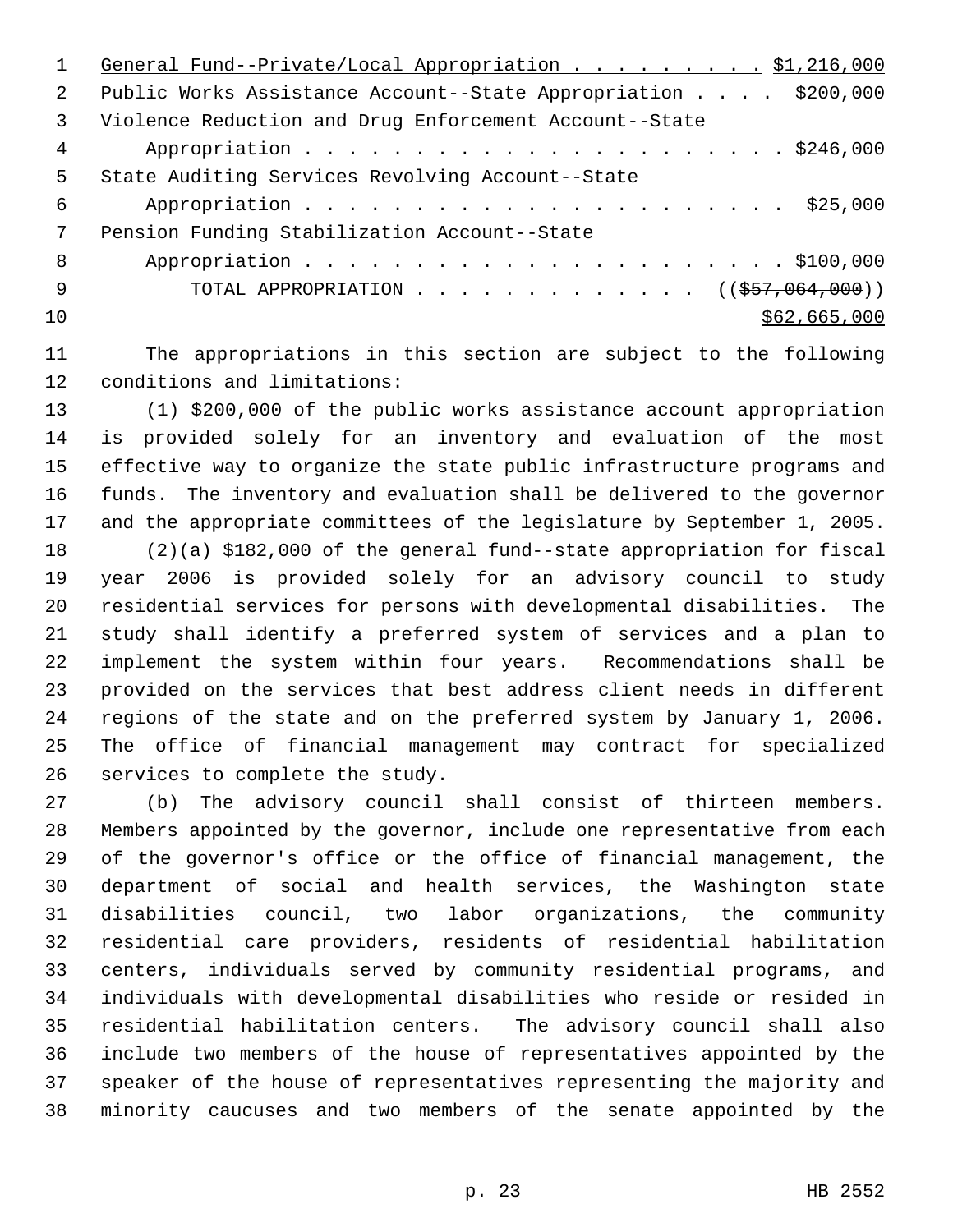president of the senate representing the majority and minority caucuses. Legislative members of the advisory group shall be reimbursed in accordance with RCW 44.04.120, and nonlegislative members in accordance with RCW 43.03.050 and 44.04.120. Staff support shall be provided by the department of social and health services, the developmental disabilities council, the office of financial management, the house of representatives office of program research, and senate committee services.

 (3) \$1,041,000 of the general fund--state appropriation for fiscal year 2006 and \$706,000 of the general fund--state appropriation for fiscal year 2007 are provided solely for the implementation of Engrossed Second Substitute Senate Bill No. 5441 (studying early learning, K-12, and higher education). If the bill is not enacted by June 30, 2005, the amounts provided in this subsection shall lapse.

 (4) \$200,000 of the general fund--state appropriation for fiscal year 2006 is provided to the office of regulatory assistance and is subject to the following conditions and limitations:

 (a) This amount is provided solely for the enhanced planning and permit pilot program; and

 (b) Regulatory assistance is to select two local government planning and permitting offices to participate in an enhanced permit assistance pilot program. Such enhancement may include, but is not limited to:

 (i) Creation of local and state interagency planning and permit review teams;

(ii) Use of advanced online planning and permit applications;

27 (iii) Using loaned executives; and

 (iv) Additional technical assistance and guidance for permit applicants.

 (5) \$303,000 of the general fund--state appropriation for fiscal year 2006 and \$255,000 of the general fund--state appropriation for fiscal year 2007 are provided solely for the implementation of Second Substitute House Bill No. 1970 (government management). If the bill is not enacted by June 30, 2005, the amounts provided in this subsection shall lapse.

 (6) \$200,000 of the general fund--state appropriation for fiscal year 2006 and \$200,000 of the general fund--state appropriation for fiscal year 2007 are provided solely for implementation of Substitute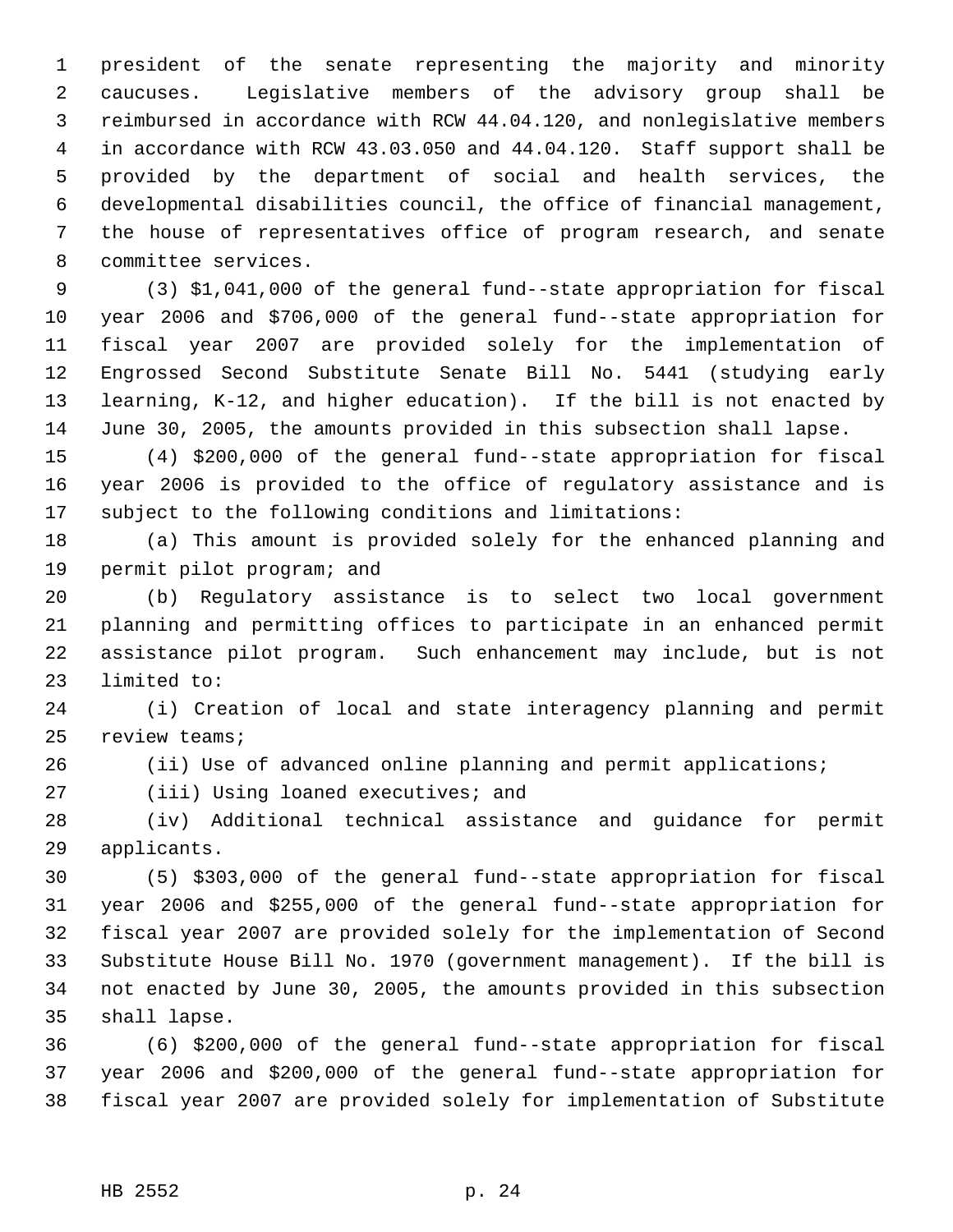Engrossed House Bill No. 1242 (budgeting outcomes and priorities). If the bill is not enacted by June 30, 2005, the amounts provided in this subsection shall lapse.

 (7) The department of ecology, the department of fish and wildlife, the department of natural resources, the conservation commission, and the interagency committee for outdoor recreation shall make recommendations to improve or eliminate monitoring activities related to salmon recovery and watershed health. The agencies shall coordinate with the governor's forum on monitoring and watershed health and consult with the office of financial management in determining the scope and contents of the report.

 The agencies shall prepare a report detailing all new activity and updating all previously identified activity within the comprehensive monitoring strategy. The report shall identify the monitoring activity being performed and include: The purpose of the monitoring activity, when the activity started, who uses the information, how often it is accessed, what costs are incurred by fund, what frequency is used to collect data, what geographic location is used to collect data, where the information is stored, and what is the current status and cost by fund source of the data storage systems.

 The agencies shall provide a status report summarizing progress to the governor's forum on monitoring and watershed health and the office of financial management by March 1, 2006. A final report to the governor's monitoring forum, the office of financial management, and the appropriate legislative fiscal committees shall be submitted no later than September 1, 2006.

 (8) \$200,000 of the general fund--state appropriation for fiscal year 2007 is provided to the office of financial management for the purpose of contracting with the Washington State University and University of Washington policy consensus center to provide project coordination for the office of financial management, the department of agriculture, the conservation commission, and the department of community, trade, and economic development to work with farmers, 34 ranchers, and other interested parties to identify potential agricultural pilot projects that both enhance farm income and improve protection of natural resources.

 (9) \$50,000 of the general fund--state appropriation for fiscal year 2006 and \$500,000 of the general fund--state appropriation for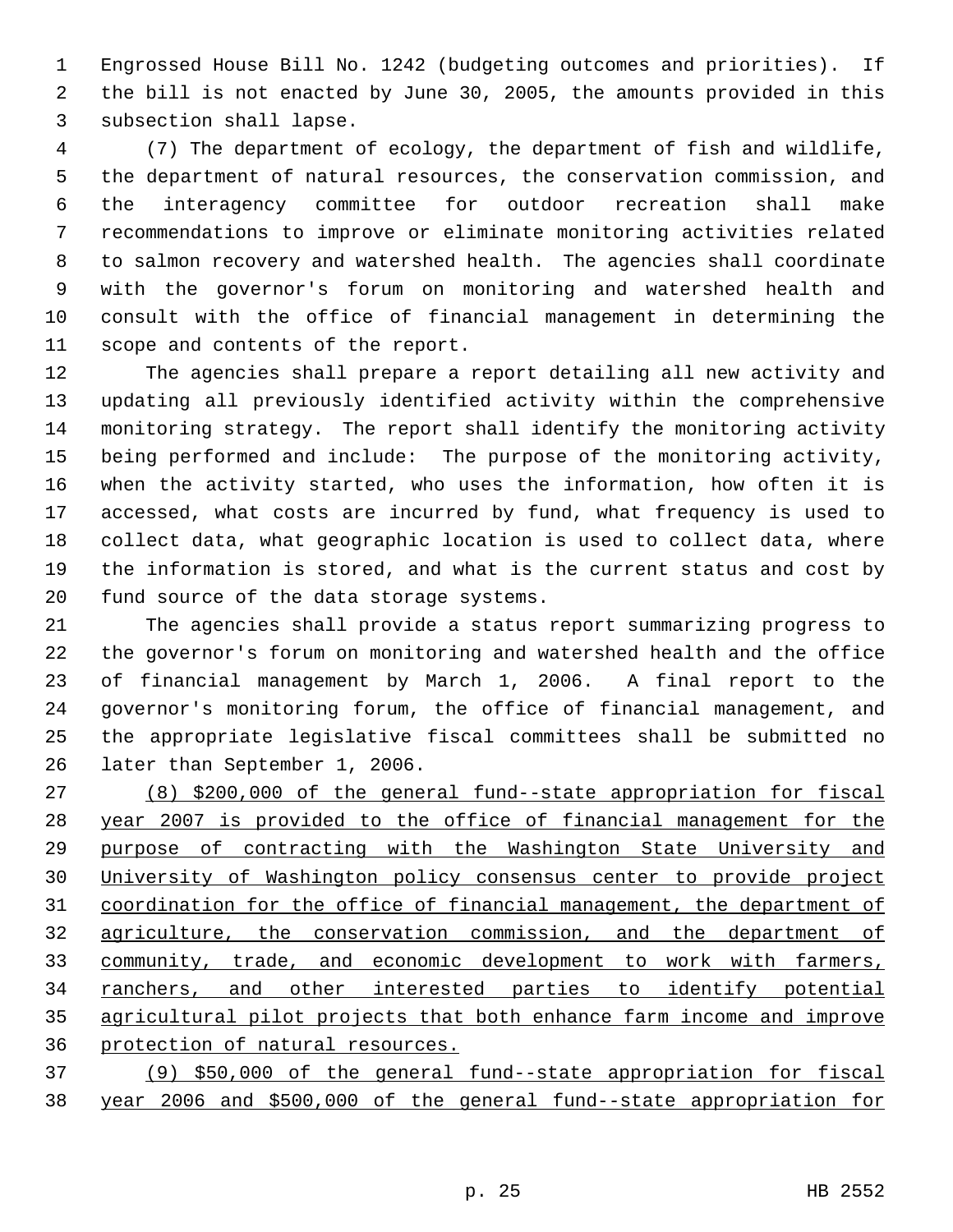fiscal year 2007 are provided solely for the office of regulatory 2 assistance to implement activities supporting the governor's regulatory improvement program including deployment of interagency permit teams, a business portal, programmatic permits, and an alternative mitigation program. **Sec. 122.** 2005 c 518 s 130 (uncodified) is amended to read as follows: **FOR THE OFFICE OF ADMINISTRATIVE HEARINGS** Administrative Hearings Revolving Account--State 10 Appropriation . . . . . . . . . . . . . . . . ((\$29,490,000)) \$29,595,000 The appropriation in this section is subject to the following conditions and limitations: \$103,000 of the administrative hearing revolving account--state appropriation is provided solely to determine, in collaboration with other state agencies, the best mechanism of digital recording for the office of administrative hearings, the manner of conversion from tape recording to digital recording, and the purchase of digital recording devices. **Sec. 123.** 2005 c 518 s 131 (uncodified) is amended to read as follows: **FOR THE DEPARTMENT OF PERSONNEL** Department of Personnel Service Account--State 23 Appropriation . . . . . . . . . . . . . . . . ((\$20,323,000)) \$26,888,000 Higher Education Personnel Services Account--State 26 Appropriation . . . . . . . . . . . . . . . . . (  $(\frac{21}{634}, 634, 000)$  ) \$1,656,000 28 TOTAL APPROPRIATION . . . . . . . . . . . . ((\$21,957,000)) \$28,544,000 The appropriations in this section are subject to the following conditions and limitations: The department shall coordinate with the governor's office of Indian affairs on providing the government-to- government training sessions for federal, state, local, and tribal government employees. The training sessions shall cover tribal historical perspectives, legal issues, tribal sovereignty, and tribal governments. Costs of the training sessions shall be recouped through

HB 2552 p. 26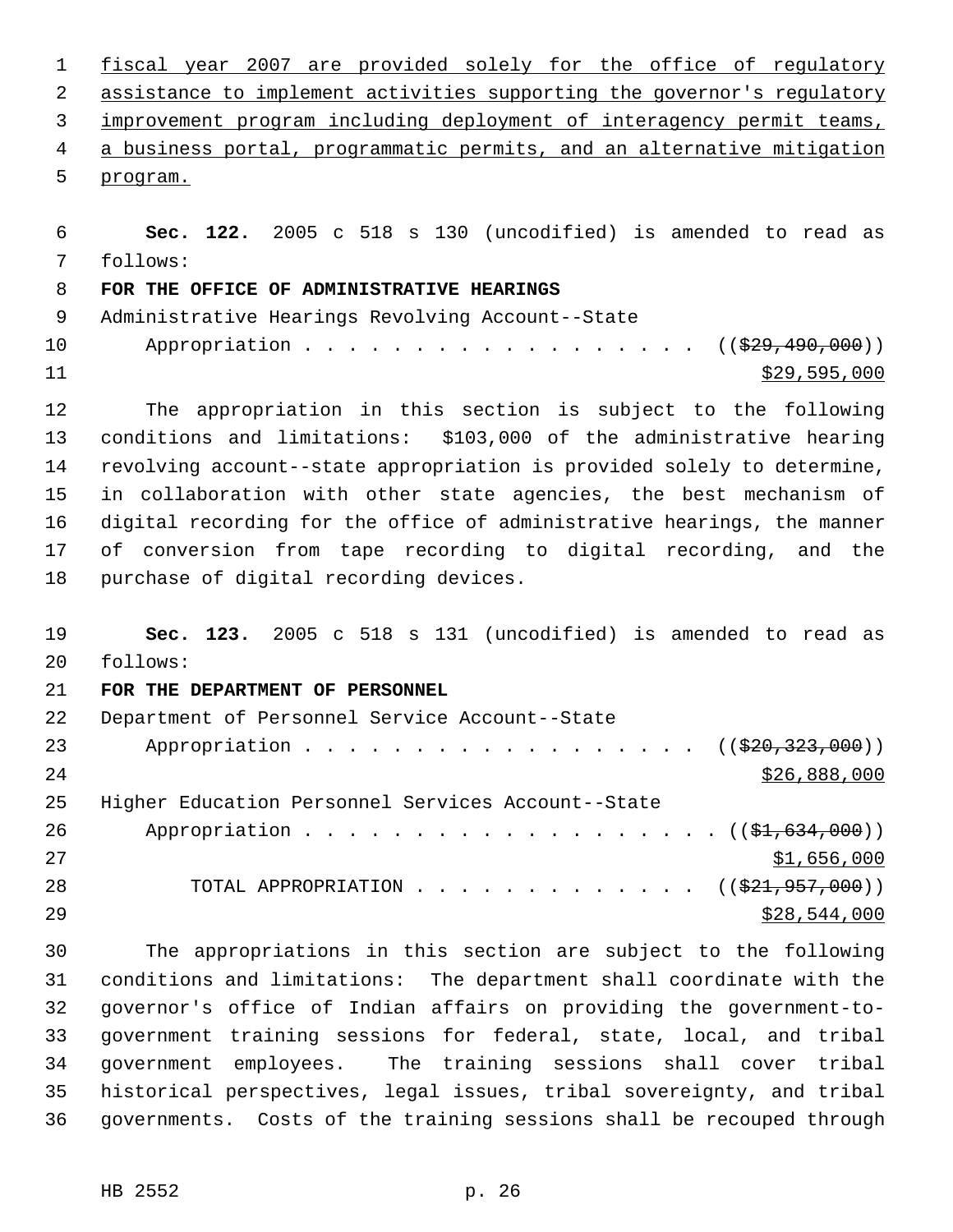a fee charged to the participants of each session. The department shall be responsible for all of the administrative aspects of the training, including the billing and collection of the fees for the training.

 **Sec. 124.** 2005 c 518 s 132 (uncodified) is amended to read as follows: **FOR THE WASHINGTON STATE LOTTERY** 8 Lottery Administrative Account--State Appropriation . ((\$24,087,000))  $\frac{1}{2}$  \$24,160,000 The appropriation in this section is subject to the following conditions and limitations: The appropriation in this section may not be expended by the Washington state lottery for any purpose associated with a lottery game offered through any interactive electronic device, including the internet. **Sec. 125.** 2005 c 518 s 133 (uncodified) is amended to read as follows: **FOR THE COMMISSION ON HISPANIC AFFAIRS**  18 General Fund--State Appropriation (FY 2006) . . . . . . . . \$238,000 19 General Fund--State Appropriation (FY 2007) . . . . . . ((\$247,000)) Pension Funding Stabilization Account--State Appropriation . . . . . . . . . . . . . . . . . . . . . . . \$1,000 23 TOTAL APPROPRIATION . . . . . . . . . . . . . . . ((\$485,000)) **Sec. 126.** 2005 c 518 s 134 (uncodified) is amended to read as follows: **FOR THE COMMISSION ON AFRICAN-AMERICAN AFFAIRS** 28 General Fund--State Appropriation (FY 2006) . . . . . . . . . \$237,000 29 General Fund--State Appropriation (FY 2007) . . . . . . ((\$240,000))  $\frac{$241,000}{ }$  Pension Funding Stabilization Account--State Appropriation . . . . . . . . . . . . . . . . . . . . . . . \$1,000 33 TOTAL APPROPRIATION . . . . . . . . . . . . . . ((<del>\$477,000</del>))  $\frac{$479,000}{9}$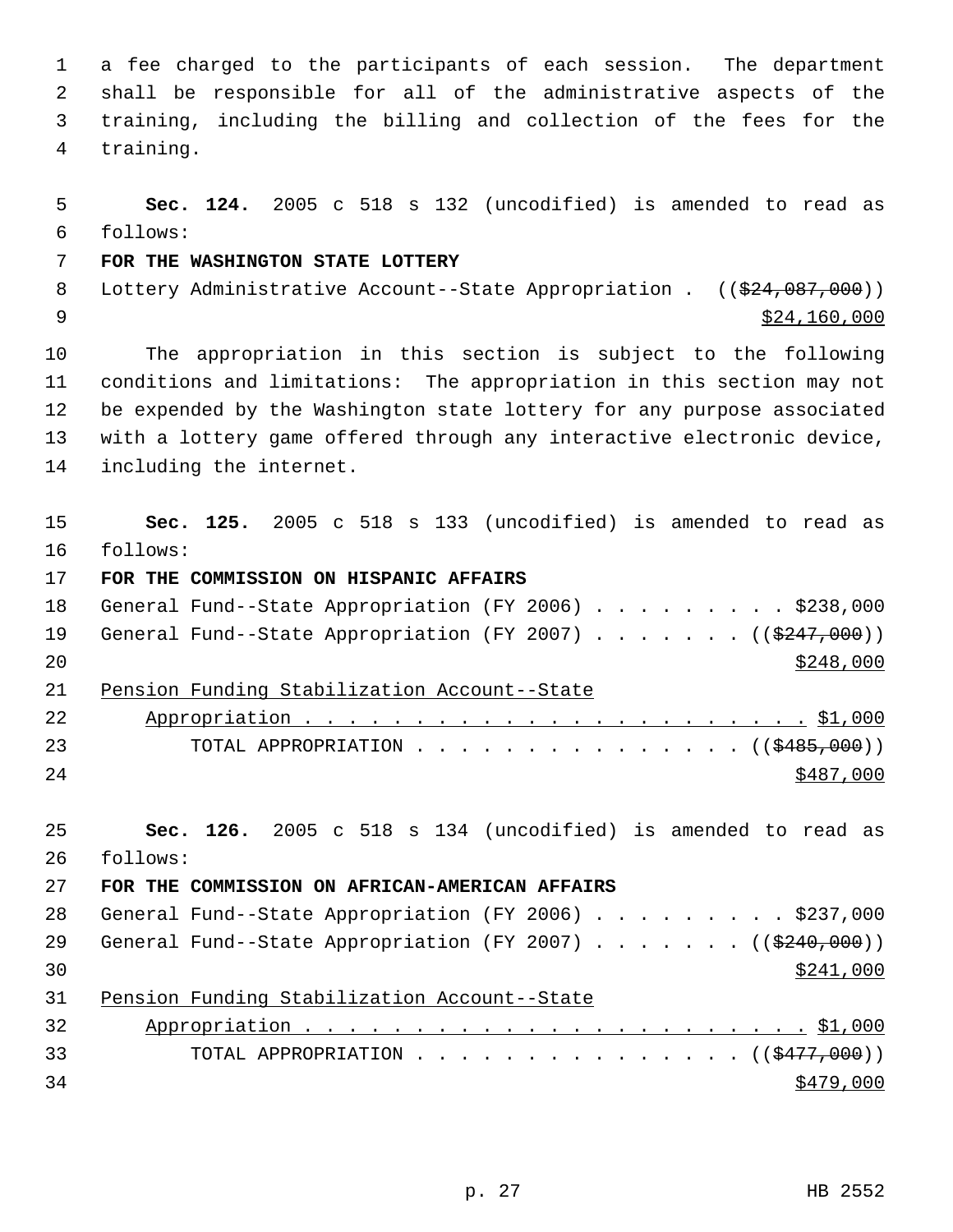**Sec. 127.** 2005 c 518 s 135 (uncodified) is amended to read as follows: **FOR THE PERSONNEL APPEALS BOARD** Department of Personnel Service Account--State 5 Appropriation . . . . . . . . . . . . . . . . . (  $(\frac{1}{2}, 043, 000)$  )  $$1,119,000$  **Sec. 128.** 2005 c 518 s 136 (uncodified) is amended to read as follows: **FOR THE DEPARTMENT OF RETIREMENT SYSTEMS--OPERATIONS** Dependent Care Administrative Account--State 11 Appropriation . . . . . . . . . . . . . . . . . . ((\$416,000))  $12 \frac{\$413,000}{}$  Department of Retirement Systems Expense Account-- 14 State Appropriation . . . . . . . . . . . . . . ((\$45,056,000))  $\frac{$45,935,000}{2}$ 16 TOTAL APPROPRIATION . . . . . . . . . . . . . ((\$45,472,000)) \$46,348,000

 The appropriations in this section are subject to the following conditions and limitations:

 (1) \$13,000 of the department of retirement systems expense account appropriation is provided solely to implement House Bill No. 1327, chapter 65, Laws of 2005 (purchasing service credit).

 (2) \$10,000 of the department of retirement systems expense account appropriation is provided solely to implement House Bill No. 1269, chapter 21, Laws of 2005 (law enforcement officers' and fire fighters' retirement system plan 2 service credit purchase).

 (3) \$55,000 of the department of retirement systems expense account appropriation is provided solely to implement House Bill No. 1270 (law enforcement officers' and fire fighters' retirement system plan 2 postretirement employment). If the bill is not enacted by June 30, 2005, the amounts provided in this subsection shall lapse.

 (4) \$26,000 of the department of retirement systems expense account appropriation is provided solely to implement House Bill No. 1319, chapter 62, Laws of 2005 (law enforcement officers' and fire fighters' retirement system plan 1 ex-spouse benefits).

(5) \$46,000 of the department of retirement systems expense account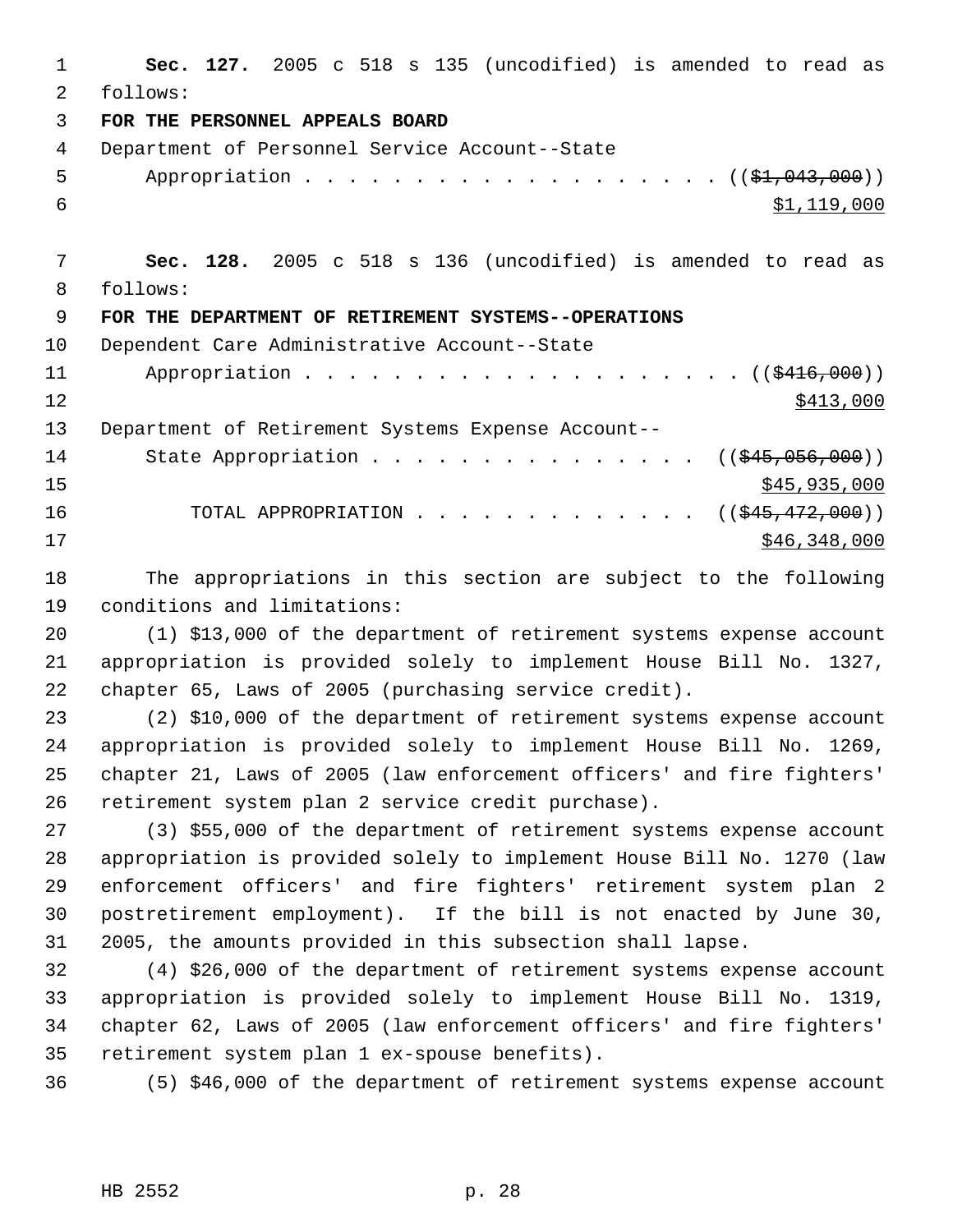appropriation is provided solely to implement House Bill No. 1325, chapter 64, Laws of 2005 (military service credit purchase).

 (6) \$79,000 of the department of retirement systems expense account appropriation is provided solely to implement House Bill No. 1329, chapter 67, Laws of 2005 (law enforcement officers' and fire fighters' retirement system plan 1 reduced survivor benefit).

 (7) \$56,000 of the department of retirement systems expense account appropriation is provided solely to implement House Bill No. 1936 (emergency medical technician membership in law enforcement officers' and fire fighters' retirement system plan 2 service). If the bill is not enacted by June 30, 2005, the amounts provided in this subsection shall lapse.

 (8) \$16,000 of the department of retirement systems expense account is provided solely to implement Senate Bill No. 5522 (purchasing service credit lost due to injury). If the bill is not enacted by June 30, 2005, the amount provided in this subsection shall lapse.

 **Sec. 129.** 2005 c 518 s 137 (uncodified) is amended to read as follows:

**FOR THE STATE INVESTMENT BOARD**

|    | 20 State Investment Board Expense Account--State |              |
|----|--------------------------------------------------|--------------|
|    | 21 Appropriation ((\$16,020,000))                |              |
| 22 |                                                  | \$16,123,000 |

 **Sec. 130.** 2005 c 518 s 138 (uncodified) is amended to read as follows:

**FOR THE DEPARTMENT OF REVENUE**

26 General Fund--State Appropriation (FY 2006) . . . . . ((\$90,065,000)) \$90,147,000 28 General Fund--State Appropriation (FY 2007) . . . . . ((\$91,207,000))  $\frac{$90,801,000}{2}$  Timber Tax Distribution Account--State Appropriation . ((\$5,609,000))  $$5,627,000$  Real Estate Excise Tax Grant Account--State Appropriation . . . . . . . . . . . . . . . . . . . . . \$3,900,000 Waste Reduction/Recycling/Litter Control--State Appropriation . . . . . . . . . . . . . . . . . . . . . . \$108,000

State Toxics Control Account--State Appropriation . . . . . . \$73,000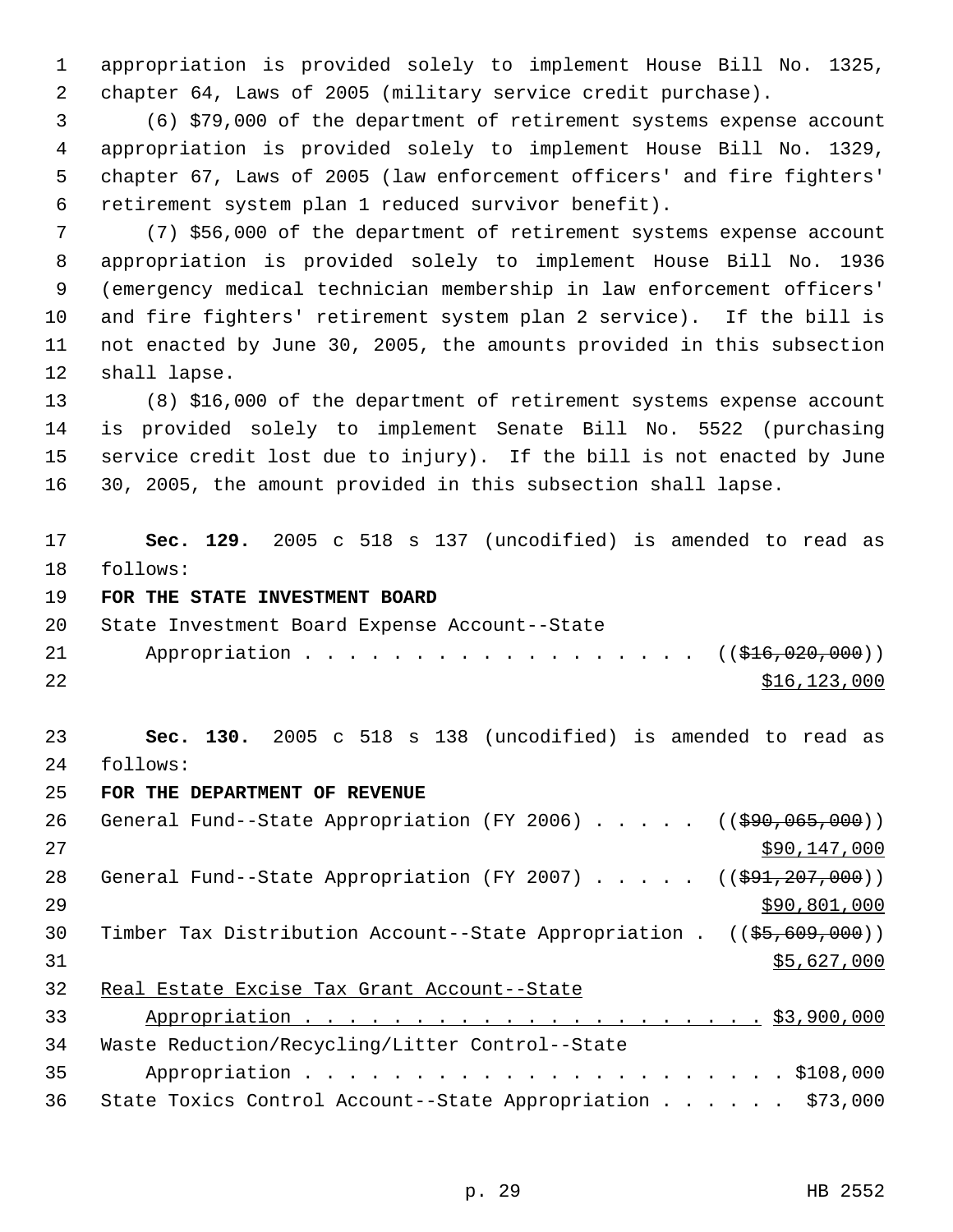Oil Spill Prevention Account--State Appropriation . . . . . . \$14,000 Pension Funding Stabilization Account--State

 Appropriation . . . . . . . . . . . . . . . . . . . . . . \$447,000 4 TOTAL APPROPRIATION . . . . . . . . . . . . ((\$187,076,000)) \$191,117,000

 The appropriations in this section are subject to the following conditions and limitations:

 (1) \$113,000 of the general fund--state appropriation for fiscal year 2006, and \$93,000 of the general fund--state appropriation for fiscal year 2007 are provided solely for the implementation of House Bill No. 1315 (modifying disclosure requirements for the purposes of the real estate excise tax). If House Bill No. 1315 is not enacted by June 30, 2005, the amounts provided in this subsection shall lapse.

 (2) \$7,000 of the general fund--state appropriation for fiscal year 2006 and \$2,000 of the general fund--state appropriation for fiscal year 2007 are provided solely for the implementation of Substitute Senate Bill No. 5101 (renewable energy). If Substitute Senate Bill No. 5101 is not enacted by June 30, 2005, the amounts provided in this subsection shall lapse.

 (3) \$100,000 of the general fund--state appropriation for fiscal year 2006 is provided solely for the implementation of Engrossed House Bill No. 1241 (modifying vehicle licensing and registration penalties). If Engrossed House Bill No. 1241 is not enacted by June 30, 2005, the amount provided in this subsection shall lapse.

 (4) \$1,390,000 of the general fund--state appropriation for fiscal year 2006, and \$1,240,000 of the general fund--state appropriation for fiscal year 2007 are provided solely for the department to employ strategies to enhance current revenue enforcement activities.

 (5) \$5,121 of the general fund--state appropriation for fiscal year 2006 is provided solely to satisfy two claims to estate property, pursuant to RCW 11.76.245.

 **Sec. 131.** 2005 c 518 s 139 (uncodified) is amended to read as follows:

**FOR THE BOARD OF TAX APPEALS**

 General Fund--State Appropriation (FY 2006) . . . . . . . . \$1,362,000 36 General Fund--State Appropriation (FY 2007)  $\ldots$  . . . . ( $(\frac{21}{211},000)$ )  $\frac{1}{21}$ , 213,000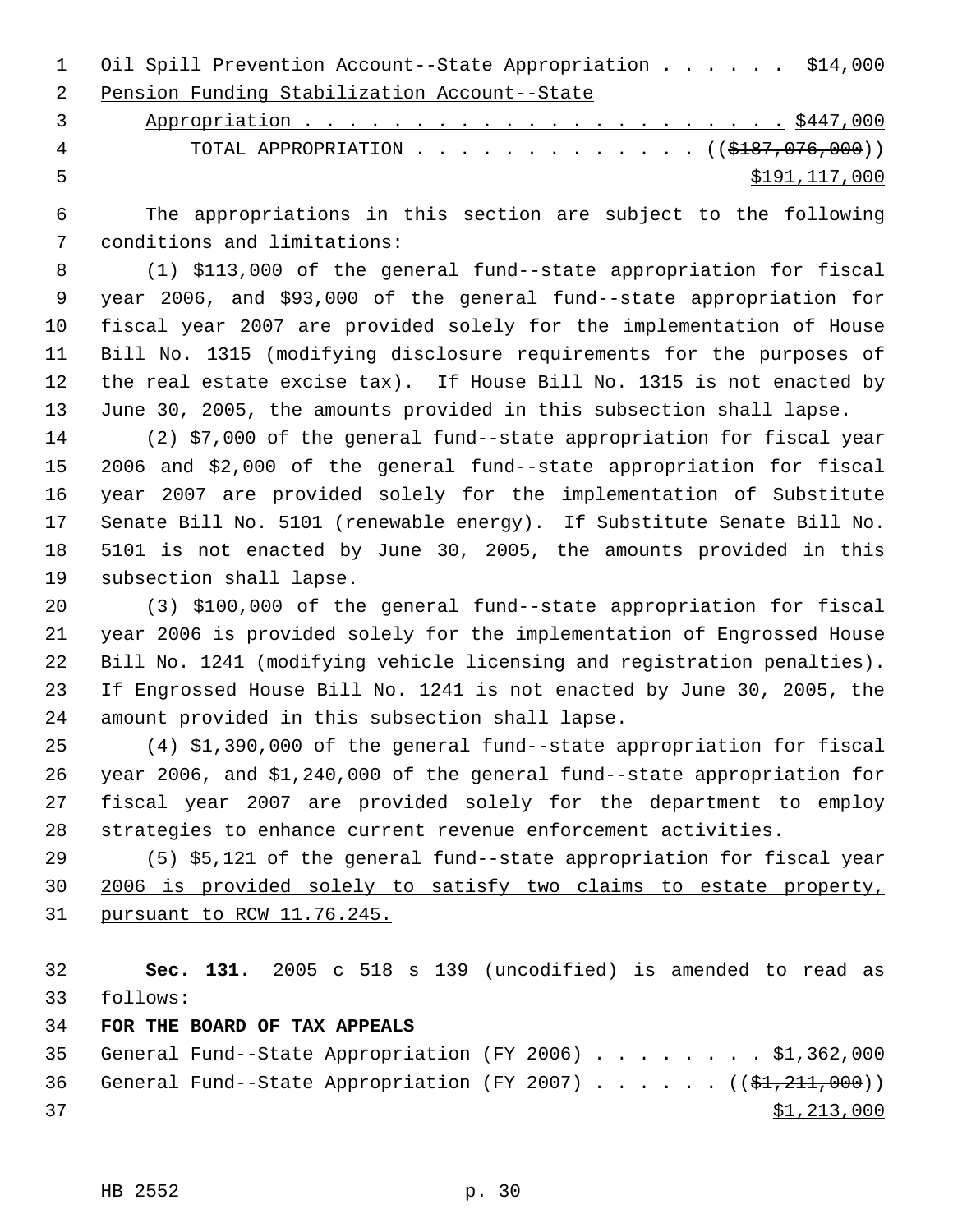| 1  | Pension Funding Stabilization Account--State                            |
|----|-------------------------------------------------------------------------|
| 2  |                                                                         |
| 3  | TOTAL APPROPRIATION $($ $(\frac{2}{2}, 573, 000))$                      |
| 4  | \$2,581,000                                                             |
| 5  | Sec. 132. 2005 c 518 s 141 (uncodified) is amended to read as           |
| 6  | follows:                                                                |
| 7  | FOR THE OFFICE OF MINORITY AND WOMEN'S BUSINESS ENTERPRISES             |
| 8  | OMWBE Enterprises Account--State Appropriation $($ $($ \$3,186,000) $)$ |
| 9  | \$3,196,000                                                             |
| 10 | The appropriation in this section is subject to the following           |
| 11 | conditions and limitations: \$180,000 of the OMWBE enterprises account  |
| 12 | appropriation is provided solely for management of private sector       |
| 13 | grants and coordination of support services to small businesses in the  |
| 14 | state. It is the intent of the legislature that this amount be funded   |
| 15 | from new grant revenues and business fees.                              |
| 16 | Sec. 133. 2005 c 518 s 142 (uncodified) is amended to read as           |
| 17 | follows:                                                                |
| 18 | FOR THE DEPARTMENT OF GENERAL ADMINISTRATION                            |
| 19 | General Fund--State Appropriation (FY 2006) \$321,000                   |
| 20 | General Fund--State Appropriation (FY 2007) ( $(\frac{2333}{100})$ )    |
| 21 | \$232,000                                                               |
| 22 | General Fund--Federal Appropriation $($ $($ \$3,640,000) $)$            |
| 23 | \$3,641,000                                                             |
| 24 | General Administration Service Account--State                           |
| 25 | Appropriation ((\$32,045,000))                                          |
| 26 | \$32,163,000                                                            |
| 27 | Pension Funding Stabilization Account--State                            |
| 28 |                                                                         |
| 29 | TOTAL APPROPRIATION ( $(\frac{236}{236}, \frac{239}{239}, 000)$ )       |
| 30 | \$36,358,000                                                            |
| 31 | The appropriations in this section are subject to the following         |
| 32 | conditions and limitations: \$75,000 of the general fund--state         |
| 33 | appropriation for fiscal year 2006 is provided solely for the           |
| 34 | implementation of House Bill No. 1830 (alternative public works). If    |
| 35 | Engrossed Substitute House Bill No. 1830 is not enacted by June 30,     |
| 36 | 2005, the amount provided in this subsection shall lapse.               |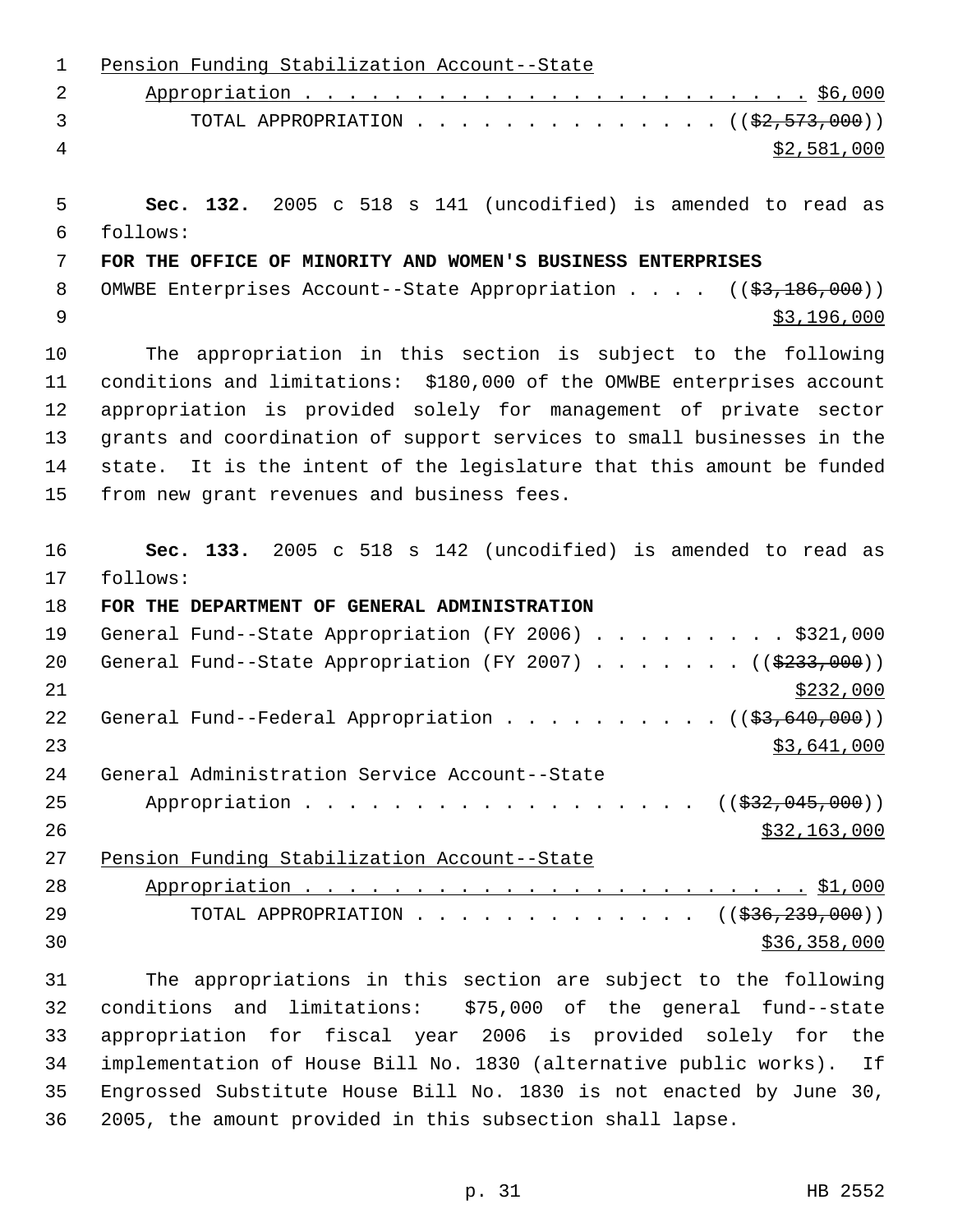**Sec. 134.** 2005 c 518 s 143 (uncodified) is amended to read as follows: **FOR THE DEPARTMENT OF INFORMATION SERVICES** 4 General Fund--Federal Appropriation . . . . . . . . . . . . . \$350,000 Data Processing Revolving Account--State 6 Appropriation . . . . . . . . . . . . . . . . . (  $(\frac{2}{5}, \frac{612}{600})$  ) \$3,621,000 Public Safety and Education Account--State Appropriation . . . . . . . . . . . . . . . . . . . . . . \$684,000 10 TOTAL APPROPRIATION . . . . . . . . . . . . . ((<del>\$4,296,000</del>))  $84,655,000$  **Sec. 135.** 2005 c 518 s 144 (uncodified) is amended to read as follows: **FOR THE INSURANCE COMMISSIONER** 15 General Fund--Federal Appropriation . . . . . . . . . . ((\$673,000))  $\frac{$1,513,000}{2}$  Insurance Commissioners Regulatory Account--State 18 Appropriation . . . . . . . . . . . . . . . . ((\$40,253,000))  $\frac{$40,554,000}{540,554,000}$ 20 TOTAL APPROPRIATION . . . . . . . . . . . . ((\$40,926,000)) \$42,067,000 **Sec. 136.** 2005 c 518 s 145 (uncodified) is amended to read as follows: **FOR THE BOARD OF ACCOUNTANCY** Certified Public Accountants' Account--State 26 Appropriation . . . . . . . . . . . . . . . . . (  $(\frac{21,962,000}{1})$   $$2,236,000$  **Sec. 137.** 2005 c 518 s 146 (uncodified) is amended to read as follows: **FOR THE FORENSIC INVESTIGATION COUNCIL** 31 Death Investigations Account--State Appropriation . . . . ((\$282,000)) The appropriation in this section is subject to the following conditions and limitations: \$250,000 of the death investigation account appropriation is provided solely for providing financial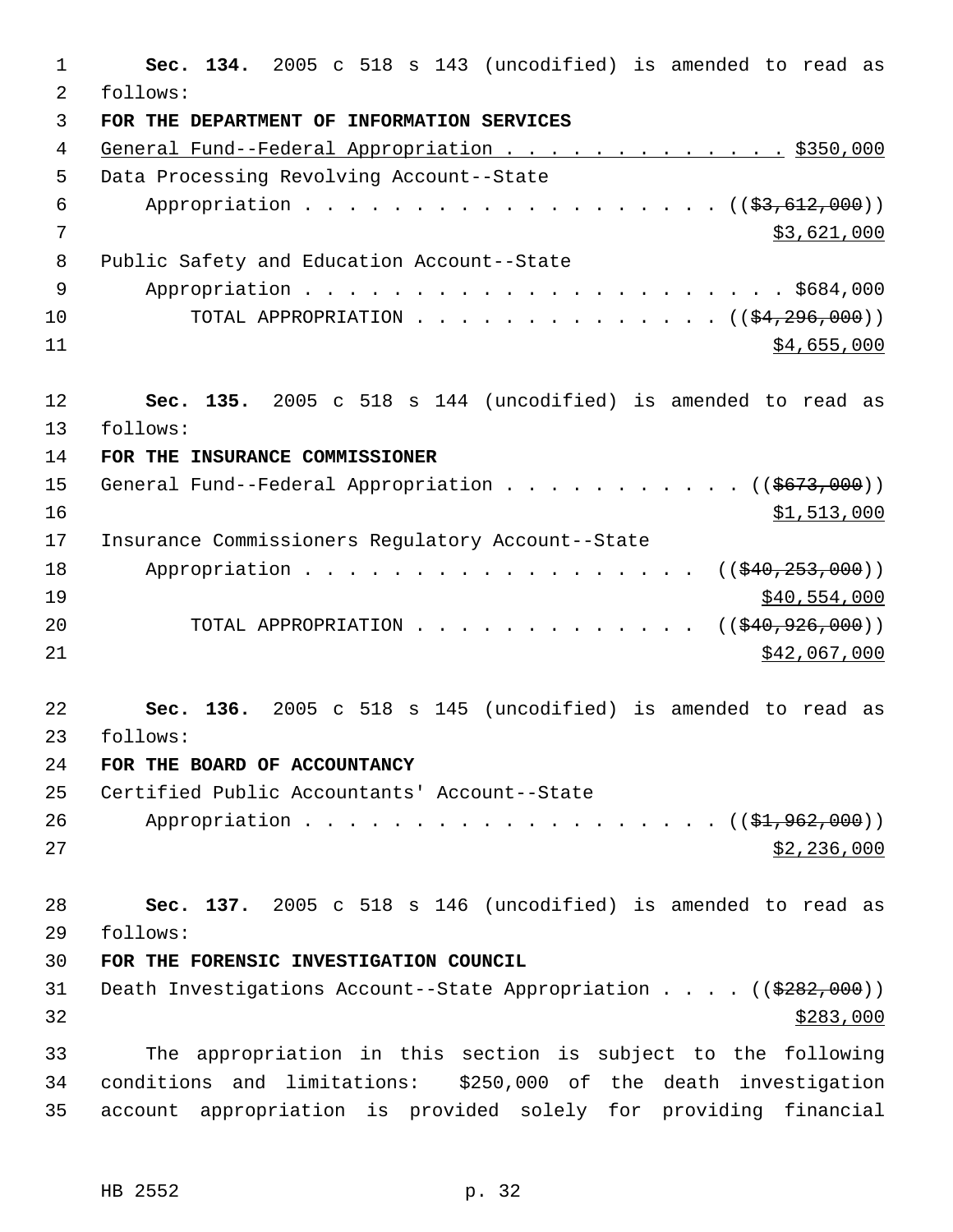assistance to local jurisdictions in multiple death investigations. The forensic investigation council shall develop criteria for awarding these funds for multiple death investigations involving an unanticipated, extraordinary, and catastrophic event or those involving multiple jurisdictions.

 **Sec. 138.** 2005 c 518 s 147 (uncodified) is amended to read as follows: **FOR THE HORSE RACING COMMISSION** Horse Racing Commission Operating Account--State 10 Appropriation . . . . . . . . . . . . . . . . . ((\$5,009,000)) \$5,027,000 **Sec. 139.** 2005 c 518 s 148 (uncodified) is amended to read as follows: **FOR THE LIQUOR CONTROL BOARD** 15 General Fund--State Appropriation (FY 2006) . . . . . . ((\$1,739,000)) \$1,735,000 17 General Fund--State Appropriation (FY 2007) . . . . . . ((\$1,706,000))  $\frac{$1,702,000}{9}$  Liquor Control Board Construction and Maintenance Account--State Appropriation . . . . . . . . . . . . . \$12,832,000 21 Liquor Revolving Account--State Appropriation . . . . ((\$154,080,000)) \$158,026,000 Pension Funding Stabilization Account--State Appropriation . . . . . . . . . . . . . . . . . . . . . . . \$7,000 25 TOTAL APPROPRIATION . . . . . . . . . . . . ((\$<del>170,357,000</del>)) 26 \$174,302,000

 The appropriations in this section are subject to the following conditions and limitations:

 (1) As authorized under RCW 66.16.010, the liquor control board shall add an equivalent surcharge of \$0.42 per liter on all retail sales of spirits, excluding licensee, military and tribal sales, effective no later than July 1, 2005. The intent of this surcharge is to generate additional revenues for the state general fund in the 2005-07 biennium.

(2) \$154,000 of the liquor revolving account--state appropriation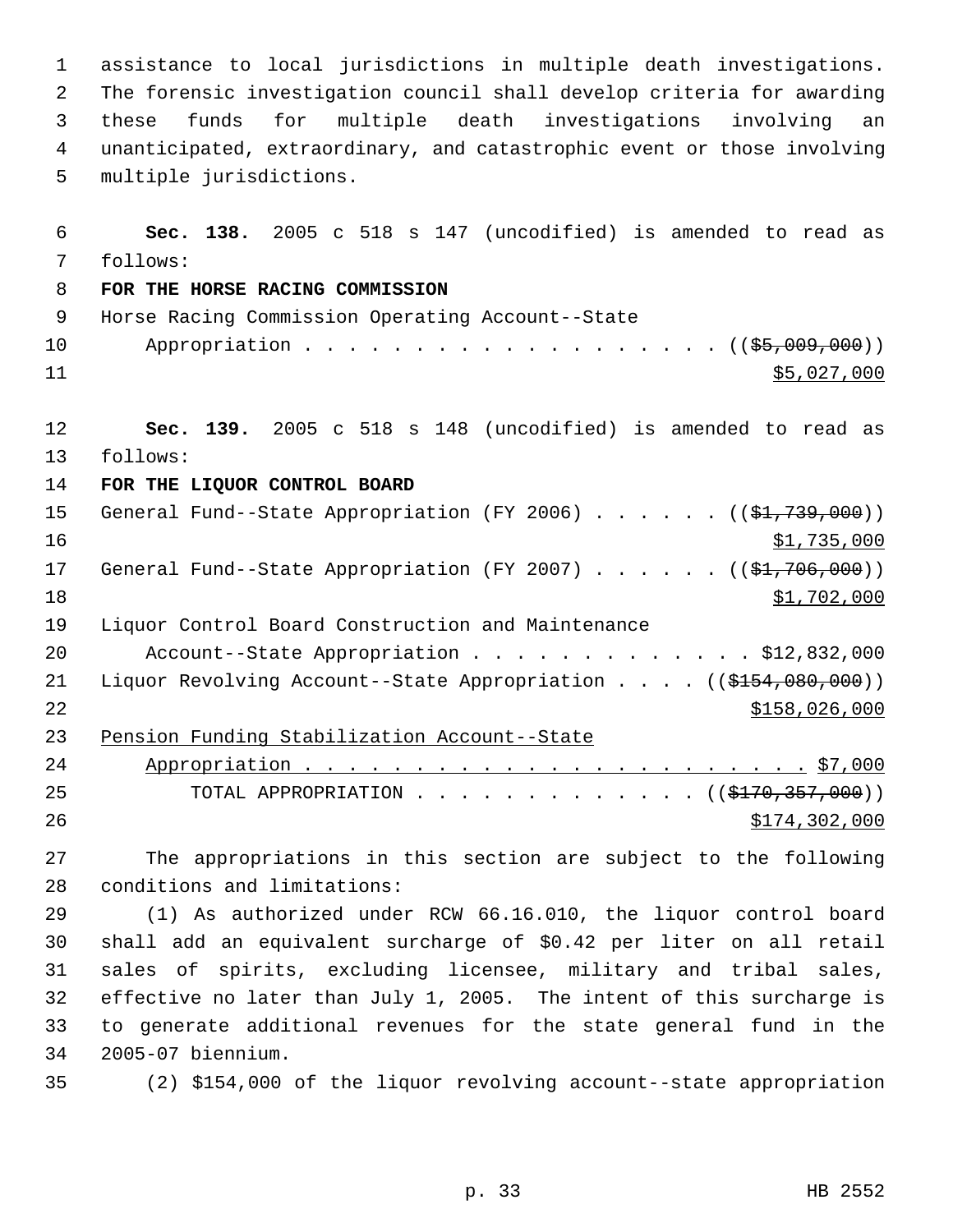is provided solely for the lease of state vehicles from the department of general administration's motor pool.

 (3) \$2,228,000 of the liquor revolving account--state appropriation is provided solely for costs associated with the installation of a wide area network that connects all of the state liquor stores and the liquor control board headquarters.

 (4) \$186,000 of the liquor revolving account--state appropriation is provided solely for an alcohol education staff coordinator and associated alcohol educational resources targeted toward middle school and high school students.

 (5) \$2,261,000 of the liquor revolving account--state appropriation is provided solely for replacement of essential computer equipment, improvement of security measures, and improvement to the core information technology infrastructure.

 (6) \$2,800,000 of the liquor control board construction and maintenance account--state appropriation is provided solely for the certificate of participation to fund the expansion of the liquor distribution center.

 (7) \$3,233,000 of the liquor revolving account--state appropriation is provided solely for upgrades to material handling system and warehouse management system software and equipment, and associated staff to increase the liquor distribution center's shipping capacity.

 (8) \$2,746,000 of the liquor revolving account--state appropriation is provided solely for additional state liquor store and retail business analysis staff. The additional liquor store staff will be deployed to those stores with the greatest potential for increased customer satisfaction and revenue growth. The liquor control board, using the new retail business analysis staff and, if needed, an independent consultant, will analyze the impact of additional staff on customer satisfaction and revenue growth and make recommendations that will increase the effectiveness and efficiency of all the liquor control board's retail-related activities. Using best practices and benchmarks from comparable retail organizations, the analysis will evaluate and make recommendations, at a minimum, on the following issues: Optimal staffing levels and store locations and numbers of stores (both state liquor stores and contract liquor stores); options for an improved retail organizational structure; strategies to increase the retail decision-making capacity; and resources required for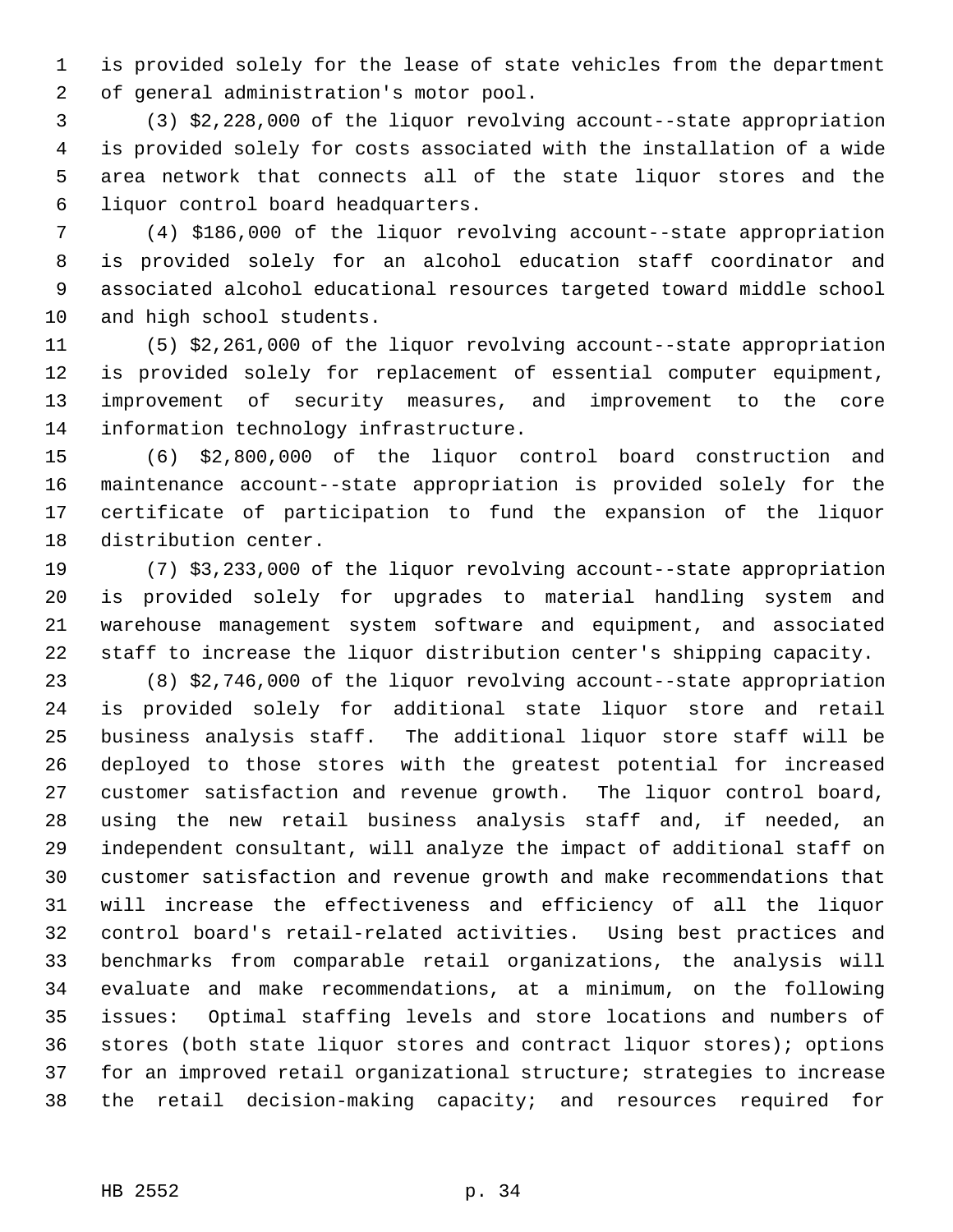enhanced internal organizational support of the retail activities. In support of this evaluation, a survey shall be employed to gauge customer satisfaction with state and contract liquor store services. A written evaluation with recommendations shall be submitted to the governor and the legislative fiscal committees by October 1, 2006.

 (9) \$187,000 of the general fund--state appropriation for fiscal year 2006 and \$122,000 of the general fund--state appropriation for fiscal year 2007 are provided solely for the implementation of Senate Bill No. 6097 (tobacco products enforcement). If Senate Bill No. 6097 is not enacted by June 30, 2005, the amounts provided in this subsection shall lapse.

 (10) \$1,435,000 of the liquor revolving account--state appropriation is provided solely for the implementation of Substitute House Bill No. 1379 (liquor retail plan). If Substitute House Bill No. 1379 is not enacted by June 30, 2005, the amounts provided in this subsection shall lapse.

 **Sec. 140.** 2005 c 518 s 149 (uncodified) is amended to read as follows:

#### **FOR THE UTILITIES AND TRANSPORTATION COMMISSION**

| 20 | Public Service Revolving Account--State                                                      |
|----|----------------------------------------------------------------------------------------------|
| 21 | Appropriation ( $(\frac{228}{728}, \frac{436}{100})$ )                                       |
| 22 | \$28,546,000                                                                                 |
| 23 | Pipeline Safety Account--State Appropriation $($ $($ \$2,877,000))                           |
| 24 | \$2,894,000                                                                                  |
| 25 | Pipeline Safety Account--Federal Appropriation $($ $($ $\frac{1}{21}$ , $\frac{535}{100}$ )) |
| 26 | \$1,539,000                                                                                  |
| 27 | TOTAL APPROPRIATION $\ldots$ , ( $(\frac{232}{632}, \frac{848}{600})$ )                      |
| 28 | \$32,979,000                                                                                 |

 **Sec. 141.** 2005 c 518 s 150 (uncodified) is amended to read as follows:

#### **FOR THE BOARD FOR VOLUNTEER FIREFIGHTERS**

Volunteer Firefighters' and Reserve Officers'

33 Administrative Account--State Appropriation . . . . . ((\$768,000))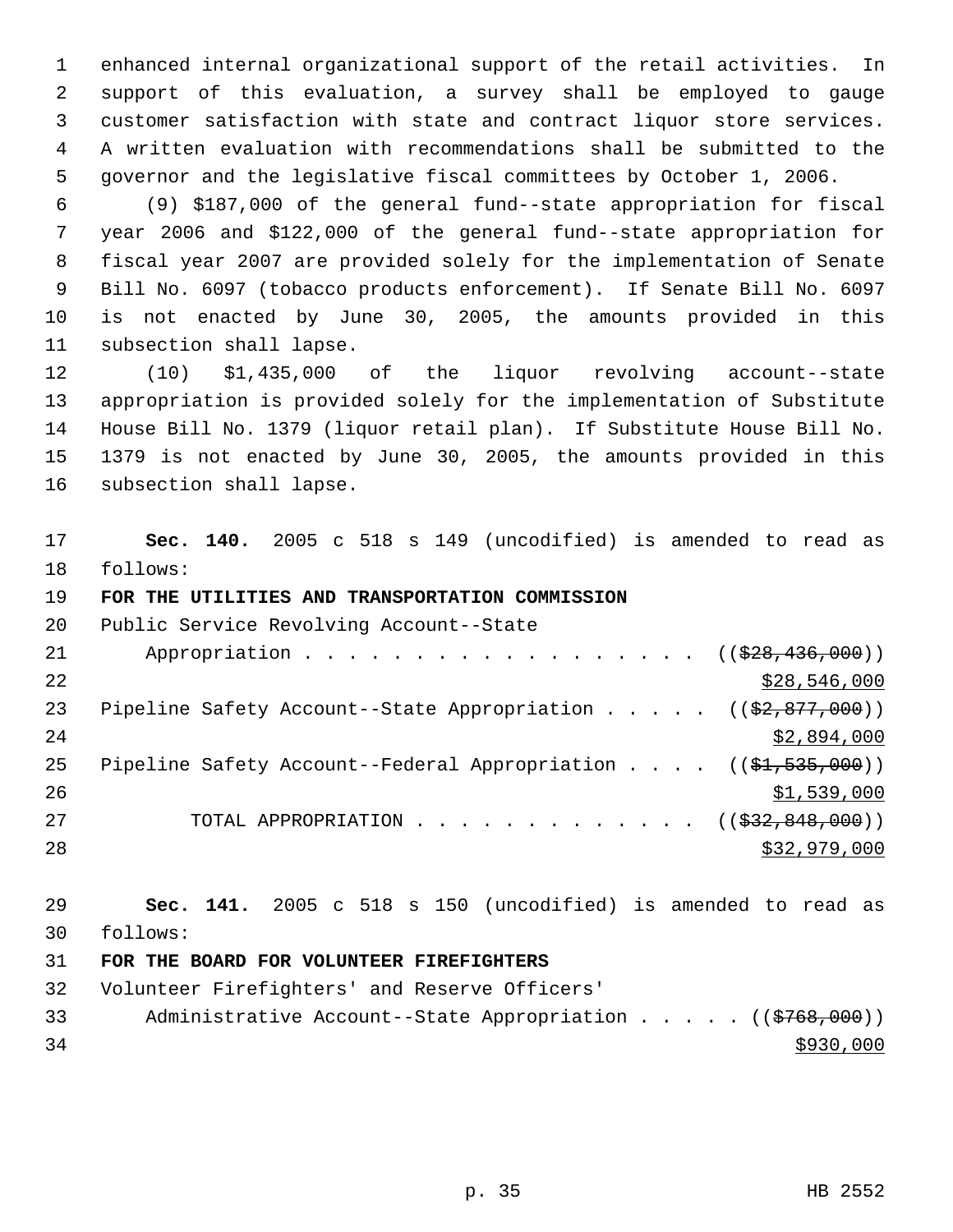1 **Sec. 142.** 2005 c 518 s 151 (uncodified) is amended to read as 2 follows: 3 **FOR THE MILITARY DEPARTMENT** 4 General Fund--State Appropriation (FY 2006) . . . . . ((\$10,084,000))  $5$  \$10,141,000 6 General Fund--State Appropriation (FY 2007) . . . . . . ((\$9,362,000)) 7 \$10,672,000 8 General Fund--Federal Appropriation . . . . . . . . ((\$165,970,000))  $\frac{1}{2}$   $\frac{1}{2}$   $\frac{1}{2}$   $\frac{1}{2}$   $\frac{1}{2}$   $\frac{1}{2}$   $\frac{1}{2}$   $\frac{1}{2}$   $\frac{1}{2}$   $\frac{1}{2}$   $\frac{1}{2}$   $\frac{1}{2}$   $\frac{1}{2}$   $\frac{1}{2}$   $\frac{1}{2}$   $\frac{1}{2}$   $\frac{1}{2}$   $\frac{1}{2}$   $\frac{1}{2}$   $\frac{1}{2}$   $\frac{1}{2}$   $\frac{1}{2}$  10 General Fund--Private/Local Appropriation . . . . . . . . . . \$2,000 11 Enhanced 911 Account--State Appropriation . . . . . ((\$34,766,000))  $12$  \$34,771,000 13 Disaster Response Account--State Appropriation . . . . ((\$2,277,000))  $14$  \$1,633,000 15 Disaster Response Account--Federal Appropriation . . . ((\$11,008,000))  $16$   $\frac{$6,510,000}{ }$ 17 Worker and Community Right-to-Know Account--State 18 Appropriation . . . . . . . . . . . . . . . . . . ((\$314,000))  $19$  \$315,000 20 Nisqually Earthquake Account--State Appropriation . . . ((\$6,713,000))  $21$  \$6,722,000 22 Nisqually Earthquake Account--Federal Appropriation . ((\$29,127,000))  $\frac{1}{23}$   $\frac{1}{27}$ , 736, 000 24 Military Department Rental and Lease Account--State 25 Appropriation . . . . . . . . . . . . . . . . . . . . . . \$378,000 26 Pension Funding Stabilization Account--State 27 Appropriation . . . . . . . . . . . . . . . . . . . . . . \$44,000 28 TOTAL APPROPRIATION . . . . . . . . . . . . . ((\$270,001,000)) 29 \$314,246,000

30 The appropriations in this section are subject to the following 31 conditions and limitations:

32 (1) ((\$2,277,000)) \$1,633,000 of the disaster response account--33 state appropriation and ((\$11,008,000)) \$6,510,000 of the disaster response account--federal appropriation may be spent only on disasters declared by the governor and with the approval of the office of financial management. The military department shall submit a report quarterly to the office of financial management and the legislative fiscal committees detailing information on the disaster response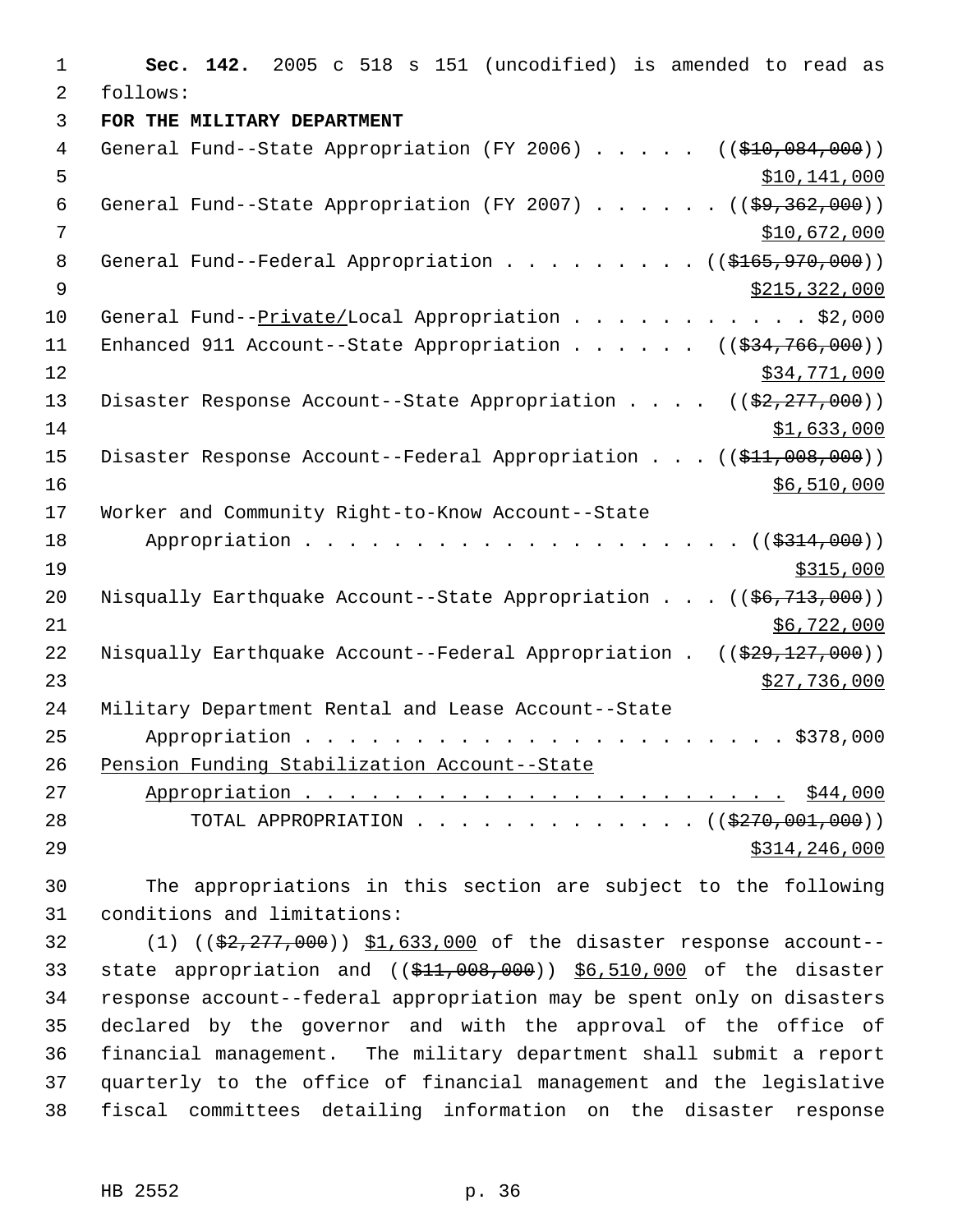account, including: (a) The amount and type of deposits into the account; (b) the current available fund balance as of the reporting date; and (c) the projected fund balance at the end of the 2005-07 biennium based on current revenue and expenditure patterns.

 (2) ((\$6,713,000)) \$6,722,000 of the Nisqually earthquake account-- 6 state appropriation and  $((\$29,127,000))$   $\$27,736,000$  of the Nisqually earthquake account--federal appropriation are provided solely for response and recovery costs associated with the February 28, 2001, earthquake. The military department shall submit a report quarterly to the office of financial management and the legislative fiscal committees detailing earthquake recovery costs, including: (a) Estimates of total costs; (b) incremental changes from the previous estimate; (c) actual expenditures; (d) estimates of total remaining costs to be paid; and (e) estimates of future payments by biennium. This information shall be displayed by fund, by type of assistance, and by amount paid on behalf of state agencies or local organizations. The military department shall also submit a report quarterly to the office of financial management and the legislative fiscal committees detailing information on the Nisqually earthquake account, including: (a) The 20 amount and type of deposits into the account; (b) the current available fund balance as of the reporting date; and (c) the projected fund balance at the end of the 2005-07 biennium based on current revenue and expenditure patterns.

24 (3) ((\$127,586,000)) \$173,612,659 of the general fund--federal appropriation is provided solely for homeland security, subject to the following conditions:

 (a) Any communications equipment purchased by local jurisdictions or state agencies shall be consistent with standards set by the Washington state interoperability executive committee;

 (b) This amount shall not be allotted until a spending plan is reviewed by the governor's domestic security advisory group and approved by the office of financial management;

 (c) The department shall submit a quarterly report to the office of financial management and the legislative fiscal committees detailing the governor's domestic security advisory group recommendations; homeland security revenues and expenditures, including estimates of total federal funding for the state; incremental changes from the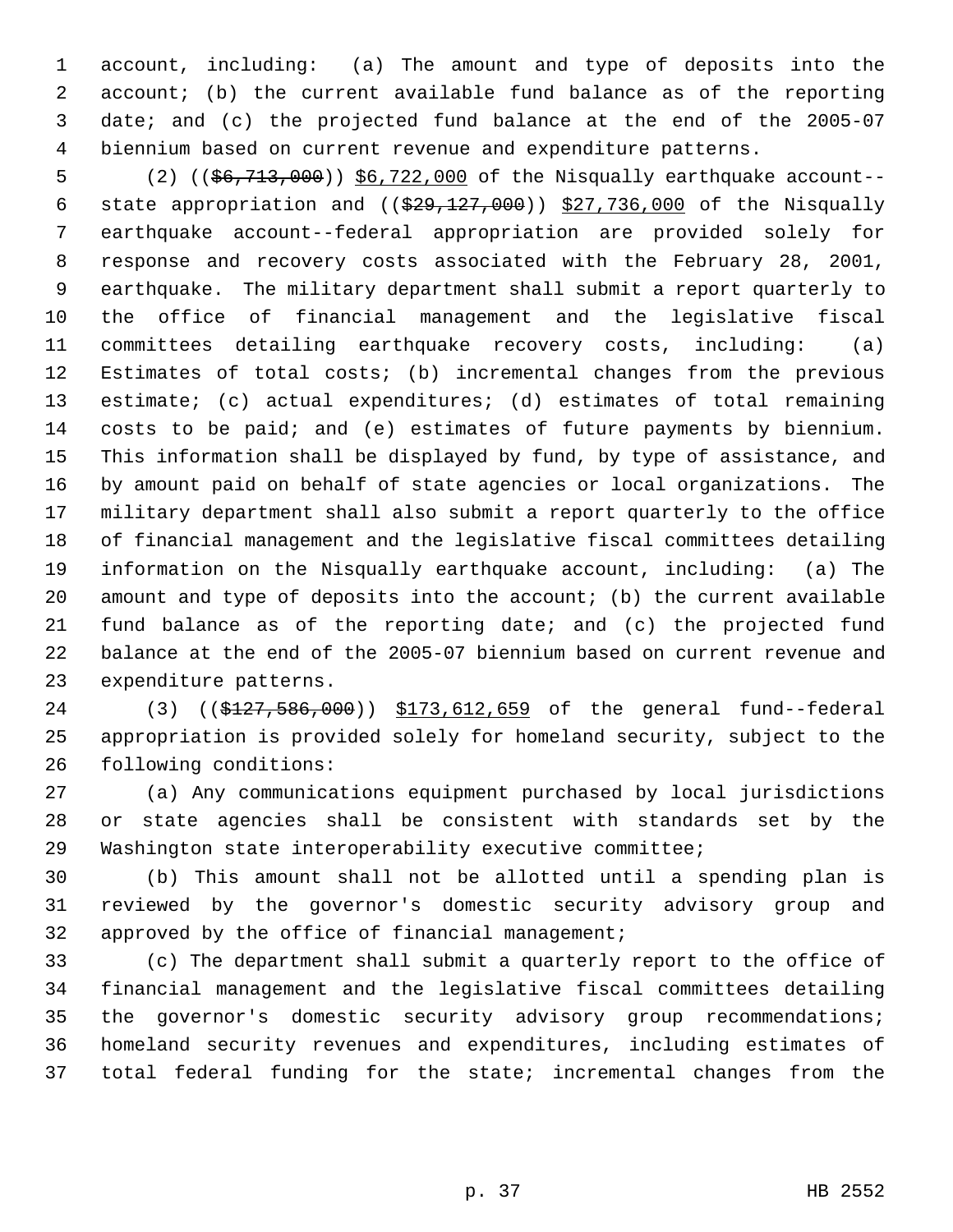previous estimate, planned and actual homeland security expenditures by the state and local governments with this federal funding; and matching or accompanying state or local expenditures; and

 (d) The department shall submit a report by December 1st of each year to the office of financial management and the legislative fiscal committees detailing homeland security revenues and expenditures for the previous fiscal year by county and legislative district.

 (4) \$867,000 of the general fund--state appropriation for fiscal year 2006 is provided solely for the Cowlitz county 911 communications center for the purpose of purchasing or reimbursing the purchase of interoperable radio communication technology to improve disaster response in the Mount St. Helens area.

 (5) No funds from sources other than fees from voice over internet protocol (VOIP) providers may be used to implement technologies specific to the integration of VOIP 911 with E-911. The military department, in conjunction with the department of revenue, shall propose methods for assuring the collection of an appropriate enhanced 911 excise tax from VOIP 911 providers and shall report their recommendations to the legislature by November 1, 2005.

 **Sec. 143.** 2005 c 518 s 152 (uncodified) is amended to read as follows: **FOR THE PUBLIC EMPLOYMENT RELATIONS COMMISSION** 23 General Fund--State Appropriation (FY 2006) . . . . . . . . \$2,776,000 24 General Fund--State Appropriation (FY 2007) . . . . . . ((\$2,824,000)) \$2,830,000 Department of Personnel Service Account--State 27 Appropriation . . . . . . . . . . . . . . . . . (  $(\frac{2}{2}, 945, 000)$  )  $$2,953,000$  Pension Funding Stabilization Account--State Appropriation . . . . . . . . . . . . . . . . . . . . . . \$16,000 31 TOTAL APPROPRIATION . . . . . . . . . . . . . ((<del>\$8,545,000</del>)) \$8,575,000 **Sec. 144.** 2005 c 518 s 153 (uncodified) is amended to read as follows: **FOR THE GROWTH PLANNING HEARINGS BOARD** General Fund--State Appropriation (FY 2006) . . . . . . . . \$1,571,000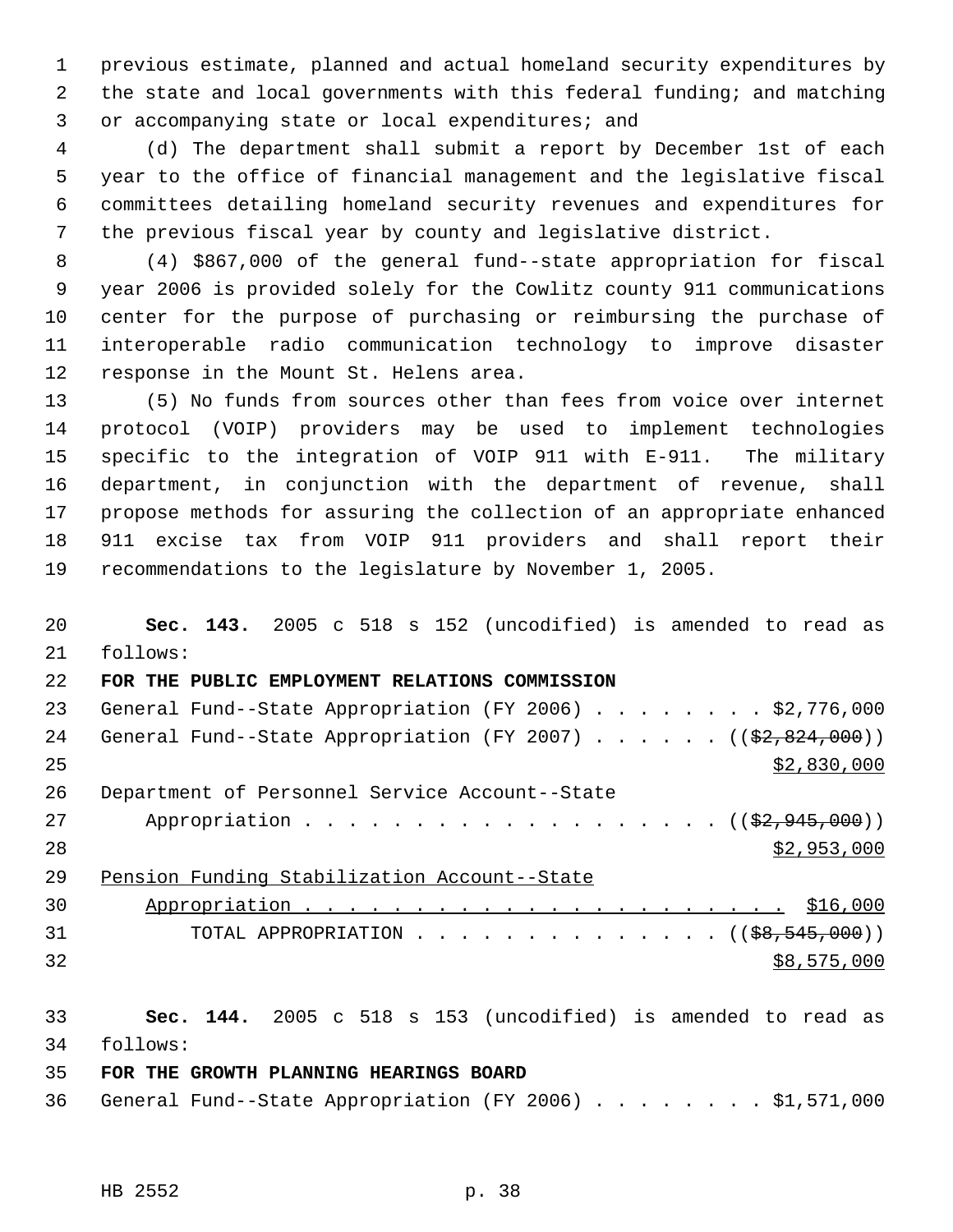| 1              | General Fund--State Appropriation (FY 2007) ( $(\frac{1}{2}, 587, 000)$ ) |
|----------------|---------------------------------------------------------------------------|
| $\overline{2}$ | \$1,590,000                                                               |
| 3              | Pension Funding Stabilization Account--State                              |
| 4              |                                                                           |
| 5              | TOTAL APPROPRIATION ( $(\frac{23}{158}, 000)$ )                           |
| 6              | \$3,169,000                                                               |
| 7              | ((The appropriations in this section are subject to the following         |
| 8              | conditions and limitations: \$9,000 of the general fund-state             |
| $\mathsf 9$    | appropriation for fiscal year 2006 and \$9,000 of the general fund-       |
| 10             | state appropriation for fiscal year 2007 are provided solely for the      |
| 11             | Western Board to relocate. If the Western Board does not relocate by      |
| 12             | June 30, 2006, the amounts provided in this subsection shall lapse.))     |
| 13             | Sec. 145. 2005 c 518 s 154 (uncodified) is amended to read as             |
| 14             | follows:                                                                  |
| 15             | FOR THE STATE CONVENTION AND TRADE CENTER                                 |
| 16             | State Convention and Trade Center Account--State                          |
| 17             | Appropriation \$30,512,000                                                |
| 18             | State Convention and Trade Center Operating                               |
| 19             | Account--State Appropriation $($ $($ $\frac{246}{170}$ , 000))            |
| 20             | \$46,491,000                                                              |
| 21             | TOTAL APPROPRIATION ( $(\frac{276}{992}, 900)$ )                          |
| 22             | \$77,003,000                                                              |
| 23             | 146. 2005 c 518 s 155 (uncodified) is amended to read as<br>Sec.          |
| 24             | follows:                                                                  |
| 25             | FOR THE DEPARTMENT OF ARCHAEOLOGY AND HISTORIC PRESERVATION               |
| 26             | General Fund--State Appropriation (FY 2006) \$550,000                     |
| 27             | General Fund--State Appropriation (FY 2007) \$549,000                     |
| 28             | General Fund--Federal Appropriation $($ $($ \$1,446,000) $)$              |
| 29             | \$1,450,000                                                               |
| 30             | General Fund--Private/Local Appropriation \$14,000                        |
| 31             | Pension Funding Stabilization Account--State                              |
| 32             |                                                                           |
| 33             | TOTAL APPROPRIATION ( $(\frac{2}{2}, 559, 000)$ )                         |
| 34             | \$2,566,000                                                               |
|                |                                                                           |

(End of part)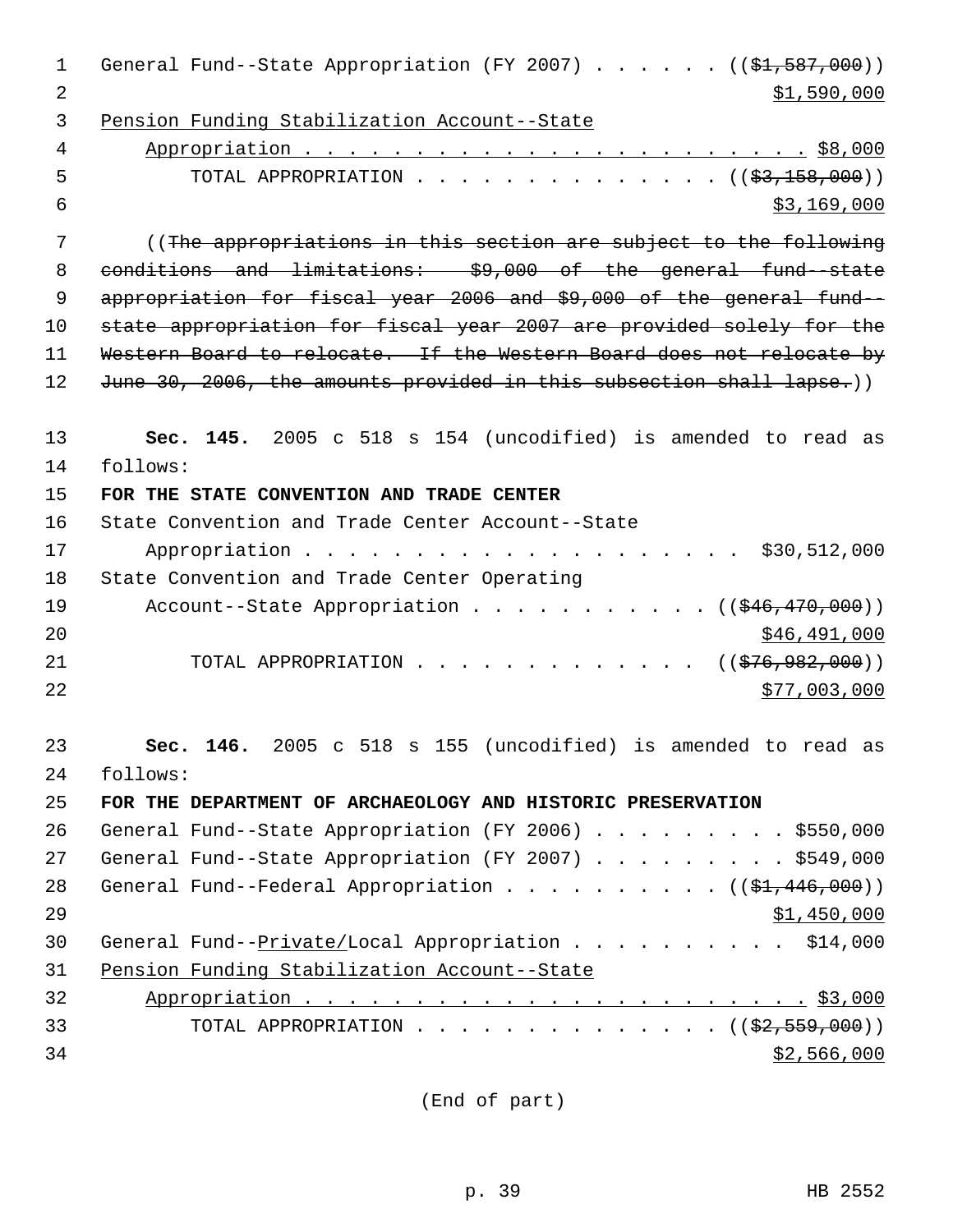| $\mathbf 1$    | PART II                                                                        |
|----------------|--------------------------------------------------------------------------------|
| 2              | <b>HUMAN SERVICES</b>                                                          |
|                |                                                                                |
| 3              | Sec. 201. 2005 c 518 s 202 (uncodified) is amended to read as                  |
| 4              | follows:                                                                       |
| 5              | FOR THE DEPARTMENT OF SOCIAL AND HEALTH SERVICES--CHILDREN AND FAMILY          |
| 6              | SERVICES PROGRAM                                                               |
| 7              | General Fund--State Appropriation (FY 2006) $($ $($ \$251,005,000))            |
| 8              | \$259,947,000                                                                  |
| $\overline{9}$ | General Fund--State Appropriation (FY 2007) $($ $($ $\frac{2066}{350}$ , 000)) |
| 10             | \$287,598,000                                                                  |
| 11             | General Fund--Federal Appropriation ( $(\frac{121.401.000}{100.000})$ )        |
| 12             | \$435,217,000                                                                  |
| 13             | General Fund--Private/Local Appropriation \$400,000                            |
| 14             | Domestic Violence Prevention Account--State                                    |
| 15             |                                                                                |
| 16             | Public Safety and Education Account--State                                     |
| 17             | Appropriation ( $(\frac{1}{210}, 754, 000)$ )                                  |
| 18             | \$10,755,000                                                                   |
| 19             | Violence Reduction and Drug Enforcement Account--State                         |
| 20             |                                                                                |
| 21             | Pension Funding Stabilization Account--State                                   |
| 22             |                                                                                |
| 23             | TOTAL APPROPRIATION $\ldots$ , ( $(\frac{2951}{120}, 000)$ )                   |
| 24             | \$997,471,000                                                                  |
|                |                                                                                |

 The appropriations in this section are subject to the following conditions and limitations:

 (1) \$2,271,000 of the general fund--state appropriation for fiscal year 2006, \$2,271,000 of the general fund--state appropriation for fiscal year 2007, and \$1,584,000 of the general fund--federal appropriation are provided solely for the category of services titled "intensive family preservation services."

 (2) \$701,000 of the general fund--state appropriation for fiscal year 2006 and \$701,000 of the general fund--state appropriation for fiscal year 2007 are provided solely to contract for the operation of one pediatric interim care facility. The facility shall provide residential care for up to thirteen children through two years of age.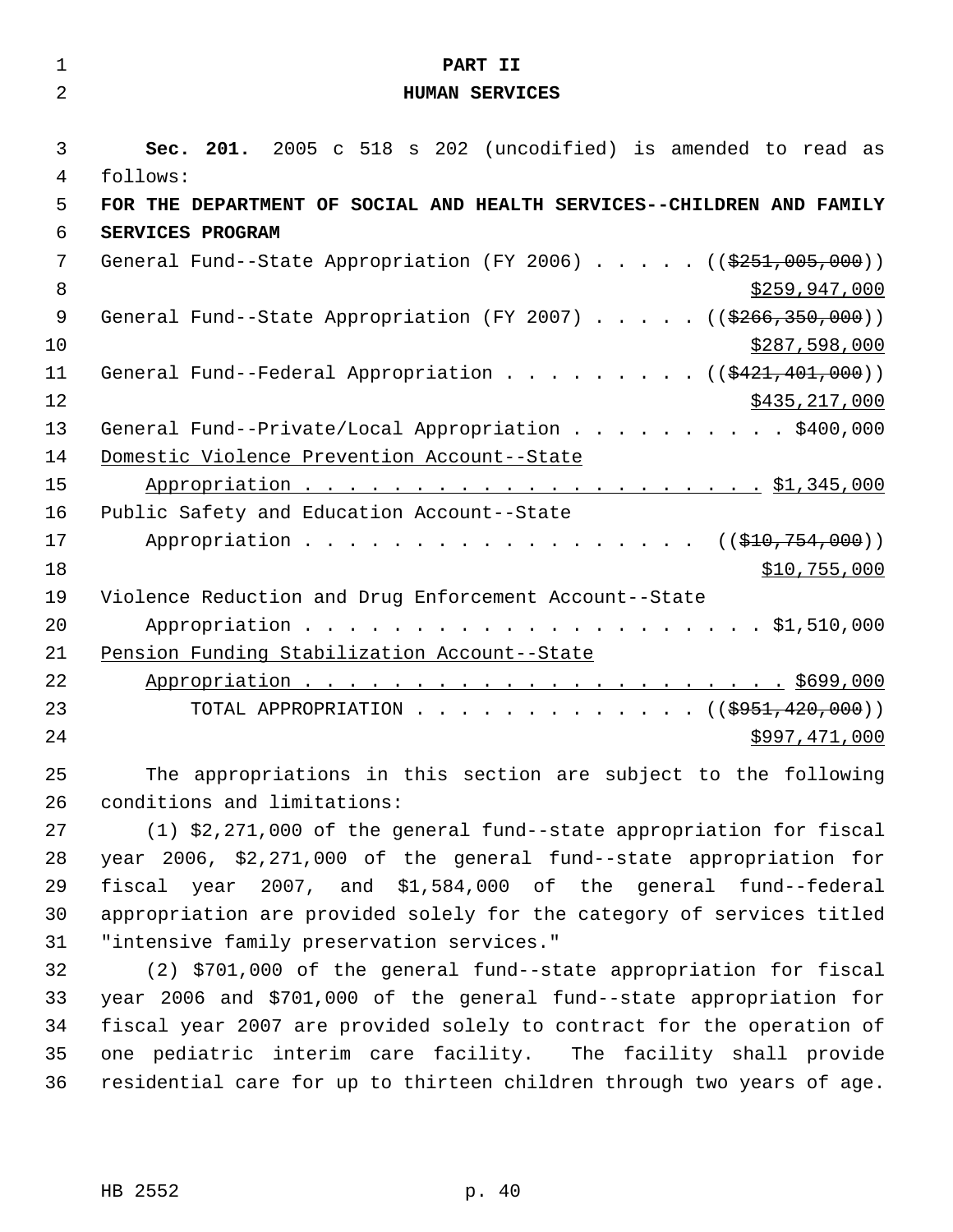Seventy-five percent of the children served by the facility must be in need of special care as a result of substance abuse by their mothers. The facility shall also provide on-site training to biological, adoptive, or foster parents. The facility shall provide at least three months of consultation and support to parents accepting placement of children from the facility. The facility may recruit new and current foster and adoptive parents for infants served by the facility. The department shall not require case management as a condition of the contract.

 (3) \$375,000 of the general fund--state appropriation for fiscal year 2006, \$375,000 of the general fund--state appropriation for fiscal year 2007, and \$322,000 of the general fund--federal appropriation are provided solely for up to three nonfacility-based programs for the training, consultation, support, and recruitment of biological, foster, and adoptive parents of children through age three in need of special care as a result of substance abuse by their mothers, except that each program may serve up to three medically fragile nonsubstance-abuse- affected children. In selecting nonfacility-based programs, preference shall be given to programs whose federal or private funding sources have expired or that have successfully performed under the existing pediatric interim care program.

 (4) \$125,000 of the general fund--state appropriation for fiscal year 2004 and \$125,000 of the general fund--state appropriation for fiscal year 2005 are provided solely for a foster parent retention program. This program is directed at foster parents caring for children who act out sexually.

 (5) The providers for the 31 HOPE beds shall be paid a \$1,000 base payment per bed per month, and reimbursed for the remainder of the bed cost only when the beds are occupied.

 (6) Within amounts provided for the foster care and adoption support programs, the department shall control reimbursement decisions for foster care and adoption support cases such that the aggregate average cost per case for foster care and for adoption support does not exceed the amounts assumed in the projected caseload expenditures. The department shall adjust adoption support benefits to account for the availability of the new federal adoption support tax credit for special needs children. The department shall report annually by October 1st to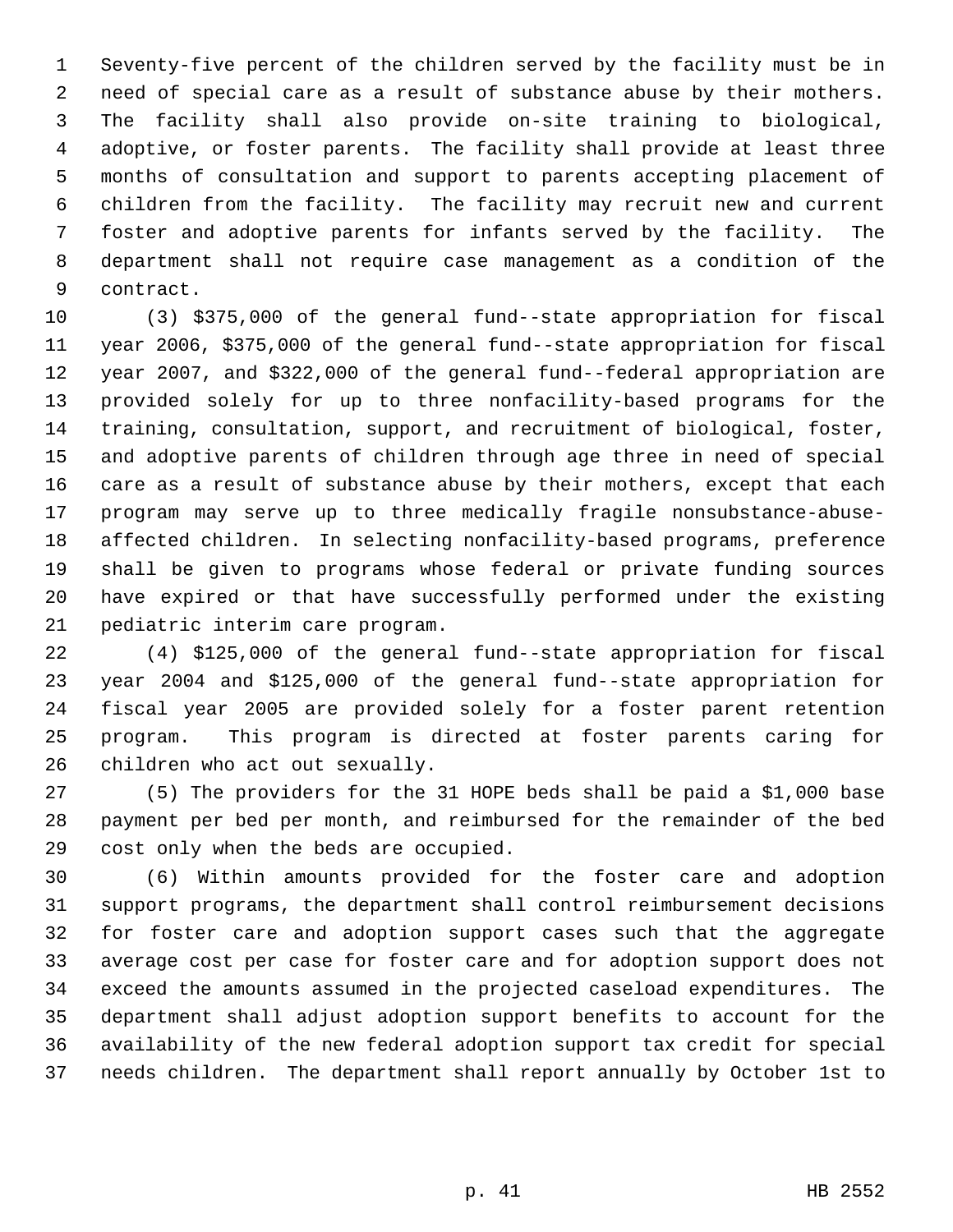the appropriate committees of the legislature on the specific efforts taken to contain costs.

3 (7) ((\$3,837,000)) \$4,211,000 of the general fund--state 4 appropriation for fiscal year 2006, ((\$6,352,000)) \$12,216,000 of the general fund--state appropriation for fiscal year 2007, and  $((\frac{24}{370},\frac{370}{100})$   $\frac{57,043,000}{100}$  of the general fund--federal appropriation are provided solely for reforms to the child protective services and 8 child welfare services programs, including ((30-day)) improvement in 9 achieving face-to-face contact for children ((in out-of-home care)) in 30 days, improved timeliness of child protective services 11 investigations, ((an enhanced in-home child welfare services program,)) and education specialist services. The department shall report by December 1st of each year on the implementation status of the enhancements, including the hiring of new staff, and the outcomes of the reform efforts. The information provided shall include a progress report on items in the child and family services review program improvement plan and areas identified for improvement in the Braam lawsuit settlement.

 (8) Within amounts appropriated in this section, priority shall be given to proven intervention models, including evidence-based prevention and early intervention programs identified by the Washington institute for public policy and the department. The department shall include information on the number, type, and outcomes of the evidence- based programs being implemented in its reports on child welfare reform efforts.

 (9) \$177,000 of the general fund--state appropriation for fiscal year 2006 and \$178,000 of the general fund--state appropriation for fiscal year 2007 are provided solely for the state association of children's advocacy centers. Funds may be used for (a) children's advocacy centers that meet the national children's alliance accreditation standards for full membership, and are members in good standing; (b) communities in the process of establishing a center; and (c) the state association of children's advocacy centers. A 50 percent match will be required of each center receiving state funding.

 (10) \$50,000 of the general fund--state appropriation for fiscal year 2006 and \$50,000 of the general fund--state appropriation for fiscal year 2007 are provided solely for a street youth program in Spokane.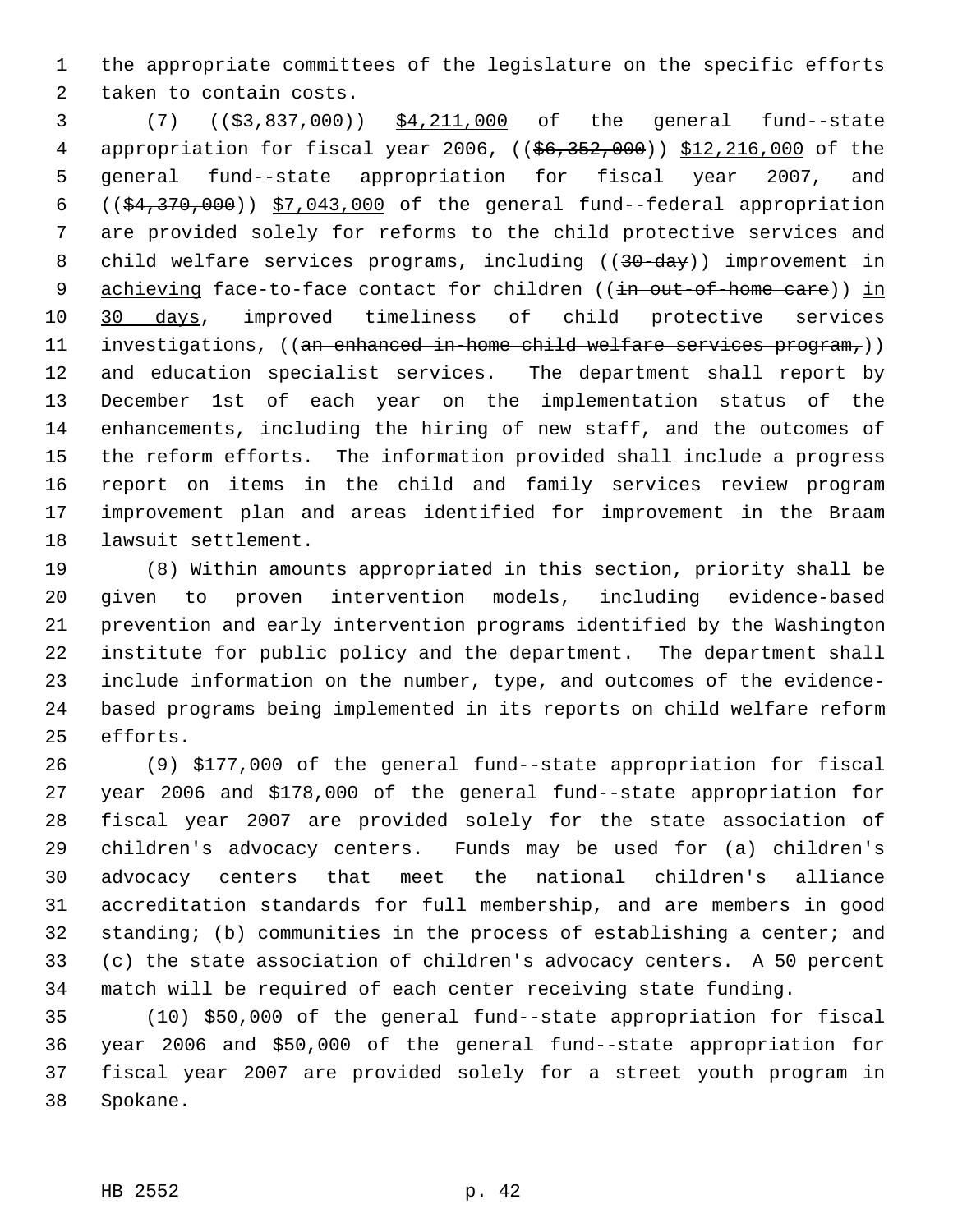(11) \$4,672,000 of the general fund--state appropriation for fiscal year 2006 and \$4,672,000 of the general fund--state appropriation for fiscal year 2007 are provided solely for secure crisis residential centers.

 (12) \$572,000 of the general fund--state appropriation for fiscal 6 year  $2006((\frac{1}{6} + \frac{2572}{600}))$  and  $\frac{1144,000}{600}$  of the general fund--state 7 appropriation for fiscal year ( $\sqrt{2}$  and  $$1,144,000$  of the general fund--federal appropriation)) are provided solely for section 305 of Senate Bill No. 5763 (mental disorders treatment) for chemical dependency specialist services.

 (13) \$3,500,000 of the general fund--state appropriation for fiscal year 2007 and \$1,500,000 of the general fund--federal appropriation are provided solely for Engrossed Senate Bill No. 5922 (child neglect). If the bill is not enacted by June 30, 2005, these amounts shall lapse.

 (14) \$1,345,000 of the domestic violence prevention account 16 appropriation is provided solely for the implementation of chapter 374, Laws of 2005.

 **Sec. 202.** 2005 c 518 s 203 (uncodified) is amended to read as follows:

| 20 | <b>FOR</b><br>THE | <b>DEPARTMENT</b>                                      | OF | <b>SOCIAL</b> | <b>AND</b> | <b>HEALTH</b> | SERVICES--JUVENILE                                                   |
|----|-------------------|--------------------------------------------------------|----|---------------|------------|---------------|----------------------------------------------------------------------|
| 21 |                   | REHABILITATION PROGRAM                                 |    |               |            |               |                                                                      |
| 22 |                   |                                                        |    |               |            |               | General Fund--State Appropriation (FY 2006) $($ $($ $$78,552,000)$ ) |
| 23 |                   |                                                        |    |               |            |               | \$78,153,000                                                         |
| 24 |                   |                                                        |    |               |            |               | General Fund--State Appropriation (FY 2007) $($ $($ \$81,760,000))   |
| 25 |                   |                                                        |    |               |            |               | \$78,891,000                                                         |
| 26 |                   |                                                        |    |               |            |               | General Fund--Federal Appropriation ((\$5,998,000))                  |
| 27 |                   |                                                        |    |               |            |               | \$5,537,000                                                          |
| 28 |                   |                                                        |    |               |            |               | General Fund--Private/Local Appropriation \$1,098,000                |
| 29 |                   | Violence Reduction and Drug Enforcement Account--State |    |               |            |               |                                                                      |
| 30 |                   |                                                        |    |               |            |               | \$38,385,000                                                         |
| 31 |                   | Juvenile Accountability Incentive Account--Federal     |    |               |            |               |                                                                      |
| 32 |                   |                                                        |    |               |            |               | Appropriation ((\$5,621,000))                                        |
| 33 |                   |                                                        |    |               |            |               | \$5,516,000                                                          |
| 34 |                   | Pension Funding Stabilization Account--State           |    |               |            |               |                                                                      |
| 35 |                   |                                                        |    |               |            |               |                                                                      |
| 36 |                   |                                                        |    |               |            |               | TOTAL APPROPRIATION ( $(\frac{211}{141000})$ )                       |
| 37 |                   |                                                        |    |               |            |               | \$208,029,000                                                        |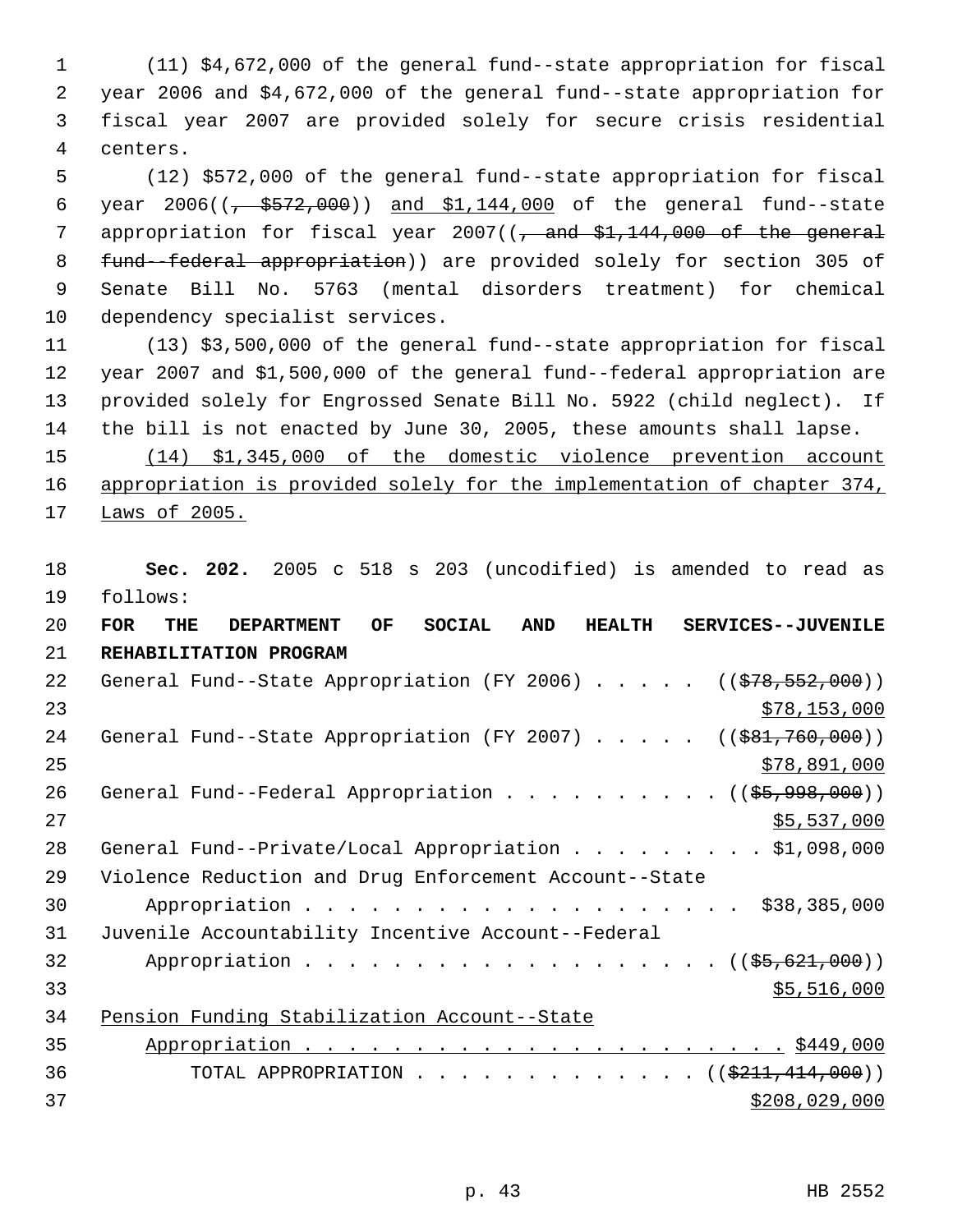The appropriations in this section are subject to the following conditions and limitations:

 (1) \$706,000 of the violence reduction and drug enforcement account appropriation is provided solely for deposit in the county criminal justice assistance account for costs to the criminal justice system associated with the implementation of chapter 338, Laws of 1997 (juvenile code revisions). The amounts provided in this subsection are intended to provide funding for county adult court costs associated with the implementation of chapter 338, Laws of 1997 and shall be distributed in accordance with RCW 82.14.310.

 (2) \$6,156,000 of the violence reduction and drug enforcement account appropriation is provided solely for the implementation of chapter 338, Laws of 1997 (juvenile code revisions). The amounts provided in this subsection are intended to provide funding for county impacts associated with the implementation of chapter 338, Laws of 1997 and shall be distributed to counties as prescribed in the current consolidated juvenile services (CJS) formula.

 (3) \$1,020,000 of the general fund--state appropriation for fiscal year 2006, \$1,030,000 of the general fund--state appropriation for fiscal year 2007, and \$5,345,000 of the violence reduction and drug enforcement account appropriation are provided solely to implement community juvenile accountability grants pursuant to chapter 338, Laws of 1997 (juvenile code revisions). Funds provided in this subsection may be used solely for community juvenile accountability grants, administration of the grants, and evaluations of programs funded by the grants.

 (4) \$2,997,000 of the violence reduction and drug enforcement account appropriation is provided solely to implement alcohol and substance abuse treatment programs for locally committed offenders. The juvenile rehabilitation administration shall award these moneys on a competitive basis to counties that submitted a plan for the provision of services approved by the division of alcohol and substance abuse. The juvenile rehabilitation administration shall develop criteria for evaluation of plans submitted and a timeline for awarding funding and shall assist counties in creating and submitting plans for evaluation. (5) For the purposes of a pilot project, the juvenile rehabilitation administration shall provide a block grant, rather than categorical funding, for consolidated juvenile services, community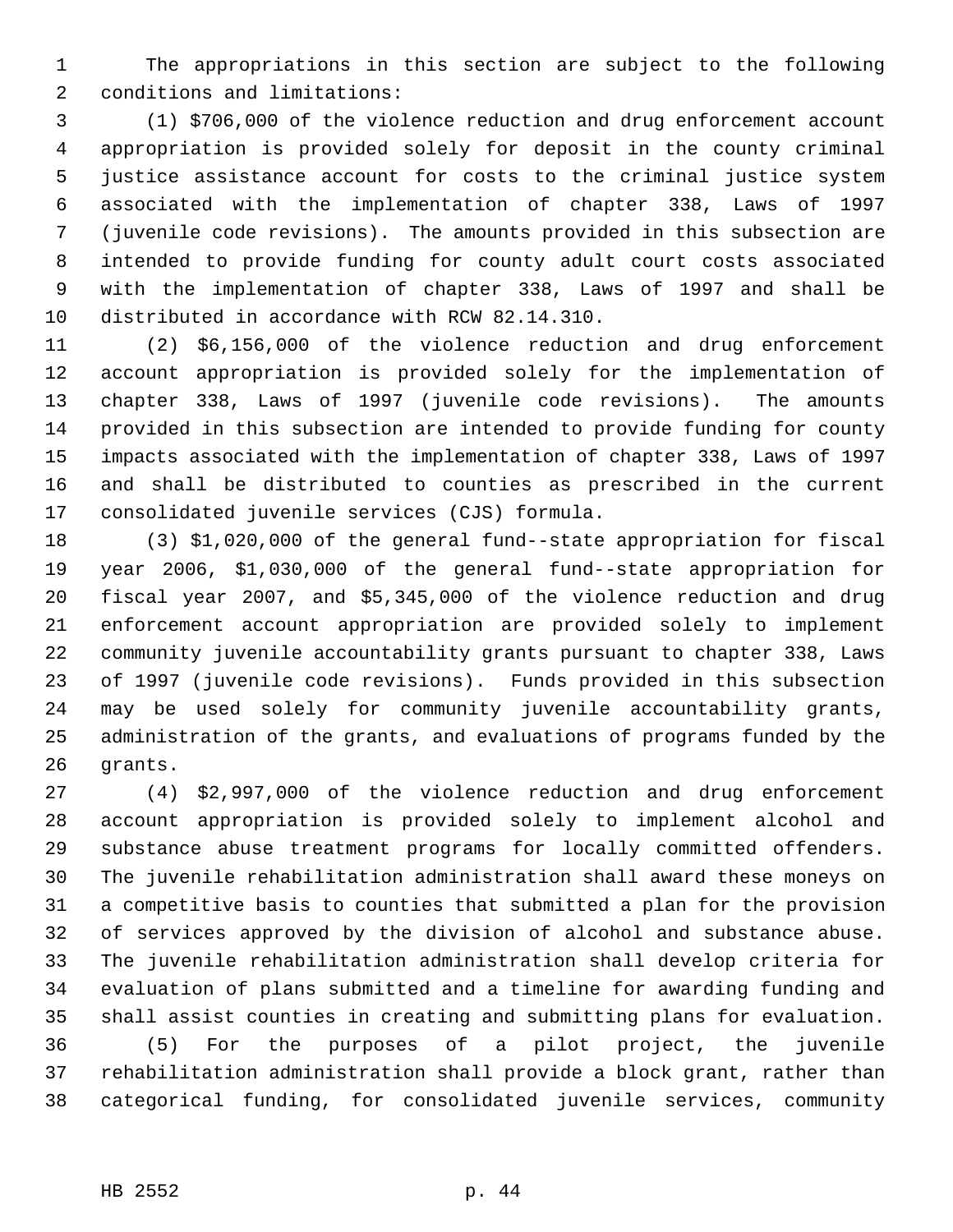juvenile accountability act grants, the chemically dependent disposition alternative, and the special sex offender disposition alternative to the Pierce county juvenile court. To evaluate the effect of decategorizing funding for youth services, the juvenile court shall do the following:

 (a) Develop intermediate client outcomes according to the risk assessment tool (RAT) currently used by juvenile courts and in coordination with the juvenile rehabilitation administration;

 (b) Track the number of youth participating in each type of service, intermediate outcomes, and the incidence of recidivism within twenty-four months of completion of services;

 (c) Track similar data as in (b) of this subsection with an appropriate comparison group, selected in coordination with the juvenile rehabilitation administration and the family policy council;

 (d) Document the process for managing block grant funds on a quarterly basis, and provide this report to the juvenile rehabilitation 17 administration and the family policy council; and

 (e) Provide a process evaluation to the juvenile rehabilitation administration and the family policy council by June 20, 2006, and a concluding report by June 30, 2007. The court shall develop this evaluation in consultation with the juvenile rehabilitation administration, the family policy council, and the Washington state institute for public policy.

 (6) \$319,000 of the general fund--state appropriation for fiscal year 2006 and \$678,000 of the general fund--state appropriation for fiscal year 2007 are provided solely to establish a reinvesting in youth pilot program. Participation shall be limited to three counties or groups of counties, including one charter county with a population of over eight hundred thousand residents and at least one county or group of counties with a combined population of three hundred thousand residents or less.

 (a) Only the following intervention service models shall be funded under the pilot program: (i) Functional family therapy; (ii) multi-systemic therapy; and (iii) aggression replacement training.

 (b) Subject to (c) of this subsection, payments to counties in the pilot program shall be sixty-nine percent of the average service model cost per youth times the number of youth engaged by the selected service model. For the purposes of calculating the average service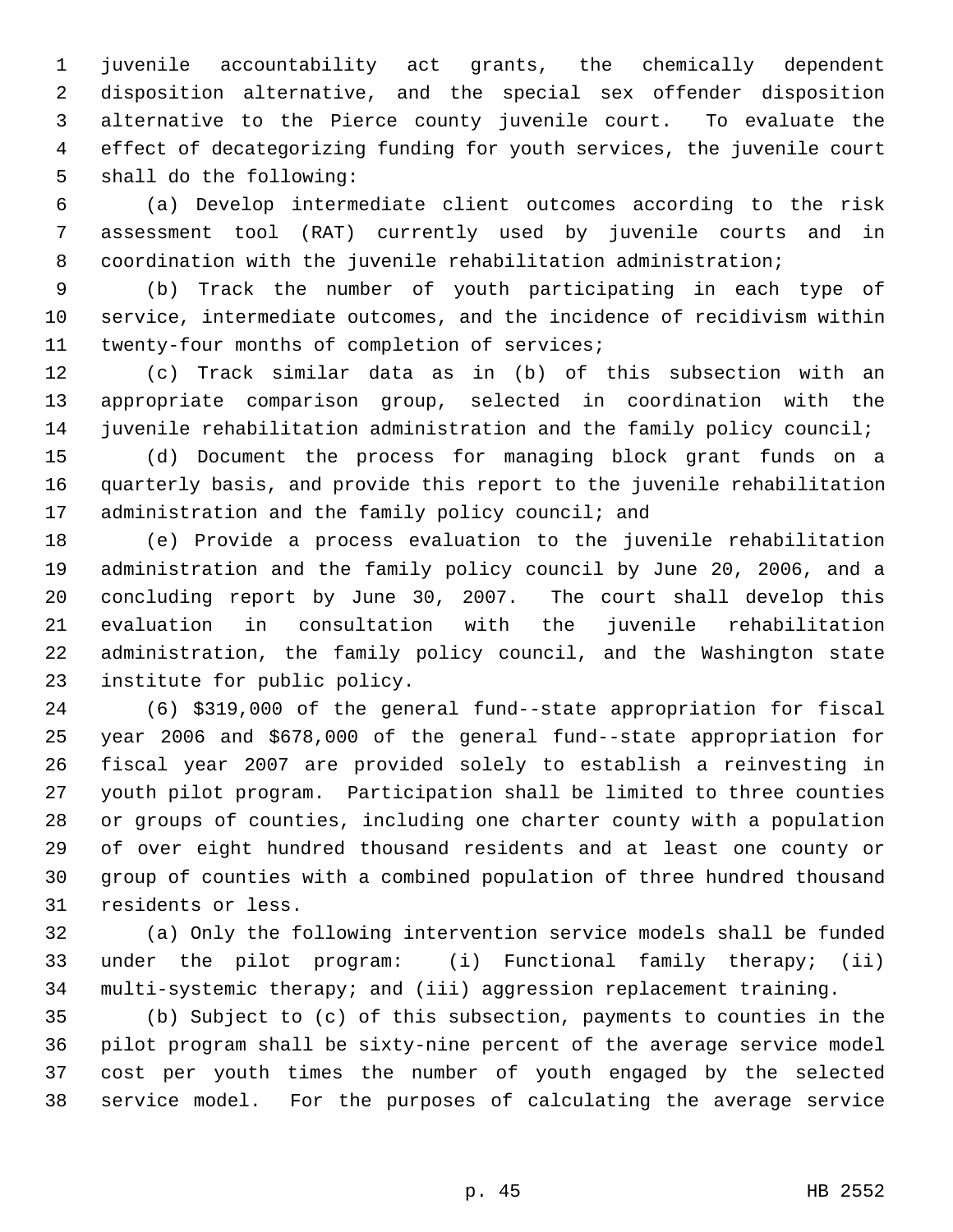model cost per engaged youth for a county, the following costs will be included: Staff salaries, staff benefits, training, fees, quality assurance, and local expenditures on administration.

 (c) Distribution of moneys to the charter county with a population of over eight hundred thousand residents shall be based upon the number of youth that are engaged by the intervention service models, up to six hundred thousand dollars for the biennium. The department may distribute the remaining grant moneys to the other counties selected to participate in the pilot program.

 (d) The department shall provide recommendations to the legislature by June 30, 2006, regarding a cost savings calculation methodology, a funds distribution formula, and criteria for service model eligibility for use if the reinvesting in youth program is continued in future biennia.

 (e) \$248,000 of the general fund--state appropriation for fiscal year 2006 and \$496,000 of the general fund--state appropriation for fiscal year 2007 are provided solely to reimburse counties for local juvenile disposition alternatives implemented pursuant to House Bill No. 2073 (juvenile sentencing) and Senate Bill No. 5719 (community commitment). The juvenile rehabilitation administration, in consultation with the juvenile court administrators, shall develop an equitable distribution formula for the funding provided in this subsection, and negotiate contracts that would avoid the cost of a youth kept in the community costing more than serving the youth in a juvenile rehabilitation institution and parole program on an average daily population basis. The juvenile rehabilitation administration may adjust the funding level provided in this subsection in the event that utilization rates of the disposition alternatives are lower than the level anticipated by the total appropriation to the juvenile rehabilitation administration in this section. The juvenile rehabilitation administration shall report to the appropriate policy and fiscal committees of the legislature on the use of the disposition alternatives and revocations by December 1, 2006. If either bill is not enacted by June 30, 2005, the amounts provided in this subsection shall lapse.

 **Sec. 203.** 2005 c 518 s 204 (uncodified) is amended to read as follows:

HB 2552 p. 46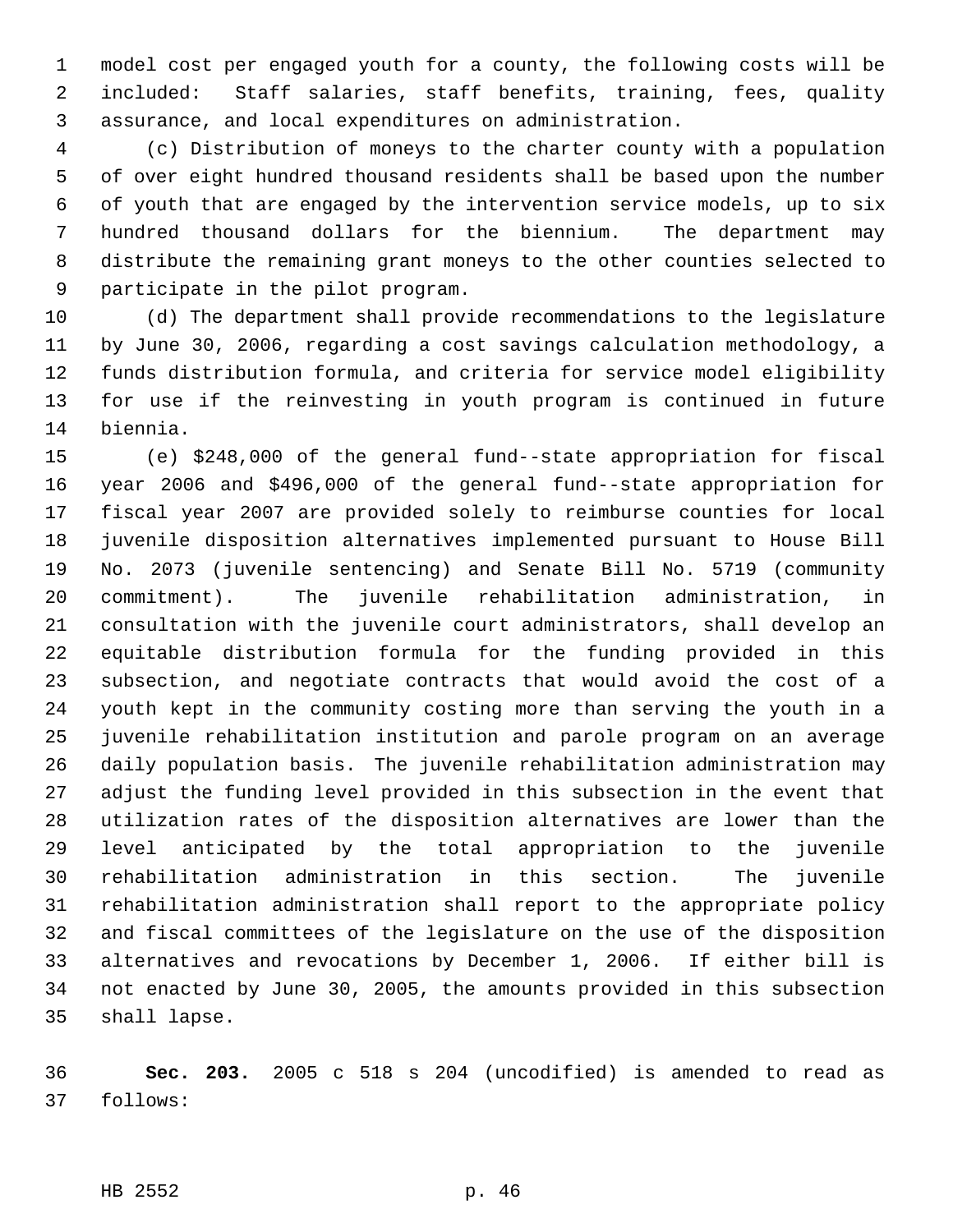**FOR THE DEPARTMENT OF SOCIAL AND HEALTH SERVICES--MENTAL HEALTH PROGRAM** (1) COMMUNITY SERVICES/REGIONAL SUPPORT NETWORKS 4 General Fund--State Appropriation (FY 2006) . . . . . ((\$261,430,000))  $\frac{$261,541,000}{2}$ 6 General Fund--State Appropriation (FY 2007)  $\ldots$  . . . (( $$269,285,000)$ ) \$268,829,000 8 General Fund--Federal Appropriation . . . . . . . . ((\$336,771,000)) \$336,983,000 10 General Fund--Private/Local Appropriation . . . . . . . . \$1,970,000 Pension Funding Stabilization Account--State Appropriation . . . . . . . . . . . . . . . . . . . . . . . \$1,000 13 TOTAL APPROPRIATION . . . . . . . . . . . . . ((\$869,456,000)) \$869,324,000

 The appropriations in this subsection are subject to the following conditions and limitations:

 $((+b))$   $(a)$  \$103,400,000 of the general fund--state appropriation for fiscal year 2006 and \$103,400,000 of the general fund--state appropriation for fiscal year 2007 are provided solely for persons and services not covered by the medicaid program. The department shall distribute these amounts among the regional support networks according to a formula that, consistent with RCW 71.24.035(13), assures continuation of fiscal year ((2003)) 2005 levels of nonmedicaid service in each regional support network area for the following service categories in the following priority order: (i) Crisis and commitment services; (ii) community inpatient services; and (iii) residential care services, including personal care and emergency housing assistance. The remaining amounts shall be distributed based upon a formula that incorporates each regional support network's percentage of the state's population. In consultation with regional support networks and other interested groups, the department shall report to the joint legislative and executive task force by September 2006 on options for modifying the allocation formula to assure equitable statewide access to essential nonmedicaid services.

35  $((\{e\})$  (b) From the general fund--state appropriations in this subsection, the secretary of social and health services shall assure that regional support networks reimburse the aging and disability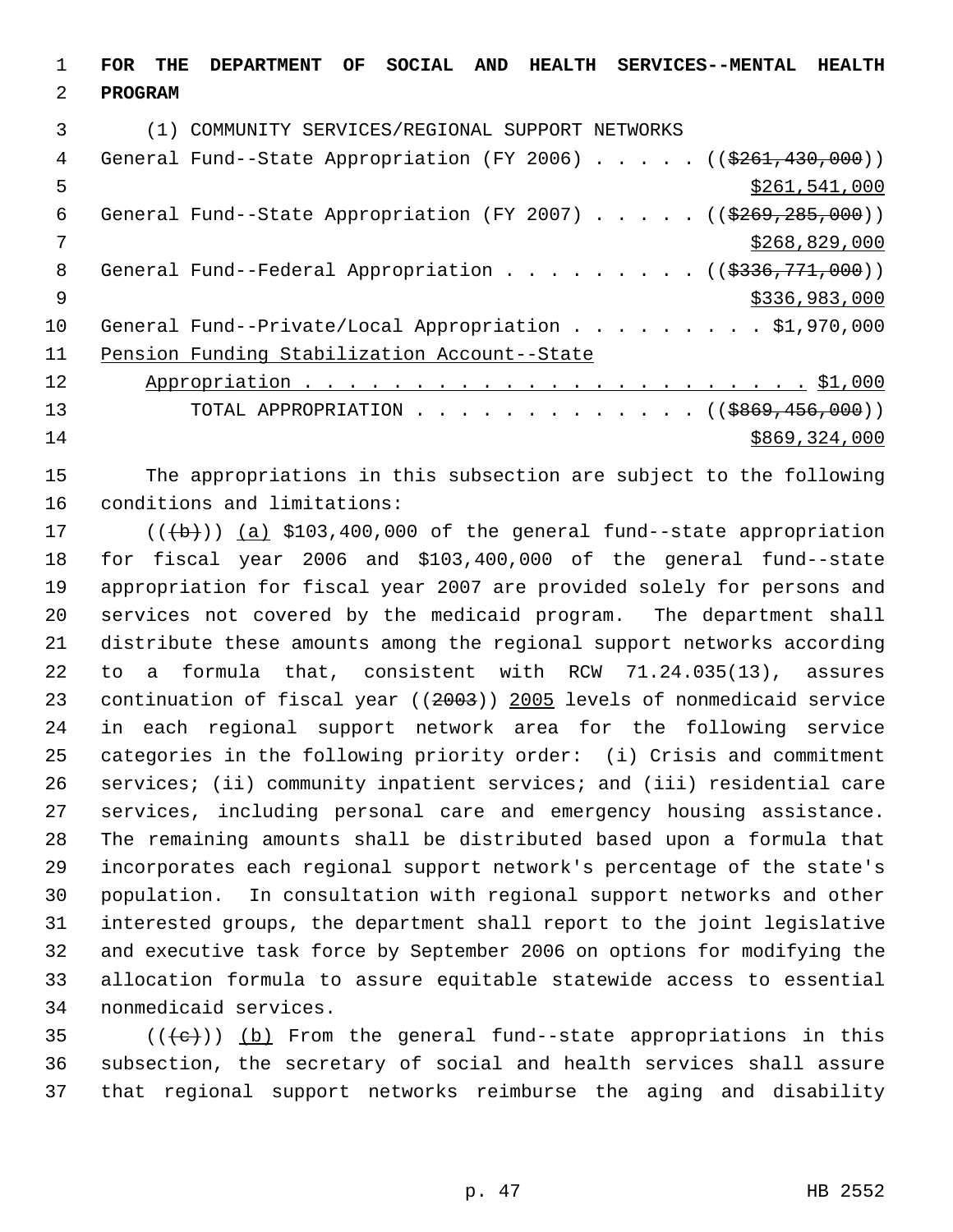services administration for the general fund--state cost of medicaid personal care services that enrolled regional support network consumers use because of their psychiatric disability.

 (( $\left(\frac{d}{d}\right)$ ) (c) Within amounts appropriated in this subsection, the department shall contract with the Clark county regional support network for development and operation of a project demonstrating collaborative methods for providing intensive mental health services in the school setting for severely emotionally disturbed children who are medicaid eligible. Project services shall be delivered by teachers and teaching assistants who qualify as, or who are under the supervision of, mental health professionals meeting the requirements of chapter 275-57 WAC. The department shall increase medicaid payments to the regional support network by the amount necessary to cover the necessary and allowable costs of the demonstration, not to exceed the upper payment limit specified for the regional support network in the department's medicaid waiver agreement with the federal government after meeting all other medicaid spending requirements assumed in this subsection. The regional support network shall provide the required nonfederal share of the increased medicaid payment provided for operation of this project.

 $((\{e\}) \, (\underline{d}) \, \$3,100,000 \, \text{of the general fund-state approximation for}$  fiscal year 2006 and \$3,375,000 of the general fund--state appropriation for fiscal year 2007 are provided solely to establish a base community psychiatric hospitalization payment rate. The base payment rate shall be \$400 per indigent patient day at hospitals that accept commitments under the involuntary treatment act, and \$550 per medicaid patient day at free-standing psychiatric hospitals that accept commitments under the involuntary treatment act. The department shall allocate these funds among the regional support networks to reflect projected expenditures at the enhanced payment level by hospital and region.

32  $((\text{+f}))(\text{e})$  At least \$902,000 of the federal block grant funding appropriated in this subsection shall be used for the continued operation of the mentally ill offender pilot program.

 $((\frac{1}{3}))(\frac{1}{2}, \frac{1}{3}, \frac{1}{6}, \frac{1}{6})$  of the general fund--state appropriation for fiscal year 2006, \$4,408,000 of the general fund--state appropriation for fiscal year 2007, and \$4,559,000 of the general fund--federal appropriation are provided solely for a vendor rate increase to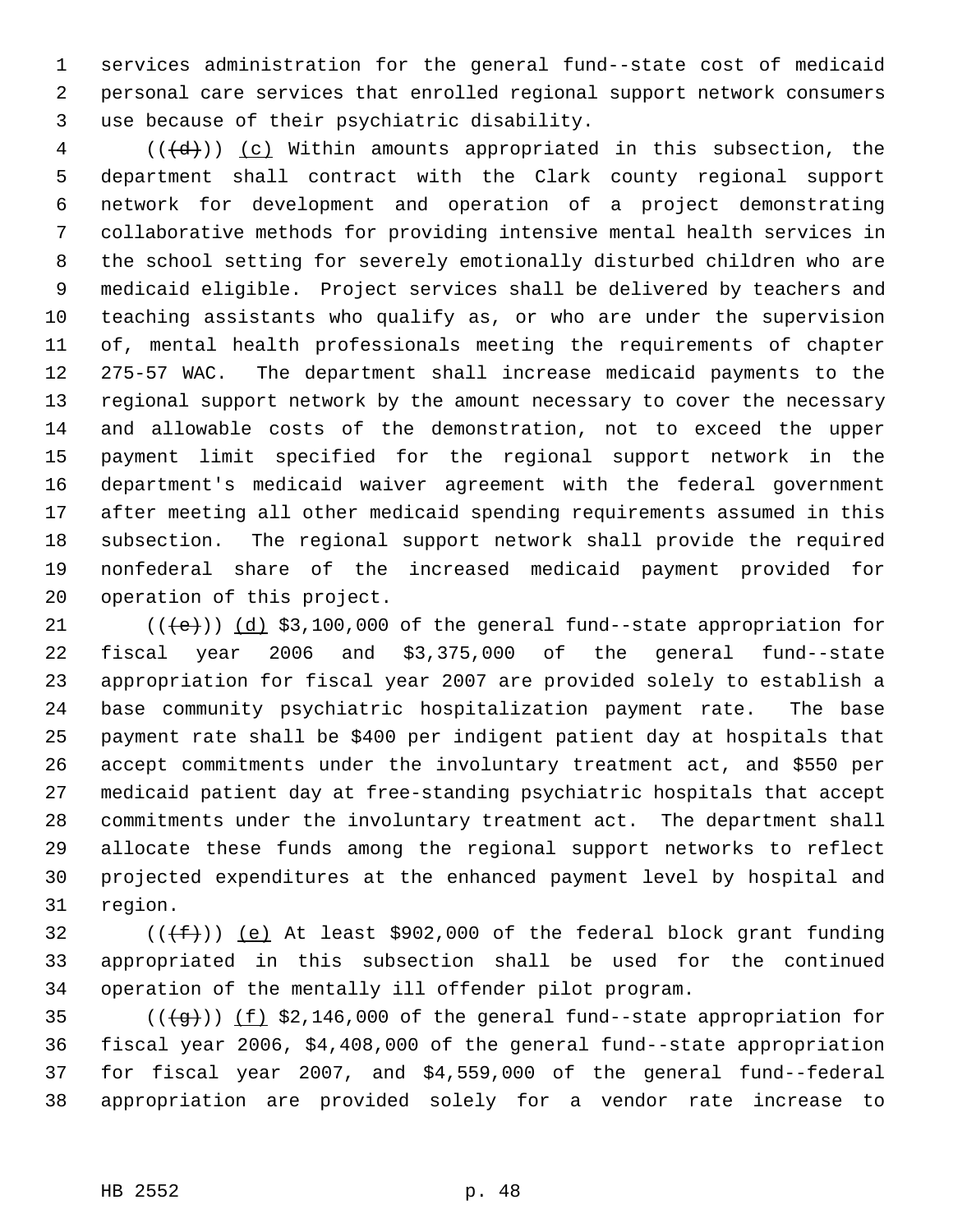regional support networks for medicaid and nonmedicaid services, to the extent that: Amounts provided in this subsection (1) to serve medicaid clients through regional support networks are sufficient to ensure compliance with federally approved actuarially sound medicaid rate ranges in every rate category. If such amounts are not sufficient to 6 ensure compliance, funds provided in this subsection  $(1)((\{q\}))$  (f) shall first be applied to address any noncompliant rate category; remaining amounts shall be allocated among the regional support networks by applying a uniform percentage of increase across regional support networks.

 $((+h)) (q)$  \$5,000,000 of the general fund--state appropriation for fiscal year 2006 and \$5,000,000 of the general fund--state appropriation for fiscal year 2007 are provided solely for mental health services for mentally ill offenders while confined in a county or city jail and for facilitating access to programs that offer mental health services upon mentally ill offenders' release from confinement. These amounts shall supplement, and not supplant, local or other funding or in-kind resources currently being used for these purposes. The department is authorized to transfer such amounts as are necessary, which are not to exceed \$418,000 of the general fund--state appropriation for fiscal year 2006 and \$418,000 of the general fund--state appropriation for fiscal year 2007, to the economic services program for the purposes of implementing section 12 of Engrossed Second Substitute House Bill No. 1290 (community mental health) related to reinstating and facilitating access to mental health services upon mentally ill offenders' release from confinement.

27 ( $(\frac{1}{1})$ ) (h) \$1,500,000 of the general fund--state appropriation for fiscal year 2006 and \$1,500,000 of the general fund--state appropriation for fiscal year 2007 are provided solely for grants for innovative mental health service delivery projects. Such projects may include, but are not limited to, clubhouse programs and projects for integrated health care and behavioral health services for general assistance recipients. These amounts shall supplement, and not supplant, local or other funding currently being used for activities funded under the projects authorized in this subsection.

36 ( $(\{\dagger\})$  (i) The department is authorized to continue to expend federal block grant funds, and special purpose federal grants, through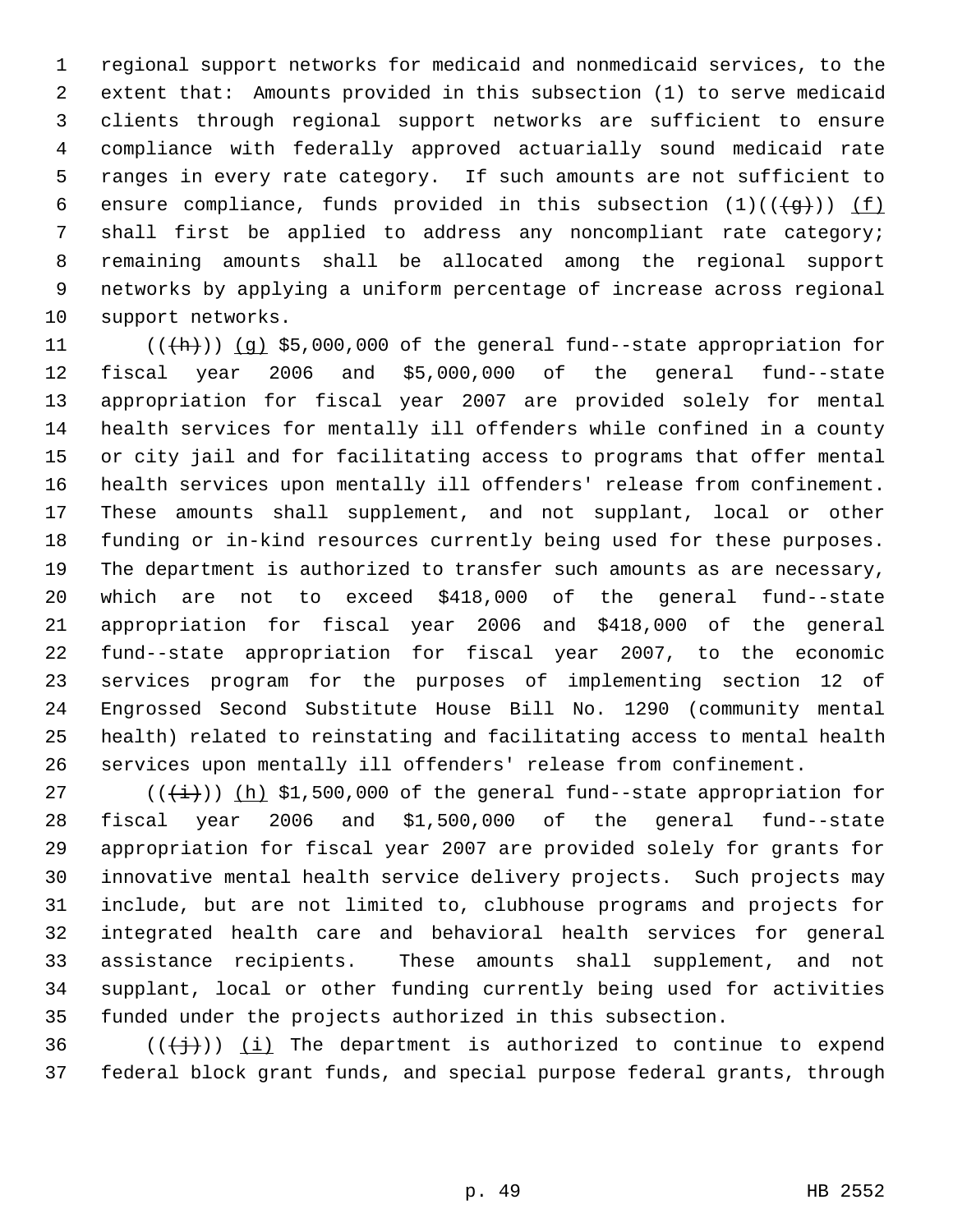direct contracts, rather than through contracts with regional support networks; and to distribute such funds through a formula other than the one established pursuant to RCW 71.24.035(13).

 (( $\{k\}$ )) (j) The department is authorized to continue to contract directly, rather than through contracts with regional support networks, for children's long-term inpatient facility services.

7 ( $(\{\pm\})$ )  $(k)$  \$2,250,000 of the general fund--state appropriation for fiscal year 2006, \$2,250,000 of the general fund--state appropriation for fiscal year 2007, and \$4,500,000 of the general fund--federal appropriation are provided solely for the continued operation of community residential and support services for persons who are older adults or who have co-occurring medical and behavioral disorders and who have been discharged or diverted from a state psychiatric hospital. These funds shall be used to serve individuals whose treatment needs constitute substantial barriers to community placement, who no longer require active psychiatric treatment at an inpatient hospital level of care, and who no longer meet the criteria for inpatient involuntary commitment. Coordination of these services will be done in partnership between the mental health program and the aging and disability services administration. The funds are not subject to the standard allocation formula applied in accordance with RCW 71.24.035(13)(a).

 $((+m))$   $(1)$  \$750,000 of the general fund--state appropriation for fiscal year 2006 and \$750,000 of the general fund--state appropriation for fiscal year 2007 are provided to continue performance-based incentive contracts to provide appropriate community support services for individuals with severe mental illness who have been discharged from the state hospitals. These funds will be used to enhance community residential and support services provided by regional support networks through other state and federal funding.

 $((+n))$   $(m)$  \$539,000 of the general fund--state appropriation for fiscal year 2007 is provided solely to assist with the one-time start- up costs of two evaluation and treatment facilities. Funding for ongoing program operations shall be from existing funds that would otherwise be expended upon short-term treatment in state or community hospitals.

36  $((+e+))$  (n) \$550,000 of the general fund--state appropriation for fiscal year 2006 and \$150,000 of the general fund--state appropriation 38 for fiscal year 2007 are provided solely for ((a pilot project that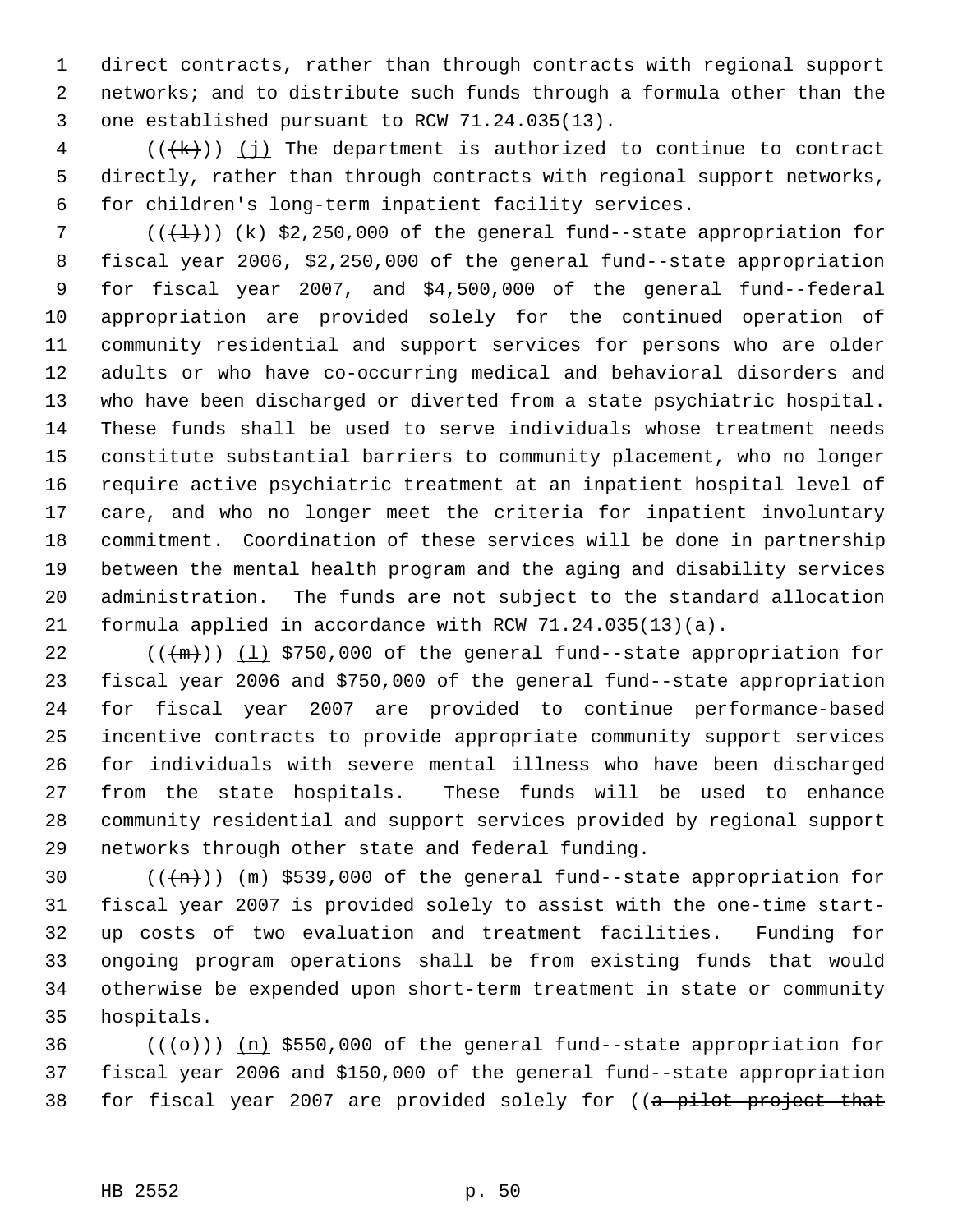provides integrated care through a facility specializing in long-term rehabilitation services for people with chronic mental illness who are chronically medically-compromised. This project is to be implemented in coordination with and under the auspices of a regional support 5 network)) enhancing rates to a facility that (i) is a licensed nursing home; (ii) is considered to be an "Institution for Mental Diseases" under centers for medicare and medicaid services criteria; (iii) specializes in long-term rehabilitation services for people with 9 chronic mental illness who are chronically medically-compromised; and (iv) provides services to a minimum of 48 consumers funded by a 11 regional support network. These amounts shall be provided in coordination with and under the auspices of a regional support network 13 and shall enhance, and not supplant, other funding or in-kind resources currently being used for these purposes. These funds shall be used to cover costs incurred throughout fiscal year 2006 and fiscal year 2007 16 and ensure adequate compensation for extra medical care services, 17 personal care services, and other incidental costs that are not fully covered in the current rate paid to the facility.

(2) INSTITUTIONAL SERVICES

| 20 | General Fund--State Appropriation (FY 2006) $($ (\$104,749,000))          |
|----|---------------------------------------------------------------------------|
| 21 | \$112,730,000                                                             |
| 22 | General Fund--State Appropriation (FY 2007) ((\$110,534,000))             |
| 23 | \$120,274,000                                                             |
| 24 | General Fund--Federal Appropriation ( $(\frac{2150}{115}, 000)$ )         |
| 25 | \$142,822,000                                                             |
| 26 | General Fund--Private/Local Appropriation ( $(\frac{29}{29}, 632, 000)$ ) |
| 27 | \$30,352,000                                                              |
| 28 | Pension Funding Stabilization Account--State                              |

 Appropriation . . . . . . . . . . . . . . . . . . . . . . \$965,000 30 TOTAL APPROPRIATION . . . . . . . . . . . . ((\$395,030,000)) \$407,143,000

 The appropriations in this subsection are subject to the following conditions and limitations:

 (a) The state mental hospitals may use funds appropriated in this subsection to purchase goods and supplies through hospital group purchasing organizations when it is cost-effective to do so.

 (b) \$3,725,000 of the general fund--state appropriation for fiscal year 2006 and \$3,675,000 of the general fund--state appropriation for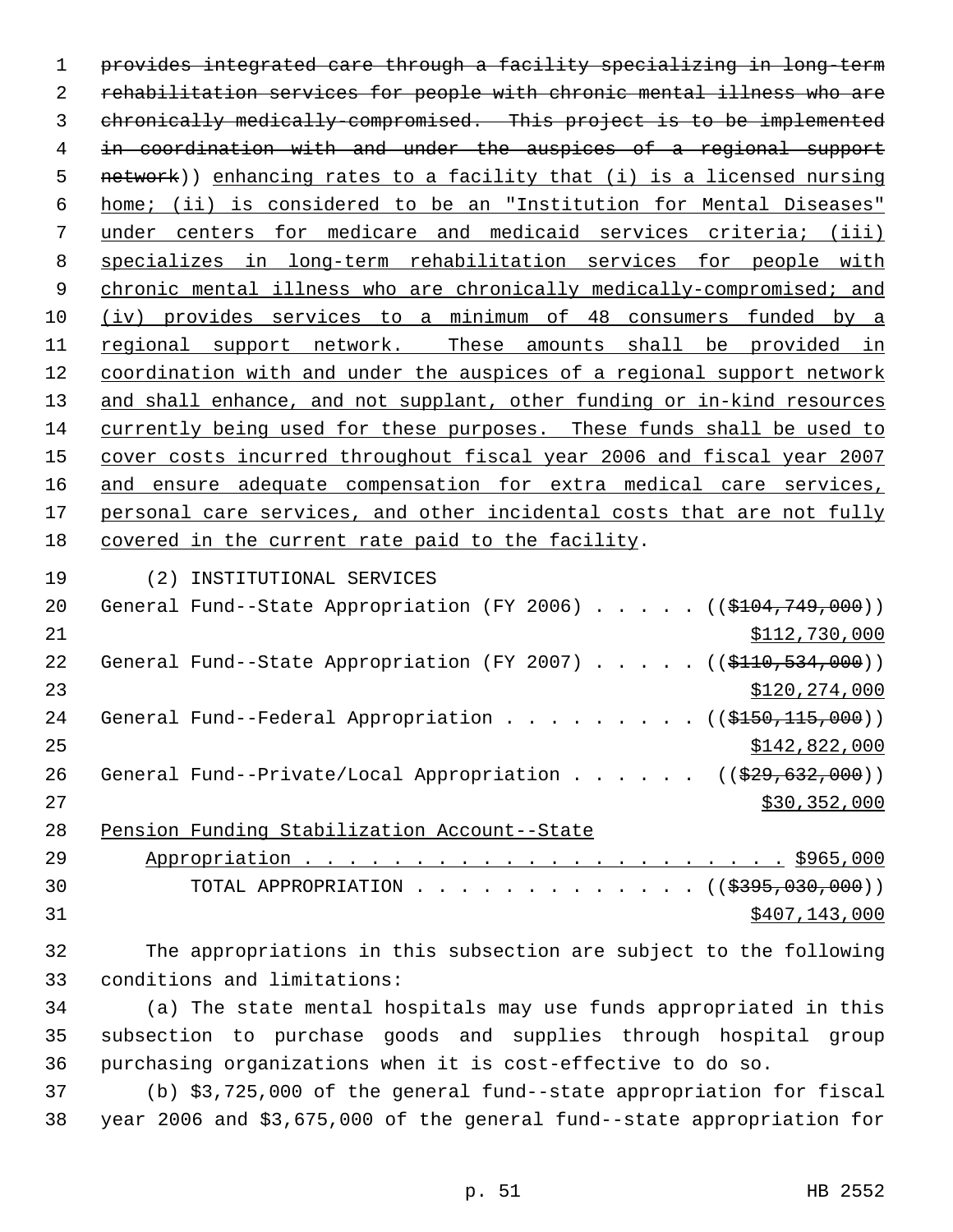fiscal year 2007 are provided solely to operate at least one more forensic ward at western state hospital than was operational in December 2004, and to employ professional staff in addition to those assigned in December 2004 to conduct outpatient evaluations of competency to stand trial.

 (c) \$45,000 of the general fund--state appropriation for fiscal year 2006 and \$45,000 of the general fund--state appropriation for fiscal year 2007 are provided solely for payment to the city of Lakewood on September 1 of each year for police services provided by the city at western state hospital and adjacent areas.

(3) CIVIL COMMITMENT

| 12 | General Fund--State Appropriation (FY 2006) $($ $($ $\frac{203}{7322}$ , 000)) |
|----|--------------------------------------------------------------------------------|
| 13 | \$41,084,000                                                                   |
| 14 | General Fund--State Appropriation (FY 2007) $($ $($ $\frac{646}{551}$ , 000))  |
| 15 | \$44,638,000                                                                   |
| 16 | Pension Funding Stabilization Account--State                                   |
| 17 |                                                                                |
| 18 | TOTAL APPROPRIATION ( $(\frac{289}{509}, \frac{873}{100})$ )                   |
| 19 | \$85,851,000                                                                   |
| 20 | (4) SPECIAL PROJECTS                                                           |
| 21 | General Fund--State Appropriation (FY 2006) \$643,000                          |
| 22 | General Fund--State Appropriation (FY 2007) \$994,000                          |
| 23 | General Fund--Federal Appropriation \$3,209,000                                |
| 24 | Pension Funding Stabilization Account--State                                   |

| 25  |                                                                |  |  |  |  |  |  |  |  |  |             |  |
|-----|----------------------------------------------------------------|--|--|--|--|--|--|--|--|--|-------------|--|
| 26  | TOTAL APPROPRIATION $($ $($ $\frac{24}{34}$ , $846$ , $000)$ ) |  |  |  |  |  |  |  |  |  |             |  |
| 2.7 |                                                                |  |  |  |  |  |  |  |  |  | \$4,847,000 |  |

 The appropriations in this subsection are subject to the following conditions and limitations:

 (a) \$75,000 of the general fund--state appropriation for fiscal year 2006, \$75,000 of the general fund--state appropriation for fiscal year 2007, and \$40,000 of the general fund--federal appropriation are provided solely to implement the request for proposal process required by House Bill No. 1290 (community mental health). If House Bill No. 1290 is not enacted by June 30, 2005, these amounts shall lapse.

 (b) \$178,000 of the general fund--state appropriation for fiscal year 2006 and \$221,000 of the general fund--state appropriation for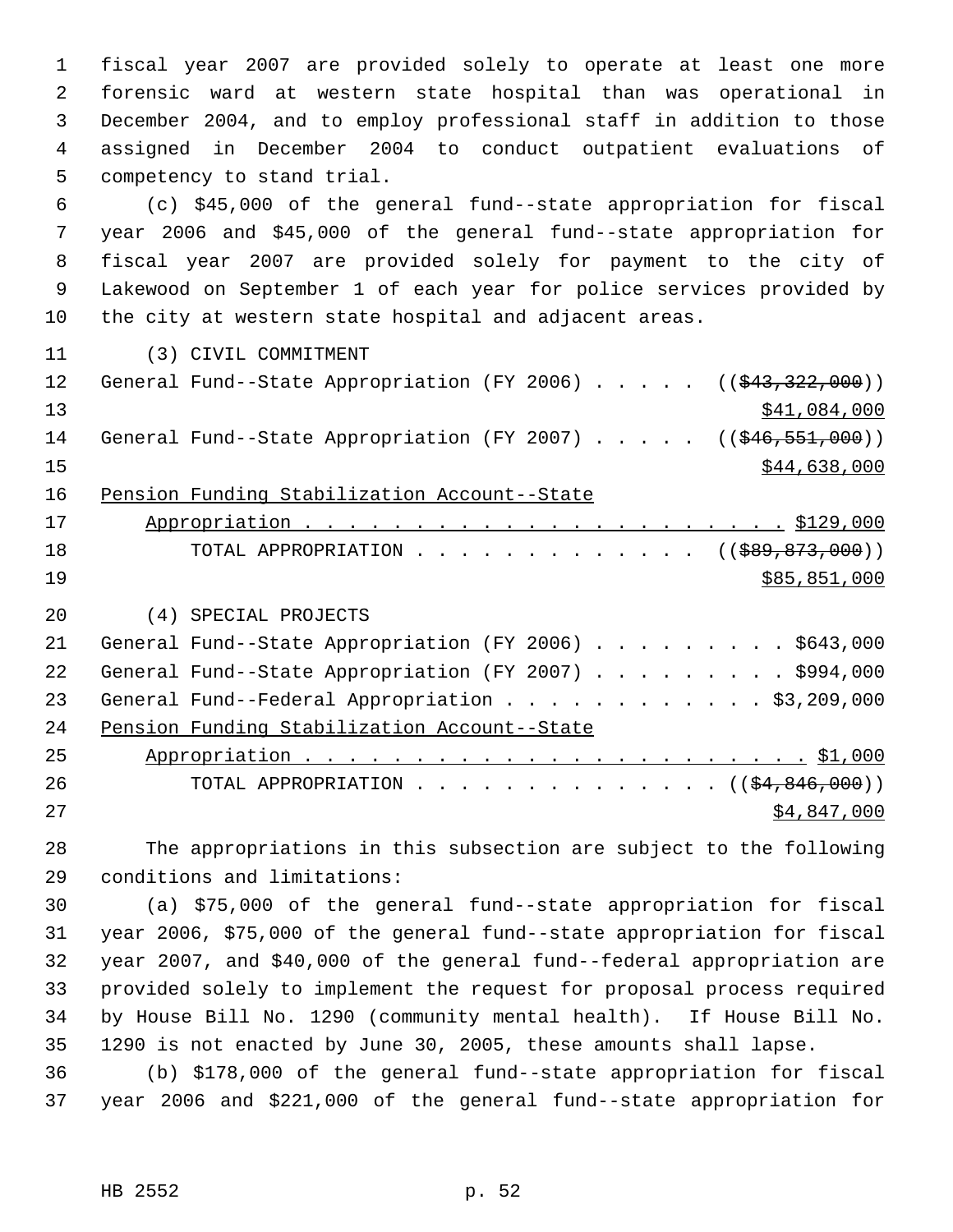fiscal year 2007 are provided solely to develop and to train community mental health staff in the use of the integrated chemical dependency/mental health screening and assessment system and tool required by section 601 of Senate Bill No. 5763 (mental disorders treatment). If section 601 of Senate Bill No. 5763 is not enacted by June 30, 2005, these amounts shall lapse.

(5) PROGRAM SUPPORT

| 8               | General Fund--State Appropriation (FY 2006) $($ $($ \$3,620,000))           |
|-----------------|-----------------------------------------------------------------------------|
| - 9             | \$2,923,000                                                                 |
| 10              | General Fund--State Appropriation (FY 2007) $($ $($ \$3,550,000))           |
| 11              | \$2,902,000                                                                 |
| 12 <sup>°</sup> | General Fund--Federal Appropriation ( $(\frac{66}{676}, \frac{671}{600})$ ) |
| 13              | \$10,634,000                                                                |
| 14              | Pension Funding Stabilization Account--State                                |
| 15              |                                                                             |
| 16              | TOTAL APPROPRIATION $\ldots$ , ( $(\frac{1}{213}, \frac{841}{1000})$ )      |

\$16,478,000

 The appropriations in this subsection are subject to the following conditions and limitations:

 (a) \$125,000 of the general fund--state appropriation for fiscal year 2006, \$125,000 of the general fund--state appropriation for fiscal year 2007, and \$164,000 of the general fund--federal appropriation are provided solely for the institute for public policy to continue the longitudinal analysis directed in chapter 334, Laws of 2001 (mental health performance audit), and, to the extent funds are available within these amounts, to build upon the evaluation of the impacts of chapter 214, Laws of 1999 (mentally ill offenders).

 (b) \$2,151,000 of the general fund--state appropriation for fiscal year 2006 is provided solely for the purposes of complying with and satisfaction of a final court order and judgment in *Pierce County, et al v. State of Washington and State of Washington Department of Social and Health Services, et al,* Thurston County Superior Court Cause No. 03-2-00918-8.

 (c) \$520,000 of the general fund--state appropriation for fiscal year 2006 is provided solely for the purposes of settling all claims in *County of Spokane, a Washington municipal entity v. State of Washington Department of Social and Health Services and Dennis Braddock, the Secretary of the Department of Social and Health Services, in his*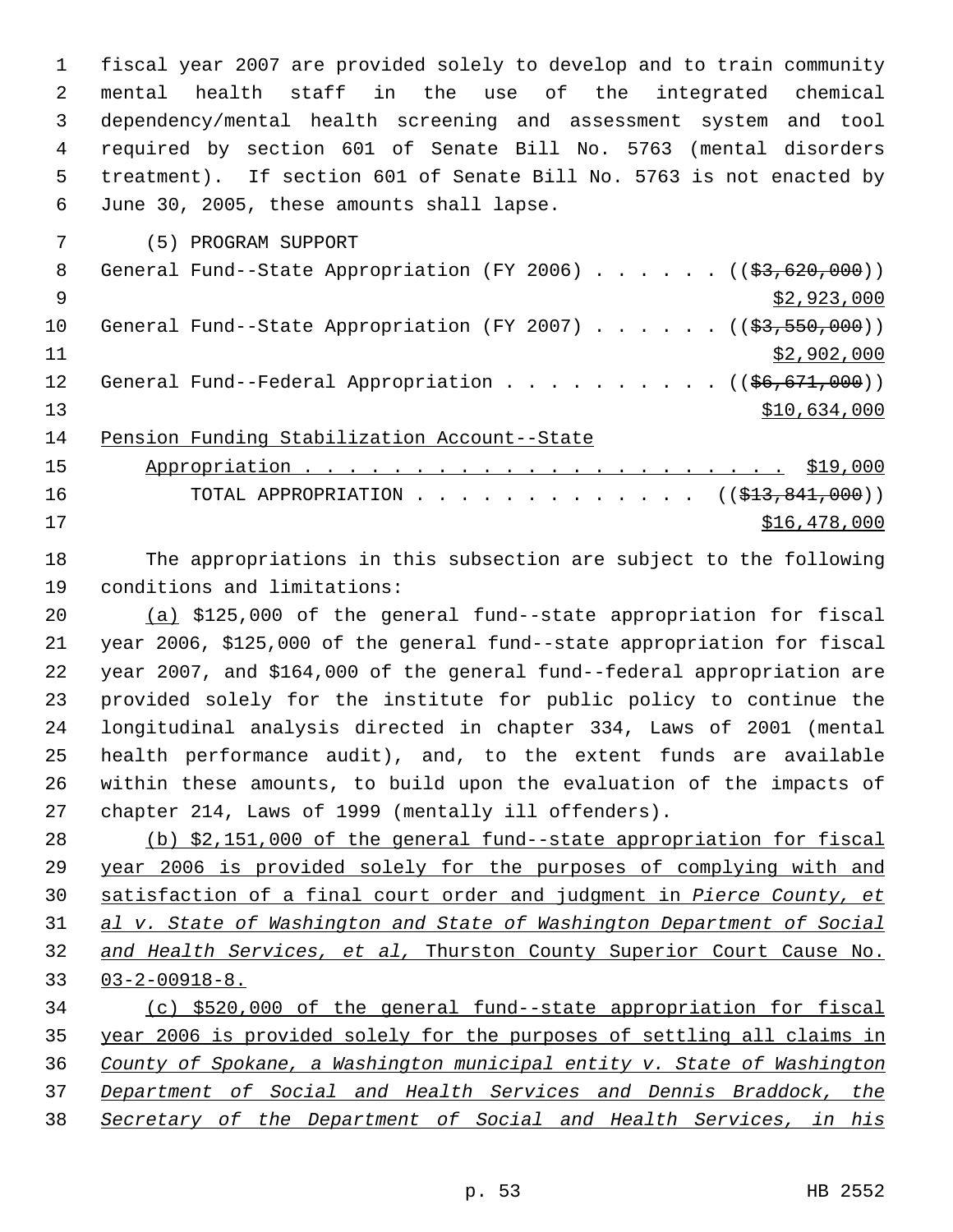| $\mathbf 1$   | official capacity, Thurston County Superior Court Cause No. 03-2-01268-                                                 |
|---------------|-------------------------------------------------------------------------------------------------------------------------|
| 2             | 5. The expenditure of this amount is contingent on the release of all                                                   |
| 3             | claims in the case, and total settlement costs shall not exceed the                                                     |
| 4             | amount provided in this subsection. If the settlement is not executed                                                   |
| 5             | by June 30, 2006, the amount provided in this subsection shall lapse.                                                   |
|               |                                                                                                                         |
| 6             | Sec. 204. 2005 c 518 s 205 (uncodified) is amended to read as                                                           |
| 7             | follows:                                                                                                                |
| 8             | OF<br><b>SOCIAL</b><br><b>AND</b><br><b>HEALTH</b><br>SERVICES--DEVELOPMENTAL<br><b>FOR</b><br>THE<br><b>DEPARTMENT</b> |
| 9             | DISABILITIES PROGRAM                                                                                                    |
| 10            | (1) COMMUNITY SERVICES                                                                                                  |
| 11            | General Fund--State Appropriation (FY 2006) ((\$299,027,000))                                                           |
| 12            | \$297,332,000                                                                                                           |
| 13            | General Fund--State Appropriation (FY 2007) ((\$311,869,000))                                                           |
| 14            | \$309,053,000                                                                                                           |
| 15            | General Fund--Federal Appropriation ( $(\frac{2505}{114,000})$ )                                                        |
| 16            | \$502,107,000                                                                                                           |
| 17            | Health Services Account--State Appropriation \$904,000                                                                  |
| 18            | Pension Funding Stabilization Account--State                                                                            |
| 19            |                                                                                                                         |
| 20            | TOTAL APPROPRIATION ( $(\frac{1}{2}, \frac{117}{214}, \frac{214}{100})$ )                                               |
| 21            | \$1,109,534,000                                                                                                         |
| $\sim$ $\sim$ | the contract of the contract of the contract of the contract of the contract of the contract of the contract of         |

 The appropriations in this subsection are subject to the following conditions and limitations:

24 (a) The entire health services account appropriation, ((\$213,000)) \$622,000 of the general fund--state appropriation for fiscal year 2006, ((\$400,000)) \$949,000 of the general fund--state appropriation for 27 fiscal year 2007, and ((\$600,000)) \$1,556,000 of the general fund-- federal appropriation are provided solely for health care benefits for agency home care workers who are employed through state contracts for 30 at least twenty hours a week. The ((per worker per month)) state 31 contribution ((per agency)) to the cost of health care benefits per 32 participating worker per month shall be no greater than ((\$380.06)) 33 \$449.00 in fiscal year 2006 and ((\$413.14)) \$498.00 in fiscal year 2007.

 (b) Individuals receiving family support or high school transition payments as supplemental security income (SSI) state supplemental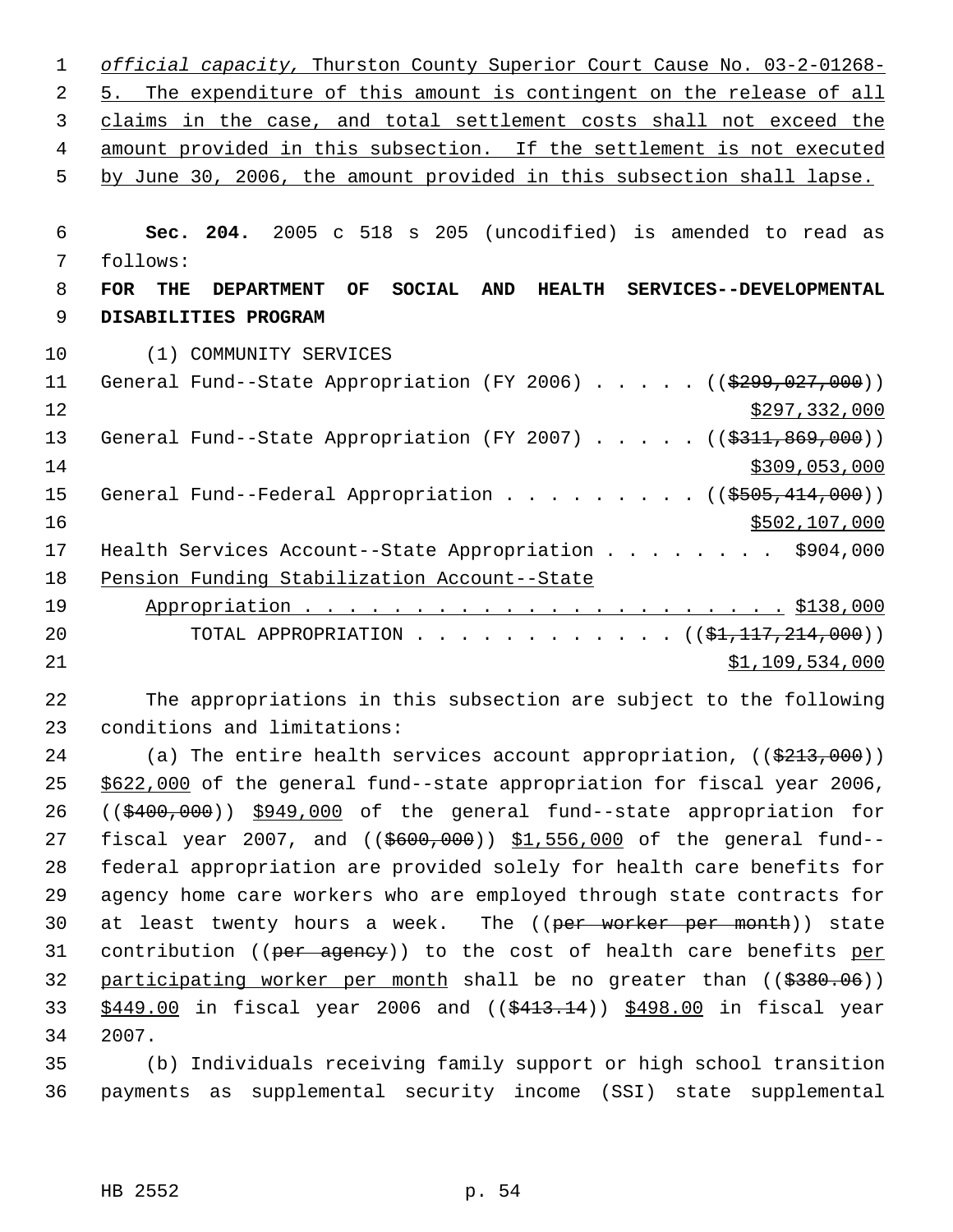payments shall not become eligible for medical assistance under RCW 74.09.510 due solely to the receipt of SSI state supplemental payments. (c) \$516,000 of the general fund--state appropriation for fiscal year 2006, \$1,563,000 of the general fund--state appropriation for fiscal year 2007, and \$2,078,000 of the general fund--federal appropriation are provided solely for community residential and support services. Funding in this subsection shall be prioritized for (i) residents of residential habilitation centers who are able to be adequately cared for in community settings and who choose to live in those community settings; (ii) clients without residential services who are at immediate risk of institutionalization or in crisis; (iii) children who are aging out of other state services; and (iv) current home and community-based waiver program clients who have been assessed as having an immediate need for increased services. The department shall ensure that the average cost per day for all program services other than start-up costs shall not exceed \$300. In order to maximize the number of clients served and ensure the cost-effectiveness of the waiver programs, the department will strive to limit new client placement expenditures to 90 percent of the budgeted daily rate. If this can be accomplished, additional clients may be served with excess funds provided the total projected carry-forward expenditures do not exceed the amounts estimated. The department shall electronically report to the appropriate committees of the legislature, within 45 days following each fiscal year quarter, the number of persons served with these additional community services, where they were residing, what kinds of services they were receiving prior to placement, and the actual expenditures for all community services to support these clients.

 (d) \$579,000 of the general fund--state appropriation for fiscal year 2006, \$1,531,000 of the general fund--state appropriation for fiscal year 2007, and \$2,110,000 of the general fund--federal appropriation are provided solely for expanded community services for persons with developmental disabilities who also have community protection issues. Funding in this subsection shall be prioritized for (i) clients being diverted or discharged from the state psychiatric hospitals; (ii) clients participating in the dangerous mentally ill offender program; (iii) clients participating in the community protection program; and (iv) mental health crisis diversion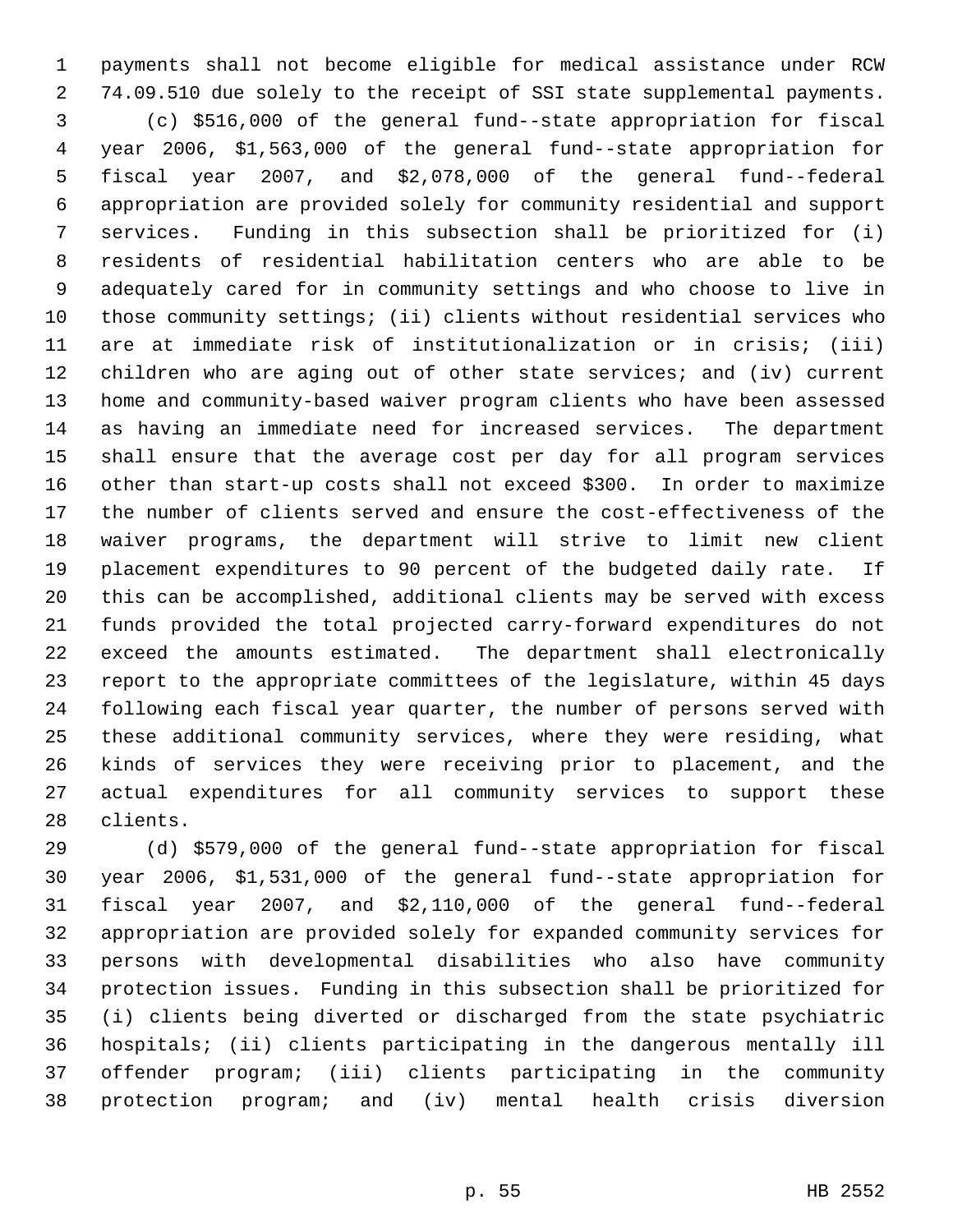outplacements. The department shall ensure that the average cost per day for all program services other than start-up costs shall not exceed \$300. In order to maximize the number of clients served and ensure the cost-effectiveness of the waiver programs, the department will strive to limit new client placement expenditures to 90 percent of the budgeted daily rate. If this can be accomplished, additional clients may be served with excess funds if the total projected carry-forward expenditures do not exceed the amounts estimated. The department shall implement the four new waiver programs such that decisions about enrollment levels and the amount, duration, and scope of services maintain expenditures within appropriations. The department shall electronically report to the appropriate committees of the legislature, within 45 days following each fiscal year quarter, the number of persons served with these additional community services, where they were residing, what kinds of services they were receiving prior to placement, and the actual expenditures for all community services to support these clients.

 (e) \$900,000 of the general fund--state appropriation for fiscal year 2006 and \$1,600,000 of the general fund--state appropriation for fiscal year 2007 are provided solely for the implementation of a flexible family support pilot program for families who are providing care and support for family members with developmental disabilities. The program shall provide funding for support services such as respite care, training and counseling, assistive technologies, transition services, and assistance with extraordinary household expenses.

 (i) To receive funding, an individual must: (A) Be eligible for services from the division of developmental disabilities; (B) live with his or her family; (C) not live independently or with a spouse; (D) not receive paid services through the division, including medicaid personal care and medicaid waiver services; and (E) have gross household income of less than or equal to four hundred percent of the federal poverty level.

 (ii) The department shall determine individual funding awards based on the following criteria: (A) Documented need for services, with priority given to individuals in crisis or at immediate risk of needing institutional services, individuals who transition from high school without employment or day program opportunities, individuals cared for by a single parent, and individuals with multiple disabilities; (B)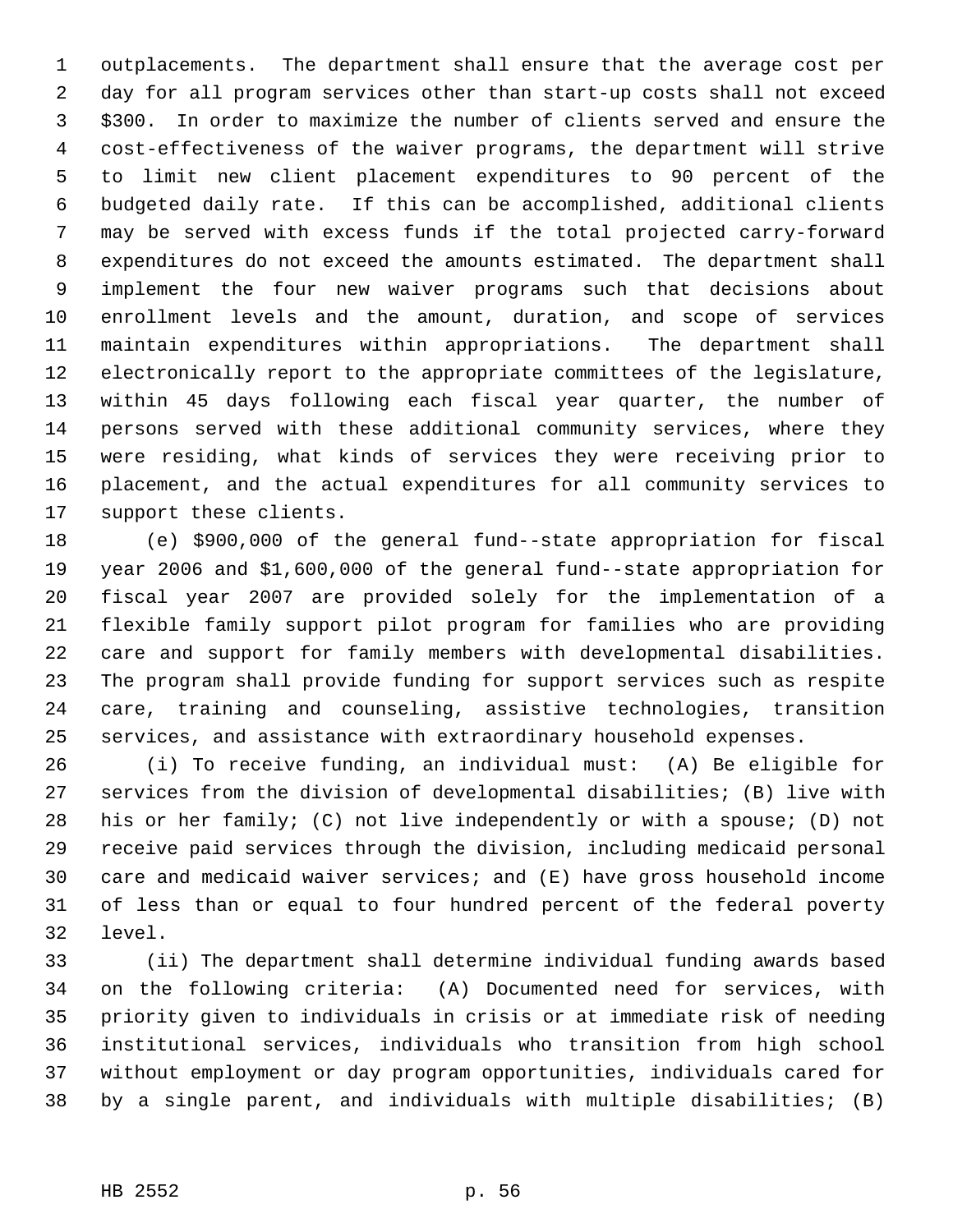number and ages of family members and their relation to the individual with developmental disabilities; (C) gross annual household income; and (D) availability of state funds.

 Funding awards may be made as one-time awards or on a renewable basis. Renewable awards shall be for a period of twelve months for the biennium. Awards shall be based upon the criteria provided in this subsection, but shall be within the following limits: Maximum of \$4,000 per year for an individual whose gross annual household income is up to 100 percent of the federal poverty level; maximum of \$3,000 per year for an individual whose gross annual household income is up to 200 percent of the federal poverty level; maximum of \$2,000 per year for an individual whose gross annual household income is up to 300 percent of the federal poverty level; and maximum of \$1,000 per year for an individual whose gross annual household income is up to 400 percent of the federal poverty level. Of the amounts provided in this subsection, \$150,000 of the general fund--state appropriation for fiscal year 2006 and \$300,000 of the general fund--state appropriation for fiscal year 2007 are provided solely for one-time awards.

 (iii) Eligibility for, and the amount of, renewable awards and one- time awards shall be redetermined annually and shall correspond with the application of the department's mini-assessment tool. At the end of each award period, the department must redetermine eligibility for funding, including increases or reductions in the level of funding, as appropriate.

 (iv) By November 1, 2006, the department shall provide recommendations to the appropriate policy and fiscal committees of the legislature on strategies for integrating state-funded family support programs, including, if appropriate, the flexible family support pilot program, into a single program. The department shall also provide a status report on the flexible family support pilot program, which shall include the following information: The number of applicants for funding; the total number of awards; the number and amount of both annual and one-time awards, broken down by household income levels; and the purpose of the awards.

 (v) The department shall manage enrollment and award levels so as to not exceed the amounts appropriated for this purpose.

 (f) \$840,000 of the general fund--state appropriation for fiscal year 2006, \$1,979,000 of the general fund--state appropriation for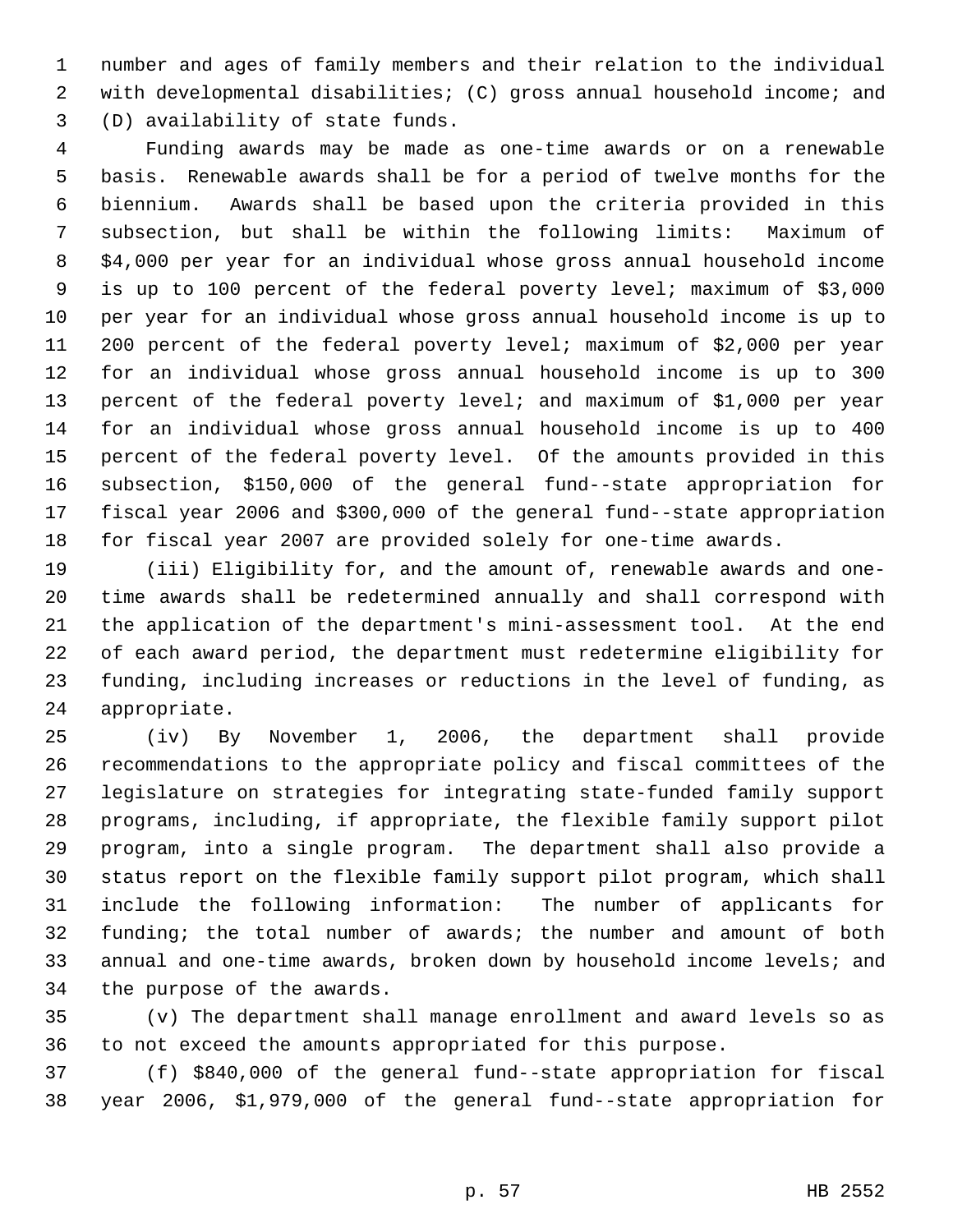fiscal year 2007, and \$1,219,000 of the general fund--federal appropriation are provided solely for employment and day services. Priority consideration for this new funding shall be young adults with developmental disabilities living with their family who need employment opportunities and assistance after high school graduation. Services shall be provided for both waiver and nonwaiver clients.

 (g) \$1,000,000 of the general fund--state appropriation for fiscal year 2006, \$1,000,000 of the general fund--state appropriation for fiscal year 2007, and \$2,000,000 of the general fund--federal appropriation are provided for implementation of the administrative rate standardization. These amounts are in addition to any vendor rate increase adopted by the legislature.

 (h) \$100,000 of the general fund--state appropriation for fiscal year 2006 is provided solely for services to community clients provided by licensed professionals at the state residential habilitation centers. The division shall submit claims for reimbursement for services provided to clients living in the community with medical assistance or third-party health coverage, as appropriate, and shall implement a system for billing clients without coverage. The department shall provide a report by December 1, 2006, to the appropriate committees of the legislature on the number of clients served, services provided, and expenditures and revenues associated with those services.

 (i) \$65,000 of the general fund--state appropriation for fiscal year 2006, \$65,000 of the general fund--state appropriation for fiscal year 2007, and \$130,000 of the general fund--federal appropriation are provided solely for supplemental compensation increases for direct care workers employed by home care agencies in recognition of higher labor market cost pressures experienced by agencies subject to collective bargaining obligations. In order for a specific home care agency to be eligible for such increases, home care agencies shall submit the following to the department:

 (i) Proof of a legally binding, written commitment to increase the compensation of agency home care workers; and

 (ii) Proof of the existence of a method of enforcement of the commitment, such as arbitration, that is available to the employees or their representative, and proof that such a method is expeditious, uses a neutral decision maker, and is economical for the employees.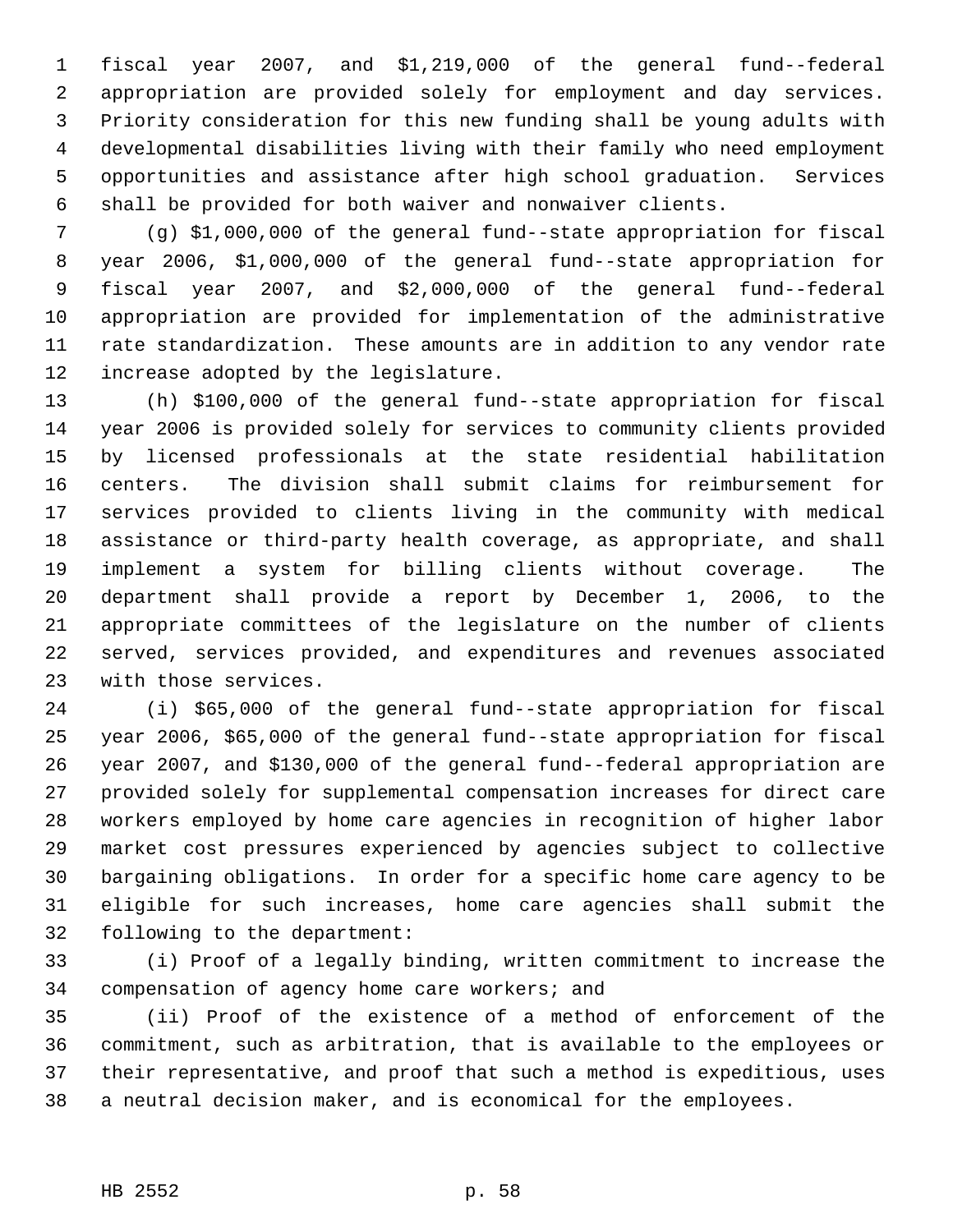|    | (2) INSTITUTIONAL SERVICES                                                              |
|----|-----------------------------------------------------------------------------------------|
| 2  | General Fund--State Appropriation (FY 2006) $($ $($ \$76,062,000))                      |
| 3  | \$76,606,000                                                                            |
| 4  | General Fund--State Appropriation (FY 2007) $($ $($ $\frac{278}{545}, \frac{545}{900})$ |
| 5  | \$78,782,000                                                                            |
| 6  | General Fund--Federal Appropriation ( $(\frac{2152}{127}, \frac{479}{100})$ )           |
| 7  | \$153,751,000                                                                           |
| 8  | General Fund--Private/Local Appropriation ( $(\frac{212,000,000)}{12,000,000})$         |
| 9  | \$11,236,000                                                                            |
| 10 | Pension Funding Stabilization Account--State                                            |
| 11 |                                                                                         |
| 12 | TOTAL APPROPRIATION ( $(\frac{2319}{1000})$ )                                           |
| 13 | \$320,832,000                                                                           |

 The appropriations in this subsection are subject to the following conditions and limitations: The developmental disabilities program is authorized to use funds appropriated in this section to purchase goods and supplies through direct contracting with vendors when the program determines it is cost-effective to do so.

(3) PROGRAM SUPPORT

| 20 | General Fund--State Appropriation (FY 2006) $($ $(\frac{27.457}{100})$ |
|----|------------------------------------------------------------------------|
| 21 | \$2,312,000                                                            |
| 22 | General Fund--State Appropriation (FY 2007) $($ $($ \$2,068,000))      |
| 23 | \$1,924,000                                                            |
| 24 | General Fund--Federal Appropriation ( $(\frac{2}{3}, 034, 000)$ )      |
| 25 | \$3,014,000                                                            |
| 26 | Pension Funding Stabilization Account--State                           |
| 27 |                                                                        |
| 28 | TOTAL APPROPRIATION ( $(\frac{27}{57}, \frac{559}{000})$ )             |
| 29 | \$7,267,000                                                            |

 The appropriations in this subsection are subject to the following conditions and limitations: \$578,000 of the general fund--state appropriation for fiscal year 2006 and \$578,000 of the general fund-- federal appropriation are provided solely for the purpose of developing and implementing a consistent needs assessment instrument for use on all clients with developmental disabilities. In developing the instrument, the department shall develop a process for collecting data on family income for minor children with developmental disabilities and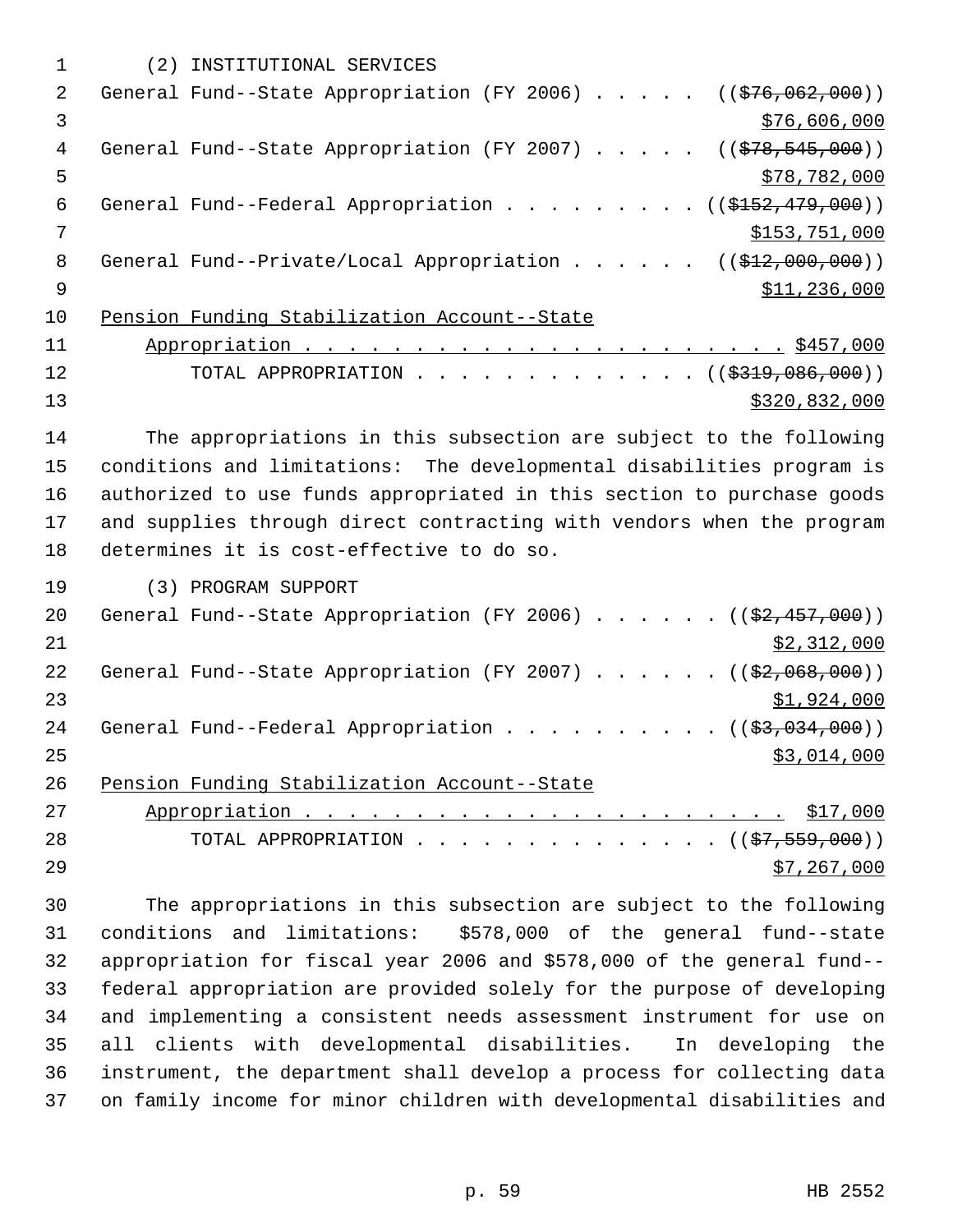all individuals who are receiving state-only funded services. The department shall ensure that this information is captured as part of the client assessment process. (4) SPECIAL PROJECTS General Fund--State Appropriation (FY 2006) . . . . . . . . . \$11,000 General Fund--State Appropriation (FY 2007) . . . . . . . . . \$17,000 7 General Fund--Federal Appropriation . . . . . . . . ((\$16,668,000))  $8 \times 22,408,000$  Pension Funding Stabilization Account--State Appropriation . . . . . . . . . . . . . . . . . . . . . . . \$2,000 11 TOTAL APPROPRIATION . . . . . . . . . . . . ((<del>\$16,696,000</del>))  $\frac{12}{22,438,000}$  **Sec. 205.** 2005 c 518 s 206 (uncodified) is amended to read as follows: **FOR THE DEPARTMENT OF SOCIAL AND HEALTH SERVICES--AGING AND ADULT SERVICES PROGRAM** 17 General Fund--State Appropriation (FY 2006) . . . . . ((\$604,891,000)) 18 \$612,170,000 \$612,170,000 \$612,170,000 \$612,170,000 \$612,170,000 \$612,170,000 \$612,170,000 \$612,170,000 \$612 19 General Fund--State Appropriation (FY 2007) . . . . . ((\$623,448,000)) \$642,240,000 21 General Fund--Federal Appropriation . . . . . . . ((\$1,264,939,000))  $\frac{$1,293,218,000}{2}$ 23 General Fund--Private/Local Appropriation . . . . . ((\$18,939,000)) \$18,386,000 Health Services Account--State Appropriation . . . . . . . \$4,888,000 Pension Funding Stabilization Account--State Appropriation . . . . . . . . . . . . . . . . . . . . . . \$317,000 28 TOTAL APPROPRIATION . . . . . . . . . . . ((<del>\$2,517,105,000</del>))  $52,571,219,000$  The appropriations in this section are subject to the following conditions and limitations: 32 (1) The entire health services account appropriation, ((\$610,000)) 33 \$7,726,000 of the general fund--state appropriation for fiscal year 2006, ((\$610,000)) \$10,741,000 of the general fund--state appropriation 35 for fiscal year 2007, and ((\$5,552,000)) \$22,769,000 of the general fund--federal appropriation are provided solely for health care

benefits for agency home care workers who are employed through state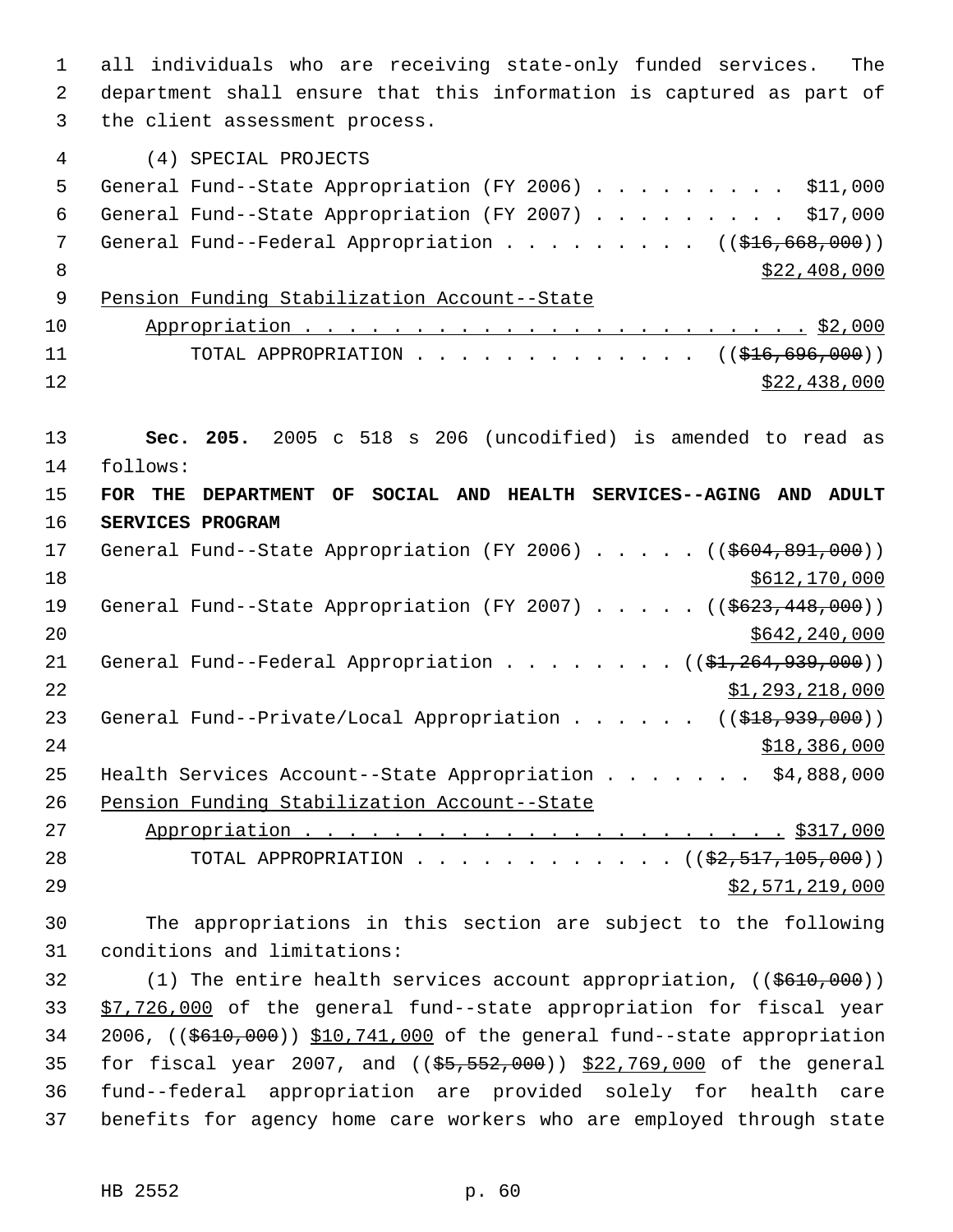1 contracts for at least twenty hours a week. The ((per worker per 2 month)) state contribution ((per agency)) to the cost of health care 3 benefits per participating worker per month shall be no greater than 4 ((\$380.06)) \$449.00 in fiscal year 2006 and ((\$413.14)) \$498.00 in fiscal year 2007. The department, in consultation with the home care quality authority and other affected parties, is directed to examine how the state incorporates health care costs when it sets reimbursement 8 rates for all agency and independent home care workers caring for state 9 subsidized clients. The department shall recommend options to the office of financial management by October 1, 2006.

 (2) For purposes of implementing chapter 74.46 RCW, the weighted average nursing facility payment rate shall not exceed \$149.14 for fiscal year 2006 and shall not exceed \$153.50 for fiscal year 2007.

 (3) In accordance with chapter 74.46 RCW, the department shall issue certificates of capital authorization that result in up to \$16 million of increased asset value completed and ready for occupancy in fiscal year 2006; up to \$16 million of increased asset value completed and ready for occupancy in fiscal year 2007; and up to \$16 million of increased asset value completed and ready for occupancy in fiscal year 2008.

 (4) Adult day health services shall not be considered a duplication of services for persons receiving care in long-term care settings licensed under chapter 18.20, 72.36, or 70.128 RCW.

 (5) In accordance with chapter 74.39 RCW, the department may implement two medicaid waiver programs for persons who do not qualify for such services as categorically needy, subject to federal approval and the following conditions and limitations:

 (a) One waiver program shall include coverage of care in community residential facilities. Enrollment in the waiver shall not exceed 600 persons at any time.

 (b) The second waiver program shall include coverage of in-home care. Enrollment in this second waiver shall not exceed 200 persons at any time.

 (c) The department shall identify the number of medically needy nursing home residents, and enrollment and expenditures on each of the two medically needy waivers, on monthly management reports.

(d) If it is necessary to establish a waiting list for either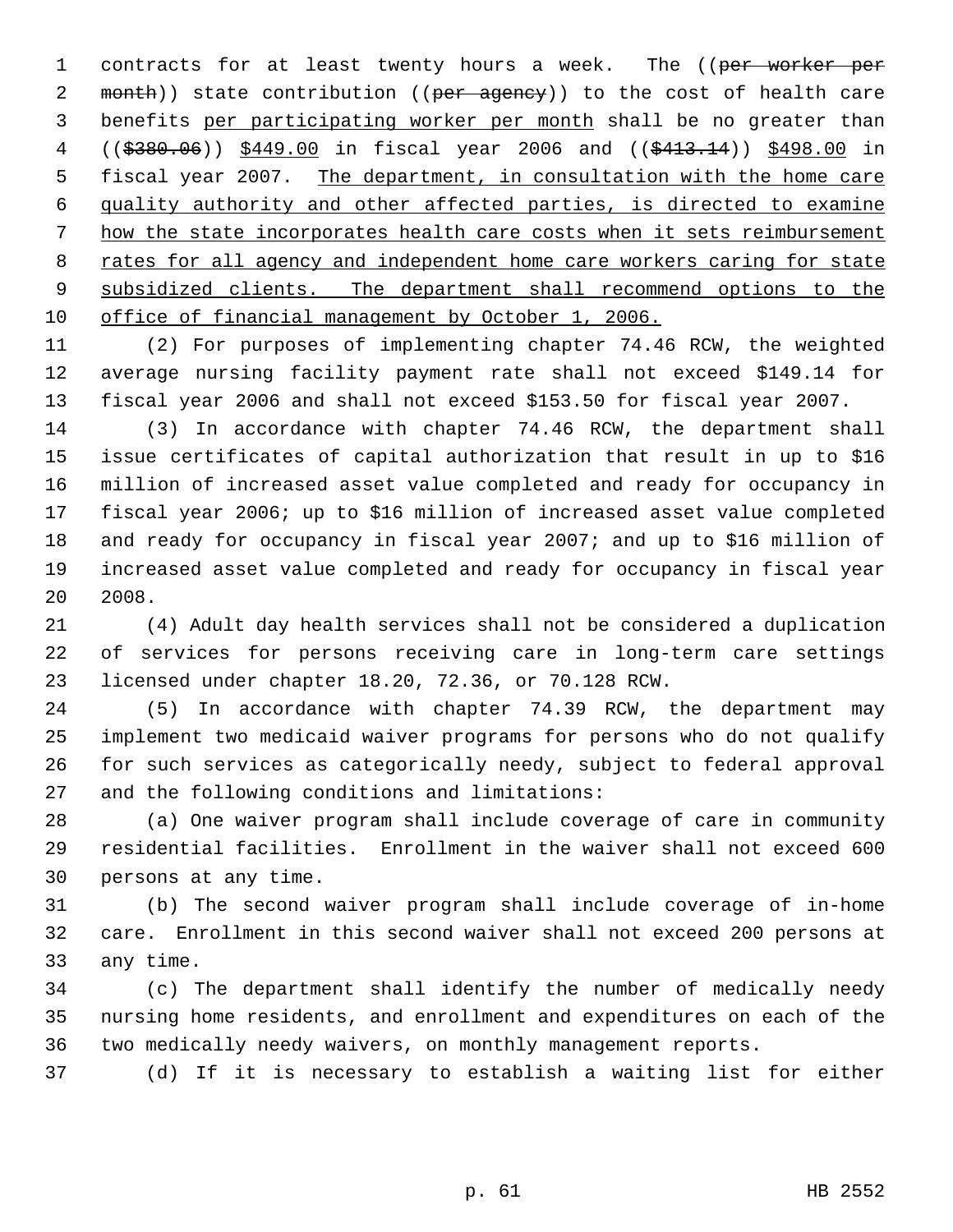waiver because the budgeted number of enrollment opportunities has been reached, the department shall track how the long-term care needs of applicants assigned to the waiting list are met.

 (6) \$1,413,000 of the general fund--state appropriation for fiscal year 2006, \$2,887,000 of the general fund--state appropriation for fiscal year 2007, and \$4,305,000 of the general fund--federal appropriation are provided solely to increase compensation for direct care workers employed by home care agencies by 27 cents per hour on July 1, 2005, and by an additional 23 cents per hour on July 1, 2006. The amounts in this subsection also include the funds needed for the employer share of unemployment and social security taxes on the amount of the increase.

 (7) \$1,786,000 of the general fund--state appropriation for fiscal year 2006 and \$1,804,000 of the general fund--state appropriation for fiscal year 2007 are provided solely for operation of the volunteer chore services program.

 (8) The department shall establish waiting lists to the extent necessary to assure that annual expenditures on the community options program entry systems (COPES) program do not exceed appropriated levels. In establishing and managing any such waiting list, the department shall assure priority access to persons with the greatest unmet needs, as determined by department assessment processes.

 (9) \$93,000 of the general fund--state appropriation for fiscal year 2006, \$8,000 of the general fund--state appropriation for fiscal year 2007, and \$101,000 of the general fund--federal appropriation are provided solely to expand the number of boarding homes that receive exceptional care rates for persons with Alzheimer's disease and related dementias who might otherwise require nursing home care. The department may expand the number of licensed boarding home facilities that specialize in caring for such conditions by up to 85 beds in fiscal year 2006 and up to 150 beds in fiscal year 2007.

 (10) \$305,000 of the general fund--state appropriation for fiscal year 2006 and \$377,000 of the general fund--state appropriation for fiscal year 2007 are provided solely for the senior farmer's market nutrition program.

36  $((+12))$  (11) \$109,000 of the general fund--state appropriation for fiscal year 2006, \$90,000 of the general fund--state appropriation for fiscal year 2007, and \$198,000 of the general fund--federal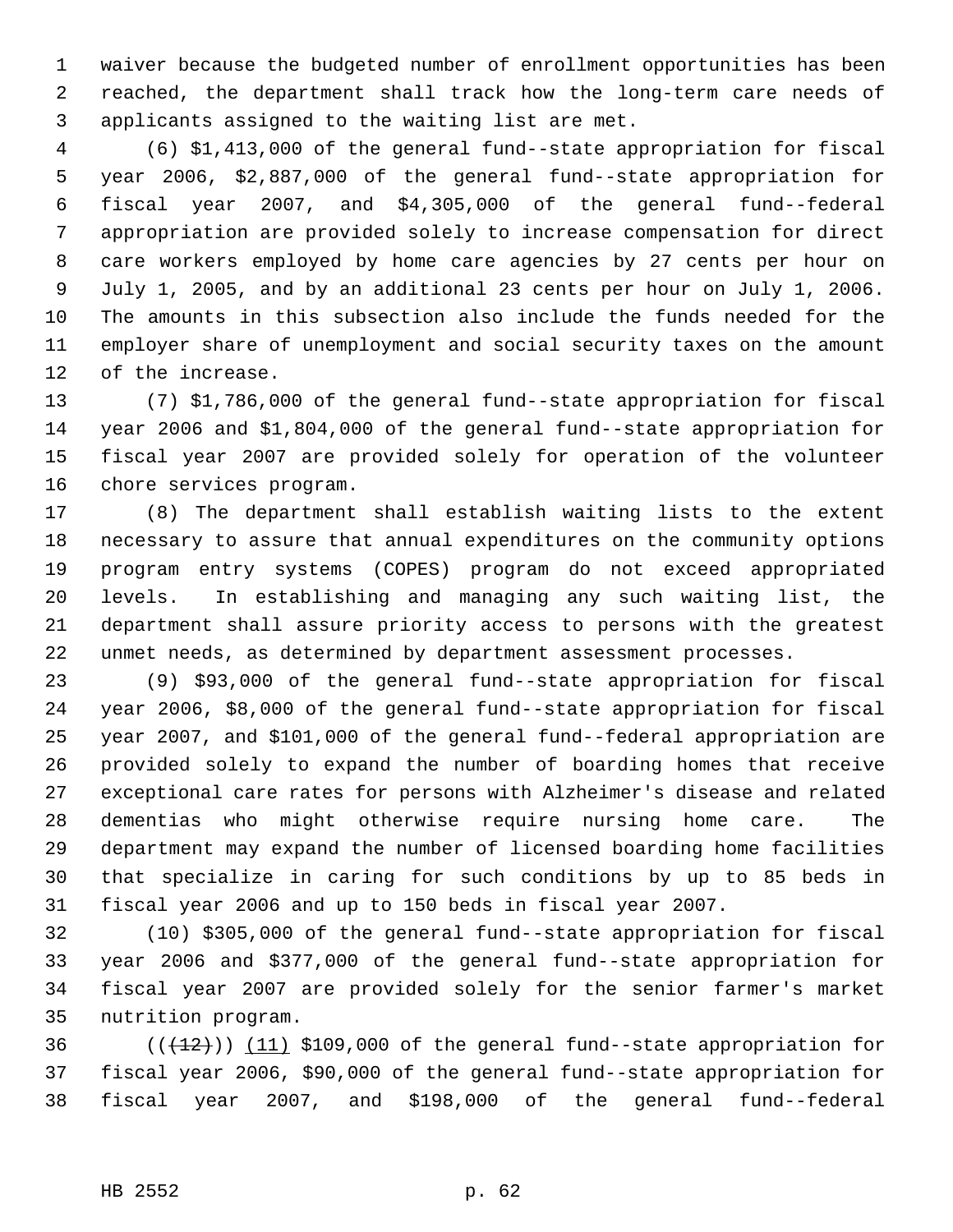appropriation are provided solely for the implementation of Second Substitute House Bill No. 1220 (long-term care financing). If the bill is not enacted by June 30, 2005, the amounts provided in this subsection shall lapse.

 $((+13))$   $(12)$  \$100,000 of the general fund--state appropriation for fiscal year 2006 and \$100,000 of the general fund--state appropriation for fiscal year 2007 are provided solely for area agencies on aging, or entities with which area agencies on aging contract, to provide a kinship navigator for grandparents and other kinship caregivers of children in both western and eastern Washington.

 (a) Kinship navigator services shall include but not be limited to assisting kinship caregivers with understanding and navigating the system of services for children in out-of-home care while reducing barriers faced by kinship caregivers when accessing services.

 (b) In providing kinship navigator services, area agencies on aging shall give priority to helping kinship caregivers maintain their caregiving role by helping them access existing services and supports, thus keeping children from entering foster care.

 $((+14))$   $(13)$  \$435,000 of the general fund--state appropriation for 20 fiscal year 2006, ((\$435,000)) \$523,000 of the general fund--state 21 appropriation for fiscal year 2007, and ((\$870,000)) \$958,000 of the general fund--federal appropriation are provided solely for supplemental compensation increases for direct care workers employed by home care agencies in recognition of higher labor market cost pressures experienced by agencies subject to collective bargaining obligations. In order for a specific home care agency to be eligible for such increases, home care agencies shall submit the following to the department:

 (i) Proof of a legally binding, written commitment to increase the compensation of agency home care workers; and

 (ii) Proof of the existence of a method of enforcement of the commitment, such as arbitration, that is available to the employees or their representative, and proof that such a method is expeditious, uses a neutral decision maker, and is economical for the employees.

 **Sec. 206.** 2005 c 518 s 207 (uncodified) is amended to read as follows: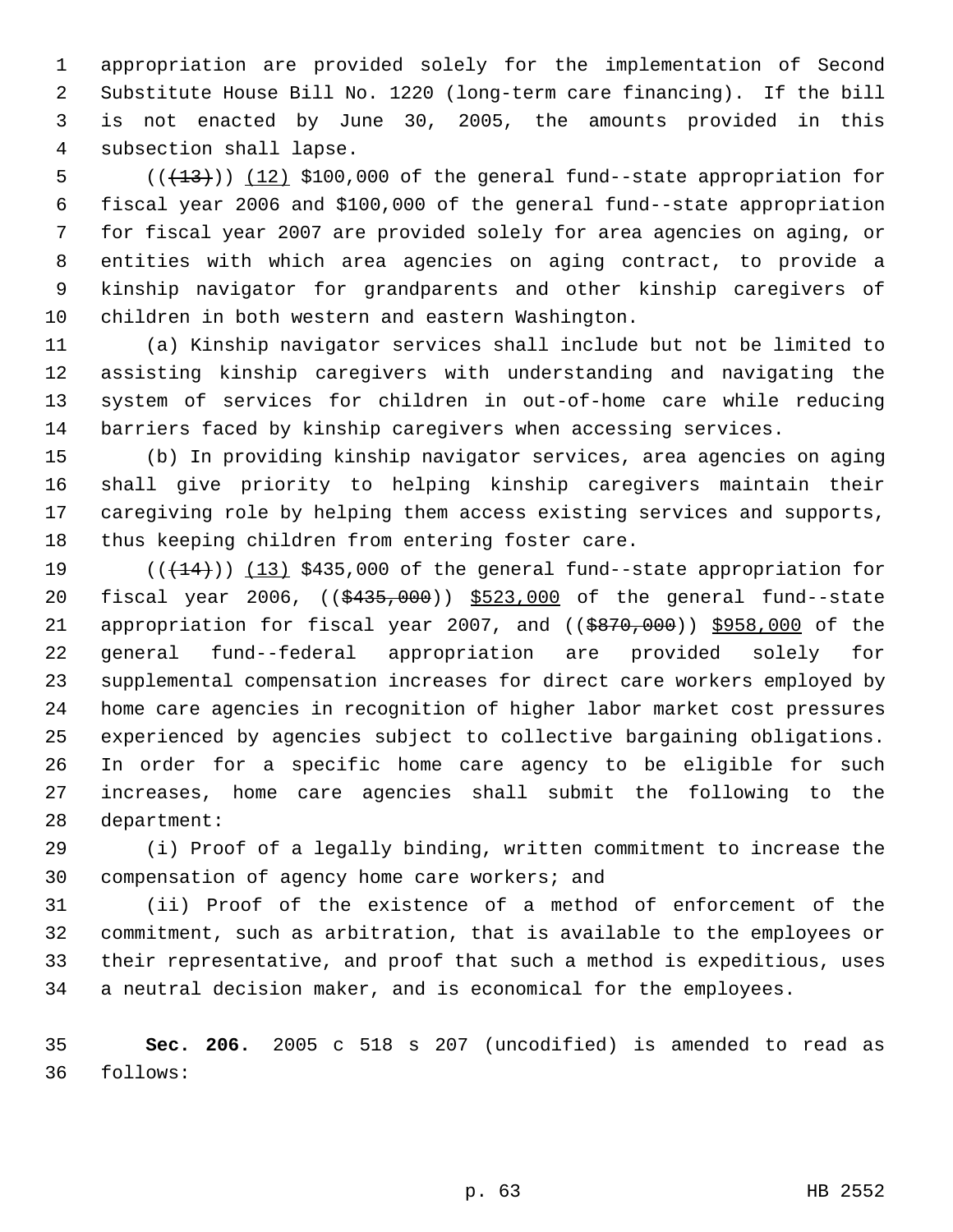**FOR THE DEPARTMENT OF SOCIAL AND HEALTH SERVICES--ECONOMIC SERVICES PROGRAM** 3 General Fund--State Appropriation (FY 2006) . . . . . ((\$483,166,000)) \$487,758,000 5 General Fund--State Appropriation (FY 2007) . . . . . ((\$501,081,000))  $\frac{$560,280,000}{5000}$ 7 General Fund--Federal Appropriation . . . . . . . ((\$1,246,447,000)) 8 \$1,245,422,000 9 General Fund--Private/Local Appropriation . . . . . ((\$31,466,000))  $\frac{10}{20}$  \$27,535,000 Pension Funding Stabilization Account--State

 Appropriation . . . . . . . . . . . . . . . . . . . . . \$1,138,000 13 TOTAL APPROPRIATION . . . . . . . . . . . . ((\$2,262,160,000)) \$2,322,133,000

 The appropriations in this section are subject to the following conditions and limitations:

17 (1) ((\$273,333,000)) \$275,749,000 of the general fund--state 18 appropriation for fiscal year 2006, ((\$273,333,000)) \$334,121,000 of the general fund--state appropriation for fiscal year 2007, and ((\$1,020,292,000)) \$905,232,000 of the general fund--federal appropriation are provided solely for all components of the WorkFirst program. Within the amounts provided for the WorkFirst program, the department shall:

 (a) Continue to implement WorkFirst program improvements that are designed to achieve progress against outcome measures specified in RCW 74.08A.410. Outcome data regarding job retention and wage progression shall be reported quarterly to appropriate fiscal and policy committees of the legislature for families who leave assistance, measured after 12 months, 24 months, and 36 months. The department shall also report the percentage of families who have returned to temporary assistance for needy families after 12 months, 24 months, and 36 months; and

 (b) Submit a report by October 1, 2005, to the fiscal committees of the legislature containing a spending plan for the WorkFirst program. The plan shall identify how spending levels in the 2005-2007 biennium will be adjusted to stay within available federal grant levels and the appropriated state-fund levels.

37 (2) ((\$75,833,000)) \$73,479,000 of the general fund--state 38 appropriation for fiscal year 2006 and ((\$74,358,000)) \$80,220,000 of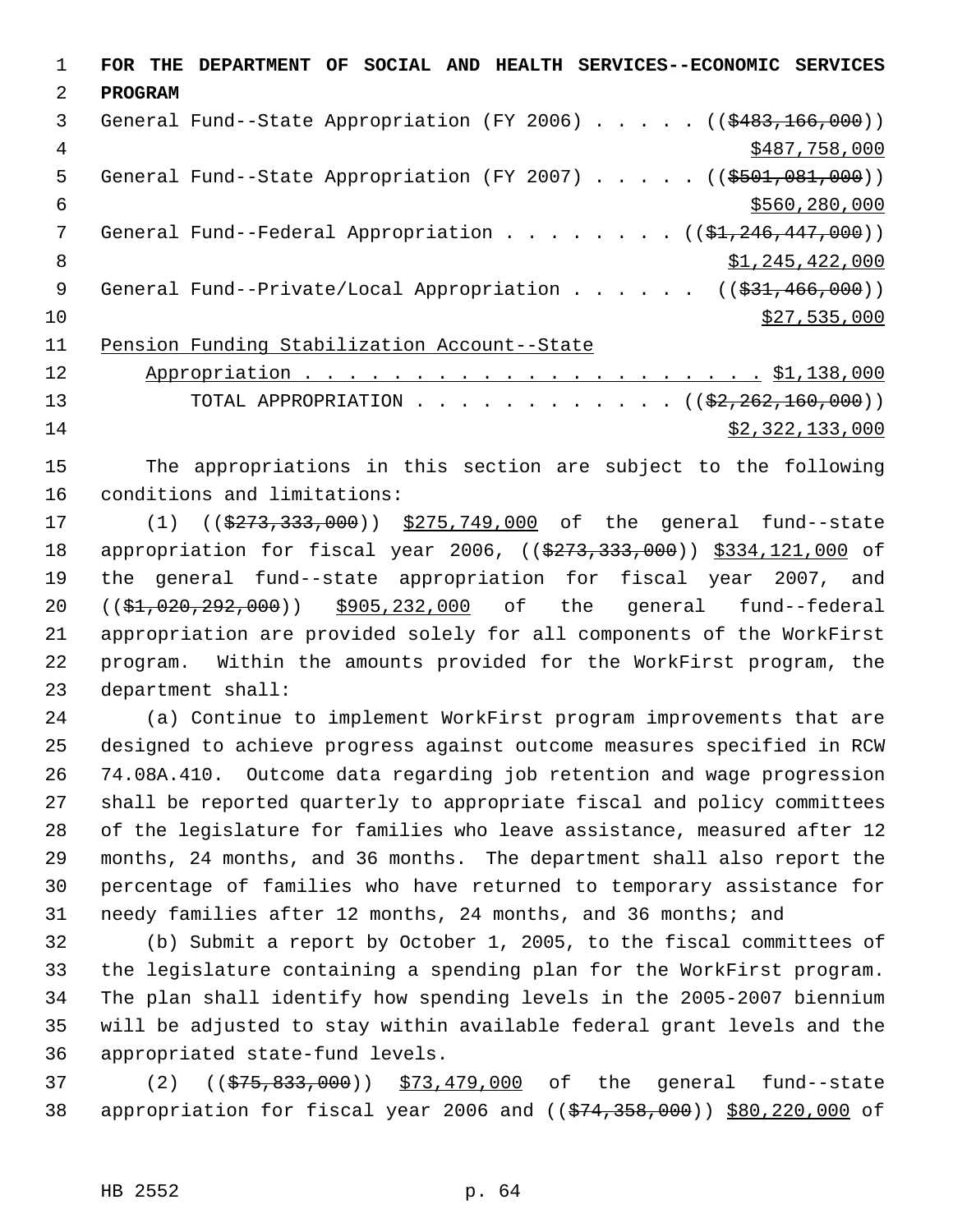the general fund--state appropriation for fiscal year 2007 are provided solely for cash assistance and other services to recipients in the general assistance--unemployable program. Within these amounts:

 (a) The department may expend funds for services that assist recipients to obtain employment and reduce their dependence on public assistance, provided that expenditures for these services and cash assistance do not exceed the funds provided. Mental health, substance abuse, and vocational rehabilitation services may be provided to recipients whose incapacity is not severe enough to qualify for services through a regional support network, the alcoholism and drug addiction treatment and support act, or the division of vocational rehabilitation to the extent that those services are necessary to 13 eliminate or minimize barriers to employment;

 (b) The department shall review the general assistance caseload to identify recipients that would benefit from assistance in becoming naturalized citizens, and thus be eligible to receive federal supplemental security income benefits. Those cases shall be given high 18 priority for naturalization funding through the department;

 (c) The department shall identify general assistance recipients who are or may be eligible to receive health care coverage or services through the federal veteran's administration and assist recipients in 22 obtaining access to those benefits; and

 (d) The department shall report by November of each year to the appropriate committees of the legislature on the progress and outcomes of these efforts.

 (3) Within amounts appropriated in this section, the department shall increase the state supplemental payment by \$10 per month for SSI clients who reside in nursing facilities, residential habilitation centers, or state hospitals and who receive a personal needs allowance and decrease other state supplemental payments.

 (4) \$5,000,000 of the general fund--state appropriation for fiscal year 2006 and \$10,000,000 of the general fund--state appropriation for fiscal year 2007 are provided solely for a subsidy rate increase for child care providers. Of this amount, \$500,000 per year shall be targeted for child care providers in urban areas of region 1 and \$500,000 per year shall be targeted for one or more tiered-reimbursement pilot projects.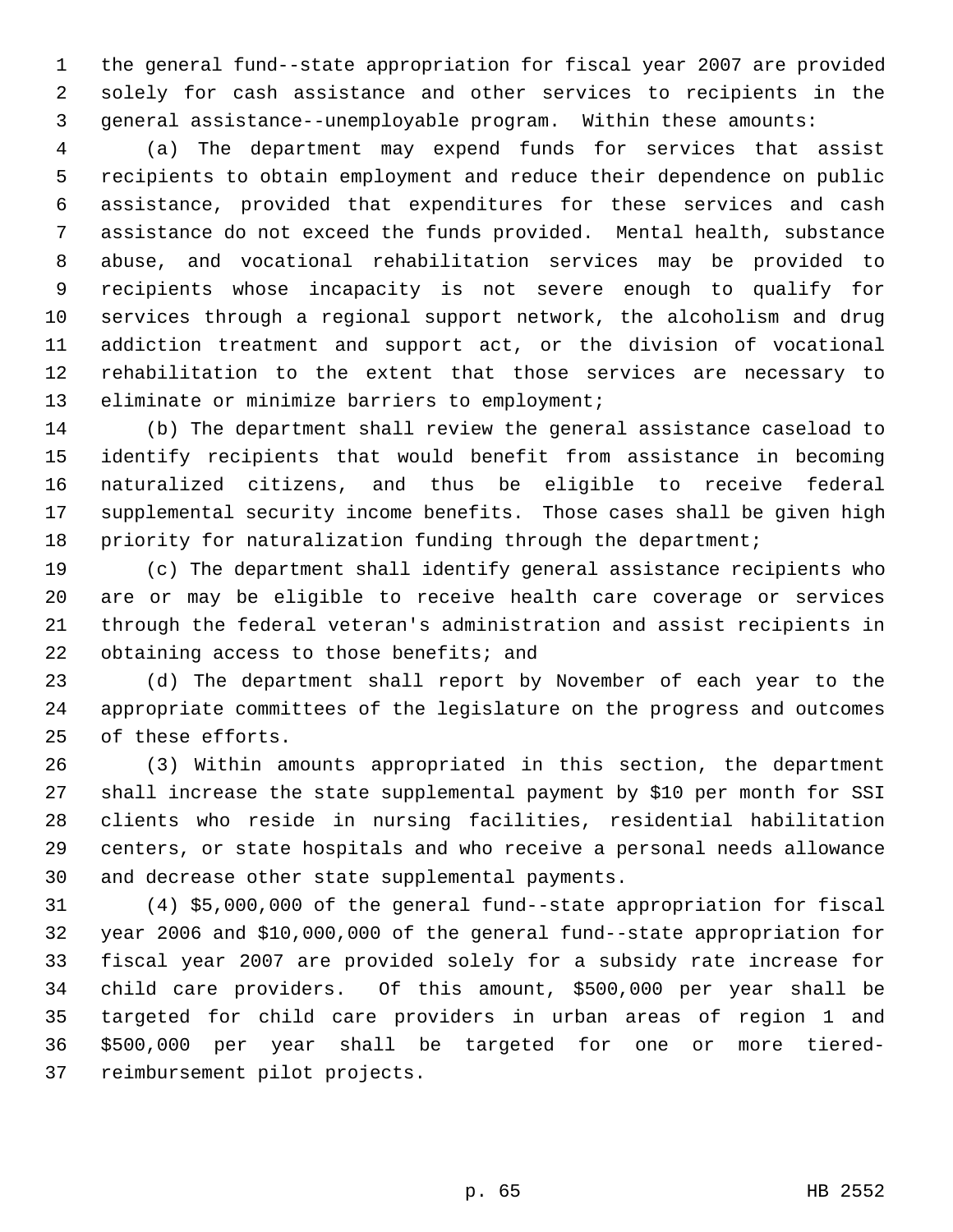**Sec. 207.** 2005 c 518 s 208 (uncodified) is amended to read as follows: **FOR THE DEPARTMENT OF SOCIAL AND HEALTH SERVICES--ALCOHOL AND SUBSTANCE ABUSE PROGRAM** 5 General Fund--State Appropriation (FY 2006) . . . . . ((\$57,235,000))  $\frac{$57,323,000}{557,323,000}$ 7 General Fund--State Appropriation (FY 2007) . . . . . ((\$66,956,000))  $$66,920,000$ 9 General Fund--Federal Appropriation . . . . . . . . ((\$110,175,000)) \$138,143,000 11 General Fund--Private/Local Appropriation . . . . . . . ((\$633,000))  $12 \frac{\text{S634}}{100}$  Criminal Justice Treatment Account--State Appropriation . \$16,500,000 Violence Reduction and Drug Enforcement Account--State Appropriation . . . . . . . . . . . . . . . . . . . . \$48,842,000 Problem Gambling Treatment Account--State 17 Appropriation . . . . . . . . . . . . . . . . . (  $(\frac{1}{21}, 500, 000)$  ) \$1,350,000 Public Safety and Education Account--State Appropriation . . . . . . . . . . . . . . . . . . . . . \$2,081,000 Pension Funding Stabilization Account--State Appropriation . . . . . . . . . . . . . . . . . . . . . . \$39,000 23 TOTAL APPROPRIATION . . . . . . . . . . . . . ((\$303,922,000)) \$331,832,000 The appropriations in this section are subject to the following

27 (1) ((\$1,500,000)) \$1,350,000 of the problem gambling treatment account appropriation is provided solely for the program established in Engrossed Substitute House Bill No. 1031 (problem gambling). If legislation creating the account is not enacted by June 30, 2005, this amount shall lapse.

 (2) \$1,339,000 of the general fund--state appropriation for fiscal year 2006 and \$1,338,000 of the general fund--state appropriation for fiscal year 2007 are provided solely for the parent child assistance program, including an expansion of services to southwestern Washington. The department shall contract with the University of Washington and community-based providers in Spokane, Yakima, and southwestern Washington for the provision of this program. For all contractors,

conditions and limitations: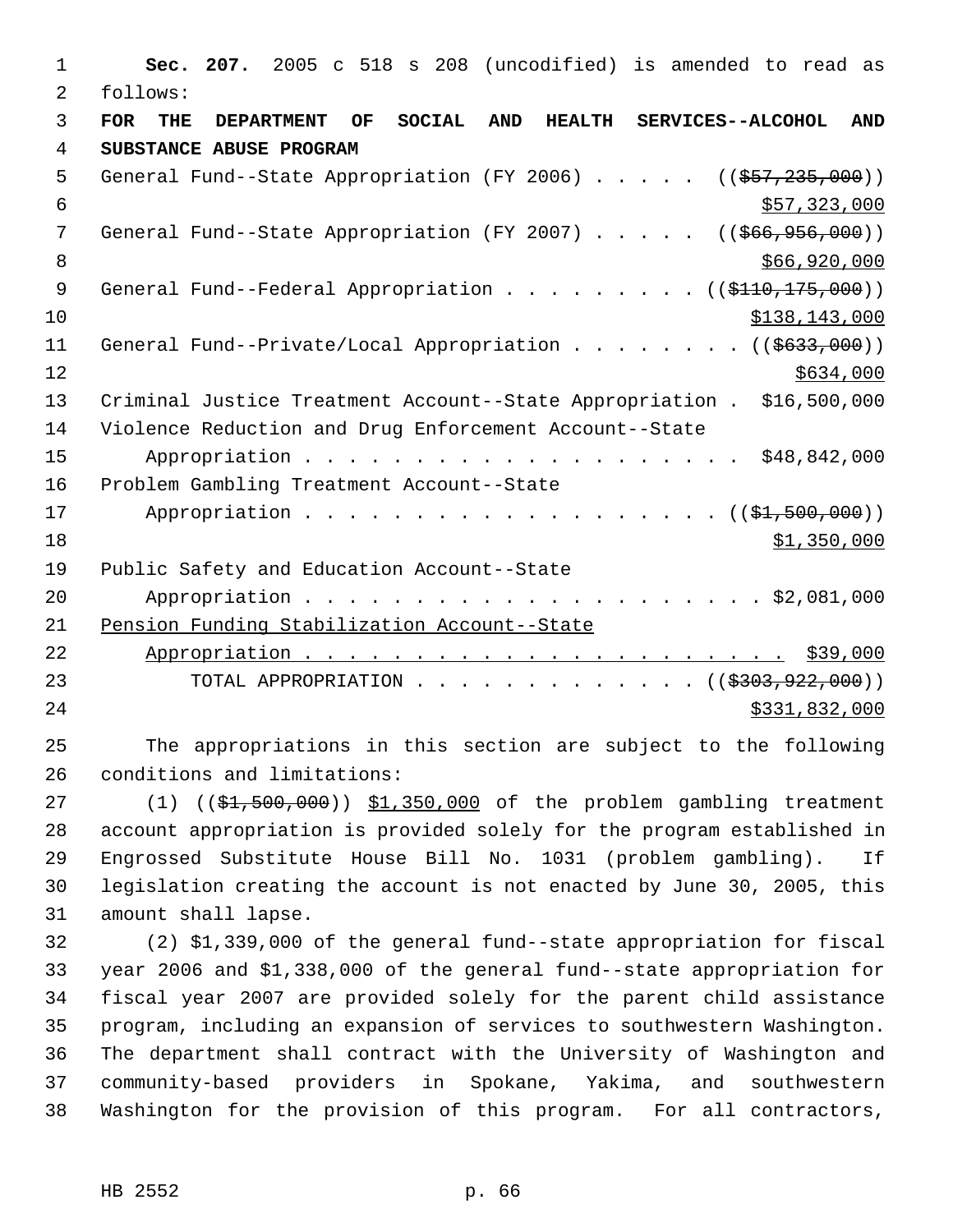indirect charges for administering the program shall not exceed ten percent of the total contract amount. The amounts provided in this subsection are sufficient to fund section 303 of Senate Bill No. 5763 (mental disorders treatment).

 (3) \$2,000,000 of the general fund--state appropriation for fiscal year 2006 and \$3,000,000 of the general fund--state appropriation for fiscal year 2007 are provided solely for vendor rate adjustments for residential treatment providers for chemical dependency services.

 (4) \$465,000 of the general fund--state appropriation for fiscal year 2006, \$934,000 of the general fund--state appropriation for fiscal year 2007, \$1,319,000 of the general fund--federal appropriation, and \$700,000 of the violence reduction and drug enforcement account appropriation are provided solely for vendor rate adjustments for residential treatment providers. To the extent that a portion of this funding is sufficient to maintain sufficient residential treatment capacity, remaining amounts may then be used to provide vendor rate adjustments to other types of providers as prioritized by the department in order to maintain or increase treatment capacity.

 (5) \$1,916,000 of the general fund--state appropriation for fiscal year 2006 and \$4,278,000 of the general fund--state appropriation for fiscal year 2007 are provided solely for integrated pilot programs as required by section 203 of Senate Bill No. 5763 (mental disorders treatment). If section 203 of Senate Bill No. 5763 is not enacted by June 30, 2005, the amounts provided in this subsection shall lapse.

 (6) \$244,000 of the general fund--state appropriation for fiscal year 2006 and \$244,000 of the general fund--state appropriation for fiscal year 2007 are provided solely for intensive case management pilot programs as required by section 220 of Senate Bill No. 5763 (mental disorders treatment). If section 220 of Senate Bill No. 5763 is not enacted by June 30, 2005, the amounts provided in this subsection shall lapse.

 (7) \$159,000 of the general fund--state appropriation for fiscal year 2006, \$140,000 of the general fund--state appropriation for fiscal year 2007, and \$161,000 of the general fund--federal appropriation are provided solely for development of the integrated chemical dependency/mental health screening and assessment tool required by section 601 of Senate Bill No. 5763 (mental disorders treatment), and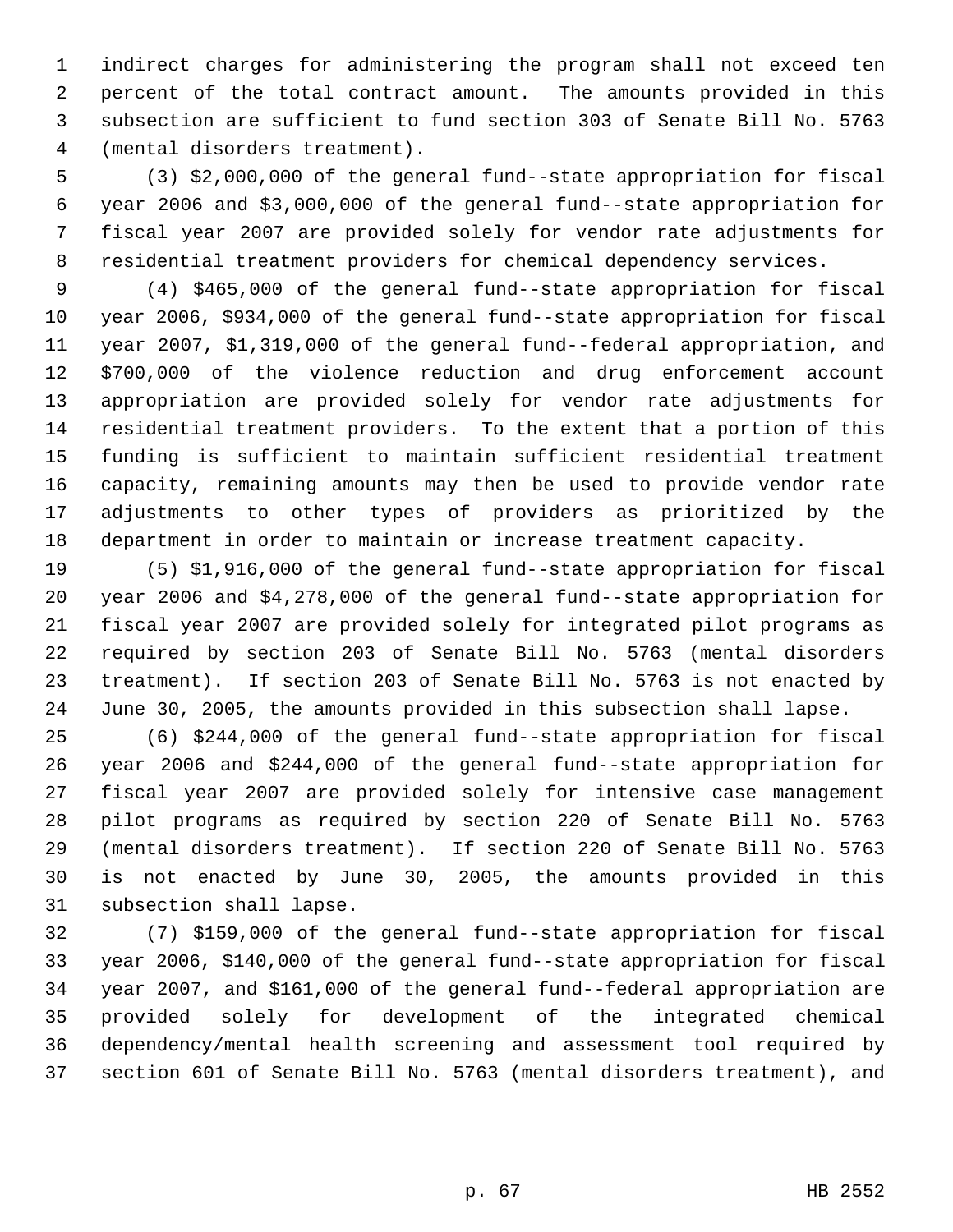associated training and quality assurance. If section 601 of Senate Bill No. 5763 is not enacted by June 30, 2005, the amounts provided in this subsection shall lapse.

 **Sec. 208.** 2005 c 518 s 209 (uncodified) is amended to read as follows: **FOR THE DEPARTMENT OF SOCIAL AND HEALTH SERVICES--MEDICAL ASSISTANCE PROGRAM** 8 General Fund--State Appropriation (FY 2006) . . . . ((\$1,481,212,000)) 9  $\texttt{51,456,630,000}$ 10 General Fund--State Appropriation (FY 2007) . . . . ((\$1,596,101,000))  $\frac{1}{51,573,570,000}$ 12 General Fund--Federal Appropriation . . . . . . . ((\$4,036,615,000))  $$4,031,989,000$ 14 General Fund--Private/Local Appropriation . . . . . . . . \$2,000,000 Emergency Medical Services and Trauma Care Systems 16 Trust Account--State Appropriation . . . . . . . . . \$15,000,000 17 Health Services Account--State Appropriation . . . . ((\$636,942,000)) \$724,188,000 19 Pension Funding Stabilization Account--State Appropriation . . . . . . . . . . . . . . . . . . . . . . \$123,000

21 TOTAL APPROPRIATION . . . . . . . . . . . ((\$7,767,870,000))  $\frac{$7,803,500,000}{2}$ 

 The appropriations in this section are subject to the following conditions and limitations:

 (1) Based on quarterly expenditure reports and caseload forecasts, if the department estimates that expenditures for the medical assistance program will exceed the appropriations, the department shall take steps including but not limited to reduction of rates or elimination of optional services to reduce expenditures so that total program costs do not exceed the annual appropriation authority.

 (2) The department shall continue to extend medicaid eligibility to children through age 18 residing in households with incomes below 200 percent of the federal poverty level.

 (3) In determining financial eligibility for medicaid-funded services, the department is authorized to disregard recoveries by Holocaust survivors of insurance proceeds or other assets, as defined in RCW 48.104.030.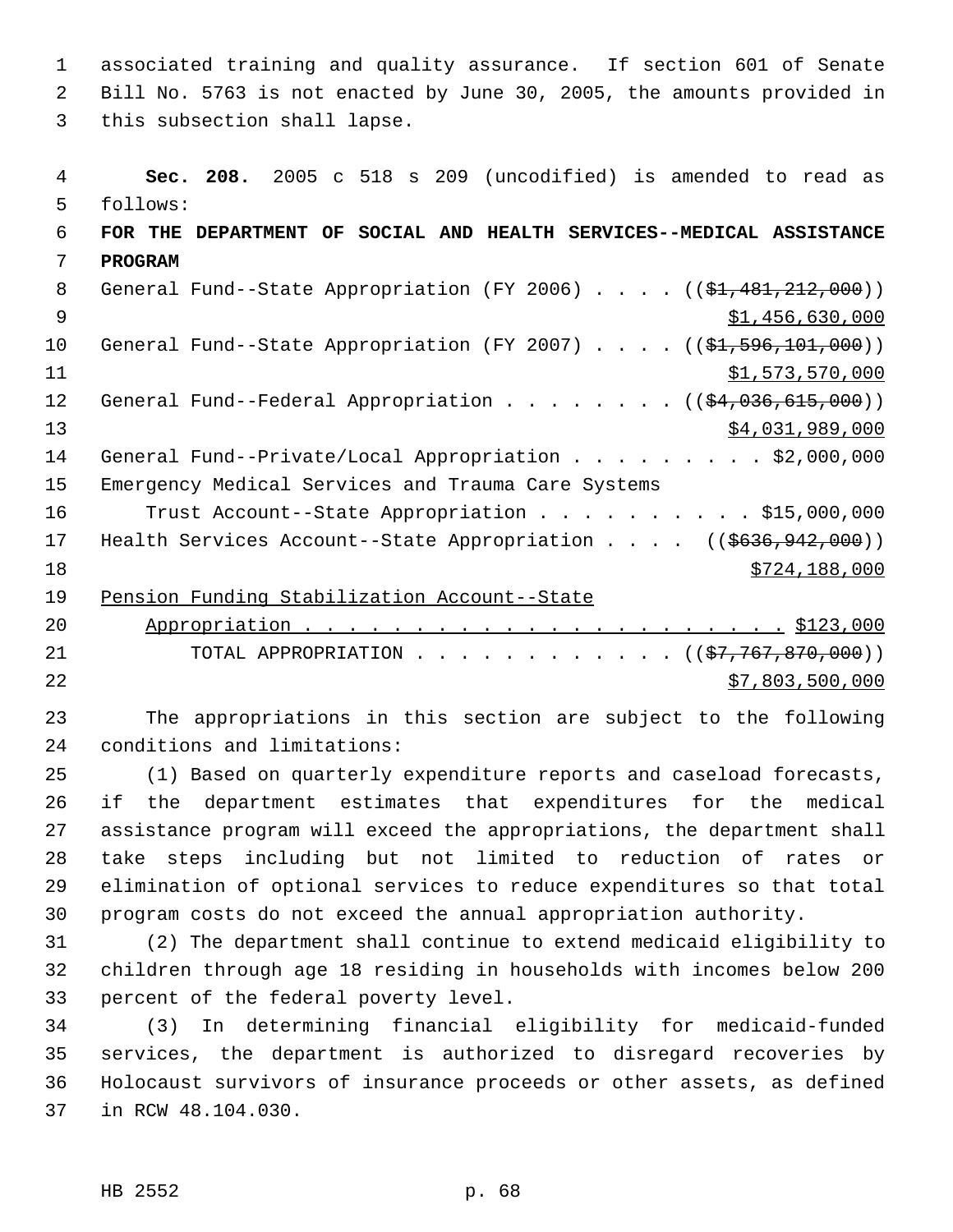(4) Sufficient amounts are appropriated in this section for the department to continue podiatry services for medicaid-eligible adults.

 (5) Sufficient amounts are appropriated in this section for the department to provide an adult dental benefit that is equivalent to the benefit provided in the 2003-05 biennium.

 (6) In accordance with RCW 74.46.625, \$6,000,000 of the general fund--federal appropriation is provided solely for supplemental payments to nursing homes operated by public hospital districts. The public hospital district shall be responsible for providing the required nonfederal match for the supplemental payment, and the payments shall not exceed the maximum allowable under federal rules. It is the legislature's intent that the payments shall be supplemental to and shall not in any way offset or reduce the payments calculated and provided in accordance with part E of chapter 74.46 RCW. It is the legislature's further intent that costs otherwise allowable for rate- setting and settlement against payments under chapter 74.46 RCW shall not be disallowed solely because such costs have been paid by revenues retained by the nursing home from these supplemental payments.

19 (7) ((\$1,660,000)) \$2,221,000 of the health services account 20 appropriation, ((\$4,361,000)) \$5,402,000 of the general fund--federal 21 appropriation, ((\$1,350,000)) \$1,590,000 of the general fund--state 22 appropriation for fiscal year 2006, and ((\$1,351,000)) \$1,591,000 of the general fund--state appropriation for fiscal year 2007 are provided solely for grants to rural hospitals. The department shall distribute the funds under a formula that provides a relatively larger share of the available funding to hospitals that (a) serve a disproportionate share of low-income and medically indigent patients and (b) have relatively smaller net financial margins, to the extent allowed by the federal medicaid program.

 (8) ((\$22,081,000)) \$21,092,000 of the health services account 31 appropriation and ((\$20,714,000)) \$19,725,000 of the general fund-- federal appropriation are provided solely for grants to nonrural hospitals. The department shall distribute the funds under a formula that provides a relatively larger share of the available funding to hospitals that (a) serve a disproportionate share of low-income and medically indigent patients and (b) have relatively smaller net financial margins, to the extent allowed by the federal medicaid program.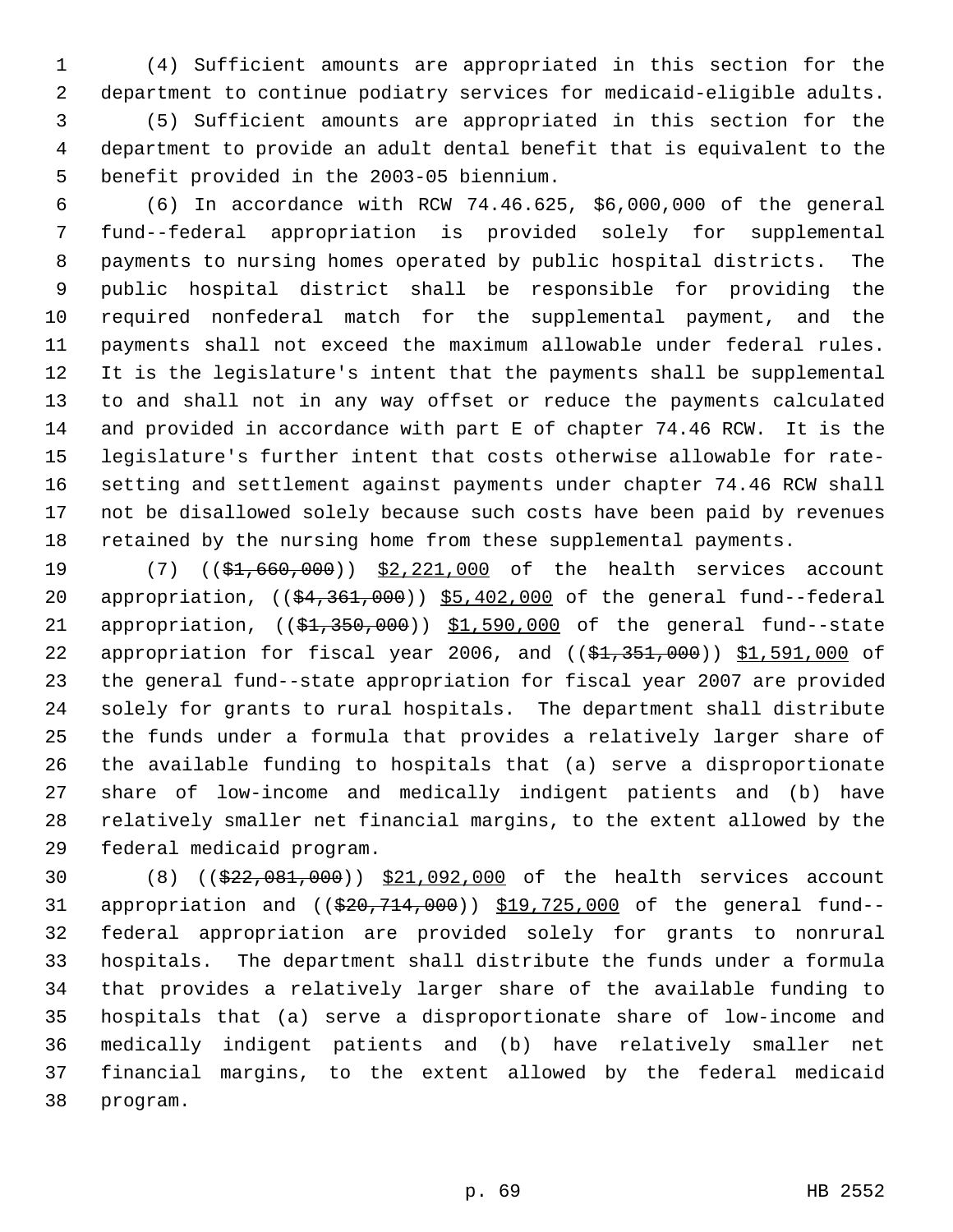(9) In response to the federal directive to eliminate intergovernmental transfer transactions effective June 30, 2005, the department is directed to implement the inpatient hospital certified public expenditures program for the 2005-07 biennium. The program shall apply to all public hospitals, including those owned or operated by the state, except those classified as critical access hospitals or state psychiatric institutions. Hospitals in the program shall be paid and shall retain (a) one hundred percent of the federal portion of each medicaid inpatient fee-for-service claim payable by the medical assistance administration; and (b) one hundred percent of the federal portion of the maximum disproportionate share hospital payment allowable under federal regulations. Medicaid fee-for-service claim amounts shall be established by applying the department's ratio of costs to charges payment methodology. The department shall provide participating hospitals with the information and instructions needed by the hospital to certify the public expenditures required to qualify for the federal portions of both the medicaid inpatient fee-for-service payments and the disproportionate share hospital payments. In the event that any part of the program including, but not limited to, allowable certified public expenditures, is disallowed by the federal government, the department shall not seek recoupment of payments from the hospitals, provided the hospitals have complied with the directions of the department for participation in the program. The legislature intends that hospitals in the program receive no less in combined state and federal payments than they would have received under the methodology that was in place during fiscal year 2005. The department shall therefore make additional grant payments, not to exceed the amounts provided in this subsection, to hospitals whose total payments under the program would otherwise be less than the total state and federal payments they would have received under the methodology in 31 effect during fiscal year 2005. ((\$37,034,000)) \$48,142,000 of the 32 general fund--state appropriation for fiscal year 2006, ((\$37,552,000)) \$46,352,000 of the general fund--state appropriation for fiscal year 2007, ((\$8,300,000 of the emergency medical services and trauma care 35 systems trust account--state appropriation,)) \$8,234,000 of the health services account--state appropriation, and ((\$45,450,000)) \$11,328,000 of the general fund--federal appropriation are provided solely for new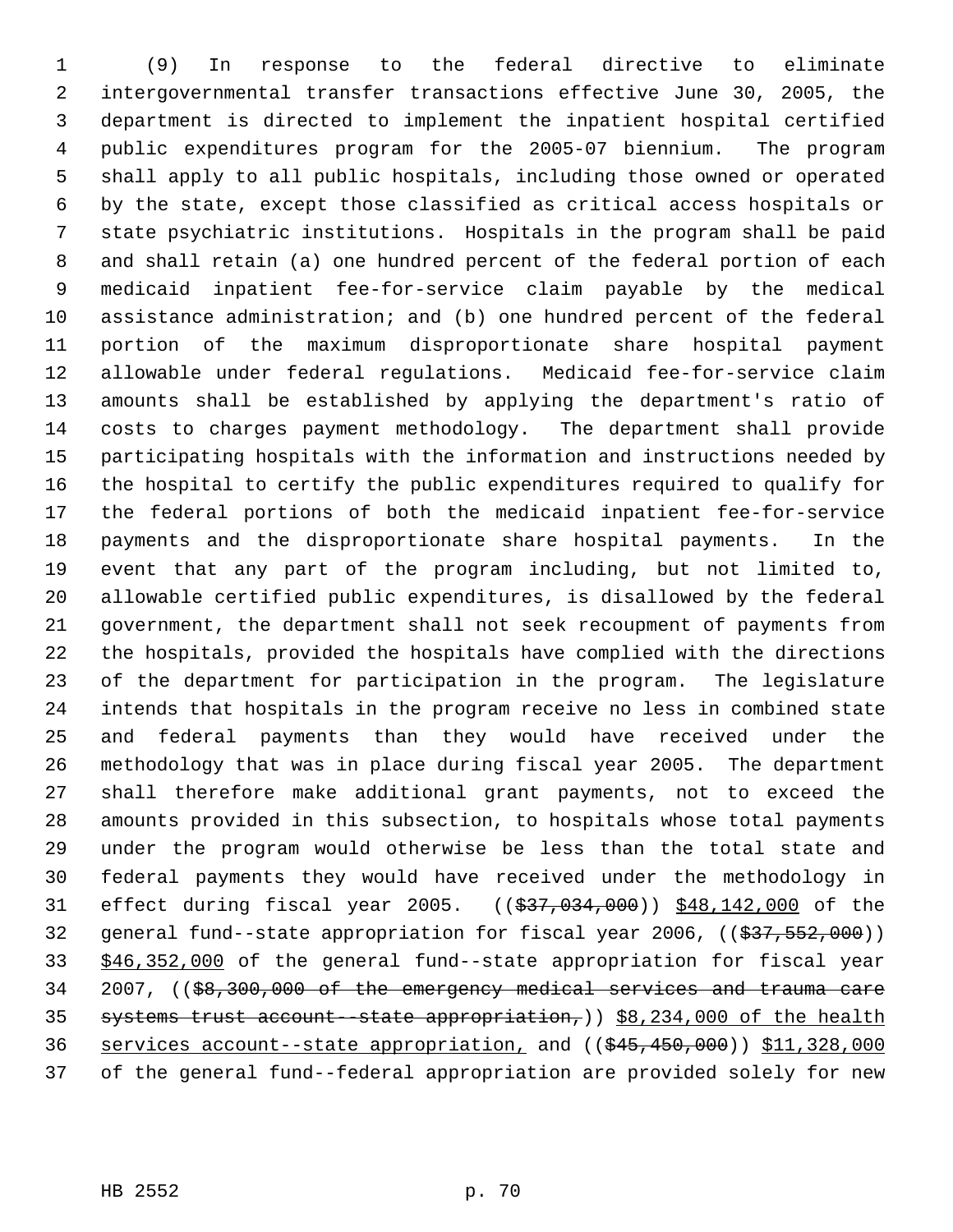state grant and upper payment limit programs for the participating hospitals.

 (10) ((\$4,372,000)) \$4,077,000 of the general fund--state appropriation for fiscal year 2006, ((\$4,014,000)) \$4,847,000 of the general fund--state appropriation for fiscal year 2007, and ((\$65,112,000)) \$70,100,000 of the general fund--federal appropriation are provided solely for development and implementation of a replacement system for the existing medicaid management information system.

 (11) \$150,000 of the general fund--state appropriation for fiscal year 2006, \$75,000 of the general fund--state appropriation for fiscal year 2007, and \$225,000 of the general fund--federal appropriation are provided solely for the department to contract for an independent analysis of the medical assistance administration's current system for establishing hospital inpatient payment rates, and for recommendations on a new or updated system. The department shall submit an interim report of study findings by December 1, 2005, and a final report by November 15, 2006. The interim report shall include a comparison of the strengths and weaknesses of the current rate-setting system relative to those used by other state, federal, and private payers. The final report shall include recommendations on the design and implementation of a new or updated system that will promote equity among hospitals, access to quality care and improved health outcomes for patients, and cost-control and efficiency for taxpayers. The study should make use of complete and current cost data from a wide variety of hospitals, recognize unique aspects of hospital service delivery structures and medicaid payment systems in Washington, recognize impacts on productivity and quality of care that may result from hospital compensation, recruitment, and retention policies, and provide opportunities for comment and participation by key interest groups in the identification and assessment of alternatives.

 (12) Payment rates for hospital inpatient and outpatient services shall be increased by an average of 1.3 percent effective July 1, 2005, and by an average of an additional 1.3 percent effective July 1, 2006. The inpatient increases shall be provided only on the portion of a hospital's rate that excludes medical education and outlier costs, and shall be allocated so that hospitals with lower costs of care (excluding medical education and outlier costs) receive larger percentage increases than those with higher costs of care. The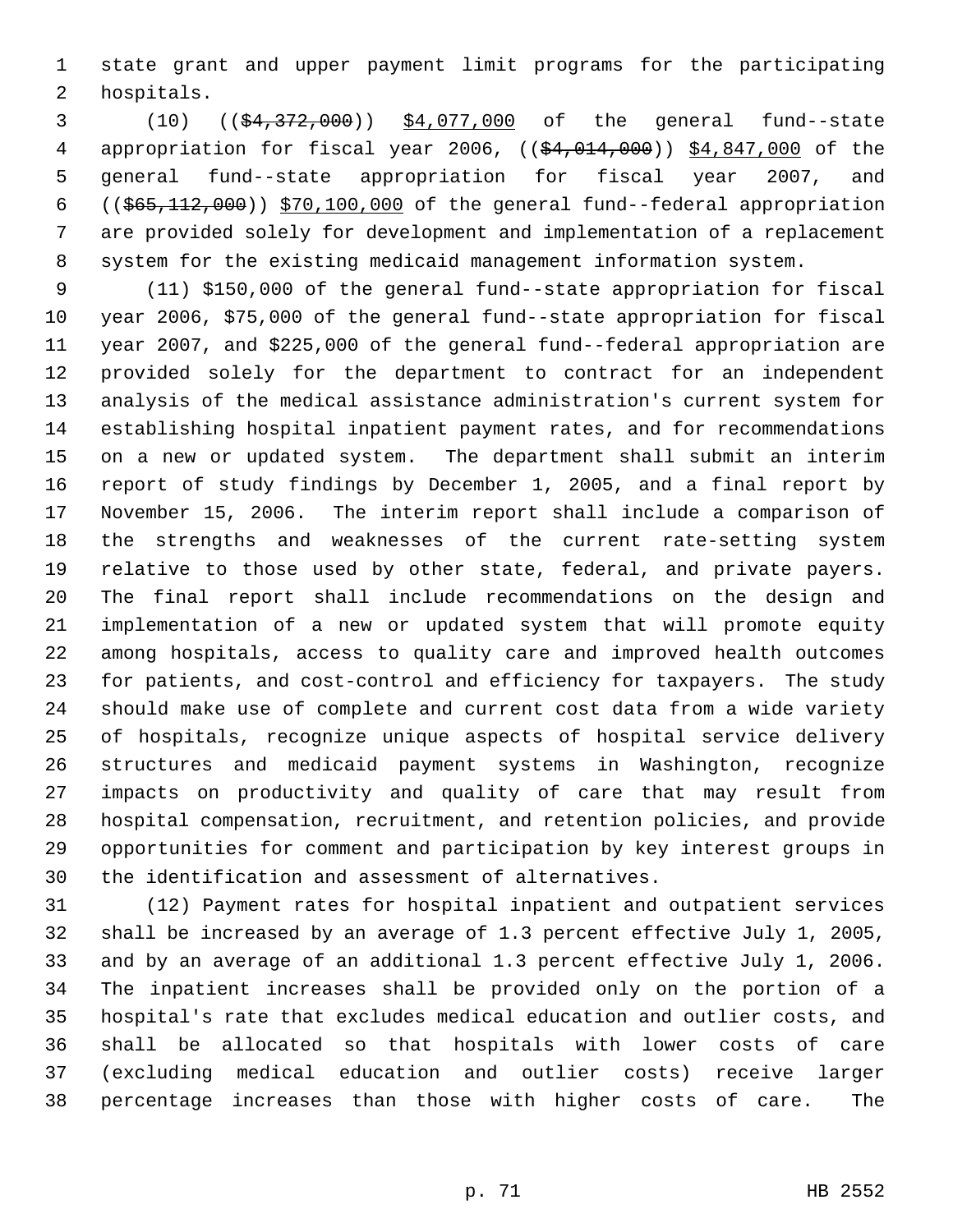inpatient increases shall be allocated in three percentage increments, with the lowest-cost hospitals receiving the largest percentage rate increase, highest-cost hospitals receiving the smallest percentage increase, and medium-cost hospitals receiving the average of the highest and the lowest percentage rate increase. Increases shall not be provided to those hospitals that are certified as critical access. Sufficient funds are appropriated in this section for Healthy Options contractors to increase hospital payment rates commensurate with the increases in fee-for-service payment rates.

 (13) When a person is ineligible for medicaid solely by reason of residence in an institution for mental diseases, the department shall provide the person with the same benefits as he or she would receive if eligible for medicaid, using state-only funds to the extent necessary.

 (14) The medical assistance administration is authorized to use funds appropriated in this section to purchase goods and supplies through direct contracting with vendors when the administration determines it is cost-effective to do so.

 (15) The legislature affirms that it is in the state's interest for Harborview medical center to remain an economically viable component of the state's health care system.

 (16) By October 1, 2005, the department shall recommend to the governor and legislature at least two pilot project designs which seem likely to reduce avoidable emergency room utilization at no net cost to the state within the projects' first eighteen months of operation.

 (17) Within funds appropriated in this section, the department shall participate in the health technology assessment program required in section 213(6) of this act.

 (18) The department is also required to participate in the joint health purchasing project described in section 213(7) of this act.

 (19) The department shall, within available resources, continue operation of the medical care services care management pilot project for clients receiving general assistance benefits in King and Pierce counties. The project may use a full or partial capitation model that includes a mechanism for shared savings. The department shall provide a report to the appropriate committees of the legislature by January 1, 2006, on costs, savings, and any outcomes or quality measures associated with the pilot programs during the first year of operation.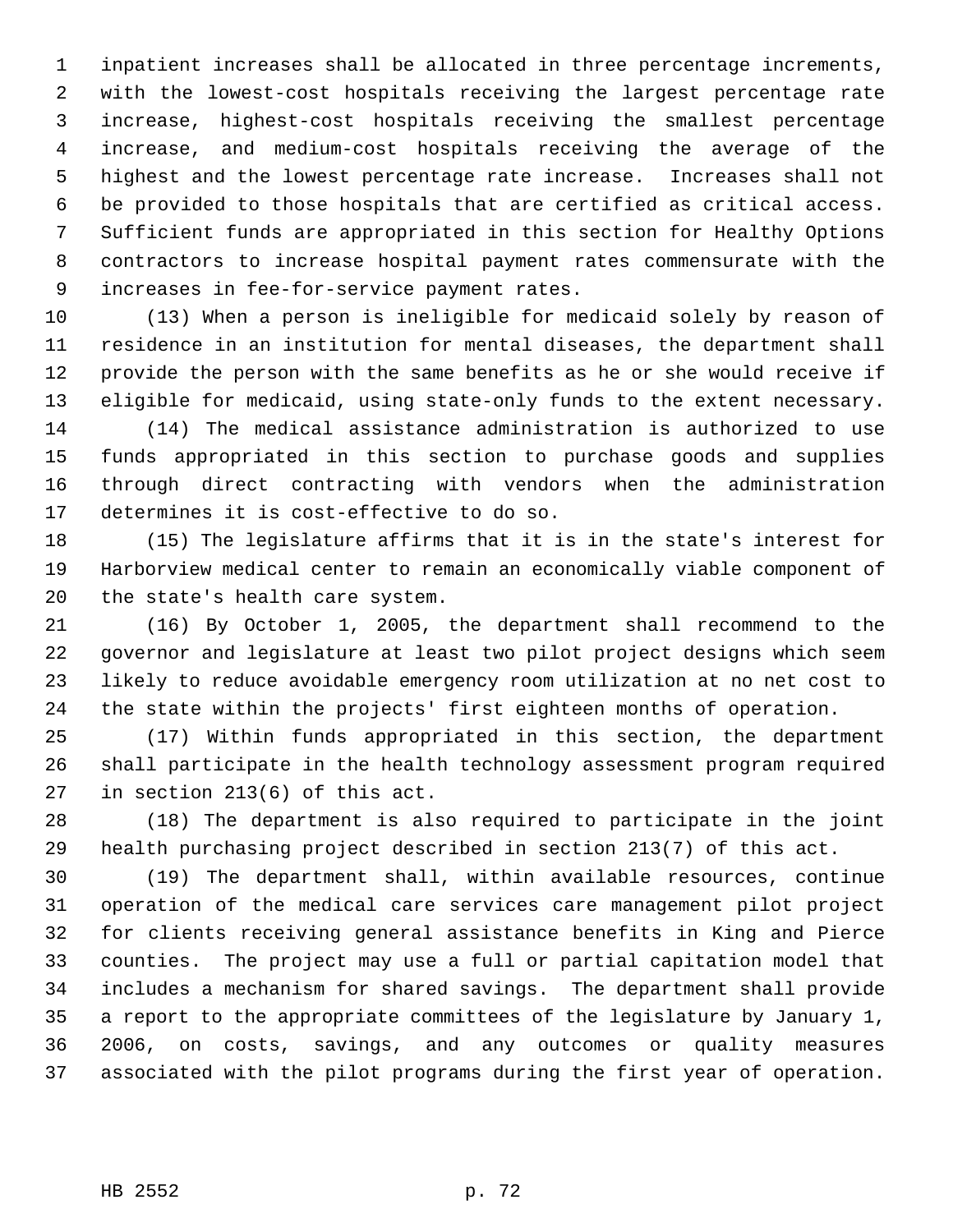(20) By October 1, 2005, the department shall report to the appropriate committees of the legislature on the potential fiscal and programmatic costs and benefits associated with an expansion of managed care pilot programs to SSI and other eligible medicaid elderly and disabled persons.

 $((+22))$   $(21)$  By November 15, 2006, the department of social and health services, in consultation with the department of revenue and the health care authority, shall report to the health care and fiscal committees of the legislature on options for providing financial incentives for private practice physicians to serve uninsured, medicare, and medicaid patients. The report shall include an assessment of the relative costs and effectiveness of strategies including, but not limited to, tax credits and payment rate increases. The report shall further suggest alternative mechanisms and thresholds for varying tax credits and payment enhancements according to the extent to which a provider serves uninsured, medicare, and medicaid patients.

 **Sec. 209.** 2005 c 518 s 210 (uncodified) is amended to read as follows:

 **FOR THE DEPARTMENT OF SOCIAL AND HEALTH SERVICES--VOCATIONAL REHABILITATION PROGRAM** 22 General Fund--State Appropriation (FY 2006) . . . . . ((\$11,202,000)) \$11,159,000 24 General Fund--State Appropriation (FY 2007) . . . . . ((\$11,350,000)) \$11,278,000 26 General Fund--Federal Appropriation . . . . . . . . ((\$86,908,000)) 27 \$86,623,000 28 General Fund--Private/Local Appropriation . . . . . . . . . \$440,000 Telecommunications Devices for the Hearing and 30 Speech Impaired--State Appropriation . . . . . . ((\$1,791,000)) \$1,792,000 Pension Funding Stabilization Account--State Appropriation . . . . . . . . . . . . . . . . . . . . . . \$31,000 34 TOTAL APPROPRIATION . . . . . . . . . . . . . ((\$111,691,000)) \$111,323,000 The appropriations in this section are subject to the following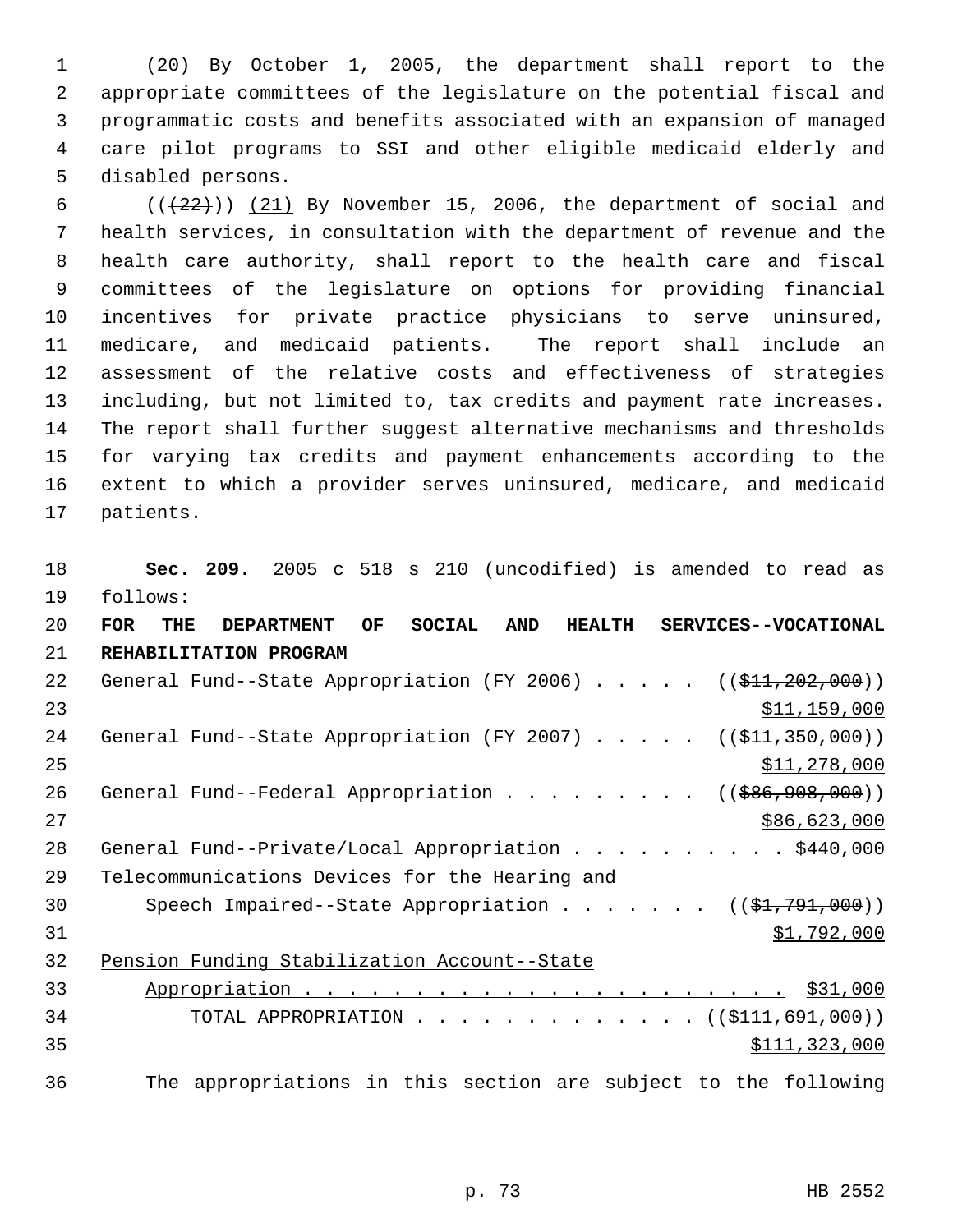conditions and limitations: The division of vocational rehabilitation shall maintain support for existing clubhouse programs at the 2003-2005 level.

 **Sec. 210.** 2005 c 518 s 211 (uncodified) is amended to read as follows: **FOR THE DEPARTMENT OF SOCIAL AND HEALTH SERVICES--ADMINISTRATION AND SUPPORTING SERVICES PROGRAM** 8 General Fund--State Appropriation (FY 2006) . . . . . ((\$32,933,000))  $\frac{1}{334}$ ,649,000 10 General Fund--State Appropriation (FY 2007) . . . . . ((\$29,910,000))  $\frac{11}{28,305,000}$ 12 General Fund--Federal Appropriation . . . . . . . . ((\$51,489,000)) \$61,584,000 14 General Fund--Private/Local Appropriation . . . . . . . . . \$810,000 Public Safety and Education Account--State Appropriation . . . . . . . . . . . . . . . . . . . . . \$2,452,000 Violence Reduction and Drug Enforcement Account--State 18 Appropriation . . . . . . . . . . . . . . . . . (  $(\frac{21}{791}, \frac{791}{100})$  )  $\frac{$1,793,000}{2}$  Domestic Violence Prevention Account--State 21 Appropriation . . . . . . . . . . . . . . . . . (  $(\frac{21}{21}, \frac{345}{100})$  )  $\frac{1}{2}$   $\frac{1}{2}$   $\frac{1}{2}$   $\frac{1}{2}$   $\frac{1}{2}$   $\frac{1}{2}$   $\frac{1}{2}$   $\frac{1}{2}$   $\frac{1}{2}$   $\frac{1}{2}$   $\frac{1}{2}$   $\frac{1}{2}$   $\frac{1}{2}$   $\frac{1}{2}$   $\frac{1}{2}$   $\frac{1}{2}$   $\frac{1}{2}$   $\frac{1}{2}$   $\frac{1}{2}$   $\frac{1}{2}$   $\frac{1}{2}$   $\frac{1}{2}$  Pension Funding Stabilization Account--State Appropriation . . . . . . . . . . . . . . . . . . . . . . \$300,000 25 TOTAL APPROPRIATION . . . . . . . . . . . . ((\$120,730,000))  $$129,893,000$ 

 The appropriations in this section are subject to the following conditions and limitations:

 (1) \$500,000 of the general fund--state appropriation for fiscal year 2006 and \$500,000 of the general fund--state appropriation for fiscal year 2007 are provided solely for funding of the teamchild project through the governor's juvenile justice advisory committee.

 (2) \$2,452,000 of the public safety and education account--state appropriation and \$1,791,000 of the violence reduction and drug enforcement account--state appropriation are provided solely for the family policy council.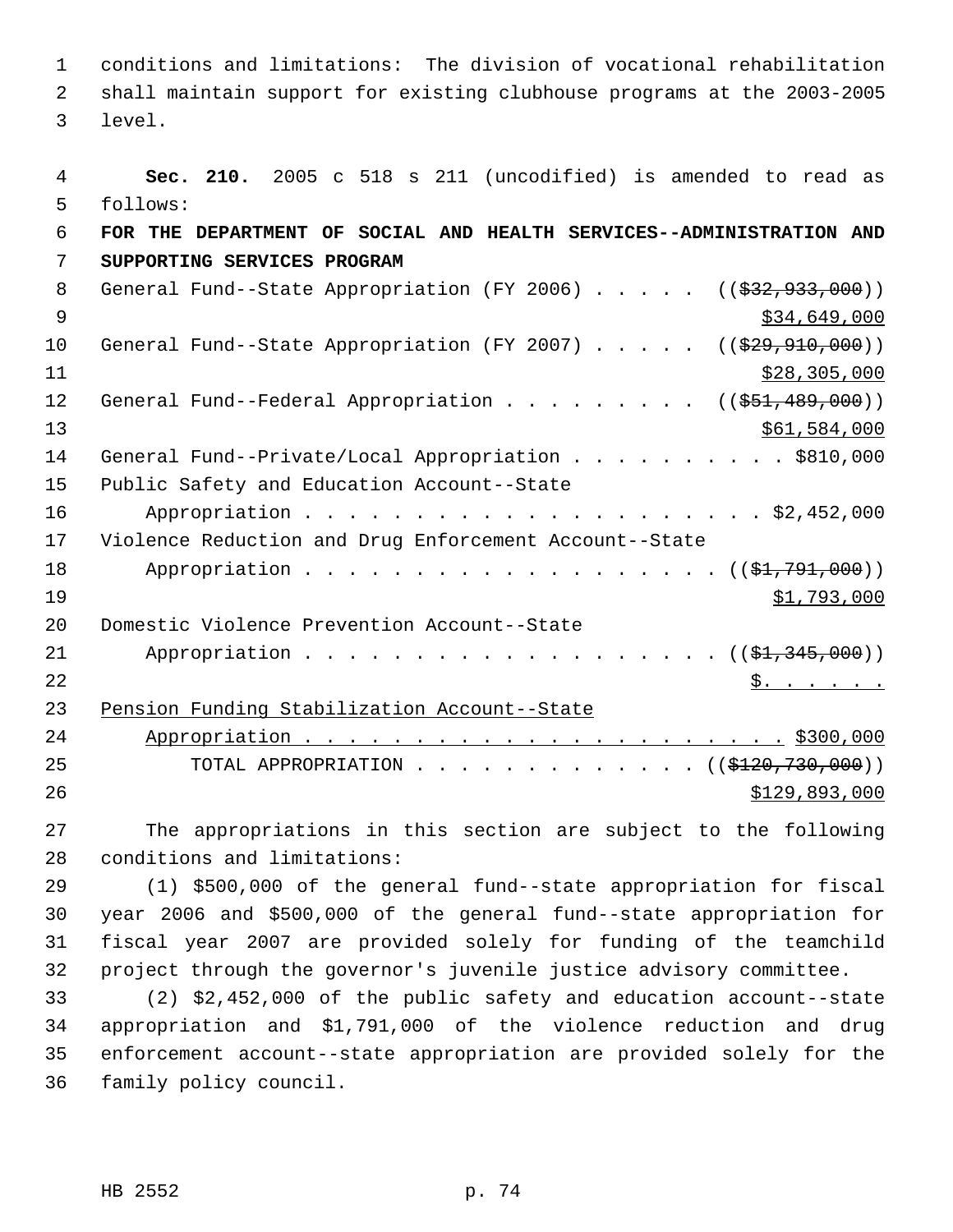(3) \$3,195,000 of the general fund--state appropriation for fiscal year 2006, \$639,000 of the general fund--state appropriation for fiscal year 2007, and \$3,834,000 of the general--fund federal appropriation are provided solely to implement the 2005-07 home care worker collective bargaining agreement.

 $((+4)$  \$1,345,000 of the domestic violence prevention account is provided solely for the implementation of Engrossed Substitute House Bill No. 1314 (domestic violence prevention). If legislation creating 9 the account is not enacted by June 30, 2005, this amount shall lapse.))

10 **Sec. 211.** 2005 c 518 s 212 (uncodified) is amended to read as 11 follows: 12 **FOR THE DEPARTMENT OF SOCIAL AND HEALTH SERVICES--PAYMENTS TO OTHER** 13 **AGENCIES PROGRAM** 14 General Fund--State Appropriation (FY 2006) . . . . . ((\$46,381,000))

 $\frac{$49,540,000}{2}$ 16 General Fund--State Appropriation (FY 2007) . . . . . ((\$46,380,000))  $17$  \$50,017,000 18 General Fund--Federal Appropriation . . . . . . . . ((\$45,103,000)) 19 \$45,831,000 20 TOTAL APPROPRIATION . . . . . . . . . . . . ((\$137,864,000))  $21$   $$145,388,000$ 

22 **Sec. 212.** 2005 c 518 s 213 (uncodified) is amended to read as 23 follows:

## 24 **FOR THE STATE HEALTH CARE AUTHORITY**

25 General Fund--State Appropriation (FY 2007) . . . . . . . . . \$427,000 26 General Fund--Federal Appropriation . . . . . . . . . ( $(\frac{23,140,000}{s})$ )  $27$  \$3,792,000 28 State Health Care Authority Administrative Account-- 29 State Appropriation . . . . . . . . . . . . . . ((\$29,394,000))  $\frac{1}{2}$  30  $\frac{1}{2}$  30  $\frac{1}{2}$  30  $\frac{1}{2}$  30  $\frac{1}{2}$  30  $\frac{1}{2}$  33,044,000 31 Medical Aid Account--State Appropriation . . . . . . . ((\$171,000))  $32$ 33 Health Services Account--State Appropriation . . . . ((\$456,207,000))  $34$  \$453,449,000 35 TOTAL APPROPRIATION . . . . . . . . . . . . ((\$488,912,000)) 36 \$491,057,000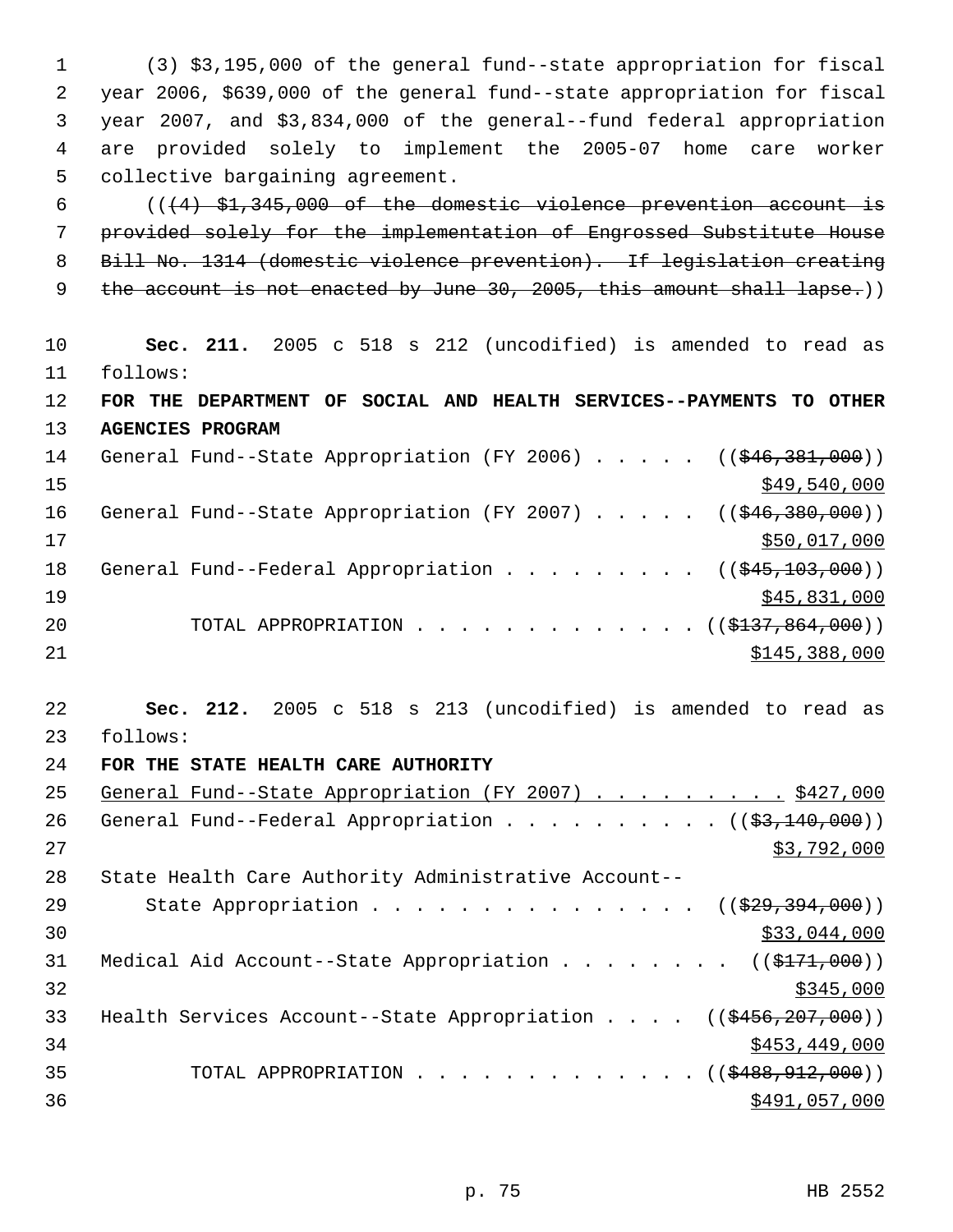The appropriations in this section are subject to the following conditions and limitations:

 (1) Within amounts appropriated in this section and sections 205 and 206 of this act, the health care authority shall continue to provide an enhanced basic health plan subsidy for foster parents licensed under chapter 74.15 RCW and workers in state-funded home care programs. Under this enhanced subsidy option, foster parents and home care workers with family incomes below 200 percent of the federal poverty level shall be allowed to enroll in the basic health plan at the minimum premium amount charged to enrollees with incomes below sixty-five percent of the federal poverty level.

 (2) The health care authority shall require organizations and individuals which are paid to deliver basic health plan services and which choose to sponsor enrollment in the subsidized basic health plan to pay 133 percent of the premium amount which would otherwise be due from the sponsored enrollees.

 (3) The administrator shall take at least the following actions to assure that persons participating in the basic health plan are eligible for the level of assistance they receive: (a) Require submission of (i) income tax returns, and recent pay history, from all applicants, or (ii) other verifiable evidence of earned and unearned income from those persons not required to file income tax returns; (b) check employment security payroll records at least once every twelve months on all enrollees; (c) require enrollees whose income as indicated by payroll records exceeds that upon which their subsidy is based to document their current income as a condition of continued eligibility; (d) require enrollees for whom employment security payroll records cannot be obtained to document their current income at least once every six months; (e) not reduce gross family income for self-employed persons by noncash-flow expenses such as, but not limited to, depreciation, amortization, and home office deductions, as defined by the United States internal revenue service; and (f) pursue repayment and civil penalties from persons who have received excessive subsidies, as provided in RCW 70.47.060(9).

 (4) \$19,108,000 of the health services account--state appropriation is provided solely for funding for health care services provided through local community clinics.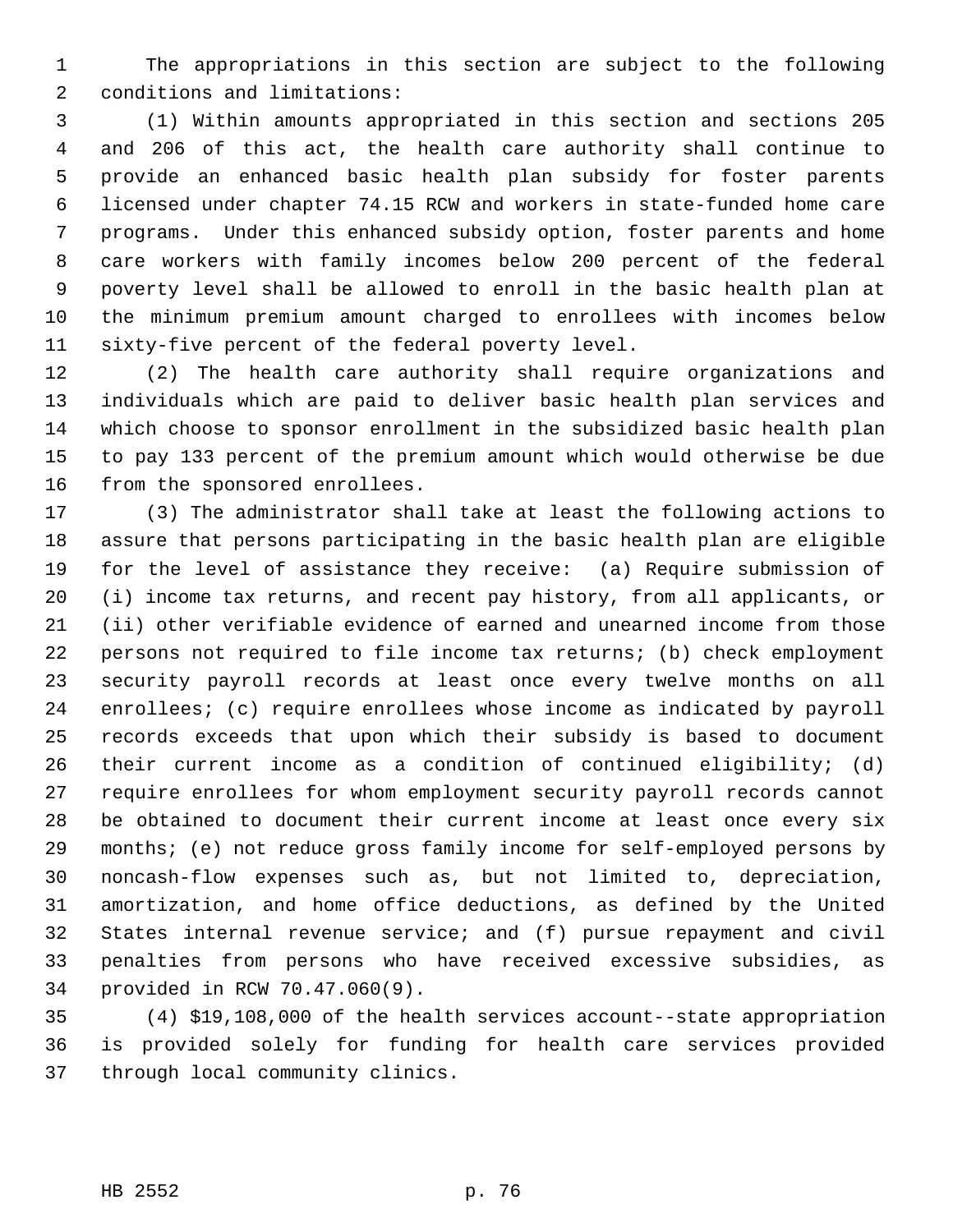(5) \$391,000 of the health services account appropriation is provided solely for implementation of Substitute Senate Bill No. 5471, chapter 129, Laws of 2005 (drug purchasing consortium).

 (6) The health care authority shall conduct a health technology assessment pilot project to evaluate scientific evidence regarding current and evolving health care procedures, services and technology. The pilot shall be a joint effort of the departments of social and health services, labor and industries, corrections, and veteran's affairs and the health care authority. Upon completion of assessment of a procedure, service or technology, the agencies shall make every effort, consistent with federal and state law, to jointly decide: (a) On coverage of the procedure, service or technology by each agency, and (b) if covered, the guidelines or criteria that will be applied to medical necessity decisions.

 (7) The departments of social and health services, labor and industries and the health care authority, in collaboration with affected health care providers, facilities, and contracted health plans, shall design and implement a joint health purchasing project that links payment to health care provider or facility performance, particularly where such performance is expected to improve patient outcomes or where there are wide variations in clinical practice used to treat a condition or illness. The purchasing effort shall utilize evidence-based performance measures that are designed to improve quality of care and yield measurable and significant savings. The project shall include payment mechanisms that create incentives to improve quality of care. On or before December 1, 2006, the agencies shall report to relevant policy and fiscal committees of the legislature on the status of the purchasing project, including actual and anticipated savings.

 (8) \$395,000 of the health services account appropriation is provided solely for implementation of Substitute House Bill No. 1689 (dental residency program). If Substitute House Bill No. 1689 is not enacted by June 30, 2005, the amount provided in this subsection shall lapse.

 (9) \$250,000 of the health services account appropriation is provided solely for implementation of Engrossed Second Substitute House Bill No. 1688 (certificate of need program). If Engrossed Second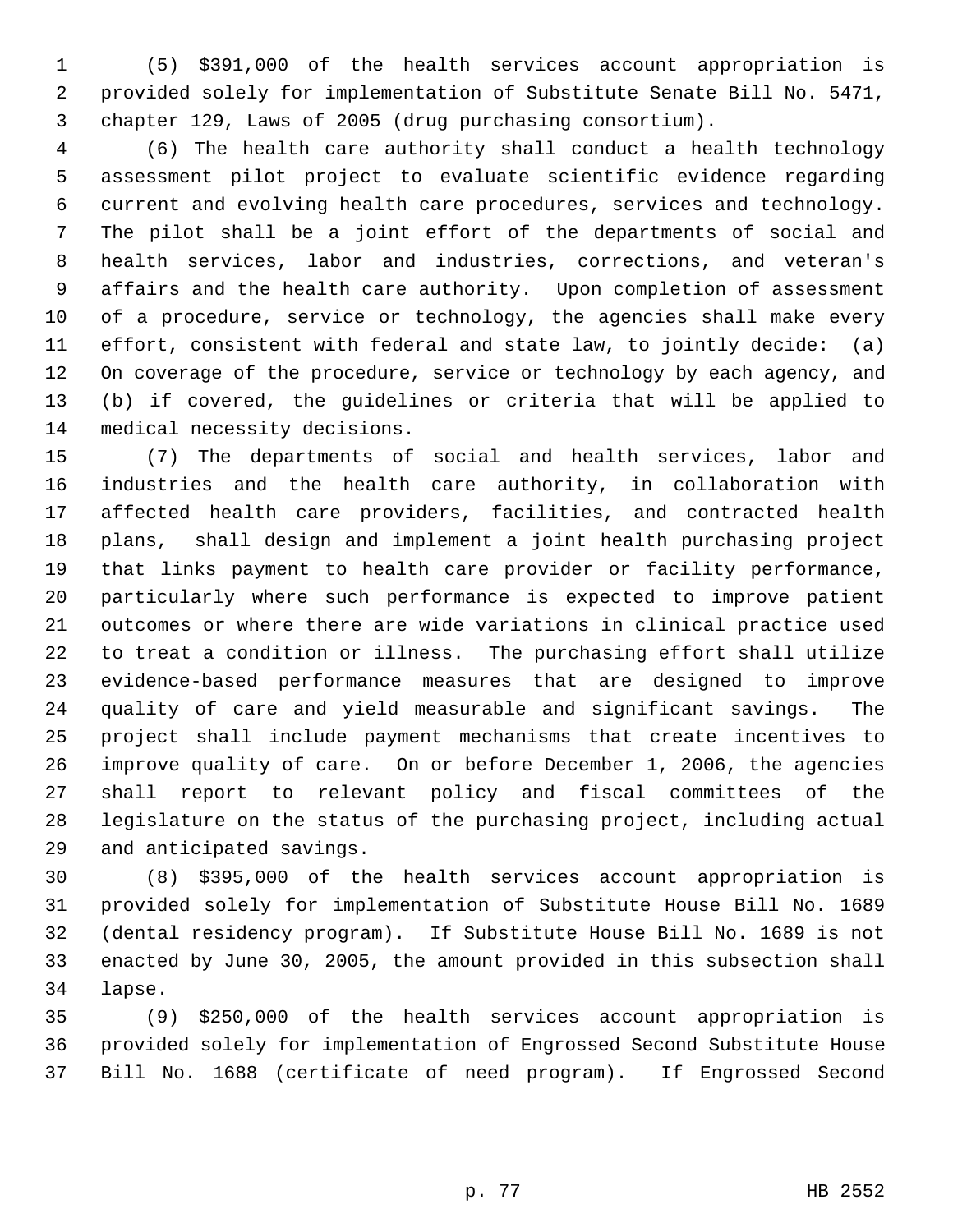Substitute House Bill No. 1688 is not enacted by June 30, 2005, the amount provided in this subsection shall lapse.

 (10) \$316,000 of the health services account--state appropriation and \$15,000 of the general fund--federal appropriation are provided solely for a study of electronic medical records systems pursuant to Substitute Senate Bill No. 5064 (electronic medical records). If the bill is not enacted by June 30, 2005, the amounts provided in this subsection shall lapse.

 (11) \$427,000 of the general fund--state appropriation, \$401,000 of the general fund--federal appropriation, \$205,000 of the state health care authority administrative account--state appropriation, \$174,000 of the medical aid account--state appropriation, and \$31,000 of the health 13 services account--state appropriation are provided solely for the establishment of a centralized evidence based medicine system. 15 Participating agencies will be the medical assistance administration in 16 the department of social and health services, labor and industries, 17 HCA's uniform medical plan, the department of corrections, and the department of veterans' affairs.

 (12) \$735,000 of the state health care authority administrative account--state appropriation is provided solely to, with approval of the public employees' benefits board, add a new plan to the public employee medical benefits options designed to emphasize the governor's five strategies for improving health and containing costs including: Evidence-based medicine, consumer education and wellness, management of chronic care, access to information about cost and quality, and use of electronic data.

 (13) \$450,000 of the state health care authority administrative account--state appropriation is provided solely for an on-line employee health assessment tool.

 (14) \$500,000 of the state health care authority administrative account--state appropriation is provided solely for the health care authority to develop pilot grants to provide reimbursement, administrative, or quality incentives to providers who adopt health information technologies.

 **Sec. 213.** 2005 c 518 s 214 (uncodified) is amended to read as follows:

HB 2552 p. 78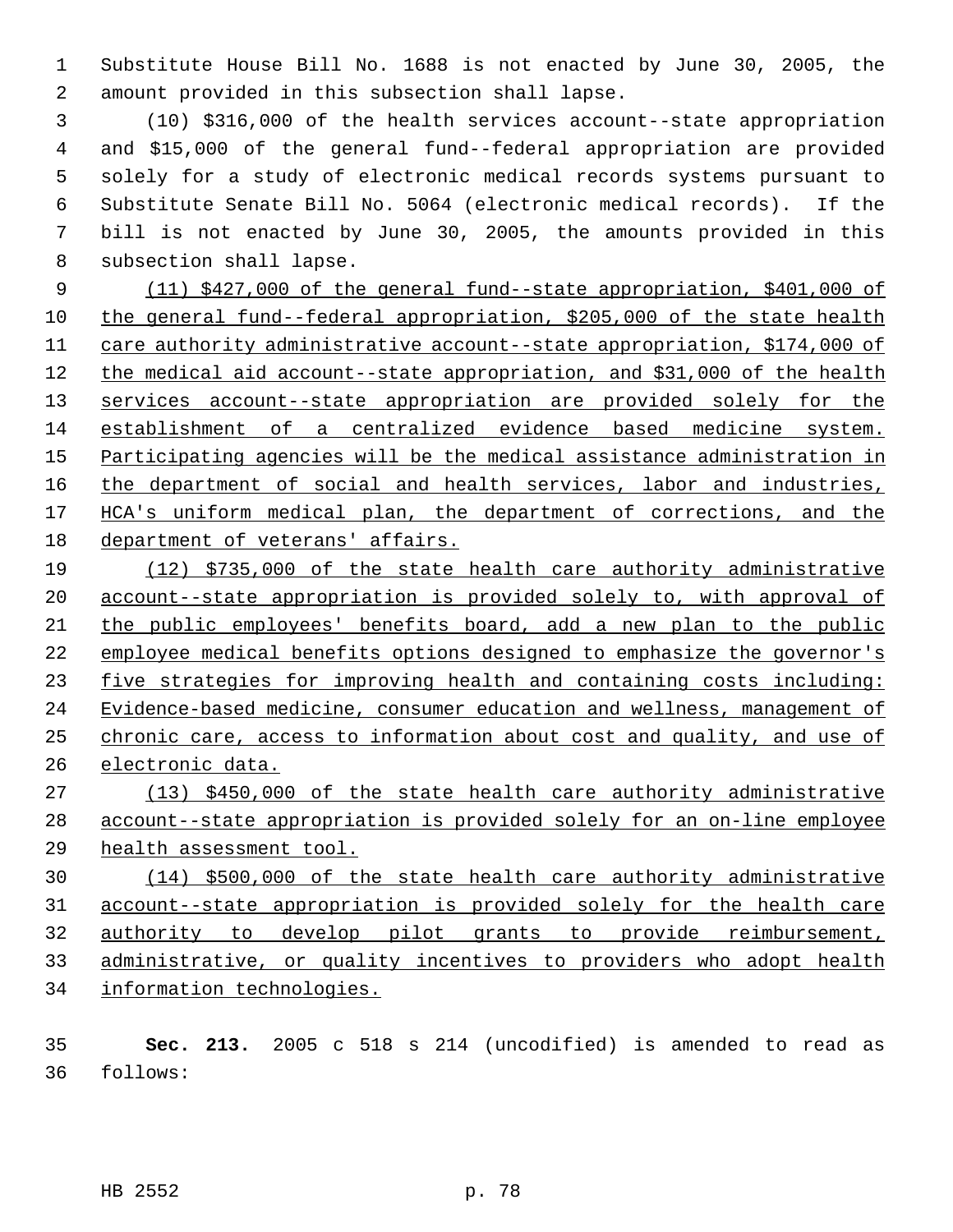**FOR THE HUMAN RIGHTS COMMISSION** 2 General Fund--State Appropriation (FY 2006) . . . . . . ((\$2,596,000))  $\frac{1}{2}$ ,623,000 4 General Fund--State Appropriation (FY 2007) . . . . . . ((\$2,634,000))  $5 - 5$  \$2,668,000 6 General Fund--Federal Appropriation . . . . . . . . .  $($   $($ \$1,741,000)) 7 \$1,748,000 Pension Funding Stabilization Account--State Appropriation . . . . . . . . . . . . . . . . . . . . . . \$13,000 10 TOTAL APPROPRIATION . . . . . . . . . . . . . ((<del>\$6,971,000</del>)) \$7,052,000 The appropriations in this section are subject to the following conditions and limitations: The commission shall submit a report by December 1st of each year to the office of financial management and the legislative fiscal committees detailing any changes in existing federal revenues for the remainder of the current fiscal year and changes in projections of federal revenue for the upcoming fiscal year. **Sec. 214.** 2005 c 518 s 215 (uncodified) is amended to read as follows: **FOR THE BOARD OF INDUSTRIAL INSURANCE APPEALS** Worker and Community Right-to-Know Account--State Appropriation . . . . . . . . . . . . . . . . . . . . . . \$20,000 23 Accident Account--State Appropriation . . . . . . . ((\$16,399,000)) 24 \$16,452,000 25 Medical Aid Account--State Appropriation . . . . . . ((\$16,398,000))  $\frac{$16,451,000}{20}$ 27 TOTAL APPROPRIATION . . . . . . . . . . . . ((<del>\$32,817,000</del>)) \$32,923,000 **Sec. 215.** 2005 c 518 s 216 (uncodified) is amended to read as follows: **FOR THE CRIMINAL JUSTICE TRAINING COMMISSION** Public Safety and Education Account--State 33 Appropriation . . . . . . . . . . . . . . . . ((\$19,003,000))  $$19,099,000$  Death Investigations Account--State Appropriation . . . . . . \$148,000 Municipal Criminal Justice Assistance Account--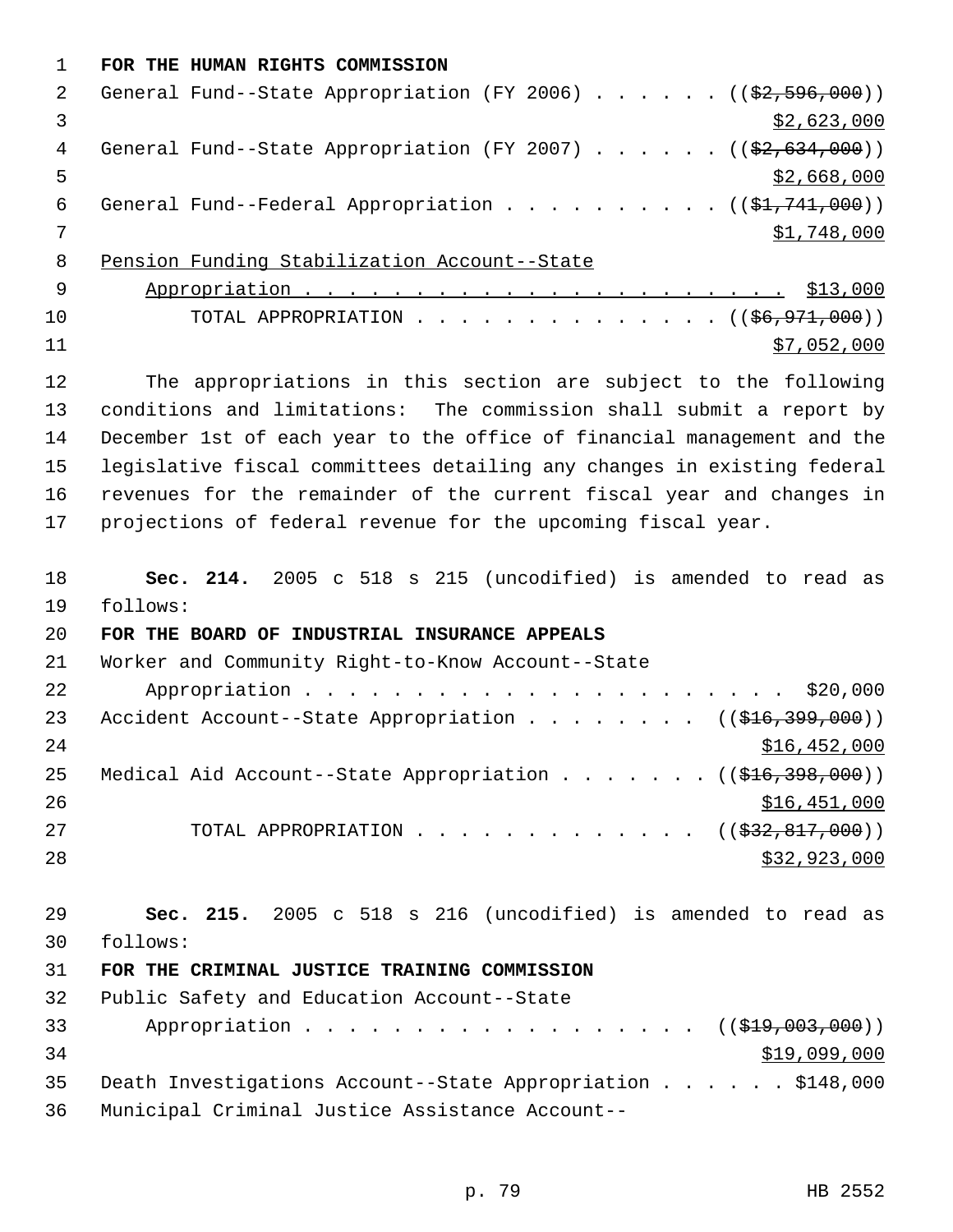|                | $((Private/Local))$ State Appropriation \$460,000<br>$\sim$ 1 and $\sim$ |  |  |  |              |  |
|----------------|--------------------------------------------------------------------------|--|--|--|--------------|--|
| $\overline{2}$ | TOTAL APPROPRIATION $($ $(\frac{1}{219}, \frac{611}{611}, 000))$         |  |  |  |              |  |
|                |                                                                          |  |  |  | \$19,707,000 |  |

 The appropriations in this section are subject to the following conditions and limitations:

 (1) During the 2005-2007 biennium, the criminal justice training commission is authorized to raise existing fees charged for firearms certification for security guards in excess of the fiscal growth factor established pursuant to RCW 43.135.055, if necessary, to meet the actual costs of conducting the certification programs and the appropriation levels in this section.

 (2) \$100,000 of the public safety and education account--state appropriation is provided solely for support of the coalition of small police agencies major crimes task force. The purpose of this task force is to pool its resources and to establish an efficient and cooperative approach in addressing major violent crimes.

 (3) Amounts provided within this section are sufficient to implement the provisions of section 2 of House Bill No. 1136 (electronic monitoring system).

 **Sec. 216.** 2005 c 518 s 217 (uncodified) is amended to read as follows: **FOR THE DEPARTMENT OF LABOR AND INDUSTRIES** 23 General Fund--State Appropriation (FY 2006) . . . . . . ((\$7,554,000)) \$7,553,000 25 General Fund--State Appropriation (FY 2007)  $\ldots$  . . . . ( $(\frac{27}{648}, \frac{648}{600})$ )  $\frac{$7,645,000}{2}$  Public Safety and Education Account--State 28 Appropriation . . . . . . . . . . . . . . . . ((\$27,277,000))  $\frac{$28,908,000}{2}$  Public Safety and Education Account--Federal Appropriation . . . . . . . . . . . . . . . . . . . . \$10,000,000 32 Asbestos Account--State Appropriation . . . . . . . . . ((\$808,000))  $\frac{$810,000}{ }$ 34 Electrical License Account--State Appropriation . . . ((\$34,743,000)) \$35,851,000 Farm Labor Revolving Account--Private/Local Appropriation . . . . . . . . . . . . . . . . . . . . . . \$28,000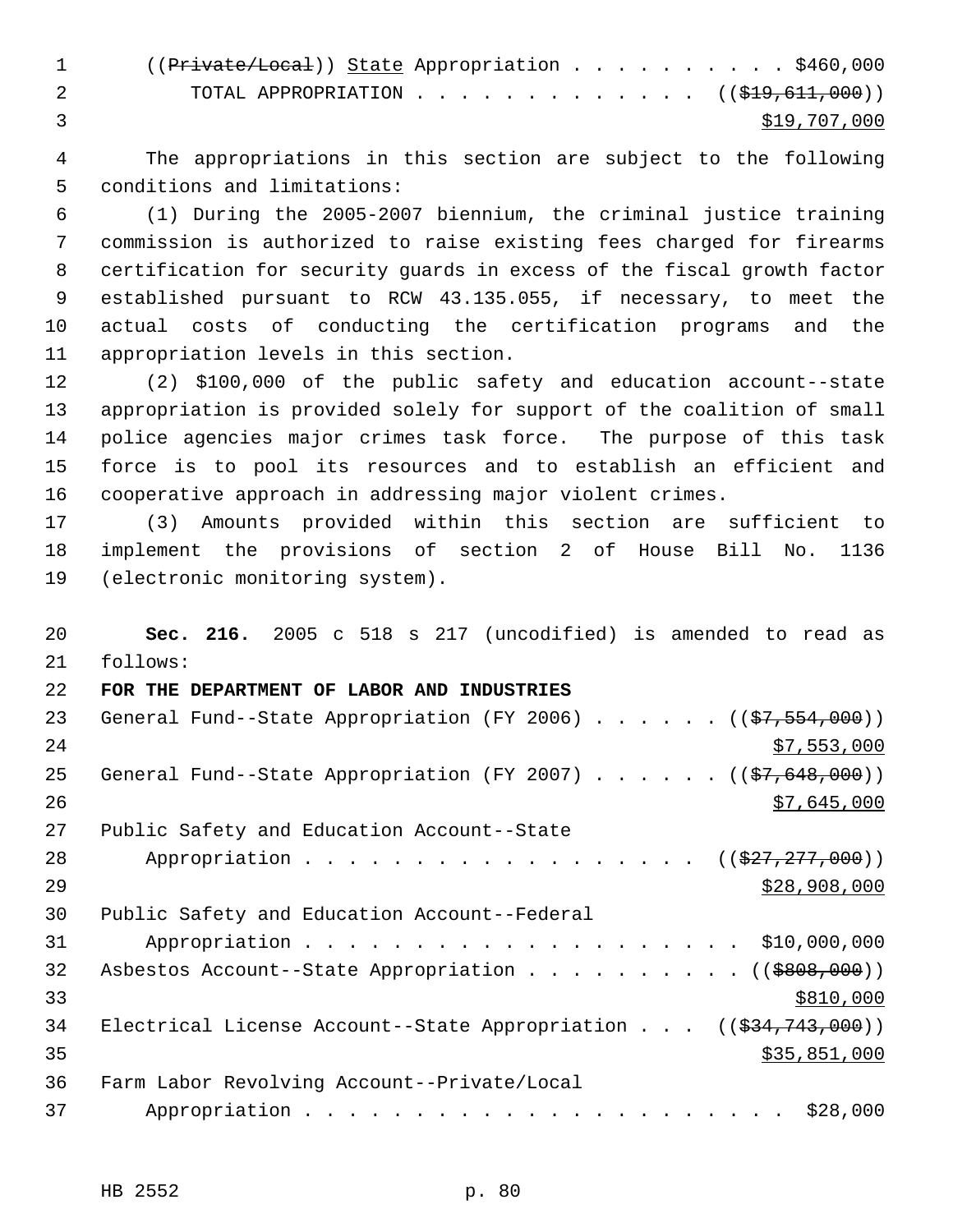| 1           | Worker and Community Right-to-Know Account--State                              |
|-------------|--------------------------------------------------------------------------------|
| 2           | Appropriation $($ $(\frac{1}{21}, 836, 000))$                                  |
| 3           | \$1,827,000                                                                    |
| 4           | Public Works Administration Account--State                                     |
| 5           | Appropriation $($ $(\frac{2}{2}, 664, 000))$                                   |
| 6           | \$2,673,000                                                                    |
| 7           | Accident Account--State Appropriation ((\$206,490,000))                        |
| 8           | \$209,113,000                                                                  |
| $\mathsf 9$ | Accident Account--Federal Appropriation \$13,621,000                           |
| 10          | Medical Aid Account--State Appropriation ((\$205,011,000))                     |
| 11          | \$207,967,000                                                                  |
| 12          | Medical Aid Account--Federal Appropriation \$3,185,000                         |
| 13          | Plumbing Certificate Account--State Appropriation $((\frac{1}{21}, 657, 000))$ |
| 14          | \$1,675,000                                                                    |
| 15          | Pressure Systems Safety Account--State                                         |
| 16          | Appropriation $($ $(\frac{2}{53}, \frac{324}{1000}) )$                         |
| 17          | \$3,357,000                                                                    |
| 18          | Pension Funding Stabilization Account--State                                   |
| 19          |                                                                                |
| 20          | TOTAL APPROPRIATION $\ldots$ , ( $(\frac{\$525,846,000}{\$})$                  |
| 21          | \$534,244,000                                                                  |

 The appropriations in this section are subject to the following conditions and limitations:

 (1) \$700,000 of the accident account--state appropriation and \$699,000 of the medical aid account--state appropriation are provided solely for the construction of a computer system to collect data from self-insured employers and are contingent on the passage of Substitute House Bill No. 1310 (workers compensation reporting) on mandatory electronic data reporting by self-insured employers. If the bill is not enacted by June 30, 2005, the amounts provided in this subsection shall lapse.

32 (2) ((\$27,227,000)) \$28,908,000 of the public safety and education account--state appropriation, and \$10,000,000 of the public safety and education account--federal appropriation are provided solely for the crime victims' compensation program, subject to the following conditions:

(a) Reimbursement shall be provided throughout the 2005-2007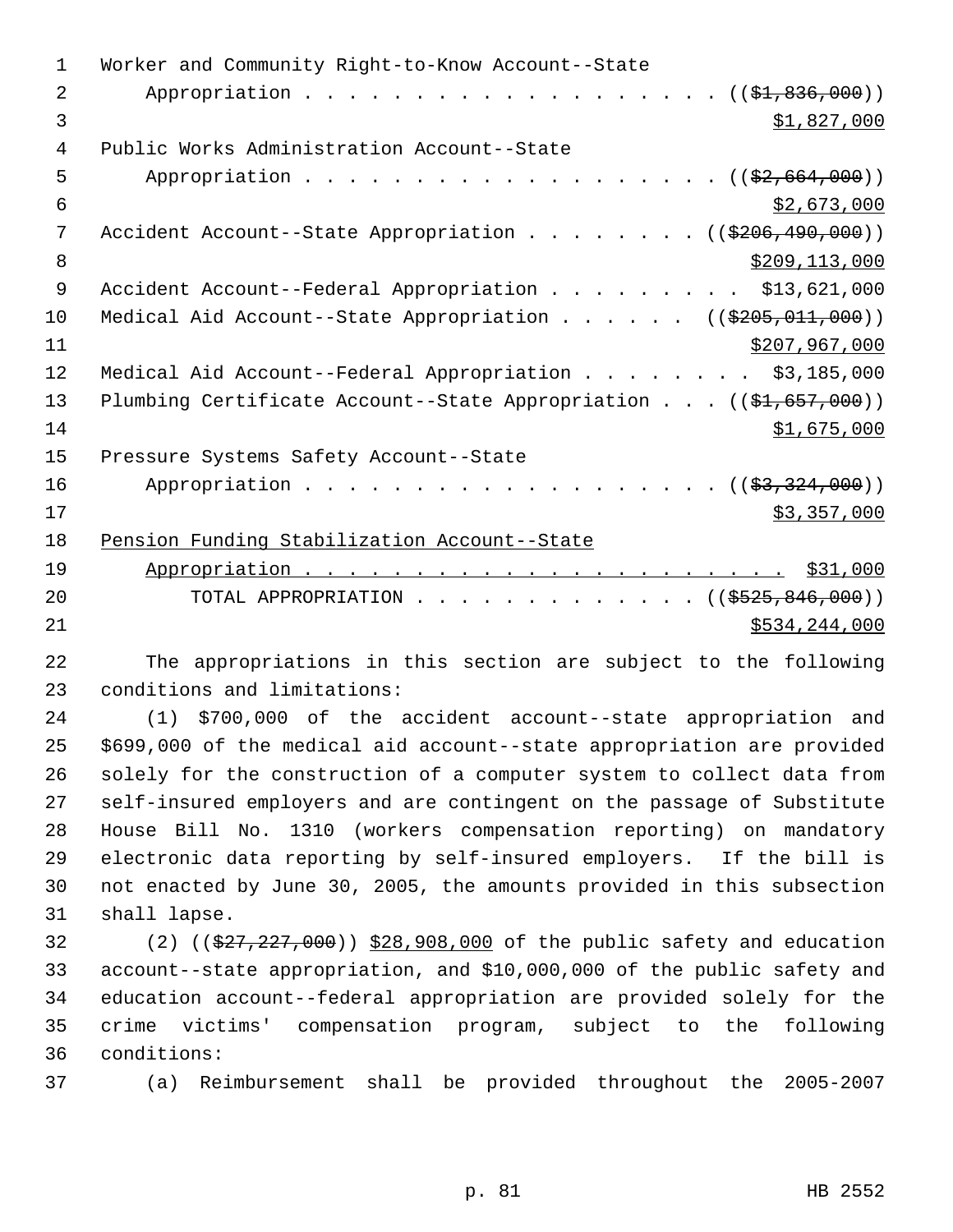biennium for full reimbursement of sexual assault forensic exams at workers' compensation rates; and

 (b) In accordance with RCW 7.68.015, it is the policy of the state that the department of labor and industries operate the crime victims' compensation program within the amounts provided for this program in this subsection.

 (3) \$200,000 of the accident account--state appropriation is provided solely to reimburse the department of agriculture for the agricultural worker pesticide handling and application training program.

 (4) \$71,000 of the medical aid account--state appropriation and \$71,000 of the accident account--state appropriation are provided solely for the review of payment of medical bills and authorization for medical procedures by self-insurers.

 (5) The department is required to participate in the health technology assessment program required in section 213(6) of this act.

 (6) The department is also required to participate in the joint health purchasing project described in section 213(7) of this act.

 (7) \$35,000 of the general fund--state appropriation for fiscal year 2006 and \$8,000 of the general fund--state appropriation for fiscal year 2007 are provided solely for the implementation of Substitute House Bill No. 1393 (older mobile homes). If the bill is not enacted by June 30, 2005, the amount provided in this subsection shall lapse.

 (8) \$182,000 of the accident account--state appropriation and \$623,000 of the medical aid account--state appropriation are provided 27 solely to ((expand the Spokane center of occupational health and education to include Yakima county. The Spokane center of occupational health will recruit and train approximately one hundred sixty physicians in Yakima county on best practices for occupational medicine 31 and work with labor and business to improve quality and outcomes of medical care provided to injured workers)) (a) expand services in the centers of occupational health and education (COHE) in Spokane and Renton; (b) add two additional COHE locations in the state; and (c) include Yakima county in the Spokane COHE.

 (9) \$158,000 of the accident account--state appropriation and \$158,000 of the medical aid account--state appropriation are provided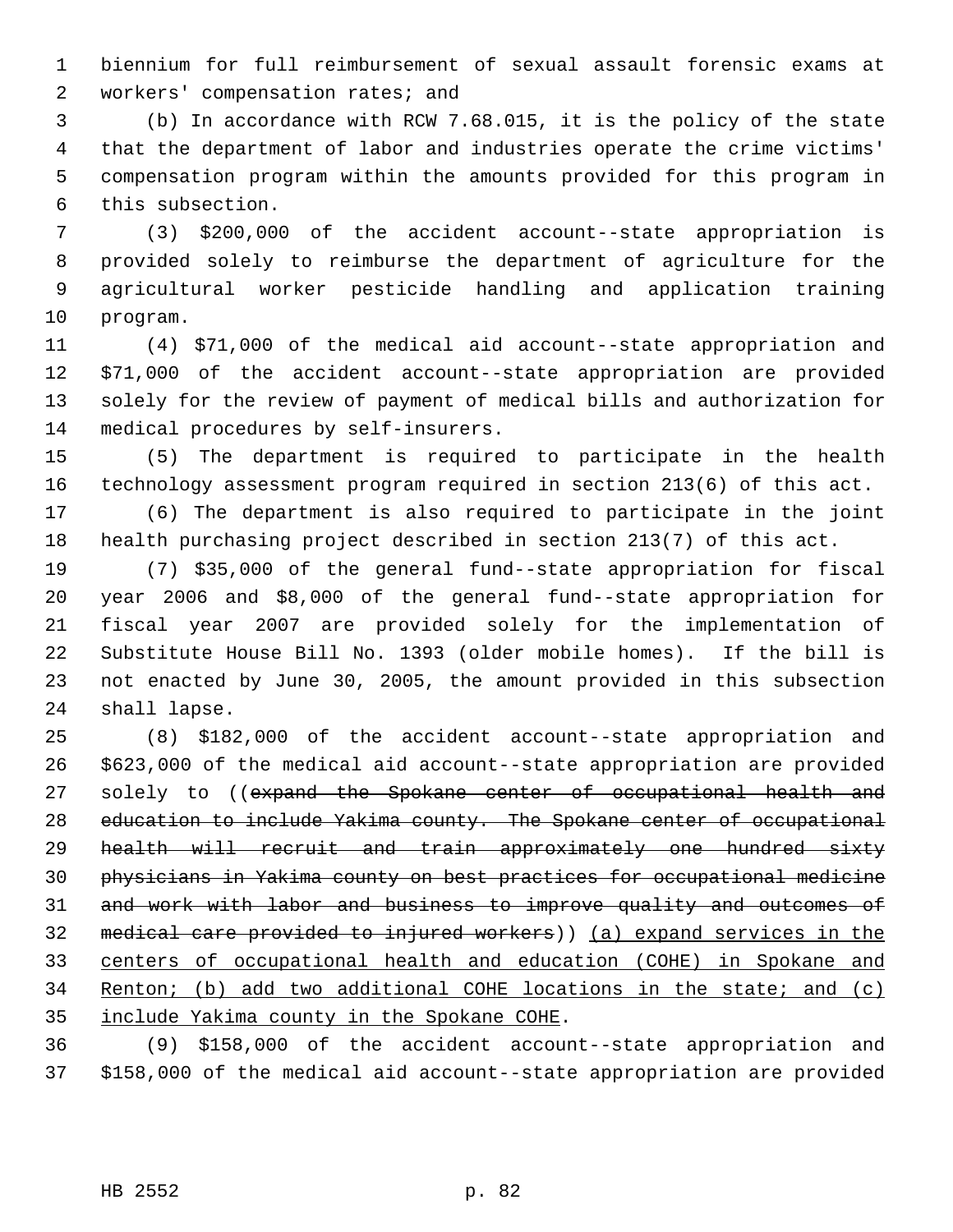solely to implement Substitute House Bill No. 1856 (annual audits of the state industrial insurance fund). If the bill is not enacted by June 30, 2005, the amounts provided in this subsection shall lapse.

 (10) The department shall delay the costs associated with implementation of phase II of its indirect cost allocation plan for the public works administration account until July 1, 2007.

 **Sec. 217.** 2005 c 518 s 218 (uncodified) is amended to read as follows: **FOR THE INDETERMINATE SENTENCE REVIEW BOARD** 10 General Fund--State Appropriation (FY 2006) . . . . . . ((\$1,092,000)) \$1,212,000 12 General Fund--State Appropriation (FY 2007) . . . . . . ((\$1,096,000)) \$1,325,000 Pension Funding Stabilization Account--State Appropriation . . . . . . . . . . . . . . . . . . . . . . . \$4,000 16 TOTAL APPROPRIATION . . . . . . . . . . . . . ((<del>\$2,188,000</del>)) \$2,541,000 **Sec. 218.** 2005 c 518 s 219 (uncodified) is amended to read as follows: **FOR THE DEPARTMENT OF VETERANS AFFAIRS** (1) HEADQUARTERS 22 General Fund--State Appropriation (FY 2006) . . . . . . ((\$1,918,000)) \$1,917,000 24 General Fund--State Appropriation (FY 2007) . . . . . . ((\$1,880,000))  $\frac{$1,882,000}{25}$  Charitable, Educational, Penal, and Reformatory Institutions Account--State Appropriation . . . . . . . . \$10,000 Pension Funding Stabilization Account--State Appropriation . . . . . . . . . . . . . . . . . . . . . . \$10,000 30 TOTAL APPROPRIATION  $\cdots$ ,  $\cdots$ ,  $\cdots$ ,  $\cdots$ ,  $\cdots$ ,  $\cdots$ ,  $\cdots$ ,  $\cdots$  \$3,819,000 The appropriations in this subsection are subject to the following conditions and limitations: (a) The department shall participate in the health technology

assessment program required in section 213(6) of this act.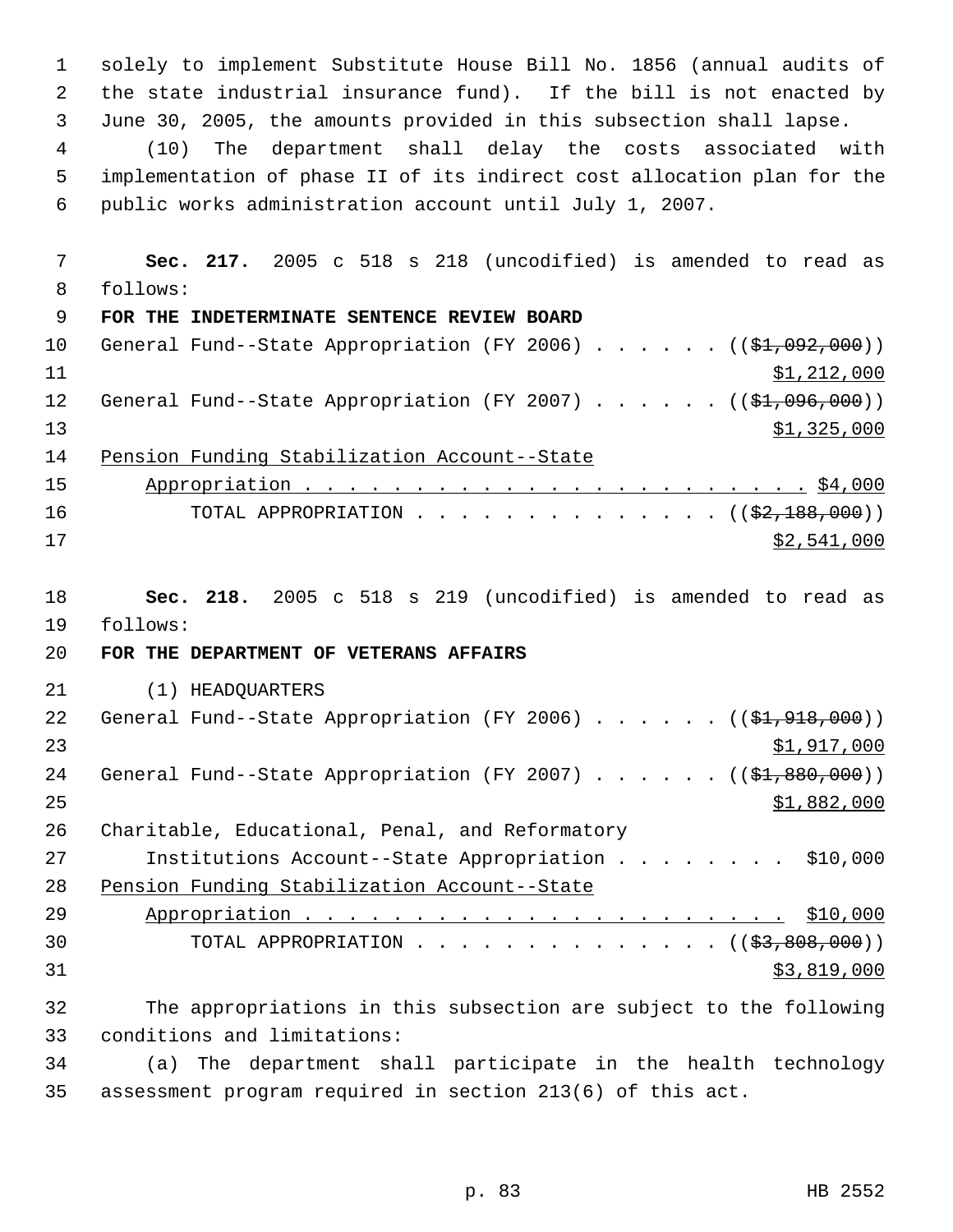(b) The department shall participate in the joint health purchasing project described in section 213(7) of this act.

 (c) \$25,000 of the general fund--state appropriation for fiscal year 2006 is provided for the department to conduct a feasibility study of a veterans' cemetery in eastern Washington. The study shall include location, acquisition costs, projection of continued operations costs, and revenue sources for acquisition and operations. A final report of the findings shall be submitted no later than December 15, 2005.

 (d) \$70,000 of the general fund--state appropriation for fiscal year 2006 and \$70,000 of the general fund--state appropriation for fiscal year 2007 are provided solely for implementation of Senate Bill No. 5539 (veterans conservation corps). If Senate Bill No. 5539 is not enacted by June 30, 2005, these amounts shall lapse.

(2) FIELD SERVICES

| 15 | General Fund--State Appropriation (FY 2006) \$2,811,000                 |
|----|-------------------------------------------------------------------------|
| 16 | General Fund--State Appropriation (FY 2007) $($ $($ $\frac{209}{100})$  |
| 17 | \$3,317,000                                                             |
| 18 | General Fund--Federal Appropriation \$343,000                           |
| 19 | General Fund--Private/Local Appropriation ( $(\frac{2}{2}, 016, 000)$ ) |
| 20 | \$2,018,000                                                             |
|    |                                                                         |

Pension Funding Stabilization Account--State

| 22  |                                                           |
|-----|-----------------------------------------------------------|
| 23  | TOTAL APPROPRIATION ( $(\frac{27}{7}, \frac{979}{900})$ ) |
| 2.4 | \$8,500,000                                               |

 The appropriations in this subsection are subject to the following conditions and limitations:

 (a) \$25,000 of the general fund--state appropriation for fiscal year 2006 is provided solely for the development of a public service announcement outreach campaign directed at returning veterans from Operation Iraqi Freedom and Operation Enduring Freedom.

 (b) \$75,000 of the general fund--state appropriation for fiscal year 2006 and \$95,000 of the general fund--state appropriation for fiscal year 2007 are provided solely for the post traumatic stress counseling program expansion to address the needs of veterans returning from Iraq and Afghanistan.

(3) INSTITUTIONAL SERVICES

37 General Fund--State Appropriation (FY 2006) . . . . . ((\$8,259,000))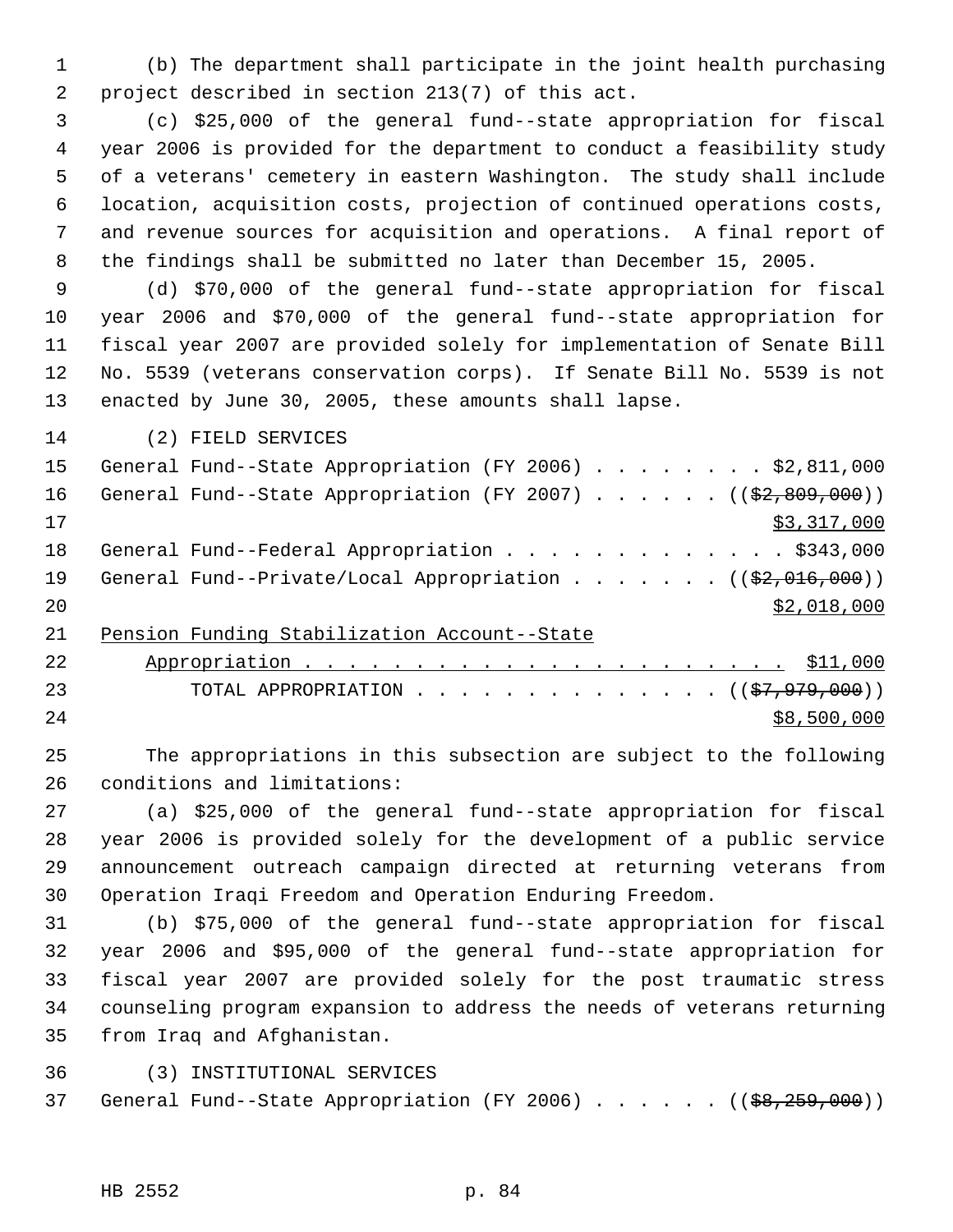| 1           | \$6,072,000                                                                  |
|-------------|------------------------------------------------------------------------------|
| 2           | General Fund--State Appropriation (FY 2007) $($ $($ $\frac{69}{238}$ , 000)) |
| 3           | \$6,861,000                                                                  |
| 4           | General Fund--Federal Appropriation ( $(\frac{231}{436}, 000)$ )             |
| 5           | \$35,475,000                                                                 |
| 6           | General Fund--Private/Local Appropriation ( $(\frac{226}{338}, 000)$ )       |
| 7           | \$27,397,000                                                                 |
| 8           | Pension Funding Stabilization Account--State                                 |
| $\mathsf 9$ |                                                                              |
| 10          | TOTAL APPROPRIATION ( $(\frac{274}{271}, 000)$ )                             |
| 11          | \$75,992,000                                                                 |
| 12          | Sec. 219. 2005 c 518 s 220 (uncodified) is amended to read as                |
| 13          | follows:                                                                     |
| 14          | FOR THE HOME CARE QUALITY AUTHORITY                                          |
| 15          | General Fund--State Appropriation (FY 2006) ( $(\frac{2919}{000})$ )         |
| 16          | \$724,000                                                                    |
| 17          | General Fund--State Appropriation (FY 2007) $($ $(\frac{21}{1003}, 000) )$   |
| 18          | \$1,289,000                                                                  |
| 19          | General Fund--Federal Appropriation $($ $($ \$1,034,000) $)$                 |
| 20          | \$1,167,000                                                                  |
| 21          | Pension Funding Stabilization Account--State                                 |
| 22          |                                                                              |
| 23          | TOTAL APPROPRIATION ( $(\frac{23}{1000})$ )                                  |
| 24          | \$3,182,000                                                                  |
| 25          | The appropriations in this section are subject to the following              |
| 26          | conditions and limitations: The legislature encourages the home care         |
| 27          | quality authority to move forward with implementation of a statewide         |
| 28          | referral registry system by use of any existing and future agency            |
| 29          | administrative moneys and by seeking other means of funding, including       |
| 30          | grants and additional funding resources.                                     |
| 31          | Sec. 220. 2005 c 518 s 221 (uncodified) is amended to read as                |
| 32          | follows:                                                                     |
| 33          | FOR THE DEPARTMENT OF HEALTH                                                 |
| 34          | General Fund--State Appropriation (FY 2006) ((\$64,090,000))                 |
| 35          | \$63,853,000                                                                 |
| 36          | General Fund--State Appropriation (FY 2007) $($ $($ $$64,485,000)$ )         |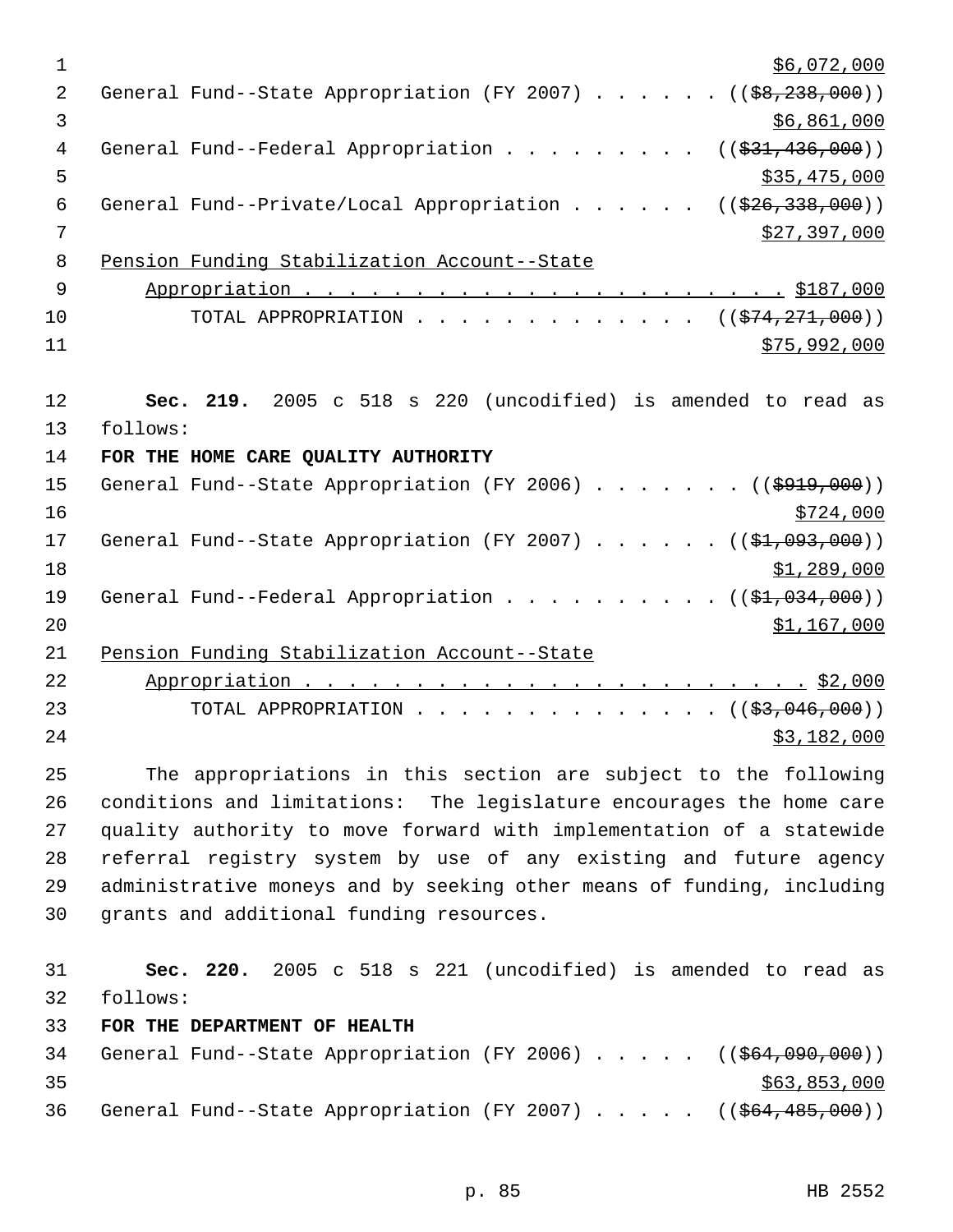| 1              | \$64,021,000                                                                          |
|----------------|---------------------------------------------------------------------------------------|
| 2              | General Fund--Federal Appropriation ((\$455,467,000))                                 |
| 3              | \$465,750,000                                                                         |
| 4              | General Fund--Private/Local Appropriation ((\$101,479,000))                           |
| 5              | \$105,629,000                                                                         |
| 6              | Hospital Commission Account--State Appropriation $((\frac{2}{7}, 615, 000))$          |
| 7              | \$2,621,000                                                                           |
| 8              | Health Professions Account--State Appropriation $((\frac{251}{659}, \frac{699}{69}))$ |
| $\overline{9}$ | \$53,353,000                                                                          |
| 10             | Aquatic Lands Enhancement Account--State                                              |
| 11             |                                                                                       |
| 12             | Emergency Medical Services and Trauma Care Systems                                    |
| 13             | Trust Account--State Appropriation ( $(\frac{12}{72}, 578, 000)$ )                    |
| 14             | \$12,579,000                                                                          |
| 15             | Safe Drinking Water Account--State Appropriation $((\frac{2}{2}, 907, 000))$          |
| 16             | \$2,917,000                                                                           |
| 17             | Drinking Water Assistance Account--Federal                                            |
| 18             | Appropriation<br>((\$416,158,000))                                                    |
| 19             | \$16,179,000                                                                          |
| 20             | Waterworks Operator Certification--State                                              |
| 21             | Appropriation<br>(( <del>\$1,098,000</del> ))                                         |
| 22             | \$1,099,000                                                                           |
| 23             | Drinking Water Assistance Administrative Account--                                    |
| 24             | State Appropriation \$326,000                                                         |
| 25             | Water Quality Account--State Appropriation ( $(\frac{2}{3}, 680, 000)$ )              |
| 26             | \$3,693,000                                                                           |
| 27             | State Toxics Control Account--State Appropriation $((\frac{2}{7}, 843, 000))$         |
| 28             | \$2,852,000                                                                           |
| 29             | Medical Test Site Licensure Account--State                                            |
| 30             | Appropriation ( $(\frac{1}{21}, 790, 000)$ )                                          |
| 31             | <u>\$1,798,000</u>                                                                    |
| 32             | Youth Tobacco Prevention Account--State Appropriation \$1,806,000                     |
| 33             | Public Health Supplemental Account--Private/Local                                     |
| 34             |                                                                                       |
| 35             | Accident Account--State Appropriation ( $(\frac{2775}{100})$ )                        |
| 36             | \$277,000                                                                             |
| 37             | Medical Aid Account--State Appropriation \$46,000                                     |
| 38             | Health Services Account--State Appropriation $($ $($ $\frac{238}{101},000)$ $)$       |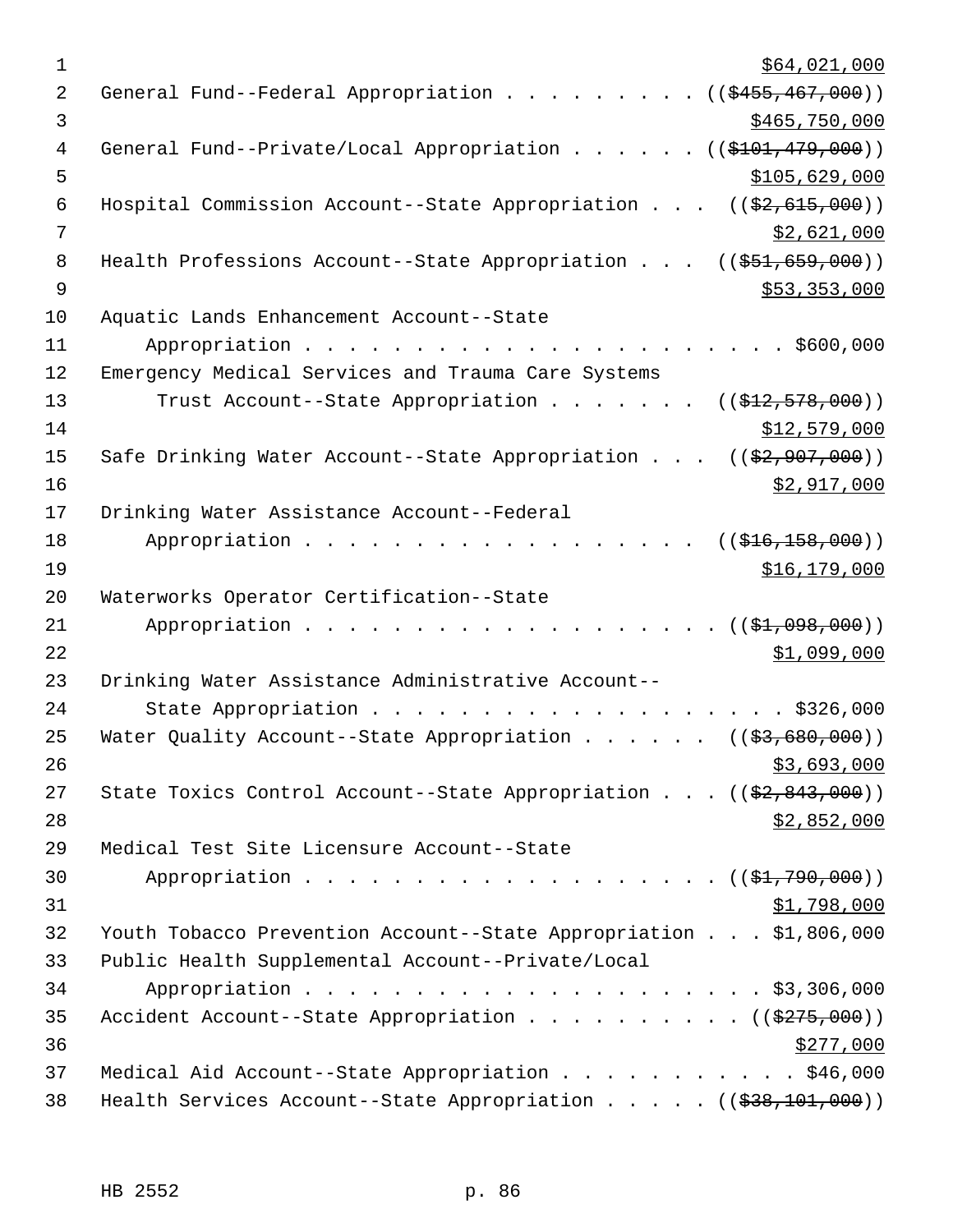\$43,146,000

| $\mathcal{L}$ | Tobacco Prevention and Control Account--State                           |
|---------------|-------------------------------------------------------------------------|
| 3             | Appropriation ( $(\frac{252}{677}, \frac{677}{600})$ )                  |
| 4             | \$52,684,000                                                            |
| 5             | $(($ Patient Safety Account - State Appropriation $\frac{1}{5641,000})$ |
| 6             | Temporary Worker Housing Account Appropriation \$1,000                  |
| 7             | Pension Funding Stabilization Account--State                            |
| - 8           |                                                                         |
| - 9           | TOTAL APPROPRIATION $\ldots$ , ( $(\$878,625,000)$ )                    |
| 10            | \$898,680,000                                                           |
|               |                                                                         |

 The appropriations in this section are subject to the following conditions and limitations:

 (1) The department or any successor agency is authorized to raise existing fees charged for the clandestine drug lab program, the drinking water program, radioactive materials license fees, X-ray facility registration fees, shellfish commercial paralytic shellfish poisoning fees, the water recreation program, the wastewater management program, newborn specialty clinic fees, acute care hospitals, psychiatric hospitals, child birth centers, correctional medical facilities, alcoholism hospitals, and the midwifery program, in excess of the fiscal growth factor pursuant to RCW 43.135.055, if necessary, to meet the actual costs of conducting business and the appropriation levels in this section. However, the department may not raise existing fees charged for the midwifery program by more than twenty percent over the biennium.

 (2) \$1,363,000 of the general fund--state fiscal year 2006 appropriation, \$1,363,000 of the general fund--state fiscal year 2007 appropriation, and \$676,000 of the general fund--local appropriation are provided solely for the implementation of the Puget Sound conservation and recovery plan and agency action items, DOH-01, DOH-02, DOH-03, and DOH-04.

 (3) The department of health shall not initiate any services that will require expenditure of state general fund moneys unless expressly authorized in this act or other law. The department may seek, receive, and spend, under RCW 43.79.260 through 43.79.282, federal moneys not anticipated in this act as long as the federal funding does not require expenditure of state moneys for the program in excess of amounts anticipated in this act. If the department receives unanticipated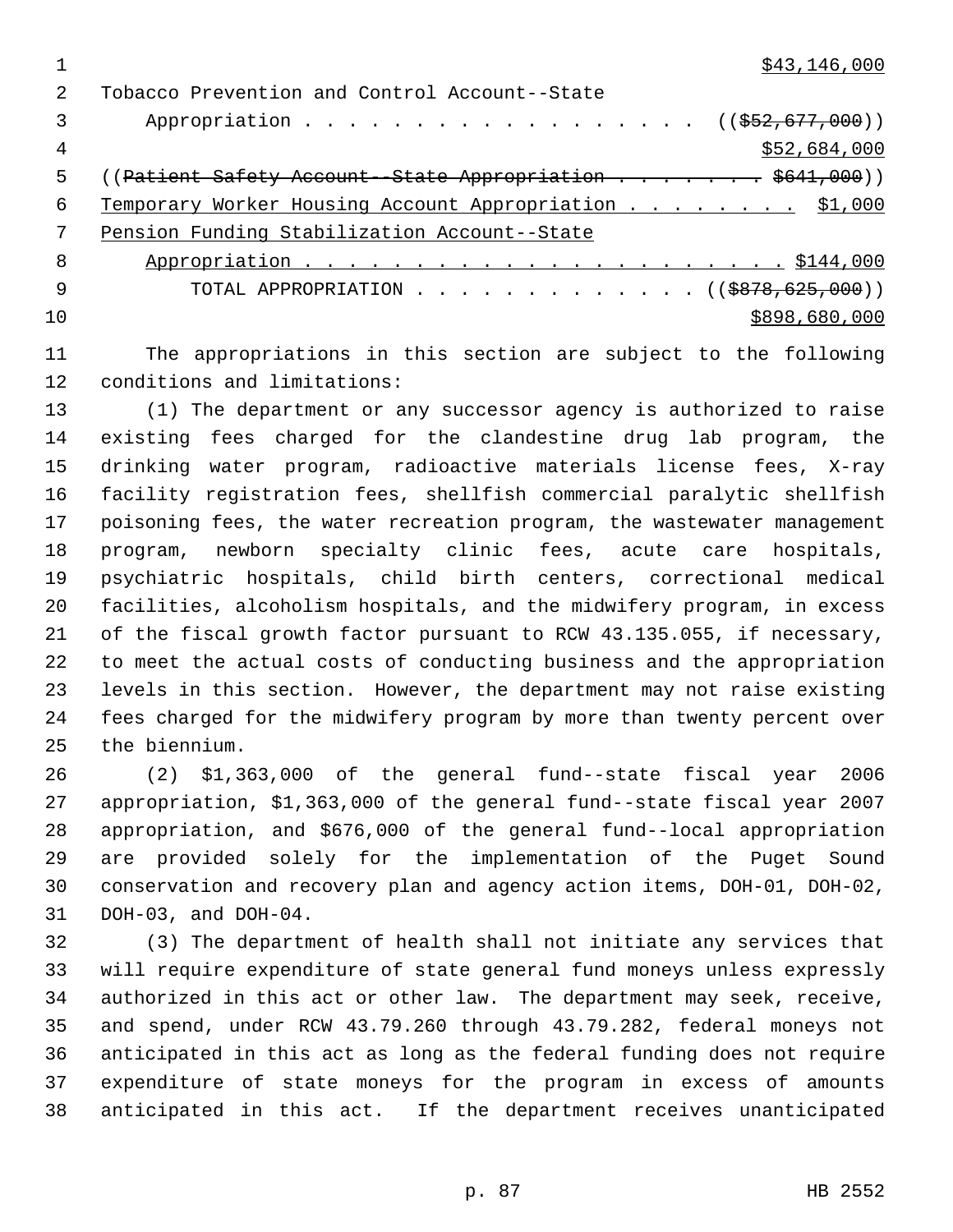unrestricted federal moneys, those moneys shall be spent for services authorized in this act or in any other legislation that provides appropriation authority, and an equal amount of appropriated state moneys shall lapse. Upon the lapsing of any moneys under this subsection, the office of financial management shall notify the legislative fiscal committees. As used in this subsection, "unrestricted federal moneys" includes block grants and other funds that federal law does not require to be spent on specifically defined projects or matched on a formula basis by state funds.

 (4) \$383,000 of the general fund--state appropriation for fiscal year 2006, \$317,000 of the general fund--state appropriation for fiscal year 2007, and \$600,000 of the aquatic lands enhancement account appropriation are provided solely to assist counties in marine areas complete on-site sewage system management plans and electronic data bases to inventory on-site sewage systems.

 (5) \$60,000 of the health professions account appropriation is provided solely for implementation of Engrossed Substitute Senate Bill No. 5470 (prescription importation). If Engrossed Substitute Senate Bill No. 5470 is not enacted by June 30, 2005, the amount provided in this subsection shall lapse.

 (6) \$268,000 of the health professions account appropriation is provided solely for implementation of Engrossed Substitute House Bill No. 2266 (precursor drugs). If Engrossed Substitute House Bill No. 2266 is not enacted by June 30, 2005, the amount provided in this subsection shall lapse.

 (7) \$42,000 of the health professions account appropriation is provided solely for implementation of Second Substitute House Bill No. 1168 (prescription reimportation). If Second Substitute House Bill No. 1168 is not enacted by June 30, 2005, the amount provided in this subsection shall lapse.

31 (8) ((\$82,000 of the general fund -state appropriation for fiscal year 2006, \$52,000 of the general fund--state appropriation for fiscal 33 year 2007, and \$641,000 of the patient safety account appropriation are provided solely for implementation of Engrossed Second Substitute House Bill No. 1291 (patient safety practices). If Engrossed Second Substitute House Bill No. 1291 is not enacted by June 30, 2005, the amounts provided in this subsection shall lapse.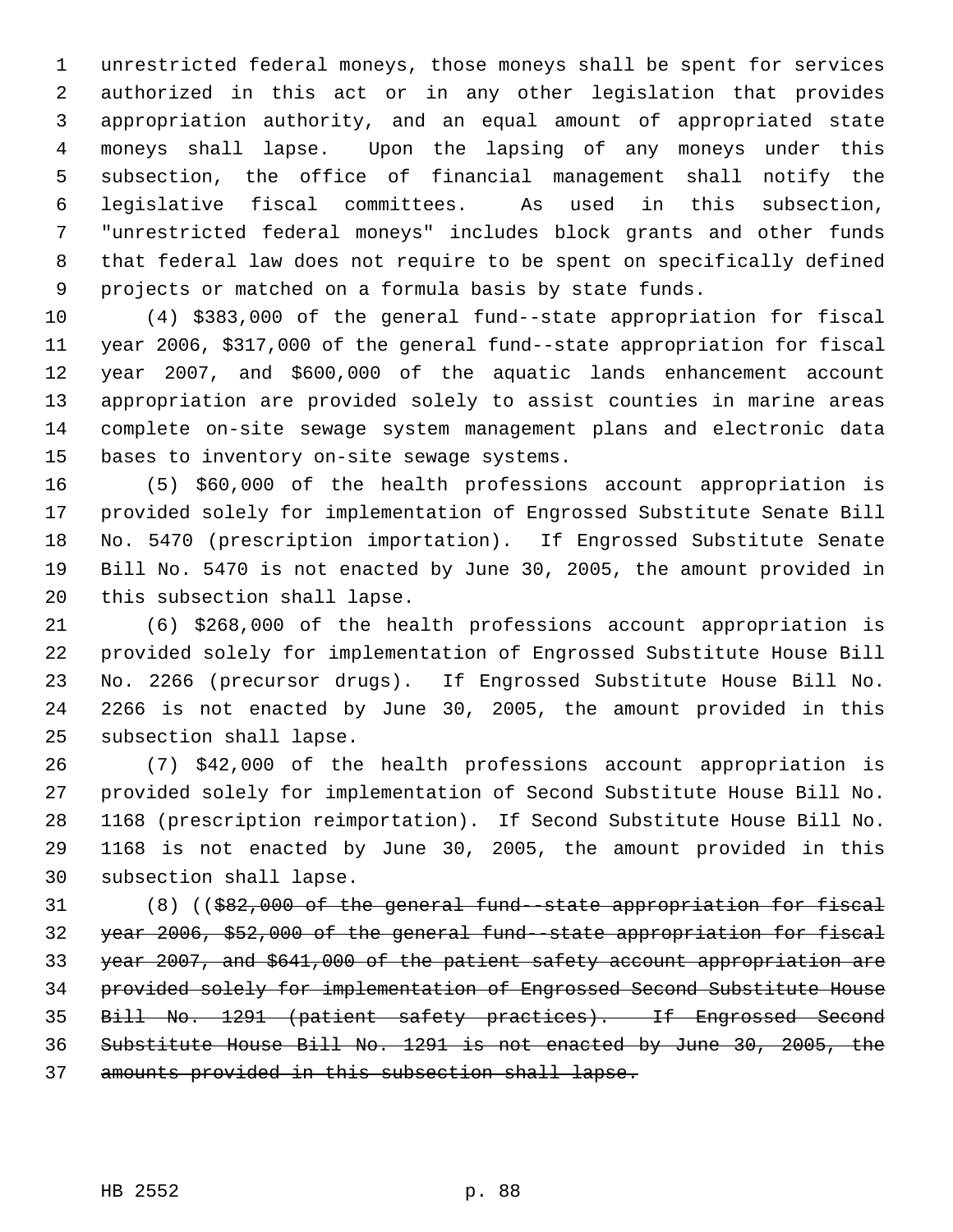$(9)$ ) \$100,000 of the general fund--state appropriation for fiscal year 2006 and \$200,000 of the general fund--state appropriation for fiscal year 2007 are provided solely for the department to implement a multi-year pilot project covering Adams, Chelan, Douglas, Grant and Franklin counties for persons with household income at or below 200 percent of the federal poverty level who are ineligible for family planning services through the medicaid program. Individuals who will be served under the pilot program include women who have never been pregnant, are not currently pregnant, or are beyond the family planning extension period allowed for first steps program eligibility. It is anticipated that the pilot program will serve approximately 500 women. The department will provide a preliminary report to the appropriate committees of the legislature by January 1, 2006, and a final report by January 1, 2007.

 $((+10))$  (9) \$462,000 of the general fund--private/local appropriation is provided solely to support specialty clinics that provide treatment services to children that are identified with one of the five heritable or metabolic disorders added to the newborn screening panel by the state board of health in 2003.

 $((+11))$   $(10)$  \$125,000 of the general fund--state appropriation for fiscal year 2006 and \$125,000 of the general fund--state appropriation for fiscal year 2007 are provided solely for the farmers' market nutrition program of the special supplemental nutrition program for women, infants and children. It is anticipated that these funds will enable the department to expand 2004 participation levels by 8,000 persons annually.

 $((+12))$   $(11)$  \$100,000 of the general fund--state appropriation for fiscal year 2006 and \$100,000 of the general fund--state appropriation for fiscal year 2007 are provided solely for the infertility prevention project to implement effective prevention strategies designed to reduce the prevalence of chlamydia and gonorrhea and their potentially debilitating complications.

 $((+13))$   $(12)$  With funds appropriated in this section, the medical advisory committee to the early detection breast and cervical cancer screening program shall study and recommend strategies for adopting emerging technologies and best practices from the national, state, and local levels in the field of early prevention and detection for breast and cervical cancer, and assist the early detection breast and cervical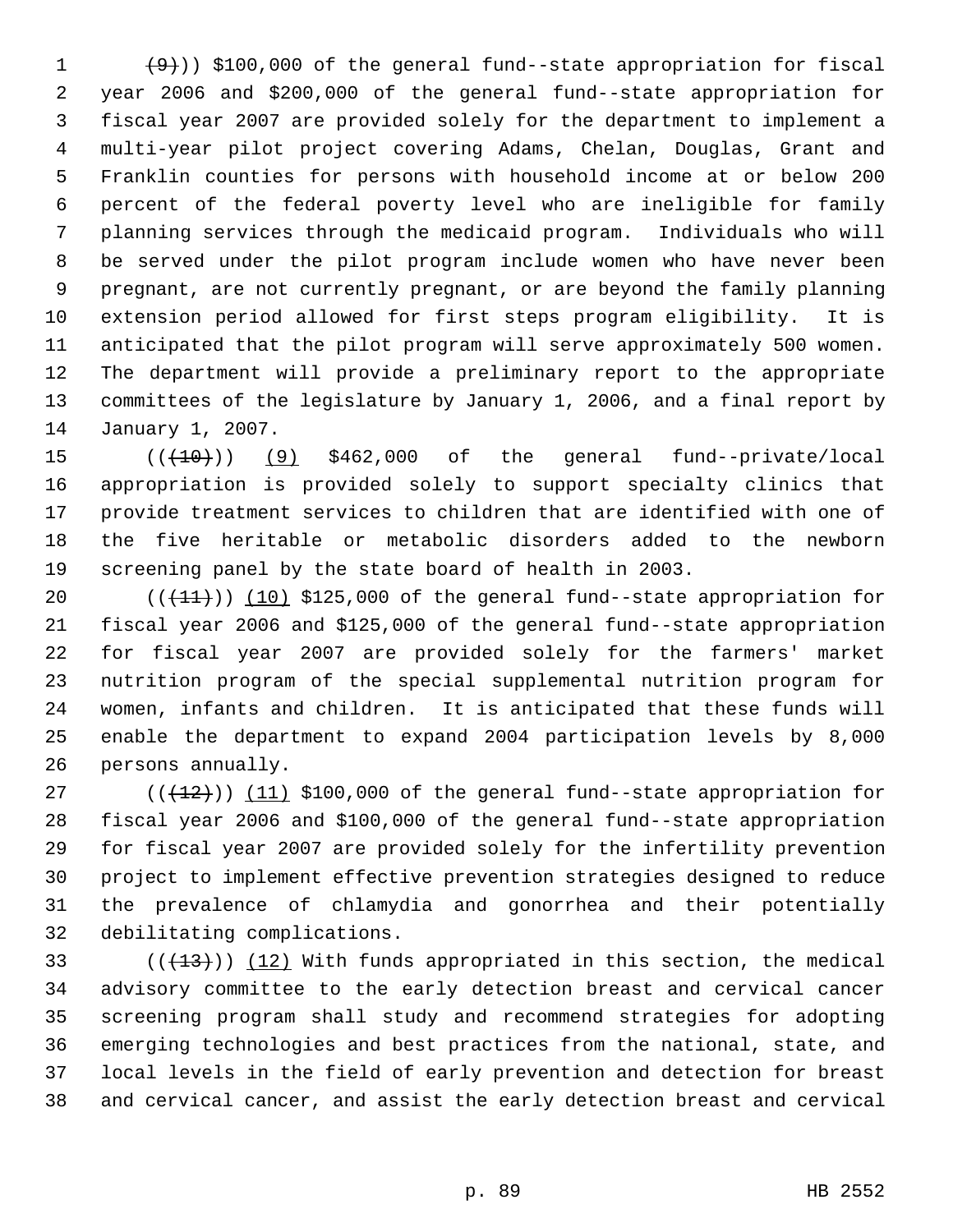cancer screening program in implementing policy that follows the best practices of high quality health care for clinical, diagnostic, preventative, pathologic, radiological, and oncology services. The committee will report its recommendations to the legislature by December 15, 2006.

 $((+14))$   $(13)$  \$25,000 of the general fund--state appropriation for fiscal year 2006 is provided solely to develop and implement best practices in preventative health care for children. The department and the kids get care program of public health - Seattle and King county will work in collaboration with local health care agencies to disseminate strategic interventions that are focused on evidence-based best practices for improving health outcomes in children and saving health-care costs.

 $((+15))$  (14) \$48,000 of the health professions account appropriation is provided solely for implementation of Substitute House Bill No. 1075 (nursing quality commission). If Substitute House Bill No. 1075 is not enacted by June 30, 2005, the amount provided in this subsection shall lapse.

 $((+16))$   $(15)$  \$74,000 of the health professions account appropriation is provided solely for implementation of Substitute House Bill No. 1137 (physical therapy). If Substitute House Bill No. 1137 is not enacted by June 30, 2005, the amount provided in this subsection shall lapse.

 ( $(\overline{+17})$ )  $\overline{16}$  \$109,000 of the health professions account appropriation is provided solely for implementation of House Bill No. 1546 (naturopathic physicians). If House Bill No. 1546 is not enacted by June 30, 2005, the amount provided in this subsection shall lapse.

 $((+18))$   $(17)$  \$80,000 of the health professions account appropriation is provided solely for implementation of Substitute House Bill No. 1689 (dental health services). If Substitute House Bill No. 1689 is not enacted by June 30, 2005, the amount provided in this subsection shall lapse.

 $((+19))$   $(18)$  \$42,000 of the general fund--state appropriation for fiscal year 2006 and \$24,000 of the general fund--state appropriation for fiscal year 2007 are provided solely for implementation of Engrossed Second Substitute House Bill No. 1605 (soil contamination). If Engrossed Second Substitute House Bill No. 1605 is not enacted by June 30, 2005, the amount provided in this subsection shall lapse.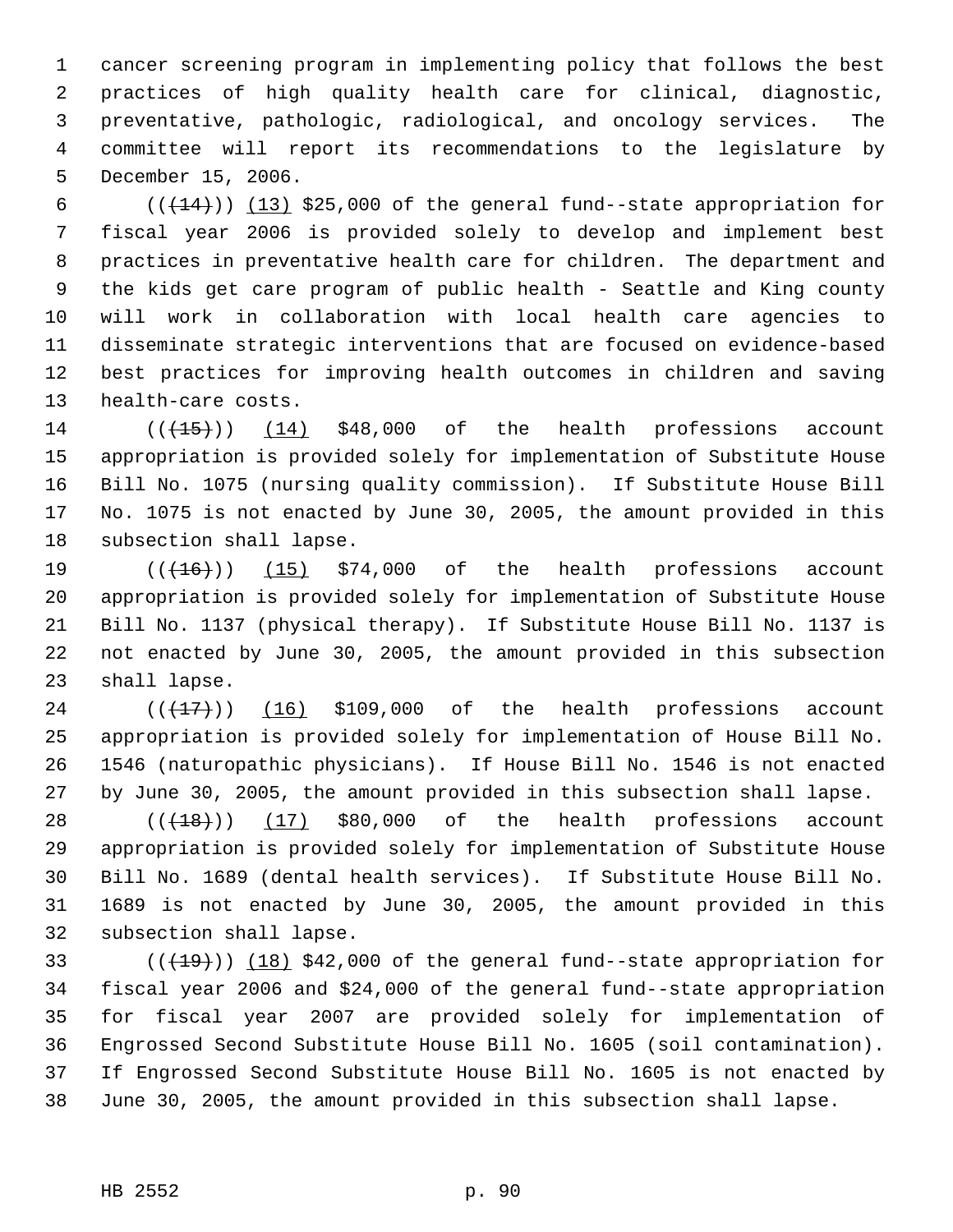$((+20))$   $(19)$  \$40,000 of the general fund--state appropriation for fiscal year 2006 is provided solely for implementation of Substitute House Bill No. 1951 (vision exams for children). If Substitute House Bill No. 1951 is not enacted by June 30, 2005, the amount provided in this subsection shall lapse.

 $((+21))$   $(20)$  \$43,000 of the general fund--state appropriation for fiscal year 2006 is provided solely for implementation of Engrossed Senate Bill No. 5049 (mold in residential units). If Engrossed Senate Bill No. 5049 is not enacted by June 30, 2005, the amount provided in this subsection shall lapse.

 $((+22))$   $(21)$  \$26,000 of the general fund--state appropriation for fiscal year 2006 and \$12,000 of the general fund--state appropriation for fiscal year 2007 are provided solely for implementation of Senate Bill No. 5311 (autism task force). If Senate Bill No. 5311 is not enacted by June 30, 2005, the amount provided in this subsection shall lapse.

17 ( $(\frac{23}{2})$ ) (22) \$168,000 of the health services account appropriation is provided solely for a two-year pilot project under which parents have the option to choose vaccines which do not contain mercury.

 **Sec. 221.** 2005 c 518 s 222 (uncodified) is amended to read as follows:

**FOR THE DEPARTMENT OF CORRECTIONS**

 (1) ADMINISTRATION AND SUPPORT SERVICES 24 General Fund--State Appropriation (FY 2006) . . . . . ((\$52,282,000))  $52,389,000$ 26 General Fund--State Appropriation (FY 2007) . . . . . ((\$41,838,000)) \$49,976,000 28 General Fund--Federal Appropriation . . . . . . . . . . . \$1,022,000 Violence Reduction and Drug Enforcement Account-- 30 State Appropriation . . . . . . . . . . . . . . . . . . \$26,000 Public Safety and Education Account--State 32 Appropriation . . . . . . . . . . . . . . . . . ((\$2,768,000))  $\frac{$2,774,000}{ }$ 34 ((<del>Industrial Insurance Account-State Appropriation . . . . \$1,000</del>)) Pension Funding Stabilization Account--State Appropriation . . . . . . . . . . . . . . . . . . . . . . \$245,000 37 TOTAL APPROPRIATION . . . . . . . . . . . . . ((\$97,937,000))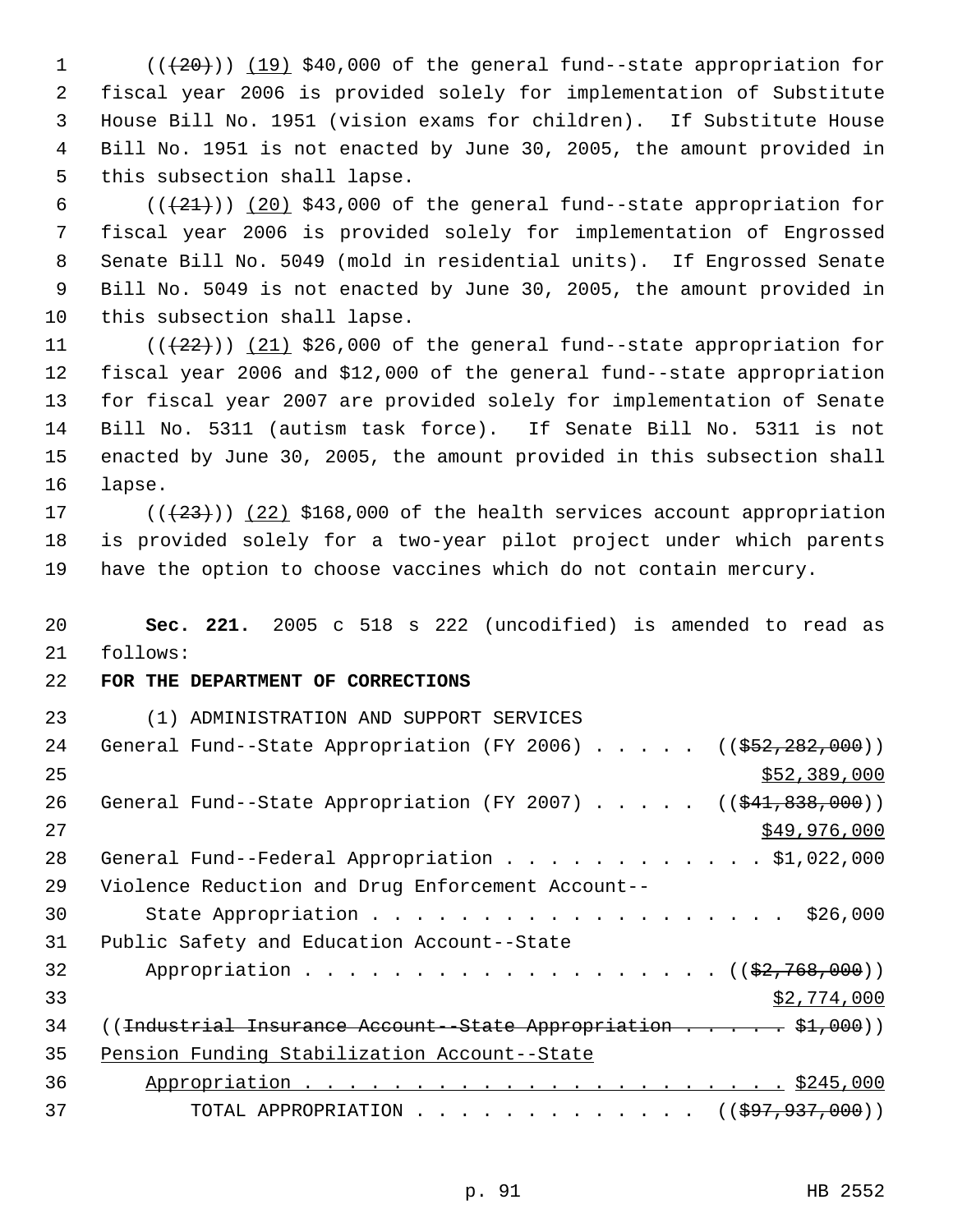$1 \quad$  \$106,432,000

 The appropriations in this subsection are subject to the following conditions and limitations: (a) \$11,250,000 of the general fund--state appropriation for fiscal year 2006 is provided solely for phase three of the department's offender-based tracking system replacement project. This amount is conditioned on the department satisfying the requirements of section 902 of this act. (b) \$26,000 of the general fund--state appropriation for fiscal year 2006 and \$44,000 of the general fund--state appropriation for fiscal year 2007 are provided solely for the implementation of Substitute House Bill No. 1402 (offender travel or transfer). If the bill is not enacted by June 30, 2005, the amounts provided in this subsection shall lapse. (2) CORRECTIONAL OPERATIONS 16 General Fund--State Appropriation (FY 2006) . . . . . ((\$516,992,000)) \$526,037,000 18 General Fund--State Appropriation (FY 2007) . . . . . ((\$545,816,000))  $$555,395,000$ 20 General Fund--Federal Appropriation . . . . . . . . .  $($   $($ \$4,424,000)  $)$  \$3,447,000 Violence Reduction and Drug Enforcement Account-- State Appropriation . . . . . . . . . . . . . . . . . . \$2,984,000 Pension Funding Stabilization Account--State Appropriation . . . . . . . . . . . . . . . . . . . . . \$2,269,000 26 TOTAL APPROPRIATION . . . . . . . . . . . ((\$<del>1,070,216,000</del>)) \$1,090,132,000

 The appropriations in this subsection are subject to the following conditions and limitations:

 (a) For the acquisition of properties and facilities, the department of corrections is authorized to enter into financial contracts, paid for from operating resources, for the purposes indicated and in not more than the principal amounts indicated, plus financing expenses and required reserves pursuant to chapter 39.94 RCW. This authority applies to the following: Lease-develop with the option to purchase or lease-purchase work release beds in facilities throughout the state for \$8,561,000.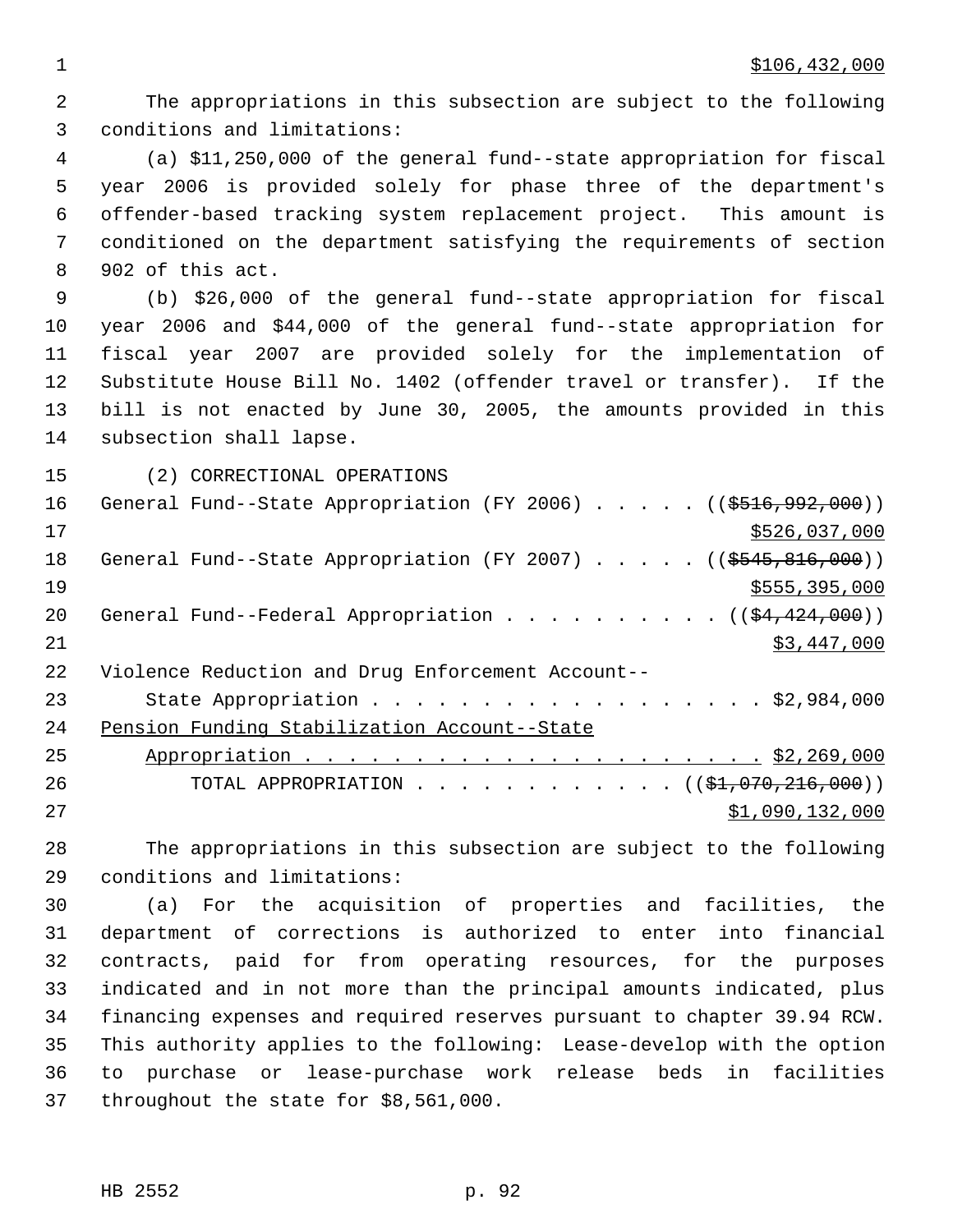(b) The department may expend funds generated by contractual agreements entered into for mitigation of severe overcrowding in local jails. Any funds generated in excess of actual costs shall be deposited in the state general fund. Expenditures shall not exceed revenue generated by such agreements and shall be treated as recovery of costs.

 (c) The department shall provide funding for the pet partnership program at the Washington corrections center for women at a level at least equal to that provided in the 1995-97 biennium.

 (d) The department shall accomplish personnel reductions with the least possible impact on correctional custody staff, community custody staff, and correctional industries. For the purposes of this subsection, correctional custody staff means employees responsible for the direct supervision of offenders.

 (e) During the 2005-07 biennium, when contracts are established or renewed for offender pay phone and other telephone services provided to inmates, the department shall select the contractor or contractors primarily based on the following factors: (i) The lowest rate charged 19 to both the inmate and the person paying for the telephone call; and (ii) the lowest commission rates paid to the department, while providing reasonable compensation to cover the costs of the department to provide the telephone services to inmates and provide sufficient revenues for the activities funded from the institutional welfare betterment account.

 (f) The department shall participation in the health technology assessment program required in section 213(6) of this act. The department shall also participate in the joint health purchasing project described in section 213(7) of this act.

 (g) The Harborview medical center shall provide inpatient and outpatient hospital services to offenders confined in department of corrections facilities at a rate no greater than the average rate that the department has negotiated with other community hospitals in Washington state.

(3) COMMUNITY SUPERVISION

35 General Fund--State Appropriation (FY 2006) . . . . . ((\$82,210,000)) \$92,716,000 37 General Fund--State Appropriation (FY 2007) . . . . . ((\$81,646,000))  $\frac{1}{28}$   $\frac{1}{236}$ , 000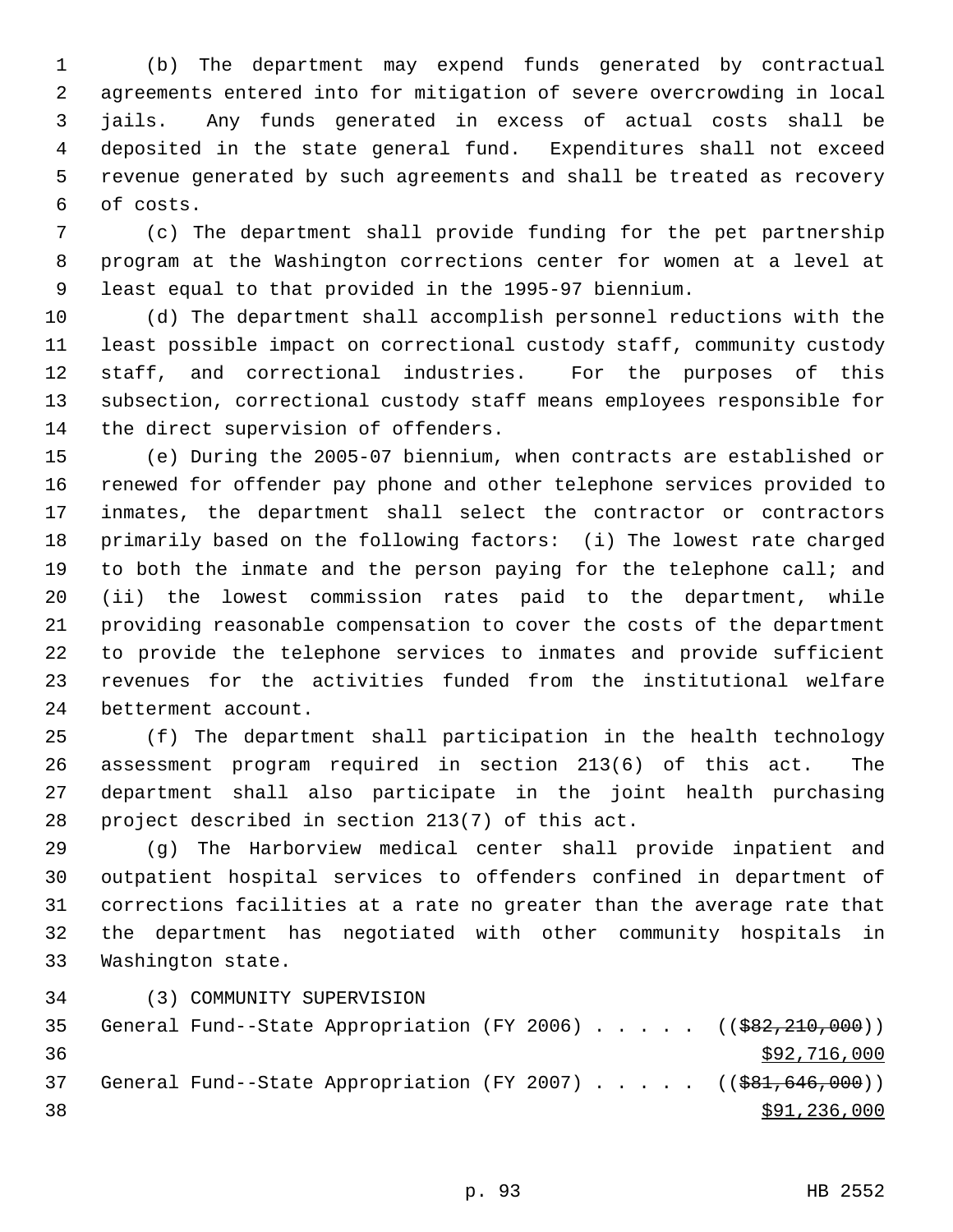|                | Public Safety and Education Account--State    |
|----------------|-----------------------------------------------|
| $\overline{2}$ | Appropriation ( $(\frac{1}{216}, 736, 000)$ ) |
|                | \$16,796,000                                  |
| 4              | Pension Funding Stabilization Account--State  |
| $5 -$          |                                               |

| TOTAL APPROPRIATION ( $(\frac{18180}{592}, 000)$ ) |
|----------------------------------------------------|
| \$201,197,000                                      |

 The appropriations in this subsection are subject to the following conditions and limitations:

 (a) The department shall accomplish personnel reductions with the least possible impact on correctional custody staff, community custody staff, and correctional industries. For the purposes of this subsection, correctional custody staff means employees responsible for the direct supervision of offenders.

 (b) \$268,000 of the general fund--state appropriation for fiscal year 2006 and \$484,000 of the general fund--state appropriation for fiscal year 2007 are provided solely for the implementation of Substitute House Bill No. 1402 (offender travel or transfer). If the bill is not enacted by June 30, 2005, the amounts provided in this subsection shall lapse.

 (c) \$122,000 of the general fund--state appropriation for fiscal year 2006 and \$82,000 of the general fund--state appropriation for fiscal year 2007 are provided solely for the implementation of House Bill No. 1136 (electronic monitoring system). If the bill is not enacted by June 30, 2005, the amounts provided in this subsection shall lapse.

(4) CORRECTIONAL INDUSTRIES

28 General Fund--State Appropriation (FY 2006) . . . . . . . . . \$838,000 29 General Fund--State Appropriation (FY 2007) . . . . . . . . \$882,000 Pension Funding Stabilization Account--State Appropriation . . . . . . . . . . . . . . . . . . . . . . . \$3,000

| ◡⊥ |                                                            |  |  |  |  |  |  |  |  |  |  |             |  |
|----|------------------------------------------------------------|--|--|--|--|--|--|--|--|--|--|-------------|--|
| 32 | TOTAL APPROPRIATION $($ $($ $\frac{1}{21}$ , $720$ , 000)) |  |  |  |  |  |  |  |  |  |  |             |  |
| 33 |                                                            |  |  |  |  |  |  |  |  |  |  | \$1,723,000 |  |

 The appropriations in this subsection are subject to the following conditions and limitations: \$110,000 of the general fund--state appropriation for fiscal year 2006 and \$110,000 of the general fund-- state appropriation for fiscal year 2007 are provided solely for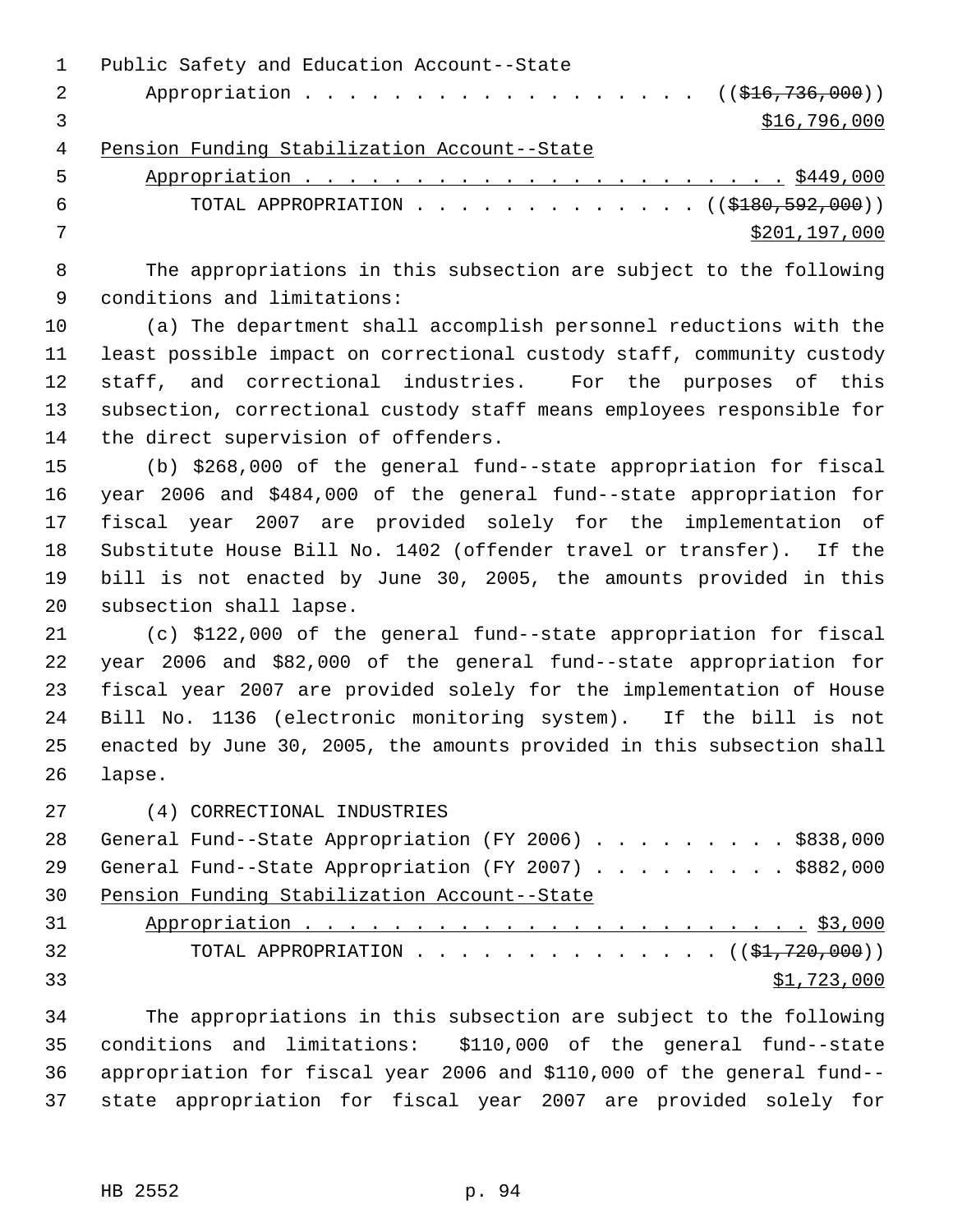transfer to the jail industries board. The board shall use the amounts provided only for administrative expenses, equipment purchases, and technical assistance associated with advising cities and counties in developing, promoting, and implementing consistent, safe, and efficient offender work programs.

- (5) INTERAGENCY PAYMENTS 7 General Fund--State Appropriation (FY 2006) . . . . . ((\$33,839,000)) 8  $\frac{$37,159,000}{2}$ 9 General Fund--State Appropriation (FY 2007) . . . . . ((\$33,838,000))  $10 \hspace{2.5cm}$  \$38,465,000 11 TOTAL APPROPRIATION . . . . . . . . . . . . ((<del>\$67,677,000</del>))  $\frac{12}{75,624,000}$
- **Sec. 222.** 2005 c 518 s 223 (uncodified) is amended to read as follows:

## **FOR THE DEPARTMENT OF SERVICES FOR THE BLIND**

| 16 | General Fund--State Appropriation (FY 2006) ((\$1,887,000))       |
|----|-------------------------------------------------------------------|
| 17 | \$1,926,000                                                       |
| 18 | General Fund--State Appropriation (FY 2007) $($ $($ \$1,939,000)) |
| 19 | \$1,965,000                                                       |
| 20 | General Fund--Federal Appropriation ( $(\frac{1515}{326}, 000)$ ) |
| 21 | \$15,748,000                                                      |
| 22 | General Fund--Private/Local Appropriation<br>\$80,000             |
| 23 | Pension Funding Stabilization Account--State                      |
| 24 |                                                                   |
| 25 | TOTAL APPROPRIATION ( $(\frac{19}{29}, 232, 000)$ )               |
| 26 | \$19,724,000                                                      |

 **Sec. 223.** 2005 c 518 s 224 (uncodified) is amended to read as follows:

## **FOR THE SENTENCING GUIDELINES COMMISSION**

|    |  | 30 General Fund--State Appropriation (FY 2006) \$864,000     |  |  |  |  |  |           |  |
|----|--|--------------------------------------------------------------|--|--|--|--|--|-----------|--|
|    |  | 31 General Fund--State Appropriation (FY 2007) ((\$861,000)) |  |  |  |  |  |           |  |
| 32 |  |                                                              |  |  |  |  |  | \$863,000 |  |
| 33 |  | Pension Funding Stabilization Account--State                 |  |  |  |  |  |           |  |
|    |  |                                                              |  |  |  |  |  |           |  |

 Appropriation . . . . . . . . . . . . . . . . . . . . . . . \$4,000 35 TOTAL APPROPRIATION  $\ldots$ , . . . . . . . . . . . (( $\sharp$ 1,725,000))  $\frac{$1,731,000}{9}$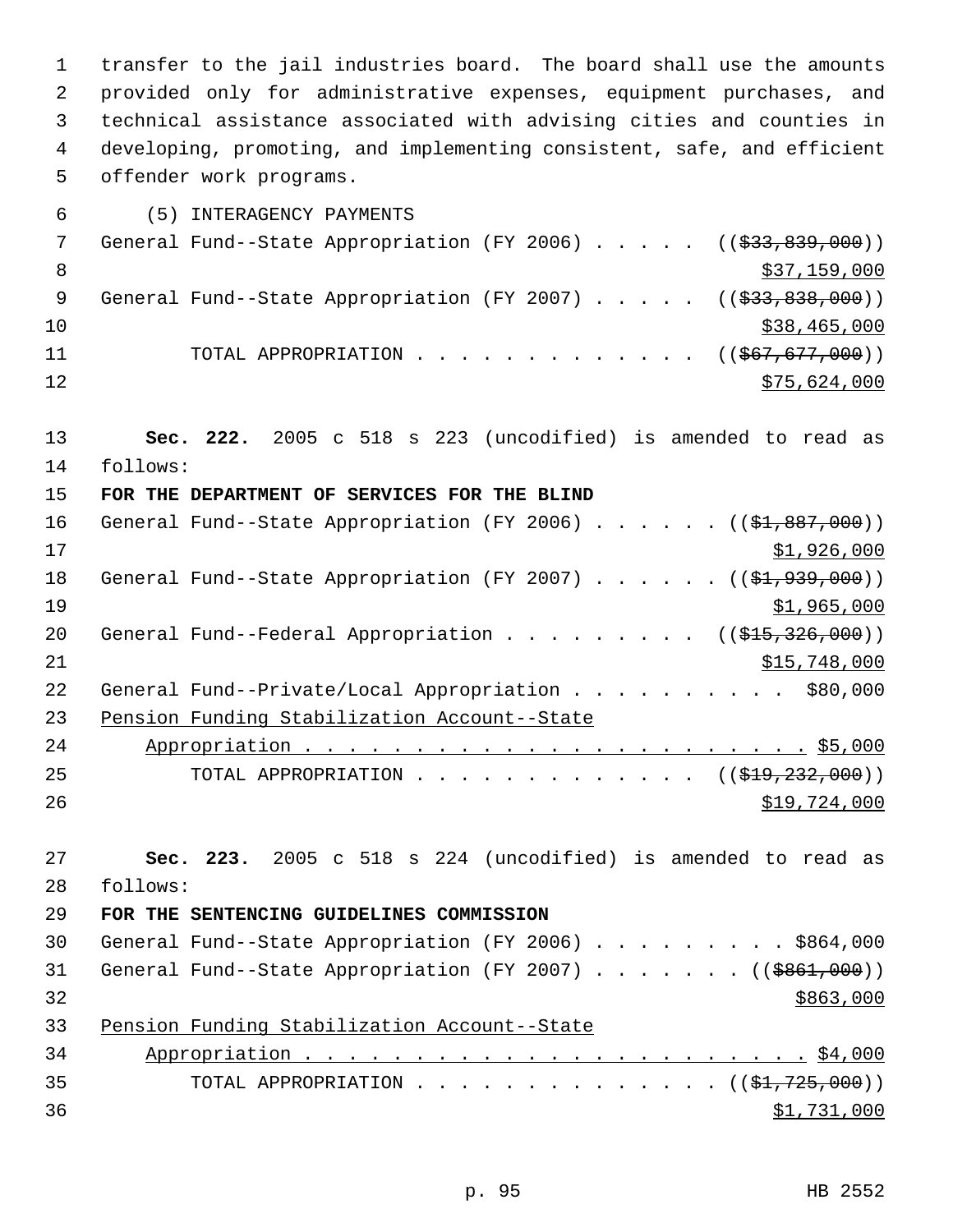**Sec. 224.** 2005 c 518 s 225 (uncodified) is amended to read as follows: **FOR THE EMPLOYMENT SECURITY DEPARTMENT** 4 General Fund--State Appropriation (FY 2006) . . . . . . . . . \$60,000 5 General Fund--State Appropriation (FY 2007) . . . . . . . . . \$60,000 6 General Fund--Federal Appropriation . . . . . . . .  $($   $($ \$259,865,000)) \$260,228,000 8 General Fund--Private/Local Appropriation . . . . . ((\$31,857,000))  $\frac{1}{2}$   $\frac{1}{2}$   $\frac{1}{2}$   $\frac{1}{2}$   $\frac{1}{2}$   $\frac{1}{2}$   $\frac{1}{2}$   $\frac{1}{2}$   $\frac{1}{2}$   $\frac{1}{2}$   $\frac{1}{2}$   $\frac{1}{2}$   $\frac{1}{2}$   $\frac{1}{2}$   $\frac{1}{2}$   $\frac{1}{2}$   $\frac{1}{2}$   $\frac{1}{2}$   $\frac{1}{2}$   $\frac{1}{2}$   $\frac{1}{2}$   $\frac{1}{2}$  Unemployment Compensation Administration Account-- 11 Federal Appropriation . . . . . . . . . . . . . ((\$199,217,000)) \$200,058,000 Administrative Contingency Account--State 14 Appropriation . . . . . . . . . . . . . . . . ((\$14,946,000))  $\frac{$16,866,000}{1000}$  Employment Service Administrative Account--State 17 Appropriation . . . . . . . . . . . . . . . . ((\$24,411,000)) \$24,491,000 19 TOTAL APPROPRIATION . . . . . . . . . . . . ((\$<del>530,416,000</del>))  $$533,729,000$ 

 The appropriations in this subsection are subject to the following conditions and limitations:

 (1) \$2,087,000 of the unemployment compensation administration account--federal appropriation is provided from amounts made available to the state by section 903(d) of the Social Security Act (Reed Act). This amount is provided to replace obsolete information technology infrastructure.

 (2) \$12,735,000 of the unemployment compensation administration account--federal appropriation is provided from amounts made available to the state by section 903(d) of the Social Security Act (Reed Act). This amount is authorized for state choice administrative functions. The department shall submit recommendations by September 1, 2007, to the office of financial management and the legislative fiscal committees for options reducing the costs of the state choice administrative functions for the 2007-2009 biennium. If these options require any statutory changes, the department shall submit agency request legislation to the appropriate legislative policy committees and fiscal committees by December 15, 2007.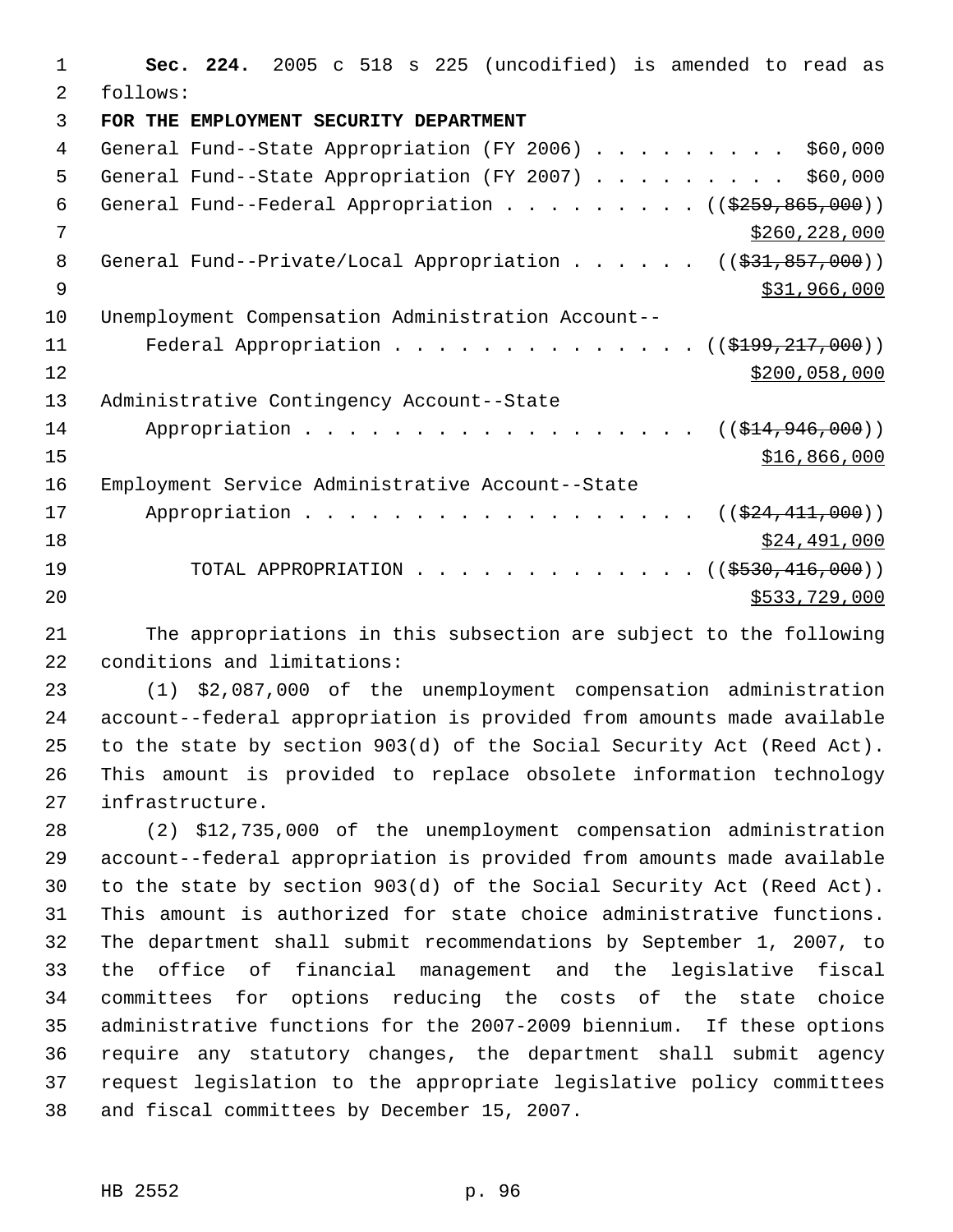(3) \$2,300,000 of the unemployment compensation administration account--federal appropriation is provided from amounts made available to the state by section 903(d) of the Social Security Act (Reed Act). This amount is authorized to continue implementation of chapter 4, Laws of 2003 2nd sp. sess. and for implementation costs relating to Engrossed House Bill No. 2255 (unemployment insurance).

 (4) \$4,578,000 of the unemployment compensation administration account--federal appropriation is provided from funds made available to the state by section 903(d) of the Social Security Act (Reed Act). These funds are authorized to provide direct services to unemployment insurance claimants and providing job search review.

(End of part)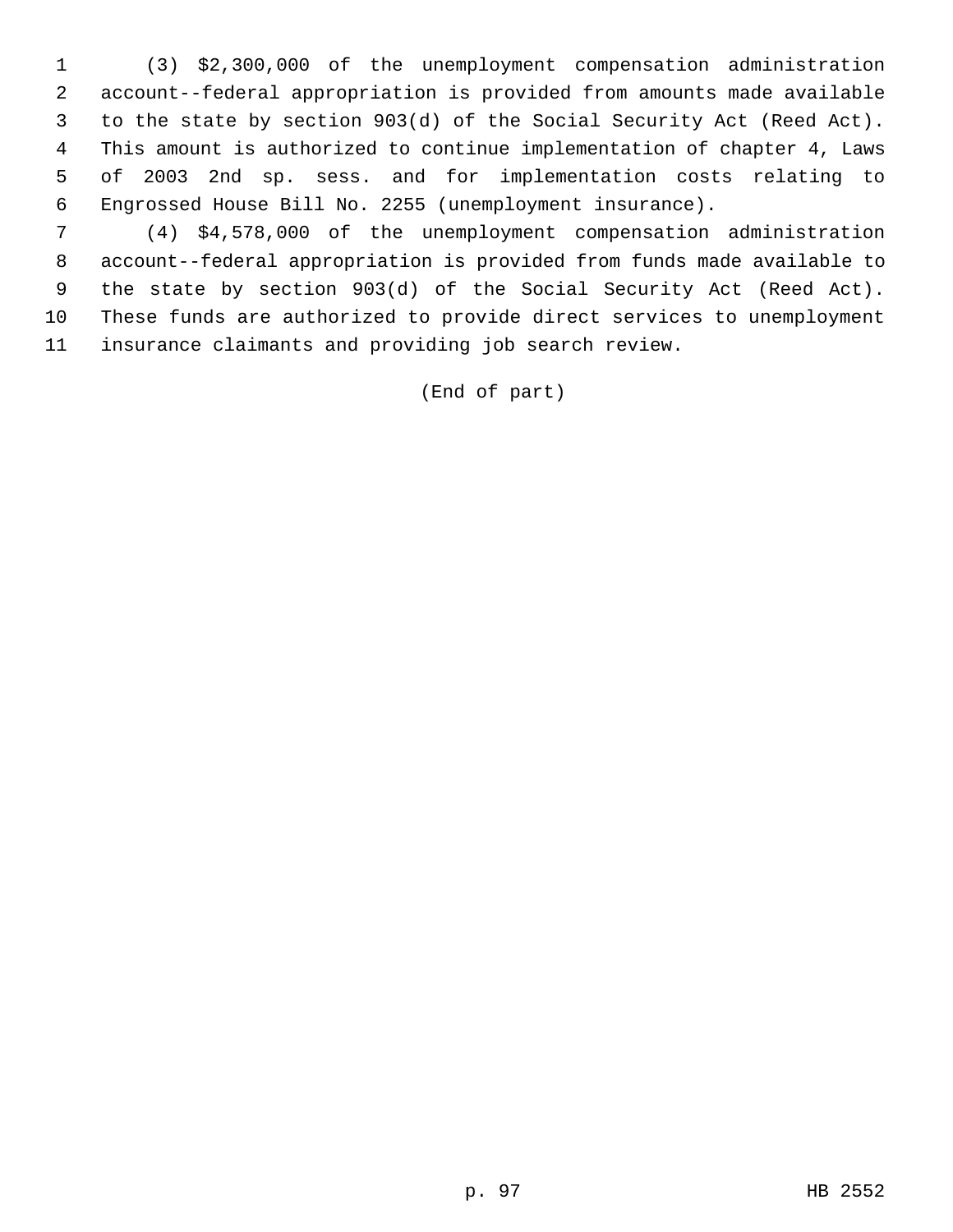| $\mathbf 1$    | PART III                                                                                     |
|----------------|----------------------------------------------------------------------------------------------|
| $\overline{2}$ | NATURAL RESOURCES                                                                            |
|                |                                                                                              |
| 3              | Sec. 301. 2005 c 518 s 301 (uncodified) is amended to read as                                |
| 4              | follows:                                                                                     |
| 5              | FOR THE COLUMBIA RIVER GORGE COMMISSION                                                      |
| 6              | General Fund--State Appropriation (FY 2006) \$471,000                                        |
| 7<br>8         | General Fund--State Appropriation (FY 2007) ( $(\frac{2478}{100})$ )                         |
| 9              | <u>\$479,000</u><br>General Fund--Private/Local Appropriation ( $(\frac{2859}{100})$ )       |
| 10             | \$862,000                                                                                    |
| 11             | Pension Funding Stabilization Account--State                                                 |
| 12             |                                                                                              |
| 13             | TOTAL APPROPRIATION $($ $(*1,808,000))$                                                      |
| 14             | \$1,814,000                                                                                  |
|                |                                                                                              |
| 15             | Sec. 302. 2005 c 518 s 302 (uncodified) is amended to read as                                |
| 16             | follows:                                                                                     |
| 17             | FOR THE DEPARTMENT OF ECOLOGY                                                                |
| 18             | General Fund--State Appropriation (FY 2006) $($ $($ $\frac{40,648,000}{9})$                  |
| 19             | \$40,561,000                                                                                 |
| 20             | General Fund--State Appropriation (FY 2007) $($ $($ $\frac{40}{240}$ , $\frac{344}{1000})$ ) |
| 21             | \$39,990,000                                                                                 |
| 22             | General Fund--Federal Appropriation<br>(( <del>\$73,911,000</del> ))                         |
| 23             | \$74,678,000                                                                                 |
| 24             | General Fund--Private/Local Appropriation ( $(\frac{213}{7287}, 000)$ )                      |
| 25             | \$13,290,000                                                                                 |
| 26             | Special Grass Seed Burning Research                                                          |
| 27             | Account--State Appropriation \$14,000                                                        |
| 28<br>29       | Reclamation Account--State Appropriation ( $(\frac{2}{52}, 646, 000)$ )                      |
| 30             | \$2,778,000<br>Flood Control Assistance Account--State                                       |
| 31             | Appropriation $($ $($ $\frac{27}{9},084,000) )$                                              |
| 32             | <u>\$3,442,000</u>                                                                           |
| 33             | State Emergency Water Projects Revolving                                                     |
| 34             | Account--State Appropriation ( $(\frac{1}{24}, 456, 000)$ )                                  |
| 35             | \$1,312,000                                                                                  |
|                |                                                                                              |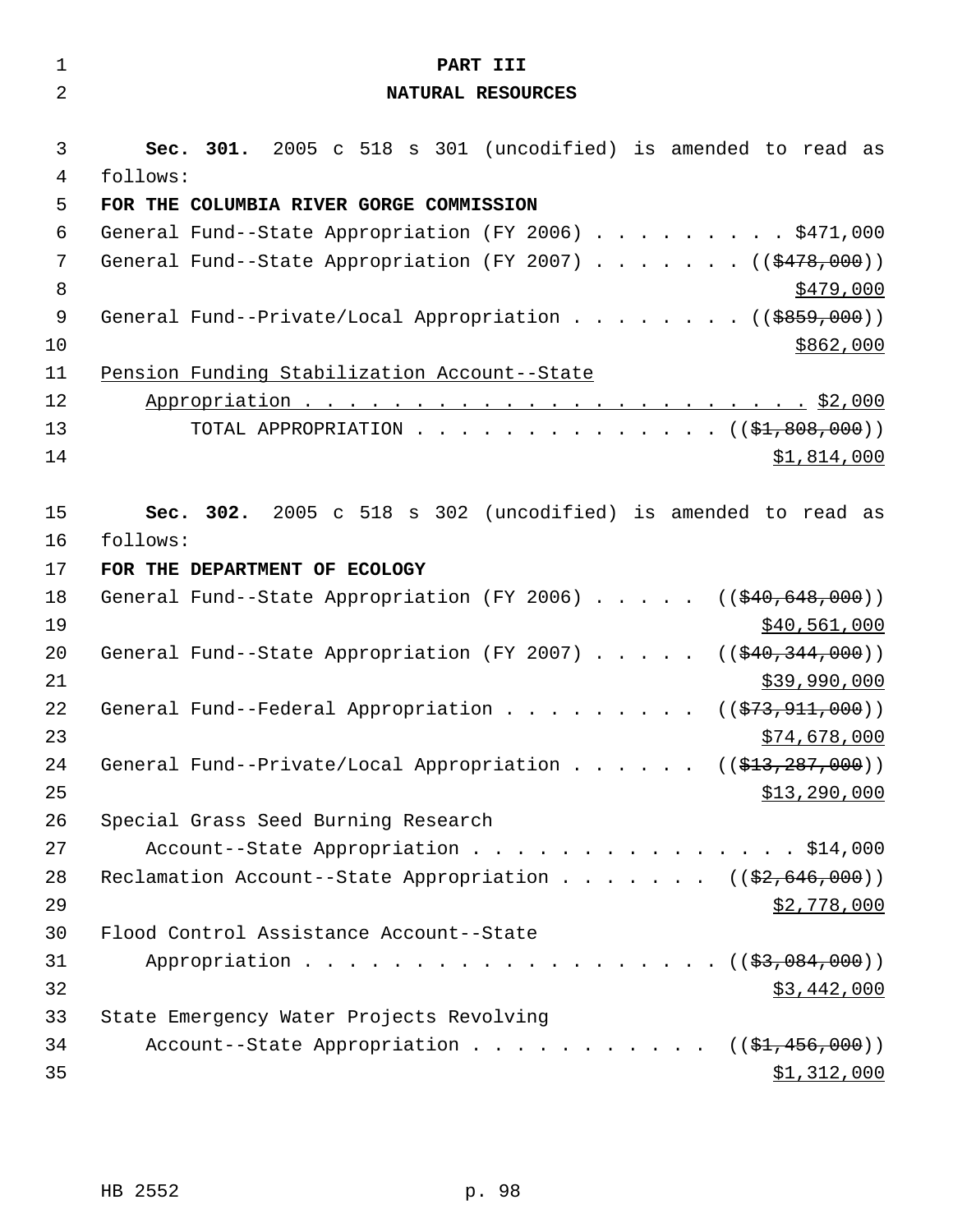| $\mathbf 1$    | Waste Reduction/Recycling/Litter Control--State                                          |
|----------------|------------------------------------------------------------------------------------------|
| $\overline{2}$ | Appropriation<br>$((\frac{1515}{1007},000))$                                             |
| 3              | \$15,081,000                                                                             |
| 4              | State Drought Preparedness Account--State                                                |
| 5              | Appropriation<br>(( <del>\$221,000</del> ))                                              |
| 6              | \$225,000                                                                                |
| 7              | State and Local Improvements Revolving                                                   |
| 8              | Account (Water Supply Facilities)--State                                                 |
| $\mathsf 9$    | Appropriation<br>$($ \$384,000)                                                          |
| 10             | \$386,000                                                                                |
| 11             | Vessel Response Account--State Appropriation \$2,876,000                                 |
| 12             | Site Closure Account--State Appropriation ( $(\frac{2655}{100})$ )                       |
| 13             | \$656,000                                                                                |
| 14             | Water Quality Account--State Appropriation ( $(\frac{228}{928}, 021, 000)$ )             |
| 15             | \$28,085,000                                                                             |
| 16             | Wood Stove Education and Enforcement                                                     |
| 17             | Account--State Appropriation<br>\$357,000                                                |
| 18             | Worker and Community Right-to-Know                                                       |
| 19             | Account--State Appropriation<br>$((\$2,142,000))$                                        |
| 20             | \$2,153,000                                                                              |
| 21             | State Toxics Control Account--State Appropriation $((\frac{278}{169}, \frac{169}{160}))$ |
| 22             | \$86,091,000                                                                             |
| 23             | State Toxics Control Account--Private/Local                                              |
| 24             | ( ( \$379,000) )<br>Appropriation                                                        |
| 25             | \$380,000                                                                                |
| 26             | Local Toxics Control Account--State Appropriation $((\frac{25}{25}, \frac{258}{200}))$   |
| 27             | \$5,274,000                                                                              |
| 28             | Water Quality Permit Account--State Appropriation $((\frac{231}{731}, 909, 000))$        |
| 29             | \$32,815,000                                                                             |
| 30             | Underground Storage Tank Account--State Appropriation . ((\$2,883,000))                  |
| 31             | \$2,889,000                                                                              |
| 32             | Environmental Excellence Account--State Appropriation \$504,000                          |
| 33             | Biosolids Permit Account--State Appropriation ( $(\frac{2851}{100})$ )                   |
| 34             | \$853,000                                                                                |
| 35             | Hazardous Waste Assistance Account--State                                                |
| 36             | Appropriation ((\$5,153,000))                                                            |
| 37             | \$5,171,000                                                                              |
| 38             | Air Pollution Control Account--State Appropriation ((\$11,199,000))                      |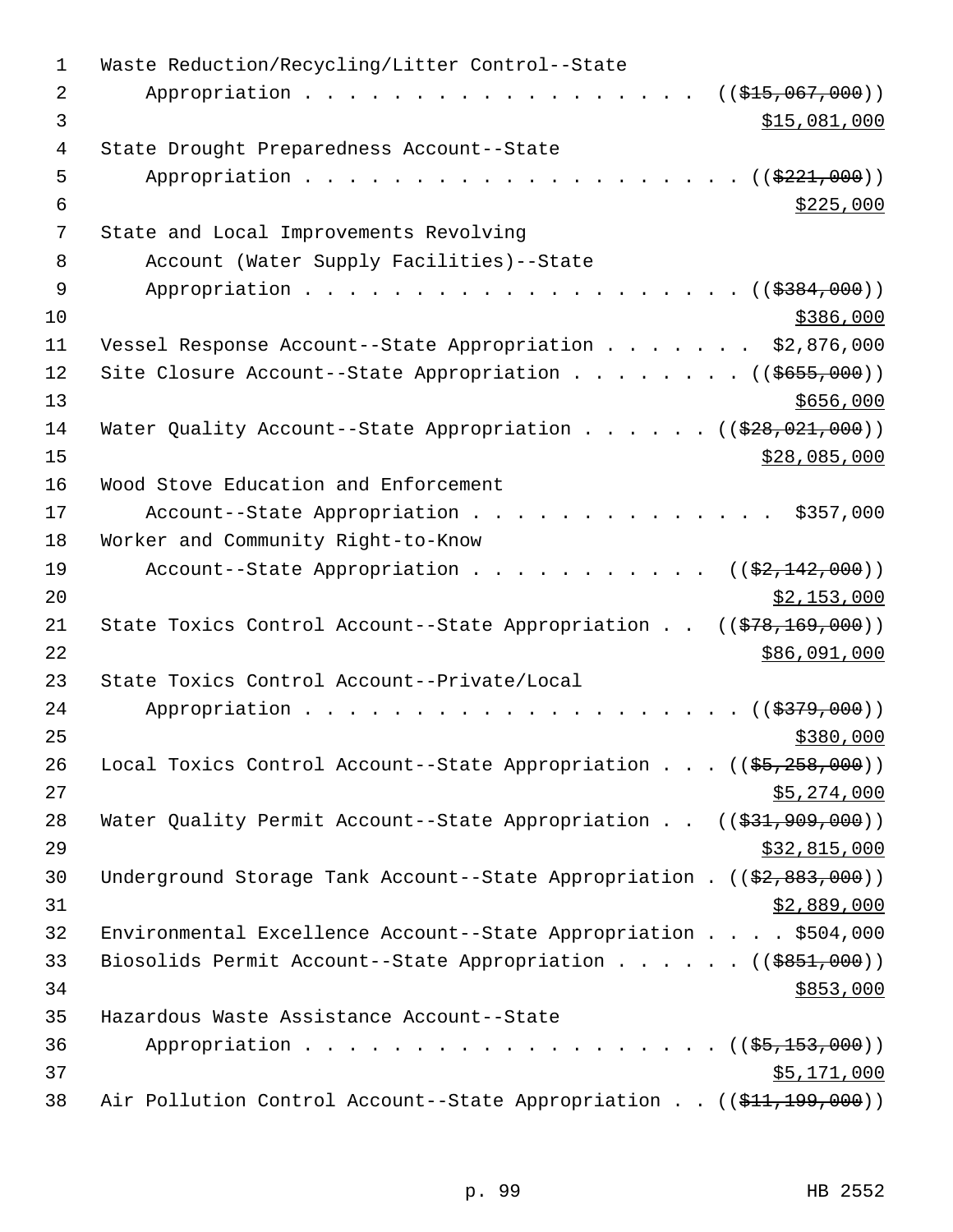| $\mathbf 1$    | \$11, 206, 000                                                     |
|----------------|--------------------------------------------------------------------|
| 2              | Oil Spill Prevention Account--State Appropriation ((\$10,219,000)) |
| 3              | \$11,117,000                                                       |
| 4              | Air Operating Permit Account--State Appropriation ((\$2,679,000))  |
| 5              | \$2,922,000                                                        |
| 6              | Freshwater Aquatic Weeds Account--State                            |
| 7              | Appropriation ((\$2,534,000))                                      |
| 8              | \$2,144,000                                                        |
| $\overline{9}$ | Oil Spill Response Account--State Appropriation \$7,079,000        |
| 10             | Metals Mining Account--State Appropriation \$14,000                |
| 11             | Water Pollution Control Revolving Account--State                   |
| 12             | Appropriation $($ $)$ $)$                                          |
| 13             | \$485,000                                                          |
| 14             | Water Pollution Control Revolving Account--Federal                 |
| 15             | Appropriation $($ $(\frac{1}{21}, 995, 000))$                      |
| 16             | \$2,357,000                                                        |
| 17             | Freshwater Aquatic Algae Control Account--State                    |
| 18             |                                                                    |
| 19             | Pension Funding Stabilization Account--State                       |
| 20             |                                                                    |
| 21             | TOTAL APPROPRIATION ( $(\frac{2386}{6000})$ )                      |
| 22             | \$397,860,000                                                      |

 The appropriations in this section are subject to the following conditions and limitations:

 (1) \$2,526,196 of the general fund--state appropriation for fiscal year 2006, \$2,526,195 of the general fund--state appropriation for fiscal year 2007, \$366,000 of the general fund--federal appropriation, \$2,581,000 of the state toxics account--state appropriation, \$540,806 of the water quality account--state appropriation, \$3,748,220 of the water quality permit account--state appropriation, and \$705,000 of the oil spill prevention account are provided solely for the implementation of the Puget Sound conservation and recovery plan and agency action items DOE-01, DOE-02, DOE-04, DOE-06, DOE-07, DOE-08, and DOE-09.

 (2) As described in section 129(7) of this act, the department shall make recommendations and report on monitoring activities related to salmon recovery.

 (3) \$4,054,000 of the state toxics control account appropriation is provided solely for methamphetamine lab clean-up activities.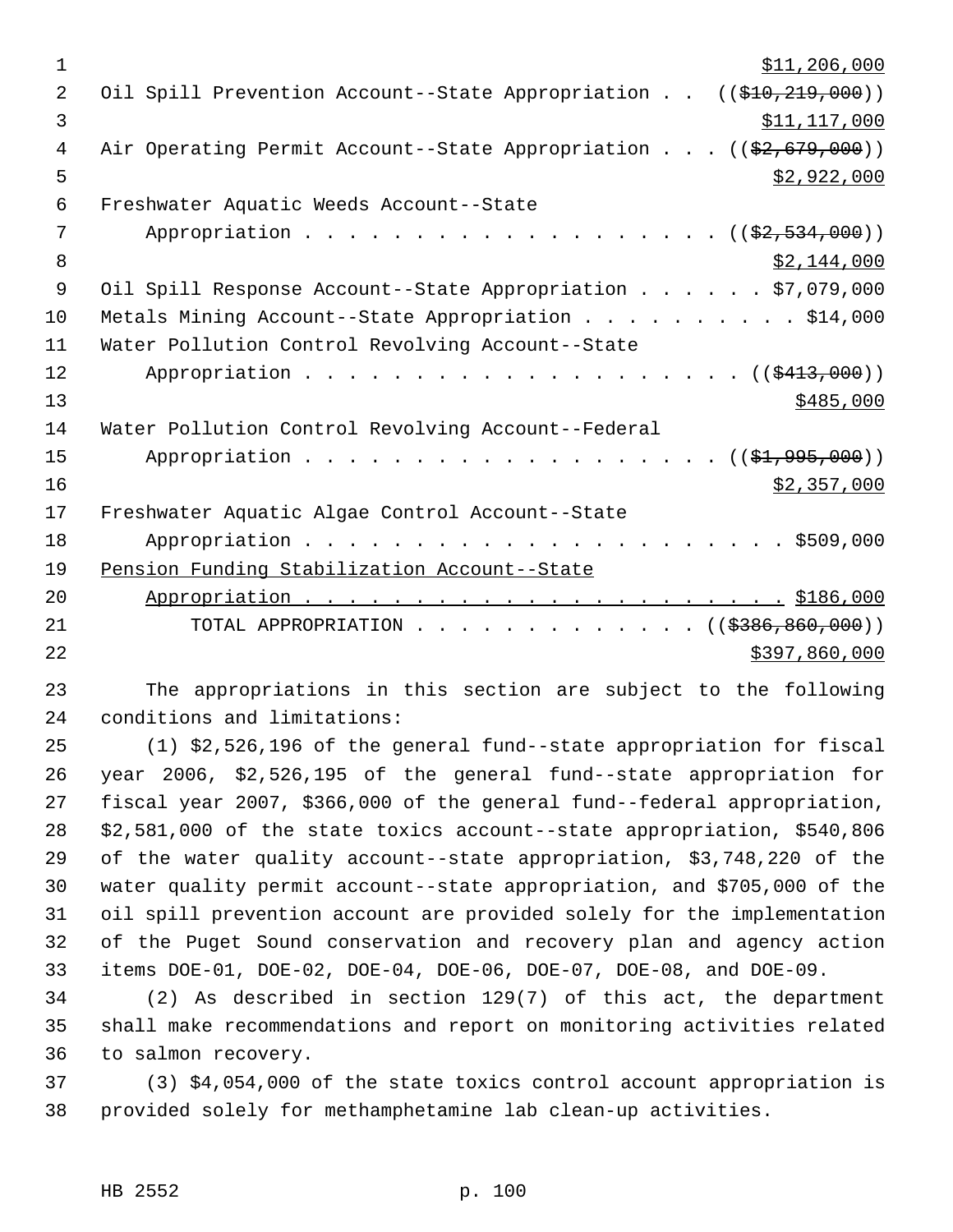(4) \$170,000 of the oil spill prevention account appropriation is provided solely for implementation of the Puget Sound conservation and recovery plan action item UW-02 through a contract with the University of Washington's sea grant program to continue an educational program targeted to small spills from commercial fishing vessels, ferries, cruise ships, ports, and marinas.

 (5) \$2,500,000 of the general fund--state appropriation for fiscal year 2006 and \$2,000,000 of the general fund--state appropriation for fiscal year 2007 are provided solely for shoreline grants to local governments to implement Substitute Senate Bill No. 6012 (shoreline management), chapter 262, Laws of 2003.

 (6) \$156,000 of the general fund--state appropriation for fiscal year 2006 and \$144,000 of the general fund--state appropriation for fiscal year 2007 are provided solely to expand the department's pilot program for processing 401 water quality certification projects to a statewide process and timeline to meet improved permit processing accountability and timelines, which will result in 90 percent of routine certifications occurring within 90 days of application, and acknowledgement of receipt of the application being sent within 10 days.

 (7) Fees approved by the department of ecology in the 2005-07 biennium are authorized to exceed the fiscal growth factor under RCW 43.135.055.

 (8) \$100,000 of the general fund--state appropriation for fiscal year 2006 and \$100,000 of the general fund--state appropriation for fiscal year 2007 are provided solely to support water measurement and water storage components of the Columbia River Initiative Program.

 (9) ((\$661,000 of the reclamation account--state appropriation is provided solely to implement Senate Bill No. 5831 (well construction fees). If the bill is enacted by June 30, 2005, \$150,000 from the general fund--state appropriation for fiscal year 2006 and \$150,000 from the general fund--state appropriation for fiscal year 2007 provided in this section shall lapse. If the bill is not enacted by June 30, 2005, the amount provided from the reclamation account in this subsection shall lapse.

 $(10)$ ) \$509,000 of the freshwater aquatic algae control account--state is provided solely for implementation of Engrossed Substitute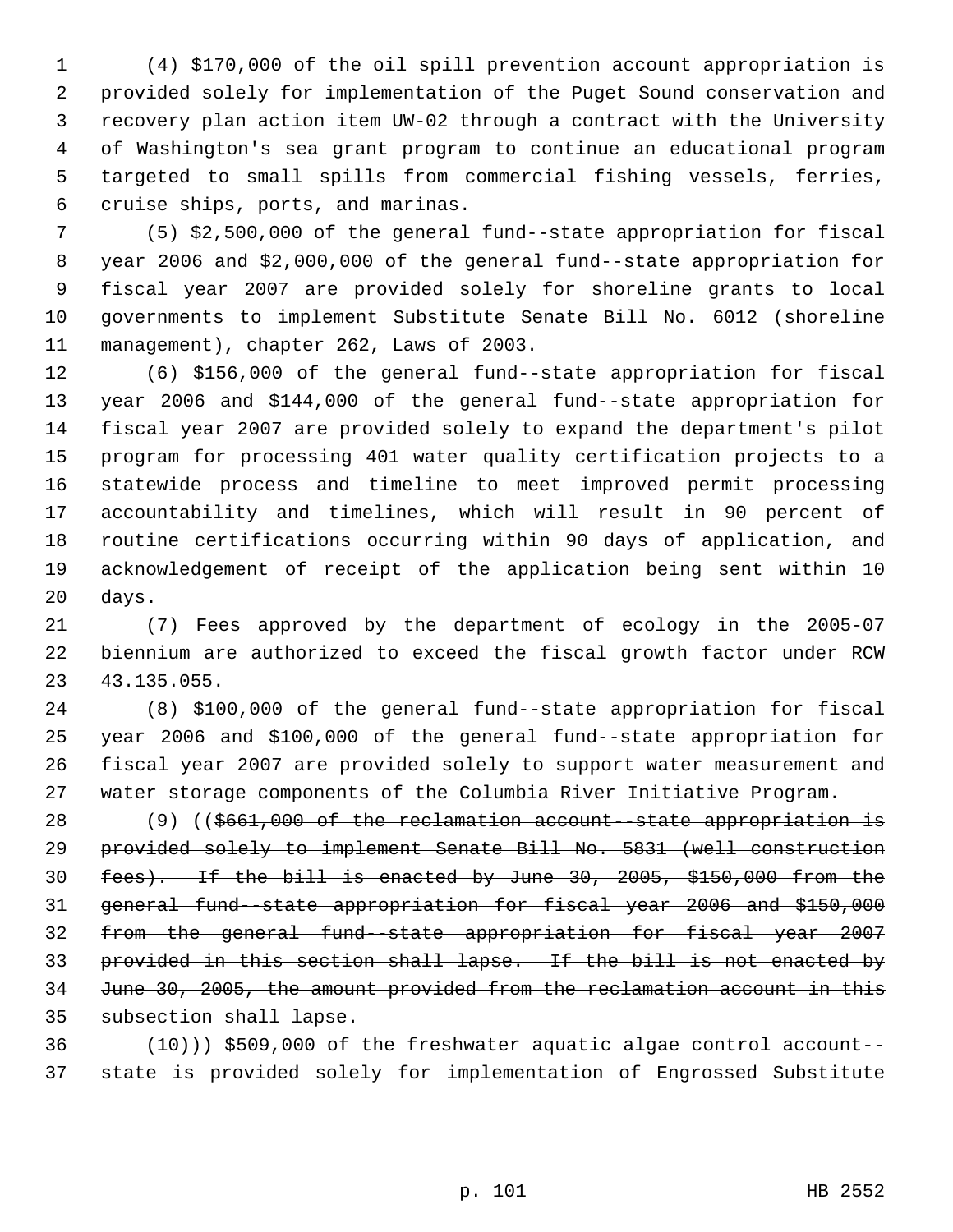Senate Bill No. 5699 (aquatic invasive species). If the bill is not enacted by June 30, 2005, the amount provided in this subsection shall lapse.

 ( $(\overline{+11})$ )  $(10)$  \$250,000 of the state toxics control account--state appropriation is provided solely to implement Engrossed Second Substitute House Bill No. 1605 (soil contamination). If the bill is not enacted by June 30, 2005, the amount in this subsection shall lapse.

 $((+12))$   $(11)$  \$200,000 of the water quality account--state appropriation is provided solely for the department to contract with the state conservation commission to provide statewide coordination and support for coordinated resource management.

13 (12) The department shall assist the office of regulatory assistance in implementing activities consistent with the governor's 15 regulatory improvement program. The department shall support and 16 provide expertise to facilitate, coordinate, and simplify citizen and 17 business interactions so as to improve state regulatory processes 18 involving state, local, and federal stakeholders.

 **Sec. 303.** 2005 c 518 s 303 (uncodified) is amended to read as follows:

## **FOR THE STATE PARKS AND RECREATION COMMISSION**

| 22 | General Fund--State Appropriation (FY 2006) $($ $($ \$34,527,000))     |
|----|------------------------------------------------------------------------|
| 23 | \$34,816,000                                                           |
| 24 | General Fund--State Appropriation (FY 2007) $($ $($ \$34,669,000))     |
| 25 | \$34,695,000                                                           |
| 26 | General Fund--Federal Appropriation \$2,738,000                        |
| 27 | General Fund--Private/Local Appropriation \$71,000                     |
| 28 | Winter Recreation Program Account--State                               |
| 29 | Appropriation ((\$1,110,000))                                          |
| 30 | \$1,109,000                                                            |
| 31 | Off-Road Vehicle Account--State Appropriation ( $(\frac{2225}{100})$ ) |
| 32 | \$220,000                                                              |
| 33 | Snowmobile Account--State Appropriation \$4,805,000                    |
| 34 | Aquatic Lands Enhancement Account--State                               |
| 35 |                                                                        |
| 36 | Parks Renewal and Stewardship Account--State                           |
| 37 | Appropriation ((\$38,480,000))                                         |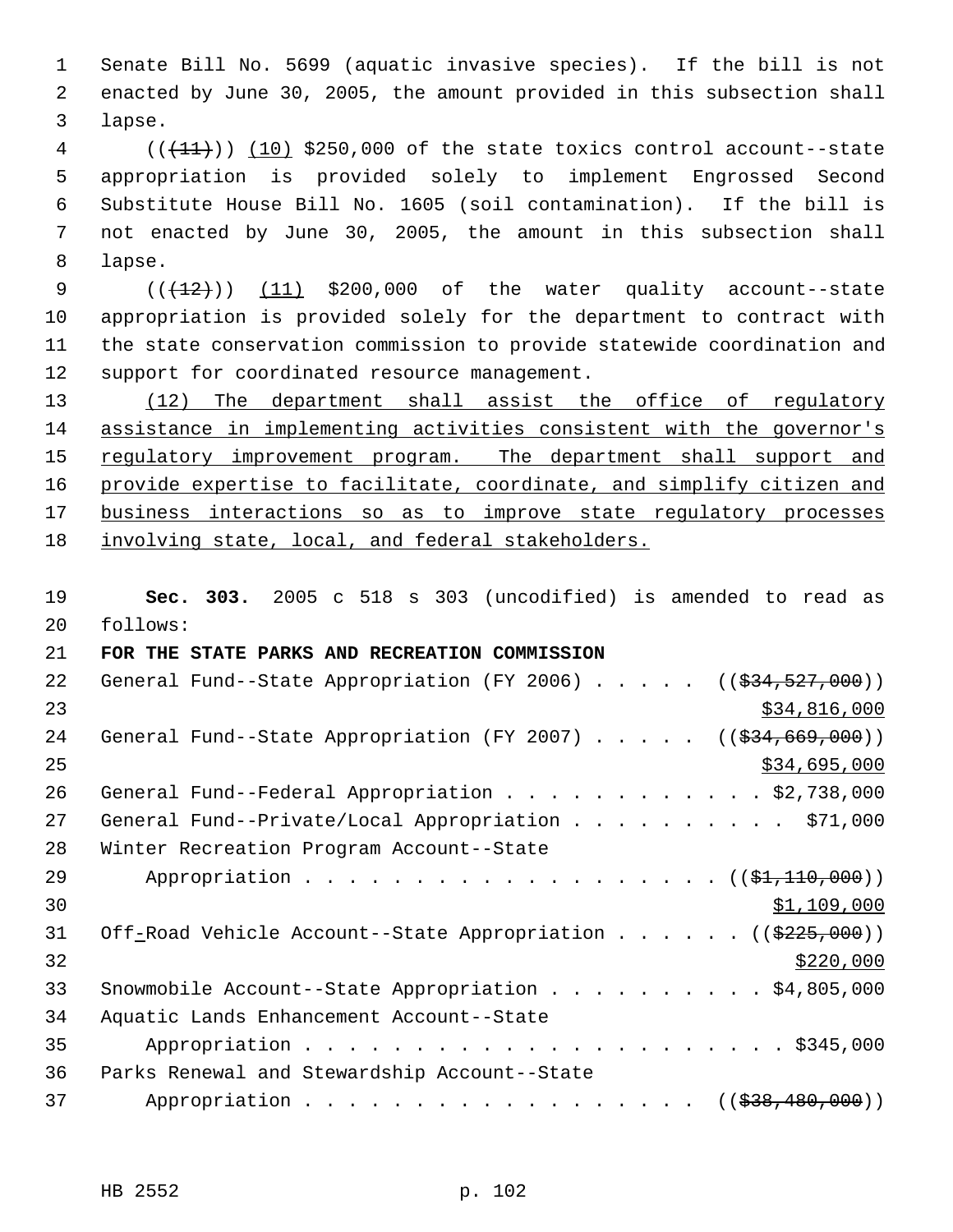1 \$38,702,000

| 2<br>Public Safety and Education Account--State                                    |               |
|------------------------------------------------------------------------------------|---------------|
| 3                                                                                  |               |
| 4<br>Parks Renewal and Stewardship Account--Private/Local                          |               |
| 5                                                                                  |               |
| 6<br>Pension Funding Stabilization Account--State                                  |               |
| 7                                                                                  |               |
| 8<br>TOTAL APPROPRIATION ( $(\frac{\text{ }4117,317,000}{\text{ }})$ )             |               |
| 9                                                                                  | \$118,039,000 |
| 10<br>The appropriations in this section are subject to the following              |               |
| conditions and limitations:<br>11                                                  |               |
| 12<br>(1) Fees approved by the state parks and recreation commission in            |               |
| 13<br>the 2005-07 biennium are authorized to exceed the fiscal growth factor       |               |
| 14<br>under RCW 43.135.055.                                                        |               |
| 15<br>(2) \$79,000 of the general fund--state appropriation for fiscal             |               |
| 16<br>year 2006 and \$79,000 of the general fund--state appropriation for          |               |
| 17<br>fiscal year 2007 are provided solely for a grant for the operation of        |               |
| 18<br>the Northwest avalanche center.                                              |               |
| (3) \$191,000 of the aquatic lands enhancement account appropriation<br>19         |               |
| provided solely for the implementation of the Puget Sound<br>20<br>is              |               |
| 21<br>conservation and recovery plan and agency action item PRC-02.                |               |
| 22<br>(4) \$185,000 of the parks renewal and stewardship account--state            |               |
| 23<br>appropriation is provided solely to develop a plan for public education      |               |
| 24<br>and tourist orientation and interpretation at selected state park sites      |               |
| 25<br>along the route of the ice age floods from Spokane to the Pacific            |               |
| 26<br>ocean.                                                                       |               |
| 27<br>Sec. 304. 2005 c 518 s 304 (uncodified) is amended to read as                |               |
| 28<br>follows:                                                                     |               |
| 29<br>FOR THE INTERAGENCY COMMITTEE FOR OUTDOOR RECREATION                         |               |
| General Fund--State Appropriation (FY 2006) \$1,401,000<br>30                      |               |
| General Fund--State Appropriation (FY 2007) $($ $(\frac{21}{7} + 414,000) )$<br>31 |               |
| 32                                                                                 | \$1,417,000   |
| General Fund--Federal Appropriation ( $(\frac{218}{718}, \frac{455}{100})$ )<br>33 |               |
| 34                                                                                 | \$18,462,000  |
| 35<br>General Fund--Private/Local Appropriation \$250,000                          |               |
| 36<br>Aquatic Lands Enhancement Account--State Appropriation \$254,000             |               |
| 37<br>Water Quality Account--State Appropriation \$200,000                         |               |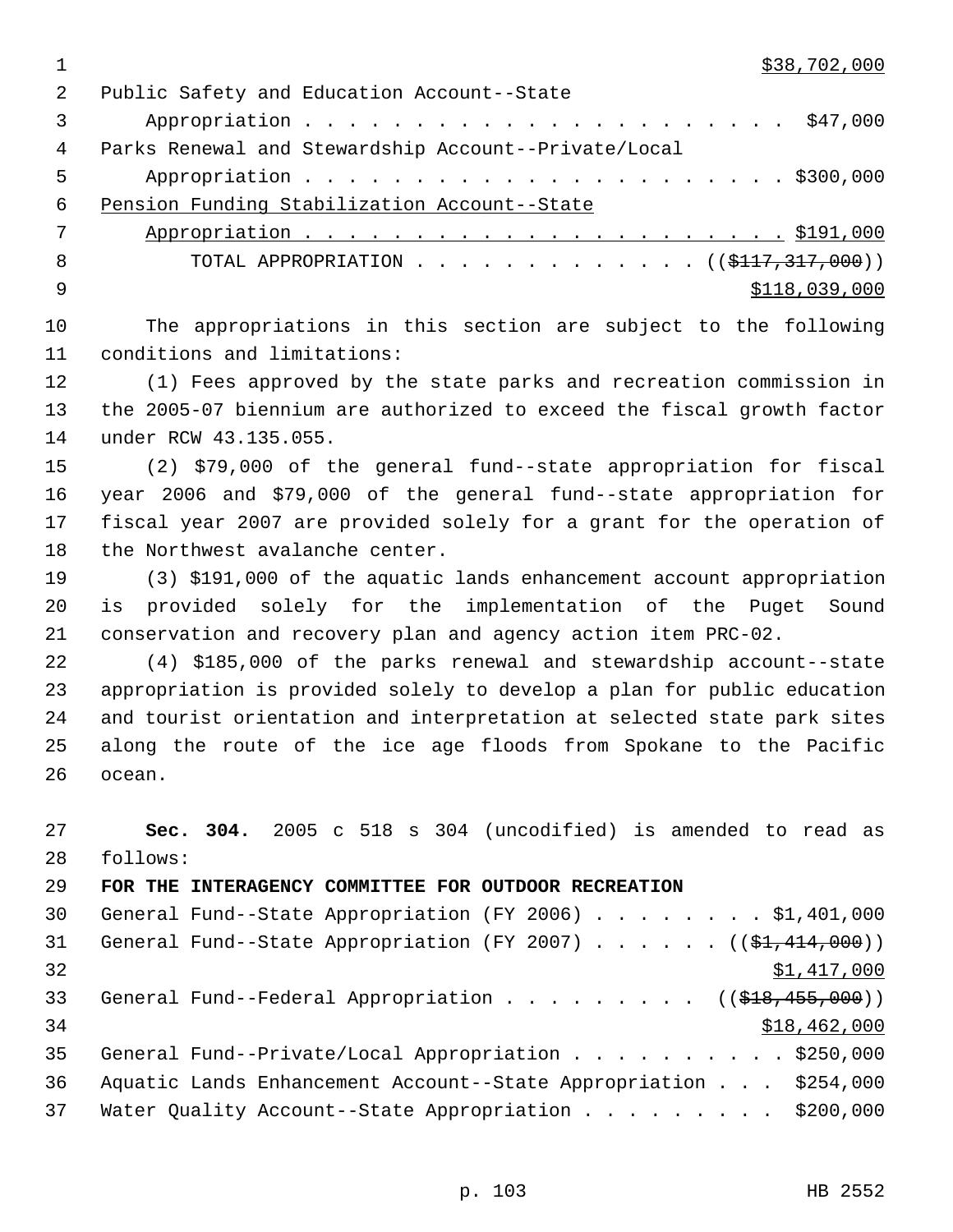1 Firearms Range Account--State Appropriation . . . . . . . . \$24,000 2 Recreation Resources Account--State Appropriation . . . ((\$3,176,000))  $\frac{1}{3}$   $\frac{1}{2}$ , 196,000 4 NOVA Program Account--State Appropriation . . . . . . . . . . \$809,000 Pension Funding Stabilization Account--State

 Appropriation . . . . . . . . . . . . . . . . . . . . . . . \$1,000 7 TOTAL APPROPRIATION . . . . . . . . . . . . . ((\$25,983,000))  $8 \div 25,014,000$ 

 The appropriations in this section are subject to the following conditions and limitations:

 (1) As described in section 129(7) of this act, the department shall make recommendations and report on monitoring activities related to salmon recovery.

 (2) \$16,025,000 of the general fund--federal appropriation is provided solely for implementation of the forest and fish agreement rules. These funds will be passed through to the department of natural resources and the department of fish and wildlife.

 (3) During the 2005-07 fiscal biennium, any county that purchased land before 1978 for off-road vehicle sports park recreation pursuant to 1972 ex.s. c 153 and 1975 1st ex.s. c 34 may discharge its contractual obligations for state-funded capital improvements on those lands if by no later than June 30, 2007:

 (a) It sells on the open market, at the highest price achievable, all such lands and related facilities and equipment. After deducting reasonable expenses for the cost of sale, all remaining funds will be deposited within thirty days of closing to the nonhighway and off-road vehicle activities program account in the office of the state treasurer. Any funds derived from such sale shall be expended in 29 accordance with RCW  $46.09.170(2)(d)(ii)(A)$  in the same manner as funds the committee receives from RCW 46.09.110 and shall be used for off- road vehicle recreation facilities in areas west of the crest of the Cascade Mountains with preference for developing a new off-road vehicle sports park; or

 (b) With the consent of the interagency committee, it gives all such lands and related facilities and equipment to a state or local agency. The state or local agency must agree to make the lands available for purposes related to motorized off-road vehicle recreation. The agency will not be responsible for contractual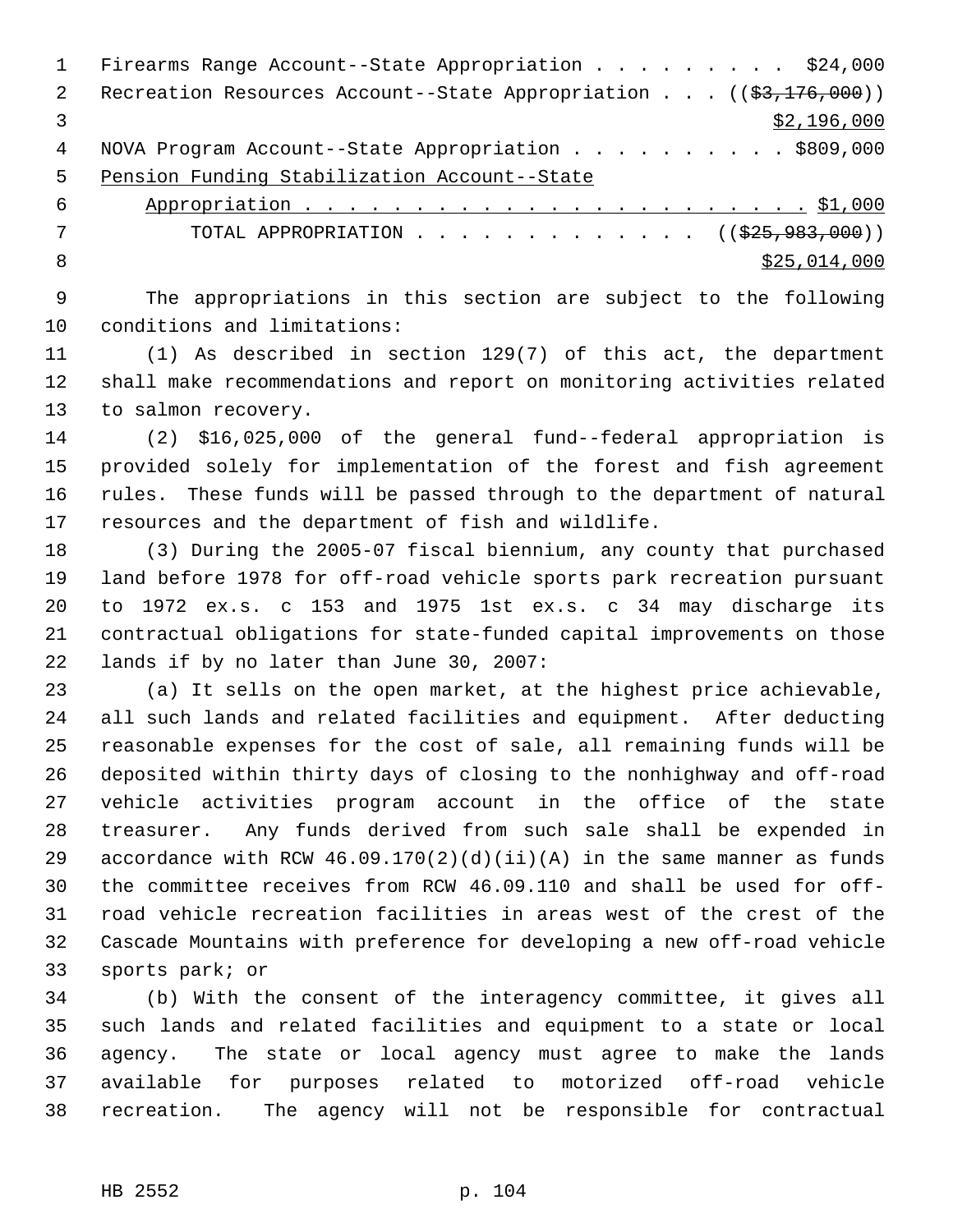obligations for previous state-funded capital improvements on those lands. The interagency committee may award a one time noncompetitive grant to the agency for renovation and other capital improvements and for initial operating costs. If a transfer of property under this subsection (b) is not approved prior to June 30, 2006, then the property shall be sold according to (a) of this subsection.

 (4) \$125,000 of the general fund--state appropriation for fiscal year 2006 and \$125,000 of the general fund--state appropriation for fiscal year 2007 are provided solely for the biodiversity strategy.

 (5) \$20,000 of the general fund--state appropriation for fiscal year 2006 and \$20,000 of the general fund--state appropriation for fiscal year 2007 are provided solely for coordination of federal, state, tribal, local, and private aquatic monitoring efforts. The department shall provide a memorandum to the office of financial management and legislative fiscal committees in January of every year which specifies performance measures to reduce redundancy, increase efficiency, and help meet the goals and objectives of the various entities involved in monitoring and if these performance measures were met.

 **Sec. 305.** 2005 c 518 s 305 (uncodified) is amended to read as follows: **FOR THE ENVIRONMENTAL HEARINGS OFFICE**  23 General Fund--State Appropriation (FY 2006) . . . . . . . . \$1,057,000 24 General Fund--State Appropriation (FY 2007) . . . . . . ((\$1,064,000)) \$1,066,000 Pension Funding Stabilization Account--State Appropriation . . . . . . . . . . . . . . . . . . . . . . . \$5,000 28 TOTAL APPROPRIATION  $\cdots$ ,  $\cdots$ ,  $\cdots$ ,  $\cdots$ ,  $\cdots$ ,  $\cdots$  ( $(\frac{22,121,000}{2})$ ) \$2,128,000 **Sec. 306.** 2005 c 518 s 306 (uncodified) is amended to read as follows: **FOR THE CONSERVATION COMMISSION**  General Fund--State Appropriation (FY 2006) . . . . . . . . \$2,235,000 34 General Fund--State Appropriation (FY 2007) . . . . . . ((\$2,253,000))  $\frac{1}{2}$  35  $\frac{1}{2}$  256,000 36 General Fund--Federal Appropriation . . . . . . . . . . . . \$250,000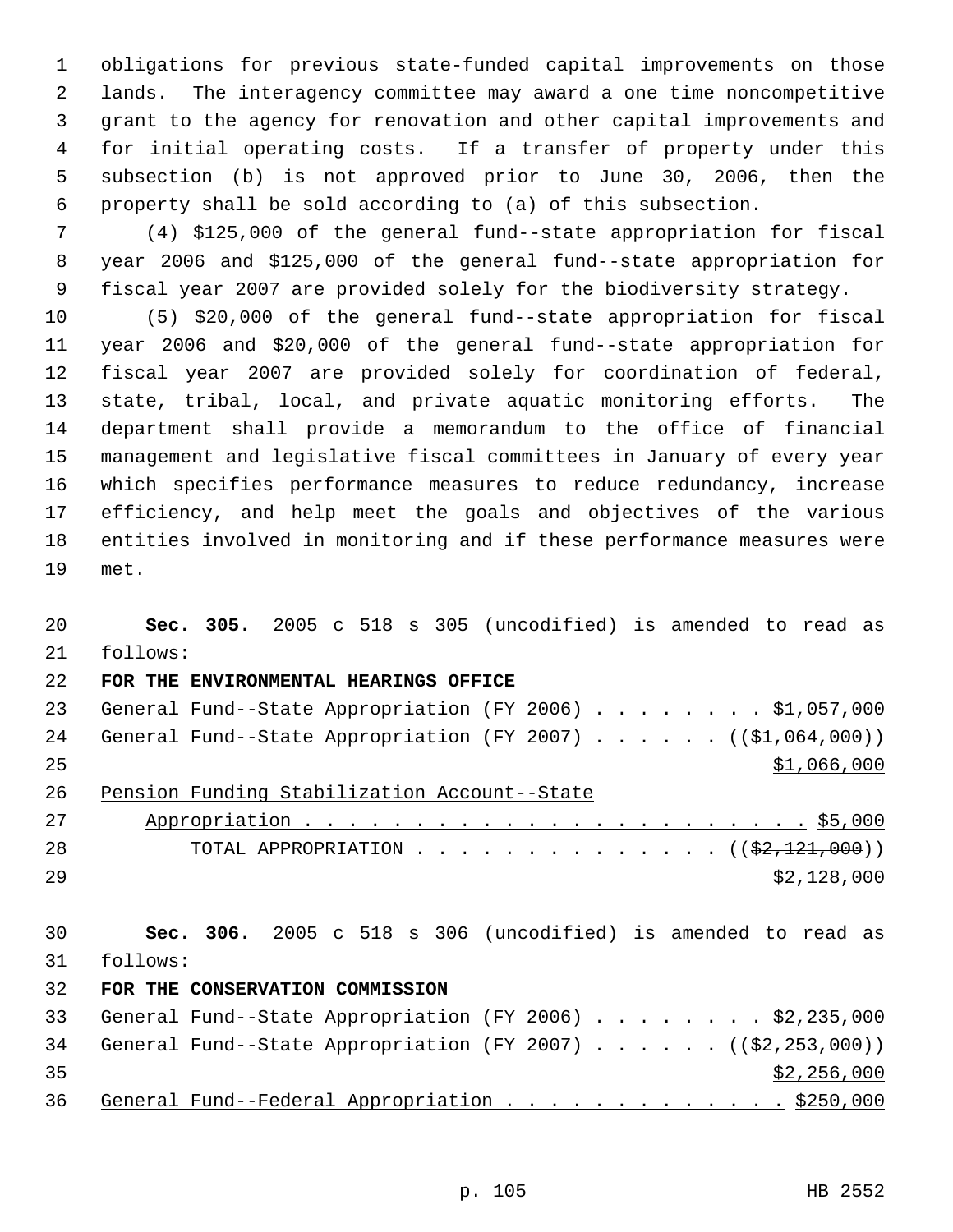| $\mathbf{1}$   | Water Quality Account--State Appropriation ( $(\frac{24}{175}, 000)$ )       |
|----------------|------------------------------------------------------------------------------|
| $\overline{2}$ | \$4,178,000                                                                  |
| 3              | Pension Funding Stabilization Account--State                                 |
| 4              |                                                                              |
| 5              | TOTAL APPROPRIATION $\ldots$ , ( $(\frac{68,663,000}{2})$                    |
| 6              | \$8,922,000                                                                  |
| 7              | The appropriations in this section are subject to the following              |
| 8              | conditions and limitations:                                                  |
| $\mathsf 9$    | (1) \$197,000 of the general fund--state appropriation for fiscal            |
| 10             | year 2006 and \$197,000 of the general fund--state appropriation for         |
| 11             | fiscal year 2007 are provided solely for the implementation of the           |
| 12             | Puget Sound conservation and recovery plan and agency action item CC-        |
| 13             | 01.                                                                          |
| 14             | $(2)$ As described in section 129(7) of this act, the department             |
| 15             | shall make recommendations and report on monitoring activities related       |
| 16             | to salmon recovery.                                                          |
| 17             | (3) \$100,000 of the general fund--state appropriation for fiscal            |
| 18             | year 2006 and \$100,000 of the general fund--state appropriation for         |
| 19             | fiscal year 2007 are provided solely to implement Substitute House Bill      |
| 20             | No. 1462 (relating to funding for conservation districts). If the bill       |
| 21             | not enacted by June 30, 2005, the amounts provided in this<br>is             |
| 22             | subsection shall lapse.                                                      |
| 23             | Sec. 307. 2005 c 518 s 307 (uncodified) is amended to read as                |
| 24             | follows:                                                                     |
| 25             | FOR THE DEPARTMENT OF FISH AND WILDLIFE                                      |
| 26             | General Fund--State Appropriation (FY 2006) $($ $($ $\frac{245}{751},000)$ ) |
| 27             | \$45,782,000                                                                 |
| 28             | General Fund--State Appropriation (FY 2007) $($ $($ $\frac{244}{545},000)$ ) |
| 29             | \$45,837,000                                                                 |
| 30             | General Fund--Federal Appropriation ( $(\frac{242}{262}, \frac{261}{260})$ ) |
| 31             | \$49,100,000                                                                 |
| 32             | General Fund--Private/Local Appropriation ( $(\frac{236}{1236}, 025, 000)$ ) |
| 33             | \$36,089,000                                                                 |
| 34             | Off-Road Vehicle Account--State Appropriation \$392,000                      |
| 35             | Aquatic Lands Enhancement Account--State                                     |
| 36             | Appropriation ((\$5,813,000))                                                |
| 37             | \$5,820,000                                                                  |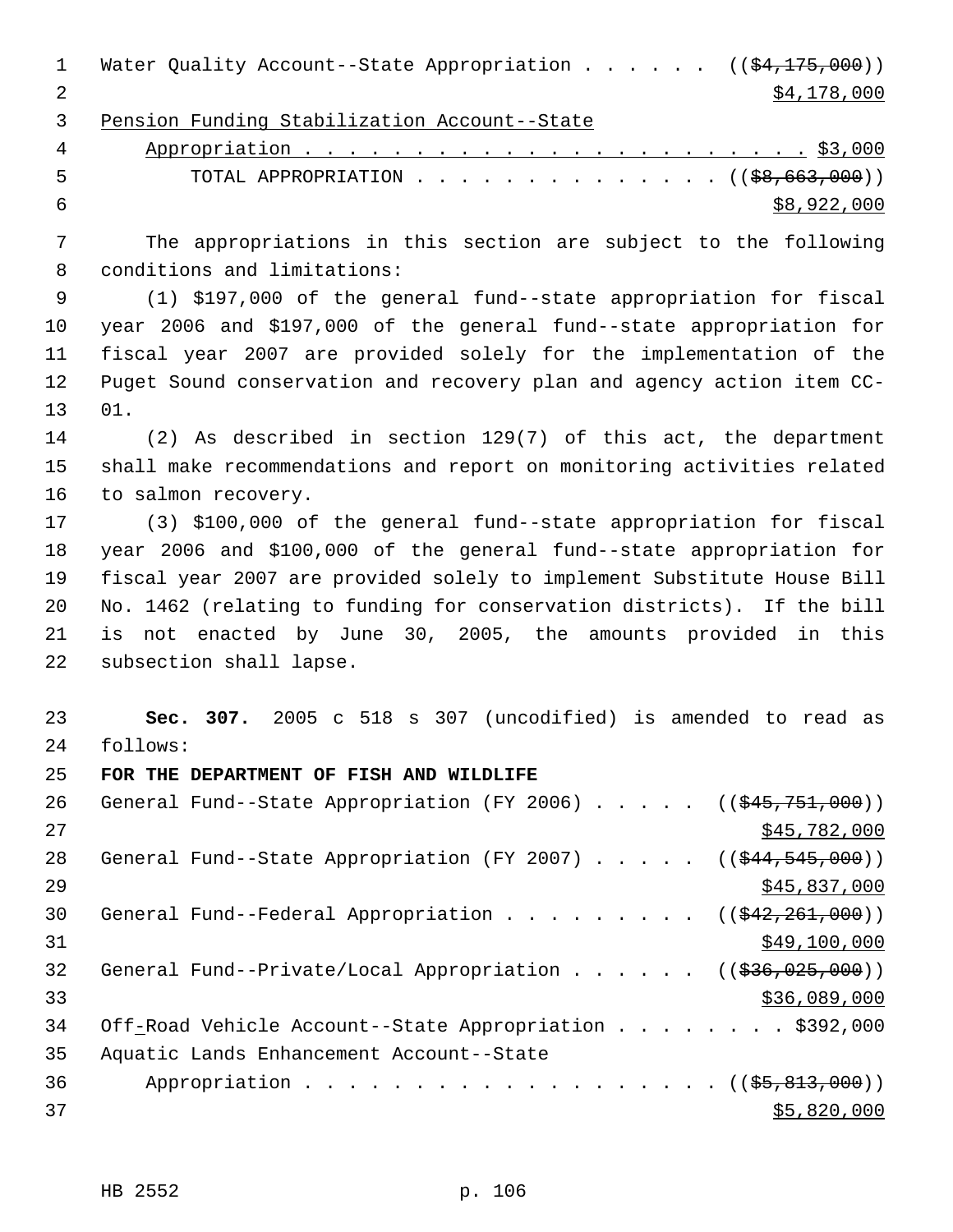| 1              | Recreational Fisheries Enhancement--State                                         |
|----------------|-----------------------------------------------------------------------------------|
| $\overline{2}$ | Appropriation $($ $(\frac{27}{53}, \frac{547}{500}) )$                            |
| 3              | \$3,753,000                                                                       |
| 4              | Warm Water Game Fish Account--State Appropriation $((\frac{2}{7}, 898, 000))$     |
| 5              | \$2,904,000                                                                       |
| 6              | Eastern Washington Pheasant Enhancement                                           |
| 7              | Account--State Appropriation<br>\$750,000                                         |
| 8              | Wildlife Account--State Appropriation<br>$((\frac{1562}{776},000))$               |
| $\mathsf 9$    | \$61,935,000                                                                      |
| 10             | Wildlife Account--Federal Appropriation<br>$((\frac{230}{7}36, \frac{966}{900}))$ |
| 11             | \$33,029,000                                                                      |
| 12             | Wildlife Account--Private/Local Appropriation<br>((\$10,379,000))                 |
| 13             | \$10,386,000                                                                      |
| 14             | Game Special Wildlife Account--State Appropriation<br>$((\$2,147,000))$           |
| 15             | \$2,883,000                                                                       |
| 16             | Game Special Wildlife Account--Federal Appropriation .<br>$(($ \$8,858,000))      |
| 17             | \$8,863,000                                                                       |
| 18             | Game Special Wildlife Account--Private/Local                                      |
| 19             | Appropriation<br>((\$468,000))                                                    |
| 20             | \$469,000                                                                         |
| 21             | Public Safety and Education Account--State                                        |
| 22             |                                                                                   |
| 23             | Environmental Excellence Account--State Appropriation \$15,000                    |
| 24             | Regional Fisheries Salmonid Recovery                                              |
| 25             | Account--Federal Appropriation ( $(\frac{1}{21}, 755, 000)$ )                     |
| 26             | \$2,755,000                                                                       |
| 27             | Oil Spill Prevention Account--State Appropriation $((\frac{21}{61}, 040, 000))$   |
| 28             | \$1,043,000                                                                       |
| 29             | ((Recreation Resources Account - State Appropriation \$36,000))                   |
| 30             | Oyster Reserve Land Account--State Appropriation \$411,000                        |
| 31             | ((Freshwater Aquatic Algae Control Account - State)                               |
| 32             |                                                                                   |
| 33             | Aquatic Invasive Species Prevention Account--State                                |
| 34             |                                                                                   |
| 35             | Pension Funding Stabilization Account--State                                      |
| 36             |                                                                                   |
| 37             | TOTAL APPROPRIATION ( $(\frac{2302}{171},000)$ )                                  |
| 38             | \$313,580,000                                                                     |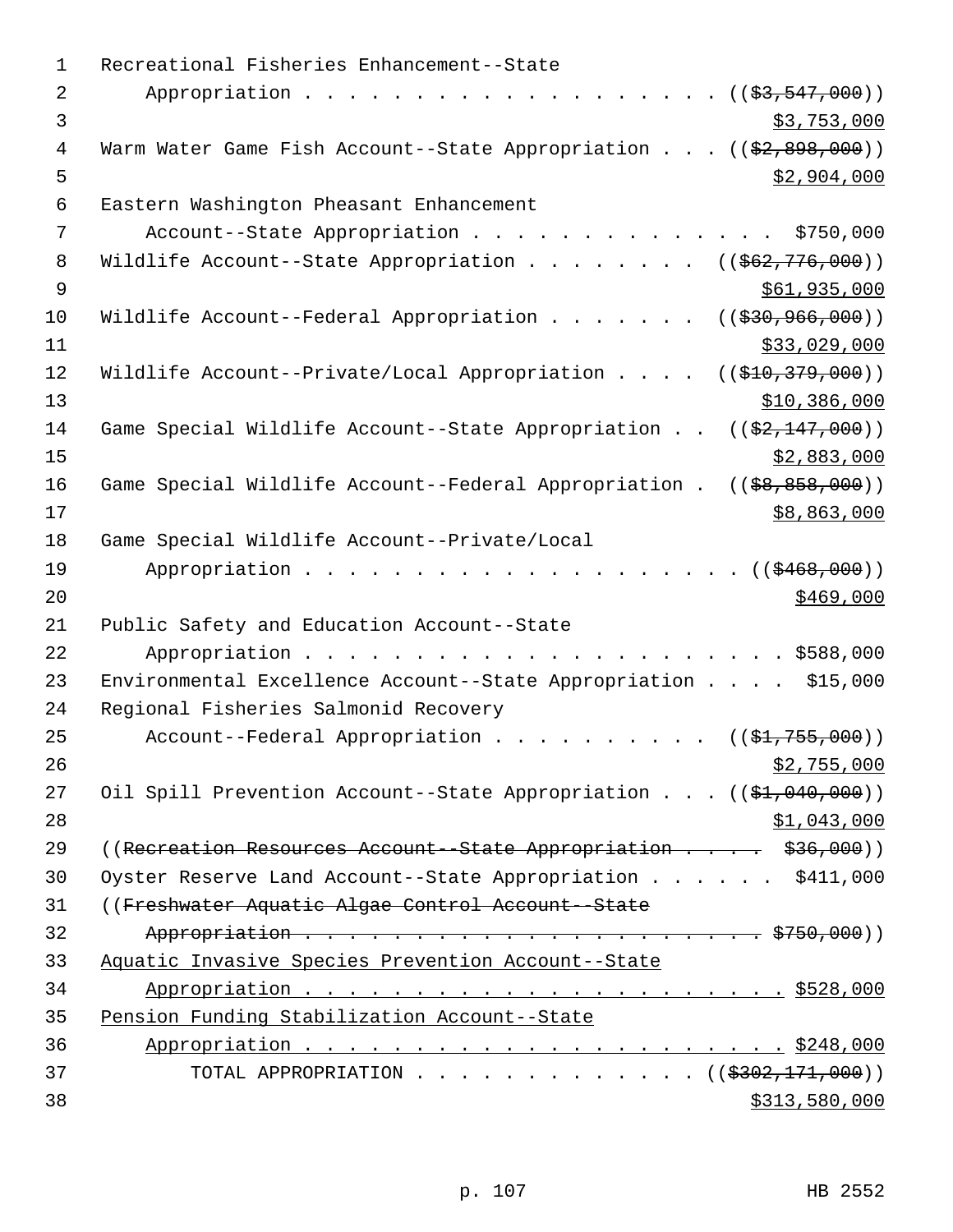The appropriations in this section are subject to the following conditions and limitations:

 (1) As described in section 129(7) of this act, the department shall make recommendations and report on monitoring activities related to salmon recovery.

 (2) \$1,556,714 of the general fund--state appropriation for fiscal year 2006 and \$1,556,713 of the general fund--state appropriation for fiscal year 2007 are provided solely for the implementation of the Puget Sound conservation and recovery plan and agency action items DFW-01 through DFW-06, DFW-08 through DFW-12, and DFW-16.

 (3) \$225,000 of the general fund--state appropriation for fiscal year 2006 and \$225,000 of the general fund--state appropriation for fiscal year 2007 are provided solely for the implementation of hatchery reform recommendations defined by the hatchery scientific review group.

 (4) The department shall support the activities of the aquatic nuisance species coordination committee to foster state, federal, tribal, and private cooperation on aquatic nuisance species issues. The committee shall strive to prevent the introduction of nonnative aquatic species and to minimize the spread of species that are introduced.

 (5) The department shall emphasize enforcement of laws related to protection of fish habitat and the illegal harvest of salmon and steelhead. Within the amount provided for the agency, the department shall provide support to the department of health to enforce state shellfish harvest laws.

 (6) \$180,000 of the wildlife account--state appropriation is provided solely to test deer and elk for chronic wasting disease and to document the extent of swan lead poisoning. Of this amount, \$65,000 is provided solely to document the extent of swan lead poisoning and to begin environmental cleanup.

 (7) The department shall provide quarterly status reports to the office of financial management regarding the replacement of the Washington interactive licensing system and the implementation of the hydraulic permit management system.

 (8) The department shall prepare a report detailing the hydraulic permit approval program applications and project types. The department shall coordinate with the office of financial management in determining the contents of the report. At minimum, the report shall include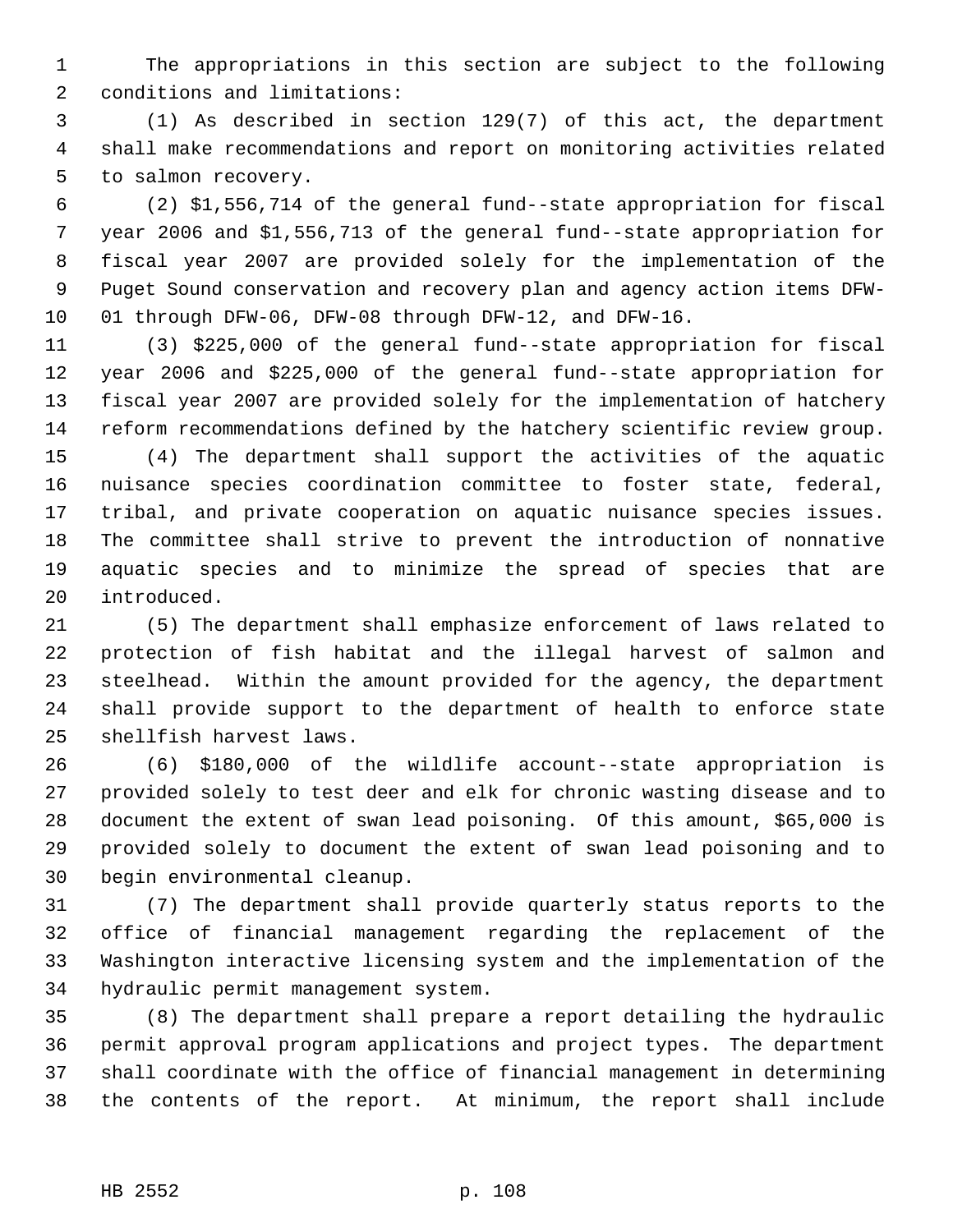permits by applicant (name, state, local, federal, tribal entity, etc.), project type (pamphlet, minor, medium, major, extension, revision, etc.) and project location (county and water resource inventory area). The department shall submit the report to the office of financial management and legislative fiscal committees no later than September 1, 2006.

 (9) \$700,000 of the general fund--federal appropriation is provided solely for environmental data quality and access projects in support of 9 state salmon recovery efforts. The department shall coordinate planning and implementation of all activities with the department of 11 information services and the governor's salmon recovery office. The 12 department shall make certain that any activity using these funds is consistent with recommendations to be submitted (per section 405, chapter 488, Laws of 2005) in the joint report to the legislature and office of financial management on December 1, 2006.

 (10) \$100,000 of the general fund--state appropriation for fiscal year 2006 and \$400,000 of the general fund--state appropriation for fiscal year 2007 are provided solely for a state match to support the Puget Sound nearshore partnership between the department and the U.S. Army Corps of Engineers.

 $(1)$  (( $(10)$ )) (11) \$72,000 of the state wildlife account--state appropriation is provided solely to implement House Bill No. 1211 (multiple season big game permit). If the bill is not enacted by June 30, 2005, the amount provided in this section shall lapse.

 $(12)$   $($  $\frac{25750}{12})$   $\frac{528}{000}$  of the  $($  $\frac{25750}{000})$   $\frac{25750}{0000}$   $\frac{25750}{0000}$   $\frac{25750}{0000}$   $\frac{25750}{0000}$   $\frac{25750}{0000}$   $\frac{25750}{0000}$   $\frac{25750}{0000}$   $\frac{25750}{0000}$   $\frac{25750}{0000}$  26 control) aquatic invasive species prevention account--state appropriation is provided solely to implement Senate Bill No. 5699 (preventing and controlling aquatic invasive species and algae). If the bill is not enacted by June 30, 2005, the amounts provided in this subsection shall lapse.

 (13) \$703,000 of the general fund--state appropriation for fiscal year 2006 is provided solely to purchase six purse seine and three gill net licenses to meet the provisions of the United States/Canada salmon treaty.

 $((+15))$   $(14)$  \$10,000 of the general fund--state appropriation for fiscal year 2006 and \$10,000 of the general fund--state appropriation for fiscal year 2007 are provided solely for chum salmon production at Minter creek hatchery.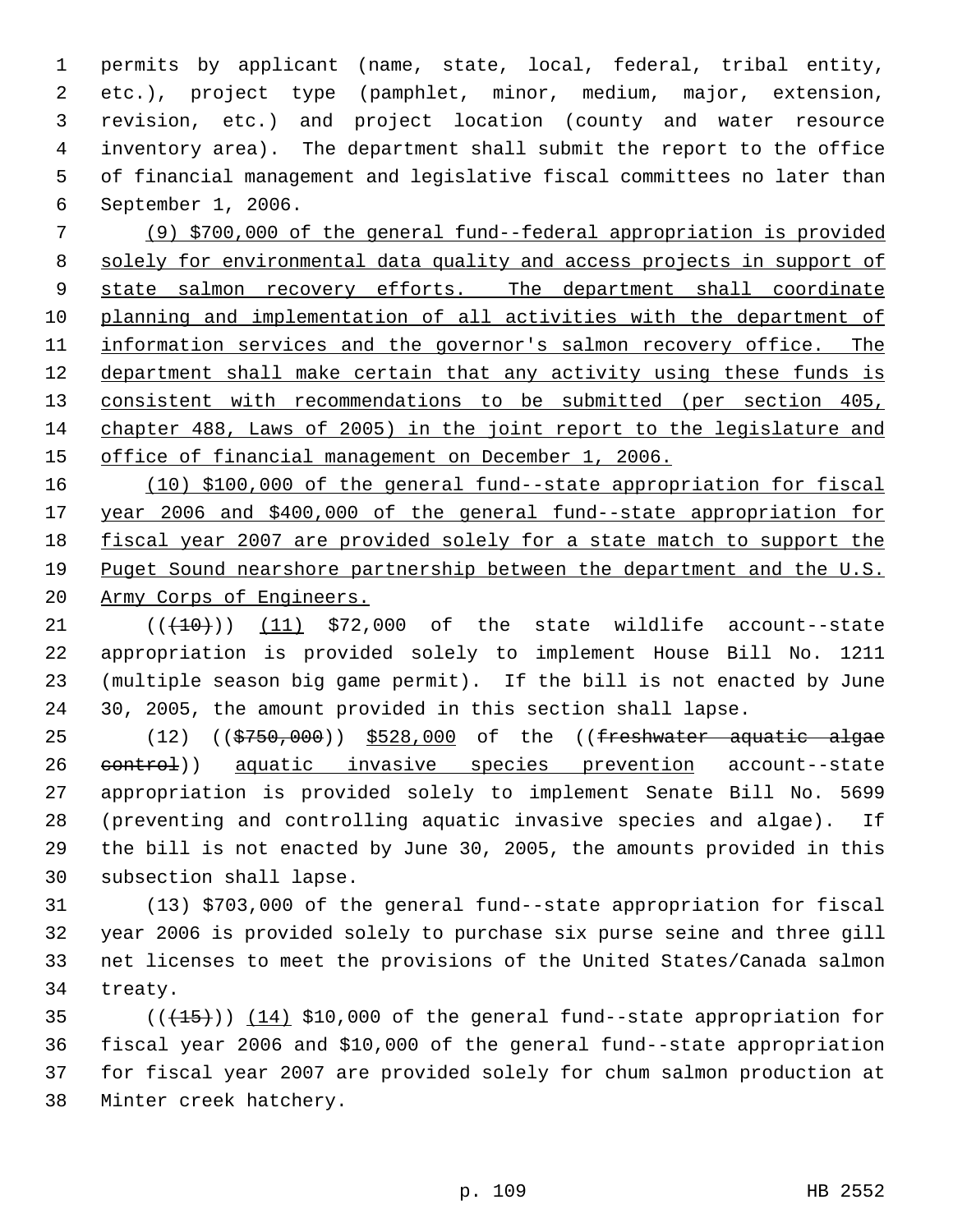1 (( $(16)$ )) (15) \$45,000 of the general fund--federal appropriation for fiscal year 2006 and \$45,000 of the general fund--federal appropriation for fiscal year 2007 are provided solely for the management of Canada goose seasons to increase the number of hunting days in southwest Washington.

 $((+17))$   $(16)$  \$46,000 of the wildlife account--state appropriation is provided solely to increase the number of courses providing the hunter education training program created in RCW 77.32.155. The department shall reduce the current backlog of applicants waiting to take the training program and provide for a stable supply of training program courses in order to avoid future backlogs.

12 (( $(18)$ )) (17) \$481,000 of the wildlife account--state appropriation is provided solely to continued operation of the Naselle Hatchery during the 2005-07 biennium. This will increase production by 3 million Chinook, 1 million Coho, and 30,000 trout.

 $((+20))$   $(18)$  \$223,000 of the wildlife account--state appropriation is provided solely to implement Senate Bill No. 5227 (wildlife harvest reports). If the bill is not enacted by June 30, 2005, the amount provided in this subsection shall lapse.

20 (19) The department shall assist the office of regulatory assistance in implementing activities consistent with the governor's 22 regulatory improvement program. The department shall support and 23 provide expertise to facilitate, coordinate, and simplify citizen and business interactions so as to improve state regulatory processes involving state, local, and federal stakeholders.

 (20) \$601,000 of the general fund--state appropriation for fiscal year 2006 is provided solely for fire suppression and remediation activities on department lands and facilities that were impacted during the 2005 fire season. Funding shall be used for seeding, planting vegetation, fertilizing, weed control, and the establishment of water 31 bars and other erosion control measures.

 (21) \$55,000 of the general fund--state appropriation for fiscal year 2006, \$266,000 of the general fund--state appropriation for fiscal year 2007, and \$319,000 of the wildlife account--state appropriation are provided solely for the continued operation of the Nemah, Mossyrock, Omak, Colville, Arlington, and Columbia Basin hatcheries during the 2005-07 biennium. Funding shall be used to offset the increased cost of utilities, fuel, fish feed, and mitigation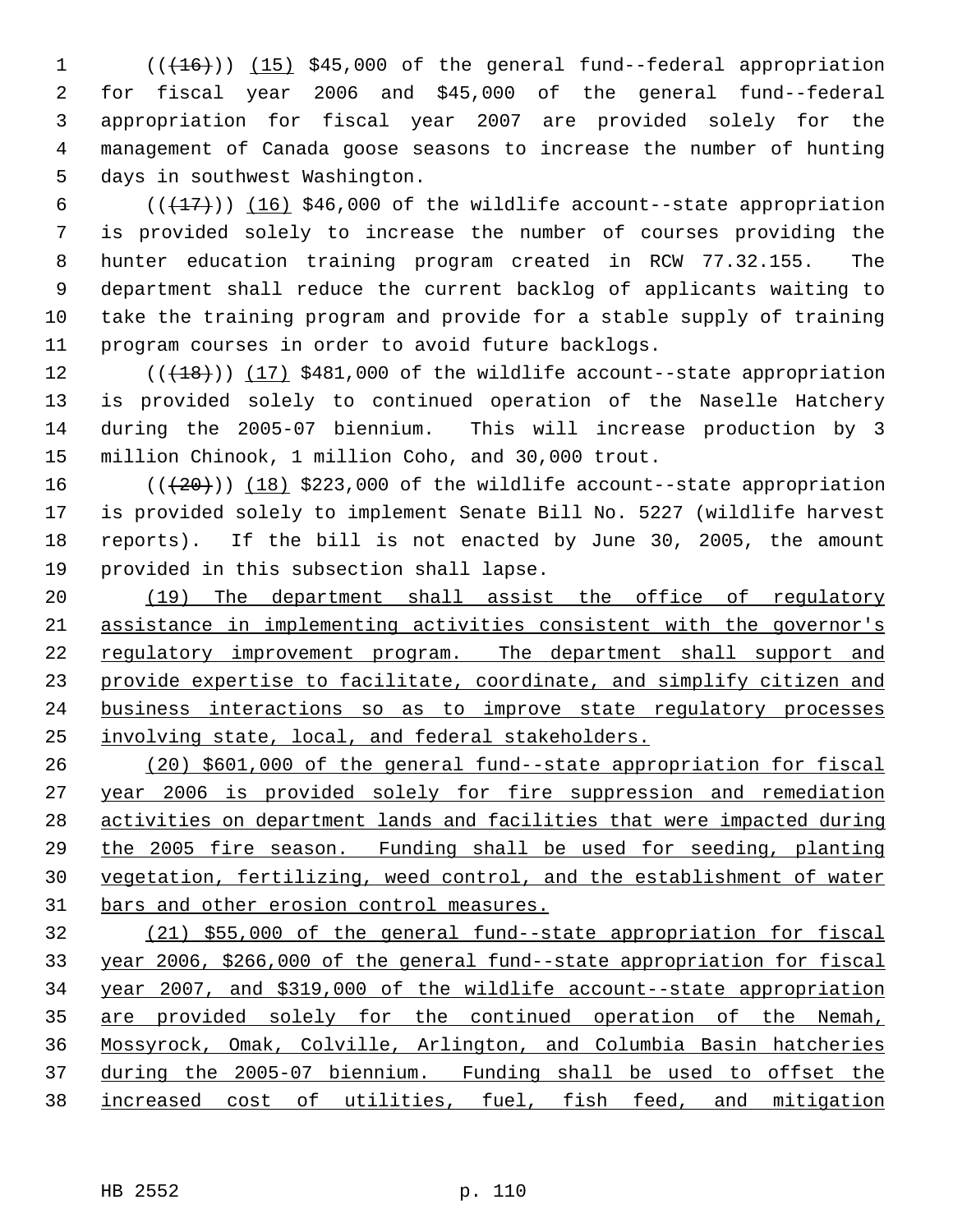1 obligations previously funded from local sources. The department shall 2 consult with the appropriate natural resource and fiscal committees of 3 the legislature prior to submitting a 2007-09 budget proposal that 4 changes current hatchery operations, production, and/or maintenance to 5 the office of financial management. Unless specifically authorized by 6 the legislature, the department shall not close any hatchery facility 7 currently in operation. 8  $((+21))$  (22) \$4,000 of the wildlife account--state appropriation 9 is provided solely to implement House Bill No. 1210 (temporary fishing 10 license). If the bill is not enacted by June 30, 2005, the amount 11 provided in this subsection shall lapse. 12 **Sec. 308.** 2005 c 518 s 308 (uncodified) is amended to read as 13 follows: 14 **FOR THE DEPARTMENT OF NATURAL RESOURCES**  15 General Fund--State Appropriation (FY 2006) . . . . . ((\$49,220,000))  $\frac{$40,818,000}{2}$ 17 General Fund--State Appropriation (FY 2007) . . . . ((\$43,757,000))  $18$  \$52,128,000 19 General Fund--Federal Appropriation . . . . . . . . ((\$15,202,000))  $20$  \$15,215,000 21 General Fund--Private/Local Appropriation . . . . . .  $($   $($ \$1,275,000)) 22  $\frac{$1,276,000}{ }$ 23 Forest Development Account--State Appropriation . . . ((\$54,441,000))  $24$  \$54,697,000 25 Off-Road Vehicle Account--State Appropriation . . . . ((\$3,986,000))  $26$   $\frac{$4,001,000}{9}$ 27 Surveys and Maps Account--State Appropriation . . . . . ((\$2,436,000)) 28 \$2,447,000 29 Aquatic Lands Enhancement Account--State 30 Appropriation . . . . . . . . . . . . . . . . . (  $(\frac{28,344,000}{1})$  $31$  \$8,451,000 32 Resources Management Cost Account--State 33 Appropriation . . . . . . . . . . . . . . . . ((<del>\$85,941,000</del>)) 34 \$86,332,000 35 Surface Mining Reclamation Account--State 36 Appropriation . . . . . . . . . . . . . . . . . (  $(\frac{21,841,000}{1,000})$  $\frac{1}{2}$  37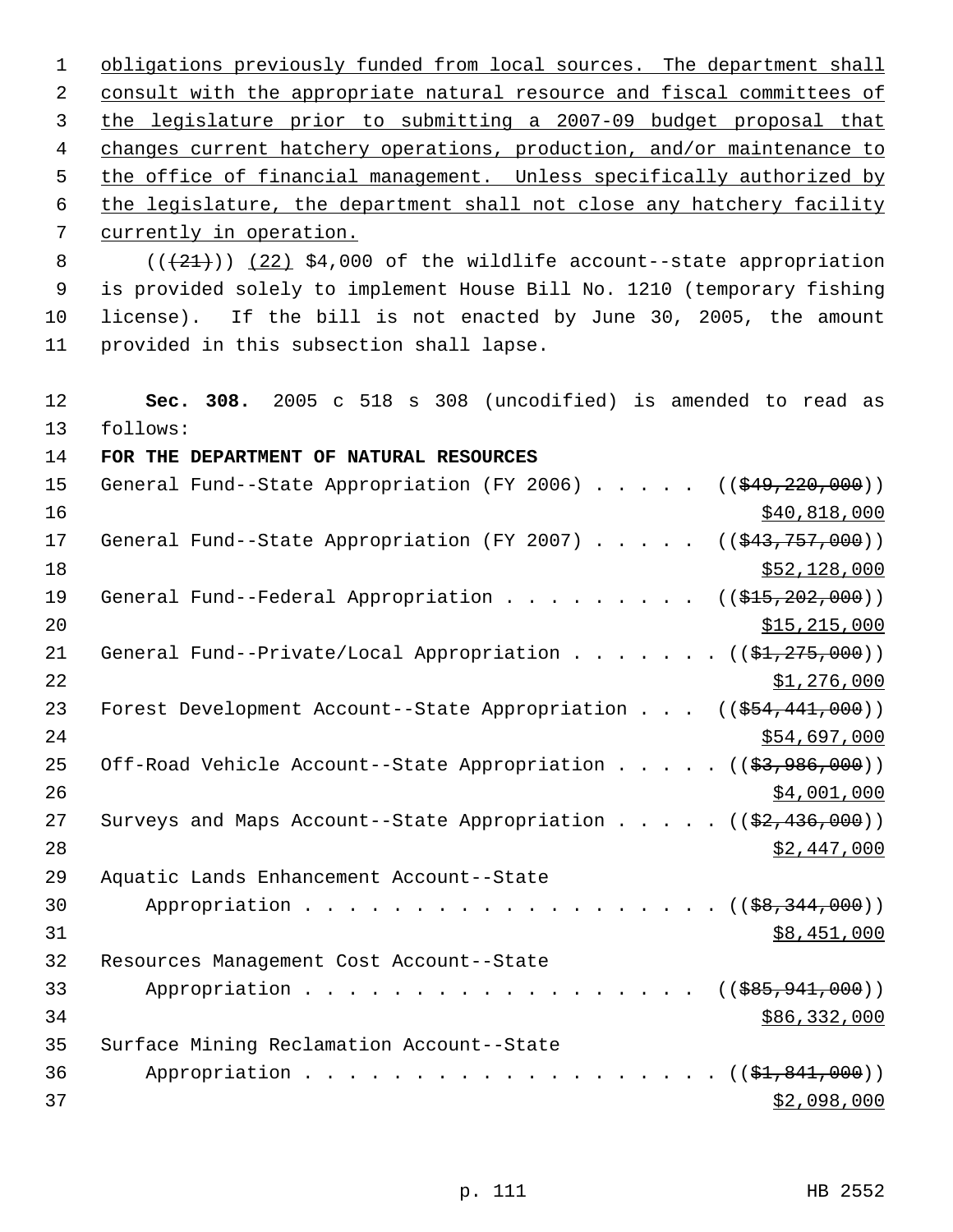| 1              | Disaster Response Account--State                                                          |
|----------------|-------------------------------------------------------------------------------------------|
| $\overline{2}$ |                                                                                           |
| 3              | Water Quality Account--State Appropriation ( $(\frac{2}{2}, 630, 000)$ )                  |
| 4              | \$2,636,000                                                                               |
| 5              | Aquatic Land Dredged Material Disposal Site                                               |
| 6              | Account--State Appropriation ( $(\frac{2652}{100})$ )                                     |
| 7              | \$1,321,000                                                                               |
| 8              | Natural Resources Conservation Areas Stewardship                                          |
| 9              | Account--State Appropriation \$34,000                                                     |
| 10             | State Toxics Control Account--State Appropriation \$2,155,000                             |
| 11             | Air Pollution Control Account--State Appropriation ((\$555,000))                          |
| 12             | \$556,000                                                                                 |
| 13             | Derelict Vessel Removal Account--State Appropriation . ((\$1,137,000))                    |
| 14             | \$1,138,000                                                                               |
| 15             | Agricultural College Trust Management                                                     |
| 16             | Account--State Appropriation $($ \$1,962,000))                                            |
| 17             | \$1,966,000                                                                               |
| 18             | Pension Funding Stabilization Account--State                                              |
| 19             |                                                                                           |
| 20             | TOTAL APPROPRIATION ( $(\frac{2280,568,000}{s})$ )                                        |
| 21             | \$282,405,000                                                                             |
| 22             | The appropriations in this section are subject to the following                           |
| 23             | conditions and limitations:                                                               |
| 24             | (1) As described in section 129(7) of this act, the department                            |
| 25             | shall make recommendations and report on monitoring activities related                    |
| 26             | to salmon recovery.                                                                       |
| 27             | (2) \$18,000 of the general fund--state appropriation for fiscal                          |
| 28             | year 2006, \$18,000 of the general fund--state appropriation for fiscal                   |
| 29             | year 2007, and \$1,652,050 of the aquatic lands enhancement account                       |
| 30             | appropriation are provided solely for the implementation of the Puget                     |
| 31             | Sound conservation and recovery plan and agency action items DNR-01 and                   |
| 32             | $DNR-02$ .                                                                                |
| 33             | \$138,000 of the resource management cost account--state<br>(3)                           |
| 34             | appropriation is provided solely to implement Engrossed Second                            |
| 35             | Substitute House Bill No. 1896 (geoduck harvest). If the bill is not                      |
| 36             | enacted by June 30, 2005, the amount in the subsection shall lapse.                       |
| 37             | $(4)$ ( $(\frac{2953}{100})$ $\frac{5972}{100}$ of the general fund--state appropriation  |
| 38             | for fiscal year 2006 and $($ $(\frac{6950}{600})$ $\frac{994}{000}$ of the general fund-- |
|                |                                                                                           |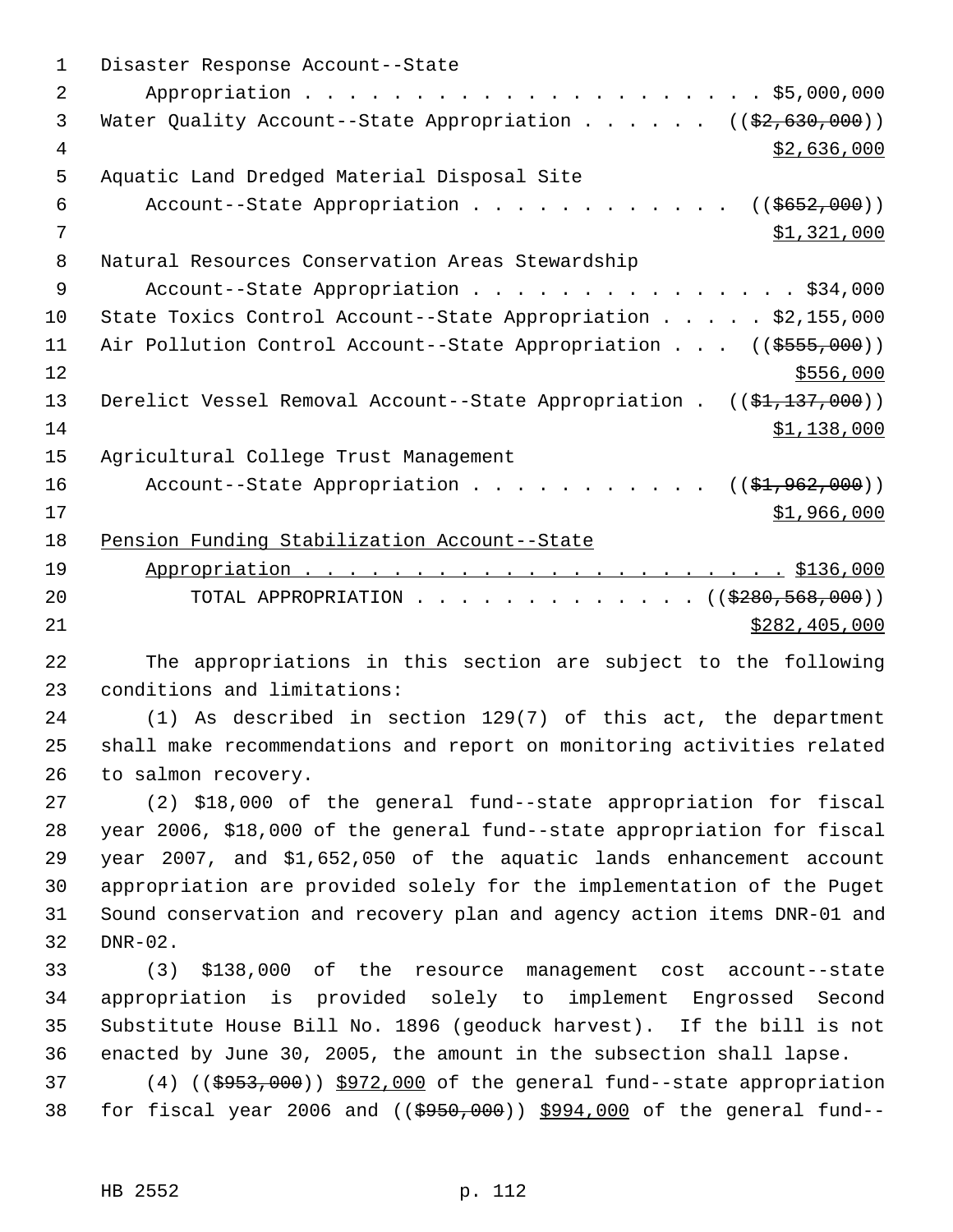state appropriation for fiscal year 2007 are provided solely for deposit into the agricultural college trust management account and are provided solely to manage approximately 70,700 acres of Washington State University's agricultural college trust lands.

5 (5) ((\$10,635,000)) \$11,124,000 of the general fund--state appropriation for fiscal year 2006, ((\$13,635,000)) \$12,982,000 of the general fund--state appropriation for fiscal year 2007, and \$5,000,000 of the disaster response account--state appropriation are provided solely for emergency fire suppression. Of these amounts, up to \$250,000 may be expended for staff and other necessary resources to design and implement a fire data-collection system that includes financial- and performance-management information for fires over 10 acres in size.

 None of the general fund and disaster response account amounts provided in this subsection may be used to fund agency indirect and administrative expenses. Agency indirect and administrative costs shall be allocated among the agency's remaining accounts and appropriations.

 (6) \$582,000 of the aquatic lands enhancement account appropriation is provided solely for spartina control.

 (7) Fees approved by the board of natural resources in the 2005-07 biennium are authorized to exceed the fiscal growth factor under RCW 43.135.055.

 (8) \$9,000,000 of the general fund--state appropriation for fiscal 25 year  $(2006)$  2007 and \$2,000,000 of the aquatic lands enhancement account--state appropriation are provided solely for the purposes of 27 settling those claims identified in ((the consent decree and settlement agreement in)) *U.S., et al. v. State of Washington, et al.* Subproceeding No. 89-3 (Shellfish), United States District Court for the Western District of Washington at Seattle, Case No. C70-9213. The 31 expenditure of this appropriation is contingent on ((the release of those claims in this subproceeding. In the event that the federal government does not appropriate \$22,000,000 for this purpose by June  $30, 2006,$ ) a settlement agreement that includes the state of Washington as a party to the agreement which is fully executed by June 29, 2007, and a consent decree entered by June 29, 2007, by the United States District Court for the Western District of Washington settling and releasing the identified treaty claims to harvest shellfish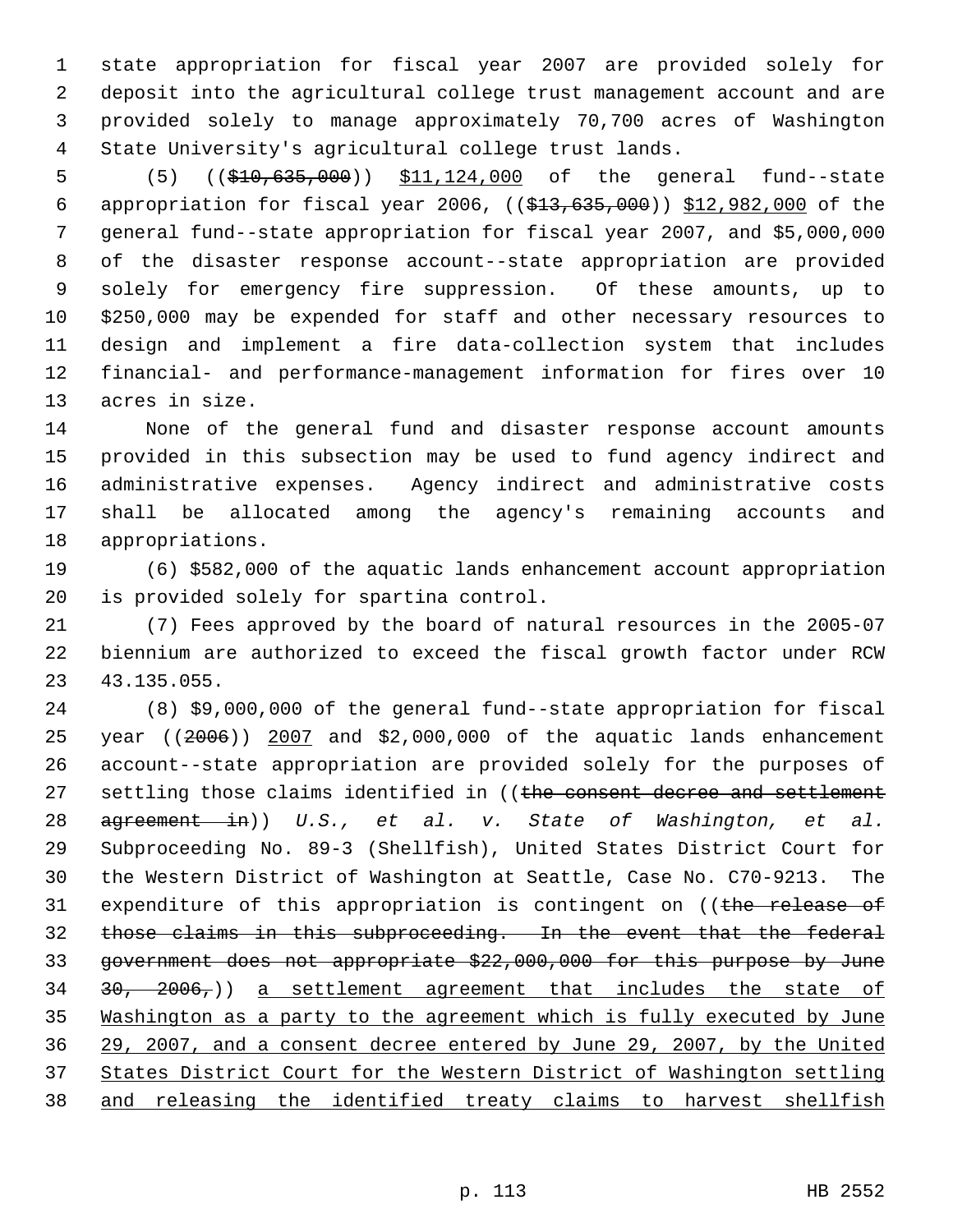previously negotiated in the settlement agreement. By June 29, 2007, 2 the release of claims associated with the settlement agreement and consent decree must be fully effective and there must be no unfulfilled contingencies that could cause the settlement agreement or consent decree to be vacated at some future date if not fulfilled. In the event that these contingencies are not met, the amounts provided in this subsection shall lapse.

 (9) \$2,155,000 of the state toxics account--state appropriation is provided solely for the department to meet its obligations with the U.S. environmental protection agency for the clean-up of Commencement Bay and other sites.

 (10) The department shall not develop the Gull Harbor facility without first submitting a master plan to the appropriate committees of the legislature. The plan shall ensure continued public access to the waterfront. The plan shall also examine alternative locations to the Gull Harbor site that would colocate marine equipment for all state agencies needing water access in Thurston county. The report shall be submitted by December 1, 2006.

 (11) \$250,000 of the general fund--state appropriation for fiscal year 2006, \$250,000 of the general fund--state appropriation for fiscal year 2007, and \$500,000 of the resource management cost account--state appropriation are provided solely for a report on the future of Washington forests. The purpose of the report is to examine economic, recreational, and environmental trends influencing the forest products industry and secondary manufacturing sectors in Washington state. The department shall contract with the University of Washington college of forestry resources. The college shall consult with the University of Washington economics department for the section on investment returns from granted lands. The report shall contain the following parts:

 (a) An update of the 1992 timber supply study for Washington state that was conducted by the University of Washington. The update may be accomplished by reviewing the most recent similar data available in existing reports, examining a sample of the original 1992 study sample of lands, and through other existing data sources that may reveal relevant trends and changes since 1992.

 (b) An independent assessment of the economic contribution of the forest products industry, and secondary manufacturing sectors, to the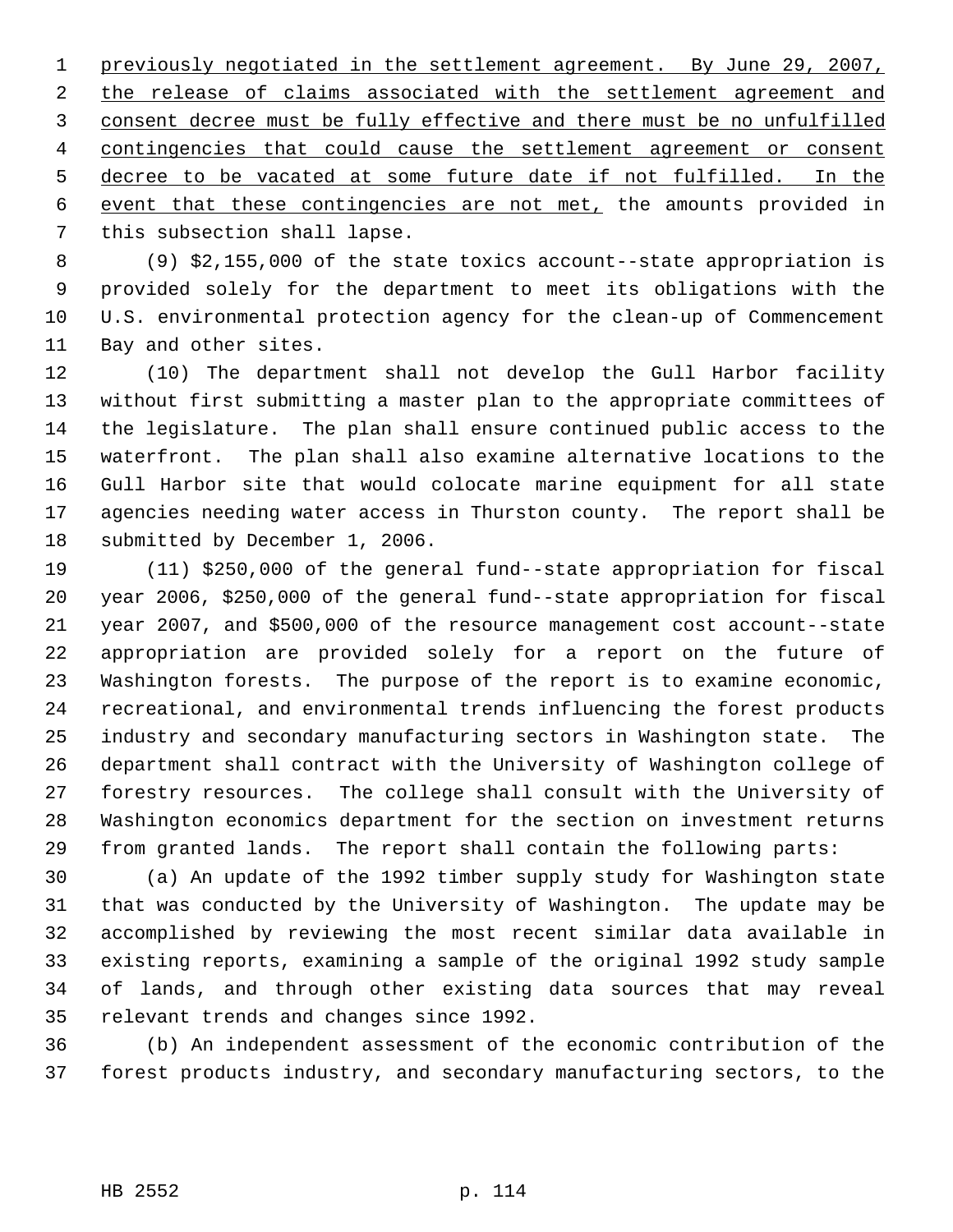state. This assessment will also examine some of the macroeconomic trends likely to affect the industry in the future.

 (c) A comparison of the competitive position of Washington's forest products industry globally, and with other leading forest products states, or regions, of the United States. This evaluation should compare the relative tax burden for growing and harvesting timber between the states or regions and the relative cost of adhering to regulations, and identify the competitive advantages of each state or region.

 (d) An assessment of the trends and dynamics that commercial and residential development play in the conversion of the state's forests to nonforestry uses. The assessment will involve gathering relevant data, reviewing that data, and analyzing the relationship between development and the conversion of forest land uses.

 (e) Recommendations on: (i) Policy changes that would enhance the competitive position of Washington's forest products industry in Washington state; (ii) policy changes that would, to the extent possible, ensure that a productive forest land base continues to be managed for forest products, recreation, and environmental and other public benefits into the future; and (iii) policy changes that would enhance the recreational opportunities on working forest lands in the state.

 (f) Based on the information derived from (a) through (d) of this subsection, an assessment of the expected rate of return from state granted lands. This section of the reports shall also review reports prepared by the department over the past ten years that describe the investment returns from granted lands. The review of these previous reports shall compare and critique the methodology and indicators used to report investment returns. The review shall recommend appropriate measures of investment returns from granted lands.

 (g) Analyze and recommend policies and programs to assist Cascade foothills area landowners and communities in developing and implementing innovative approaches to retaining traditional forestry while at the same time accommodating new uses that strengthen the economic and natural benefits from forest lands. For the purposes of this section, the Cascade foothills area generally encompasses the nonurbanized lands within the Cascade mountain range and drainages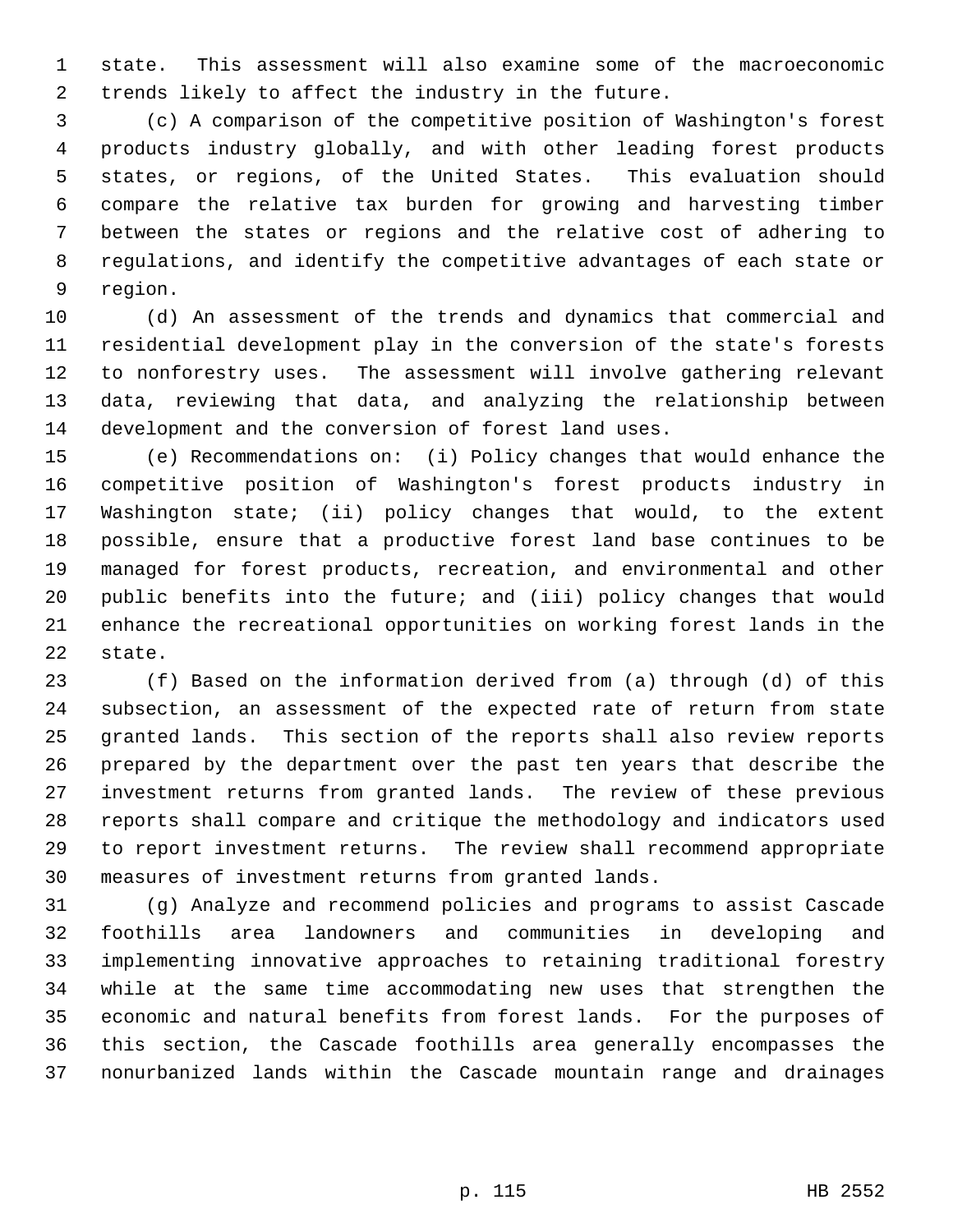1 lying between three hundred and three thousand feet above mean sea 2 level, and located within Whatcom, Skagit, Snohomish, King, Pierce, 3 Thurston, and Lewis counties.

 (12) \$4,000 of the general fund--state appropriation for fiscal year ((2005)) 2006 and \$4,000 of the general fund--state appropriation for fiscal year ((2006)) 2007 are provided solely to compensate the forest board trust for a portion of the lease to the Crescent television improvement district consistent with RCW 79.13.520.

 9 (13) The department shall develop a multiyear work plan and 10 schedule for mapping all applicable areas of the state for landslide 11 hazards and earthquake hazards. The work plan and schedule shall be 12 based on a carryforward funding level, and shall be submitted to the 13 office of financial management and to the fiscal committees of the 14 legislature by June 30, 2006.

15 **Sec. 309.** 2005 c 518 s 309 (uncodified) is amended to read as 16 follows:

17 **FOR THE DEPARTMENT OF AGRICULTURE** 

| 18 | General Fund--State Appropriation (FY 2006) $($ $($ \$11,000,000))                    |
|----|---------------------------------------------------------------------------------------|
| 19 | \$12,483,000                                                                          |
| 20 | General Fund--State Appropriation (FY 2007) $($ $($ $$10, 443, 000)$ )                |
| 21 | \$10,983,000                                                                          |
| 22 | ((\$410,608,000))<br>General Fund--Federal Appropriation                              |
| 23 | \$10,634,000                                                                          |
| 24 | General Fund--Private/Local Appropriation \$413,000                                   |
| 25 | Aquatic Lands Enhancement Account--State                                              |
| 26 | Appropriation $($ $(\frac{1}{21}, 986, 000))$                                         |
| 27 | \$1,990,000                                                                           |
| 28 | Water Quality Account--State Appropriation ( $(\frac{2968}{100})$ )                   |
| 29 | \$972,000                                                                             |
| 30 | State Toxics Control Account--State Appropriation $((\frac{2}{53}, \frac{416}{100}))$ |
| 31 | \$3,555,000                                                                           |
| 32 | Water Quality Permit Account--State Appropriation \$238,000                           |
| 33 | Pension Funding Stabilization Account--State                                          |
| 34 |                                                                                       |
| 35 | TOTAL APPROPRIATION $\ldots$ , ( $(\frac{239}{1072},000)$ )                           |
| 36 | \$41,307,000                                                                          |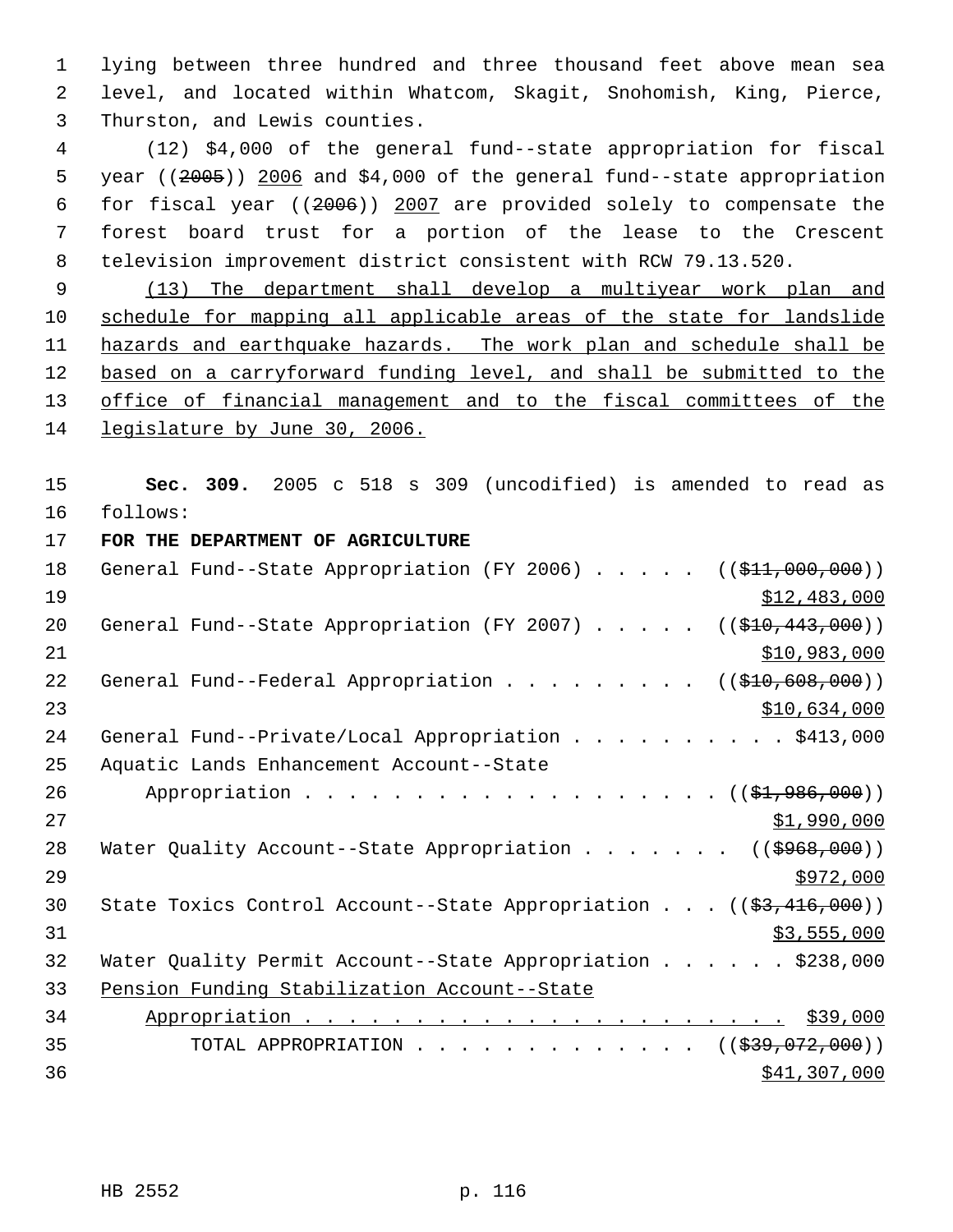The appropriations in this section are subject to the following conditions and limitations:

 (1) \$37,000 of the general fund--state appropriation for fiscal year 2006 and \$37,000 of the general fund--state appropriation for fiscal year 2007 are provided solely for implementation of the Puget Sound conservation and recovery plan and agency action item WSDA-01.

 (2) Fees and assessments approved by the department in the 2005-07 biennium are authorized to exceed the fiscal growth factor under RCW 43.135.055.

 (3) Within funds appropriated in this section, the department, in addition to the authority provided in RCW 17.26.007, may enter into agreements with federal agencies to eradicate spartina from private lands that may provide a source of reinfestation to public lands.

 (4) \$36,000 of the general fund--state appropriation for fiscal year 2006 and \$37,000 of the general fund--state appropriation for fiscal year 2007 are provided solely for an economic impact study of fairs in the state of Washington.

 (5) \$12,000 of the general fund--state appropriation for fiscal year 2006 and \$13,000 of the general fund--state appropriation for fiscal year 2007 are provided solely for indemnity payments for poultry that are ordered by the department to be slaughtered or destroyed.

 (6) \$250,000 of the general fund--state appropriation for fiscal year 2006 and \$250,000 of the general fund--state appropriation for fiscal year 2007 are provided solely for market promotion and trade barrier grants.

 (7) \$75,000 of the general fund--state appropriation for fiscal year 2006 and \$75,000 of the general fund--state appropriation for fiscal year 2007 are provided solely for the small farm and direct marketing program.

 (8) \$466,000 of the general fund--state appropriation for fiscal year 2006 is provided solely to complete a database application that would consolidate program information and enable the department to more effectively respond to a food safety or animal disease emergency.

 (9) \$150,000 of the general fund--state appropriation for fiscal year 2006 and \$150,000 of the general fund--state appropriation for fiscal year 2007 are provided solely to implement the Washington wine brand campaign.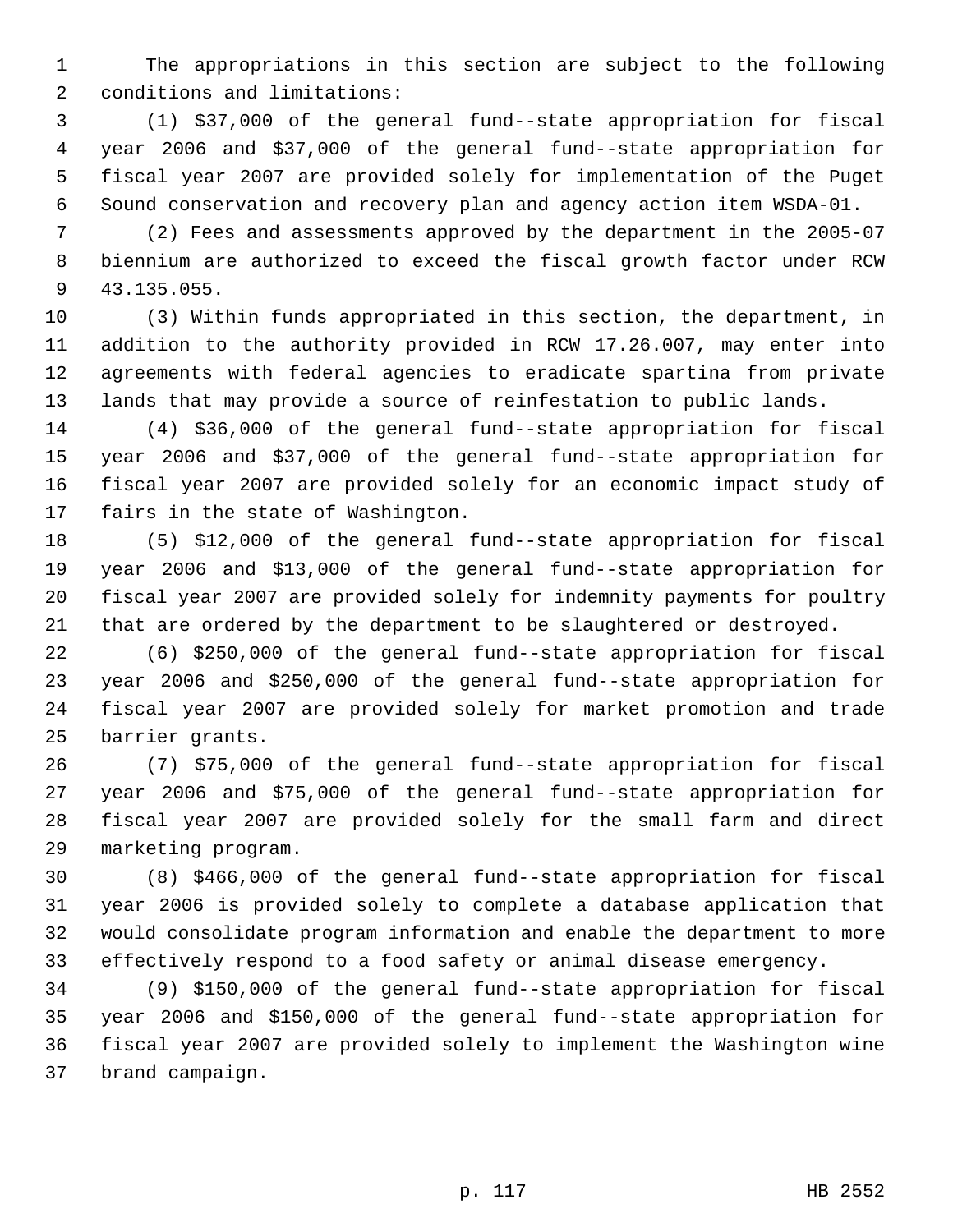(10) The department shall consult with affected agricultural industries before fees for fruit and vegetable inspections may be raised. The consultation shall include a review of current inspection services, the cost of providing those services, and the discontinuation of unnecessary services.

| 6  |                                                            |  |  |  | Sec. 310. 2005 c 518 s 310 (uncodified) is amended to read as |  |  |           |  |
|----|------------------------------------------------------------|--|--|--|---------------------------------------------------------------|--|--|-----------|--|
| 7  | follows:                                                   |  |  |  |                                                               |  |  |           |  |
| -8 | FOR THE WASHINGTON POLLUTION LIABILITY REINSURANCE PROGRAM |  |  |  |                                                               |  |  |           |  |
| -9 | Pollution Liability Insurance Program Trust                |  |  |  |                                                               |  |  |           |  |
| 10 |                                                            |  |  |  | Account--State Appropriation ( $(\frac{1}{5861},000)$ )       |  |  |           |  |
| 11 |                                                            |  |  |  |                                                               |  |  | \$864,000 |  |

(End of part)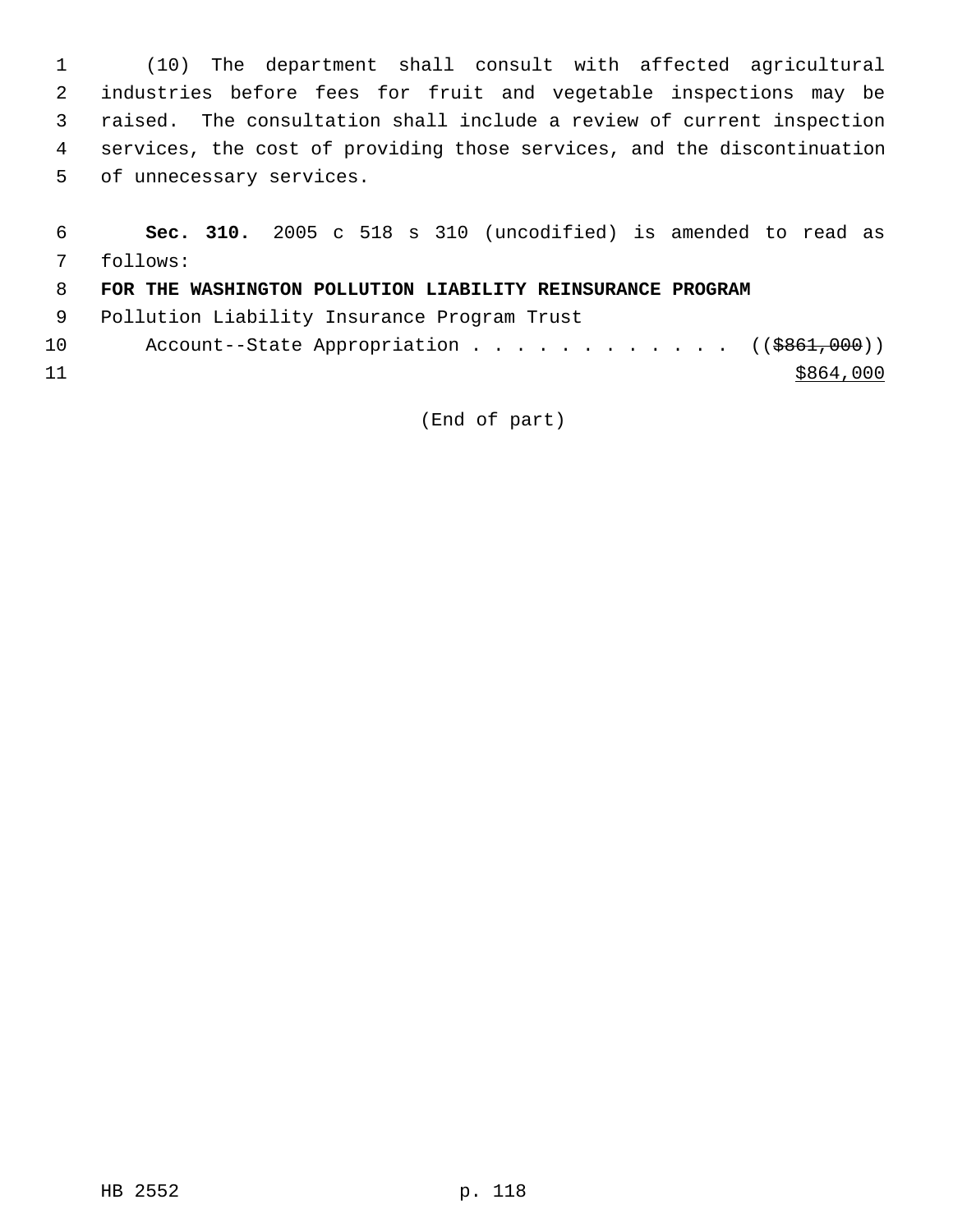| $\mathbf{1}$   | PART IV                                                                                   |
|----------------|-------------------------------------------------------------------------------------------|
| $\overline{2}$ | <b>TRANSPORTATION</b>                                                                     |
|                |                                                                                           |
| 3              | Sec. 401. 2005 c 518 s 401 (uncodified) is amended to read as                             |
| $\overline{4}$ | follows:                                                                                  |
| 5              | FOR THE DEPARTMENT OF LICENSING                                                           |
| 6              | General Fund--State Appropriation (FY 2006) $($ $($ \$1,886,000))                         |
| $\overline{7}$ | \$1,821,000                                                                               |
| 8              | General Fund--State Appropriation (FY 2007) $($ $($ \$1,787,000))                         |
| $\mathsf 9$    | \$1,731,000                                                                               |
| 10             | Architects' License Account--State Appropriation ((\$728,000))                            |
| 11             | \$715,000                                                                                 |
| 12             | Cemetery Account--State Appropriation ( $(\frac{2224}{000})$ )                            |
| 13             | \$220,000                                                                                 |
| 14             | Professional Engineers' Account--State Appropriation . $((\frac{2}{3}, \frac{179}{100}))$ |
| 15             | \$3,217,000                                                                               |
| 16             | Real Estate Commission Account--State Appropriation ((\$7,583,000))                       |
| 17             | \$7,605,000                                                                               |
| 18             | Master License Account--State Appropriation $($ $($ \$11, 593, 000) $)$                   |
| 19             | \$11,563,000                                                                              |
| 20             | Uniform Commercial Code Account--State Appropriation . $((\frac{2}{7}, 936, 000))$        |
| 21             | \$2,861,000                                                                               |
| 22             | Real Estate Education Account--State Appropriation \$275,000                              |
| 23             | Real Estate Appraiser Commission                                                          |
| 24             | Account--State Appropriation ( $(\frac{1}{2}, 345, 000)$ )                                |
| 25             | \$1,566,000                                                                               |
| 26             | Business and Professions Account--State Appropriation . $((\frac{27}{7}, 927, 000))$      |
| 27             | \$8,958,000                                                                               |
| 28             | Real Estate Research Account--State Appropriation $($ $($ $\frac{2301}{7000})$            |
| 29             | \$321,000                                                                                 |
| 30             | ((Wildlife Account--State Appropriation \$13,000))                                        |
| 31             | Funeral Directors and Embalmers                                                           |
| 32             | Account--State Appropriation $($ $($ $\frac{2534}{100})$                                  |
| 33             | \$531,000                                                                                 |
| 34             | Geologists' Account--State Appropriation ( $(\frac{234}{100})$ )                          |
| 35             | \$47,000                                                                                  |
| 36             | Data Processing Revolving Account--State Appropriation \$29,000                           |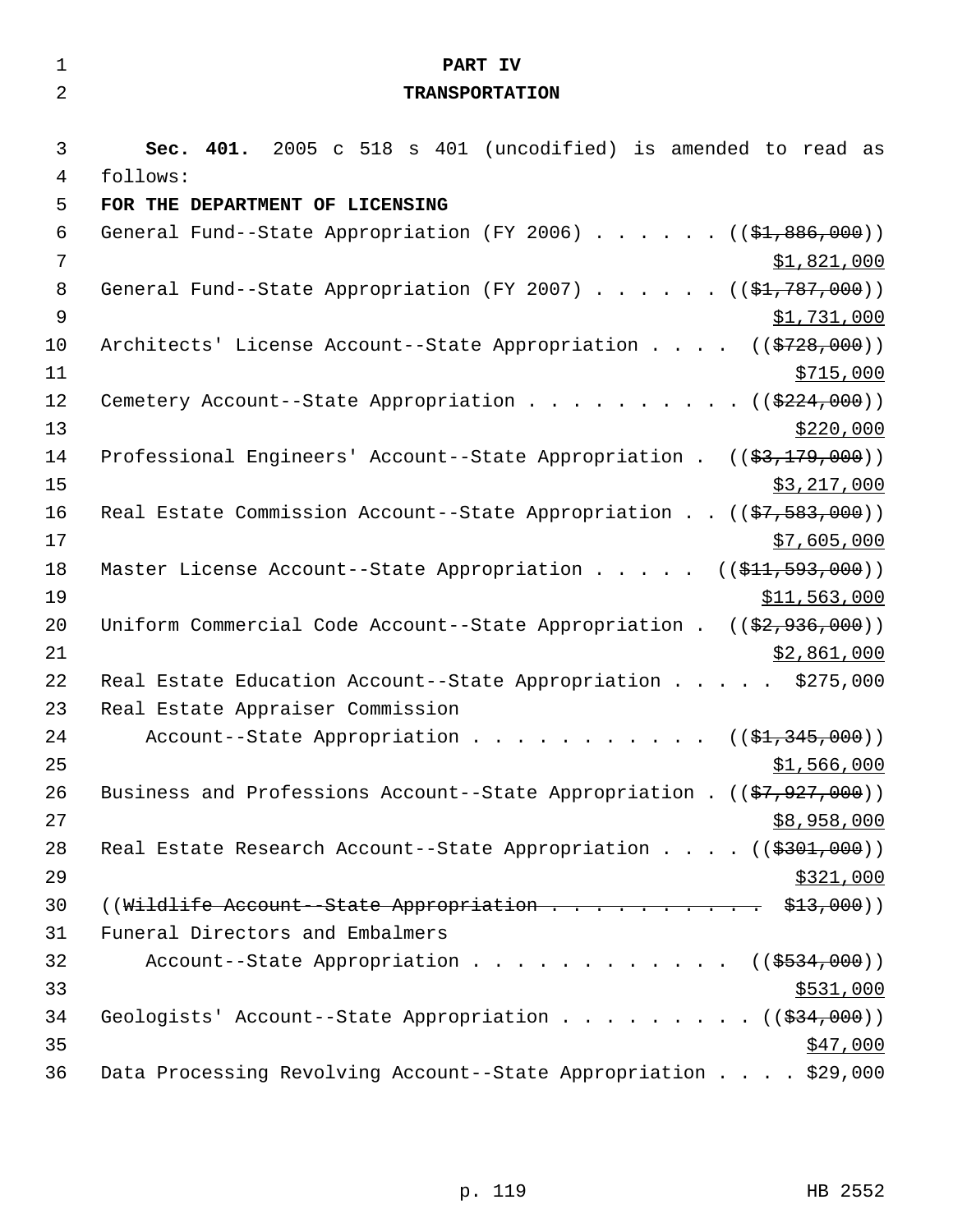Derelict Vessel Removal Account--State Appropriation . . . . . \$31,000 Pension Funding Stabilization Account--State

 Appropriation . . . . . . . . . . . . . . . . . . . . . . \$30,000 4 TOTAL APPROPRIATION . . . . . . . . . . . . ((\$40,405,000))  $\frac{$41,521,000}{2}$ 

 (1) The appropriations in this section are subject to the following conditions and limitations: In accordance with RCW 43.24.086, it is the policy of the state of Washington that the cost of each professional, occupational, or business licensing program be fully borne by the members of that profession, occupation, or business. For each licensing program covered by RCW 43.24.086, the department shall set fees at levels sufficient to fully cover the cost of administering the licensing program, including any costs associated with policy enhancements funded in the 2005-07 fiscal biennium. Pursuant to RCW 43.135.055, during the 2005-07 fiscal biennium, the department may increase fees in excess of the fiscal growth factor if the increases are necessary to fully fund the costs of the licensing programs.

 (2) \$7,685,000 of the business and professions account--state appropriation is subject to enactment of Substitute House Bill No. 1394 (business and professions account). If the bill is not enacted by June 30, 2005, the appropriations out of this account shall be made from the general fund.

 (3) \$1,653,000 of the master license account--state appropriation is subject to enactment of House Bill No. 2131 (master licensing service). If the bill is not enacted by June 30, 2005, the amounts provided in this subsection shall lapse.

 (4) \$34,000 of the general fund--state appropriation for fiscal year 2006 are subject to enactment of House Bill No. 1241 (vehicle licensing and registration). If the bill is not enacted by June 30, 2005, the amount provided in this subsection shall lapse.

 (5) \$180,000 of the real estate appraiser commission account--state appropriation is provided solely to implement Senate Bill No. 5274 (real estate appraisers). If the bill is not enacted by June 30, 2005, the amount provided in this subsection shall lapse.

 **Sec. 402.** 2005 c 518 s 402 (uncodified) is amended to read as follows:

HB 2552 p. 120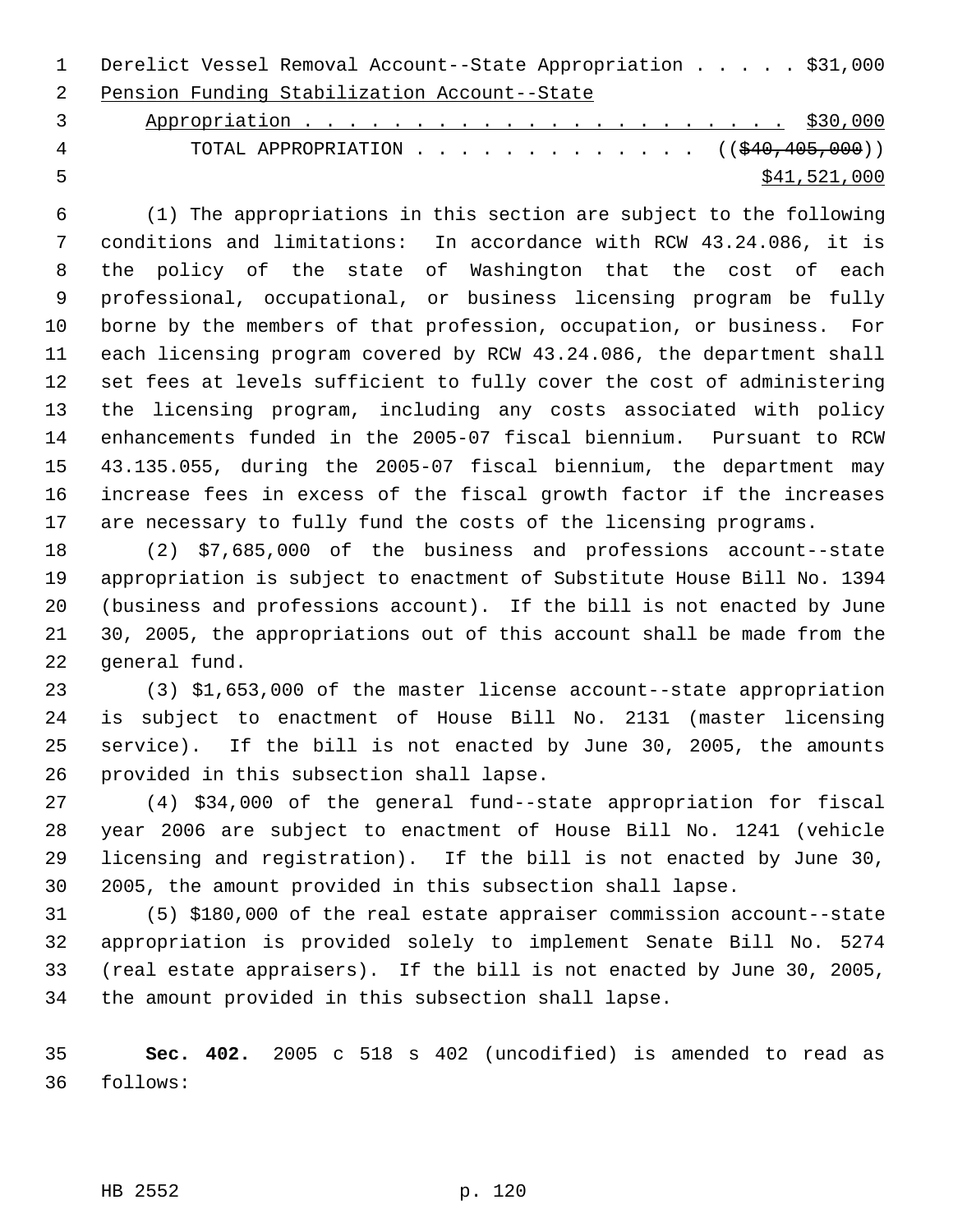| 1              | FOR THE STATE PATROL                                                                    |
|----------------|-----------------------------------------------------------------------------------------|
| 2              | General Fund--State Appropriation (FY 2006)<br>((\$36,089,000))                         |
| 3              | \$37,573,000                                                                            |
| 4              | General Fund--State Appropriation (FY 2007)<br>((\$30,702,000))                         |
| 5              | \$30,182,000                                                                            |
| 6              | General Fund--Federal Appropriation ( $(\frac{24}{356}, \frac{356}{900})$ )             |
| 7              | \$4,364,000                                                                             |
| 8              | General Fund--Private/Local Appropriation ( $(\frac{2595,000}{s})$ )                    |
| $\overline{9}$ | \$596,000                                                                               |
| 10             | Death Investigations Account--State Appropriation ((\$5,615,000))                       |
| 11             | \$4,628,000                                                                             |
| 12             | Public Safety and Education Account--State                                              |
| 13             | Appropriation $($ $($ $\frac{24.941.000}{90.000})$                                      |
| 14             | \$4,963,000                                                                             |
| 15             | Enhanced 911 Account--State Appropriation \$573,000                                     |
| 16             | County Criminal Justice Assistance                                                      |
| 17             | Account--State Appropriation $($ $($ \$2,883,000) $)$                                   |
| 18             | \$2,895,000                                                                             |
| 19             | Municipal Criminal Justice Assistance                                                   |
| 20             | Account--State Appropriation<br>$((\$1,154,000))$                                       |
| 21             | \$1,157,000                                                                             |
| 22             | Fire Service Trust Account--State Appropriation \$131,000                               |
| 23             | Fire Service Training Account--State Appropriation $((\frac{27}{57}, \frac{550}{500}))$ |
| 24             | \$7,560,000                                                                             |
| 25             | State Toxics Control Account--State Appropriation $($ $($ $\frac{468}{700})$            |
| 26             | \$469,000                                                                               |
| 27             | Violence Reduction and Drug Enforcement                                                 |
| 28             | Account--State Appropriation \$313,000                                                  |
| 29             | Fingerprint Identification                                                              |
| 30             | Account--State Appropriation $($ $($ $\frac{6}{6}$ , $257,000)$ )                       |
| 31             | \$6,270,000                                                                             |
| 32             | Disaster Response Account--State Appropriation \$2,000                                  |
| 33             |                                                                                         |
| 34             | Aquatic Invasive Species Prevention Account--State                                      |
| 35             |                                                                                         |
| 36             | Aquatic Invasive Species Enforcement Account--State                                     |
| 37             |                                                                                         |
| 38             | Pension Funding Stabilization Account--State                                            |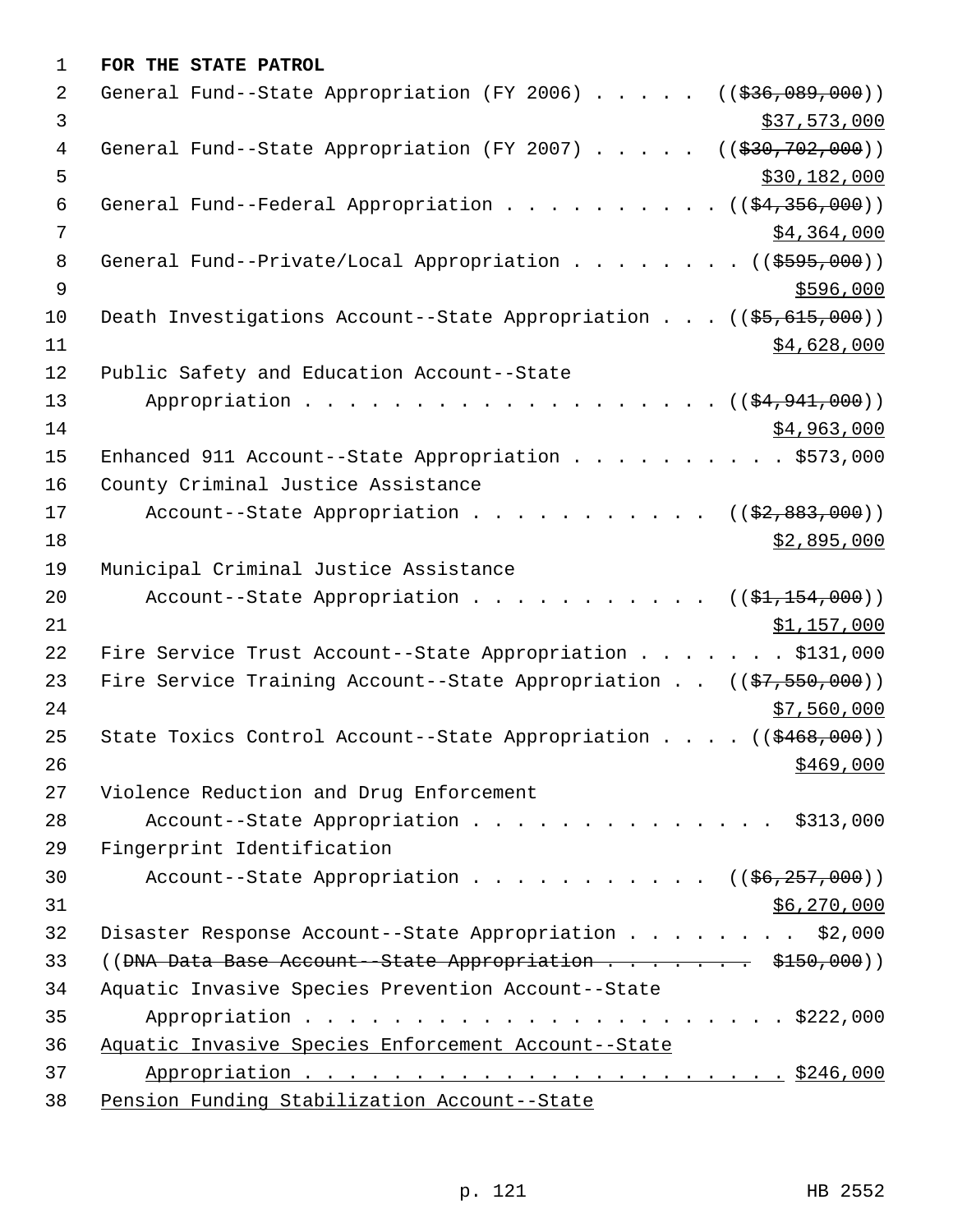| TOTAL APPROPRIATION ( $(\$102,001,000)$ ) |
|-------------------------------------------|
| \$102,246,000                             |

 The appropriations in this section are subject to the following conditions and limitations:

 (1) \$200,000 of the fire service training account--state appropriation is provided solely for two FTEs in the office of state fire marshal to exclusively review K-12 construction documents for fire and life safety in accordance with the state building code. It is the intent of this appropriation to provide these services only to those districts that are located in counties without qualified review capabilities.

 (2) \$222,000 of the aquatic invasive species prevention account-- state appropriation is provided solely for the implementation of Engrossed Substitute Senate Bill No. 5699 (aquatic invasive species). If the bill is not enacted by June 30, 2005, the amount provided in this subsection shall lapse.

 (3) \$250,000 of the general fund--state appropriation for fiscal year 2006 is provided solely for the implementation of Engrossed House Bill No. 1241 (vehicle licensing and registration). If the bill is not enacted by June 30, 2005, the amount provided in this subsection shall lapse.

(End of part)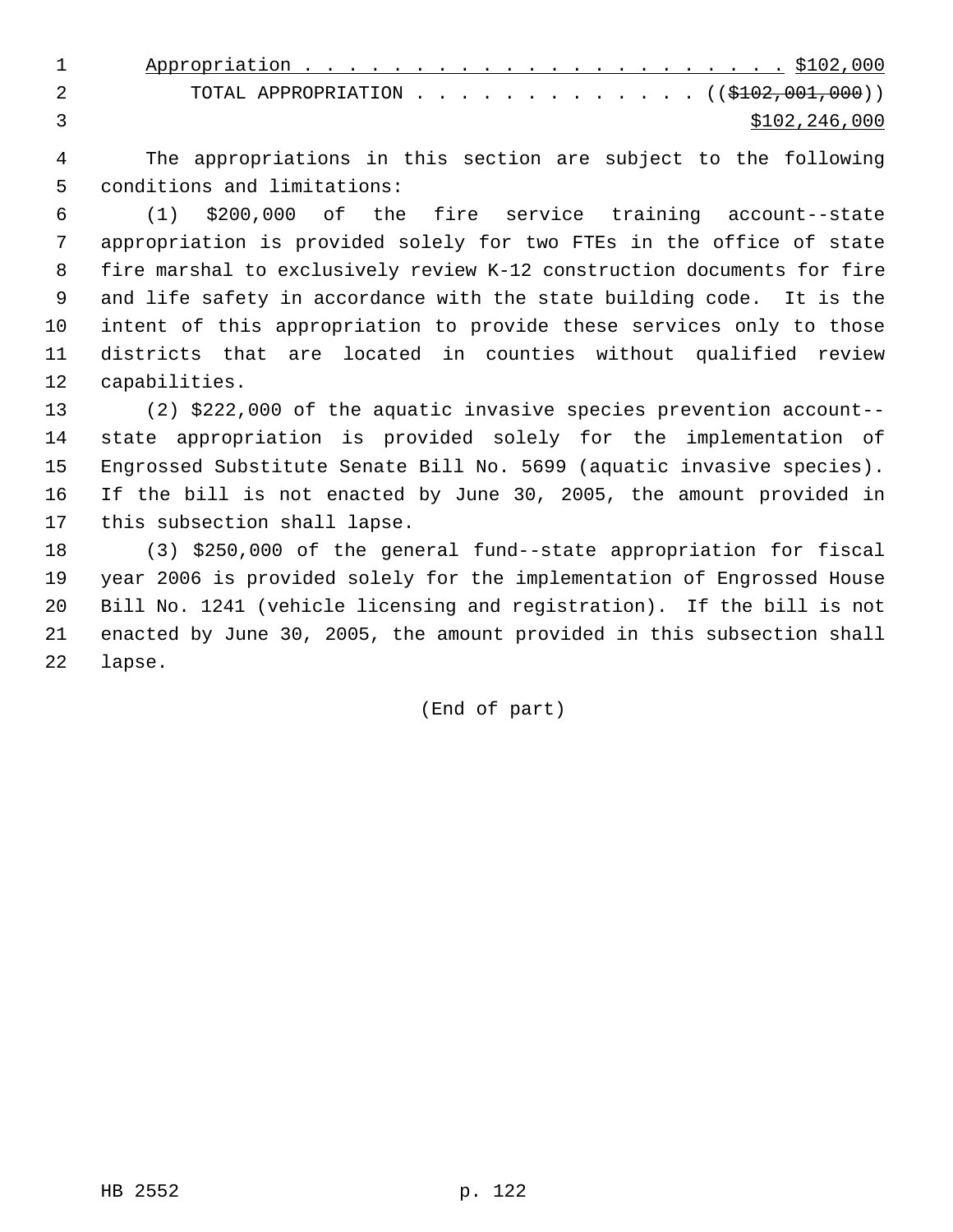| $\mathbf{1}$   | PART V                                                                              |
|----------------|-------------------------------------------------------------------------------------|
| $\overline{a}$ | <b>EDUCATION</b>                                                                    |
|                |                                                                                     |
| 3              | Sec. 501. 2005 c 518 s 501 (uncodified) is amended to read as                       |
| 4              | follows:                                                                            |
| 5              | FOR THE SUPERINTENDENT OF PUBLIC INSTRUCTION                                        |
| 6              | (1) STATE AGENCY OPERATIONS                                                         |
| 7              | General Fund--State Appropriation (FY 2006) $($ $($ \$12,946,000))                  |
| 8              | \$13,385,000                                                                        |
| 9              | General Fund--State Appropriation (FY 2007) $($ $(\frac{212}{70}, \frac{870}{100})$ |
| 10             | \$15,951,000                                                                        |
| 11             | General Fund--Federal Appropriation ( $(\frac{230}{29}, \frac{248}{100})$ )         |
| 12             | \$23,149,000                                                                        |
| 13             | Pension Funding Stabilization Account--State                                        |
| 14             |                                                                                     |
| 15             | TOTAL APPROPRIATION ( $(\frac{256}{1000})$ )                                        |
| 16             | \$52,553,000                                                                        |
| 17             | The appropriations in this section are subject to the following                     |
| 18             | conditions and limitations:                                                         |
| 19             | ((\$10,836,000)) \$10,769,000 of the general fund--state<br>(a)                     |
| 20             | appropriation for fiscal year 2006 and ((\$10,910,000)) \$10,504,000 of             |
| 21             | the general fund--state appropriation for fiscal year 2007 are provided             |
| 22             | solely for the operation and expenses of the office of the                          |
| 23             | superintendent of public instruction. Within the amounts provided in                |
| 24             | this subsection, the superintendent shall recognize the extraordinary               |
| 25             | accomplishments of four students who have demonstrated a strong                     |
| 26             | understanding of the civics essential learning requirements to receive              |
| 27             | the Daniel J. Evans civic education award. The students selected for                |
| 28             | the award must demonstrate understanding through completion of at least             |
| 29             | one of the classroom-based civics assessment models developed by the                |
| 30             | superintendent of public instruction, and through leadership in the                 |
| 31             | civic life of their communities. The superintendent shall select two                |
| 32             | students<br>from eastern Washington and two<br>students<br>from<br>western          |

legislature of the names of the recipients.

 (b) \$428,000 of the general fund--state appropriation for fiscal year 2006 and \$428,000 of the general fund--state appropriation for

Washington to receive the award, and shall notify the governor and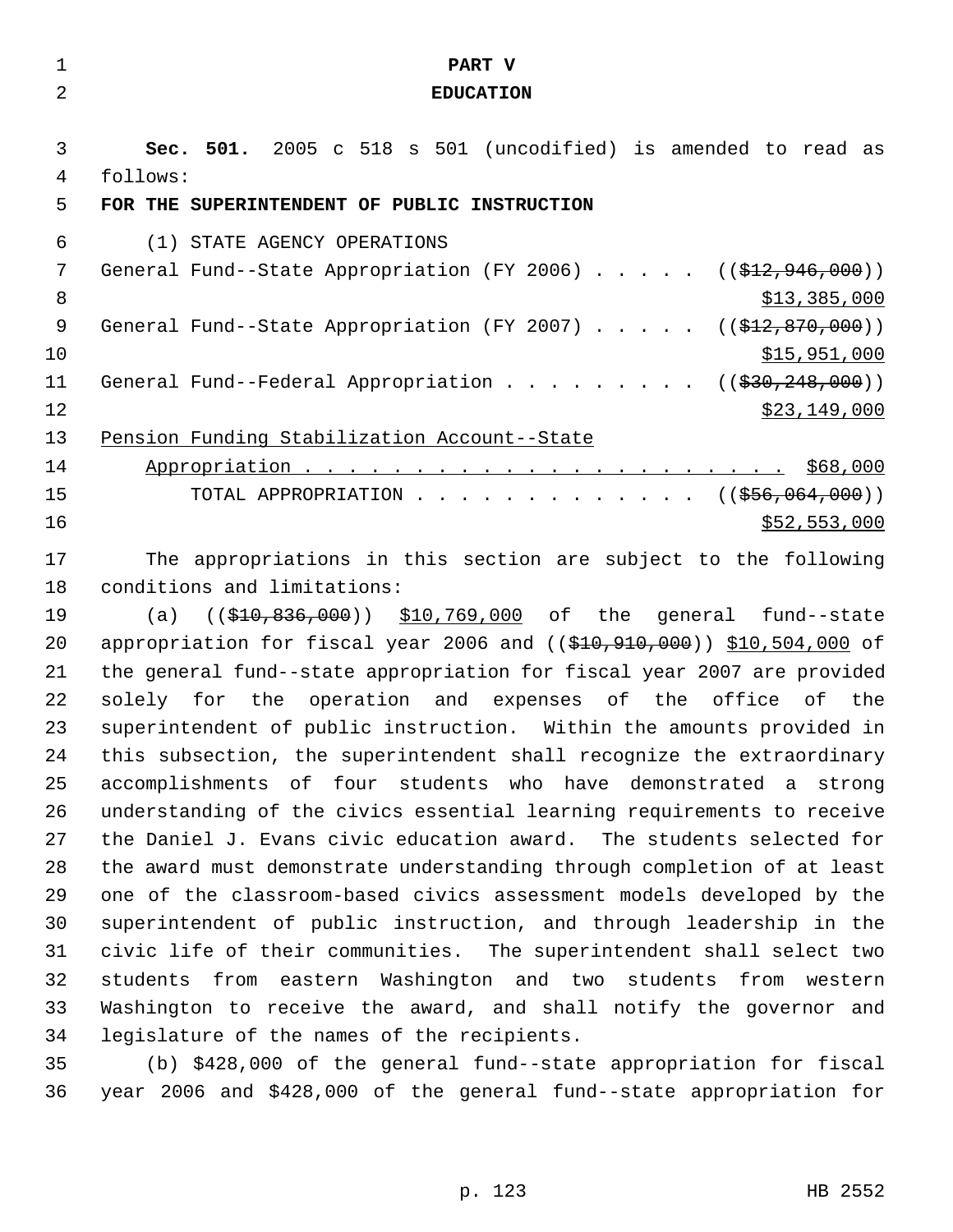fiscal year 2007 are provided solely for the operation and expenses of the state board of education, including basic education assistance activities.

 (c) \$509,000 of the general fund--state appropriation for fiscal year 2006 and \$504,000 of the general fund--state appropriation for fiscal year 2007 are provided solely for the operation and expenses of the Washington professional educator standards board. Within the amounts provided in this subsection, the Washington professional educator standards board shall pursue the implementation of recent study recommendations including: (i) Revision of teacher mathematics endorsement competencies and alignment of teacher tests to the updated competencies, and (ii) development of mathematics specialist endorsement.

14 (d) ((\$100,000)) \$607,000 of the general fund--state appropriation 15 for fiscal year 2006 ( $(i\text{--}s)$ ) and \$592,000 of the general fund--state 16 appropriation for fiscal year 2007 are provided solely for increased attorney general fees related to *School Districts' Alliance for Adequate Funding of Special Education et al. v. State of Washington et al.*, Thurston County Superior Court Cause No. 04-2-02000-7.

 (e) \$950,000 of the general fund--state appropriation for fiscal year 2006 and \$950,000 of the general fund--state appropriation for fiscal year 2007 are provided solely for replacement of the apportionment system, which includes the processes that collect school district budget and expenditure information, staffing characteristics, and the student enrollments that drive the funding process.

 (f)(i) \$45,000 of the general fund--state appropriation for fiscal year 2006 is provided solely for the office of the superintendent of public instruction and the department of health to collaborate and develop a work group to assess school nursing services in class I school districts. The work group shall consult with representatives from the following groups: School nurses, schools, students, parents, teachers, health officials, and administrators. The work group shall:

 (A) Study the need for additional school nursing services by gathering data about current school nurse-to-student ratios in each class I school district and assessing the demand for school nursing services by acuity levels and the necessary skills to meet those demands. The work group also shall recommend to the legislature best practices in school nursing services, including a dedicated,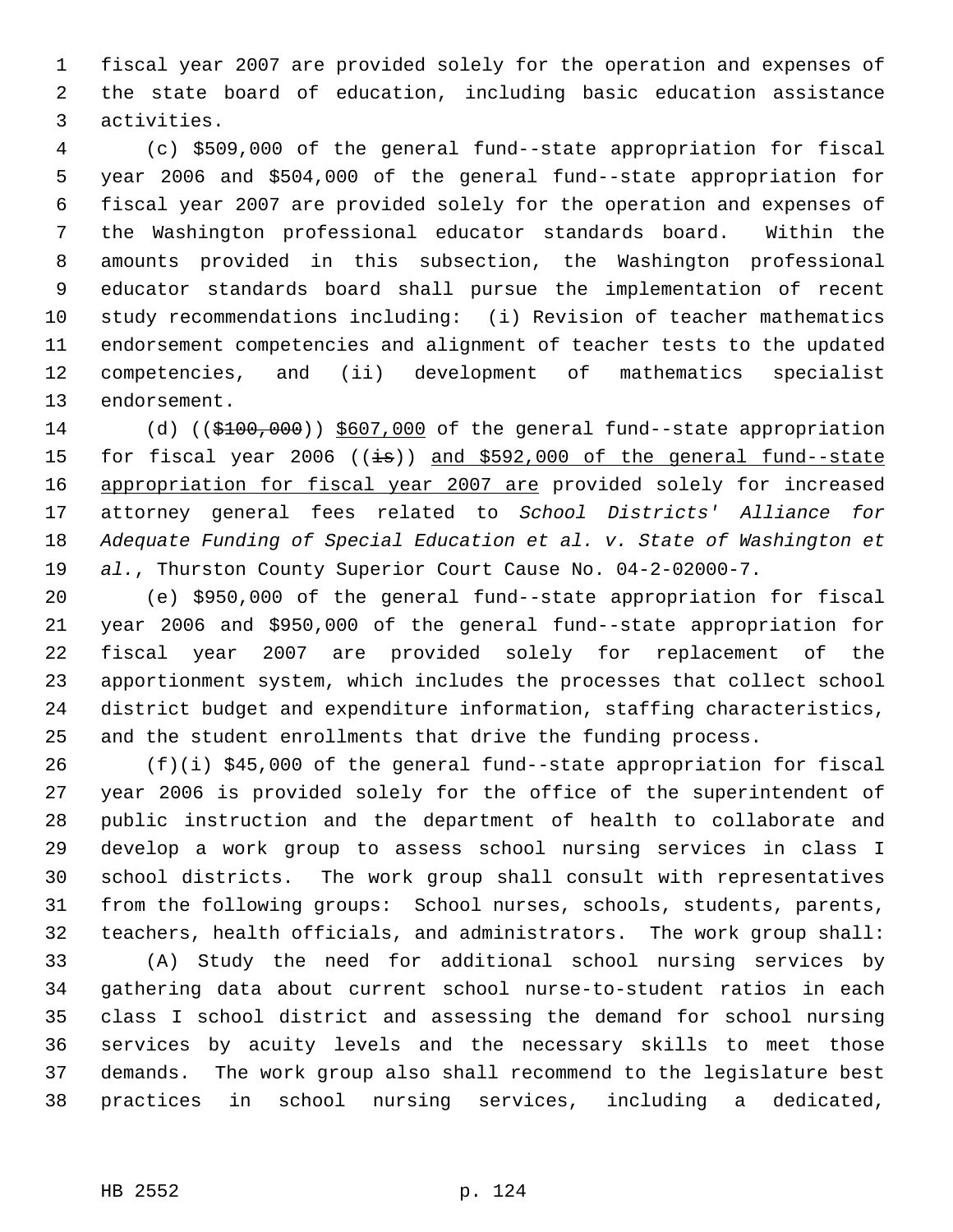sustainable funding model that would best meet the current and future needs of Washington's schools and contribute to greater academic success of all students. The work group shall make recommendations for school nursing services, and may examine school nursing services by grade level. The work group shall assess whether funding for school nurses should continue as part of basic education; and

 (B) In collaboration with managed care plans that contract with the department of social and health services medical assistance administration to provide health services to children participating in the medicaid and state children's health insurance program, identify opportunities to improve coordination of and access to health services for low-income children through the use of school nurse services. The work group shall evaluate the feasibility of pooling school district and managed care plan funding to finance school nurse positions in school districts with high numbers of low-income children.

 (ii) The office of superintendent of public instruction shall report the work group's findings and plans for implementation to the legislature by February 1, 2006.

 (g) \$78,000 of the general fund--state appropriation for fiscal year 2006 and \$78,000 of the general fund--state appropriation for fiscal year 2007 are provided solely to provide direct services and support to schools around an integrated, interdisciplinary approach to instruction in conservation, natural resources, sustainability, and human adaptation to the environment. Specific integration efforts will focus on science, math, and the social sciences. Integration between basic education and career and technical education, particularly agricultural and natural sciences education, is to be a major element. (h) \$2,896,000 of the general fund--state appropriation for fiscal 29 year 2007 is provided solely for the creation of a statewide data base of longitudinal student information. This amount is conditioned on the department satisfying the requirements in section 902, chapter 518, Laws of 2005.

(2) STATEWIDE PROGRAMS

| 34 |  |  |  |  |  | General Fund--State Appropriation (FY 2006) $($ $($ $\frac{2006}{10}, \frac{100}{100})$ |
|----|--|--|--|--|--|-----------------------------------------------------------------------------------------|
| 35 |  |  |  |  |  | \$16,692,000                                                                            |
| 36 |  |  |  |  |  | General Fund--State Appropriation (FY 2007) $($ $($ $\frac{2007}{1000})$                |
| 37 |  |  |  |  |  | \$10,665,000                                                                            |
| 38 |  |  |  |  |  | General Fund--Federal Appropriation ( $(\frac{247}{1000})$ )                            |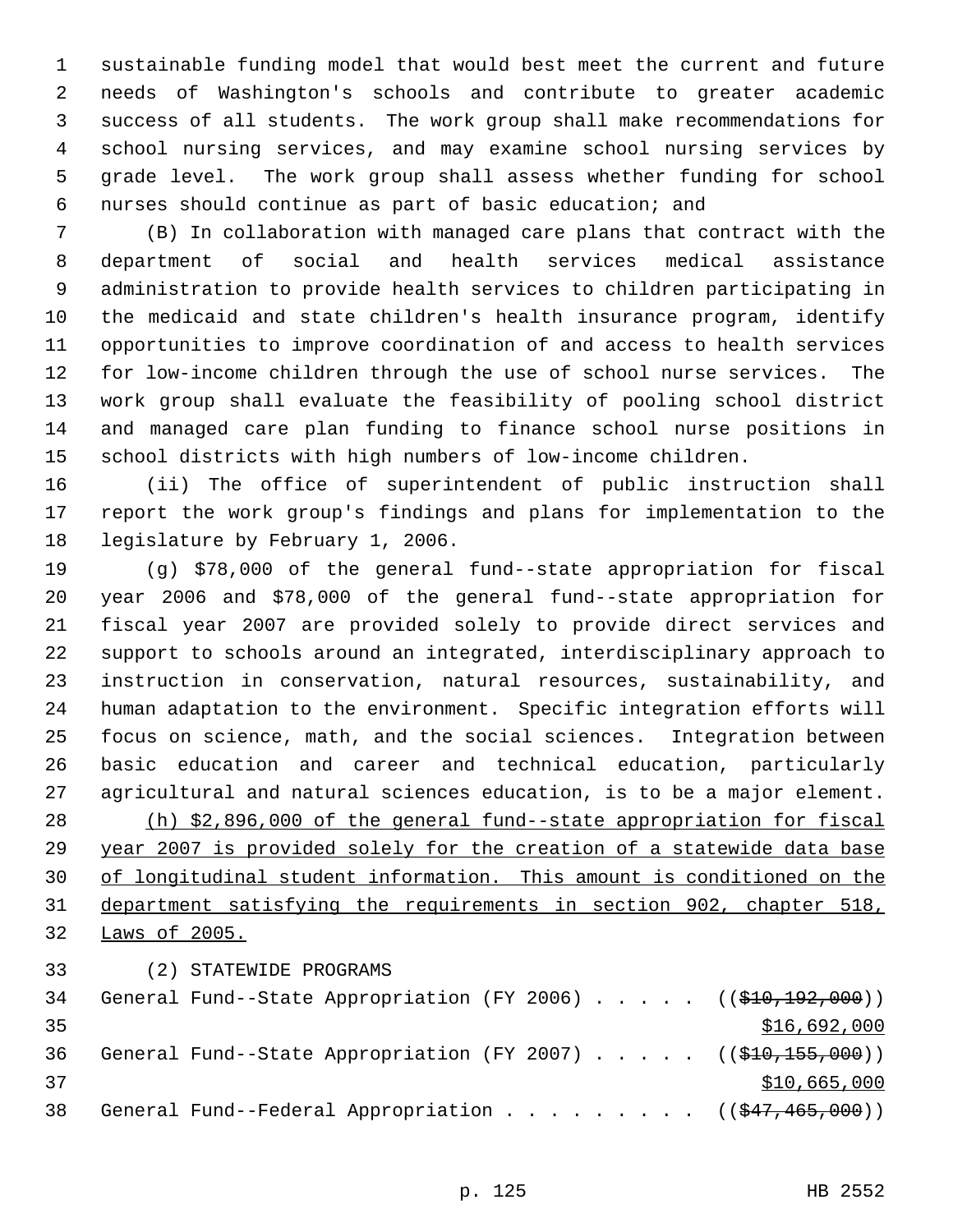$\frac{$57,648,000}{ }$ 2 TOTAL APPROPRIATION . . . . . . . . . . . . ((\$67,812,000))  $3 \times 85,005,000$ 

 The appropriations in this subsection are provided solely for the statewide programs specified in this subsection and are subject to the following conditions and limitations:

(a) HEALTH AND SAFETY

 (i) A maximum of \$2,541,000 of the general fund--state appropriation for fiscal year 2006 and a maximum of \$2,541,000 of the general fund--state appropriation for fiscal year 2007 are provided for a corps of nurses located at educational service districts, as determined by the superintendent of public instruction, to be dispatched to the most needy schools to provide direct care to students, health education, and training for school staff.

 (ii) A maximum of \$96,000 of the general fund--state appropriation for fiscal year 2006 and a maximum of \$96,000 of the general fund-- state appropriation for fiscal year 2007 are provided for the school safety center in the office of the superintendent of public instruction subject to the following conditions and limitations:

 (A) The safety center shall: Disseminate successful models of school safety plans and cooperative efforts; provide assistance to 22 schools to establish a comprehensive safe school plan; select models of cooperative efforts that have been proven successful; act as an information dissemination and resource center when an incident occurs in a school district either in Washington or in another state; coordinate activities relating to school safety; review and approve manuals and curricula used for school safety models and training; and develop and maintain a school safety information web site.

 (B) The school safety center advisory committee shall develop a training program, using the best practices in school safety, for all school safety personnel.

 (iii) A maximum of \$100,000 of the general fund--state appropriation for fiscal year 2006 and a maximum of \$100,000 of the general fund--state appropriation for fiscal year 2007 are provided for a school safety training program provided by the criminal justice training commission. The commission, in collaboration with the school safety center advisory committee, shall provide the school safety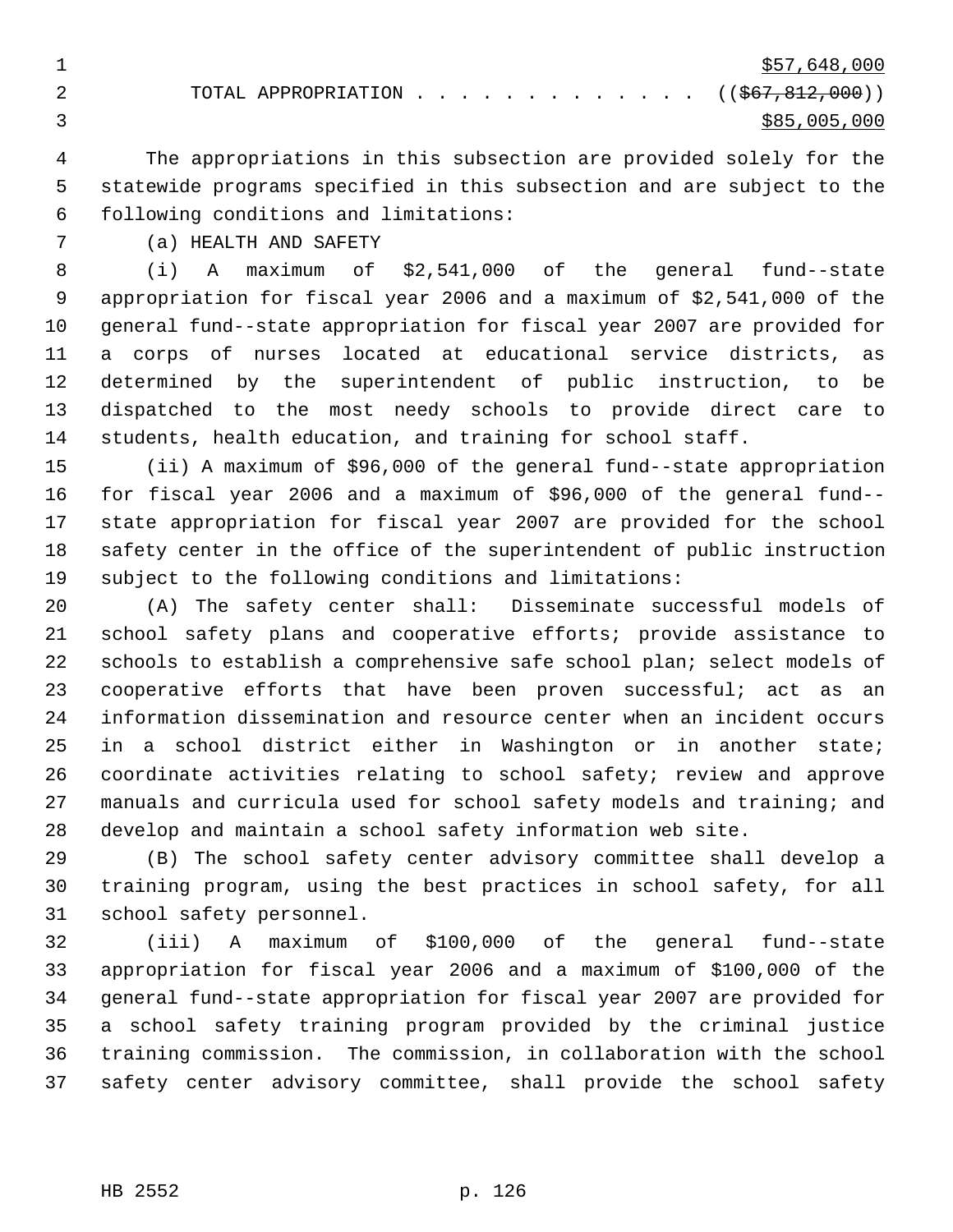training for all school administrators and school safety personnel, including school safety personnel hired after the effective date of this section.

 (iv) \$40,000 of the general fund--state appropriation is provided solely for the safety center advisory committee to develop and distribute a pamphlet to promote internet safety for children, particularly in grades seven through twelve. The pamphlet shall be posted on the superintendent of public instruction's web site. To the extent possible, the pamphlet shall be distributed in schools throughout the state and in other areas accessible to youth, including but not limited to libraries and community centers.

12 (v)  $((\frac{11}{10},\frac{600}{10},\frac{000}{10},\frac{344}{100},\frac{000}{100})$  of the general fund--federal appropriation is provided for safe and drug free schools and communities grants for drug and violence prevention activities and strategies.

 (vi) A maximum of \$146,000 of the general fund--state appropriation for fiscal year 2006 and a maximum of \$146,000 of the general fund-- state appropriation for fiscal year 2007 are provided for a nonviolence and leadership training program provided by the institute for community leadership. The program shall provide a request for proposal process, with up to 80 percent funding, for nonviolence leadership workshops serving at least 12 school districts with direct programming in 36 elementary, middle, and high schools throughout Washington state.

(b) TECHNOLOGY

 A maximum of \$1,939,000 of the general fund--state appropriation for fiscal year 2006 and a maximum of \$1,939,000 of the general fund-- state appropriation for fiscal year 2007 are provided for K-20 telecommunications network technical support in the K-12 sector to prevent system failures and avoid interruptions in school utilization of the data processing and video-conferencing capabilities of the network. These funds may be used to purchase engineering and advanced technical support for the network.

(c) GRANTS AND ALLOCATIONS

 (i) \$787,000 of the fiscal year 2006 appropriation and \$799,000 of the fiscal year 2007 appropriation are provided solely for the special services pilot projects. The office of the superintendent of public instruction shall allocate these funds to the district or districts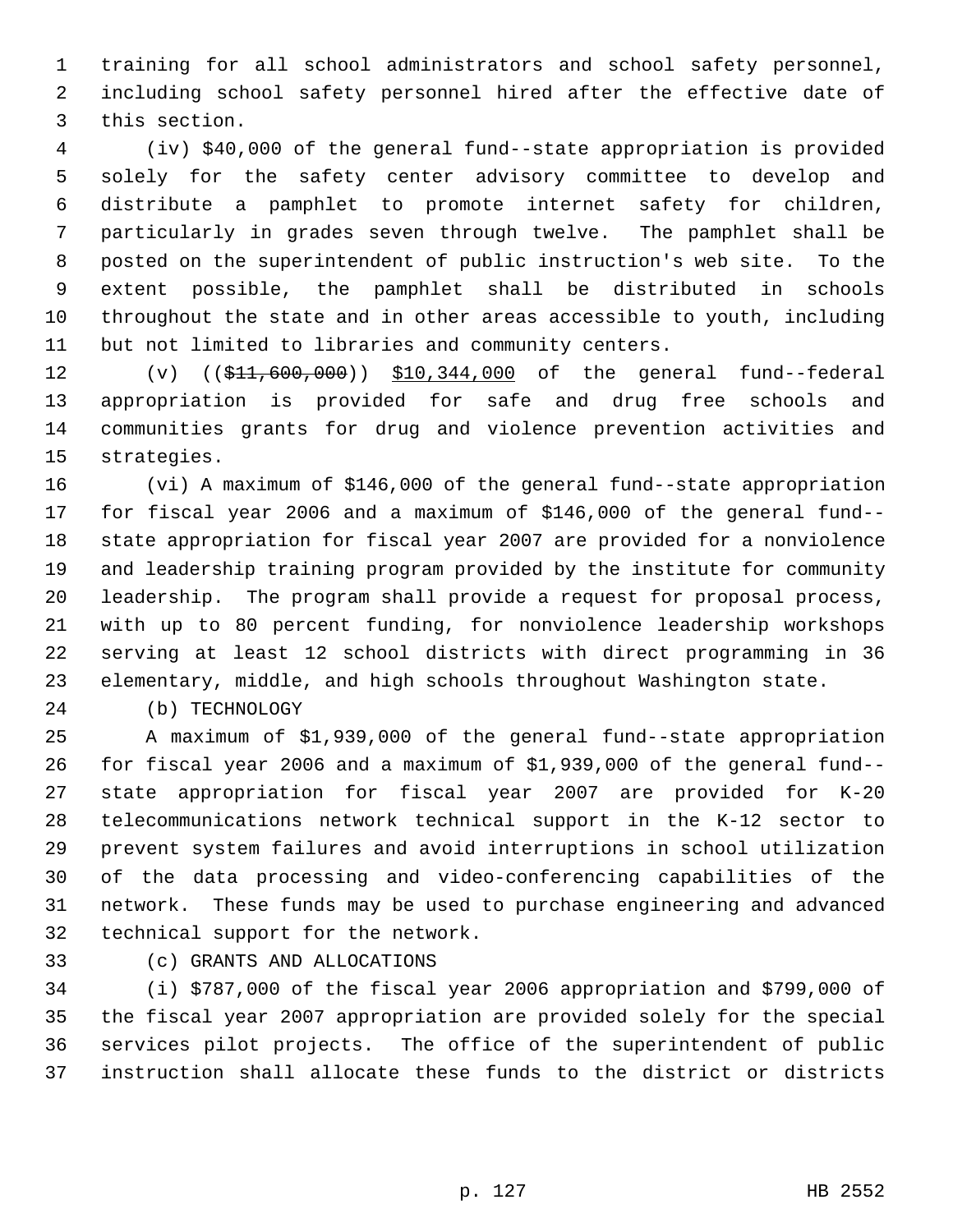participating in the pilot program according to the provisions of RCW 28A.630.015.

 (ii) A maximum of \$548,000 of the general fund--state appropriation for fiscal year 2006 and a maximum of \$548,000 of the general fund-- state appropriation for fiscal year 2007 are provided for alternative certification routes. Funds may be used by the professional educator standards board to continue existing alternative-route grant programs and to create new alternative-route programs in regions of the state with service shortages.

 (iii) A maximum of \$31,000 of the general fund--state appropriation for fiscal year 2006 and a maximum of \$31,000 of the general fund-- state appropriation for fiscal year 2007 are provided for operation of the Cispus environmental learning center.

 (iv) A maximum of \$1,224,000 of the general fund--state appropriation for fiscal year 2006 and a maximum of \$1,224,000 of the general fund--state appropriation for fiscal year 2007 are provided for in-service training and educational programs conducted by the Pacific Science Center.

 (v) A maximum of \$1,079,000 of the general fund--state appropriation for fiscal year 2006 and a maximum of \$1,079,000 of the general fund--state appropriation for fiscal year 2007 are provided for the Washington state leadership assistance for science education reform (LASER) regional partnership coordinated at the Pacific Science Center.

 (vi) A maximum of \$97,000 of the general fund--state appropriation for fiscal year 2006 and a maximum of \$97,000 of the general fund-- state appropriation for fiscal year 2007 are provided to support vocational student leadership organizations.

 (vii) A maximum of \$146,000 of the general fund--state appropriation for fiscal year 2006 and a maximum of \$146,000 of the general fund--state appropriation for fiscal year 2007 are provided for the Washington civil liberties education program.

 (viii) \$1,000,000 of the general fund--state appropriation for fiscal year 2006 and \$1,000,000 of the general fund--state appropriation for fiscal year 2007 are provided solely for the Washington state achievers scholarship program. The funds shall be used to support community involvement officers that recruit, train, and match community volunteer mentors with students selected as achievers scholars.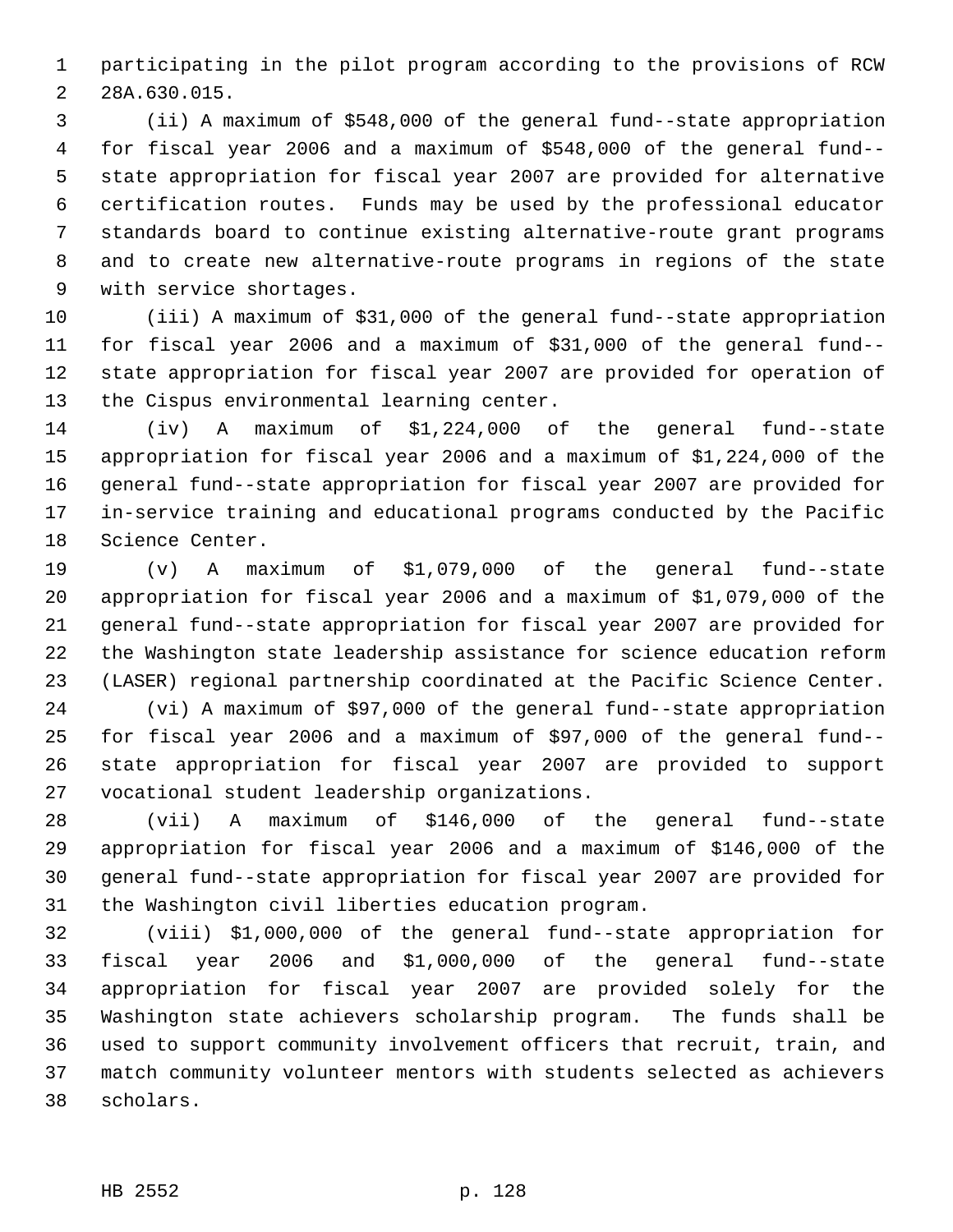1 (ix) ((\$1,521,000)) \$1,911,000 of the general fund--federal appropriation is provided for the advanced placement fee program to increase opportunities for low-income students and under-represented populations to participate in advanced placement courses and to increase the capacity of schools to provide advanced placement courses to students.

 (x) ((\$8,292,000)) \$5,532,000 of the general fund--federal appropriation is provided for comprehensive school reform demonstration projects to provide grants to low-income schools for improving student achievement through adoption and implementation of research-based curricula and instructional programs.

12 (xi) ((\$19,587,000)) \$24,490,000 of the general fund--federal appropriation is provided for 21st century learning center grants, providing after-school and inter-session activities for students.

 (xii) \$383,000 of the general fund--state appropriation for fiscal year 2006 and \$294,000 of the general fund--state appropriation for fiscal year 2007 are provided solely for the Lorraine Wojahn dyslexia pilot reading program in up to five school districts.

 (xiii) \$75,000 of the general fund--state appropriation for fiscal year 2006 and \$75,000 of the general fund--state appropriation for fiscal year 2007 are provided solely for developing and disseminating curriculum and other materials documenting women's role in World War II.

 (xiv) \$100,000 of the general fund--state appropriation for fiscal year 2007 is provided solely for incentive grants for districts to develop preapprenticeship programs. Grant awards up to \$10,000 each shall be used to support the program's design, school/business/labor agreement negotiations, and recruiting high school students for preapprenticeship programs in the building trades and crafts.

 (xv) \$410,000 of the general fund--state appropriation for fiscal year 2007 is provided solely for the dissemination of the Navigation 101 curriculum to all districts, including the development and dissemination of electronic student planning tools and the development of a software package to use to analyze the impact of the implementation of Navigation 101 on student performance.

 (xvi) \$6,500,000 of the general fund--state appropriation for fiscal year 2006 is provided solely for one-time grants to school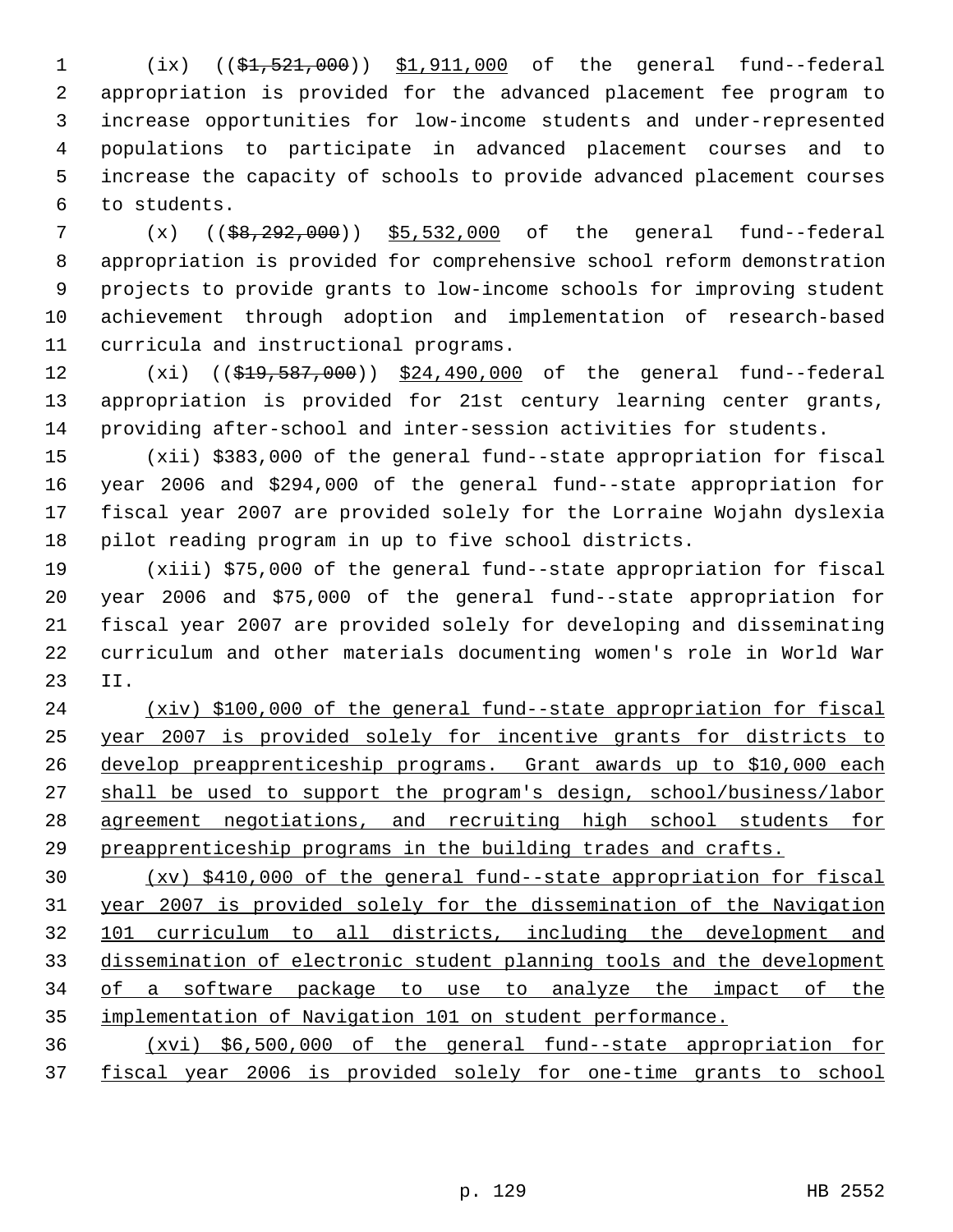districts to offset extraordinary rate increases for natural gas, propane, and heating oil. **Sec. 502.** 2005 c 518 s 502 (uncodified) is amended to read as follows: **FOR THE SUPERINTENDENT OF PUBLIC INSTRUCTION--FOR GENERAL APPORTIONMENT** 7 General Fund--State Appropriation (FY 2006) . . . . ((\$4,180,957,000))  $\frac{1}{2}$   $\frac{1}{3}$ ,063,000 9 General Fund--State Appropriation (FY 2007) . . . . ((\$4,243,010,000)) \$4,277,883,000 Pension Funding Stabilization Account--State Appropriation . . . . . . . . . . . . . . . . . . . . \$28,422,000 13 TOTAL APPROPRIATION . . . . . . . . . . . ((<del>\$8,423,967,000</del>))

\$8,499,368,000

 The appropriations in this section are subject to the following conditions and limitations:

 (1) Each general fund fiscal year appropriation includes such funds as are necessary to complete the school year ending in the fiscal year and for prior fiscal year adjustments.

 (2) Allocations for certificated staff salaries for the 2005-06 and 2006-07 school years shall be determined using formula-generated staff units calculated pursuant to this subsection. Staff allocations for small school enrollments in (d) through (f) of this subsection shall be reduced for vocational full-time equivalent enrollments. Staff allocations for small school enrollments in grades K-6 shall be the greater of that generated under (a) of this subsection, or under (d) and (e) of this subsection. Certificated staffing allocations shall be as follows:

 (a) On the basis of each 1,000 average annual full-time equivalent enrollments, excluding full-time equivalent enrollment otherwise recognized for certificated staff unit allocations under (c) through (f) of this subsection:

 (i) Four certificated administrative staff units per thousand full-time equivalent students in grades K-12;

 (ii) 49 certificated instructional staff units per thousand full-time equivalent students in grades K-3;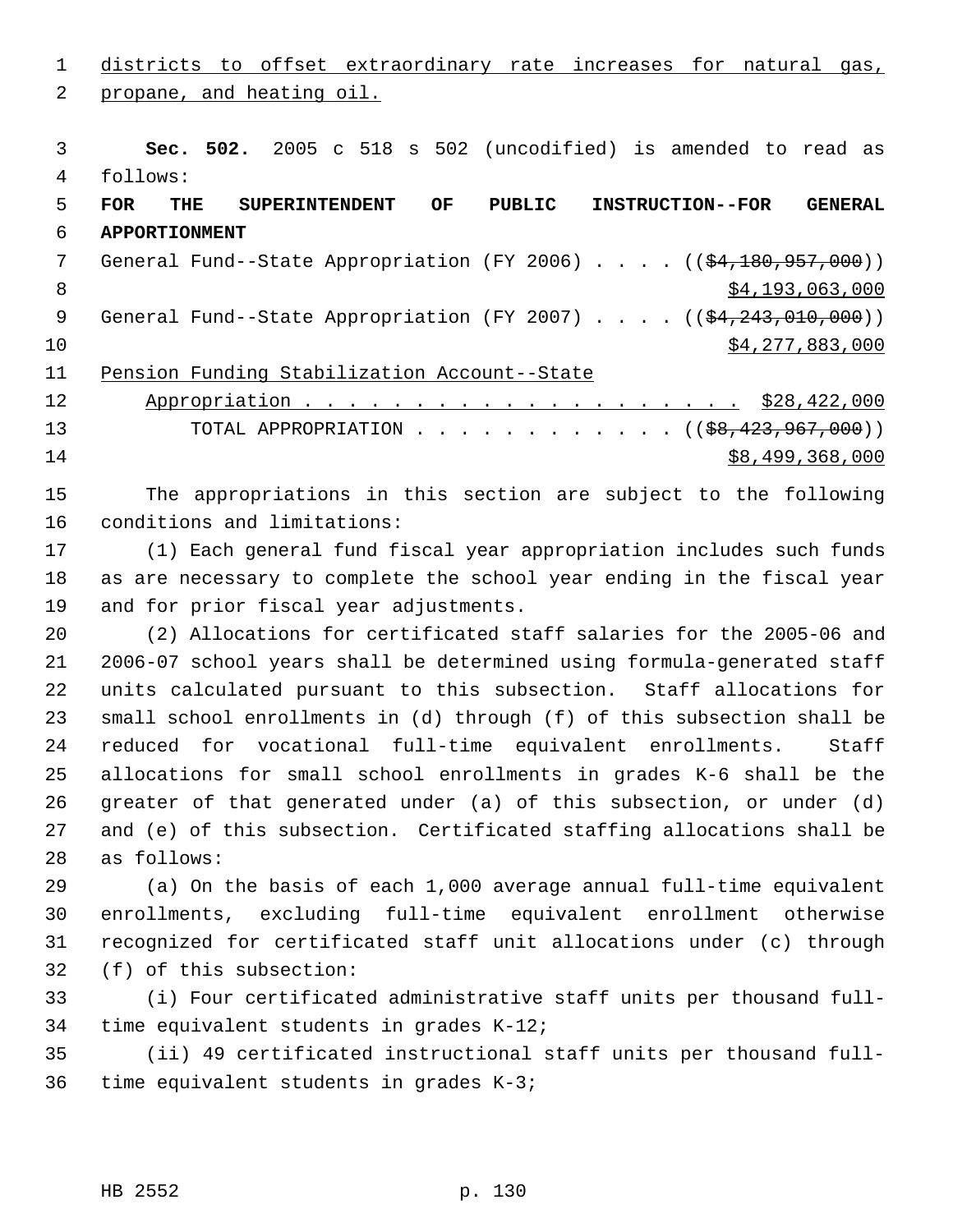(iii) Forty-six certificated instructional staff units per thousand full-time equivalent students in grades 4-12; and

 (iv) An additional 4.2 certificated instructional staff units for grades K-3 and an additional 7.2 certificated instructional staff units for grade 4. Any funds allocated for the additional certificated units provided in this subsection (iv) shall not be considered as basic education funding;

 (A) Funds provided under this subsection (2)(a)(iv) in excess of the amount required to maintain the statutory minimum ratio established under RCW 28A.150.260(2)(b) shall be allocated only if the district documents an actual ratio in grades K-4 equal to or greater than 53.2 certificated instructional staff per thousand full-time equivalent students. For any school district documenting a lower certificated instructional staff ratio, the allocation shall be based on the district's actual grades K-4 certificated instructional staff ratio achieved in that school year, or the statutory minimum ratio established under RCW 28A.150.260(2)(b), if greater;

 (B) Districts at or above 51.0 certificated instructional staff per one thousand full-time equivalent students in grades K-4 may dedicate up to 1.3 of the 53.2 funding ratio to employ additional classified instructional assistants assigned to basic education classrooms in grades K-4. For purposes of documenting a district's staff ratio under this section, funds used by the district to employ additional classified instructional assistants shall be converted to a certificated staff equivalent and added to the district's actual certificated instructional staff ratio. Additional classified instructional assistants, for the purposes of this subsection, shall be determined using the 1989-90 school year as the base year;

 (C) Any district maintaining a ratio in grades K-4 equal to or greater than 53.2 certificated instructional staff per thousand full- time equivalent students may use allocations generated under this subsection (2)(a)(iv) in excess of that required to maintain the minimum ratio established under RCW 28A.150.260(2)(b) to employ additional basic education certificated instructional staff or classified instructional assistants in grades 5-6. Funds allocated under this subsection (2)(a)(iv) shall only be expended to reduce class size in grades K-6. No more than 1.3 of the certificated instructional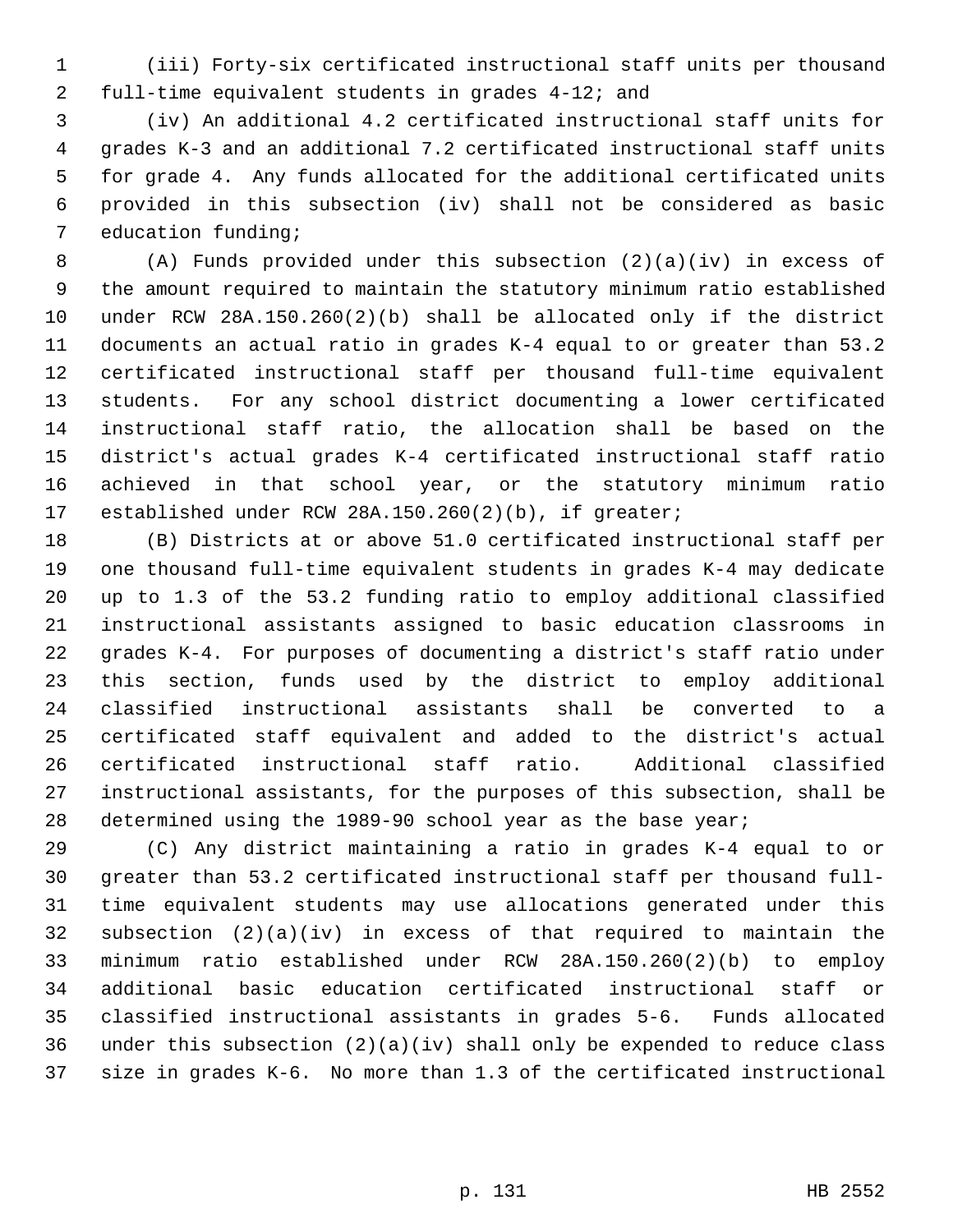funding ratio amount may be expended for provision of classified instructional assistants;

 (b) For school districts with a minimum enrollment of 250 full-time equivalent students whose full-time equivalent student enrollment count in a given month exceeds the first of the month full-time equivalent enrollment count by 5 percent, an additional state allocation of 110 percent of the share that such increased enrollment would have generated had such additional full-time equivalent students been 9 included in the normal enrollment count for that particular month;

(c)(i) On the basis of full-time equivalent enrollment in:

 (A) Vocational education programs approved by the superintendent of public instruction, a maximum of 0.92 certificated instructional staff units and 0.08 certificated administrative staff units for each 19.5 full-time equivalent vocational students; and

 (B) Skills center programs meeting the standards for skills center funding established in January 1999 by the superintendent of public instruction, 0.92 certificated instructional staff units and 0.08 certificated administrative units for each 16.67 full-time equivalent vocational students;

 (ii) Vocational full-time equivalent enrollment shall be reported on the same monthly basis as the enrollment for students eligible for basic support, and payments shall be adjusted for reported vocational enrollments on the same monthly basis as those adjustments for enrollment for students eligible for basic support; and

 (iii) Indirect cost charges by a school district to vocational- secondary programs shall not exceed 15 percent of the combined basic education and vocational enhancement allocations of state funds;

 (d) For districts enrolling not more than twenty-five average annual full-time equivalent students in grades K-8, and for small school plants within any school district which have been judged to be remote and necessary by the state board of education and enroll not more than twenty-five average annual full-time equivalent students in grades K-8:

 (i) For those enrolling no students in grades 7 and 8, 1.76 certificated instructional staff units and 0.24 certificated administrative staff units for enrollment of not more than five students, plus one-twentieth of a certificated instructional staff unit for each additional student enrolled; and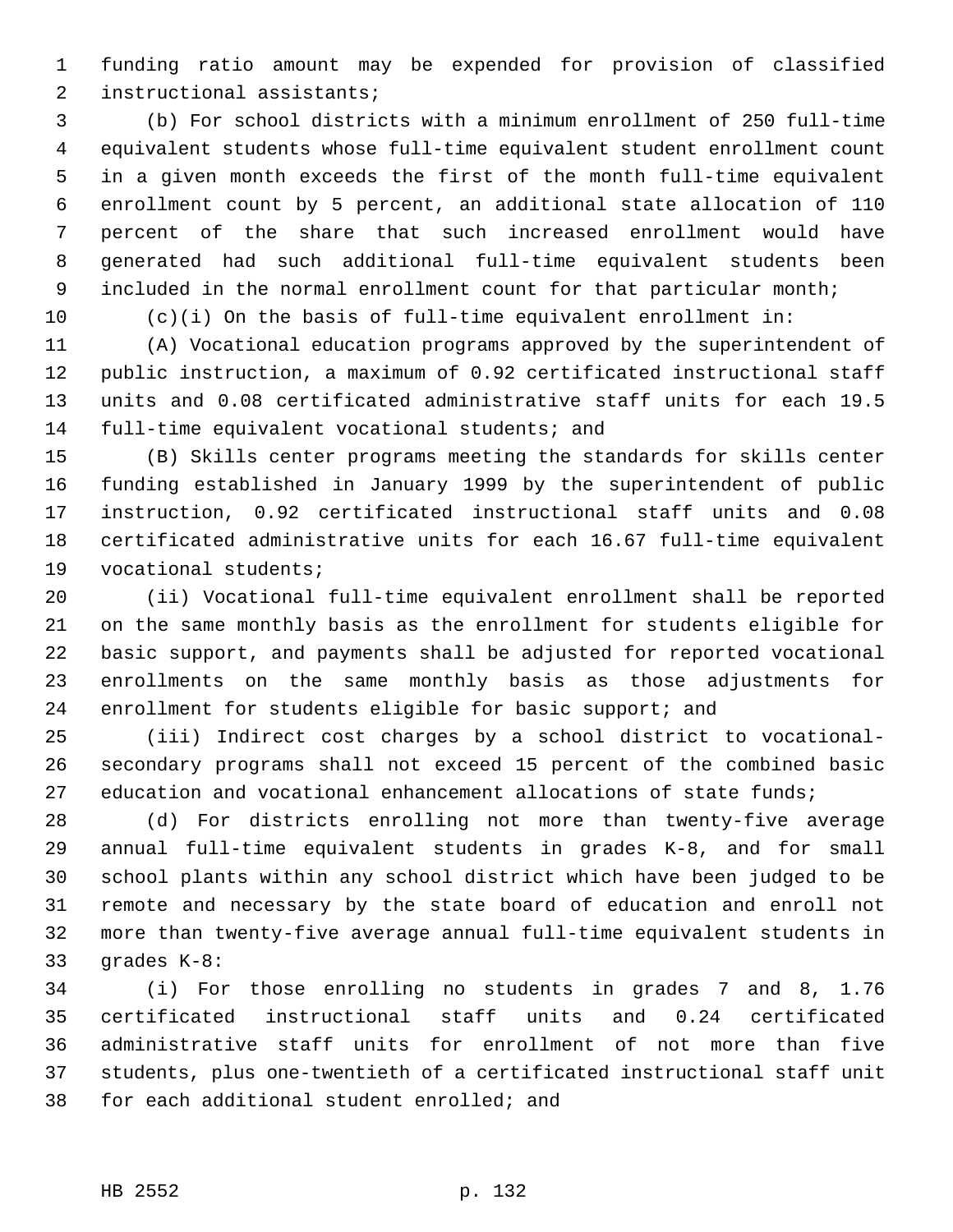(ii) For those enrolling students in grades 7 or 8, 1.68 certificated instructional staff units and 0.32 certificated administrative staff units for enrollment of not more than five students, plus one-tenth of a certificated instructional staff unit for each additional student enrolled;

 (e) For specified enrollments in districts enrolling more than twenty-five but not more than one hundred average annual full-time equivalent students in grades K-8, and for small school plants within any school district which enroll more than twenty-five average annual full-time equivalent students in grades K-8 and have been judged to be remote and necessary by the state board of education:

 (i) For enrollment of up to sixty annual average full-time equivalent students in grades K-6, 2.76 certificated instructional staff units and 0.24 certificated administrative staff units; and

 (ii) For enrollment of up to twenty annual average full-time equivalent students in grades 7 and 8, 0.92 certificated instructional staff units and 0.08 certificated administrative staff units;

 (f) For districts operating no more than two high schools with enrollments of less than three hundred average annual full-time equivalent students, for enrollment in grades 9-12 in each such school, other than alternative schools:

 (i) For remote and necessary schools enrolling students in any grades 9-12 but no more than twenty-five average annual full-time equivalent students in grades K-12, four and one-half certificated instructional staff units and one-quarter of a certificated administrative staff unit;

 (ii) For all other small high schools under this subsection, nine certificated instructional staff units and one-half of a certificated administrative staff unit for the first sixty average annual full time equivalent students, and additional staff units based on a ratio of 0.8732 certificated instructional staff units and 0.1268 certificated administrative staff units per each additional forty-three and one-half average annual full time equivalent students.

 Units calculated under (f)(ii) of this subsection shall be reduced by certificated staff units at the rate of forty-six certificated instructional staff units and four certificated administrative staff units per thousand vocational full-time equivalent students;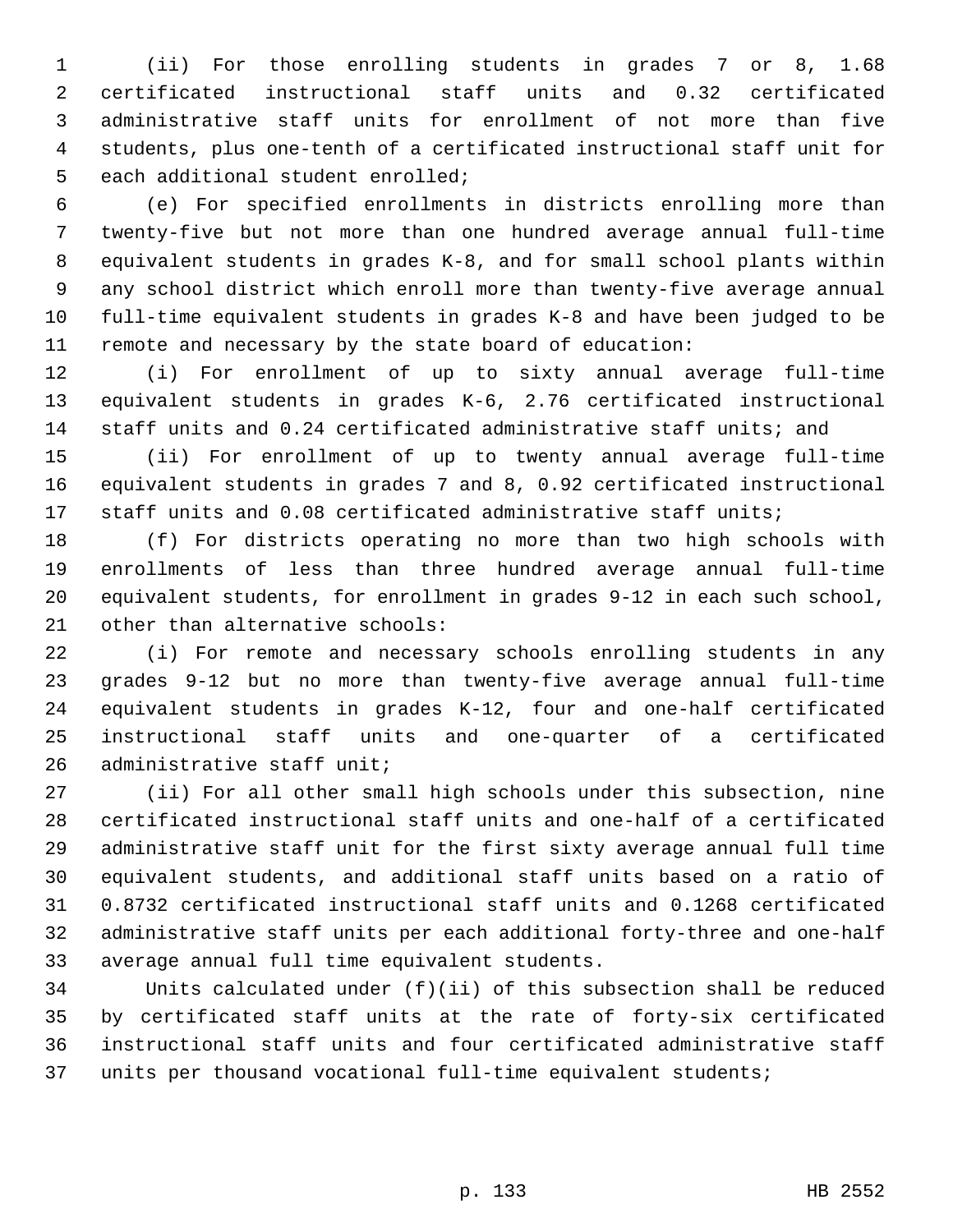(g) For each nonhigh school district having an enrollment of more than seventy annual average full-time equivalent students and less than one hundred eighty students, operating a grades K-8 program or a grades 1-8 program, an additional one-half of a certificated instructional staff unit; and

 (h) For each nonhigh school district having an enrollment of more than fifty annual average full-time equivalent students and less than one hundred eighty students, operating a grades K-6 program or a grades 1-6 program, an additional one-half of a certificated instructional staff unit.

 (3) Allocations for classified salaries for the 2005-06 and 2006-07 school years shall be calculated using formula-generated classified staff units determined as follows:

 (a) For enrollments generating certificated staff unit allocations under subsection (2)(d) through (h) of this section, one classified staff unit for each three certificated staff units allocated under such subsections;

 (b) For all other enrollment in grades K-12, including vocational full-time equivalent enrollments, one classified staff unit for each sixty average annual full-time equivalent students; and

 (c) For each nonhigh school district with an enrollment of more than fifty annual average full-time equivalent students and less than one hundred eighty students, an additional one-half of a classified staff unit.

 (4) Fringe benefit allocations shall be calculated at a rate of 26 ((10.90)) 11.21 percent in the 2005-06 school year and ((11.90)) 13.02 percent in the 2006-07 school year for certificated salary allocations 28 provided under subsection (2) of this section, and a rate of  $((14.57))$ 29 14.07 percent in the 2005-06 school year and  $((15.82))$  15.95 percent in the 2006-07 school year for classified salary allocations provided under subsection (3) of this section.

 (5) Insurance benefit allocations shall be calculated at the maintenance rate specified in section 504(2) of this act, based on the number of benefit units determined as follows:

 (a) The number of certificated staff units determined in subsection (2) of this section; and

 (b) The number of classified staff units determined in subsection (3) of this section multiplied by 1.152. This factor is intended to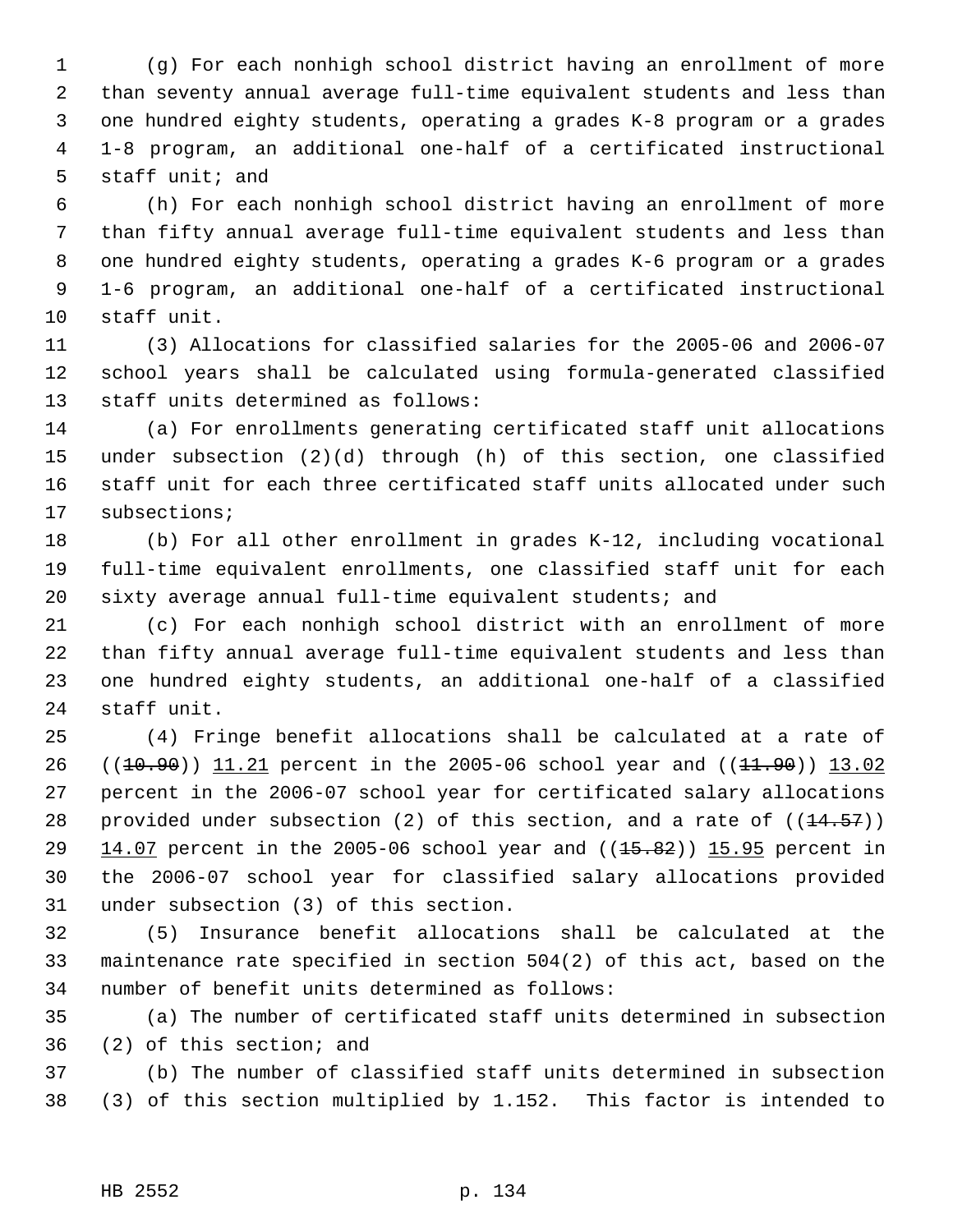adjust allocations so that, for the purposes of distributing insurance benefits, full-time equivalent classified employees may be calculated on the basis of 1440 hours of work per year, with no individual employee counted as more than one full-time equivalent.

 (6)(a) For nonemployee-related costs associated with each certificated staff unit allocated under subsection (2)(a), (b), and (d) through (h) of this section, there shall be provided a maximum of \$9,112 per certificated staff unit in the 2005-06 school year and a 9 maximum of ((\$9,285)) \$9,540 per certificated staff unit in the 2006-07 school year.

 (b) For nonemployee-related costs associated with each vocational 12 certificated staff unit allocated under subsection  $(2)(c)(i)(A)$  of this section, there shall be provided a maximum of \$22,377 per certificated 14 staff unit in the 2005-06 school year and a maximum of  $($  $\frac{22}{22,802})$ 15 \$23,429 per certificated staff unit in the 2006-07 school year.

 (c) For nonemployee-related costs associated with each vocational certificated staff unit allocated under subsection (2)(c)(i)(B) of this section, there shall be provided a maximum of \$17,362 per certificated 19 staff unit in the 2005-06 school year and a maximum of  $((\frac{17}{617}, 692))$ \$18,178 per certificated staff unit in the 2006-07 school year.

 (7) Allocations for substitute costs for classroom teachers shall be distributed at a maintenance rate of \$531.09 for the 2005-06 and 2006-07 school years per allocated classroom teachers exclusive of salary increase amounts provided in section 504 of this act. Solely for the purposes of this subsection, allocated classroom teachers shall be equal to the number of certificated instructional staff units allocated under subsection (2) of this section, multiplied by the ratio between the number of actual basic education certificated teachers and the number of actual basic education certificated instructional staff reported statewide for the prior school year.

 (8) Any school district board of directors may petition the superintendent of public instruction by submission of a resolution adopted in a public meeting to reduce or delay any portion of its basic education allocation for any school year. The superintendent of public instruction shall approve such reduction or delay if it does not impair the district's financial condition. Any delay shall not be for more than two school years. Any reduction or delay shall have no impact on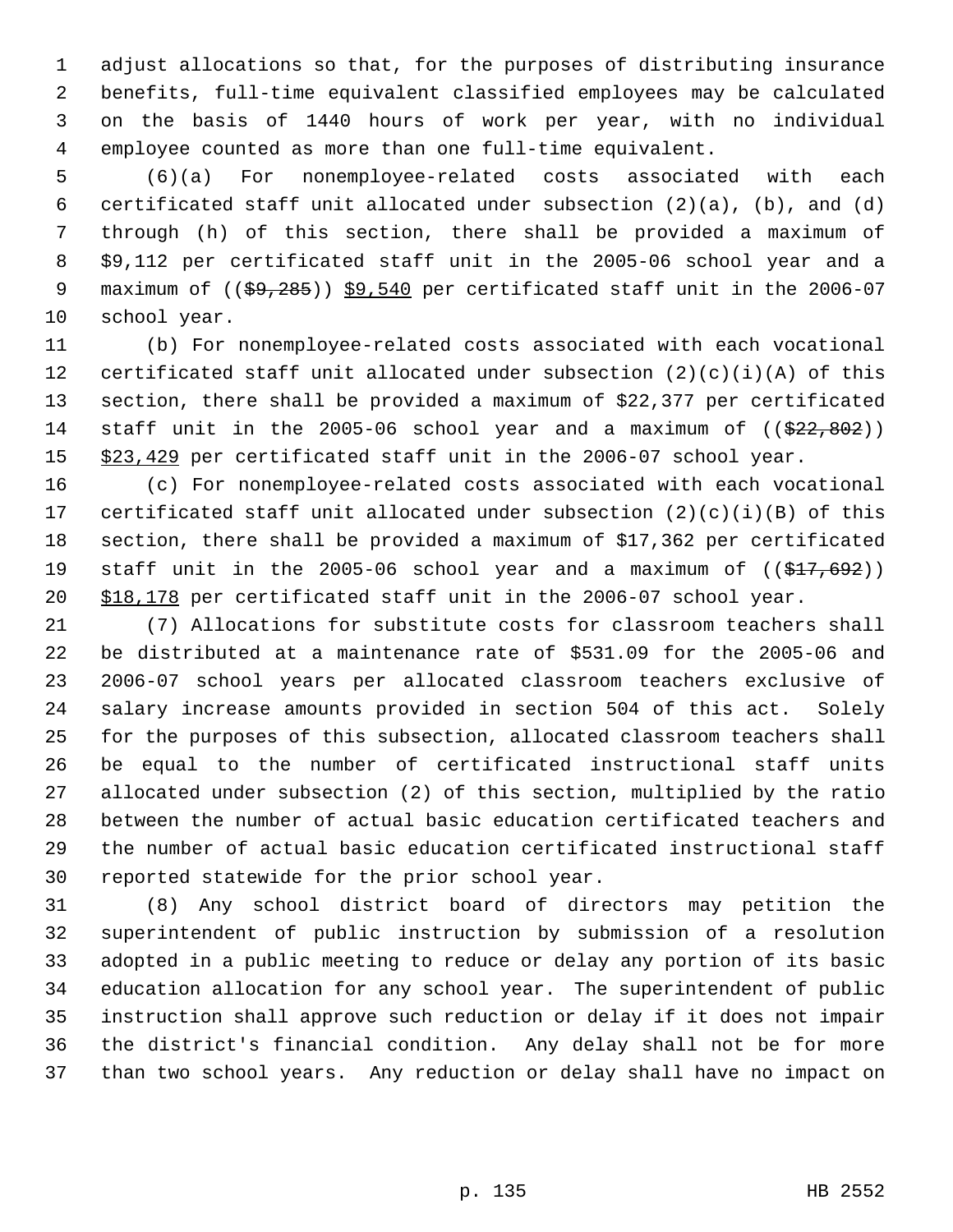levy authority pursuant to RCW 84.52.0531 and local effort assistance pursuant to chapter 28A.500 RCW.

3 (9) The superintendent may distribute a maximum of  $((\frac{27}{67}, \frac{621}{600}))$ 4 \$7,642,000 outside the basic education formula during fiscal years 2006 and 2007 as follows:

 (a) For fire protection for school districts located in a fire protection district as now or hereafter established pursuant to chapter 52.04 RCW, a maximum of \$513,000 may be expended in fiscal year 2006 9 and a maximum of ((\$523,000)) \$537,000 may be expended in fiscal year 2007;

 (b) For summer vocational programs at skills centers, a maximum of \$2,035,000 may be expended for the 2006 fiscal year and a maximum of \$2,035,000 for the 2007 fiscal year;

14 (c) A maximum of (( $\frac{2565,000}{371,000}$  may be expended for school district emergencies;

 (d) A maximum of \$485,000 each fiscal year may be expended for programs providing skills training for secondary students who are enrolled in extended day school-to-work programs, as approved by the superintendent of public instruction. The funds shall be allocated at a rate not to exceed \$500 per full-time equivalent student enrolled in those programs; and

 (e) \$394,000 of the general fund--state appropriation for fiscal year 2006 and \$787,000 of the general fund--state appropriation for fiscal year 2007 are provided solely for incentive grants to encourage school districts to increase enrollment in vocational skills centers. Up to \$500 for each full-time equivalent student may be proportionally distributed to a school district or school districts increasing skills centers enrollment above the levels in the 2004-05 school year. The office of the superintendent of public instruction shall develop criteria for awarding incentive grants pursuant to this subsection. The total amount allocated pursuant to this subsection shall be limited to \$1,181,000 for the 2005-07 biennium.

 (10) For purposes of RCW 84.52.0531, the increase per full-time equivalent student is 5.2 percent from the 2004-05 school year to the 35 2005-06 school year and  $((3.4))$   $5.2$  percent from the 2005-06 school year to the 2006-07 school year.

(11) If two or more school districts consolidate and each district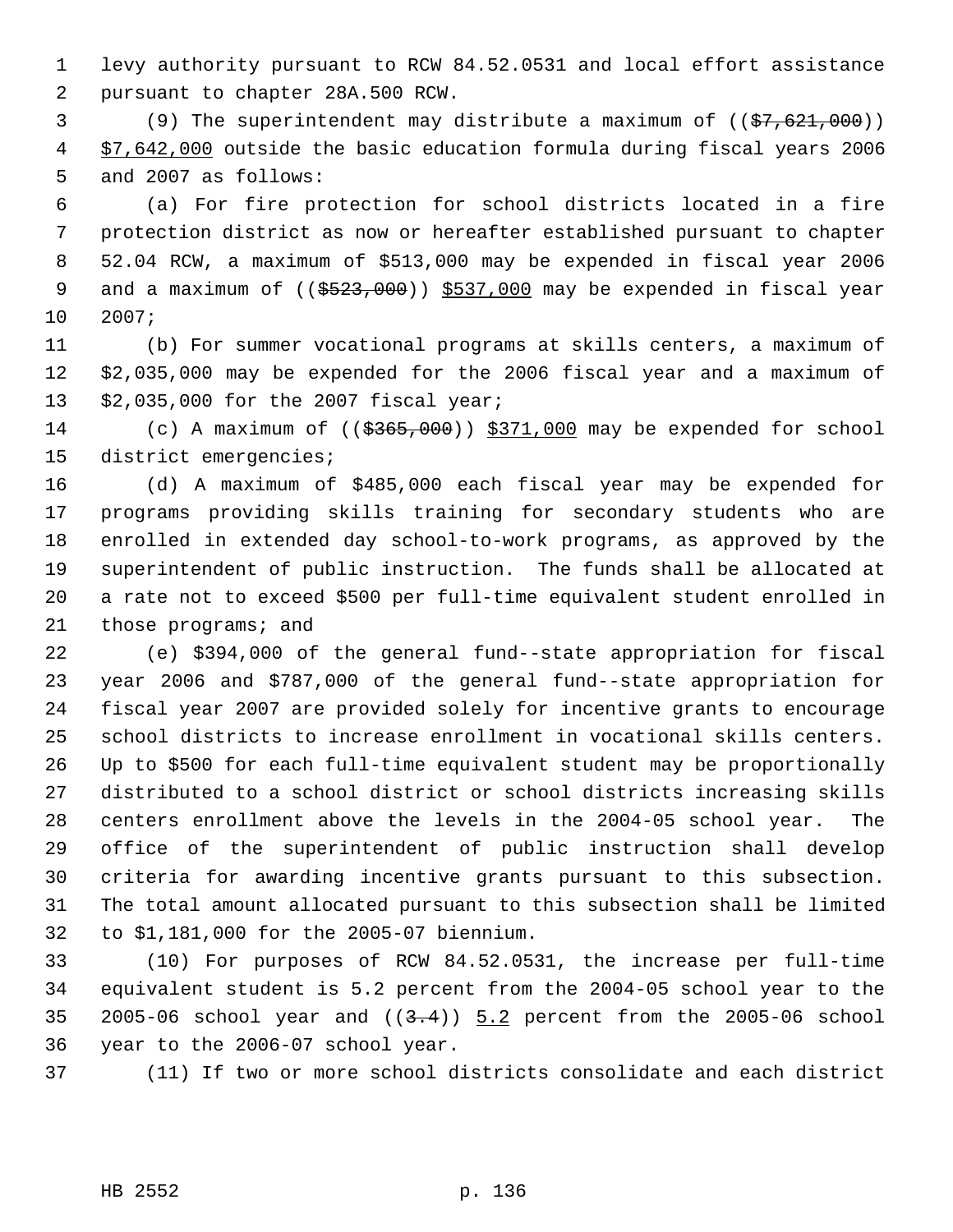was receiving additional basic education formula staff units pursuant to subsection (2)(b) through (h) of this section, the following shall apply:

 (a) For three school years following consolidation, the number of basic education formula staff units shall not be less than the number of basic education formula staff units received by the districts in the school year prior to the consolidation; and

 (b) For the fourth through eighth school years following consolidation, the difference between the basic education formula staff units received by the districts for the school year prior to consolidation and the basic education formula staff units after consolidation pursuant to subsection (2)(a) through (h) of this section shall be reduced in increments of twenty percent per year.

 **Sec. 503.** 2005 c 518 s 503 (uncodified) is amended to read as follows:

 **FOR THE SUPERINTENDENT OF PUBLIC INSTRUCTION--BASIC EDUCATION EMPLOYEE COMPENSATION.** (1) The following calculations determine the salaries used in the general fund allocations for certificated instructional, certificated administrative, and classified staff units under section 502 of this act:

 (a) Salary allocations for certificated instructional staff units shall be determined for each district by multiplying the district's certificated instructional total base salary shown on LEAP Document 12E by the district's average staff mix factor for certificated instructional staff in that school year, computed using LEAP Document 1Sb; and

 (b) Salary allocations for certificated administrative staff units and classified staff units for each district shall be based on the district's certificated administrative and classified salary allocation amounts shown on LEAP Document 12E.

(2) For the purposes of this section:

 (a) "LEAP Document 1Sb" means the computerized tabulation establishing staff mix factors for certificated instructional staff according to education and years of experience, as developed by the 35 legislative evaluation and accountability program committee on ((March  $\pm 8,$ )) December 8, 2005, at (( $\pm 0.00$ ))  $\pm 2.00$  hours; and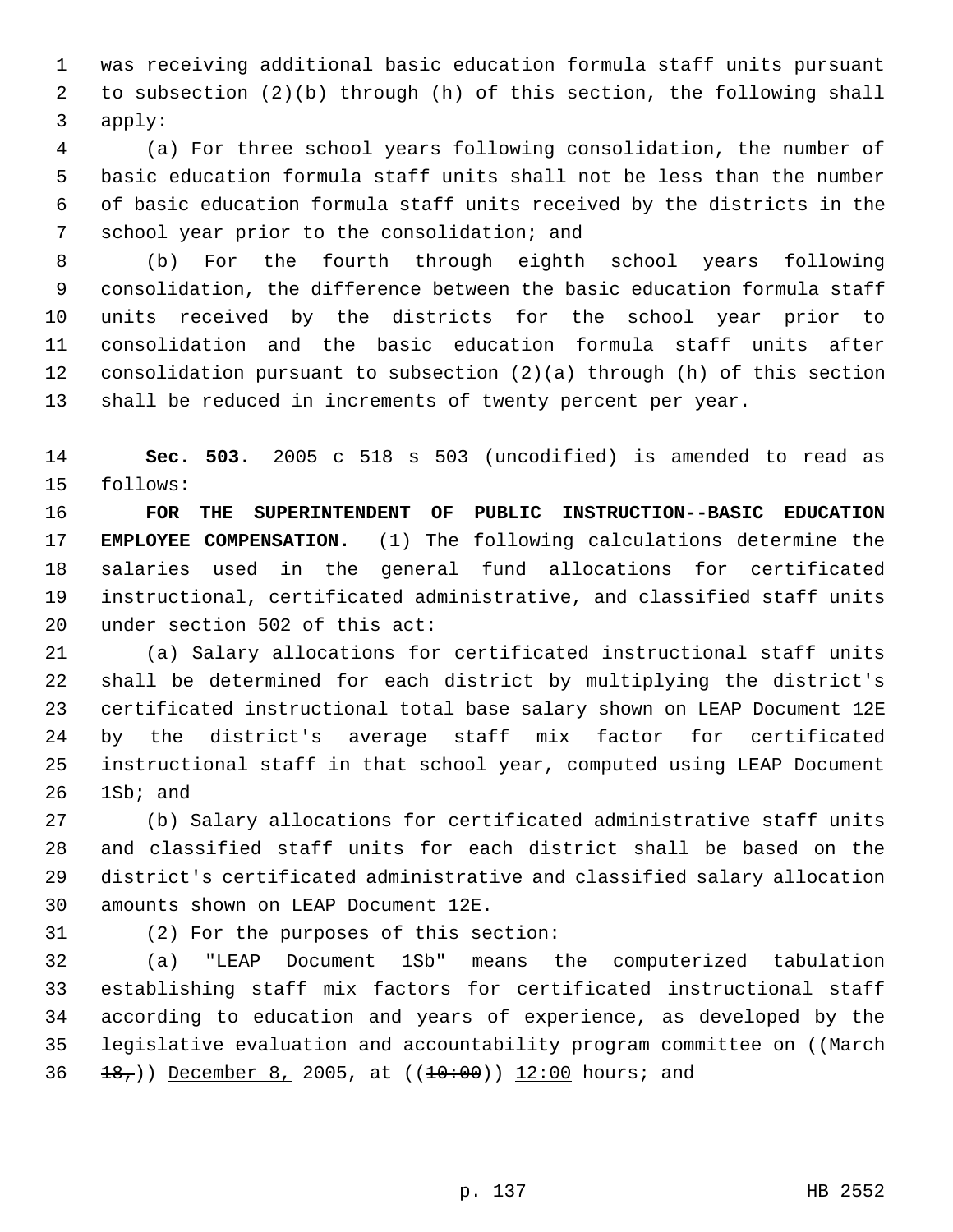(b) "LEAP Document 12E" means the computerized tabulation of 2005- 06 and 2006-07 school year salary allocations for certificated administrative staff and classified staff and derived and total base salaries for certificated instructional staff as developed by the 5 legislative evaluation and accountability program committee on ((April  $6,$ )) December 8, 2005, at ( $(10:00)$ ) 12:00 hours.

 (3) Incremental fringe benefit factors shall be applied to salary 8 adjustments at a rate of  $((10.26))$   $10.57$  percent for school year 2005-9 06 and ((11.26)) 12.38 percent for school year 2006-07 for certificated 10 staff and for classified staff ((11.07)) 10.57 percent for school year 11 2005-06 and ((12.32)) 12.45 percent for the 2006-07 school year.

 (4)(a) Pursuant to RCW 28A.150.410, the following state-wide salary allocation schedules for certificated instructional staff are established for basic education salary allocations:

## K-12 Salary Allocation Schedule For Certificated Instructional Staff

| 16 |                          |           |         |         | 2005-06 School Year |              |        |        |         |         |
|----|--------------------------|-----------|---------|---------|---------------------|--------------|--------|--------|---------|---------|
| 17 | Years of                 |           |         |         |                     |              |        |        |         | $MA+90$ |
| 18 | Service                  | $\rm{BA}$ | $BA+15$ | $BA+30$ | $BA+45$             | <b>BA+90</b> | BA+135 | MA     | $MA+45$ | or PHD  |
| 19 | $\boldsymbol{0}$         | 30,383    | 31,204  | 32,054  | 32,906              | 35,640       | 37,401 | 36,426 | 39,161  | 40,924  |
| 20 | 1                        | 30,792    | 31,624  | 32,485  | 33,375              | 36,137       | 37,889 | 36,831 | 39,594  | 41,345  |
| 21 | $\overline{2}$           | 31,181    | 32,022  | 32,892  | 33,850              | 36,605       | 38,375 | 37,239 | 39,994  | 41,764  |
| 22 | 3                        | 31,583    | 32,431  | 33,311  | 34,299              | 37,049       | 38,861 | 37,626 | 40,373  | 42,187  |
| 23 | $\overline{\mathcal{L}}$ | 31,977    | 32,862  | 33,747  | 34,770              | 37,536       | 39,361 | 38,031 | 40,796  | 42,623  |
| 24 | 5                        | 32,384    | 33,273  | 34,167  | 35,247              | 38,002       | 39,864 | 38,442 | 41,199  | 43,061  |
| 25 | 6                        | 32,802    | 33,672  | 34,596  | 35,729              | 38,472       | 40,344 | 38,864 | 41,607  | 43,478  |
| 26 | $\boldsymbol{7}$         | 33,536    | 34,420  | 35,356  | 36,551              | 39,334       | 41,258 | 39,655 | 42,437  | 44,362  |
| 27 | $8\,$                    | 34,612    | 35,543  | 36,502  | 37,796              | 40,616       | 42,611 | 40,899 | 43,720  | 45,714  |
| 28 | 9                        |           | 36,707  | 37,713  | 39,054              | 41,940       | 44,002 | 42,156 | 45,044  | 47,106  |
| 29 | 10                       |           |         | 38,938  | 40,376              | 43,301       | 45,432 | 43,479 | 46,405  | 48,535  |
| 30 | 11                       |           |         |         | 41,737              | 44,726       | 46,900 | 44,840 | 47,830  | 50,003  |
| 31 | 12                       |           |         |         | 43,055              | 46,189       | 48,428 | 46,255 | 49,292  | 51,532  |
| 32 | 13                       |           |         |         |                     | 47,688       | 49,993 | 47,720 | 50,791  | 53,096  |
| 33 | 14                       |           |         |         |                     | 49,194       | 51,618 | 49,227 | 52,396  | 54,721  |
| 34 | 15                       |           |         |         |                     | 50,474       | 52,961 | 50,507 | 53,758  | 56,144  |
| 35 | 16 or more               |           |         |         |                     | 51,483       | 54,019 | 51,517 | 54,833  | 57,266  |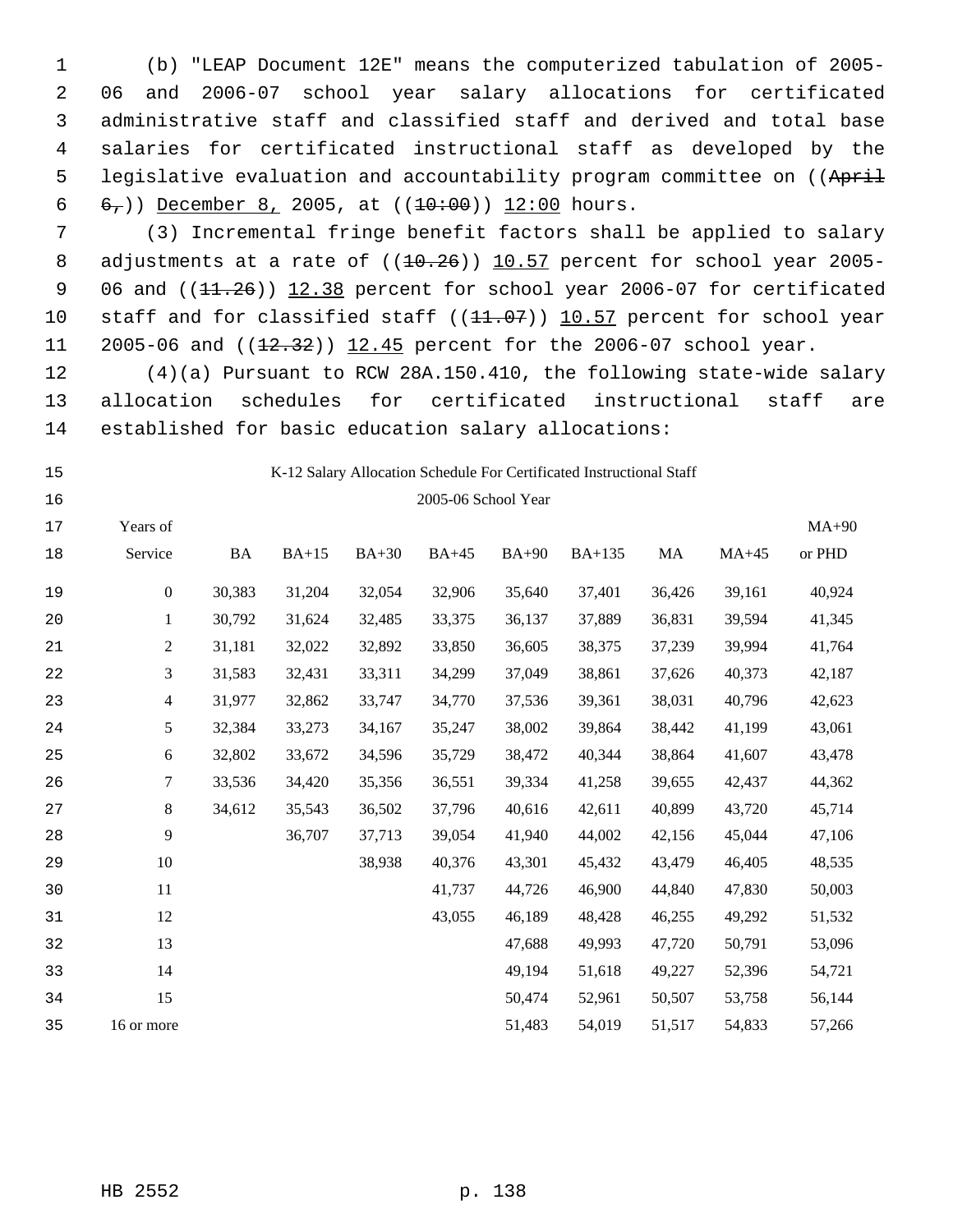| 1  |                         |                  |         |         |                      |         |                                                                        |                   |         |          |
|----|-------------------------|------------------|---------|---------|----------------------|---------|------------------------------------------------------------------------|-------------------|---------|----------|
| 2  |                         |                  |         |         |                      |         | ((K-12 Salary Allocation Schedule For Certificated Instructional Staff |                   |         |          |
| 3  |                         |                  |         |         | 2006-07 School Year- |         |                                                                        |                   |         |          |
| 4  | Years of                |                  |         |         |                      |         |                                                                        |                   |         | $MA+90$  |
| 5  | Service                 | $BA-$            | $BA+15$ | $BA+30$ | $BA+45$              | $BA+90$ | $BA+135$                                                               | <b>MA</b>         | $MA+45$ | $or$ PHD |
| 6  | $\theta$                | 30,900           | 31,735  | 32,599  | 33,466               | 36,247  | 38,038                                                                 | 37,046            | 39,827  | 41,620   |
| 7  | $\ddagger$              | 31,316           | 32,162  | 33,038  | 33,942               | 36,752  | 38,534                                                                 | 37,458            | 40,268  | 42,048   |
| 8  | $\mathfrak{D}$          | 31,712           | 32,566  | 33,451  | 34,426               | 37,228  | 39,028                                                                 | <del>37,873</del> | 40,674  | 42,475   |
| 9  | $\overline{\mathbf{3}}$ | 32,121           | 32,983  | 33,878  | 34,883               | 37,679  | 39,523                                                                 | 38,266            | 41,060  | 42,905   |
| 10 | 4                       | 32,521           | 33,421  | 34,321  | 35,362               | 38,174  | 40,031                                                                 | 38,678            | 41,491  | 43,348   |
| 11 | $\overline{5}$          | 32,935           | 33,840  | 34,748  | 35,846               | 38,649  | 40,543                                                                 | 39,097            | 41,900  | 43,794   |
| 12 | $\epsilon$              | 33,360           | 34,245  | 35,185  | 36,337               | 39,127  | 41,031                                                                 | 39,526            | 42,315  | 44,218   |
| 13 | $\mathcal{F}$           | 34,107           | 35,005  | 35,957  | 37,173               | 40,003  | 41,960                                                                 | 40,330            | 43,159  | 45,116   |
| 14 | 8                       | 35,201           | 36,148  | 37,123  | 38,439               | 41,307  | 43,336                                                                 | 41,594            | 44,464  | 46,492   |
| 15 | $\mathbf{9}$            |                  | 37,332  | 38,355  | 39,718               | 42,654  | 44,751                                                                 | 42,873            | 45,810  | 47,908   |
| 16 | 40                      |                  |         | 39,601  | 41,063               | 44,038  | 46,205                                                                 | 44,219            | 47,194  | 49,361   |
| 17 | #                       |                  |         |         | 42,448               | 45,487  | 47,698                                                                 | 45,603            | 48,644  | 50,853   |
| 18 | $\frac{12}{2}$          |                  |         |         | 43,788               | 46,975  | 49,252                                                                 | 47,042            | 50,131  | 52,409   |
| 19 | $+3$                    |                  |         |         |                      | 48,499  | 50,844                                                                 | 48,532            | 51,655  | 54,000   |
| 20 | $\overline{14}$         |                  |         |         |                      | 50,031  | 52,496                                                                 | 50,065            | 53,287  | 55,652   |
| 21 | $\overline{15}$         |                  |         |         |                      | 51,333  | 53,862                                                                 | 51,366            | 54,673  | 57,099   |
| 22 | 16 or more              |                  |         |         |                      | 52,359  | 54,938                                                                 | 52,393            | 55,766  | 58,241)  |
|    |                         |                  |         |         |                      |         |                                                                        |                   |         |          |
| 23 |                         |                  |         |         |                      |         | K-12 Salary Allocation Schedule For Certificated Instructional Staff   |                   |         |          |
| 24 |                         |                  |         |         | 2006-07 School Year  |         |                                                                        |                   |         |          |
| 25 | Years of                |                  |         |         |                      |         |                                                                        |                   |         | $MA+90$  |
| 26 | Service                 | $\underline{BA}$ | $BA+15$ | $BA+30$ | $BA+45$              | $BA+90$ | $BA+135$                                                               | $\underline{MA}$  | $MA+45$ | or PHD   |
| 27 | $\underline{0}$         | 31,203           | 32,046  | 32,919  | 33,794               | 36,602  | 38,411                                                                 | 37,410            | 40,218  | 42,028   |
| 28 | $\overline{1}$          | 31,623           | 32,477  | 33,362  | 34,275               | 37,113  | 38,911                                                                 | 37,826            | 40,663  | 42,461   |
| 29 | $\overline{2}$          | 32,023           | 32,886  | 33,779  | 34,764               | 37,593  | 39,410                                                                 | 38,244            | 41,073  | 42,891   |
| 30 | $\overline{3}$          | 32,436           | 33,306  | 34,210  | 35,225               | 38,049  | 39,910                                                                 | 38,641            | 41,463  | 43,325   |
| 31 | $\underline{4}$         | 32,840           | 33,749  | 34,658  | 35,708               | 38,549  | 40,424                                                                 | 39,057            | 41,898  | 43,773   |
| 32 | $\overline{5}$          | 33,258           | 34,171  | 35,089  | 36,198               | 39,028  | 40,940                                                                 | 39,480            | 42,311  | 44,223   |
| 33 | $\underline{6}$         | 33,687           | 34,581  | 35,530  | 36,694               | 39,510  | 41,433                                                                 | 39,913            | 42,730  | 44,651   |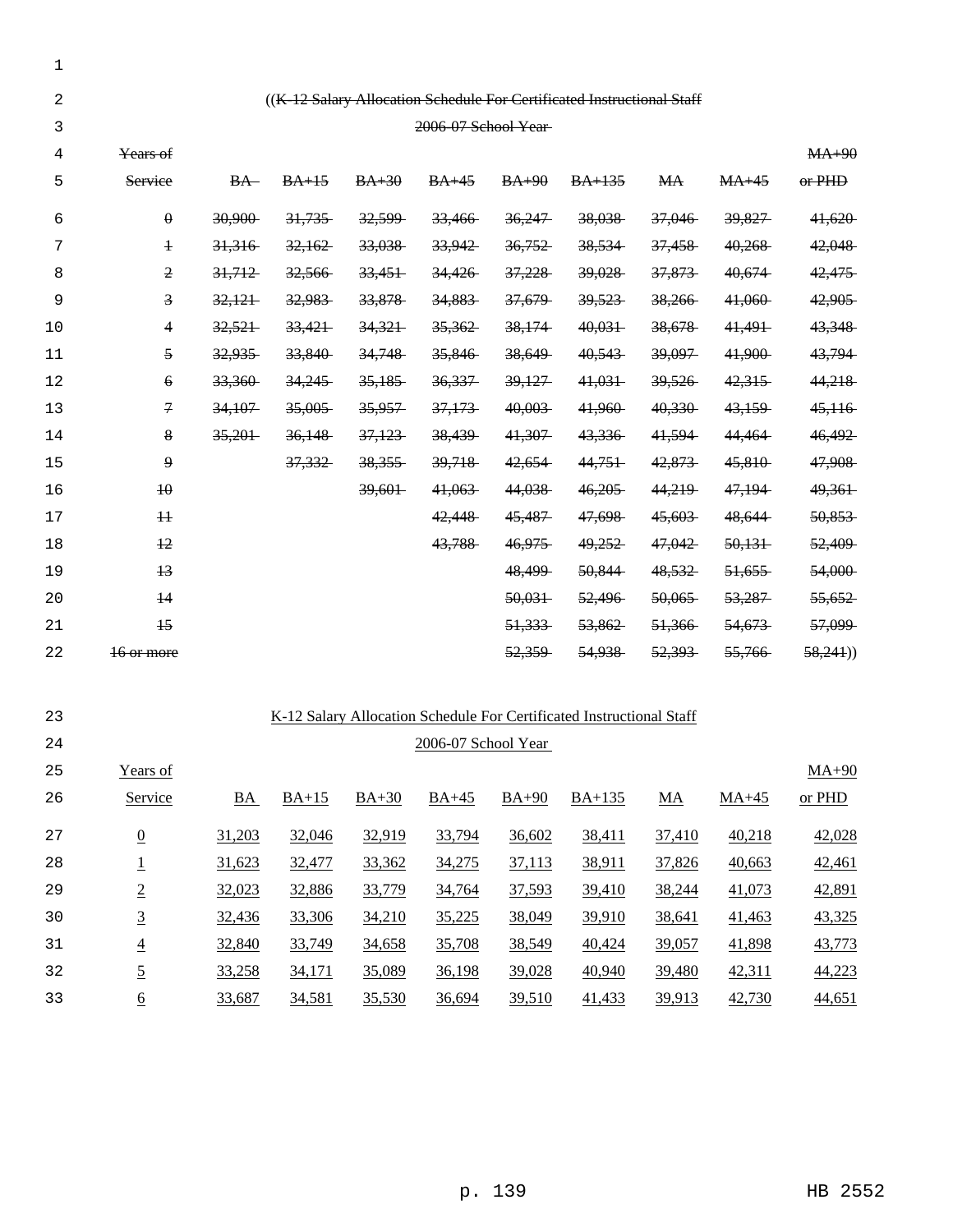|    | $\overline{1}$   | 34,442 | 35,349 | 36,310 | 37,538 | 40,396 | 42,371 | 40,725 | 43,582 | 45,559 |
|----|------------------|--------|--------|--------|--------|--------|--------|--------|--------|--------|
| 2  | 8                | 35,546 | 36,503 | 37,487 | 38,816 | 41,712 | 43,761 | 42,002 | 44,900 | 46,947 |
| 3  | $\overline{2}$   |        | 37,698 | 38,731 | 40,108 | 43,072 | 45,190 | 43,293 | 46,259 | 48,377 |
| 4  | 10               |        |        | 39,989 | 41,466 | 44,470 | 46,658 | 44,653 | 47,657 | 49,845 |
| 5  | 11               |        |        |        | 42,864 | 45,933 | 48,166 | 46,051 | 49,121 | 51,352 |
| 6  | 12               |        |        |        | 44,217 | 47,436 | 49,735 | 47,503 | 50,622 | 52,922 |
| 7  | 13               |        |        |        |        | 48,975 | 51,343 | 49,007 | 52,162 | 54,529 |
| 8  | $\underline{14}$ |        |        |        |        | 50,522 | 53,011 | 50,556 | 53,810 | 56,198 |
| 9  | 15               |        |        |        |        | 51,836 | 54,390 | 51,870 | 55,209 | 57,659 |
| 10 | 16 or more       |        |        |        |        | 52,873 | 55,477 | 52,907 | 56,313 | 58,812 |

 (b) As used in this subsection, the column headings "BA+(N)" refer to the number of credits earned since receiving the baccalaureate degree.

 (c) For credits earned after the baccalaureate degree but before the masters degree, any credits in excess of forty-five credits may be counted after the masters degree. Thus, as used in this subsection, the column headings "MA+(N)" refer to the total of:

(i) Credits earned since receiving the masters degree; and

 (ii) Any credits in excess of forty-five credits that were earned after the baccalaureate degree but before the masters degree.

(5) For the purposes of this section:

(a) "BA" means a baccalaureate degree.

(b) "MA" means a masters degree.

(c) "PHD" means a doctorate degree.

 (d) "Years of service" shall be calculated under the same rules adopted by the superintendent of public instruction.

 (e) "Credits" means college quarter hour credits and equivalent in- service credits computed in accordance with RCW 28A.415.020 and 28A.415.023.

 (6) No more than ninety college quarter-hour credits received by any employee after the baccalaureate degree may be used to determine compensation allocations under the state salary allocation schedule and LEAP documents referenced in this act, or any replacement schedules and documents, unless:

(a) The employee has a masters degree; or

 (b) The credits were used in generating state salary allocations before January 1, 1992.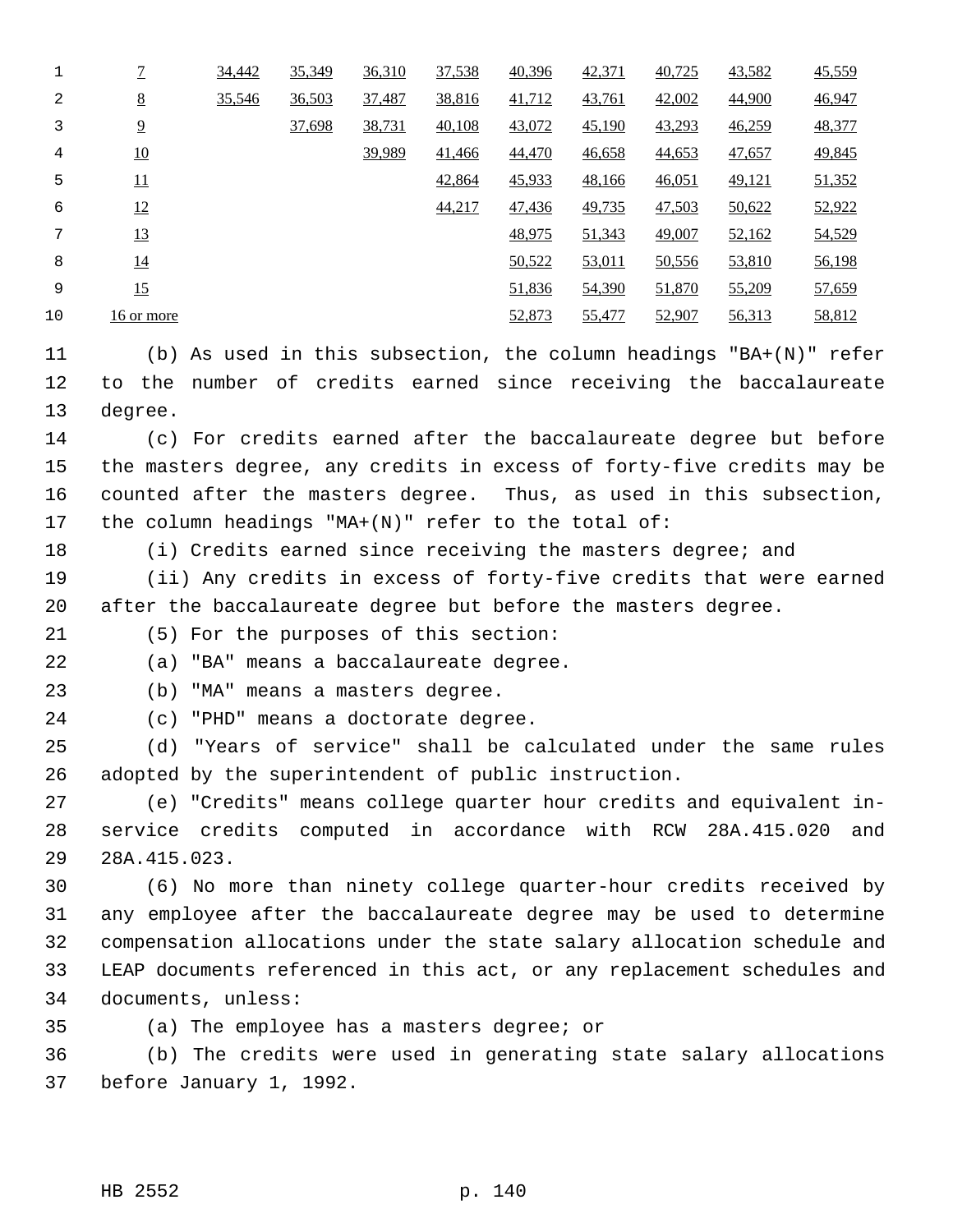(7) The certificated instructional staff base salary specified for each district in LEAP Document 12E and the salary schedules in subsection (4)(a) of this section include two learning improvement days. A school district is eligible for the learning improvement day funds only if the learning improvement days have been added to the 180- day contract year. If fewer days are added, the additional learning improvement allocation shall be adjusted accordingly. The additional days shall be limited to specific activities identified in the state required school improvement plan related to improving student learning that are consistent with education reform implementation, and shall not be considered part of basic education. The principal in each school shall assure that the days are used to provide the necessary school- wide, all staff professional development that is tied directly to the school improvement plan. The school principal and the district superintendent shall maintain documentation as to their approval of these activities. The length of a learning improvement day shall not be less than the length of a full day under the base contract. The superintendent of public instruction shall ensure that school districts adhere to the intent and purposes of this subsection.

 (8) The salary allocation schedules established in this section are for allocation purposes only except as provided in RCW 28A.400.200(2) and subsection (7) of this section.

 **Sec. 504.** 2005 c 518 s 504 (uncodified) is amended to read as follows: **FOR THE SUPERINTENDENT OF PUBLIC INSTRUCTION--FOR SCHOOL EMPLOYEE COMPENSATION ADJUSTMENTS** 27 General Fund--State Appropriation (FY 2006) . . . . . ((\$73,981,000)) \$74,308,000 29 General Fund--State Appropriation (FY 2007) . . . . . ((\$186,968,000)) \$222,916,000 31 Education Legacy Trust Account--State Appropriation . . . . . \$470,000 32 General Fund--Federal Appropriation . . . . . . . . . . . ((\$864,000))  $\frac{$973,000}{ }$  Pension Funding Stabilization Account--State Appropriation . . . . . . . . . . . . . . . . . . . . . \$1,334,000 36 TOTAL APPROPRIATION . . . . . . . . . . . . . ((\$262,283,000))  $$300,001,000$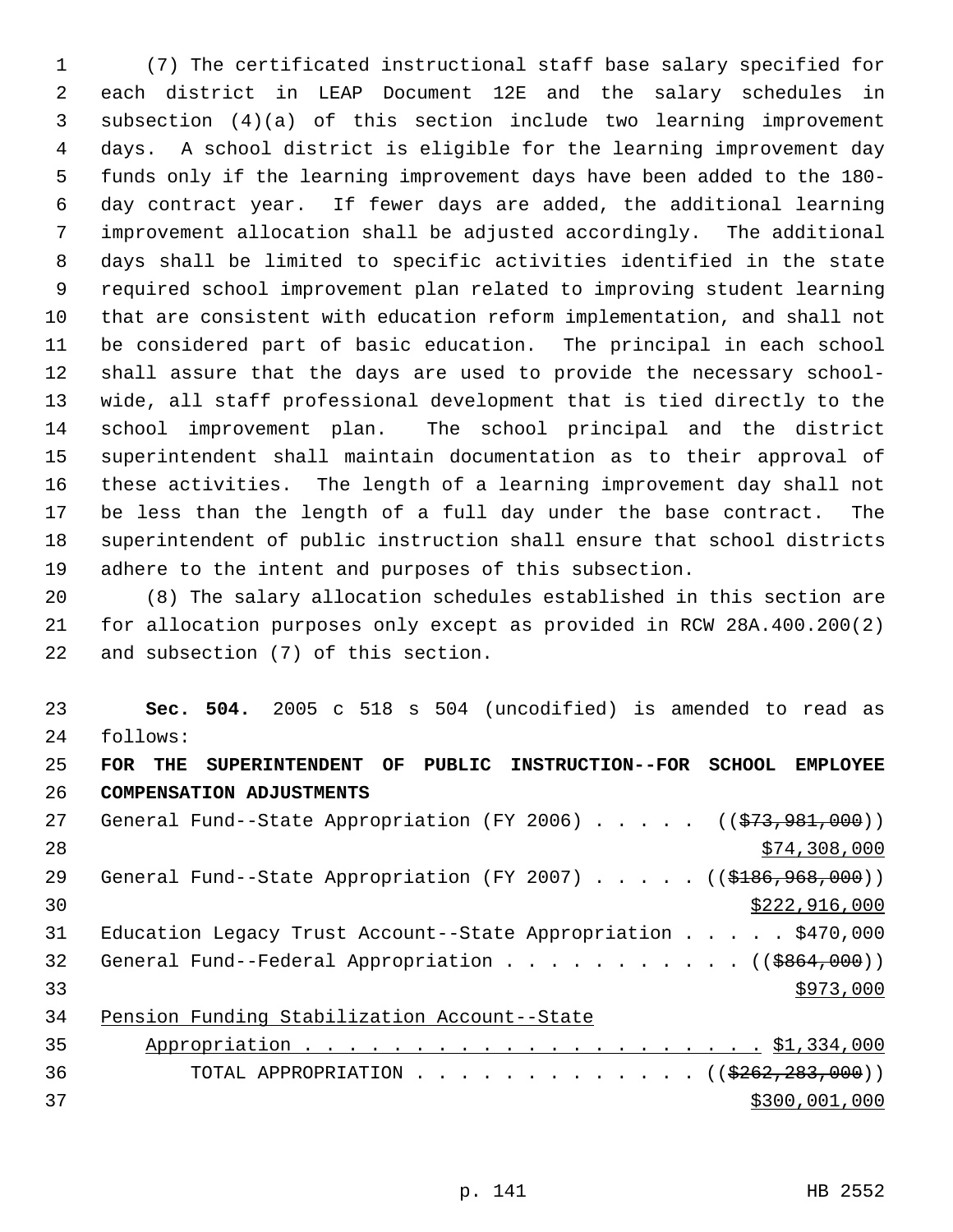The appropriations in this section are subject to the following conditions and limitations:

 (1) ((\$135,669,000)) \$170,089,000 is provided for a cost of living adjustment of 1.2 percent effective September 1, 2005, and another 5  $((1.7))$  2.7 percent effective September 1, 2006, for state formula staff units. The appropriations include associated incremental fringe 7 benefit allocations at rates of  $((10.26))$  10.57 percent for the 2005-06 8 school year and  $((11.26))$   $12.38$  percent for the 2006-07 school year for 9 certificated staff and  $((11.07))$   $10.57$  percent for the 2005-06 school 10 year and  $(12.32)$ )  $12.45$  percent for the 2006-07 school year for classified staff.

 (a) The appropriations in this section include the increased portion of salaries and incremental fringe benefits for all relevant state-funded school programs in part V of this act. Increases for general apportionment (basic education) are based on the salary allocation schedules and methodology in sections 502 and 503 of this act. Increases for special education result from increases in each district's basic education allocation per student. Increases for educational service districts and institutional education programs are determined by the superintendent of public instruction using the methodology for general apportionment salaries and benefits in sections 502 and 503 of this act.

 (b) The appropriations in this section provide cost of living and incremental fringe benefit allocations based on formula adjustments as follows:

| 26 |                                                                   |              | School Year   |
|----|-------------------------------------------------------------------|--------------|---------------|
| 27 |                                                                   | 2005-06      | 2006-07       |
| 28 | Pupil Transportation (per weighted pupil mile)                    | $((\$0.28))$ | $((\$0.68))$  |
| 29 |                                                                   | \$0.27       | \$0.91        |
| 30 | Highly Capable (per formula student)                              | \$2.96       | $((\$7.26))$  |
| 31 |                                                                   |              | \$9.87        |
| 32 | Transitional Bilingual Education (per eligible bilingual student) | $((\$7.92))$ | $((\$19.44))$ |
| 33 |                                                                   | \$7.94       | \$26.44       |
| 34 | Learning Assistance (per formula student)                         | \$1.69       | $((\$4.14))$  |
| 35 |                                                                   |              | \$5.63        |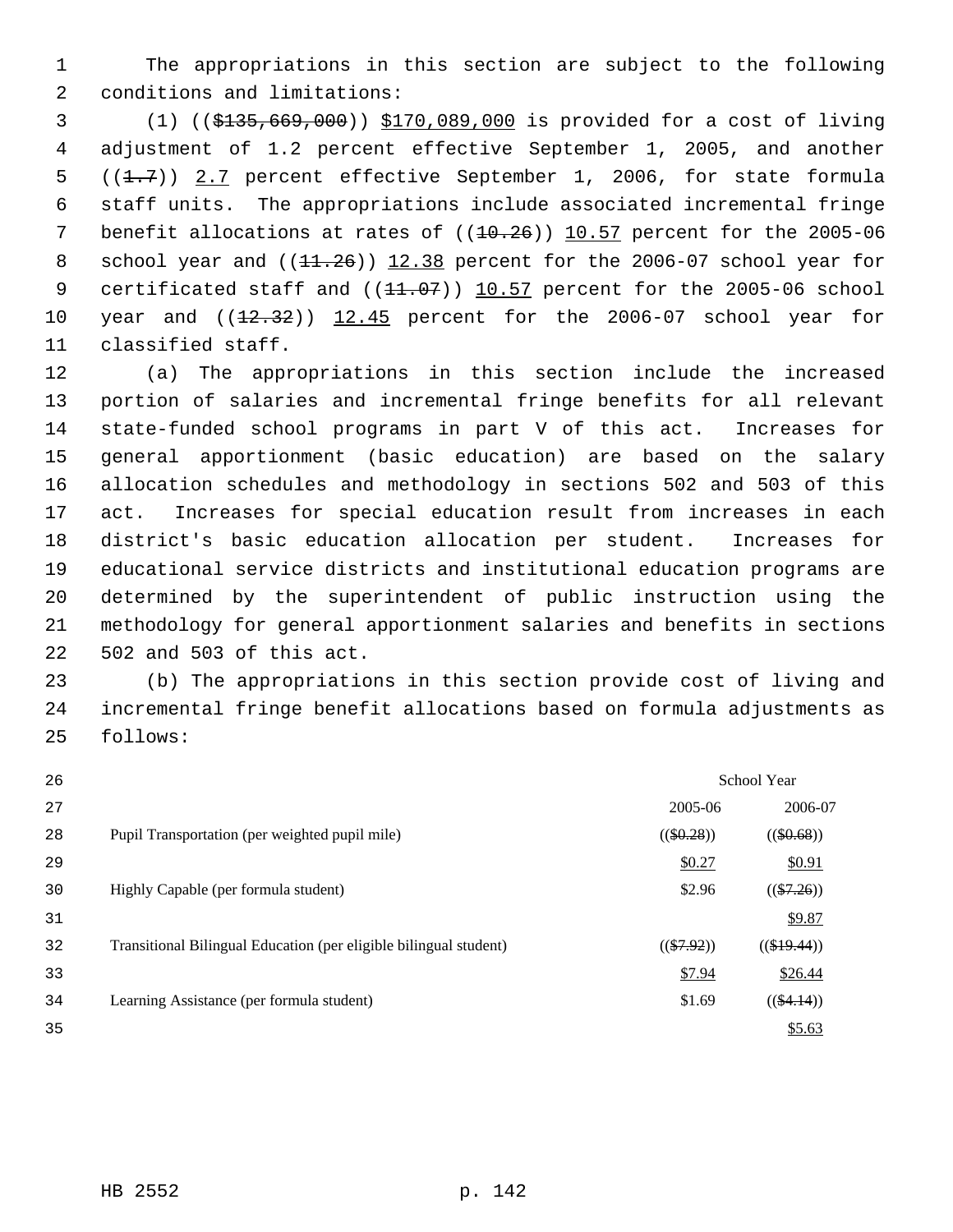1 (c) The appropriations in this section include ((\$251,000)) 2 \$252,000 for fiscal year 2006 and ((\$676,000)) \$893,000 for fiscal year 2007 for salary increase adjustments for substitute teachers.

 (2) ((\$126,614,000)) \$129,912,000 is provided for adjustments to insurance benefit allocations. The maintenance rate for insurance benefit allocations is \$582.47 per month for the 2005-06 and 2006-07 school years. The appropriations in this section provide for a rate increase to \$629.07 per month for the 2005-06 school year and 9 ((\$679.39)) \$682.54 per month for the 2006-07 school year. The adjustments to health insurance benefit allocations are at the following rates:

| 12 |                                                                   | School Year  |               |
|----|-------------------------------------------------------------------|--------------|---------------|
| 13 |                                                                   | 2005-06      | 2006-07       |
| 14 | Pupil Transportation (per weighted pupil mile)                    | \$0.42       | $((\$0.88))$  |
| 15 |                                                                   |              | \$0.91        |
| 16 | Highly Capable (per formula student)                              | $((\$2.89))$ | $((\$5.97))$  |
| 17 |                                                                   | \$2.88       | \$6.16        |
| 18 | Transitional Bilingual Education (per eligible bilingual student) | \$7.54       | $((\$15.69))$ |
| 19 |                                                                   |              | \$16.20       |
| 20 | Learning Assistance (per formula student)                         | \$1.49       | $((\$3.11))$  |
| 21 |                                                                   |              | \$3.21        |
|    |                                                                   |              |               |

 (3) The rates specified in this section are subject to revision each year by the legislature.

 **Sec. 505.** 2005 c 518 s 505 (uncodified) is amended to read as follows: **FOR THE SUPERINTENDENT OF PUBLIC INSTRUCTION--FOR PUPIL TRANSPORTATION** 27 General Fund--State Appropriation (FY 2006) . . . . . ((\$242,170,000)) 28 \$246,305,000

29 General Fund--State Appropriation (FY 2007) . . . . . ((\$248,575,000)) \$251,290,000

Pension Funding Stabilization Account--State

| 32 |                                                |
|----|------------------------------------------------|
| 33 | TOTAL APPROPRIATION $\ldots$ ((\$490,745,000)) |
| 34 | \$498,308,000                                  |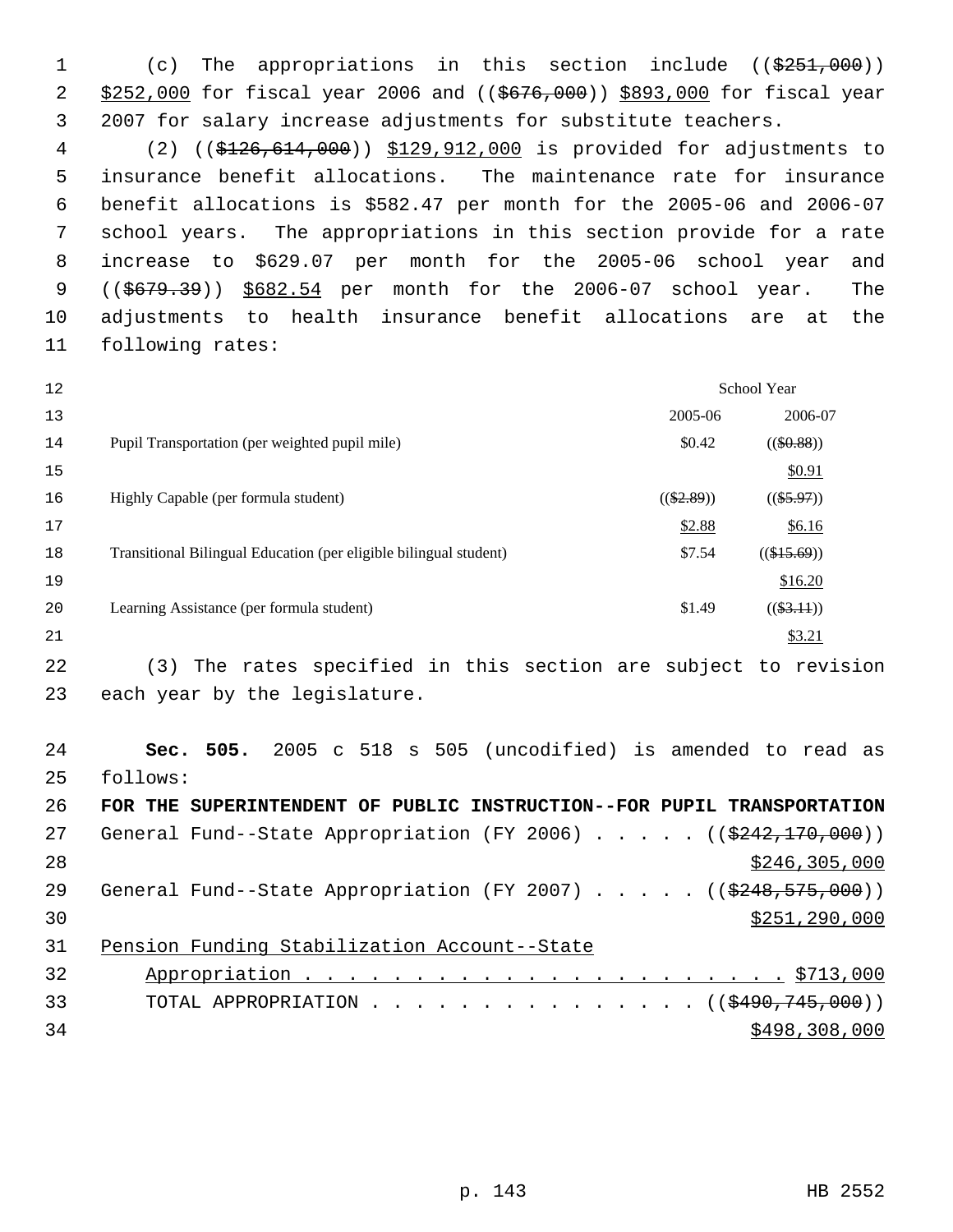The appropriations in this section are subject to the following conditions and limitations:

 (1) Each general fund fiscal year appropriation includes such funds as are necessary to complete the school year ending in the fiscal year and for prior fiscal year adjustments.

 (2) A maximum of \$796,000 of this fiscal year 2006 appropriation and a maximum of ((\$812,000)) \$834,000 of the fiscal year 2007 appropriation may be expended for regional transportation coordinators and related activities. The transportation coordinators shall ensure that data submitted by school districts for state transportation funding shall, to the greatest extent practical, reflect the actual transportation activity of each district.

 (3) \$5,000 of the fiscal year 2006 appropriation and \$5,000 of the fiscal year 2007 appropriation are provided solely for the transportation of students enrolled in "choice" programs. Transportation shall be limited to low-income students who are transferring to "choice" programs solely for educational reasons.

 (4) Allocations for transportation of students shall be based on 19 reimbursement rates of ((\$41.51)) \$42.52 per weighted mile in the 2005-20 06 school year and  $($   $(*42.01)$   $*12.38$  per weighted mile in the 2006-07 school year exclusive of salary and benefit adjustments provided in 22 section 504 of this act. Included in the 2005-06 school year rate is 23 a one-time increase of \$1.12 to offset extraordinary increases in the 24 price of diesel fuel. Allocations for transportation of students transported more than one radius mile shall be based on weighted miles as determined by superintendent of public instruction multiplied by the per mile reimbursement rates for the school year pursuant to the formulas adopted by the superintendent of public instruction. Allocations for transportation of students living within one radius mile shall be based on the number of enrolled students in grades kindergarten through five living within one radius mile of their assigned school multiplied by the per mile reimbursement rate for the school year multiplied by 1.29.

 (5) For busses purchased between July 1, 2005, and June 30, 2007, the office of superintendent of public instruction shall provide reimbursement funding to a school district only after the superintendent of public instruction determines that the school bus was purchased from the list established pursuant to RCW 28A.160.195(2) or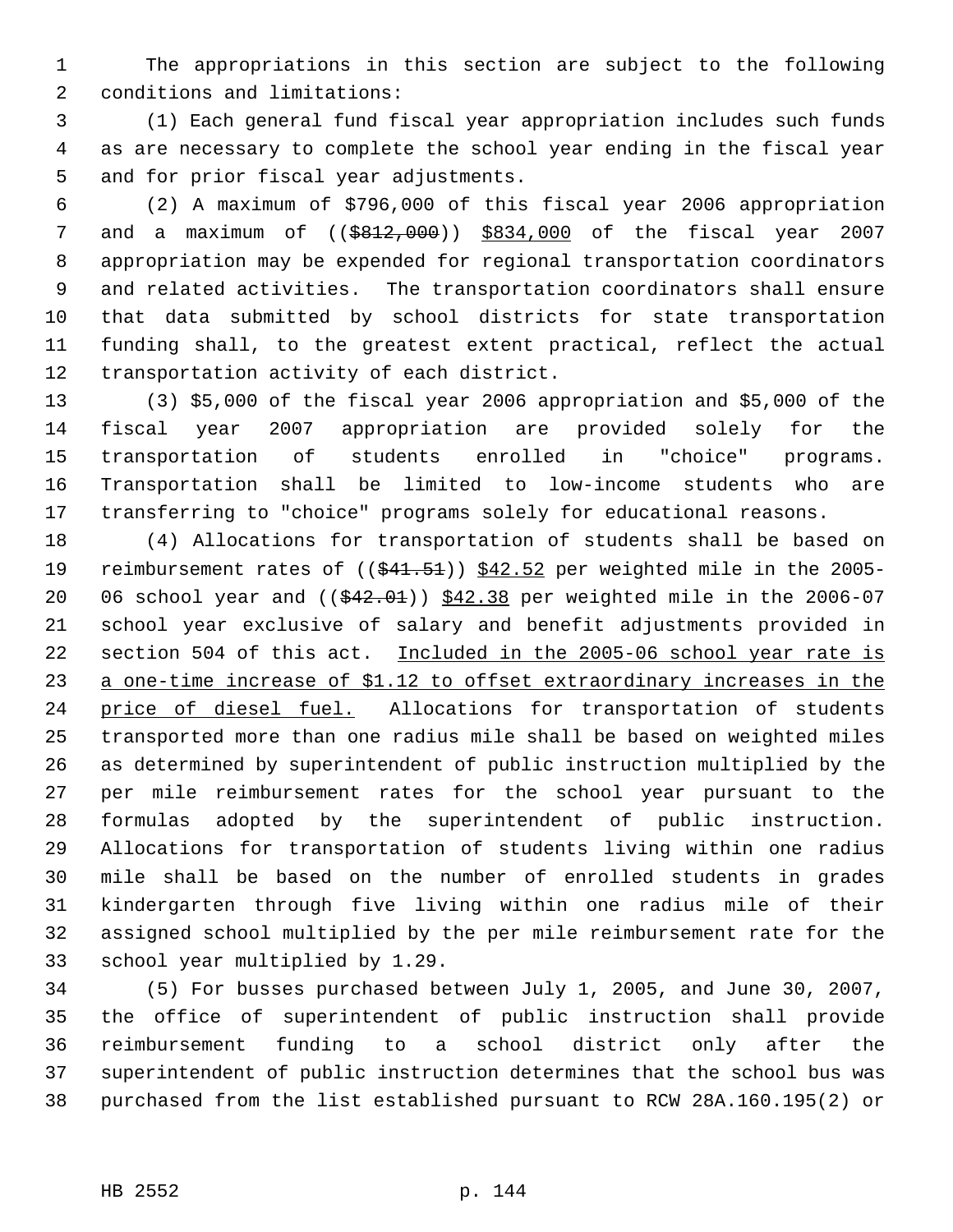a comparable competitive bid process based on the lowest price quote based on similar bus categories to those used to establish the list pursuant to RCW 28A.160.195. The competitive specifications shall meet federal motor vehicle safety standards, minimum state specifications as established by rule by the superintendent, and supported options as determined by the superintendent in consultation with the regional transportation coordinators of the educational service districts.

 (6) Beginning with the 2005-06 school year, the superintendent of public instruction shall base depreciation payments for school district buses on the five-year average of lowest bids in the appropriate category of bus. In the final year on the depreciation schedule, the depreciation payment shall be based on the current state price. The superintendent may include a weighting or other adjustment factor in the averaging formula to ease the transition from the current-price depreciation system to the average depreciation system. Prior to making any depreciation payment in the 2005-06 school year, the superintendent shall notify the office of financial management and the fiscal committees of the legislature of the specific depreciation formula to be used. The replacement cost shall be based on the lowest bid in the appropriate bus category for that school year. A maximum of \$50,000 of the fiscal year 2006 appropriation may be expended for software programming costs associated with the implementation of this subsection.

 **Sec. 506.** 2005 c 518 s 506 (uncodified) is amended to read as follows: **FOR THE SUPERINTENDENT OF PUBLIC INSTRUCTION--FOR SCHOOL FOOD SERVICE**

**PROGRAMS**

28 General Fund--State Appropriation (FY 2006) . . . . . . . \$3,147,000 29 General Fund--State Appropriation (FY 2007) . . . . . . . \$3,159,000 30 General Fund--Federal Appropriation . . . . . . . .  $($   $($ \$288,774,000)) \$270,423,000 32 TOTAL APPROPRIATION . . . . . . . . . . . . ((\$295,080,000))  $\frac{$276,729,000}{2}$ 

 The appropriations in this section are subject to the following conditions and limitations:

(1) \$3,000,000 of the general fund--state appropriation for fiscal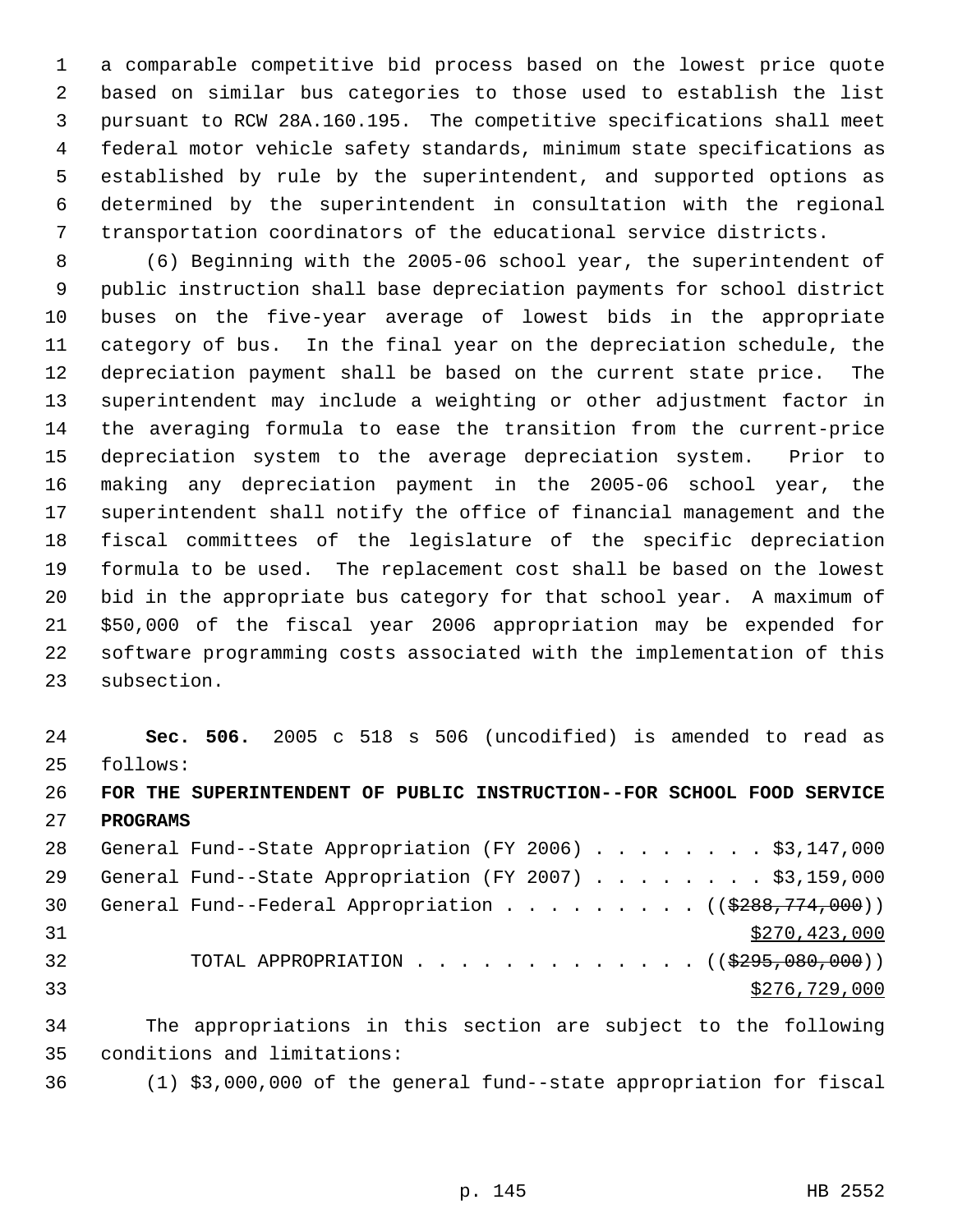year 2006 and \$3,000,000 of the general fund--state appropriation for fiscal year 2007 are provided for state matching money for federal child nutrition programs.

 (2) \$100,000 of the general fund--state appropriation for fiscal year 2006 and \$100,000 of the 2007 fiscal year appropriation are provided for summer food programs for children in low-income areas.

 (3) \$47,000 of the general fund--state appropriation for fiscal year 2006 and \$59,000 of the general fund--state appropriation for fiscal year 2007 are provided solely to reimburse school districts for school breakfasts served to students enrolled in the free or reduced price meal program pursuant to House Bill No. 1771 (requiring school breakfast programs in certain schools). If House Bill No. 1771 is not enacted by June 30, 2005, the amounts provided in this subsection shall lapse.

 **Sec. 507.** 2005 c 518 s 507 (uncodified) is amended to read as follows: **FOR THE SUPERINTENDENT OF PUBLIC INSTRUCTION--FOR SPECIAL EDUCATION PROGRAMS** 19 General Fund--State Appropriation (FY 2006) . . . . . ((\$460,032,000)) \$465,529,000 21 General Fund--State Appropriation (FY 2007) . . . . . ((\$471,961,000)) \$478,988,000 23 General Fund--Federal Appropriation . . . . . . . . ((\$435,464,000)) 24 \$435,666,000 \$435,666,000 \$435,666,000 \$435,666,000 \$435,666,000 \$435,666,000 \$ Pension Funding Stabilization Account--State

 Appropriation . . . . . . . . . . . . . . . . . . . . . \$3,222,000 27 TOTAL APPROPRIATION . . . . . . . . . . . . ((\$1,367,457,000)) \$1,383,405,000

 The appropriations in this section are subject to the following conditions and limitations:

 (1) Funding for special education programs is provided on an excess cost basis, pursuant to RCW 28A.150.390. School districts shall ensure that special education students as a class receive their full share of the general apportionment allocation accruing through sections 502 and 504 of this act. To the extent a school district cannot provide an appropriate education for special education students under chapter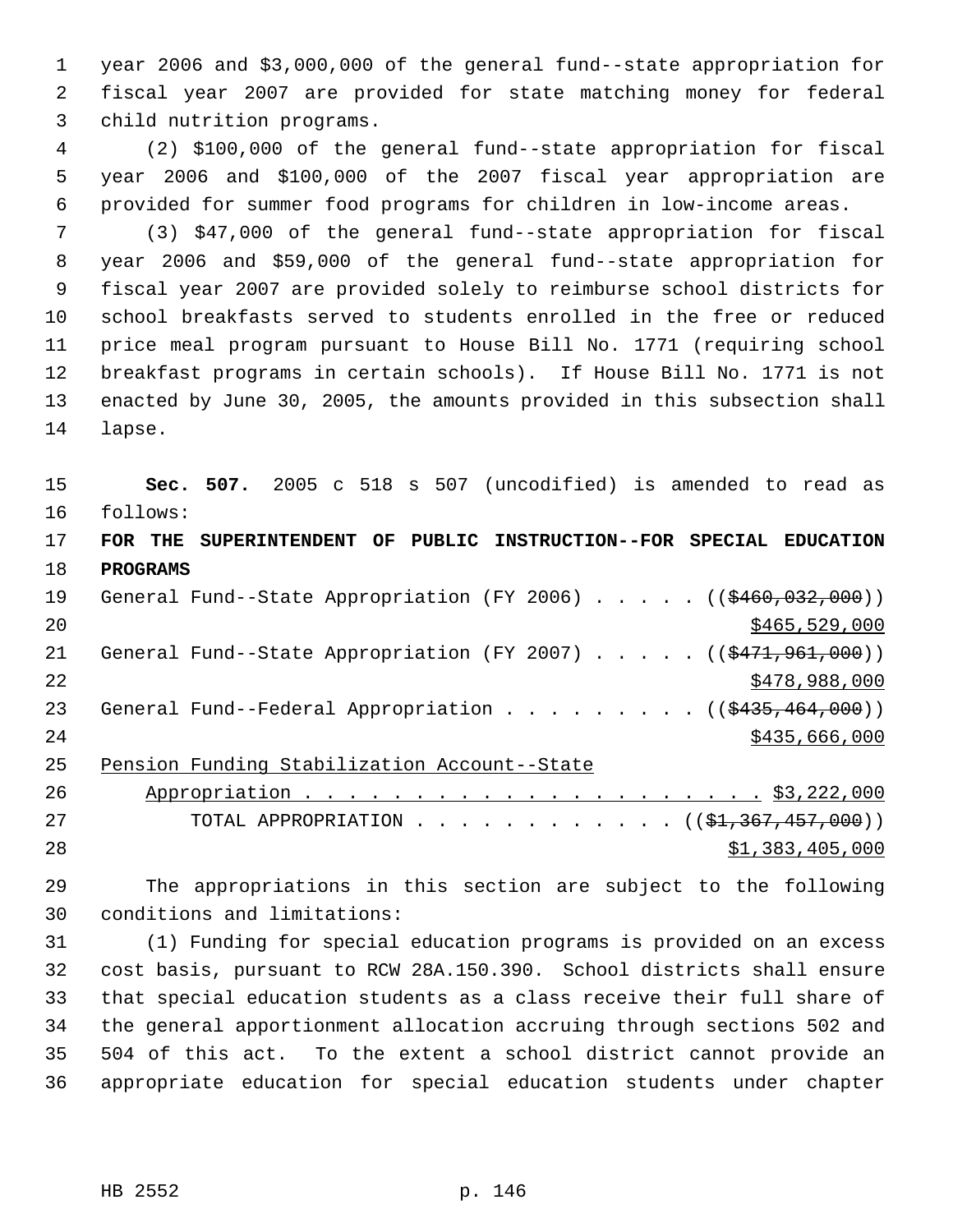28A.155 RCW through the general apportionment allocation, it shall provide services through the special education excess cost allocation funded in this section.

 (2)(a) The superintendent of public instruction shall use the excess cost methodology developed and implemented for the 2001-02 school year using the S-275 personnel reporting system and all related accounting requirements to ensure that:

 (i) Special education students are basic education students first; (ii) As a class, special education students are entitled to the full basic education allocation; and

 (iii) Special education students are basic education students for the entire school day.

 (b) The S-275 and accounting changes in effect since the 2001-02 school year shall supercede any prior excess cost methodologies and shall be required of all school districts.

 (3) Each fiscal year appropriation includes such funds as are necessary to complete the school year ending in the fiscal year and for prior fiscal year adjustments.

 (4) The superintendent of public instruction shall distribute state and federal funds to school districts based on two categories: The optional birth through age two program for special education eligible developmentally delayed infants and toddlers, and the mandatory special education program for special education eligible students ages three to twenty-one. A "special education eligible student" means a student receiving specially designed instruction in accordance with a properly formulated individualized education program.

 (5)(a) For the 2005-06 and 2006-07 school years, the superintendent shall make allocations to each district based on the sum of:

 (i) A district's annual average headcount enrollment of developmentally delayed infants and toddlers ages birth through two, multiplied by the district's average basic education allocation per full-time equivalent student, multiplied by 1.15; and

 (ii) A district's annual average full-time equivalent basic education enrollment multiplied by the funded enrollment percent determined pursuant to subsection (6)(b) of this section, multiplied by the district's average basic education allocation per full-time equivalent student multiplied by 0.9309.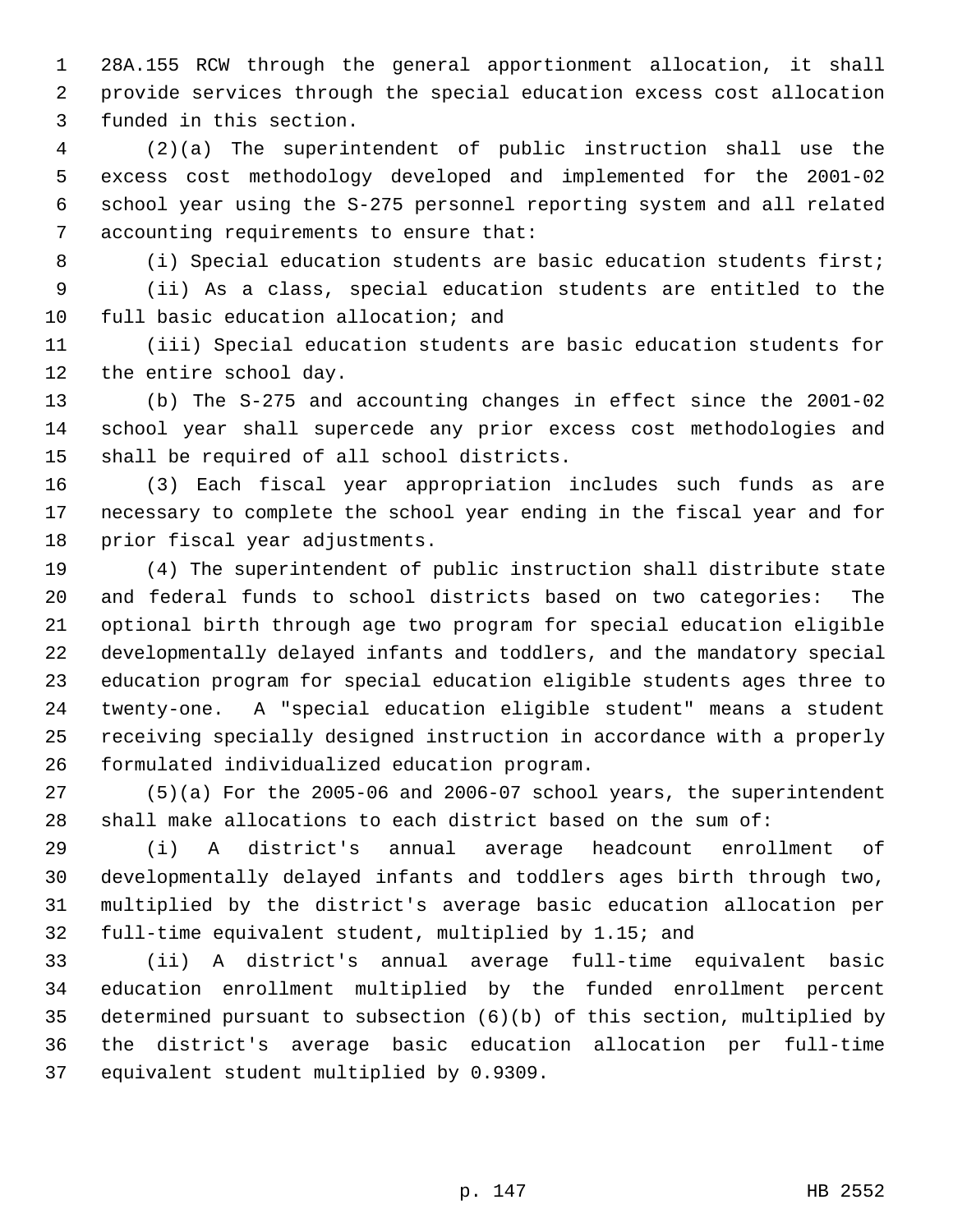(b) For purposes of this subsection, "average basic education allocation per full-time equivalent student" for a district shall be based on the staffing ratios required by RCW 28A.150.260 and shall not include enhancements, secondary vocational education, or small schools. (6) The definitions in this subsection apply throughout this

section.

 (a) "Annual average full-time equivalent basic education enrollment" means the resident enrollment including students enrolled through choice (RCW 28A.225.225) and students from nonhigh districts (RCW 28A.225.210) and excluding students residing in another district enrolled as part of an interdistrict cooperative program (RCW 28A.225.250).

 (b) "Enrollment percent" means the district's resident special education annual average enrollment, excluding the birth through age two enrollment, as a percent of the district's annual average full-time equivalent basic education enrollment.

 Each district's general fund--state funded special education enrollment shall be the lesser of the district's actual enrollment percent or 12.7 percent.

 (7) At the request of any interdistrict cooperative of at least 15 districts in which all excess cost services for special education students of the districts are provided by the cooperative, the maximum enrollment percent shall be calculated in accordance with subsection (6)(b) of this section, and shall be calculated in the aggregate rather than individual district units. For purposes of this subsection, the average basic education allocation per full-time equivalent student shall be calculated in the aggregate rather than individual district units.

 (8) To the extent necessary, \$18,940,000 of the general fund--state appropriation and ((\$28,698,000)) \$29,081,000 of the general fund-- federal appropriation are provided for safety net awards for districts with demonstrated needs for special education funding beyond the amounts provided in subsection (5) of this section. If safety net awards exceed the amount appropriated in this subsection (8), the superintendent shall expend all available federal discretionary funds necessary to meet this need. Safety net funds shall be awarded by the state safety net oversight committee subject to the following conditions and limitations: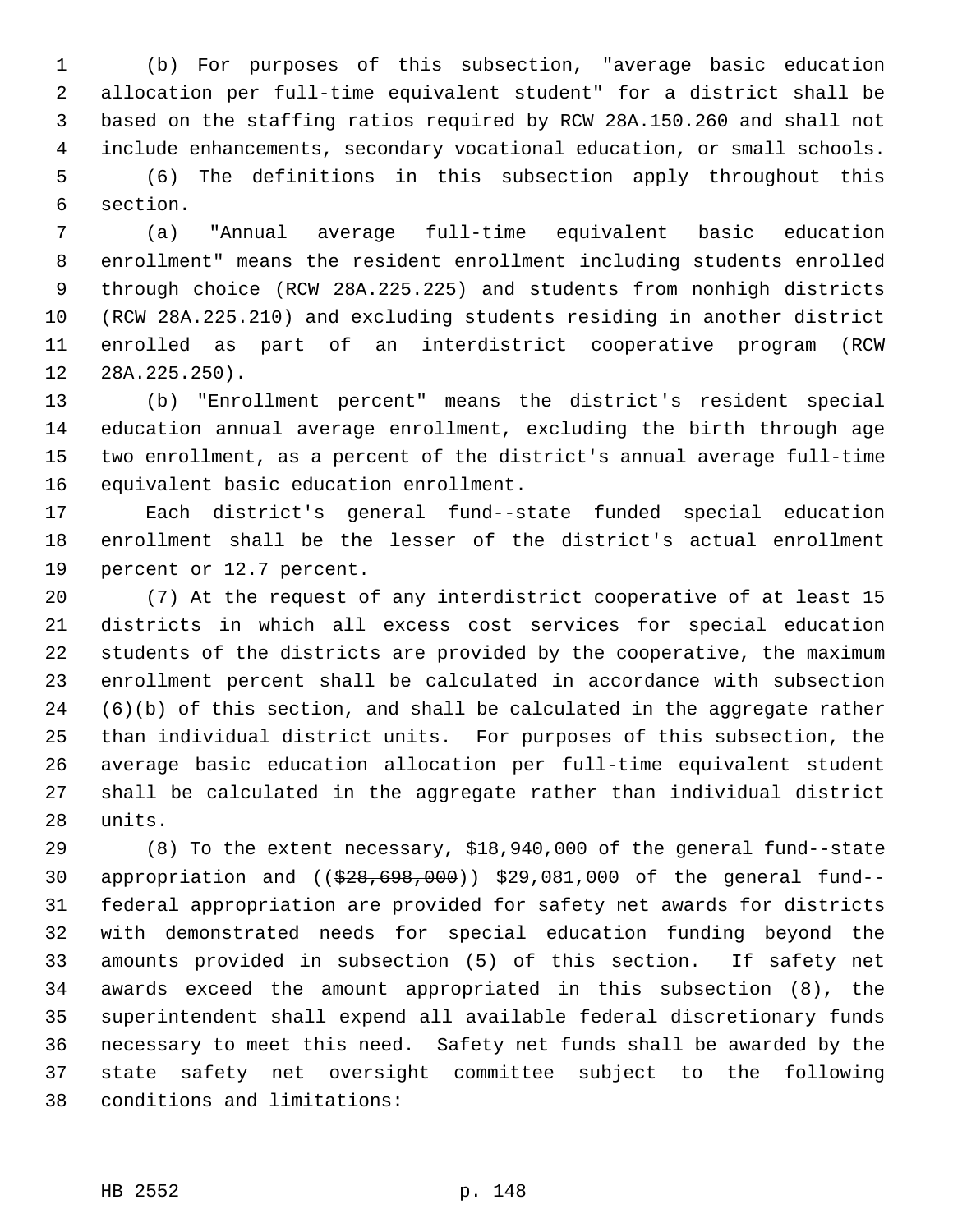(a) The committee shall consider unmet needs for districts that can convincingly demonstrate that all legitimate expenditures for special education exceed all available revenues from state funding formulas. In the determination of need, the committee shall also consider additional available revenues from federal sources. Differences in program costs attributable to district philosophy, service delivery choice, or accounting practices are not a legitimate basis for safety net awards.

 (b) The committee shall then consider the extraordinary high cost needs of one or more individual special education students. Differences in costs attributable to district philosophy, service delivery choice, or accounting practices are not a legitimate basis for safety net awards.

 (c) The maximum allowable indirect cost for calculating safety net eligibility may not exceed the federal restricted indirect cost rate for the district plus one percent.

 (d) Safety net awards shall be adjusted based on the percent of potential medicaid eligible students billed as calculated by the superintendent in accordance with chapter 318, Laws of 1999.

 (e) Safety net awards must be adjusted for any audit findings or exceptions related to special education funding.

 (9) The superintendent of public instruction may adopt such rules and procedures as are necessary to administer the special education funding and safety net award process. Prior to revising any standards, procedures, or rules, the superintendent shall consult with the office of financial management and the fiscal committees of the legislature.

 (10) The safety net oversight committee appointed by the superintendent of public instruction shall consist of:

 (a) One staff from the office of superintendent of public instruction;

 (b) Staff of the office of the state auditor who shall be nonvoting members of the committee; and

 (c) One or more representatives from school districts or educational service districts knowledgeable of special education programs and funding.

 (11) A maximum of \$678,000 may be expended from the general fund-- state appropriations to fund 5.43 full-time equivalent teachers and 2.1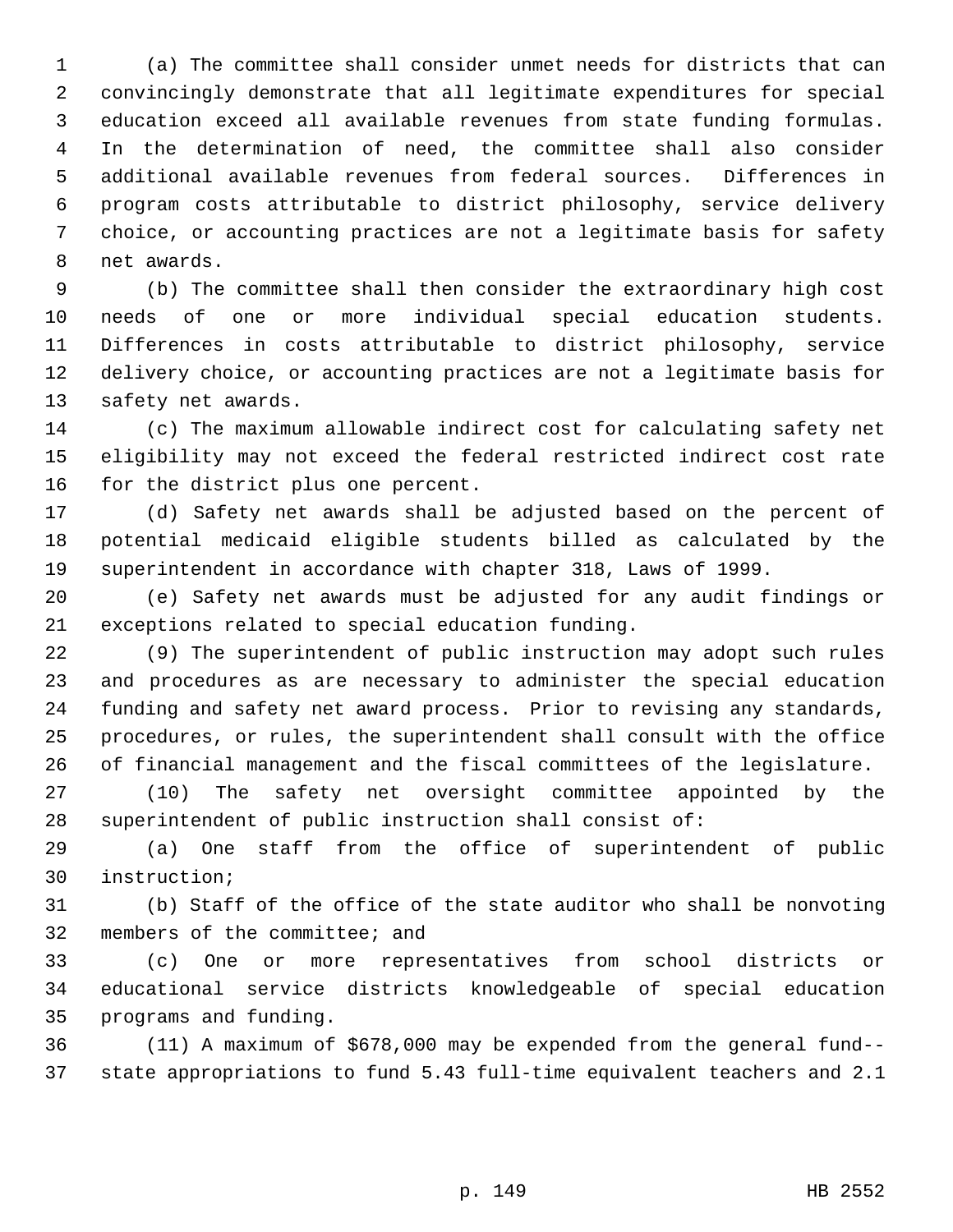full-time equivalent aides at children's orthopedic hospital and medical center. This amount is in lieu of money provided through the home and hospital allocation and the special education program.

 (12) A maximum of \$1,000,000 of the general fund--federal appropriation is provided for projects to provide special education students with appropriate job and independent living skills, including work experience where possible, to facilitate their successful transition out of the public school system. The funds provided by this subsection shall be from federal discretionary grants.

 (13) A maximum of \$100,000 of the general fund--federal appropriation shall be expended to create a special education ombudsman program within the office of superintendent of public instruction. The purpose of the program is to provide support to parents, guardians, educators, and students with disabilities. The program will provide information to help families and educators understand state laws, rules, and regulations, and access training and support, technical information services, and mediation services. The ombudsman program will provide data, information, and appropriate recommendations to the office of superintendent of public instruction, school districts, educational service districts, state need projects, and the parent and teacher information center.

 (14) The superintendent shall maintain the percentage of federal flow-through to school districts at 85 percent. In addition to other purposes, school districts may use increased federal funds for high- cost students, for purchasing regional special education services from educational service districts, and for staff development activities particularly relating to inclusion issues.

 (15) A maximum of \$1,200,000 of the general fund--federal appropriation may be expended by the superintendent for projects related to use of inclusion strategies by school districts for provision of special education services.

 (16) \$1,400,000 of the general fund--federal appropriation shall be expended for one-time grants to school districts for the start-up costs of implementing web-based programs that assist schools in meeting state and federal requirements regarding individualized education plans.

 (17) The superintendent, consistent with the new federal IDEA reauthorization, shall continue to educate school districts on how to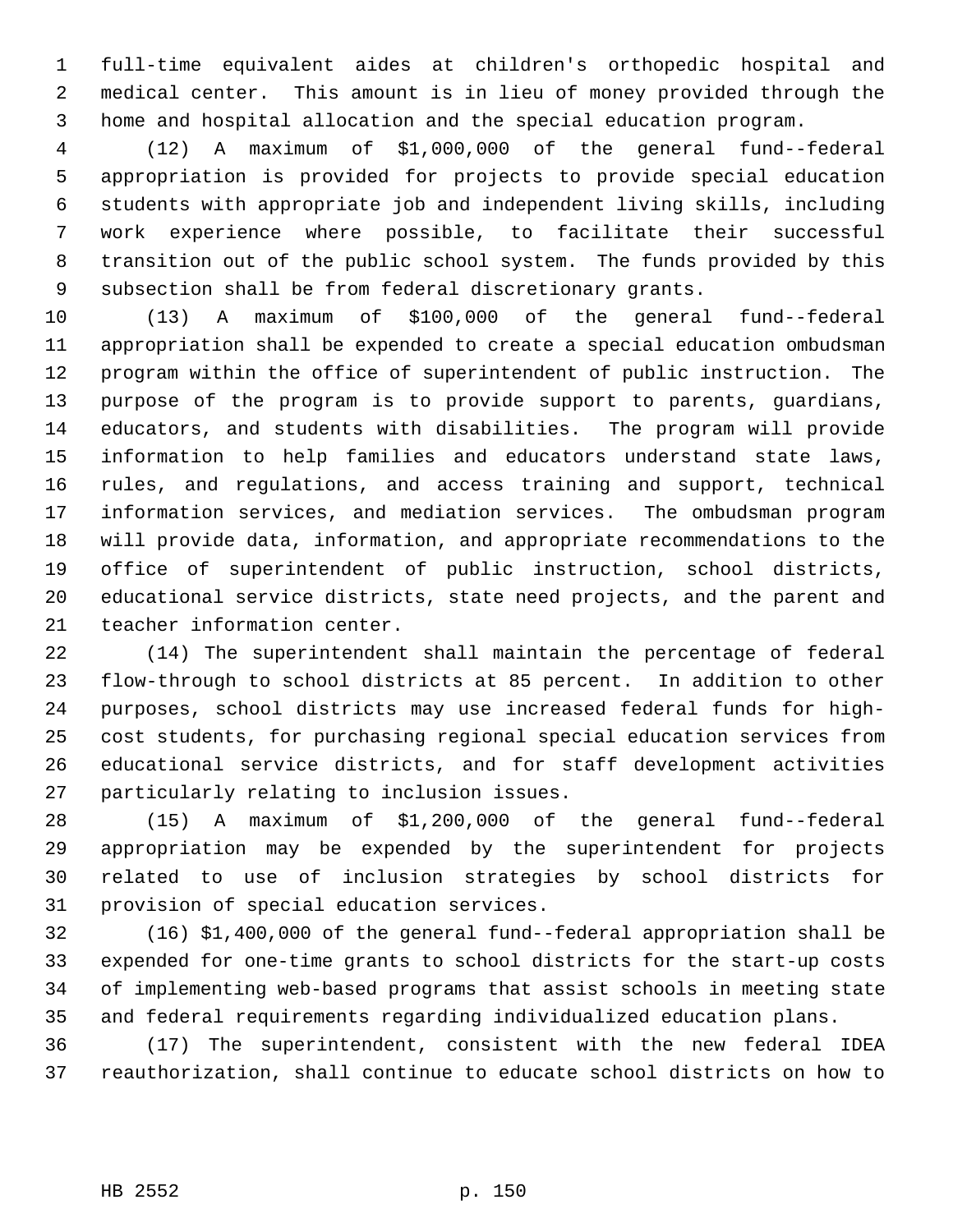implement a birth-to-three program and review the cost effectiveness and learning benefits of early intervention.

 (18) A school district may carry over from one year to the next year up to 10 percent of the general fund--state funds allocated under this program; however, carry over funds shall be expended in the special education program.

 **Sec. 508.** 2005 c 518 s 508 (uncodified) is amended to read as follows: **FOR THE SUPERINTENDENT OF PUBLIC INSTRUCTION--FOR EDUCATIONAL SERVICE**

 **DISTRICTS** 11 General Fund--State Appropriation (FY 2006) . . . . . . ((\$3,694,000))

 $\frac{12}{3,691,000}$ 13 General Fund--State Appropriation (FY 2007) . . . . . . ((\$3,724,000)) \$3,711,000

Pension Funding Stabilization Account--State

| 16 |                                                           |             |
|----|-----------------------------------------------------------|-------------|
| 17 | TOTAL APPROPRIATION $($ $($ $\frac{27}{7}$ , 418, 000 $)$ |             |
| 18 |                                                           | \$7,430,000 |

 The appropriations in this section are subject to the following conditions and limitations:

 (1) The educational service districts shall continue to furnish financial services required by the superintendent of public instruction and RCW 28A.310.190 (3) and (4).

 (2) The educational service districts, at the request of the state board of education pursuant to RCW 28A.310.010 and 28A.310.340, may receive and screen applications for school accreditation, conduct school accreditation site visits pursuant to state board of education rules, and submit to the state board of education post-site visit recommendations for school accreditation. The educational service districts may assess a cooperative service fee to recover actual plus reasonable indirect costs for the purposes of this subsection.

 **Sec. 509.** 2005 c 518 s 509 (uncodified) is amended to read as follows:

 **FOR THE SUPERINTENDENT OF PUBLIC INSTRUCTION--FOR LOCAL EFFORT ASSISTANCE**

36 General Fund--State Appropriation (FY 2006) . . . . . ((\$174,465,000))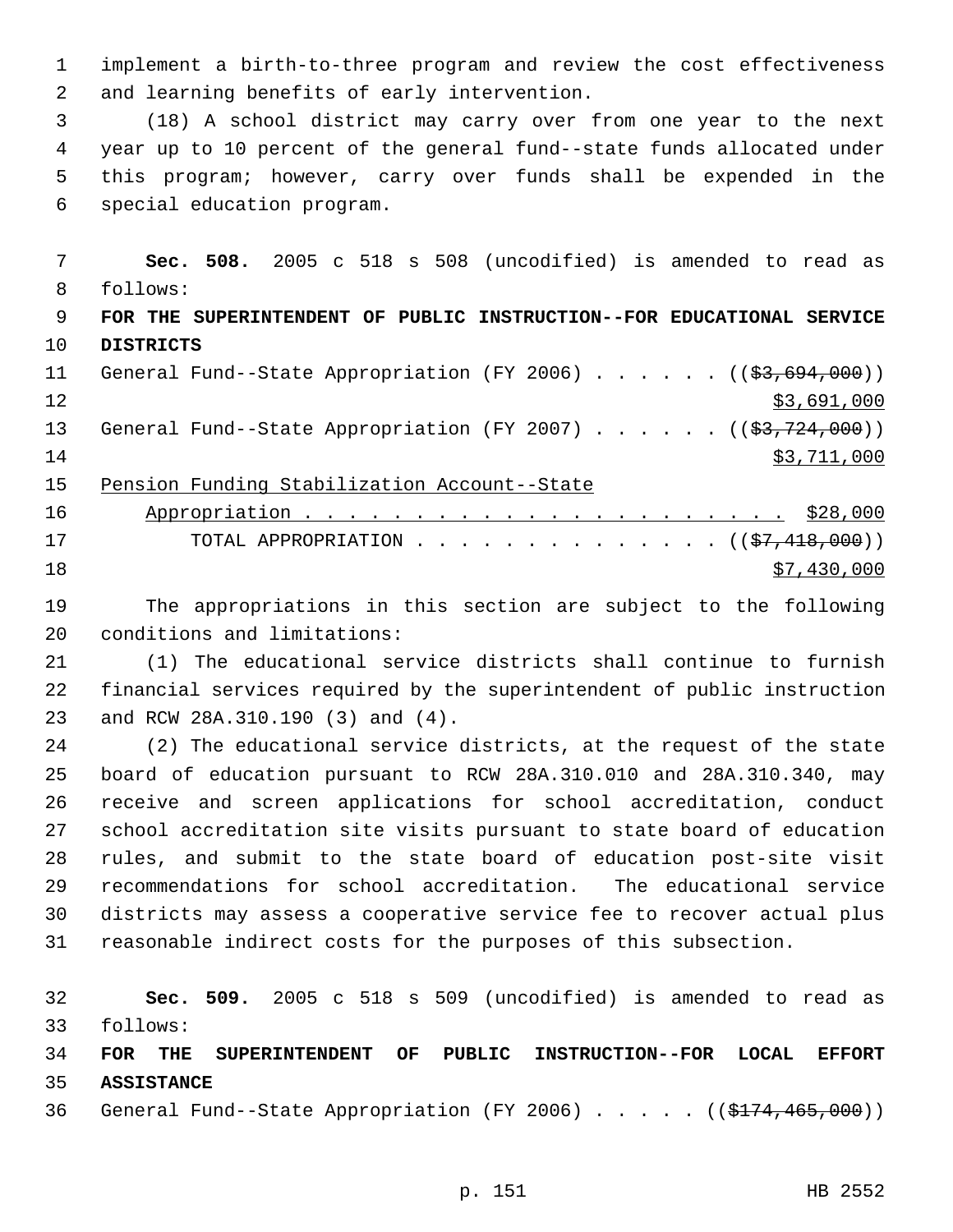| $\mathbf{1}$ | \$173,446,000                                                                                          |
|--------------|--------------------------------------------------------------------------------------------------------|
| 2            | General Fund--State Appropriation (FY 2007) ( $(\frac{18182}{702},000)$ )                              |
| 3            | \$184,774,000                                                                                          |
| 4            | TOTAL APPROPRIATION ( $(\frac{2357}{167},000)$ )                                                       |
| 5            | \$358, 220, 000                                                                                        |
|              |                                                                                                        |
| 6            | Sec. 510. 2005 c 518 s 510 (uncodified) is amended to read as                                          |
| 7            | follows:                                                                                               |
| 8            | <b>SUPERINTENDENT</b><br>OF<br>PUBLIC<br><b>INSTRUCTION--FOR</b><br><b>FOR</b><br>THE<br>INSTITUTIONAL |
| 9            | EDUCATION PROGRAMS                                                                                     |
| 10           | General Fund--State Appropriation (FY 2006) $($ $($ $\frac{209}{19}, 084, 000)$ )                      |
| 11           | \$18,099,000                                                                                           |
| 12           | General Fund--State Appropriation (FY 2007) $($ $(\frac{209}{73}, \frac{673}{673}, 000))$              |
| 13           | \$18,309,000                                                                                           |
| 14           | Pension Funding Stabilization Account--State                                                           |
| 15           |                                                                                                        |
| 16           | TOTAL APPROPRIATION $\ldots$ , ( $(\frac{238}{757},000)$ )                                             |
| 17           | \$36,436,000                                                                                           |
| 18           | The appropriations in this section are subject to the following                                        |
| 19           | conditions and limitations:                                                                            |
| 20           | (1) Each general fund--state fiscal year appropriation includes                                        |
| 21           | such funds as are necessary to complete the school year ending in the                                  |
| 22           | fiscal year and for prior fiscal year adjustments.                                                     |
| 23           | (2) State funding provided under this section is based on salaries                                     |
| 24           | and other expenditures for a 220-day school year. The superintendent                                   |
| 25           | of public instruction shall monitor school district expenditure plans                                  |
| 26           | for institutional education programs to ensure that districts plan for                                 |
| 27           | a full-time summer program.                                                                            |
| 28           | (3) State funding for each institutional education program shall be                                    |
| 29           | based on the institution's annual average full-time equivalent student                                 |
| 30           | enrollment. Staffing ratios for each category of institution shall                                     |
| 31           | remain the same as those funded in the 1995-97 biennium.                                               |
| 32           | (4) The funded staffing ratios for education programs for juveniles                                    |
| 33           | age 18 or less in department of corrections facilities shall be the                                    |
| 34           | same as those provided in the 1997-99 biennium.                                                        |
| $\cap$       | $1 \quad \text{final} \quad \text{all} \quad \text{all}$                                               |

 (5) \$219,000 of the general fund--state appropriation for fiscal year 2006 and \$219,000 of the general fund--state appropriation for fiscal year 2007 are provided solely to maintain at least one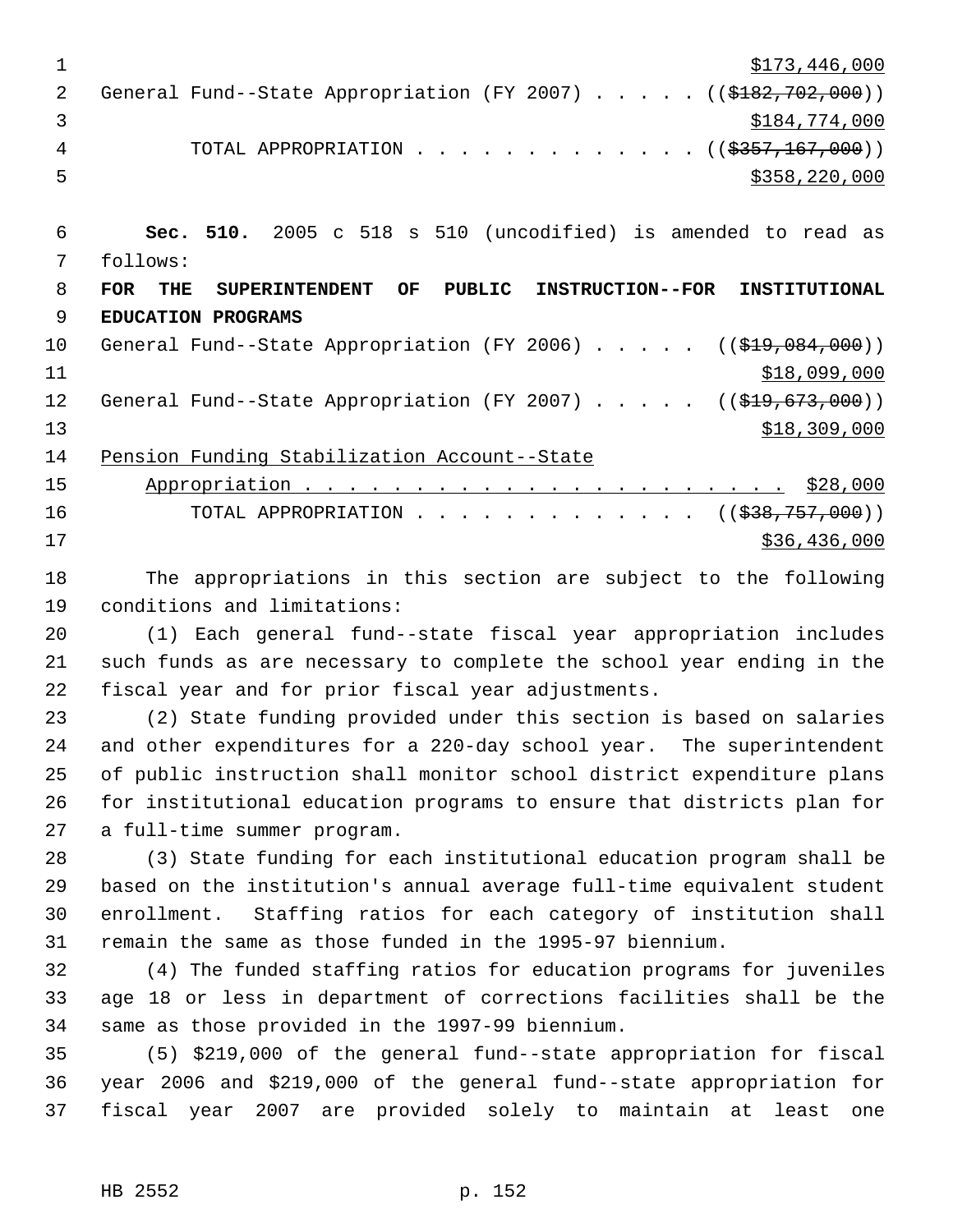certificated instructional staff and related support services at an institution whenever the K-12 enrollment is not sufficient to support one full-time equivalent certificated instructional staff to furnish the educational program. The following types of institutions are included: Residential programs under the department of social and health services for developmentally disabled juveniles, programs for juveniles under the department of corrections, and programs for juveniles under the juvenile rehabilitation administration.

 (6) Ten percent of the funds allocated for each institution may be carried over from one year to the next.

 **Sec. 511.** 2005 c 518 s 511 (uncodified) is amended to read as follows: **FOR THE SUPERINTENDENT OF PUBLIC INSTRUCTION--FOR PROGRAMS FOR HIGHLY CAPABLE STUDENTS** 15 General Fund--State Appropriation (FY 2006) . . . . . . ((\$6,860,000)) \$6,893,000 17 General Fund--State Appropriation (FY 2007) . . . . . . ((\$6,926,000)) \$6,958,000

19 Pension Funding Stabilization Account--State

| 20 |                                                    |
|----|----------------------------------------------------|
| 21 | TOTAL APPROPRIATION ( $(\frac{1}{23}, 786, 000)$ ) |
| 22 | \$13,895,000                                       |

 The appropriations in this section are subject to the following conditions and limitations:

 (1) Each general fund fiscal year appropriation includes such funds as are necessary to complete the school year ending in the fiscal year and for prior fiscal year adjustments.

 (2) Allocations for school district programs for highly capable 29 students shall be distributed at a maximum rate of  $((\frac{2347.24}{\sqrt{312.93}})$ 30 per funded student for the 2005-06 school year and  $($   $(*349.48)$   $)*351.98$  per funded student for the 2006-07 school year, exclusive of salary and benefit adjustments pursuant to section 504 of this act. The number of funded students shall be a maximum of two percent of each district's full-time equivalent basic education enrollment.

 (3) \$170,000 of the fiscal year 2006 appropriation and \$170,000 of the fiscal year 2007 appropriation are provided for the centrum program at Fort Worden state park.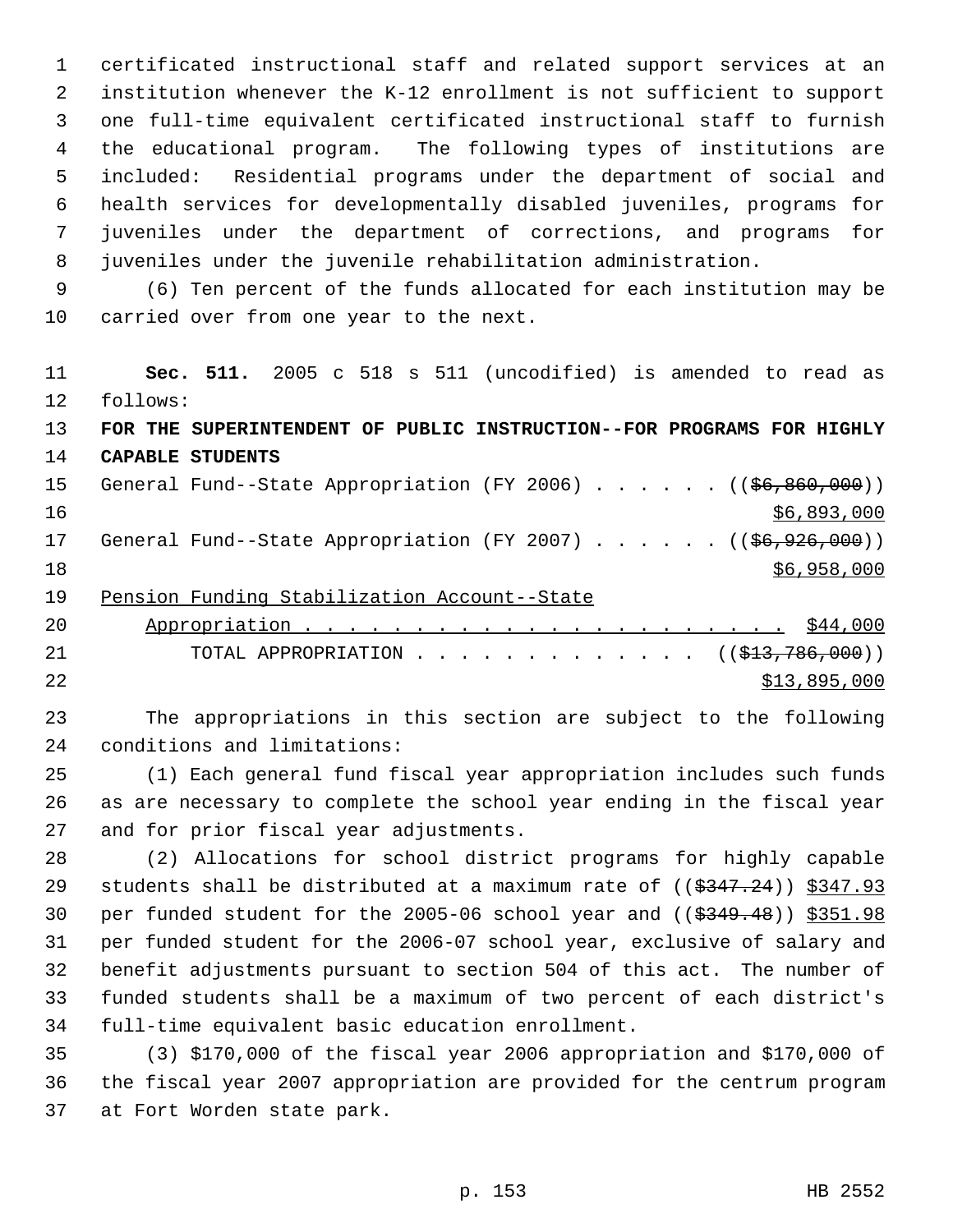(4) \$90,000 of the fiscal year 2006 appropriation and \$90,000 of the fiscal year 2007 appropriation are provided for the Washington destination imagination network and future problem-solving programs. **Sec. 512.** 2005 c 518 s 513 (uncodified) is amended to read as follows: **FOR THE SUPERINTENDENT OF PUBLIC INSTRUCTION--EDUCATION REFORM PROGRAMS** 8 General Fund--State Appropriation (FY 2006) . . . . . ((\$43,076,000))  $\frac{1}{2}$  \$45,212,000 10 General Fund--State Appropriation (FY 2007) . . . . . ((\$40,427,000))  $$46,730,000$ 12 General Fund--Federal Appropriation . . . . . . . . ((\$123,345,000)) \$147,807,000 Pension Funding Stabilization Account--State Appropriation . . . . . . . . . . . . . . . . . . . . . . \$24,000 16 TOTAL APPROPRIATION . . . . . . . . . . . . ((\$206,848,000)) \$239,773,000 The appropriations in this section are subject to the following conditions and limitations: (1) ASSESSMENT 21 ((\$19,810,000)) \$21,946,000 of the general fund--state 22 appropriation for fiscal year 2006, ((\$16,105,000)) \$21,491,000 of the general fund--state appropriation for fiscal year 2007, and ((\$16,111,000)) \$18,560,000 of the general fund--federal appropriation are provided solely for development and implementation of the Washington assessments of student learning (WASL), including development and implementation of retake assessments for high school students who are not successful in one or more content areas of the WASL and development of alternative assessments or appeals procedures to implement the certificate of academic achievement. The superintendent of public instruction shall report quarterly on the progress on development of alternative assessments or appeals procedures. Within these amounts, the superintendent of public instruction shall contract for the early return of 10th grade student WASL results, on or around June 10th of each year. \$100,000 of the general fund--state appropriation for fiscal year 2007 is provided solely to (a) investigate the use of existing mathematics assessments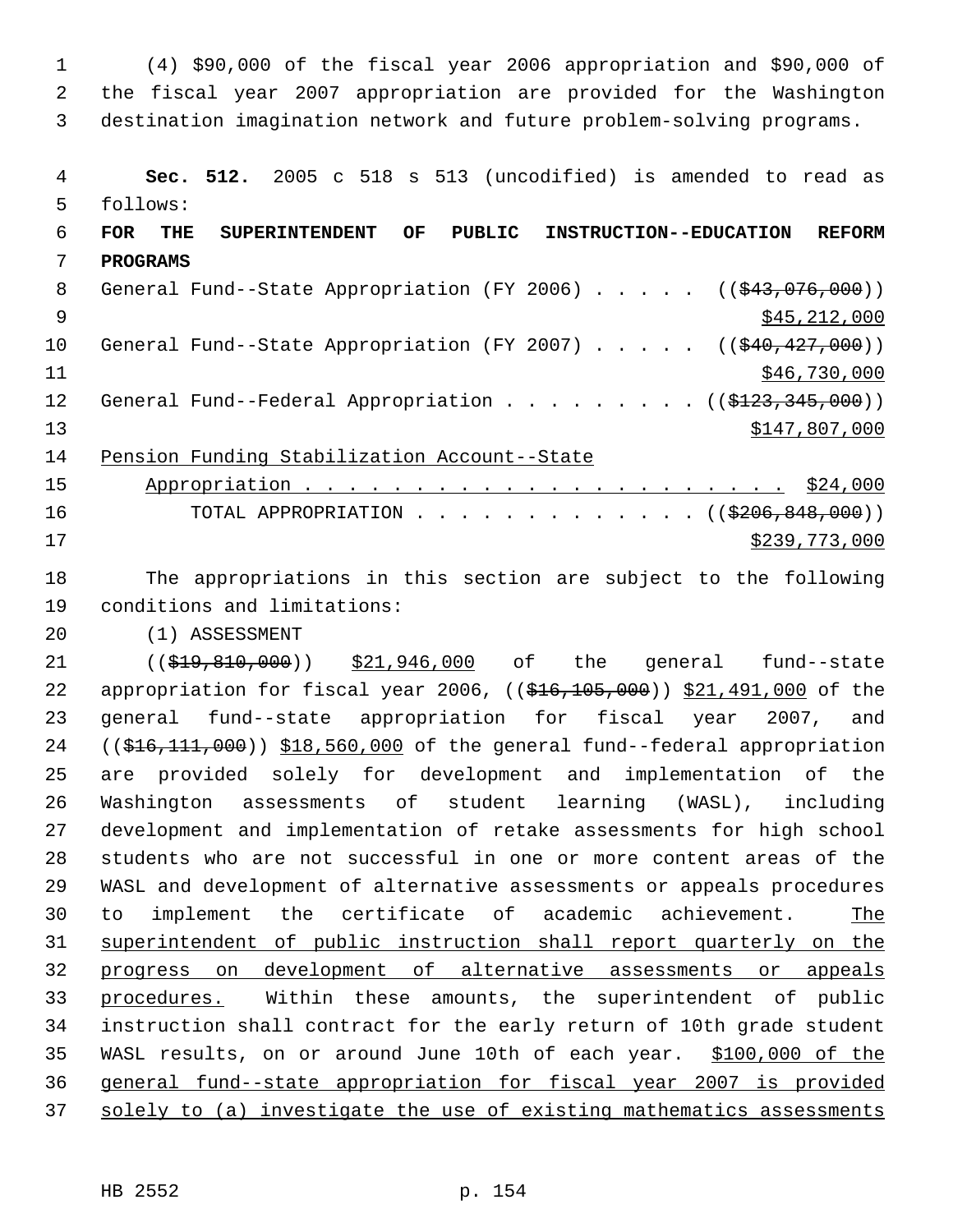in languages other than English as possible means of measuring tenth grade essential academic learnings and standards, including examining the content and rigor of the assessments as well as their reliability and validity; (b) estimate the cost of translating the tenth grade mathematics WASL into other languages and scoring these assessments should they be implemented; and (c) develop recommendations for (a) and (b) of this subsection.

(2) MATH REMEDIATION

 The purpose of this subsection (2) is to strengthen high school student performance in meeting the state standards in mathematics.

 (a) Included in the general fund--state amounts provided in subsection (1) of this section is \$2,350,000 which is provided solely for the development of a new tenth grade mathematics assessment tool that: (i) Presents the mathematics essential learnings in segments for assessment; (ii) is comparable in content and rigor to the tenth grade mathematics WASL when all segments are considered together; (iii) is reliable and valid; and (iv) can be used to determine a student's academic performance level.

 (b) \$110,000 of the general fund--state appropriation for fiscal year 2007 is provided solely for the development of WASL knowledge and skill learning modules to assist students performing at tenth grade Level 1 in mathematics.

 (c) \$330,000 of the general fund--state appropriation for fiscal year 2007 is provided solely for development of mathematics knowledge and skill learning modules to teach middle and high school students specific skills that have been identified as areas of difficulty for tenth grade students. The office of the superintendent of public instruction shall develop materials for classroom use and for tutorial learning activities.

 (d) \$600,000 of the general fund--state appropriation for fiscal year 2007 is provided solely for development of web-based applications of the curriculum and materials produced under (b) and (c) of this subsection as well as mathematics knowledge and skill modules and materials previously developed by the office of the superintendent of public instruction. The products are to be designed as on-line courses for students needing Level 1 instruction; learning modules accessible to classroom teachers for incorporation into classroom instruction; tutorials that can be used as WASL assessment skill refreshers and as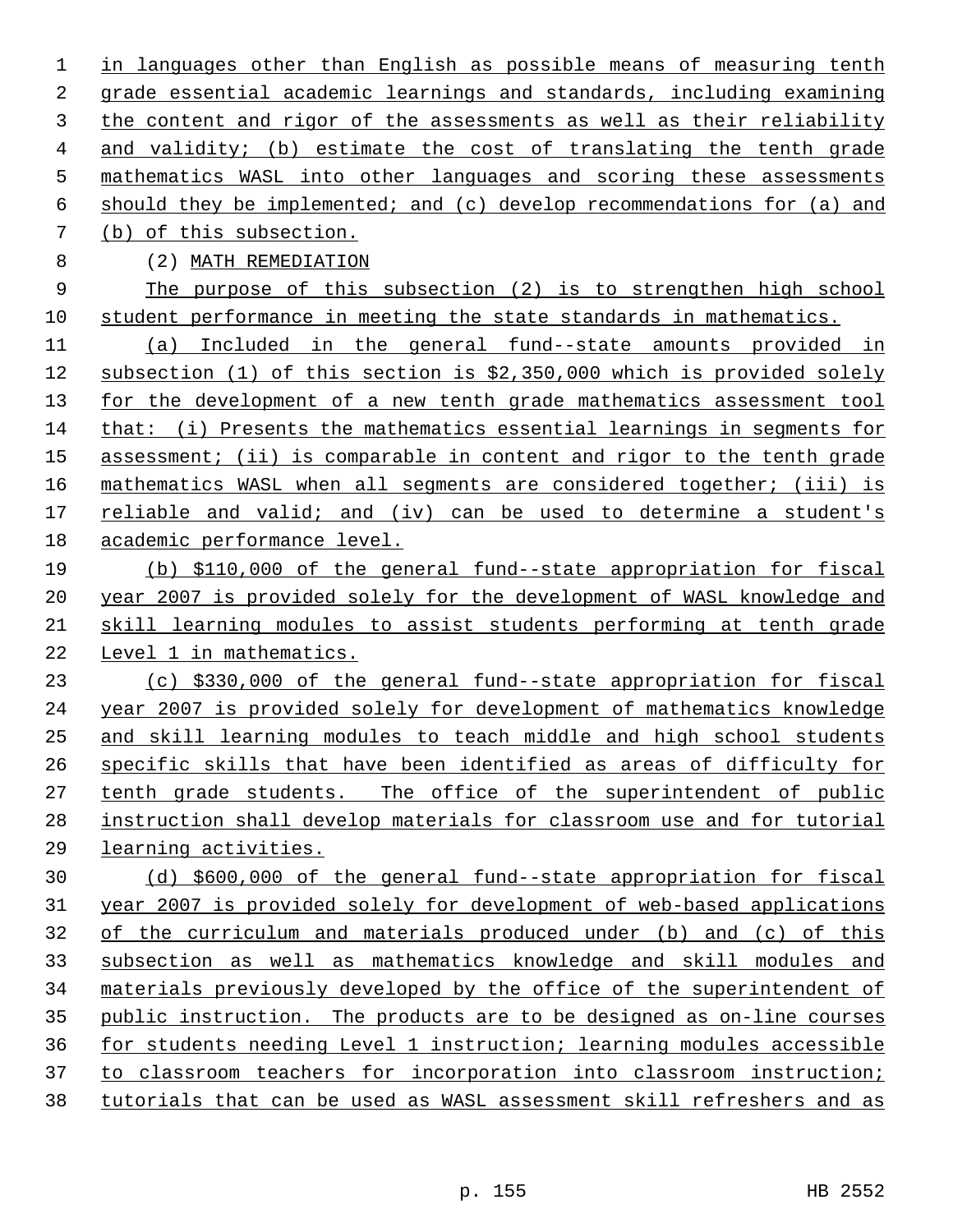tutor-guided and parent-guided learning modules; and on-line practice

WASLs with supporting item scoring information and student response

examples.

(3) PROFESSIONAL DEVELOPMENT

 (a) \$548,000 of the fiscal year 2006 general fund--state appropriation and \$548,000 of the fiscal year 2007 general fund--state appropriation are provided solely for training of paraprofessional classroom assistants and certificated staff who work with classroom assistants as provided in RCW 28A.415.310.

 (b) \$2,348,000 of the general fund--state appropriation for fiscal year 2006 and \$2,348,000 of the general fund--state appropriation for fiscal year 2007 are provided solely for mentor teacher assistance, including state support activities, under RCW 28A.415.250 and 28A.415.260, and for a mentor academy. Up to \$200,000 of the amount in this subsection may be used each fiscal year to operate a mentor academy to help districts provide effective training for peer mentors. Funds for the teacher assistance program shall be allocated to school districts based on the number of first year beginning teachers.

 (c) \$705,000 of the general fund--state appropriation for fiscal year 2006 and \$705,000 of the general fund--state appropriation for fiscal year 2007 are provided solely for the leadership internship program for superintendents, principals, and program administrators.

 (d) \$3,010,000 of the general fund--state appropriation for fiscal year 2006 and \$4,018,000 of the general fund--state appropriation for fiscal year 2007 are provided solely for salary bonuses for teachers who attain certification by the national board for professional teaching standards, subject to the following conditions and limitations:

 (i) Teachers who hold a valid certificate from the national board during the 2005-06 or 2006-07 school years shall receive an annual bonus not to exceed \$3,500 in each of these school years in which they hold a national board certificate.

 (ii) The annual bonus shall be paid in a lump sum amount and shall not be included in the definition of "earnable compensation" under RCW 41.32.010(10).

 (e) ((\$90,399,000)) \$98,761,000 of the general fund--federal appropriation is provided for preparing, training, and recruiting high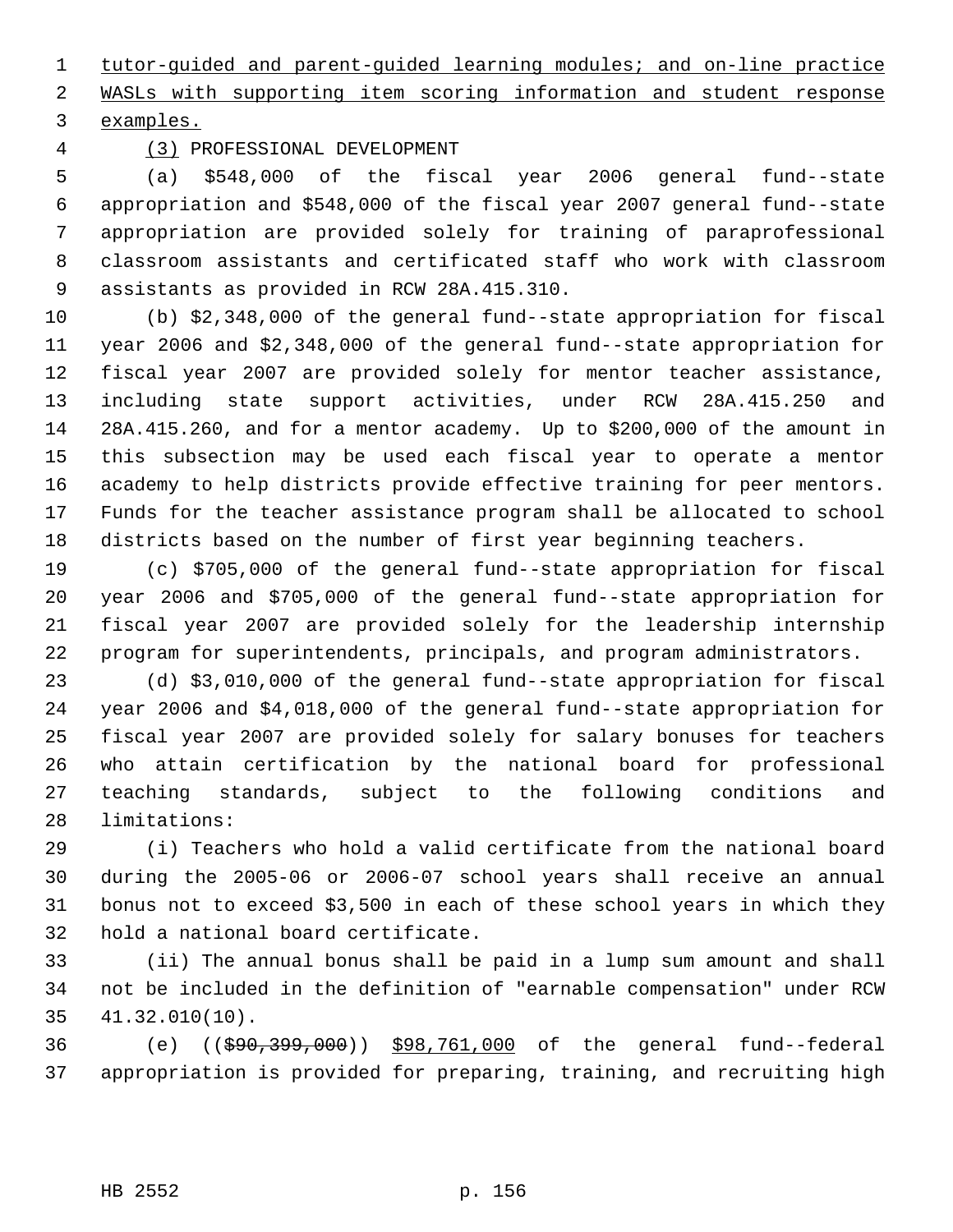quality teachers and principals under Title II of the no child left behind act.

## $($   $($   $($   $($   $($   $($   $4$  $)$   $)$   $($   $4$  $)$   $)$   $($   $\leq$   $\leq$   $\leq$   $\leq$   $\leq$   $\leq$   $\leq$   $\leq$   $\leq$   $\leq$   $\leq$   $\leq$   $\leq$   $\leq$   $\leq$   $\leq$   $\leq$   $\leq$   $\leq$   $\leq$   $\leq$   $\leq$   $\leq$   $\leq$   $\leq$   $\leq$   $\leq$   $\leq$

 (a) \$338,000 of the general fund--state appropriation for fiscal year 2006 and \$338,000 of the general fund--state appropriation for fiscal year 2007 are provided solely for a principal support program. The office of the superintendent of public instruction may contract with an independent organization to administer the program. The program shall include: (i) Development of an individualized professional growth plan for a new principal or principal candidate; and (ii) participation of a mentor principal who works over a period of between one and three years with the new principal or principal candidate to help him or her build the skills identified as critical to the success of the professional growth plan. Within the amounts provided, \$25,000 per year shall be used to support additional participation of secondary principals.

 (b) \$3,046,000 of the general fund--state appropriation for fiscal year 2006 and \$3,046,000 of the general fund--state appropriation for fiscal year 2007 are provided solely to the office of the superintendent of public instruction for focused assistance. The office of the superintendent of public instruction shall conduct educational audits of low-performing schools and enter into performance agreements between school districts and the office to implement the recommendations of the audit and the community. Each educational audit shall include recommendations for best practices and ways to address identified needs and shall be presented to the community in a public meeting to seek input on ways to implement the audit and its recommendations.

 (c) \$1,000,000 of the general fund--state appropriation for fiscal year 2006 and \$1,000,000 of the general fund--state appropriation for fiscal year 2007 are provided solely for a high school and school district improvement program modeled after the office of the superintendent of public instruction's existing focused assistance program in (b) of this subsection. The state funding for this improvement program will match an equal amount committed by a nonprofit foundation in furtherance of a jointly funded program.

 (d) A maximum of \$250,000 of the general fund--state appropriation for fiscal year 2006 and a maximum of \$250,000 of the general fund--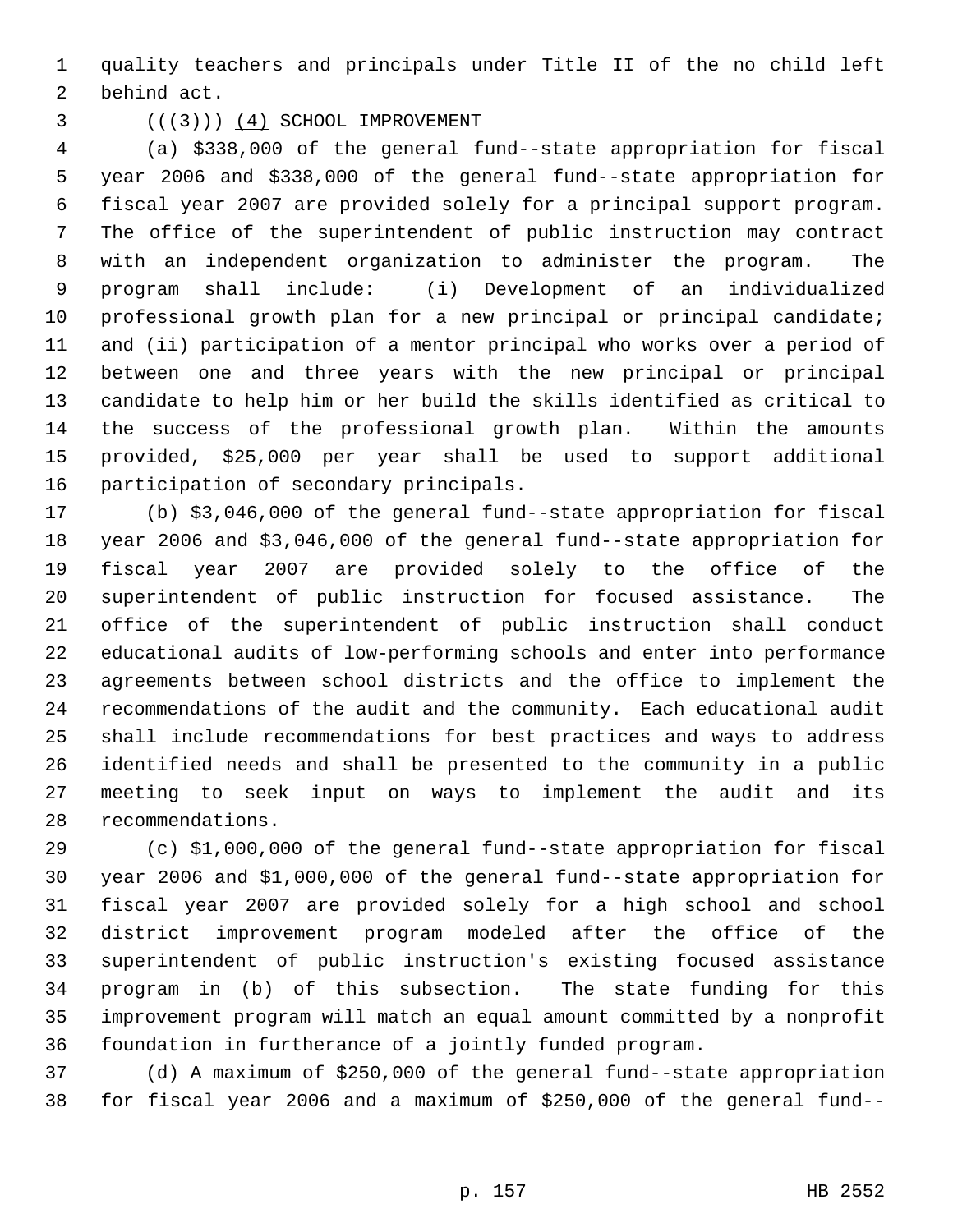state appropriation for fiscal year 2007 are provided for summer accountability institutes offered by the superintendent of public instruction. The institutes shall provide school district staff with training in the analysis of student assessment data, information regarding successful district and school teaching models, research on curriculum and instruction, and planning tools for districts to improve instruction in reading, mathematics, language arts, social studies, including civics, and guidance and counseling. The superintendent of public instruction shall emphasize issues of high school reform and mathematics instruction when offering summer institute programs supported by funds provided in this subsection.

 (e) \$515,000 of the general fund--state appropriation for fiscal year 2006 and \$515,000 of the general fund--state appropriation for fiscal year 2007 are provided for the evaluation of reading and mathematics textbooks, other instructional materials, and diagnostic tools to determine the extent to which they are aligned with the state standards. A scorecard of the analysis shall be made available to school districts. The superintendent shall also develop and disseminate information on essential components of comprehensive, school-based math and reading programs and shall develop and disseminate grade level expectations for reading and math which shall include professional development modules and web-based materials.

 (f) \$1,764,000 of the general fund--state appropriation for fiscal year 2006 and \$1,764,000 of the general fund--state appropriation for fiscal year 2007 are provided solely for the mathematics helping corps subject to the following conditions and limitations:

 (i) In order to increase the availability and quality of technical mathematics assistance statewide, the superintendent of public instruction shall employ mathematics school improvement specialists to provide assistance to schools and districts. The specialists shall be hired by and work under the direction of a statewide school improvement coordinator. The mathematics improvement specialists shall not be permanent employees of the superintendent of public instruction.

 (ii) The school improvement specialists shall provide the following:

 (A) Assistance to schools to disaggregate student performance data 37 and develop improvement plans based on those data;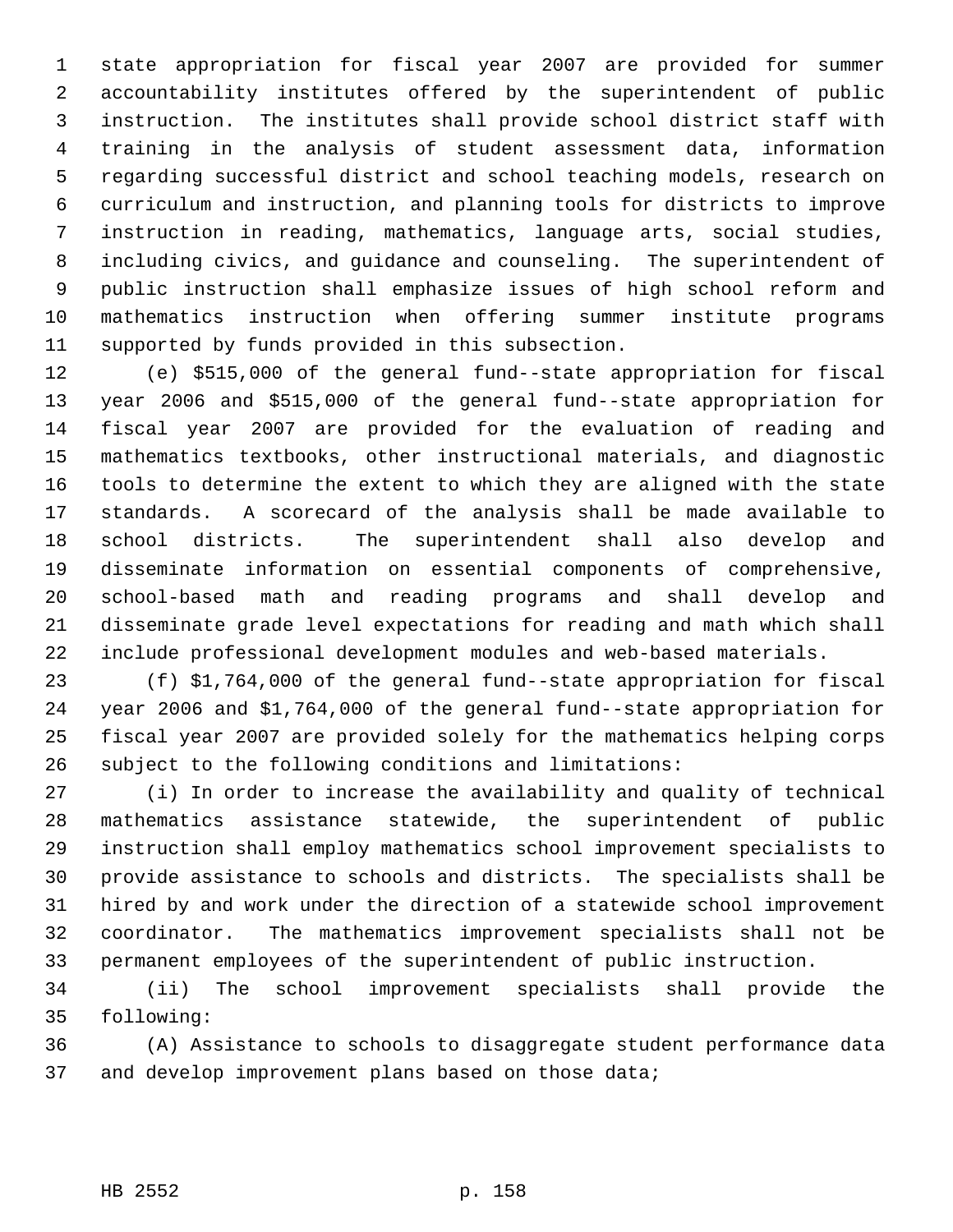(B) Consultation with schools and districts concerning their performance on the Washington assessment of student learning and other assessments emphasizing the performance on the mathematics assessments;

 (C) Consultation concerning curricula that aligns with the essential academic learning requirements emphasizing the academic learning requirements for mathematics, the Washington assessment of student learning, and meets the needs of diverse learners;

 (D) Assistance in the identification and implementation of 9 research-based instructional practices in mathematics;

 (E) Staff training that emphasizes effective instructional strategies and classroom-based assessment for mathematics;

 (F) Assistance in developing and implementing family and community 13 involvement programs emphasizing mathematics; and

 (G) Other assistance to schools and school districts intended to improve student mathematics learning.

 (g) \$125,000 of the general fund--state appropriation for fiscal year 2006 and \$125,000 of the general fund--state appropriation for fiscal year 2007 are provided solely for the improvement of reading achievement and implementation of research-based reading models. The superintendent shall evaluate reading curriculum programs and other instructional materials to determine the extent to which they are aligned with state standards. A report of the analyses shall be made available to school districts. The superintendent shall report to districts the assessments that are available to screen and diagnose reading difficulties, and shall provide training on how to implement a reading assessment system. Resources may also be used to disseminate grade level expectations and develop professional development modules and web-based materials.

29 (h) ((\$16,758,000)) \$30,401,000 of the general fund--federal appropriation is provided for the reading first program under Title I of the no child left behind act.

32  $((+4))$  (5) STUDENT SUPPORTS

 (a) \$2,500,000 of the general fund--state appropriation for fiscal year 2006 and \$2,500,000 of the general fund--state appropriation for fiscal year 2007 are provided solely for the meals for kids program under RCW 28A.235.145 through 28A.235.155.

 (b) \$125,000 of the general fund--state appropriation for fiscal 38 year 2006 ((and \$125,000 of the general fund -state appropriation for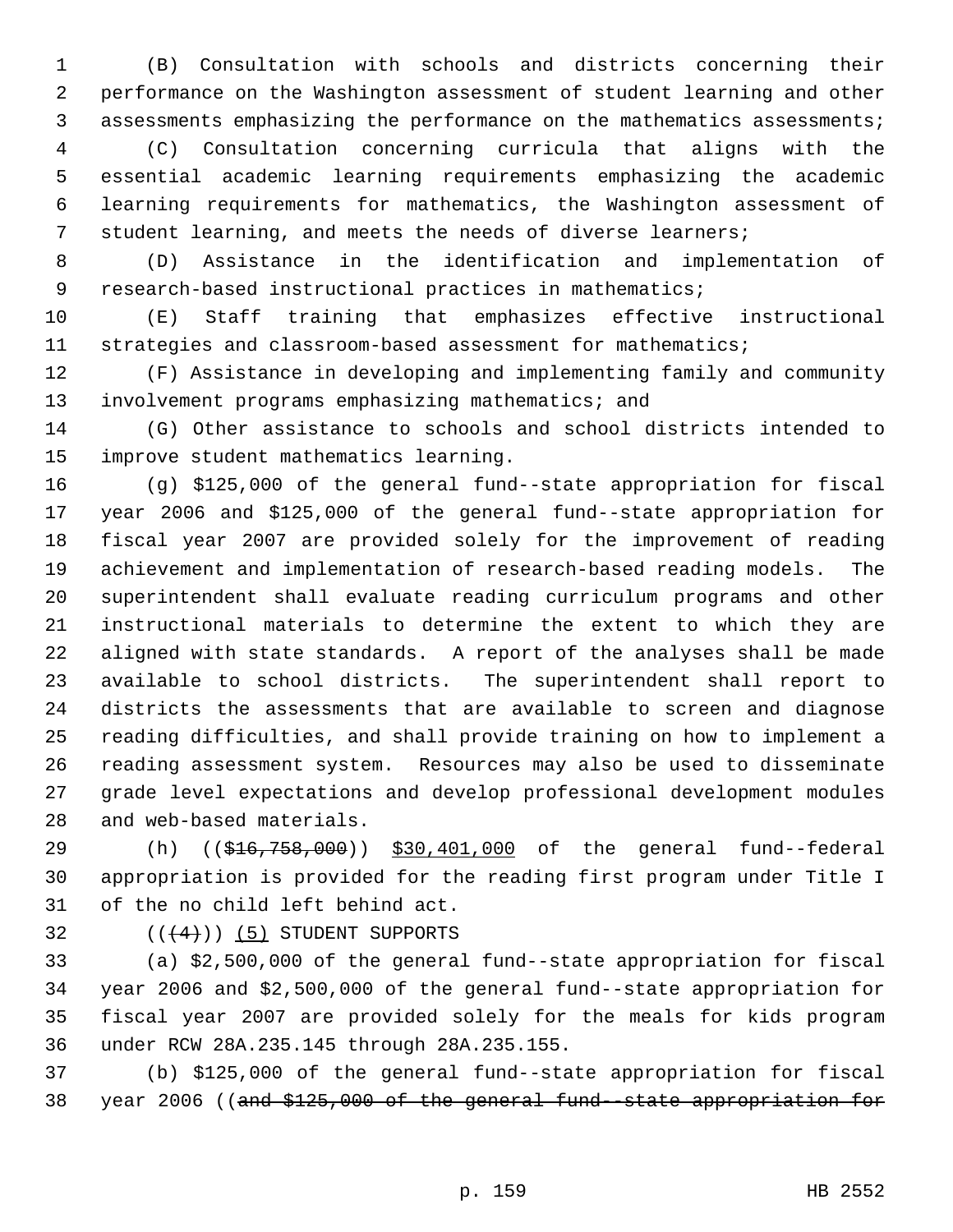1 fiscal year 2007 are)) is provided solely for an early reading grant program for community-based initiatives that develop prereading and early reading skills through parental and community involvement, public awareness, coordination of resources, and partnerships with local school districts. Grant awards shall include funding for one-time start up costs for local affiliates and a one-time partial payment of school district dues to local affiliates of up to 30 percent of the per student dues amount. Grant applications shall include:

 (i) Strategies for parental involvement emphasizing ages birth to five and outreach to diverse communities;

 (ii) Evidence of collaboration with, and support from, local school districts, and how the activities funded in the grant are complementary to the reading improvement efforts of local school districts;

 (iii) A plan for community participation and coordination of resources including in-kind and financial support by public and private sector partners;

 (iv) Measurable goals and evaluation methodology to determine impact;

 (v) Integration of reading strategies from the Washington state 20 early learning and development benchmarks;

(vi) A plan for marketing and public relations;

 (vii) Strategies for sustaining the program when grant funding is no longer available; and

 (viii) Evidence of district commitment to reading improvement, aligned curriculum, progress monitoring, and time-on-task.

 (c) \$850,000 of the general fund--state appropriation for fiscal year 2006 and \$850,000 of the general fund--state appropriation for fiscal year 2007 are provided solely for the Washington reading corps. The superintendent shall allocate reading corps members to low- performing schools and school districts that are implementing comprehensive, proven, research-based reading programs. Two or more schools may combine their Washington reading corps programs. Grants provided under this section may be used by school districts for expenditures from September 2005 through August 31, 2007.

 (d) \$3,594,000 of the general fund--state appropriation for fiscal year 2006 and \$3,594,000 of the general fund--state appropriation for fiscal year 2007 are provided solely for grants to school districts to provide a continuum of care for children and families to help children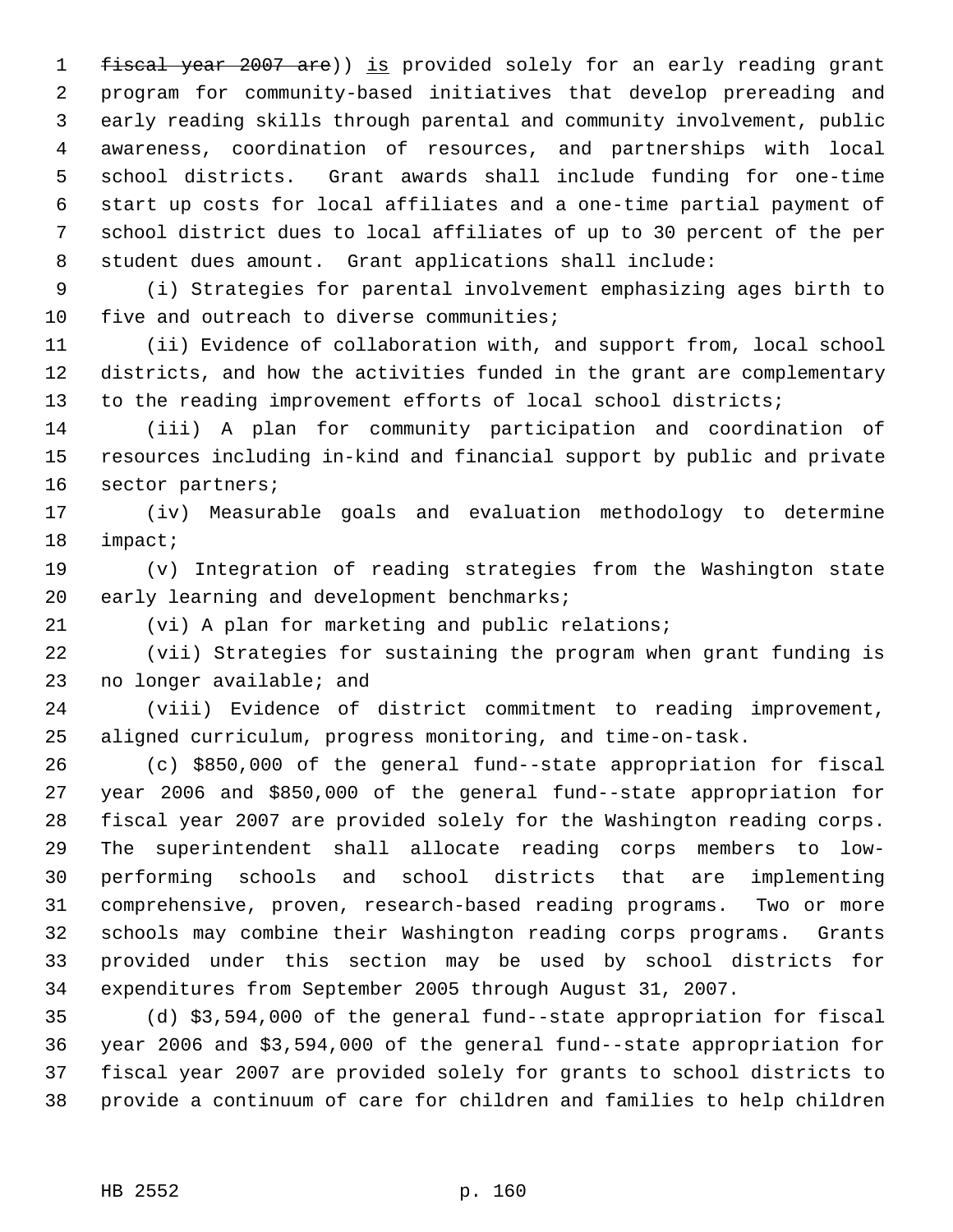become ready to learn. Grant proposals from school districts shall contain local plans designed collaboratively with community service providers. If a continuum of care program exists in the area in which the school district is located, the local plan shall provide for coordination with existing programs to the greatest extent possible. Grant funds shall be allocated pursuant to RCW 70.190.040.

 $((+5))$  (6) TECHNOLOGY

 (a) \$1,959,000 of the general fund--state appropriation for fiscal year 2006 and \$1,959,000 of the general fund--state appropriation for fiscal year 2007 are provided solely for improving technology infrastructure, monitoring and reporting on school district technology development, promoting standards for school district technology, promoting statewide coordination and planning for technology development, and providing regional educational technology support centers, including state support activities, under chapter 28A.650 RCW. The superintendent of public instruction shall coordinate a process to facilitate the evaluation and provision of online curriculum courses to school districts which includes the following: Creation of a general listing of the types of available online curriculum courses; a survey conducted by each regional educational technology support center of school districts in its region regarding the types of online curriculum courses desired by school districts; a process to evaluate and recommend to school districts the best online courses in terms of curriculum, student performance, and cost; and assistance to school districts in procuring and providing the courses to students.

 (b) \$126,000 of the general fund--state appropriation for fiscal year 2006 and \$126,000 of the general fund--state appropriation for fiscal year 2007 are provided for the development and posting of web- based instructional tools, assessment data, and other information that assists schools and teachers implementing higher academic standards.

 **Sec. 513.** 2005 c 518 s 514 (uncodified) is amended to read as follows: **FOR THE SUPERINTENDENT OF PUBLIC INSTRUCTION--FOR TRANSITIONAL BILINGUAL PROGRAMS** 35 General Fund--State Appropriation (FY 2006) . . . . . ((\$59,673,000))  $$58,318,000$ 37 General Fund--State Appropriation (FY 2007) . . . . . ((\$63,535,000))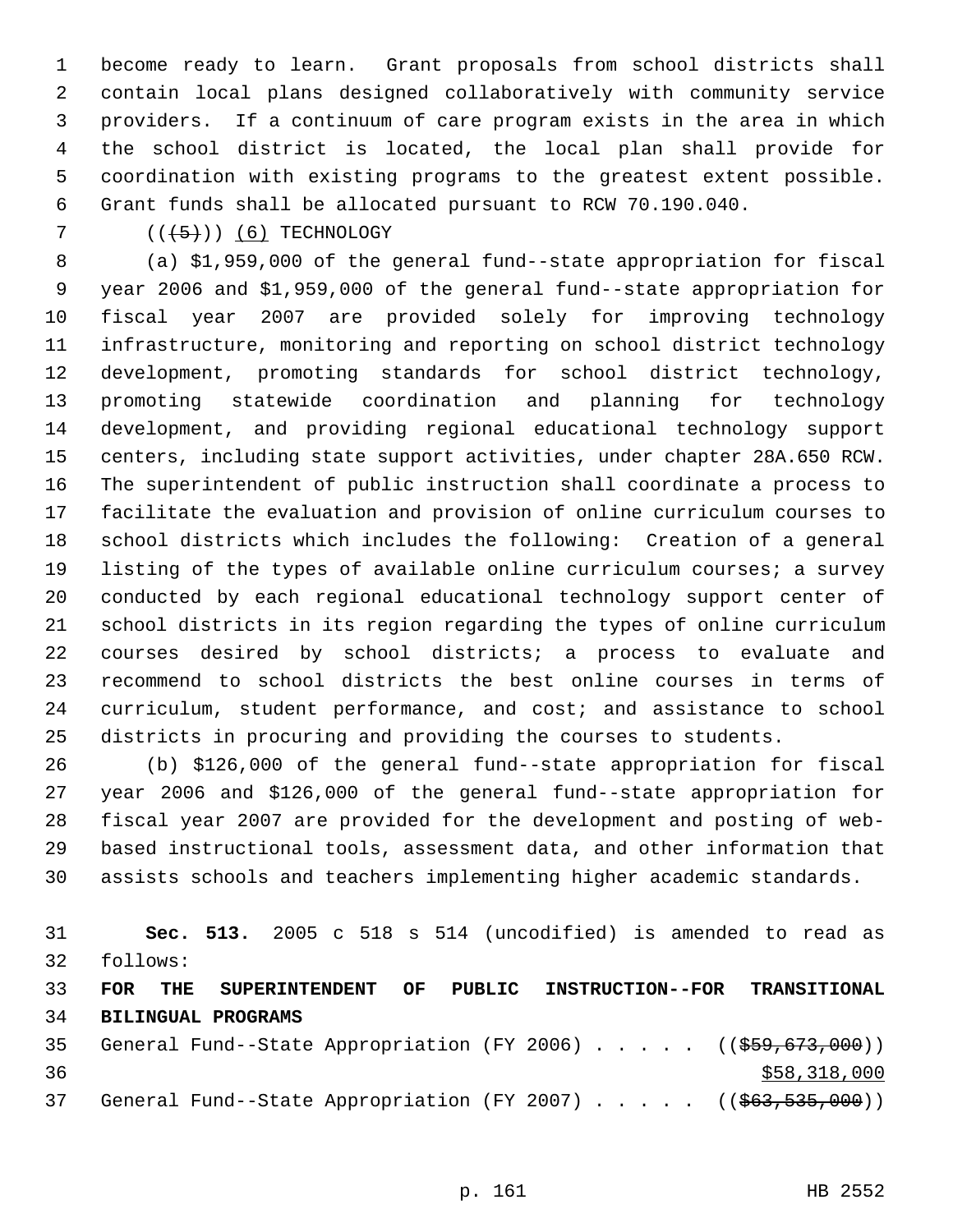$\frac{$61,478,000}{ }$ 2 General Fund--Federal Appropriation . . . . . . . . . ((\$45,561,000))  $3 \times 51,741,000$  Pension Funding Stabilization Account--State Appropriation . . . . . . . . . . . . . . . . . . . . . . \$503,000

6 TOTAL APPROPRIATION . . . . . . . . . . . . . ((\$168,769,000)) \$172,040,000

 The appropriations in this section are subject to the following conditions and limitations:

 (1) Each general fund fiscal year appropriation includes such funds as are necessary to complete the school year ending in the fiscal year and for prior fiscal year adjustments.

13 (2) The superintendent shall distribute a maximum of ((\$757.72)) \$759.58 per eligible bilingual student in the 2005-06 school year and 15 ((\$763.70)) \$770.40 in the 2006-07 school year, exclusive of salary and benefit adjustments provided in section 504 of this act.

 (3) The superintendent may withhold up to 1.5 percent of the school year allocations to school districts in subsection (2) of this section, and adjust the per eligible pupil rates in subsection (2) of this section accordingly, solely for the central provision of assessments as provided in RCW 28A.180.090 (1) and (2).

 (4) \$70,000 of the amounts appropriated in this section are provided solely to develop a system for the tracking of current and former transitional bilingual program students.

 (5) The general fund--federal appropriation in this section is provided for migrant education under Title I Part C and English language acquisition, and language enhancement grants under Title III of the elementary and secondary education act.

 **Sec. 514.** 2005 c 518 s 515 (uncodified) is amended to read as follows: **FOR THE SUPERINTENDENT OF PUBLIC INSTRUCTION--FOR THE LEARNING ASSISTANCE PROGRAM** 33 General Fund--State Appropriation (FY 2006) . . . . . ((\$65,434,000))  $$65,018,000$ 35 General Fund--State Appropriation (FY 2007) . . . . . ((\$65,367,000))  $36$   $364$ ,  $494$ , 000 Education Legacy Trust Account--State Appropriation . . . \$24,605,000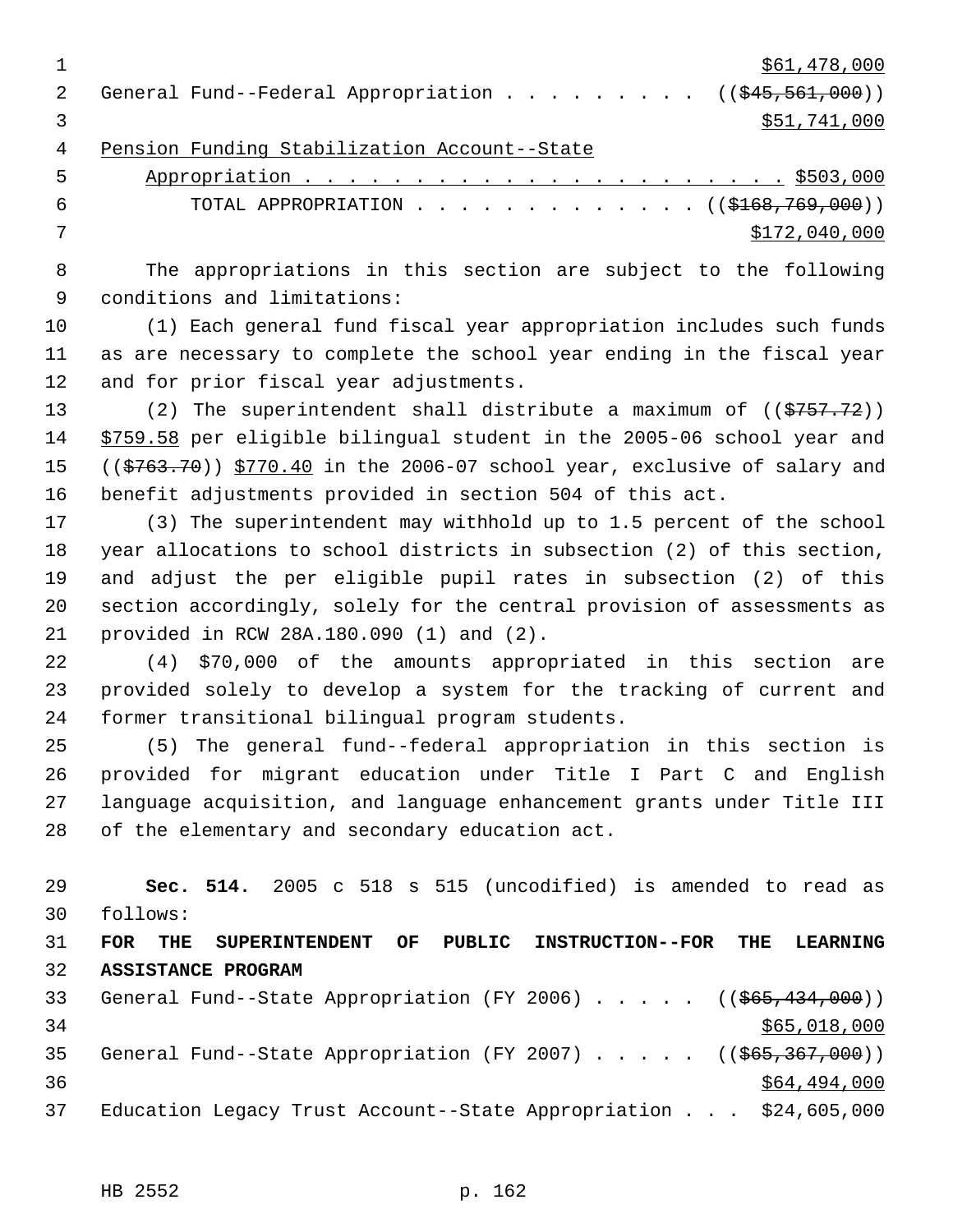| $\mathbf 1$ | General Fund--Federal Appropriation ( $(\frac{2343}{227},000)$ )                                                     |
|-------------|----------------------------------------------------------------------------------------------------------------------|
| 2           | \$348,351,000                                                                                                        |
| 3           | Pension Funding Stabilization Account--State                                                                         |
| 4           |                                                                                                                      |
| 5           | TOTAL APPROPRIATION $\ldots$ , ( $(\frac{2498,633,000}{s})$                                                          |
| 6           | \$503,021,000                                                                                                        |
| 7           | The appropriations in this section are subject to the following                                                      |
| 8           | conditions and limitations:                                                                                          |
| $\mathsf 9$ | (1) The general fund--state and education legacy trust account                                                       |
| 10          | appropriations in this section are subject to the following conditions                                               |
| 11          | and limitations:                                                                                                     |
| 12          | (a) The appropriations include such funds as are necessary to                                                        |
| 13          | complete the school year ending in the fiscal year and for prior fiscal                                              |
| 14          | year adjustments.                                                                                                    |
| 15          | (b) Funding for school district learning assistance programs shall                                                   |
| 16          | be allocated at maximum rates of $((\$184.29))$ \$184.69 per funded student                                          |
| 17          | for the 2005-06 school year and $($ $($ $\frac{2005}{1000})$ $\frac{10000}{100000}$ $\frac{100000}{1000000}$ student |
| 18          | for the 2006-07 school year exclusive of salary and benefit adjustments                                              |
| 19          | provided under section 504 of this act.                                                                              |
| 20          | (c) A school district's funded students for the learning assistance                                                  |
| 21          | program shall be the sum of the following as appropriate:                                                            |
| 22          | (i) The district's full-time equivalent enrollment in grades K-12                                                    |
| 23          | for the prior school year multiplied by the district's percentage of                                                 |
| 24          | October headcount enrollment in grades K-12 eligible for free or                                                     |
| 25          | reduced price lunch in the prior school year; and                                                                    |
| 26          | (ii) If, in the prior school year, the district's percentage of                                                      |
| 27          | October headcount enrollment in grades K-12 eligible for free or                                                     |
| 28          | reduced price lunch exceeded forty percent, subtract forty percent from                                              |
| 29          | the district's percentage and multiply the result by the district's K-                                               |
| 30          | 12 annual average full-time equivalent enrollment for the prior school                                               |
| 31          | year.                                                                                                                |
| 32          | (d) In addition to amounts allocated in (b) and (c) of this                                                          |
| 33          | subsection, an additional amount shall be allocated to a school                                                      |
| 34          | district for each school year in which the district's allocation is                                                  |

 learning assistance program allocation in the 2004-05 school year. The amount of the allocation in this section shall be sufficient to maintain the 2004-05 school year allocation.

less than the amount the district received for the general fund--state

p. 163 HB 2552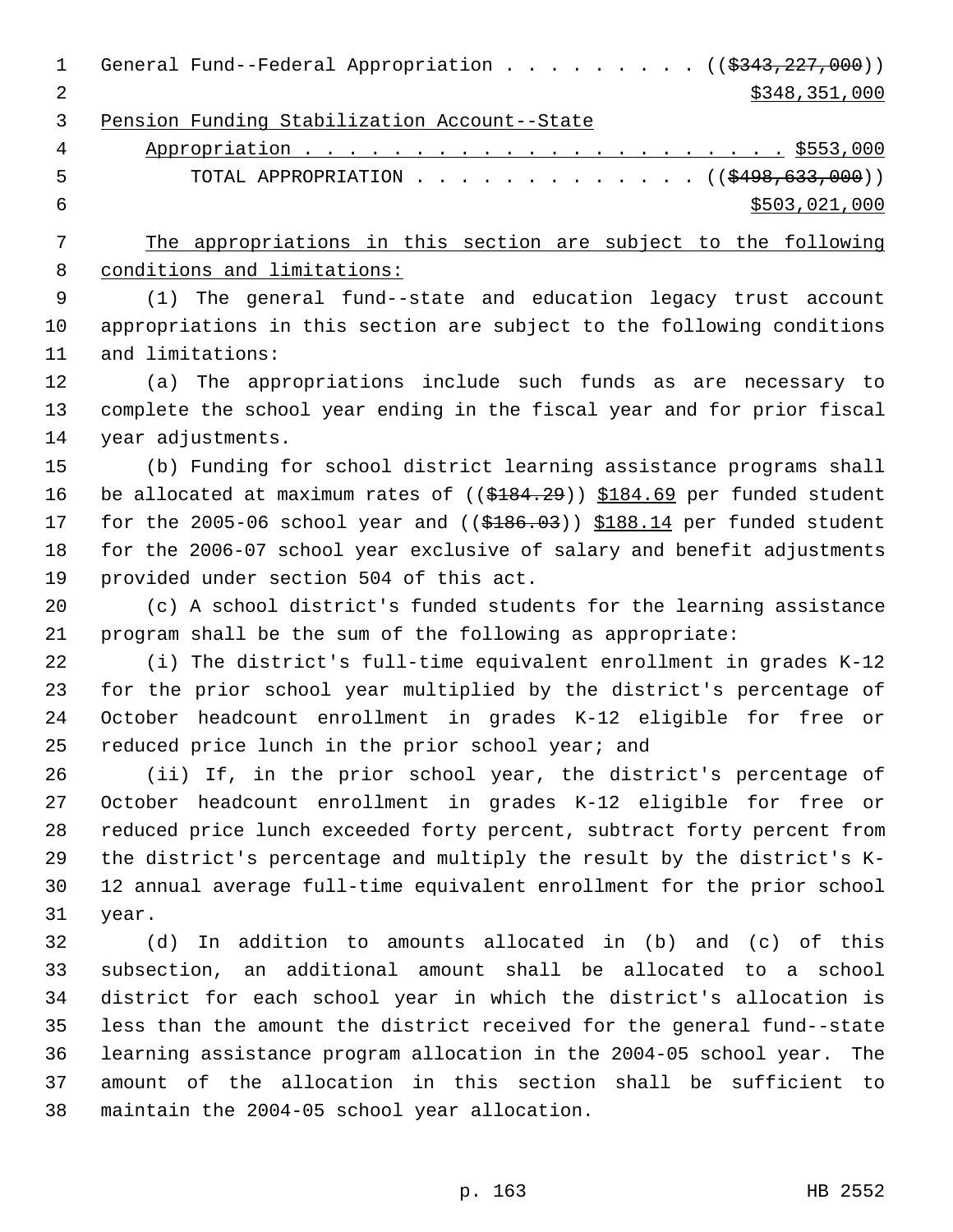(2) Increases in a school district's allocation above the 2004-05 2 school year level shall be directed to grades nine through ((twelve)) ten. ((Districts are encouraged to offer remediation courses in the 4 summer for students who fail the tenth grade WASL.))

 (3) The general fund--federal appropriation in this section is provided for Title I Part A allocations of the no child left behind act of 2001.

 (4) Small school districts are encouraged to make the most efficient use of the funding provided by using regional educational service district cooperatives to hire staff, provide professional development activities, and implement reading and mathematics programs consistent with research-based guidelines provided by the office of the superintendent of public instruction.

 (5) A school district may carry over from one year to the next up to 10 percent of the general fund--state or education legacy trust funds allocated under this program; however, carryover funds shall be expended for the learning assistance program.

 (6) School districts are encouraged to coordinate the use of these funds with other federal, state, and local sources to serve students who are below grade level and to make efficient use of resources in meeting the needs of students with the greatest academic deficits.

 NEW SECTION. **Sec. 515.** A new section is added to 2005 c 518 (uncodified) to read as follows:

 **FOR THE SUPERINTENDENT OF PUBLIC INSTRUCTION--PROMOTING ACADEMIC SUCCESS**

 General Fund--State Appropriation (FY 2006) . . . . . . . . \$5,034,000 27 General Fund--State Appropriation (FY 2007) . . . . . . . \$32,198,000 Pension Funding Stabilization Account--State

| 30 | TOTAL APPROPRIATION \$37,528,000 |  |  |  |  |  |  |  |  |  |
|----|----------------------------------|--|--|--|--|--|--|--|--|--|

 The appropriations in this section are subject to the following conditions and limitations:

 (1) The amounts appropriated in this section are provided solely for remediation for students who have not met standard in one or more content areas of the WASL in the spring of their tenth grade year and on each retake thereafter. The funds may be used for extended learning activities, including summer school, before and after school, Saturday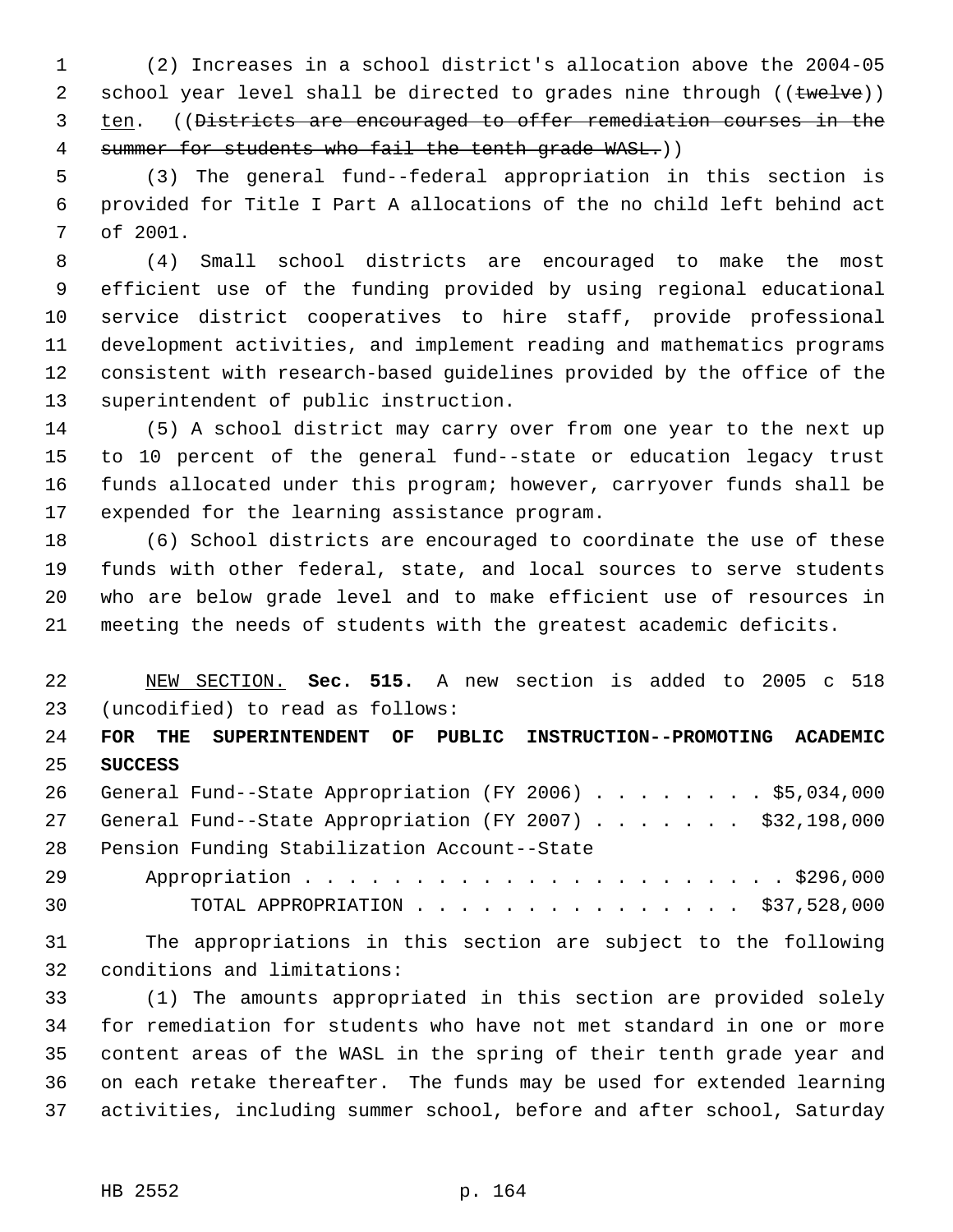classes, skill seminars, assessment preparation, and in-school or out- of-school tutoring. Extended learning activities may occur on the school campus, via the internet, or at other locations and times that meet student needs. Funds allocated under this section shall not be considered basic education funding.

 (2) School district allocations for promoting academic success programs shall be calculated as follows:

 (a) A district's student units shall be the number of content area assessments (reading, writing, and mathematics) on which students were more than one standard error of measurement from meeting standard on the Washington assessment of student learning for the current classes of eleventh and twelfth grade students. Districts with at least one but less than 20 student units needing remediation shall be counted as having 20 student units for the purposes of the allocations in (b) and (c)(A) of this subsection.

 (b) Allocations for certificated instructional staff salaries and benefits shall be determined using formula-generated staff units calculated pursuant to this subsection. Seventy-four hours of certificated instructional staff units are allocated per 13.0 student units as calculated under (a) of this subsection. Allocations for salaries and benefits for the staff units calculated under this subsection shall be calculated in the same manner as provided under section 503 of this act. Salary and benefit increase funding for staff units generated under this section is included in section 504 of this act.

 (c) The following additional allocations are provided per student unit, as calculated in (a) of this subsection:

(A) \$12.50 for maintenance, operations, and transportation;

(B) \$12.00 for pre- and post-remediation assessments;

(C) \$17.00 per reading remediation student unit;

(D) \$8.00 per mathematics remediation student unit; and

(E) \$8.00 per writing remediation student unit.

 (d) Funding shall be provided for students served in promoting academic success programs beginning July 2006.

 (e) The superintendent of public instruction shall distribute school year allocations according to the monthly apportionment schedule defined in RCW 28A.510.250.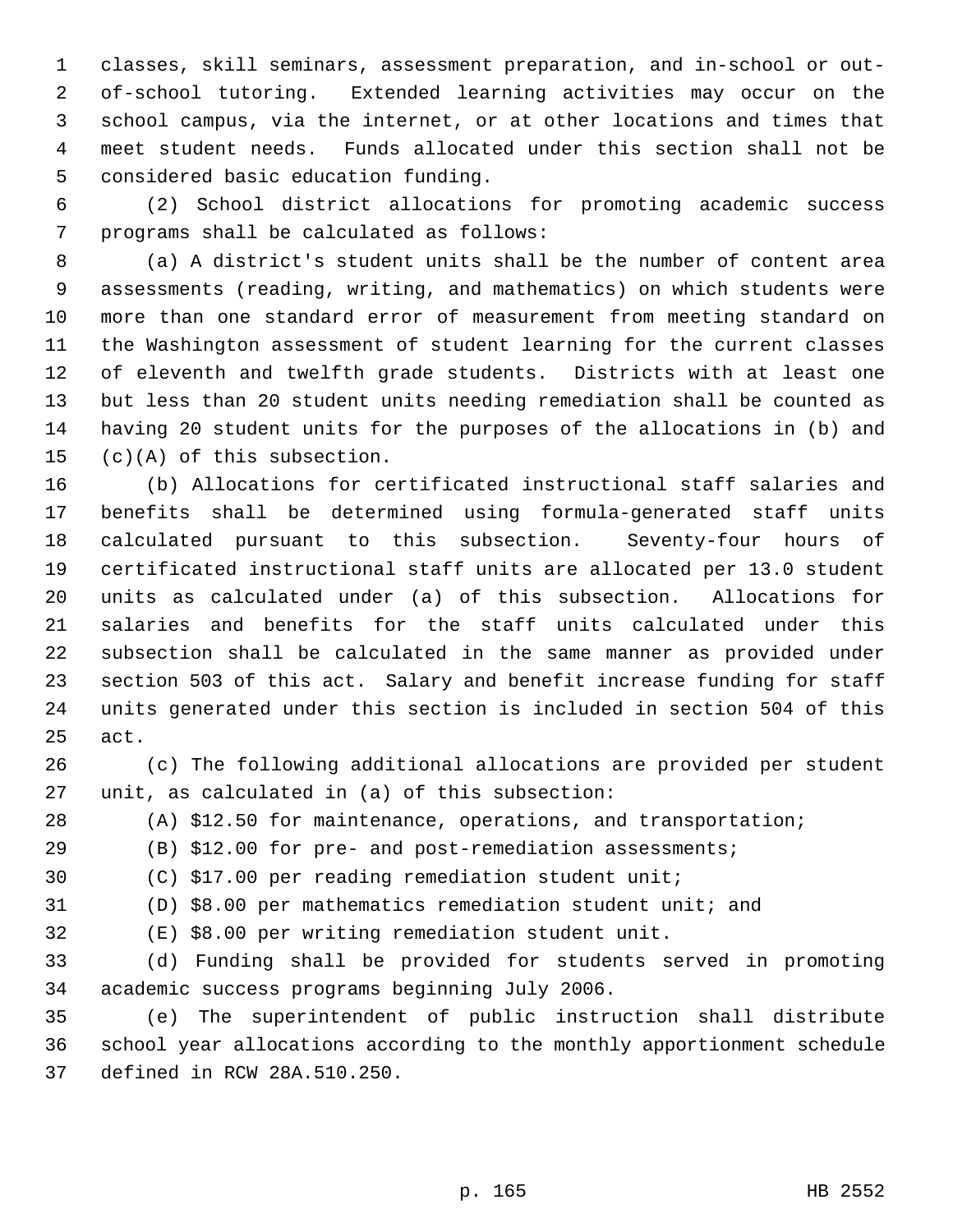(3) School districts shall report annually to the office of the superintendent of public instruction on the use of these funds, including the types of assistance selected by students, the number of students receiving each type of assistance, and the impact on WASL test scores.

 (4) \$1,500,000 of the general fund--state appropriation for fiscal year 2007 is provided for competitive innovation grants awarded to schools and school districts for implementing high school remediation programs that are unique in program delivery, program accessibility, program content, or a combination of these factors and that serve students who have not achieved success on the tenth grade WASL.

 (5) School districts may carry over from one year to the next up to 10 percent of funds allocated under this program; however, carryover funds shall be expended for promoting academic success programs.

 **Sec. 516.** 2005 c 518 s 516 (uncodified) is amended to read as follows:

 **FOR THE SUPERINTENDENT OF PUBLIC INSTRUCTION--FOR STUDENT ACHIEVEMENT PROGRAM**

19 Student Achievement Account--State Appropriation . . ((\$629,356,000)) \$630,267,000

 The appropriation in this section is subject to the following conditions and limitations:

 (1) Funding for school district student achievement programs shall be allocated at a maximum rate of \$300.00 per FTE student for the 2005- 06 school year and \$375.00 per FTE student for the 2006-07 school year. For the purposes of this section, FTE student refers to the annual average full-time equivalent enrollment of the school district in grades kindergarten through twelve for the prior school year, as reported to the office of the superintendent of public instruction by August 31st of the previous school year.

 (2) The appropriation is allocated for the following uses as specified in RCW 28A.505.210:

 (a) To reduce class size by hiring certificated elementary classroom teachers in grades K-4 and paying nonemployee-related costs associated with those new teachers;

 (b) To make selected reductions in class size in grades 5-12, such as small high school writing classes;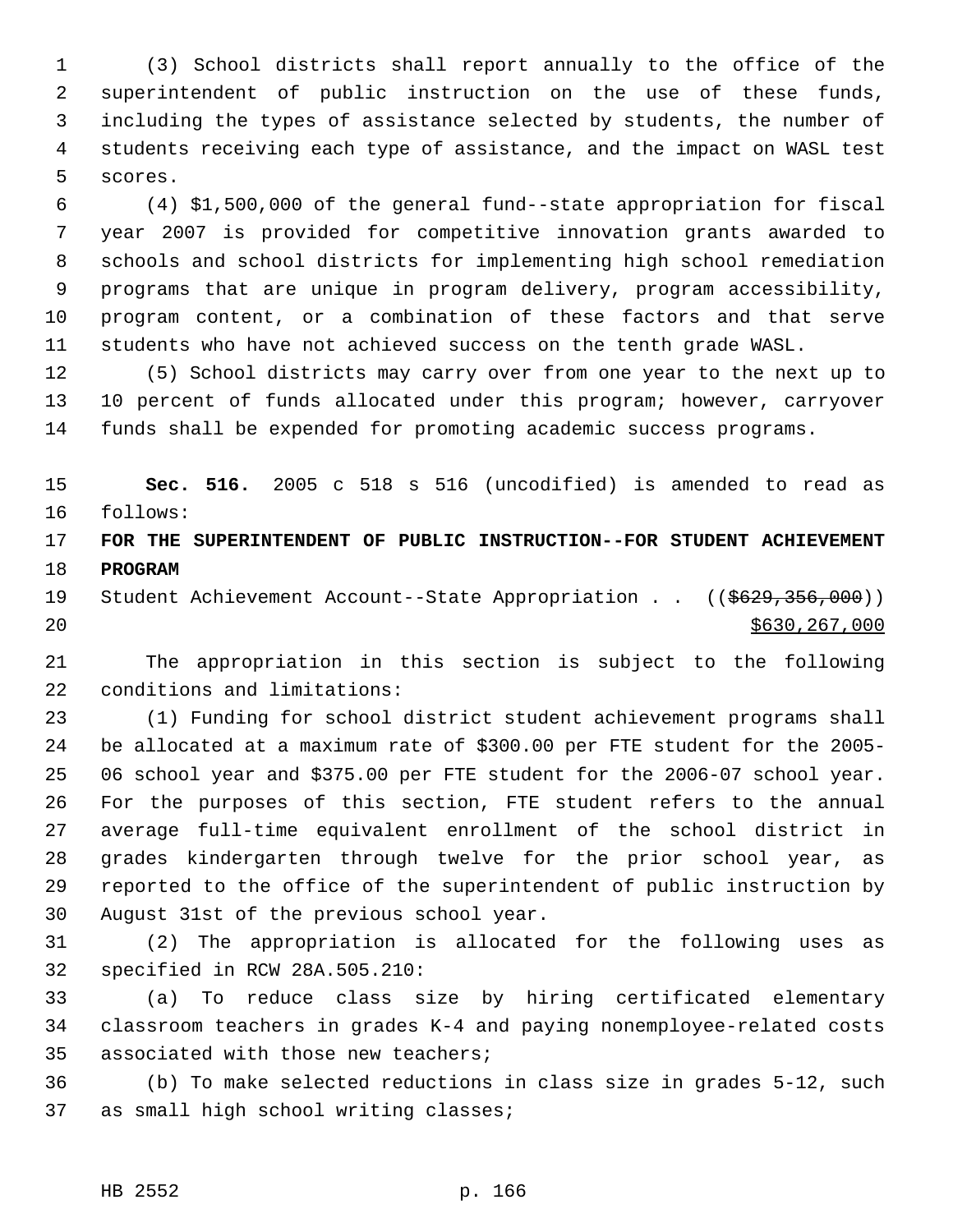(c) To provide extended learning opportunities to improve student academic achievement in grades K-12, including, but not limited to, extended school year, extended school day, before-and-after-school programs, special tutoring programs, weekend school programs, summer school, and all-day kindergarten;

 (d) To provide additional professional development for educators including additional paid time for curriculum and lesson redesign and alignment, training to ensure that instruction is aligned with state standards and student needs, reimbursement for higher education costs related to enhancing teaching skills and knowledge, and mentoring programs to match teachers with skilled, master teachers. The funding shall not be used for salary increases or additional compensation for existing teaching duties, but may be used for extended year and 14 extended day teaching contracts;

 (e) To provide early assistance for children who need prekindergarten support in order to be successful in school; or

 (f) To provide improvements or additions to school building facilities which are directly related to the class size reductions and extended learning opportunities under (a) through (c) of this subsection (2).

 (3) The superintendent of public instruction shall distribute the school year allocation according to the monthly apportionment schedule defined in RCW 28A.510.250.

## NEW SECTION. **Sec. 517.** A new section is added to 2005 c 518 (uncodified) to read as follows:

**FOR THE DEPARTMENT OF EARLY LEARNING**

|    | 27 General Fund--State Appropriation (FY 2006) \$100,000    |
|----|-------------------------------------------------------------|
|    | 28 General Fund--State Appropriation (FY 2007) \$31,090,000 |
|    | 29 General Fund--Federal Appropriation \$180,000            |
| 30 | TOTAL APPROPRIATION $\cdots$ , \$31,370,000                 |

 The appropriations in this section are subject to the following conditions and limitations:

 (1) \$29,941,000 of the general fund--state appropriation for fiscal year 2007 is provided solely for providing early childhood education assistance. Of this amount, \$1,497,000 is provided solely to increase the number of children receiving education and \$2,146,000 is provided solely for a targeted vendor rate increase.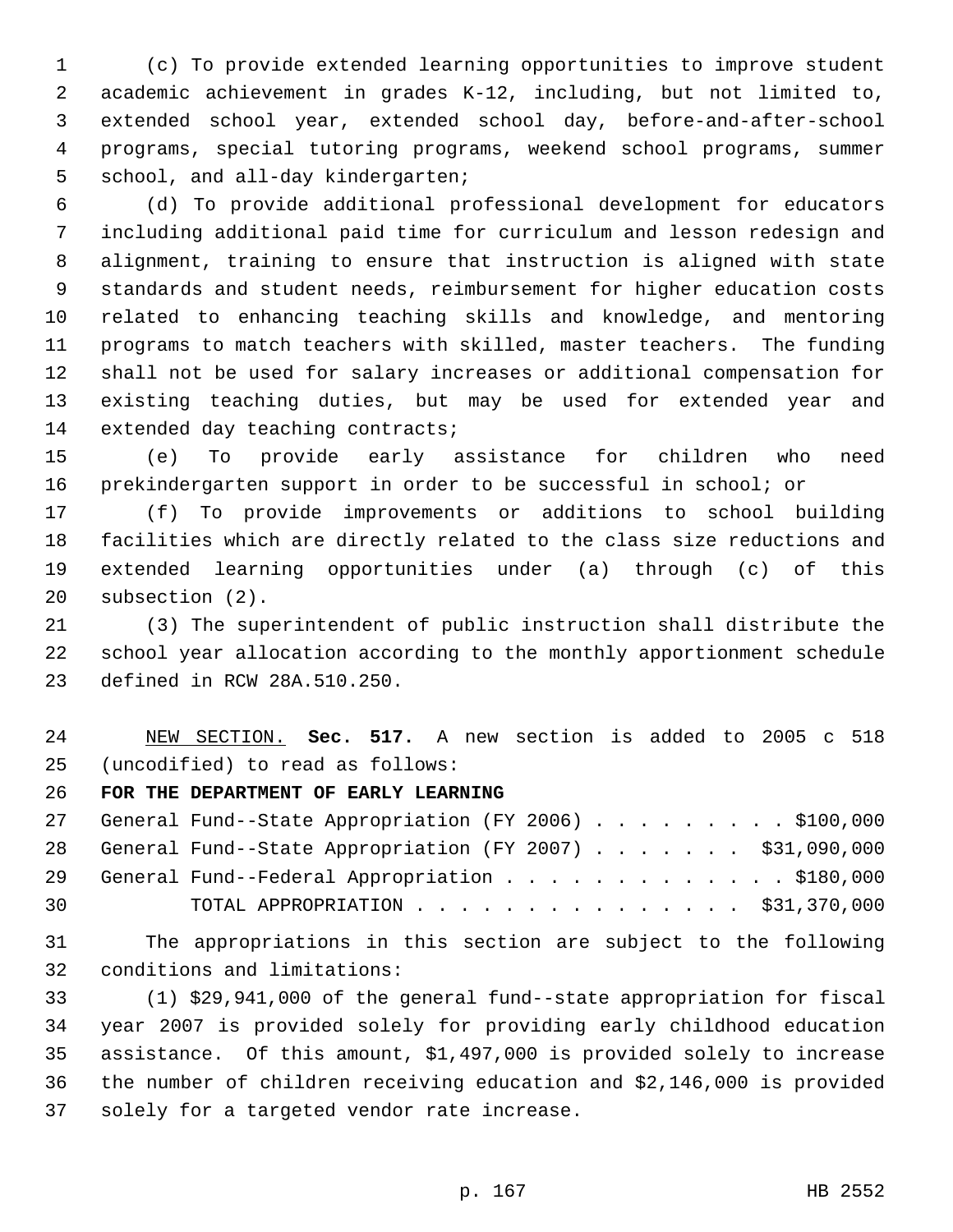(2) \$125,000 of the general fund--state appropriation for fiscal year 2007 is provided solely for an early reading grant program for community-based initiatives that develop prereading and early reading skills through parental and community involvement, public awareness, coordination of resources, and partnerships with local school districts. Grant awards shall include funding for one-time start up costs for local affiliates and a one-time partial payment of school district dues to local affiliates of up to 30 percent of the per student dues amount. Grant applications shall include:

 (a) Strategies for parental involvement emphasizing ages birth to five and outreach to diverse communities;

 (b) Evidence of collaboration with, and support from, local school districts, and how the activities funded in the grant are complementary to the reading improvement efforts of local school districts;

 (c) A plan for community participation and coordination of resources including in-kind and financial support by public and private sector partners;

 (d) Measurable goals and evaluation methodology to determine impact;

 (e) Integration of reading strategies from the Washington state 21 early learning and development benchmarks;

(f) A plan for marketing and public relations;

 (g) Strategies for sustaining the program when grant funding is no longer available; and

 (h) Evidence of district commitment to reading improvement, aligned curriculum, progress monitoring, and time-on-task.

 (3) If a bill creating the department of early learning is not enacted by June 30, 2006, the appropriations for the department of early learning in this section shall lapse and shall be appropriated as follows:

 (a) FOR THE DEPARTMENT OF COMMUNITY TRADE AND ECONOMIC DEVELOPMENT General Fund--State Appropriation (FY 2007) . . . . . . . \$29,941,000

 This appropriation is provided solely for providing early childhood education assistance. Of this amount, \$1,497,000 is provided solely to increase the number of children receiving education and \$2,146,000 is provided solely for a targeted vendor rate increase.

 (b) FOR THE SUPERINTENDENT OF PUBLIC INSTRUCTION--STATE AGENCY OPERATIONS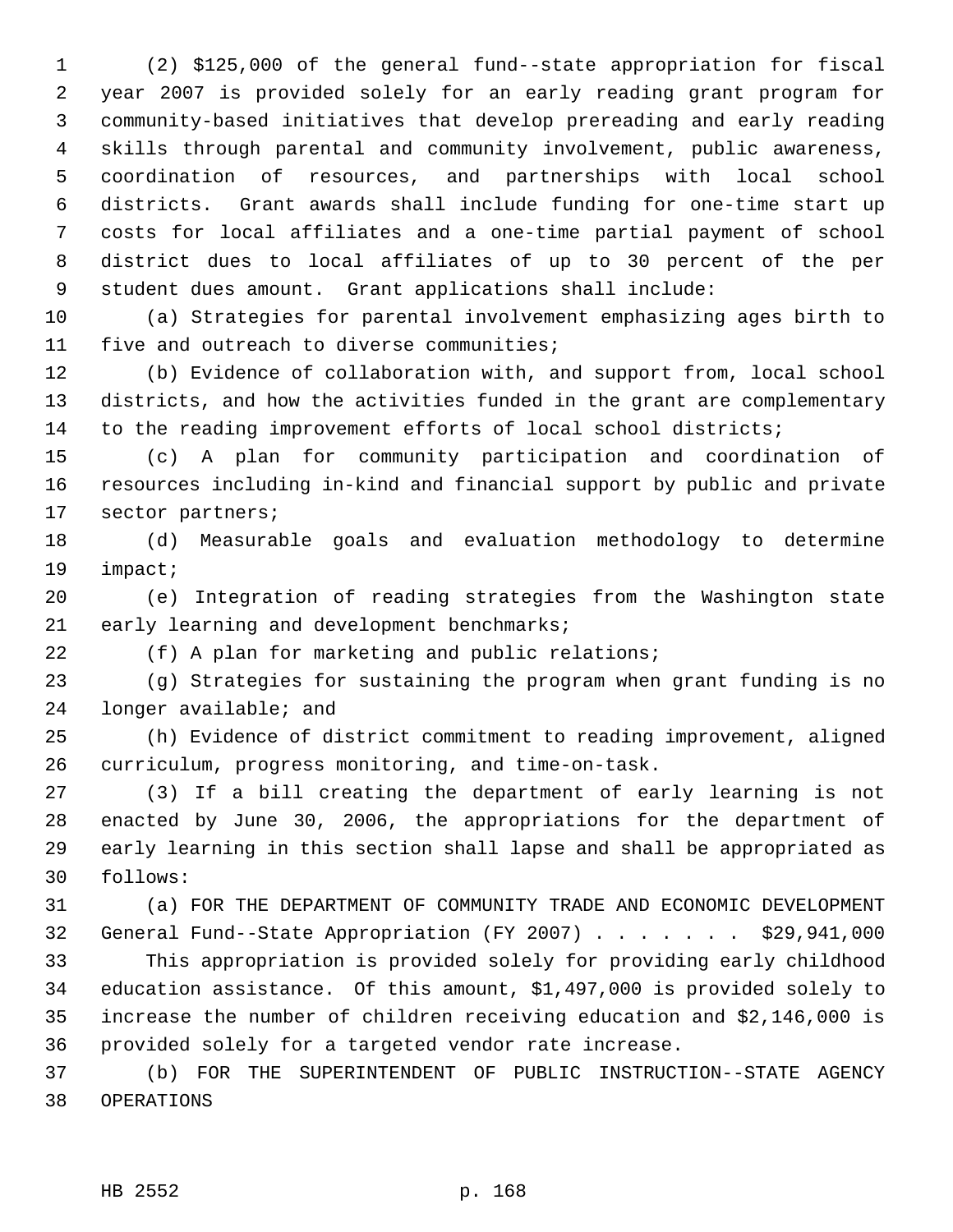1 General Fund--State Appropriations (FY 2007) . . . . . . . \$125,000 This appropriation is provided solely for an early reading grant program for community-based initiatives that develop prereading and early reading skills through parental and community involvement, public awareness, coordination of resources, and partnerships with local school districts and shall be used in accordance with the requirements set forth in subsection (2) of this section.

 (c) FOR THE DEPARTMENT OF SOCIAL AND HEALTH SERVICES--ECONOMIC SERVICES PROGRAM

10 General Fund--Federal Appropriation . . . . . . . . . . . . \$180,000 This appropriation is provided solely for the headstart--state collaboration office.

 (d) The remainder of the appropriations in this section shall lapse.

(End of part)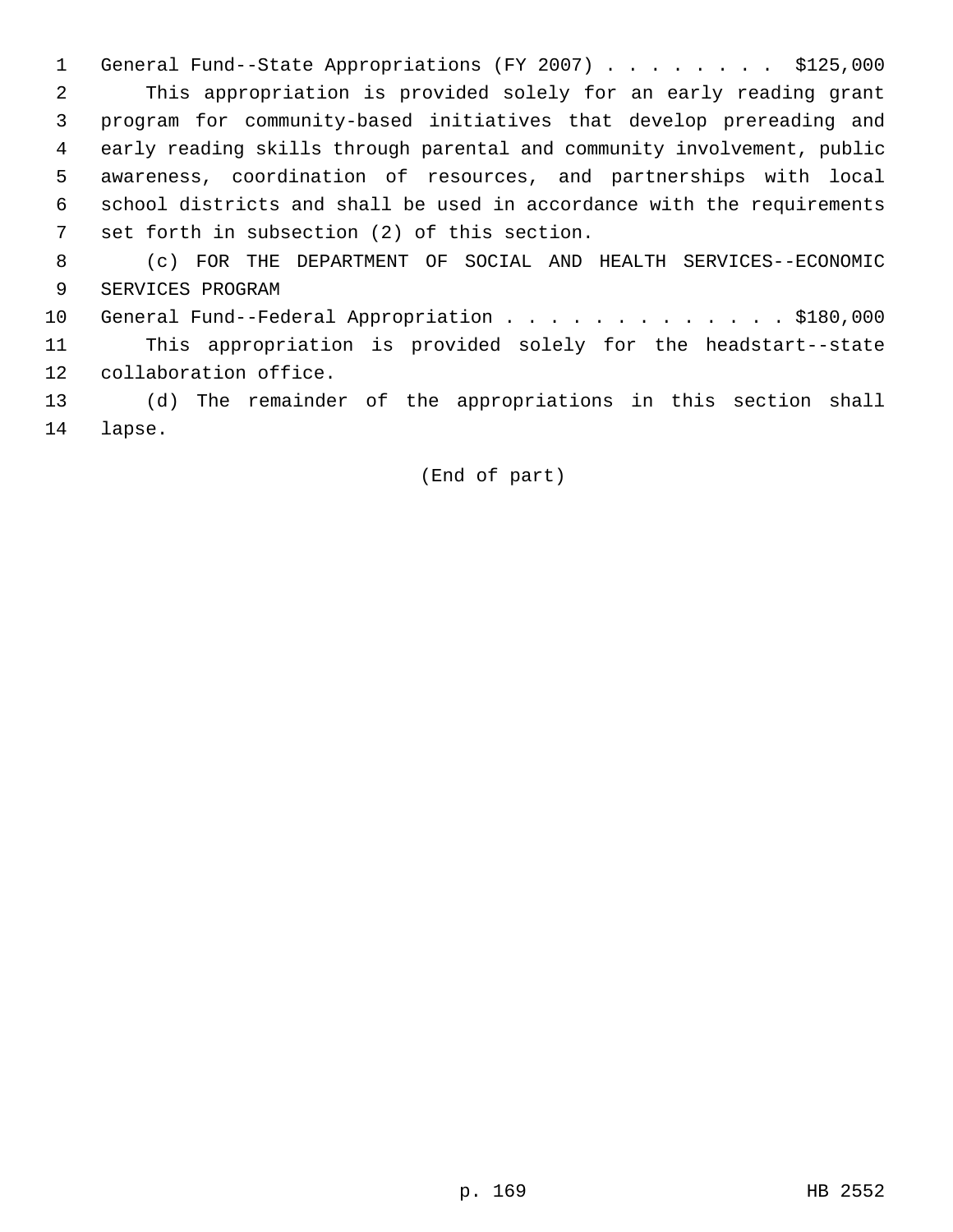| $\mathbf{1}$ | PART VI                                                                 |
|--------------|-------------------------------------------------------------------------|
| 2            | HIGHER EDUCATION                                                        |
|              |                                                                         |
| 3            | Sec. 601. 2005 c 518 s 603 (uncodified) is amended to read as           |
| 4            | follows:                                                                |
| 5            | FOR THE STATE BOARD FOR COMMUNITY AND TECHNICAL COLLEGES                |
| 6            | General Fund--State Appropriation (FY 2006) ((\$556,499,000))           |
| 7            | \$557,735,000                                                           |
| 8            | General Fund--State Appropriation (FY 2007) ((\$556,220,000))           |
| 9            | \$572,216,000                                                           |
| 10           | Administrative Contingency Account--State                               |
| 11           |                                                                         |
| 12           | Education Legacy Trust--State Appropriation \$46,669,000                |
| 13           | Pension Funding Stabilization Account--State                            |
| 14           |                                                                         |
| 15           | TOTAL APPROPRIATION $($ $($ \$1,172,338,000) $)$                        |
| 16           | \$1,180,846,000                                                         |
| 17           | The appropriations in this section are subject to the following         |
| 18           | conditions and limitations:                                             |
| 19           | (1) The technical colleges may increase tuition and fees in excess      |
| 20           | of the fiscal growth factor to conform with the percentage increase in  |
| 21           | community college operating fees.                                       |
| 22           | (2) \$539,000 of the general fund--state appropriation for fiscal       |
| 23           | year 2006 and \$540,000 of the general fund--state appropriation for    |
| 24           | fiscal year 2007 are provided solely for the displaced homemakers       |
| 25           | program.                                                                |
| 26           | (3) Access to baccalaureate and graduate degree programs continues      |
| 27           | to be limited for residents of North Snohomish, Island, and Skagit      |
| 28           | counties. The higher education consortium created to serve the region   |
| 29           | has not been able to successfully address the region's access needs.    |
| 30           | The university center model of service delivery, centered on a          |
| 31           | community college campus with a single point of accountability, has     |
| 32           | proven more effective in developing degree programs and attracting      |
| 33           | students.                                                               |
| 34           | Therefore, the management and leadership responsibility for             |
| 35           | consortium operations are assigned to Everett community college.        |
| 36           | Everett community college shall collaborate with community and business |
|              |                                                                         |
|              |                                                                         |
|              |                                                                         |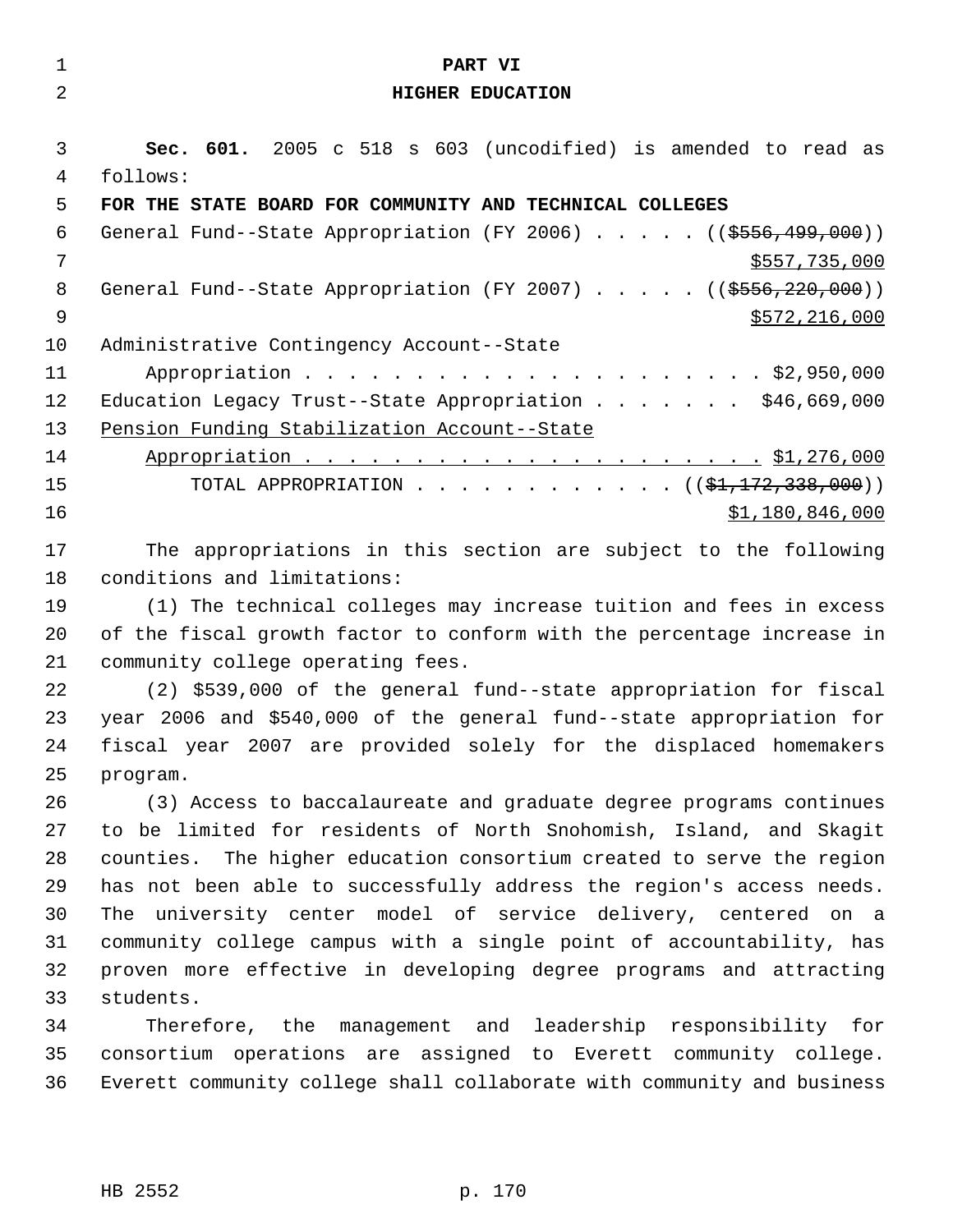leaders, other local community colleges, the public four-year institutions of higher education, and the higher education coordinating board to develop an educational plan for the North Snohomish, Island, and Skagit county region based on the university center model.

 (4) \$50,000 of the general fund--state appropriation for fiscal year 2006 and \$50,000 of the general fund--state appropriation for fiscal year 2007 are provided solely for higher education student child care matching grants under chapter 28B.135 RCW.

 (5) \$28,761,000 of the general fund--state appropriation for fiscal year 2006 and \$28,761,000 of the general fund--state appropriation for fiscal year 2007 are provided solely as special funds for training and related support services, including financial aid, as specified in chapter 226, Laws of 1993 (employment and training for unemployed workers). Funding is provided to support up to 6,200 full-time equivalent students in each fiscal year.

 (6) \$2,000,000 of the education legacy trust appropriation for fiscal year 2006 and \$2,000,000 of the education legacy trust appropriation for fiscal year 2007 are provided solely for basic skills education at community and technical colleges and community-based providers. These funds may be used to align or integrate adult basic education and English as a second language courses with vocational training.

 (7) The appropriations for higher education employee compensation increases provided or referenced in this section and described in sections 949 through 980 of this act are estimated to increase the total per student funding during the 2005-2007 biennium. This increase in total per student funding is in addition to the tuition revenues that will be generated and retained by the community and technical colleges as a result of the tuition increases that are authorized in section 601 of this act. Given these increases in core funding, the state board for community and technical colleges shall, by June 30, 2007, show demonstrable progress toward achieving the following six-year programmatic goals:

 (a) Increase the number of academic students who are eligible to transfer to baccalaureate institutions;

(b) Increase the number of students prepared for work; and

 (c) Increase the number of basic skills students who demonstrate substantive skill gain.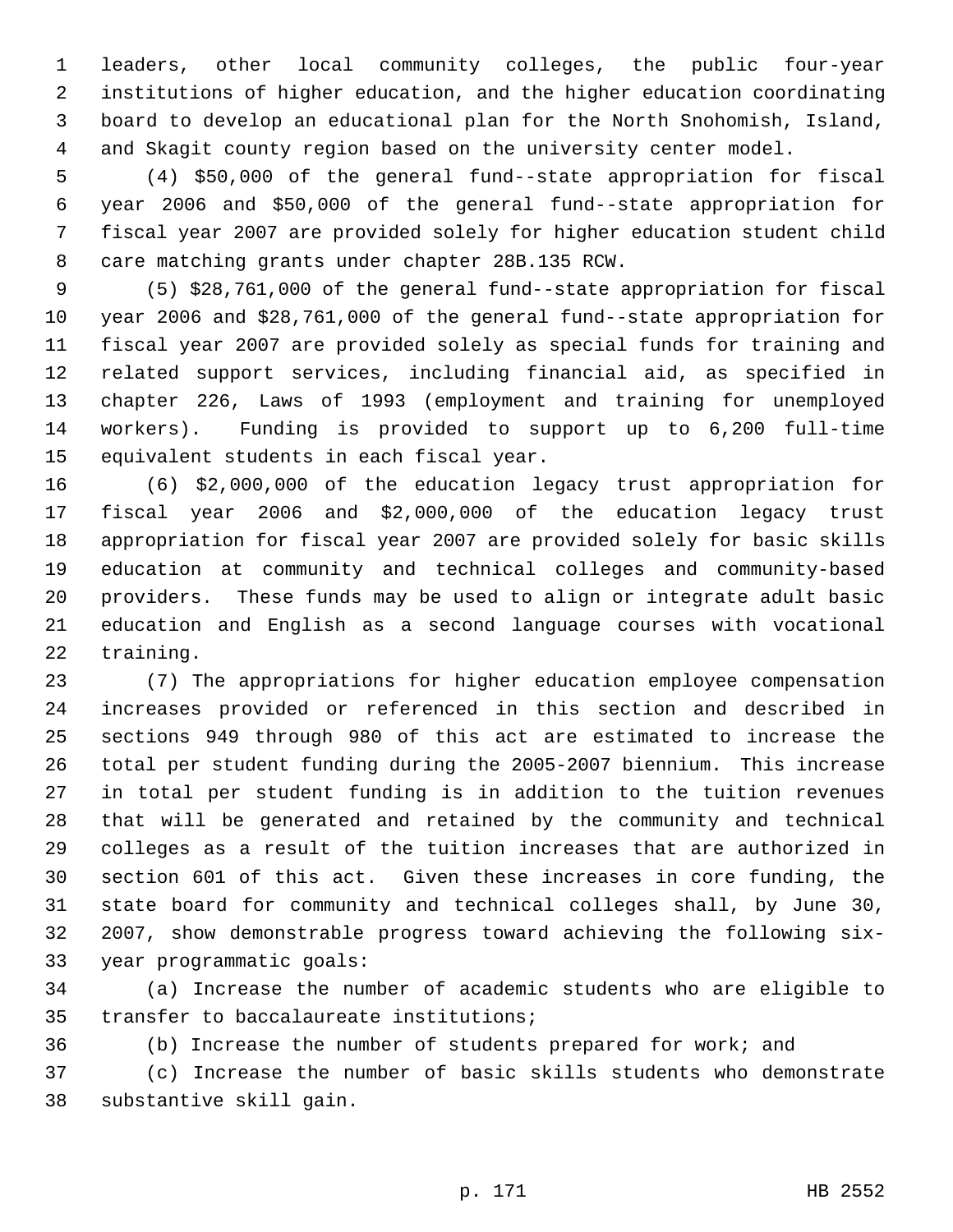Specific six-year targets for the goals stated in this subsection shall be established by the state board and the office of financial management and shall be determined based on the per student funding level assumed in this act.

 The state board for community and technical colleges shall provide a summary of the progress and ongoing efforts toward meeting the provisions of this section to the governor and the appropriate fiscal and policy committees of the legislature prior to November 1, 2006.

 (8) \$11,070,000 of the education legacy trust appropriation for fiscal year 2006 and \$22,599,000 of the education legacy trust appropriation for fiscal year 2007 are provided to increase budgeted enrollments by 2,050 student FTEs in academic year 2006 and an additional 2,135 student FTEs in academic year 2007. By December 15th of each year of the 2005-07 fiscal biennium, the board shall report to the office of financial management and the legislative fiscal committees the number of new student FTEs enrolled with the funding provided in this subsection.

 (9) \$2,250,000 of the education legacy trust appropriation for fiscal year 2006 and \$2,250,000 of the education legacy trust appropriation for fiscal year 2007 are provided solely to increase salaries and related benefits for part-time faculty. A college district may match the state funds with local revenue. The board shall report by January 30, 2006, to the office of financial management and the appropriate fiscal and policy committees of the legislature on (a) the distribution of state funds, and (b) wage adjustments for part-time faculty.

 (10) \$2,250,000 of the education legacy trust appropriation for fiscal year 2006 and \$2,250,000 of the education legacy trust appropriation for fiscal year 2007 are provided solely for faculty salary increments and associated benefits and may be used in combination with salary and benefit savings from faculty turnover to provide salary increments and associated benefits for faculty who qualify through professional development and training. To the extent general salary increase funding is used to pay faculty increments, the general salary increase shall be reduced by the same amount.

 (11) \$2,950,000 of the administrative contingency account--state appropriation is provided solely for administration and customized training contracts through the job skills program, which shall be made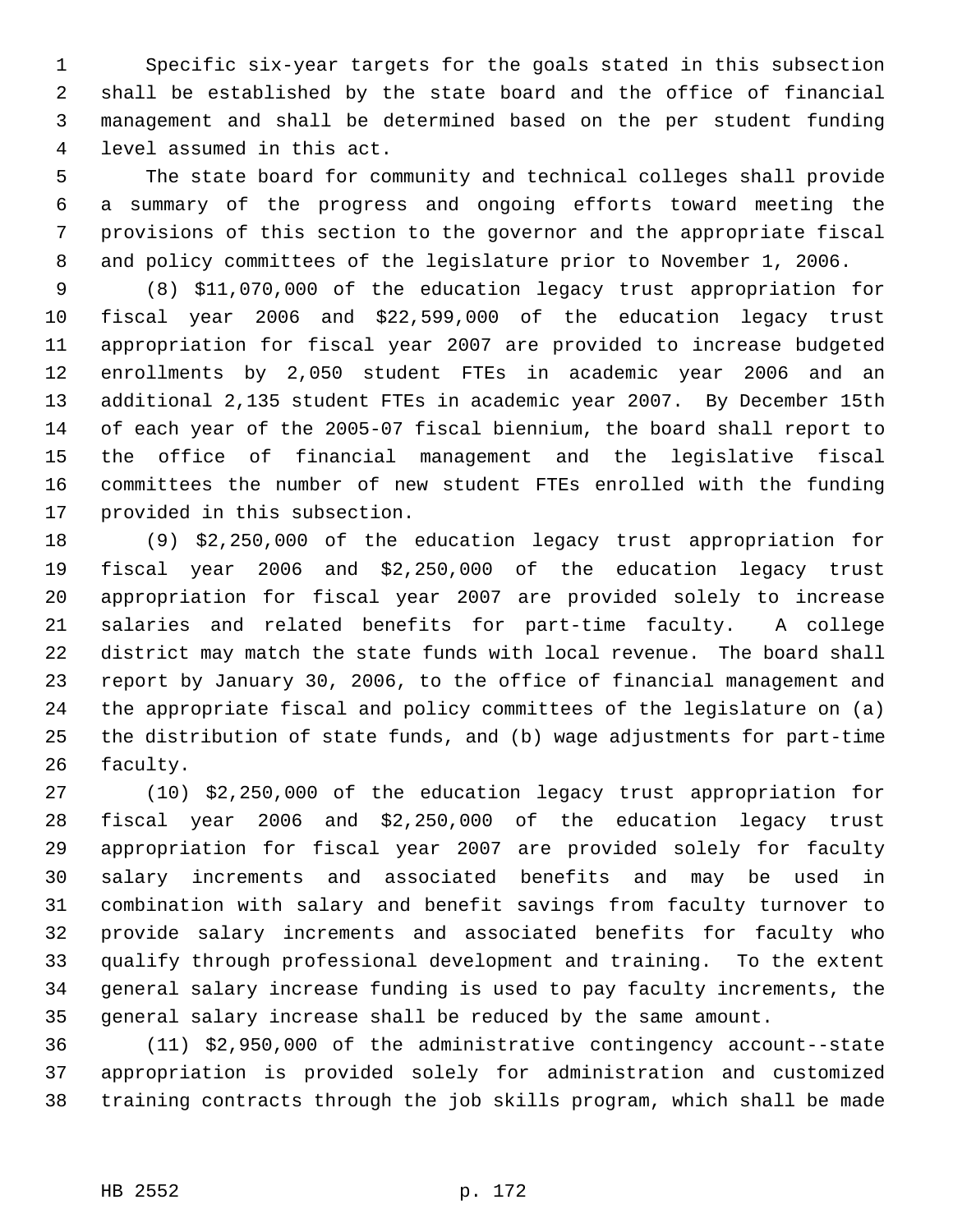available broadly and not to the exclusion of private nonprofit baccalaureate degree granting institutions or vocational arts career schools operating in Washington state who partner with a firm, hospital, group, or industry association concerned with commerce, trade, manufacturing, or the provision of services to train current or prospective employees. The state board shall make an annual report by January 1 of each fiscal year to the governor and appropriate policy and fiscal committees of the legislature regarding the implementation of this section listing the scope of grant awards, the distribution of funds by educational sector and region of the state, and the successful partnerships supported by these state funds.

 (12) \$1,660,000 of the general fund--state appropriation for 2007 13 is provided solely for applied baccalaureate programs at selected institutions and for increased colocation programs with regional universities to bring upper-division course work to more community 16 college campuses.

 **Sec. 602.** 2005 c 518 s 604 (uncodified) is amended to read as follows:

**FOR THE UNIVERSITY OF WASHINGTON** 

| 20 | General Fund--State Appropriation (FY 2006) ((\$336,644,000))                 |
|----|-------------------------------------------------------------------------------|
| 21 | \$336,581,000                                                                 |
| 22 | General Fund--State Appropriation (FY 2007) $($ $($ $\frac{2344}{118},000)$ ) |
| 23 | \$346,882,000                                                                 |
| 24 | General Fund--Private/Local Appropriation \$300,000                           |
| 25 | Accident Account--State Appropriation ( $(\frac{26}{204}, 204)$ )             |
| 26 | \$6,209,000                                                                   |
| 27 | Medical Aid Account--State Appropriation ( $(\frac{66}{141}, 000)$ )          |
| 28 | \$6,143,000                                                                   |
| 29 | Education Legacy Trust--State Appropriation \$10,748,000                      |
| 30 | Pension Funding Stabilization Account--State                                  |
| 31 |                                                                               |
| 32 | TOTAL APPROPRIATION ( $(\frac{2704}{155},000)$ )                              |
| 33 | \$707,467,000                                                                 |
| 34 | The appropriations in this section are subject to the following               |
| 35 | conditions and limitations:                                                   |
| 36 | (1) \$165,000 of the general fund--state appropriation for fiscal             |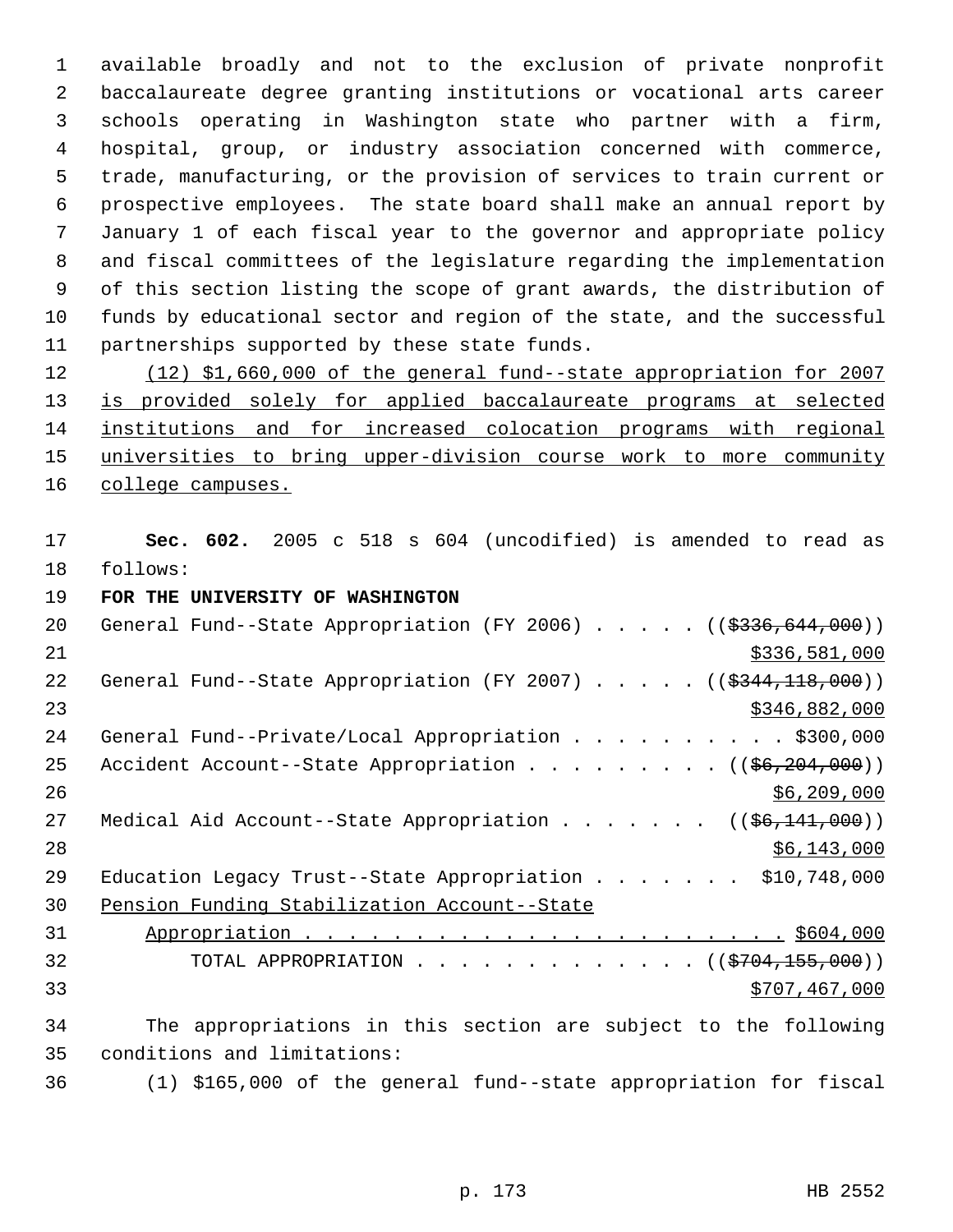year 2006 and \$165,000 of the general fund--state appropriation for fiscal year 2007 are provided solely for the implementation of the Puget Sound work plan and agency action item UW-01.

 (2) \$300,000 of the general fund--private/local appropriation is provided solely for shellfish biotoxin monitoring as specified in chapter 263, Laws of 2003 (SSB 6073, shellfish license fee).

 (3) \$3,057,000 of the education legacy trust appropriation for fiscal year 2006 and \$7,691,000 of the education legacy trust appropriation for fiscal year 2007 are provided as the state subsidy for 360 new enrollments at the Seattle campus, 325 new enrollments at the Tacoma campus, and 275 new enrollments at the Bothell campus. By December 15th of each year of the 2005-07 fiscal biennium, the university shall report to the office of financial management and the legislative fiscal committees the number of new student FTEs by campus enrolled with the funding provided in this subsection.

 (4) The appropriations for higher education employee compensation increases provided or referenced in this section and described in sections 949 through 980 of this act are estimated to increase the total per student funding during the 2005-2007 biennium. This increase in total per student funding is in addition to the tuition revenues that will be generated and retained by the university as a result of the tuition increases that are authorized in section 601 of this act. Given these increases in core funding, the University of Washington shall, by June 30, 2007, show demonstrable progress toward achieving the following six-year programmatic goals:

 (a) Improve time to degree as measured by the percent of admitted students who graduate within 125% of the credits required for a degree; (b) Preserve access for low-income students as measured by the

percentage of total degrees awarded to Pell Grant recipients;

(c) Improve freshman retention rates;

 (d) Improve and sustain the quality of its degree programs as measured by the number of programs that are ranked in the top twenty nationally;

 (e) Sustain the quality of its research programs as measured by the national ranking for federal research grants received; and

 (f) Improve its ability to prepare students for the workforce as measured by the job placement or graduate school acceptance rates among graduates.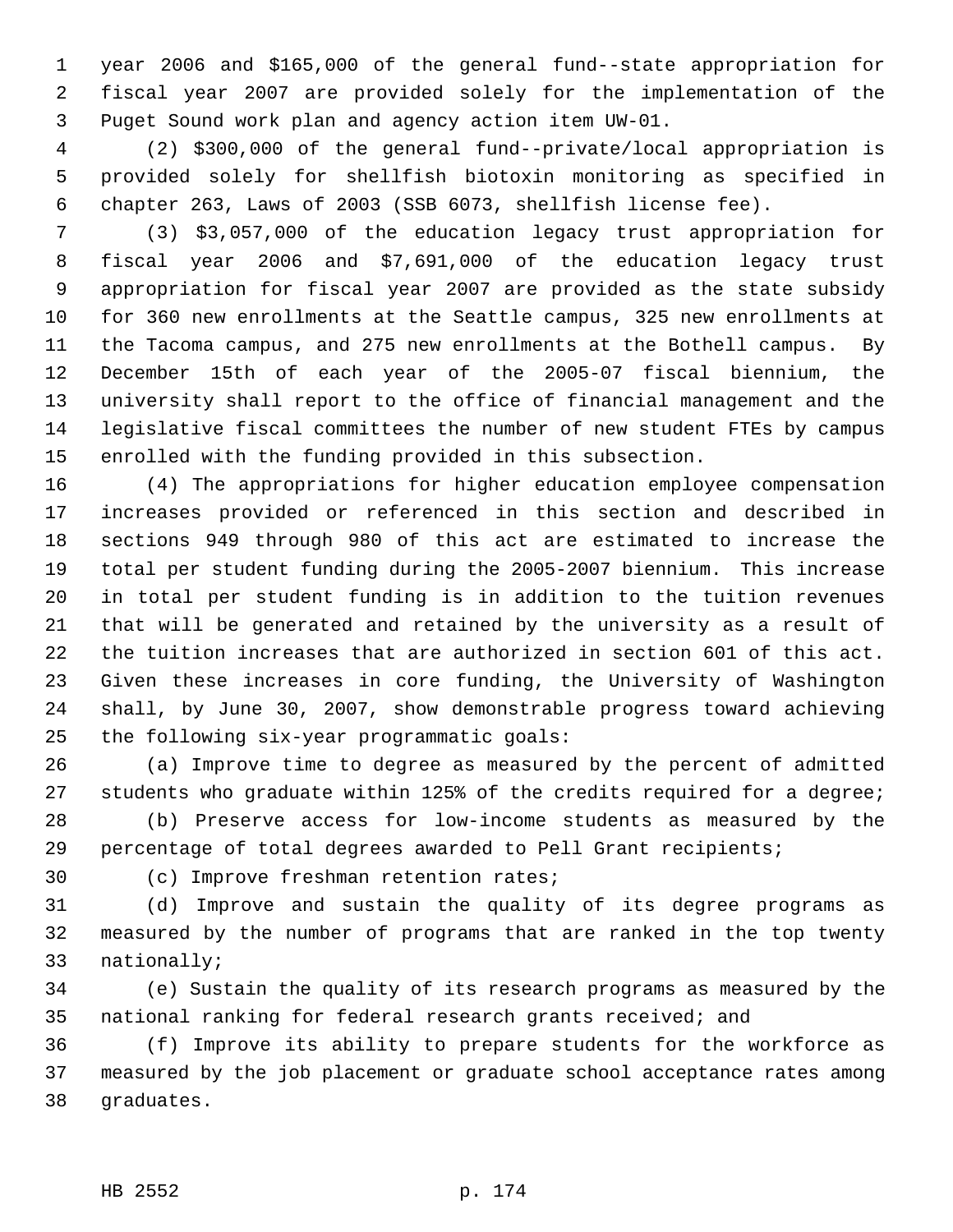Specific six-year targets for the goals stated in this subsection shall be established by the university, the office of financial management, and the higher education coordinating board and shall be determined based on the per student funding level assumed in this act. 5 On or before ((October)) November 1, 2006, the university shall submit to the higher education coordinating board a report that outlines the institution's progress and ongoing efforts toward meeting the provisions of this section. The higher education coordinating board shall compile and analyze all responses and provide a summary to the governor and the appropriate fiscal and policy committees of the 11 legislature prior to ((November)) December 1, 2006.

 (5) \$200,000 of the general fund--state appropriation for fiscal year 2006 is provided solely to assist the transition of University of Washington-Tacoma and University of Washington-Bothell from branch campuses serving upper-division students, to four-year campuses serving freshmen, sophomores, and upper-division students. Funds may be used to develop curricula, recruit new faculty, and expand student services. Consistent with the recommendations of the higher education coordinating board, UW-Tacoma and UW-Bothell may begin enrolling lower-division students beginning in fiscal year 2007.

 (6) \$30,000 of the general fund--state appropriation for fiscal year 2006 and \$30,000 of the general fund--state appropriation for fiscal year 2007 are provided solely for research on labor and economic issues in Washington state through the Harry Bridges center.

 (7) \$146,000 of the general fund--state appropriation for fiscal year 2006 and \$146,000 of the general fund--state appropriation for the fiscal year 2007 are provided solely to the Burke Museum to enhance the museum's public outreach capabilities.

 (8) \$125,000 of the general fund--state appropriation for fiscal year 2006 and \$125,000 of the general fund--state appropriation for the fiscal year 2007 are provided solely to the institute for learning and brain sciences (ILABS) to develop a partnership, linking ILABS to policymakers, private sectors and user-groups.

 (9) The University of Washington medical center shall provide inpatient and outpatient hospital services to offenders confined in department of corrections facilities at a rate no greater than the average rate that the department of corrections has negotiated with other community hospitals in Washington state.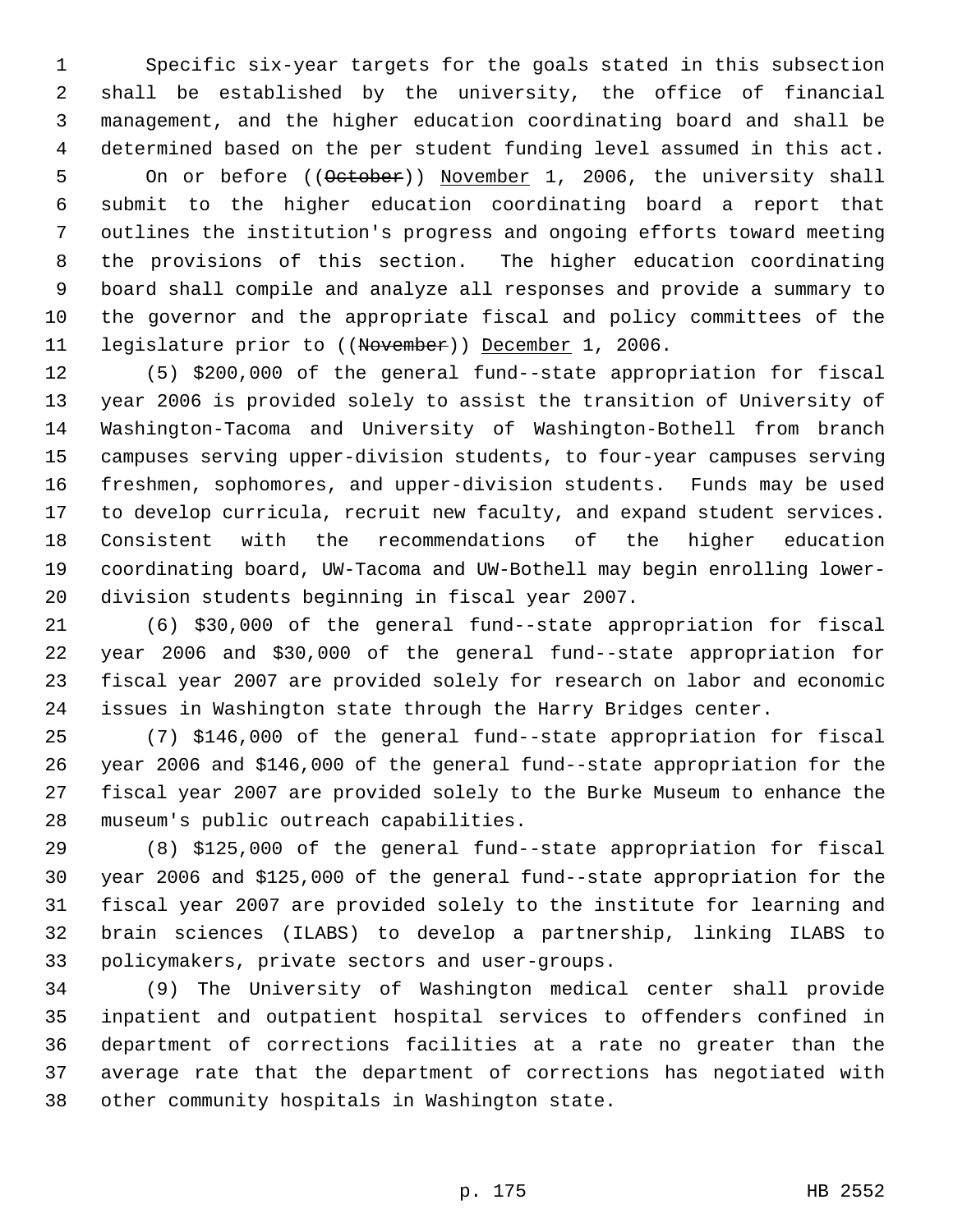(10) \$75,000 of the general fund--state appropriation for fiscal year 2006 and \$75,000 of the general fund--state appropriation for fiscal year 2007 are provided solely for the Olympic natural resources center.

 (11) \$350,000 of the general fund--state appropriation for fiscal year 2006 and \$350,000 of the general fund--state appropriation for fiscal year 2007 are provided solely to maintain the autism center at the University of Washington-Tacoma campus. The facility will continue to function as a satellite facility to the autism center at the University of Washington medical center in Seattle and provide clinical service and professional training.

 (12) \$2,430,000 of the general fund--state appropriation for fiscal 13 year 2007 is provided solely for research in life science fields.

 (13) \$400,000 of the general fund--state appropriation for fiscal year 2007 is provided solely for improvements to the Pacific Northwest 16 seismic network.

 (14) \$100,000 of the general fund--state appropriation for fiscal year 2007 is provided solely for one-time expenditures associated with creating the policy consensus center.

 **Sec. 603.** 2005 c 518 s 605 (uncodified) is amended to read as follows:

**FOR WASHINGTON STATE UNIVERSITY** 

23 General Fund--State Appropriation (FY 2006) . . . . . ((\$206,494,000)) \$206,630,000 25 General Fund--State Appropriation (FY 2007) . . . . . ((\$211,870,000))  $\frac{$209,570,000}{2}$ 27 Education Legacy Trust--State Appropriation . . . . . . \$11,162,000 Pension Funding Stabilization Account--State Appropriation . . . . . . . . . . . . . . . . . . . . . . \$293,000 30 TOTAL APPROPRIATION . . . . . . . . . . . . ((\$429,526,000))

\$427,655,000

 The appropriations in this section are subject to the following conditions and limitations:

 (1) \$210,000 of the general fund--state appropriation for fiscal year 2006 and \$210,000 of the general fund--state appropriation for fiscal year 2007 are provided solely for the implementation of the Puget Sound work plan and agency action item WSU-01.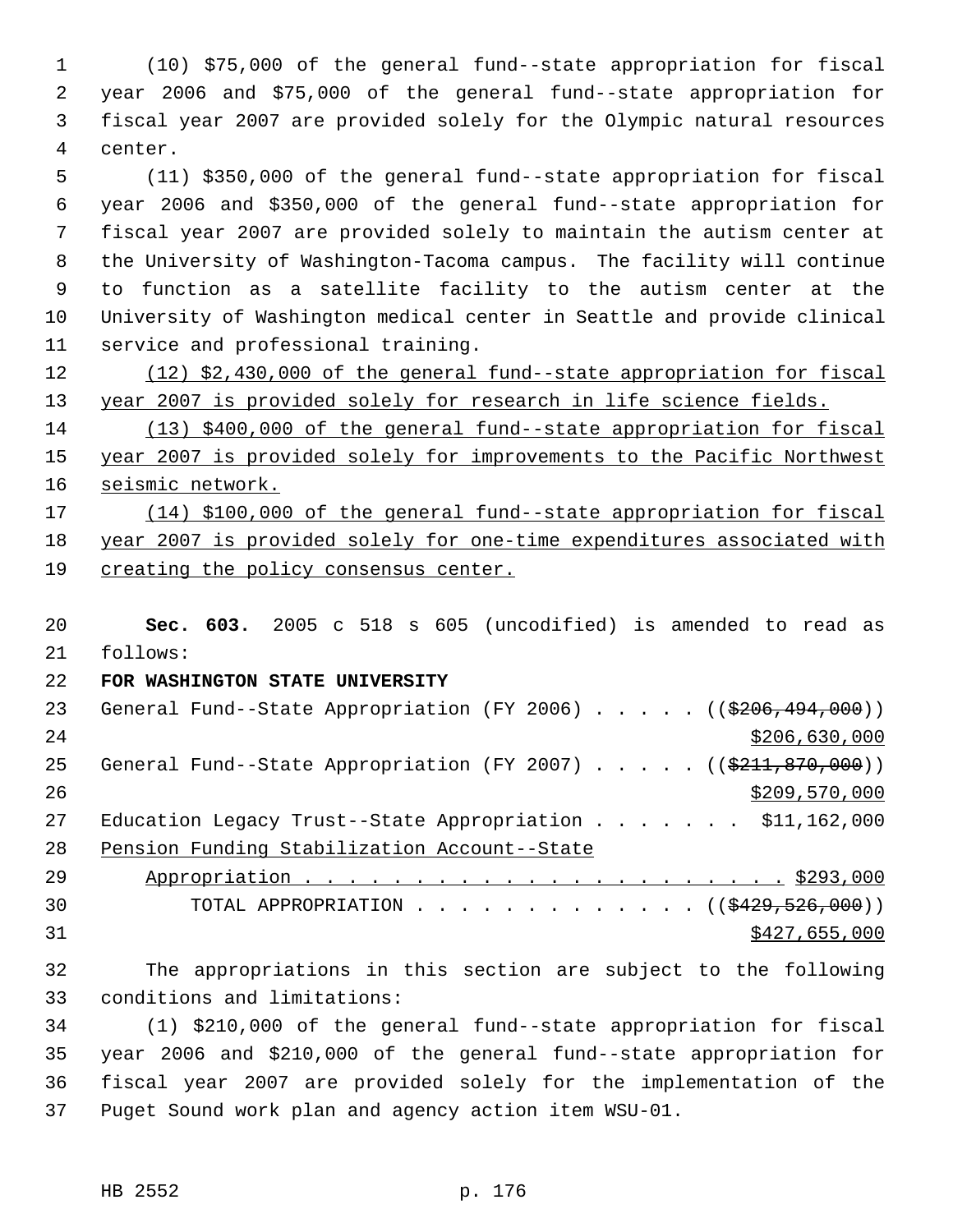(2) \$2,741,000 of the education legacy trust appropriation for fiscal year 2006 and \$6,900,000 of the education legacy trust appropriation for fiscal year 2007 are provided as the state subsidy for 430 new enrollments at the Pullman campus, 450 new enrollments at the Vancouver campus, and 25 new enrollments at the Tri-Cities campus. By December 15th of each year of the 2005-07 fiscal biennium, the university shall report to the office of financial management and the legislative fiscal committees the number of new student FTEs by campus enrolled with the funding provided in this subsection.

 (3) The appropriations for higher education employee compensation increases provided or referenced in this section and described in sections 949 through 980 of this act are estimated to increase the total per student funding during the 2005-2007 biennium. This increase in total per student funding is in addition to the tuition revenues that will be generated and retained by the university as a result of the tuition increases that are authorized in section 601 of this act. Given these increases in core funding, Washington State University shall, by June 30, 2007, show demonstrable progress toward achieving the following six-year programmatic goals:

 (a) Improve time to degree as measured by the percent of admitted students who graduate within 125% of the credits required for a degree;

 (b) Preserve access for low-income students as measured by the percentage of total degrees awarded to Pell Grant recipients;

(c) Improve freshman retention rates;

 (d) Improve and sustain the quality of its degree programs as measured by the number of programs that are ranked in the top twenty nationally;

 (e) Sustain the quality of its research programs as measured by the national ranking for federal research grants received; and

 (f) Improve its ability to prepare students for the workforce as measured by the job placement or graduate school acceptance rates among graduates.

 Specific six-year targets for the goals stated in this subsection shall be established by the university, the office of financial management, and the higher education coordinating board and shall be determined based on the per student funding level assumed in this act. 37 On or before ((October)) November 1, 2006 the university shall submit to the higher education coordinating board a report that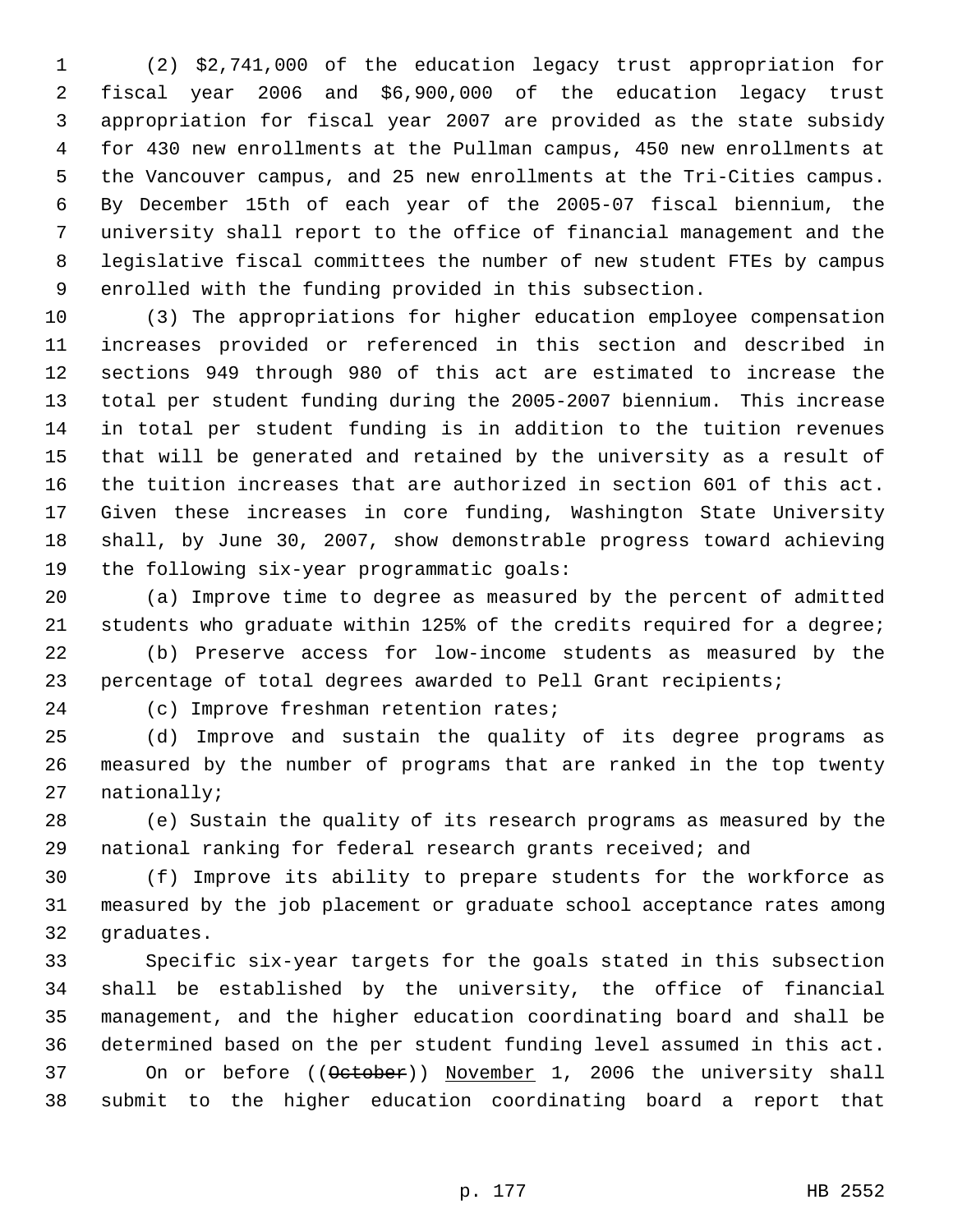outlines the institution's progress and ongoing efforts toward meeting the provisions of this section. The higher education coordinating board shall compile and analyze all responses and provide a summary to the governor and the appropriate fiscal and policy committees of the 5 legislature prior to ((November)) December 1, 2006.

 (4) \$507,000 of the education legacy trust appropriation for fiscal year 2006 and \$1,014,000 of the education legacy trust appropriation for fiscal year 2007 are provided solely to expand the entering class of veterinary medicine students by 16 resident student FTEs each academic year during the 2005-2007 biennium.

 (5) \$350,000 of the general fund--state appropriation for fiscal year 2006 is provided solely to assist the transition of Washington State University-Vancouver from a branch campus serving only upper- division students, to a four-year campus serving freshmen, sophomores, and upper-division students. Funds may be used to develop curricula, recruit new faculty, and expand student services. Consistent with the recommendations of the higher education coordinating board, WSU- Vancouver may begin enrolling lower-division students beginning in fiscal year 2007.

 (6) The university shall give consideration to reprioritizing agricultural research funding to allow for expansion of the center for precision agricultural systems and development of the biologically intensive and organic agriculture program.

 (7) \$25,000 of the general fund--state appropriation for fiscal year 2006 and \$25,000 of the general fund--state appropriation for fiscal year 2007 are provided solely to study the cost of complying with vehicle licensing and registration laws. Funding is subject to the passage of House Bill No. 1241 (modifying vehicle licensing and registration penalties). If the bill is not enacted by June 30, 2005, the amounts provided in this subsection shall lapse.

 (8) \$42,000 of the general fund--state appropriation for fiscal year 2006 and \$43,000 of the general fund--state appropriation for fiscal year 2007 are provided solely to implement Senate Bill No. 5101 (providing incentives to support renewable energy). If the bill is not enacted by June 30, 2005, the amounts provided in this subsection shall lapse.

(9) \$200,000 of the general fund--state appropriation for fiscal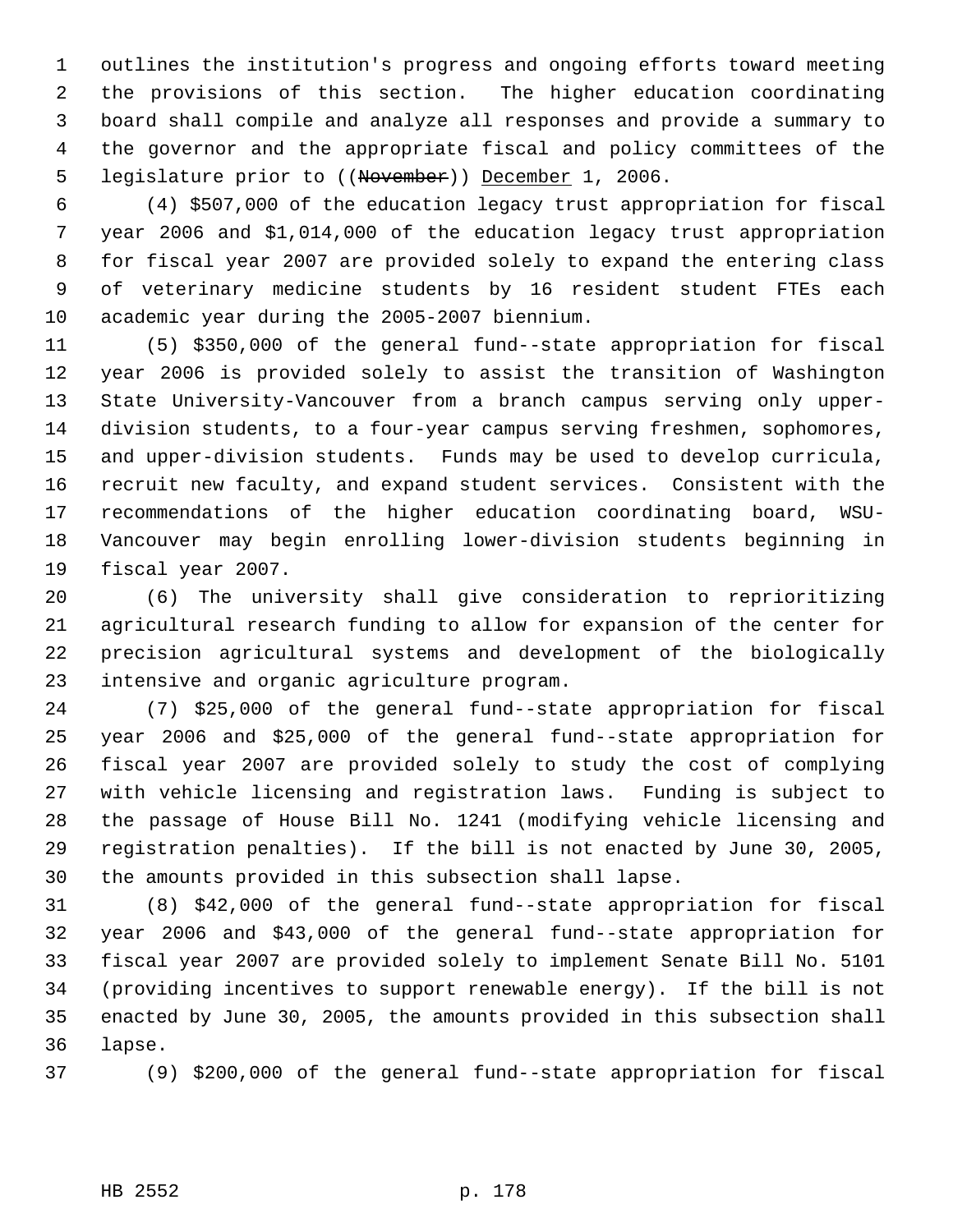year 2006 and \$200,000 of the general fund--state appropriation for fiscal year 2007 are provided solely to conduct research on alternatives for controlling ghost shrimp in Willapa bay.

 (10) \$913,000 of the general fund--state appropriation for fiscal year 2006 is provided solely for natural gas rate increases.

 (11) \$100,000 of the general fund--state appropriation for fiscal year 2007 is provided solely for one-time expenditures associated with creating the policy consensus center.

 **Sec. 604.** 2005 c 518 s 606 (uncodified) is amended to read as follows:

**FOR EASTERN WASHINGTON UNIVERSITY** 

|    | 12 General Fund--State Appropriation (FY 2006) ((\$46,137,000))         |
|----|-------------------------------------------------------------------------|
| 13 | \$46, 142, 000                                                          |
| 14 | General Fund--State Appropriation (FY 2007) $($ $($ $\frac{207}{100})$  |
| 15 | \$47,009,000                                                            |
| 16 | Education Legacy Trust--State Appropriation \$6,461,000                 |
| 17 | Pension Funding Stabilization Account--State                            |
| 18 |                                                                         |
| 19 | TOTAL APPROPRIATION $\ldots$ , ( $(\frac{299}{667}, \frac{667}{600})$ ) |
| 20 | \$99,722,000                                                            |

 The appropriations in this section are subject to the following conditions and limitations:

 (1) \$2,147,000 of the education legacy trust appropriation for fiscal year 2006 and \$4,314,000 of the education legacy trust appropriation for fiscal year 2007 are provided as the state subsidy for 650 new enrollments. By December 15th of each year of the 2005-07 fiscal biennium, the university shall report to the office of financial management and the legislative fiscal committees the number of new student FTEs by campus enrolled with the funding provided in this subsection.

 (2) The appropriations for higher education employee compensation increases provided or referenced in this section and described in sections 949 through 980 of this act are estimated to increase the total per student funding during the 2005-2007 biennium. This increase in total per student funding is in addition to the tuition revenues that will be generated and retained by the university as a result of the tuition increases that are authorized in section 601 of this act.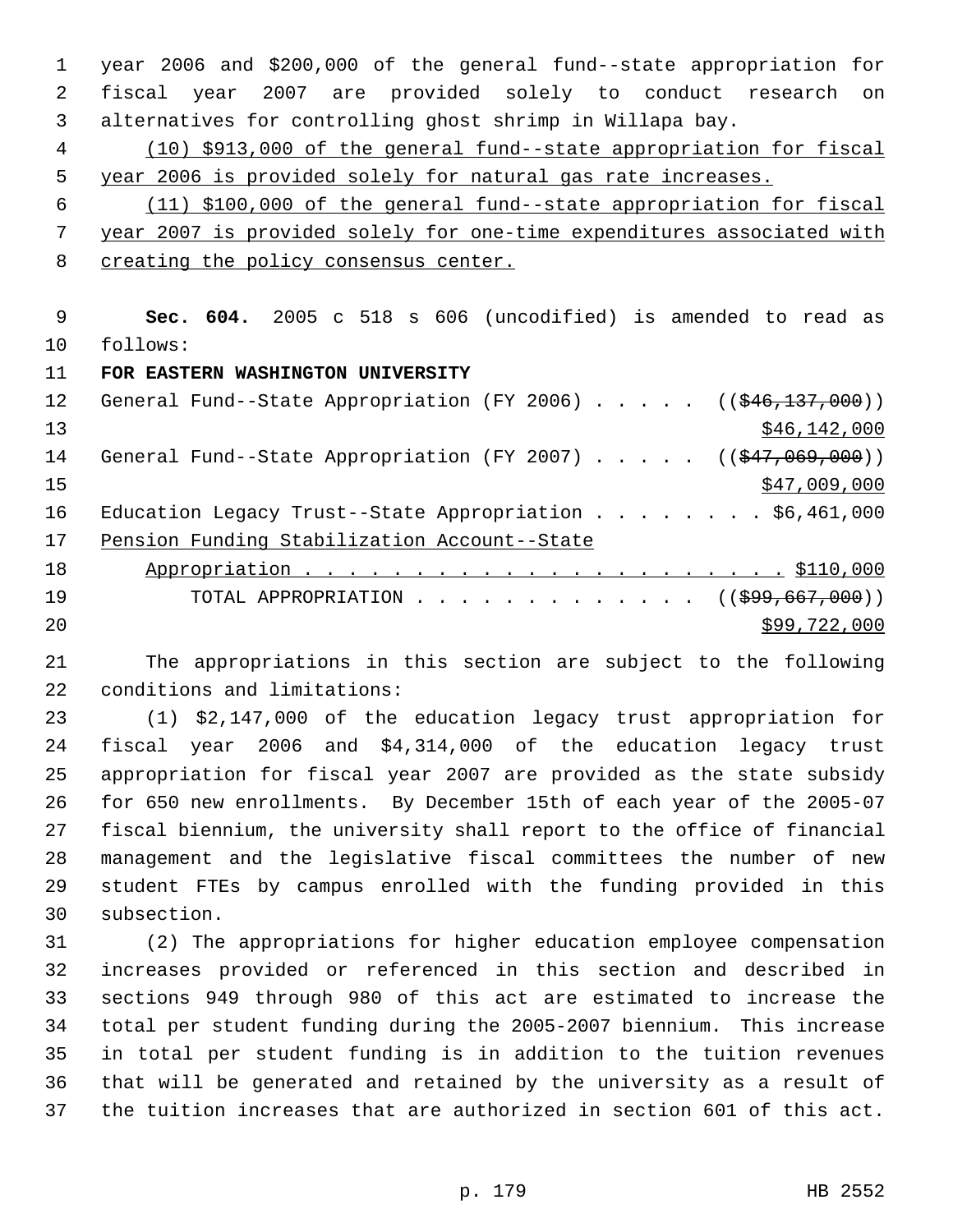Given these increases in core funding, Eastern Washington University shall, by June 30, 2007, show demonstrable progress toward achieving the following six-year programmatic goals:

 (a) Improve time to degree as measured by the percent of admitted students who graduate within 125% of the credits required for a degree;

 (b) Preserve access for low-income students as measured by the percentage of total degrees awarded to Pell Grant recipients;

(c) Improve freshman retention rates;

 (d) Improve and sustain the quality of its degree programs as measured by the number of programs that receive national accreditation; and

 (e) Improve its ability to prepare students for the workforce as measured by the job placement or graduate school acceptance rates among graduates.

 Specific six-year targets for the goals stated in this subsection shall be established by the university, the office of financial management, and the higher education coordinating board and shall be determined based on the per student funding level assumed in this act.

19 On or before ((October)) November 1, 2006, the university shall submit to the higher education coordinating board a report that outlines the institution's progress and ongoing efforts toward meeting the provisions of this section. The higher education coordinating board shall compile and analyze all responses and provide a summary to the governor and the appropriate fiscal and policy committees of the 25 legislature prior to ((November)) December 1, 2006.

 (3) \$212,000 of the general fund--state appropriation for fiscal year 2006 and \$213,000 of the general fund--state appropriation for fiscal year 2007 are provided solely for the northeast autism center to provide community based approaches to assisting children and adults with autism spectrum disorder and to include the establishment of a preschool at Eastern Washington University to serve children identified with autism spectrum disorder.

 (4) \$30,000 of the general fund--state appropriation for fiscal year 2006 is provided solely for natural gas rate increases.

 **Sec. 605.** 2005 c 518 s 607 (uncodified) is amended to read as follows:

HB 2552 p. 180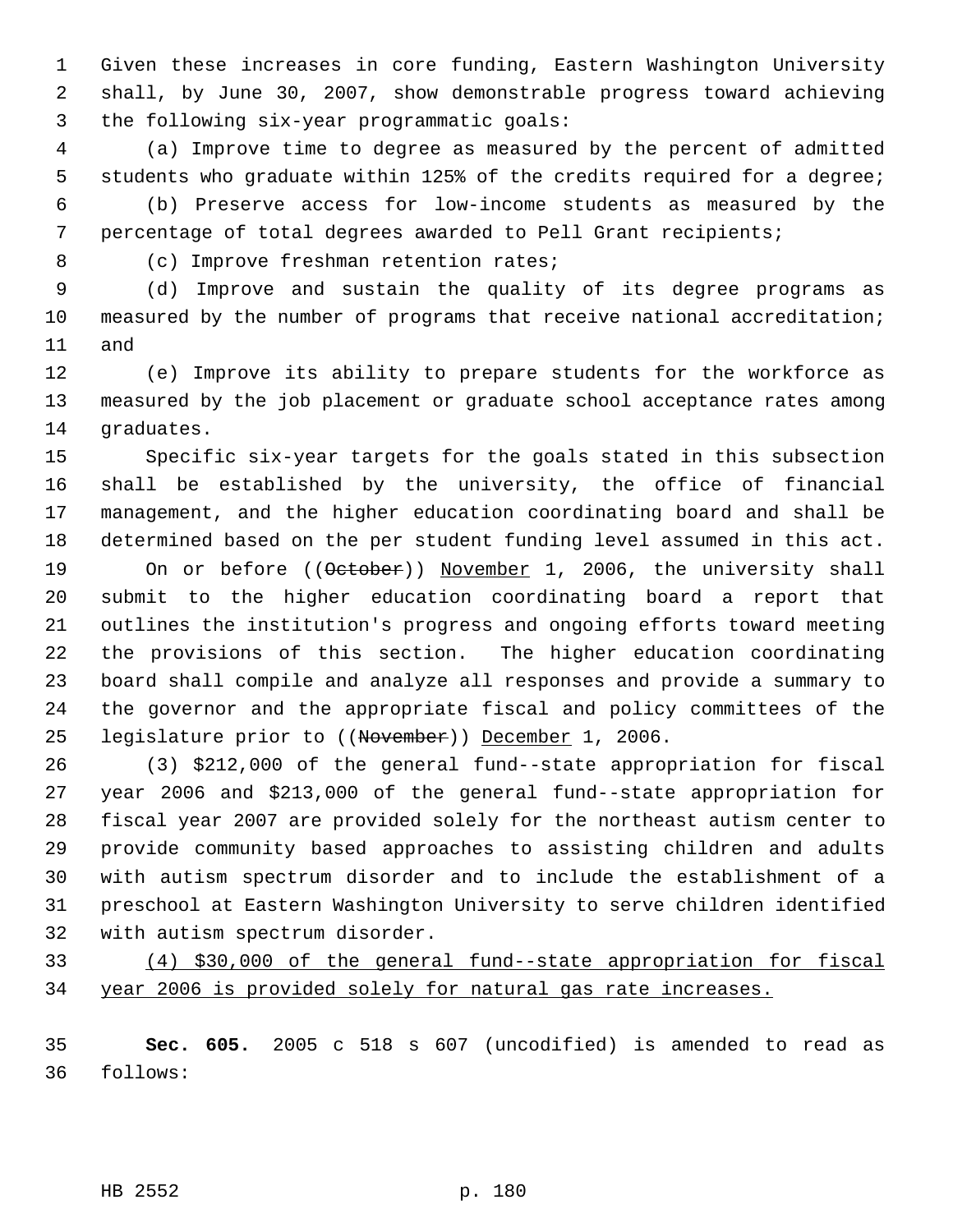**FOR CENTRAL WASHINGTON UNIVERSITY** 

| 2 | General Fund--State Appropriation (FY 2006) ((\$45,379,000))                 |
|---|------------------------------------------------------------------------------|
|   | \$45,377,000                                                                 |
| 4 | General Fund--State Appropriation (FY 2007) $($ $($ $\frac{646}{739},000)$ ) |
| 5 | \$46,681,000                                                                 |
| 6 | Education Legacy Trust--State Appropriation \$6,461,000                      |
|   | Pension Funding Stabilization Account--State                                 |
| 8 |                                                                              |
| 9 | TOTAL APPROPRIATION $\ldots$ , ( $(\frac{698}{779}, \frac{600}{10})$ )       |
|   |                                                                              |

\$98,622,000

 The appropriations in this section are subject to the following conditions and limitations:

 (1) \$2,147,000 of the education legacy trust appropriation for fiscal year 2006 and \$4,314,000 of the education legacy trust appropriation for fiscal year 2007 are provided as the state subsidy for 650 new enrollments. By December 15th of each year of the 2005-07 fiscal biennium, the university shall report to the office of financial management and the legislative fiscal committees the number of new student FTEs by campus enrolled with the funding provided in this subsection.

 (2) The appropriations for higher education employee compensation increases provided or referenced in this section and described in sections 949 through 980 of this act are estimated to increase the total per student funding during the 2005-2007 biennium. This increase in total per student funding is in addition to the tuition revenues that will be generated and retained by the university as a result of the tuition increases that are authorized in section 601 of this act. Given these increases in core funding, Central Washington University shall, by June 30, 2007, show demonstrable progress toward achieving the following six-year programmatic goals:

 (a) Improve time to degree as measured by the percent of admitted students who graduate within 125% of the credits required for a degree; (b) Preserve access for low-income students as measured by the

percentage of total degrees awarded to Pell Grant recipients;

(c) Improve freshman retention rates;

 (d) Improve and sustain the quality of its degree programs as measured by the number of programs that receive national accreditation; and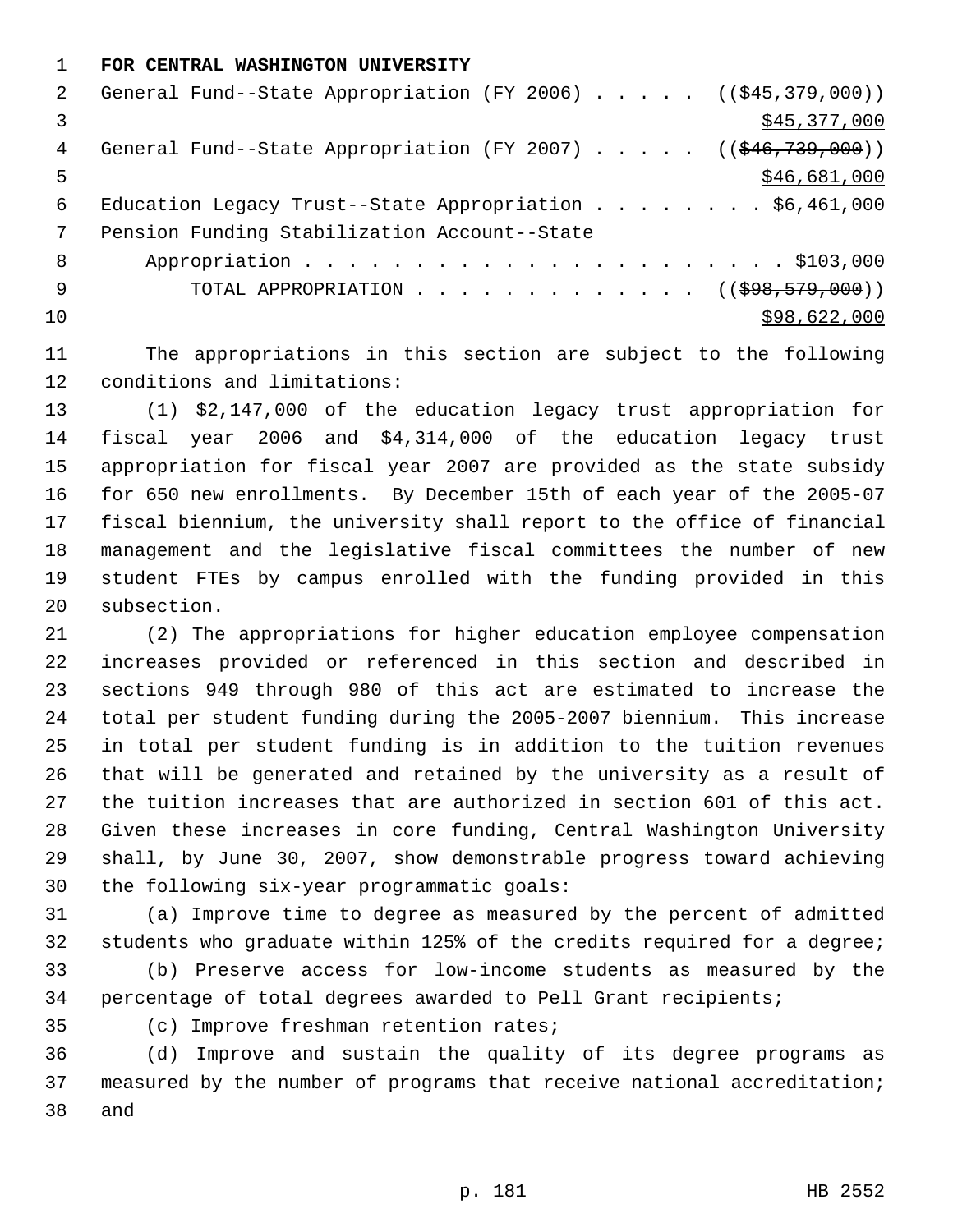(e) Improve its ability to prepare students for the workforce as measured by the job placement or graduate school acceptance rates among graduates.

 Specific six-year targets for the goals stated in this subsection shall be established by the university, the office of financial management, and the higher education coordinating board and shall be determined based on the per student funding level assumed in this act. 8 On or before ((October)) November 1, 2006, the university shall submit to the higher education coordinating board a report that outlines the institution's progress and ongoing efforts toward meeting the provisions of this section. The higher education coordinating board shall compile and analyze all responses and provide a summary to the governor and the appropriate fiscal and policy committees of the legislature prior to ((November)) December 1, 2006.

 (3) For the 2006-07 and 2007-08 academic years, the legislature hereby increases the limit on total gross authorized operating fees revenue waived, exempted, or reduced by Central Washington University pursuant to RCW 28B.15.910 to eleven percent.

 (4) \$17,000 of the general fund--state appropriation for fiscal year 2006 is provided solely for natural gas rate increases.

 **Sec. 606.** 2005 c 518 s 608 (uncodified) is amended to read as follows:

## **FOR THE EVERGREEN STATE COLLEGE**

24 General Fund--State Appropriation (FY 2006) . . . . . ((\$25,586,000))  $\frac{$25,592,000}{25}$ 26 General Fund--State Appropriation (FY 2007) . . . . . ((\$26,174,000))  $\frac{$26,168,000}{20}$ 28 Education Legacy Trust--State Appropriation . . . . . . . \$2,116,000 Pension Funding Stabilization Account--State Appropriation . . . . . . . . . . . . . . . . . . . . . . \$75,000

31 TOTAL APPROPRIATION . . . . . . . . . . . . ((<del>\$53,876,000</del>)) \$53,951,000

 The appropriations in this section are subject to the following conditions and limitations:

 (1) \$705,000 of the education legacy trust appropriation for fiscal year 2006 and \$1,411,000 of the education legacy trust appropriation for fiscal year 2007 are provided as the state subsidy for 210 new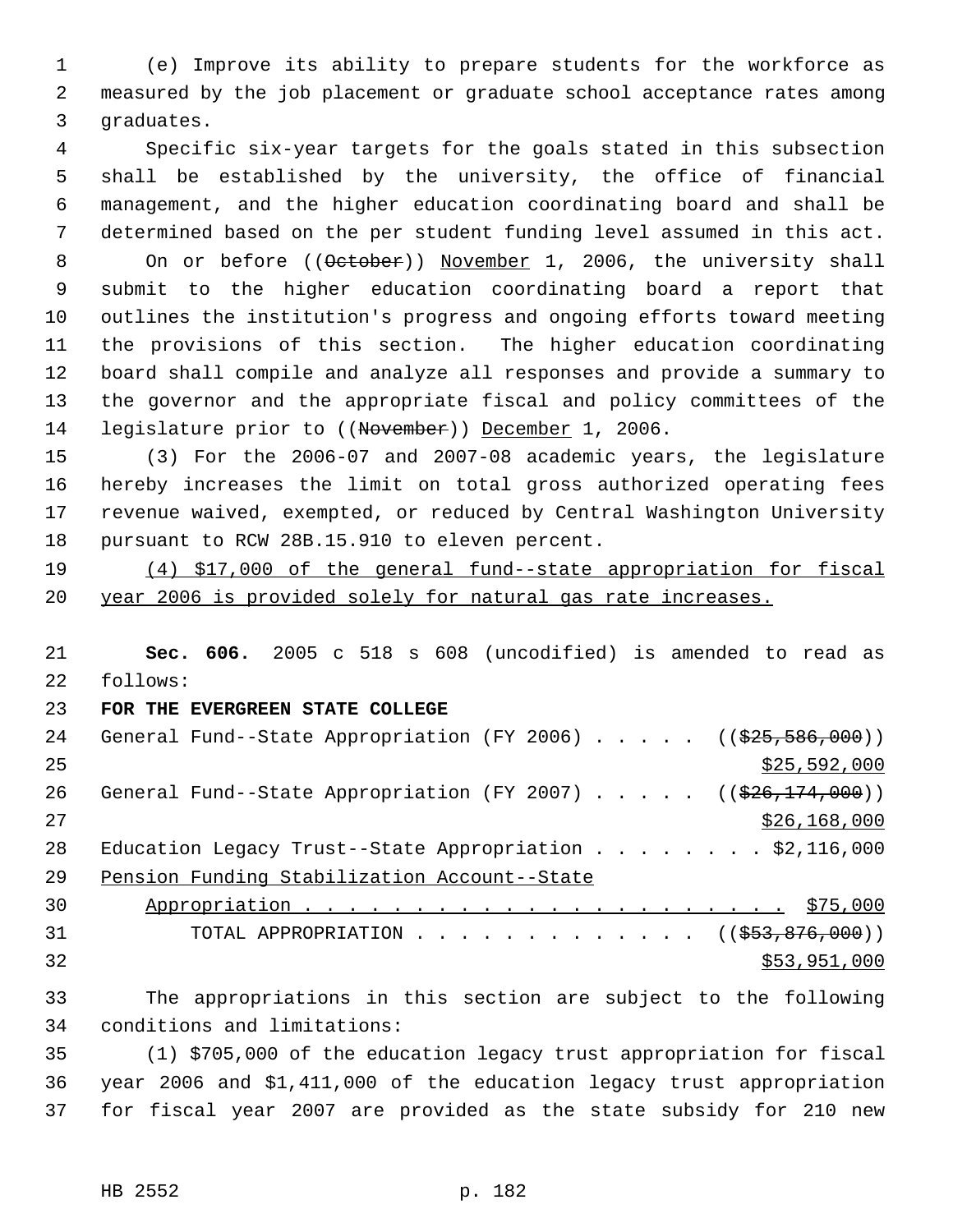enrollments. By December 15th of each year of the 2005-07 fiscal biennium, the college shall report to the office of financial management and the legislative fiscal committees the number of new student FTEs by campus enrolled with the funding provided in this subsection.

 (2) The appropriations for higher education employee compensation increases provided or referenced in this section and described in sections 949 through 980 of this act are estimated to increase the total per student funding during the 2005-2007 biennium. This increase in total per student funding is in addition to the tuition revenues that will be generated and retained by the college as a result of the tuition increases that are authorized in section 601 of this act. Given these increases in core funding, The Evergreen State College shall, by June 30, 2007, show demonstrable progress toward achieving the following six-year programmatic goals:

 (a) Improve time to degree as measured by the percent of admitted students who graduate within 125% of the credits required for a degree;

 (b) Preserve access for low-income students as measured by the percentage of total degrees awarded to Pell Grant recipients;

(c) Improve freshman retention rates;

 (d) Improve and sustain the quality of its degree programs as measured by the number of programs that receive national accreditation;

 (e) Improve its ability to prepare students for the workforce as measured by the job placement or graduate school acceptance rates among graduates.

 Specific six-year targets for the goals stated in this subsection shall be established by the university, the office of financial management, and the higher education coordinating board and shall be determined based on the per student funding level assumed in this act.

30 On or before ((October)) November 1, 2006, the university shall submit to the higher education coordinating board a report that outlines the institution's progress and ongoing efforts toward meeting the provisions of this section. The higher education coordinating board shall compile and analyze all responses and provide a summary to the governor and the appropriate fiscal and policy committees of the legislature prior to ((November)) December 1, 2006.

 (3) \$40,000 of the general fund--state appropriation for fiscal year 2006 and \$10,000 of the general fund--state appropriation for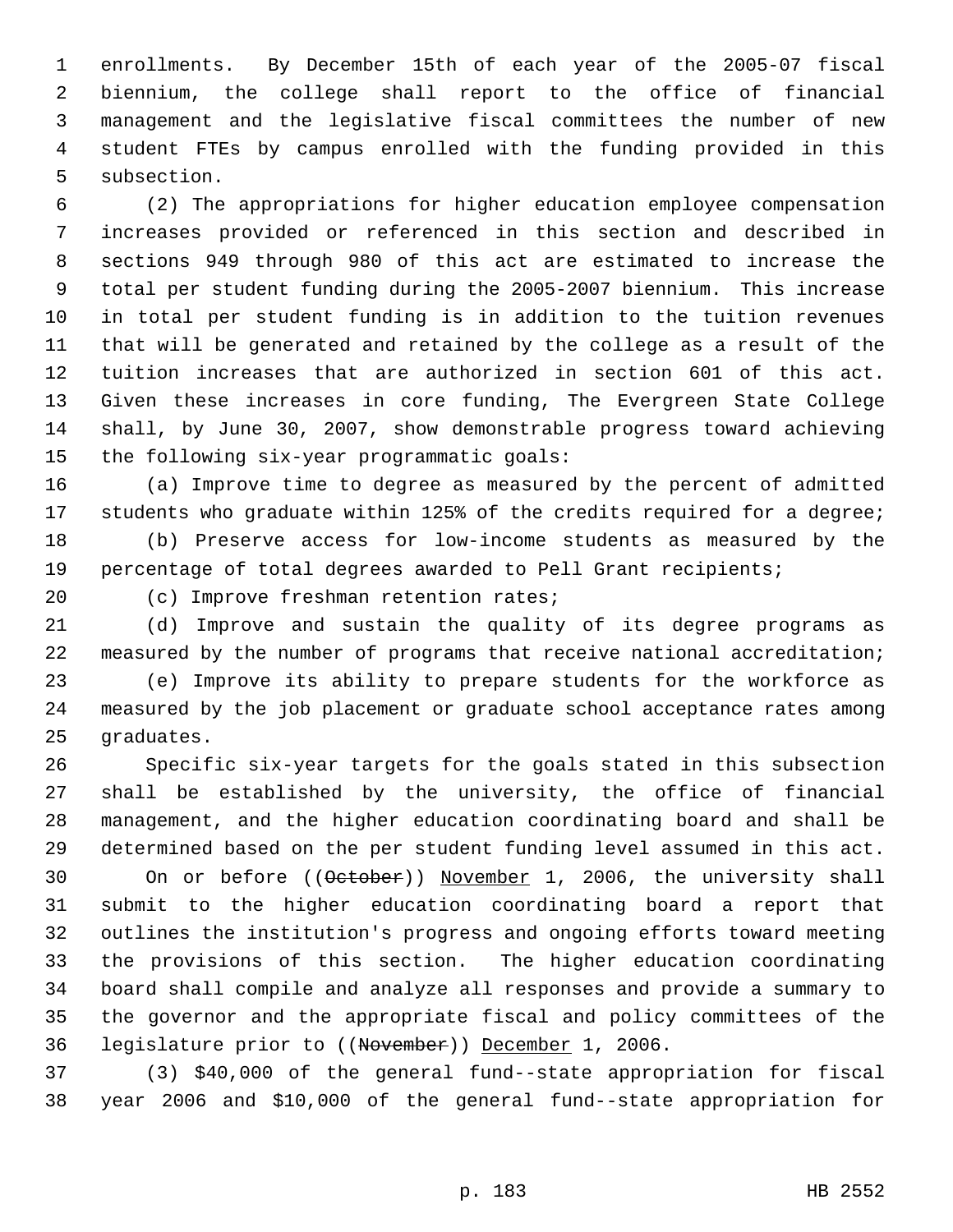fiscal year 2007 are provided solely for the Washington state institute for public policy to conduct an analysis of the availability, services, and effectiveness of programs in community and technical colleges that serve the educational needs of recent immigrant students who are not proficient in English and who are or have been enrolled in high school but have not met graduation requirements. The analysis shall include, but not be limited to, the type of programs provided, the geographic availability of programs, the identification of best practices, how the programs are funded, and the effectiveness of the programs. The analysis shall also include recommendations for improving the programs to better meet the needs of recent immigrant students and for expanding the availability of programs statewide. A report shall be submitted to the fiscal and education committees of the legislature, the superintendent of public instruction, and the state board for community and technical colleges by December 1, 2006.

 (4) \$170,000 of the general fund--state appropriation for fiscal year 2006 and \$140,000 of the general fund--state appropriation for fiscal year 2007 are provided solely for sections 217 and 605 of Senate Bill No. 5763 (mental disorders treatment). If neither section 217 nor section 605 is enacted by June 30, 2005, the amounts provided in this subsection shall lapse.

 **Sec. 607.** 2005 c 518 s 609 (uncodified) is amended to read as follows:

## **FOR WESTERN WASHINGTON UNIVERSITY**

25 General Fund--State Appropriation (FY 2006) . . . . . ((\$58,896,000))  $$58,889,000$ 27 General Fund--State Appropriation (FY 2007) . . . . . ((\$60,514,000)) \$60,464,000 29 Education Legacy Trust--State Appropriation . . . . . . . \$3,475,000 Pension Funding Stabilization Account--State Appropriation . . . . . . . . . . . . . . . . . . . . . . \$161,000 32 TOTAL APPROPRIATION . . . . . . . . . . . . ((\$122,885,000))  $$122,989,000$ 

 The appropriations in this section are subject to the following conditions and limitations:

 (1) \$1,158,000 of the education legacy trust appropriation for fiscal year 2006 and \$2,317,000 of the education legacy trust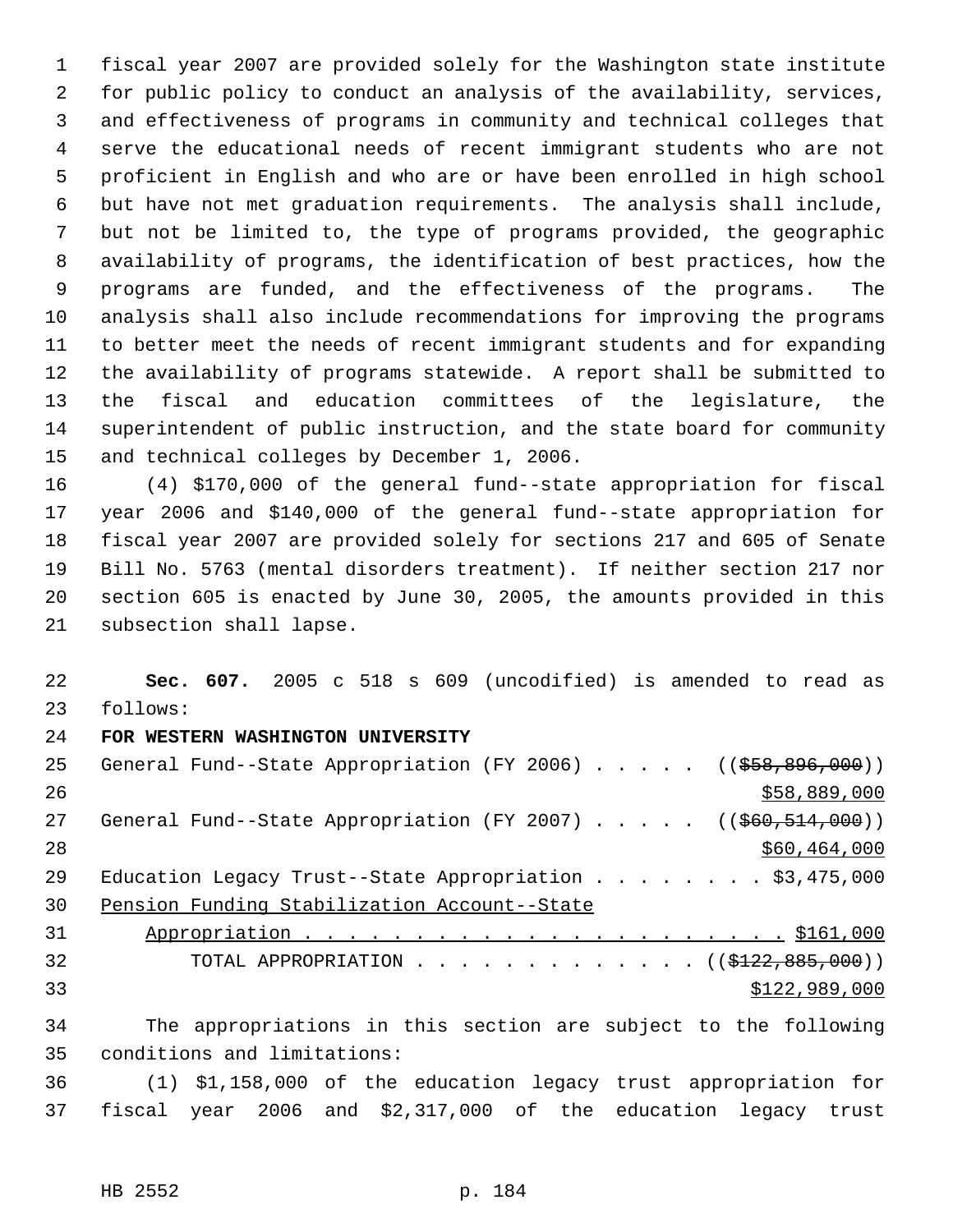appropriation for fiscal year 2007 are provided as the state subsidy for 340 new enrollments. By December 15th of each year of the 2005-07 fiscal biennium, the university shall report to the office of financial management and the legislative fiscal committees the number of new student FTEs by campus enrolled with the funding provided in this subsection.

 (2) The appropriations for higher education employee compensation increases provided or referenced in this section and described in sections 949 through 980 of this act are estimated to increase the total per student funding during the 2005-2007 biennium. This increase in total per student funding is in addition to the tuition revenues that will be generated and retained by the university as a result of the tuition increases that are authorized in section 601 of this act. Given these increases in core funding, Western Washington University shall, by June 30, 2007, show demonstrable progress toward achieving the following six-year programmatic goals:

 (a) Improve time to degree as measured by the percent of admitted students who graduate within 125% of the credits required for a degree;

 (b) Preserve access for low-income students as measured by the percentage of total degrees awarded to Pell Grant recipients;

(c) Improve freshman retention rates;

 (d) Improve and sustain the quality of its degree programs as measured by the number of programs that receive national accreditation; and

 (e) Improve its ability to prepare students for the workforce as measured by the job placement or graduate school acceptance rates among graduates.

 Specific six-year targets for the goals stated in this subsection shall be established by the university, the office of financial management, and the higher education coordinating board and shall be determined based on the per student funding level assumed in this act. 32 On or before ((October)) November 1, 2006, the university shall submit to the higher education coordinating board a report that outlines the institution's progress and ongoing efforts toward meeting the provisions of this section. The higher education coordinating board shall compile and analyze all responses and provide a summary to the governor and the appropriate fiscal and policy committees of the legislature prior to ((November)) December 1, 2006.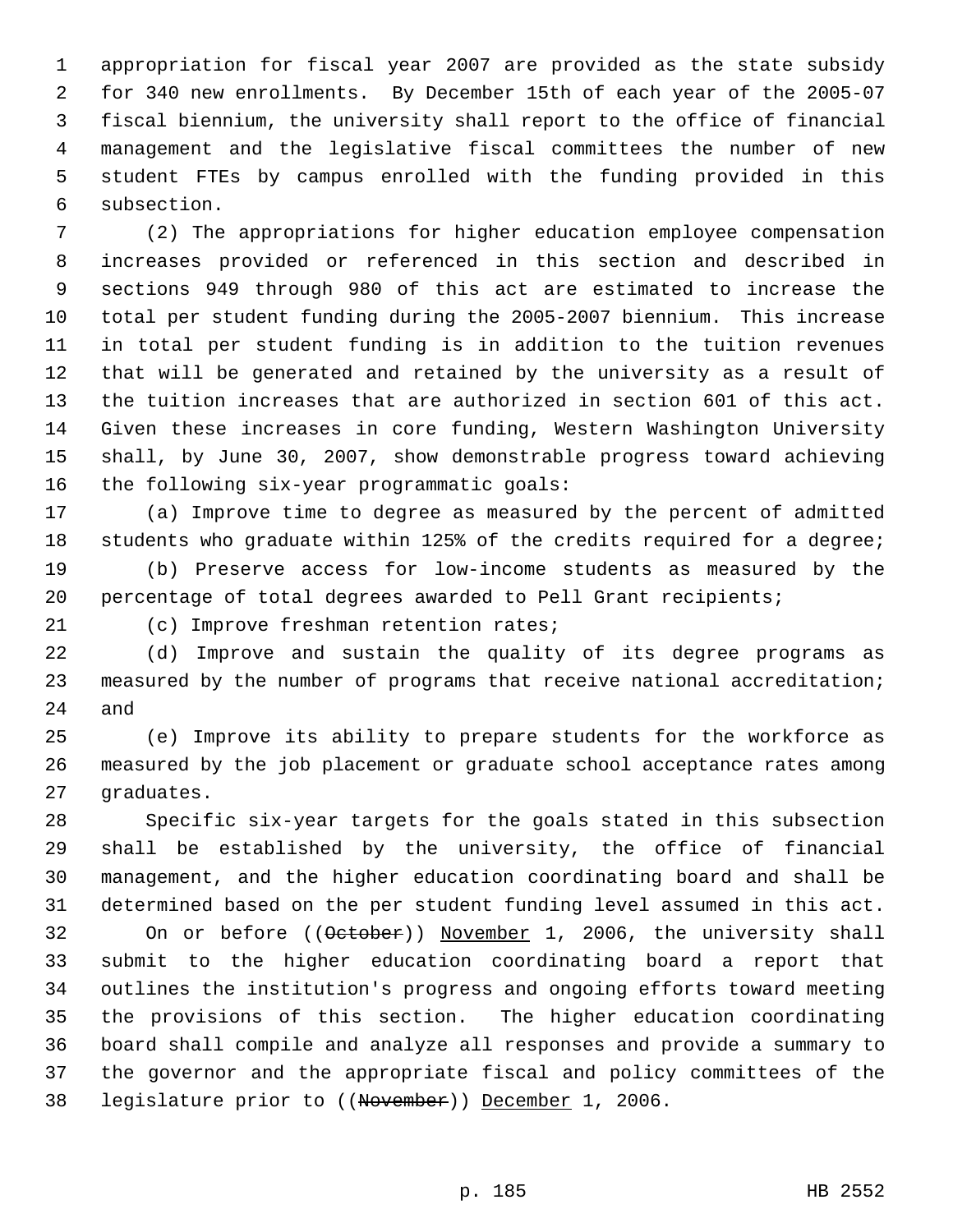(3) Access to baccalaureate and graduate degree programs continues to be limited for residents of North Snohomish, Island, and Skagit counties. The higher education consortium created to serve the region has not been able to successfully address the region's access needs. The university center model of service delivery, centered on a community college campus with a single point of accountability, has proven more effective in developing degree programs and attracting students.

 Therefore, the management and leadership responsibility for consortium operations are assigned to Everett community college. Everett community college shall collaborate with community and business leaders, other local community colleges, the public four-year institutions of higher education, and the higher education coordinating board to develop an educational plan for the North Snohomish, Island, and Skagit county region based on the university center model.

 **Sec. 608.** 2005 c 518 s 610 (uncodified) is amended to read as follows:

 **FOR THE HIGHER EDUCATION COORDINATING BOARD--POLICY COORDINATION AND ADMINISTRATION** 

| 20  |  |                                                 |  |  |  |  | General Fund--State Appropriation (FY 2006) ( $(\frac{2}{52}, 665, 000)$ ) |
|-----|--|-------------------------------------------------|--|--|--|--|----------------------------------------------------------------------------|
| -21 |  |                                                 |  |  |  |  | \$2,721,000                                                                |
| 22  |  |                                                 |  |  |  |  | General Fund--State Appropriation (FY 2007) $($ $($ $\frac{2097}{100})$    |
| 23  |  |                                                 |  |  |  |  | \$2,749,000                                                                |
| 24  |  |                                                 |  |  |  |  | General Fund--Federal Appropriation ( $(\frac{24}{289}, 289, 000)$ )       |
| 25  |  |                                                 |  |  |  |  | \$4,291,000                                                                |
|     |  | 00 Densieu Dundina 01-billiaiten Baarlust 01-1- |  |  |  |  |                                                                            |

Pension Funding Stabilization Account--State

| 27 |                                                                |
|----|----------------------------------------------------------------|
| 28 | TOTAL APPROPRIATION $($ $($ $\frac{29}{638}, \frac{638}{600})$ |
| 29 | \$9,775,000                                                    |

 The appropriations in this section are subject to the following conditions and limitations: \$300,000 of the general fund--state appropriation for fiscal year 2006 and \$300,000 of the general fund-- state appropriation for fiscal year 2007 are provided solely to develop college readiness standards for English and science.

 **Sec. 609.** 2005 c 518 s 611 (uncodified) is amended to read as follows:

HB 2552 p. 186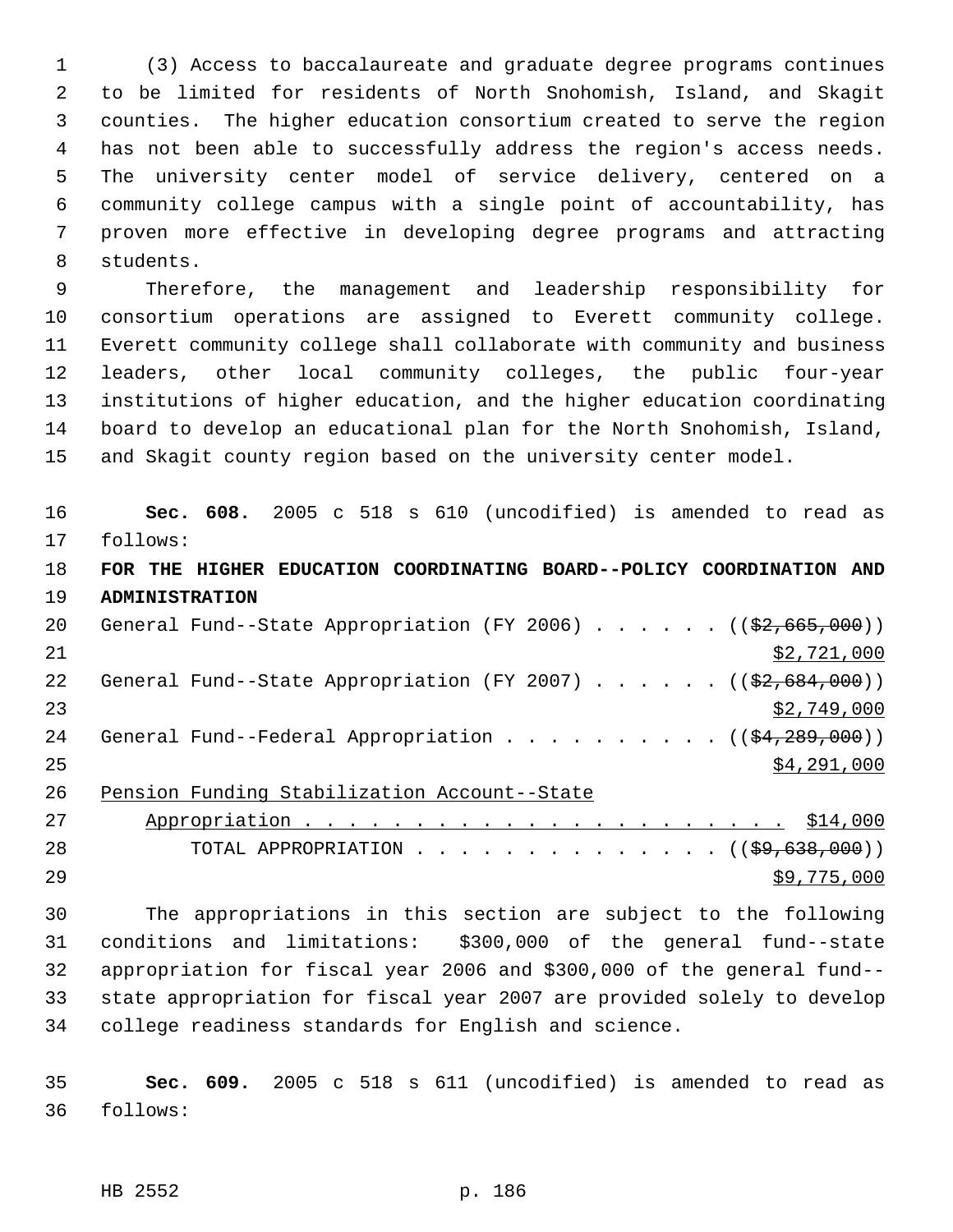**FOR THE HIGHER EDUCATION COORDINATING BOARD--FINANCIAL AID AND GRANT PROGRAMS**  3 General Fund--State Appropriation (FY 2006) . . . . . ((\$159,363,000))  $\frac{4}{3159}$ , 429, 000 5 General Fund--State Appropriation (FY 2007) . . . . . ((\$164,634,000))  $$164,726,000$ 7 General Fund--Federal Appropriation . . . . . . . . ((\$13,073,000)) 8  $\frac{$13,075,000}{ }$ 9 Education Legacy Trust--State Appropriation . . . . . . \$62,910,000 Pension Funding Stabilization Account--State Appropriation . . . . . . . . . . . . . . . . . . . . . . \$16,000 12 TOTAL APPROPRIATION . . . . . . . . . . . . ((\$399,980,000)) 13 \$400,156,000

 The appropriations in this section are subject to the following conditions and limitations:

 (1) \$299,000 of the general fund--state appropriation for fiscal year 2006 and \$308,000 of the general fund--state appropriation for fiscal year 2007 are provided solely for the western interstate commission for higher education.

 (2) \$75,000 of the general fund--state appropriation for fiscal year 2006 and \$75,000 of the general fund--state appropriation for fiscal year 2007 are provided solely for higher education student child care matching grants under chapter 28B.135 RCW.

 (3) \$25,000 of the general fund--state appropriation for fiscal year 2006 and \$25,000 of the general fund--state appropriation for fiscal year 2007 are provided solely for the benefit of students who participate in college assistance migrant programs (CAMP) operating in Washington state. To ensure timely state aid, the board may establish a date after which no additional grants would be available for the 2005-06 and 2006-07 academic years. The board shall disperse grants in equal amounts to eligible post-secondary institutions so that state money in all cases supplements federal CAMP awards.

 (4) \$124,901,000 of the general fund--state appropriation for fiscal year 2006, \$134,506,000 of the general fund--state appropriation for fiscal year 2007, \$28,400,000 of the education legacy trust appropriation for fiscal year 2006, and \$31,654,000 of the education legacy trust appropriation for fiscal year 2007 are provided solely for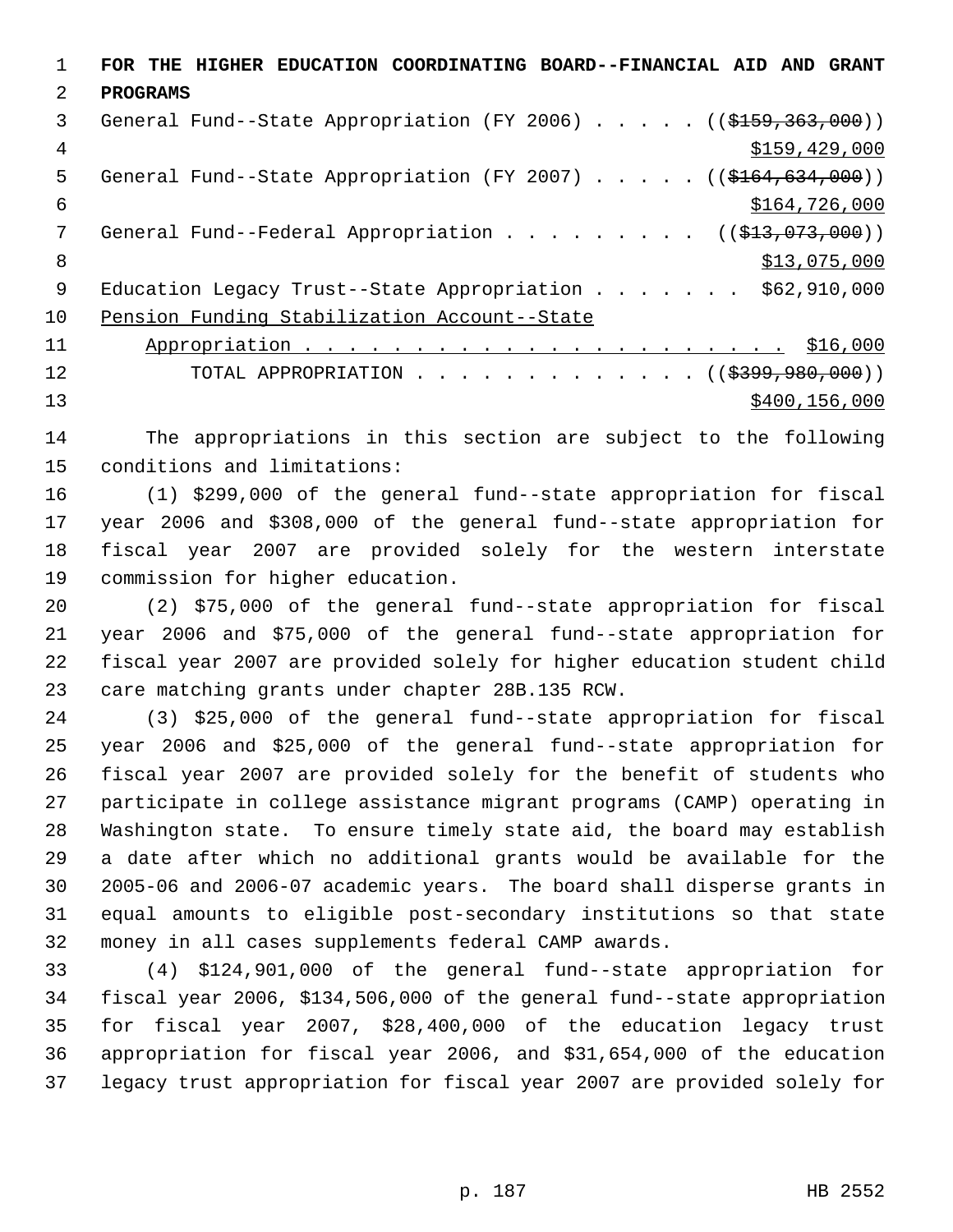the state need grant program. After April 1st of each fiscal year, up to one percent of the annual appropriation for the state need grant program may be transferred to the state work study program.

4 (( $(+5)$ )) Of the amounts provided, \$250,000 of the general fund-- state appropriation for fiscal year 2006 and \$250,000 of the general fund--state appropriation for fiscal year 2007 are provided solely to implement House Bill No. 1345 (part-time student financial aid). If the bill is not enacted by June 30, 2005, the amounts provided in this subsection shall lapse. The board may not expend more than the amount provided in this subsection to implement the bill.

 $((+6))$   $(5)$  \$75,000 of the general fund--state appropriation for fiscal year 2006 and \$75,000 of the general fund--state appropriation for fiscal year 2007 are provided solely for the implementation of Second Substitute House Bill No. 1050 (foster care endowed scholarship program). The purpose of the program is to help students who are or were in foster care attend an institution of higher education in the state of Washington. If the bill is not enacted by June 30, 2005, the amounts provided in this subsection shall lapse.

 $((+7))$  (6) \$250,000 of the general fund--state appropriation for fiscal year 2006 and \$250,000 of the general fund--state appropriation for the fiscal year 2007 are provided solely to support the future teachers' conditional scholarship and loan repayment program.

 $((+8))$   $(7)$  \$17,048,000 of the general fund--state appropriation for fiscal year 2006, \$17,048,000 of the general fund--state appropriation for fiscal year 2007, \$863,000 of the education legacy trust appropriation for fiscal year 2006, and \$1,993,000 of the education legacy trust appropriation for fiscal year 2007 are provided solely for the state work study program. After April 1st of each fiscal year, up to one percent of the annual appropriation for the state work study program may be transferred to the state need grant program. In addition to the administrative allowance in subsection  $((+11))$   $(13)$  of this section, four percent of the general fund--state 33 amount and the education legacy trust amounts in this subsection may be expended for state work study program administration.

 $((+9))$   $(8)$  \$2,867,000 of the general fund--state appropriation for fiscal year 2006 and \$2,867,000 of the general fund--state appropriation for fiscal year 2007 are provided solely for educational opportunity grants pursuant to chapter 233, Laws of 2003 (ESB 5676).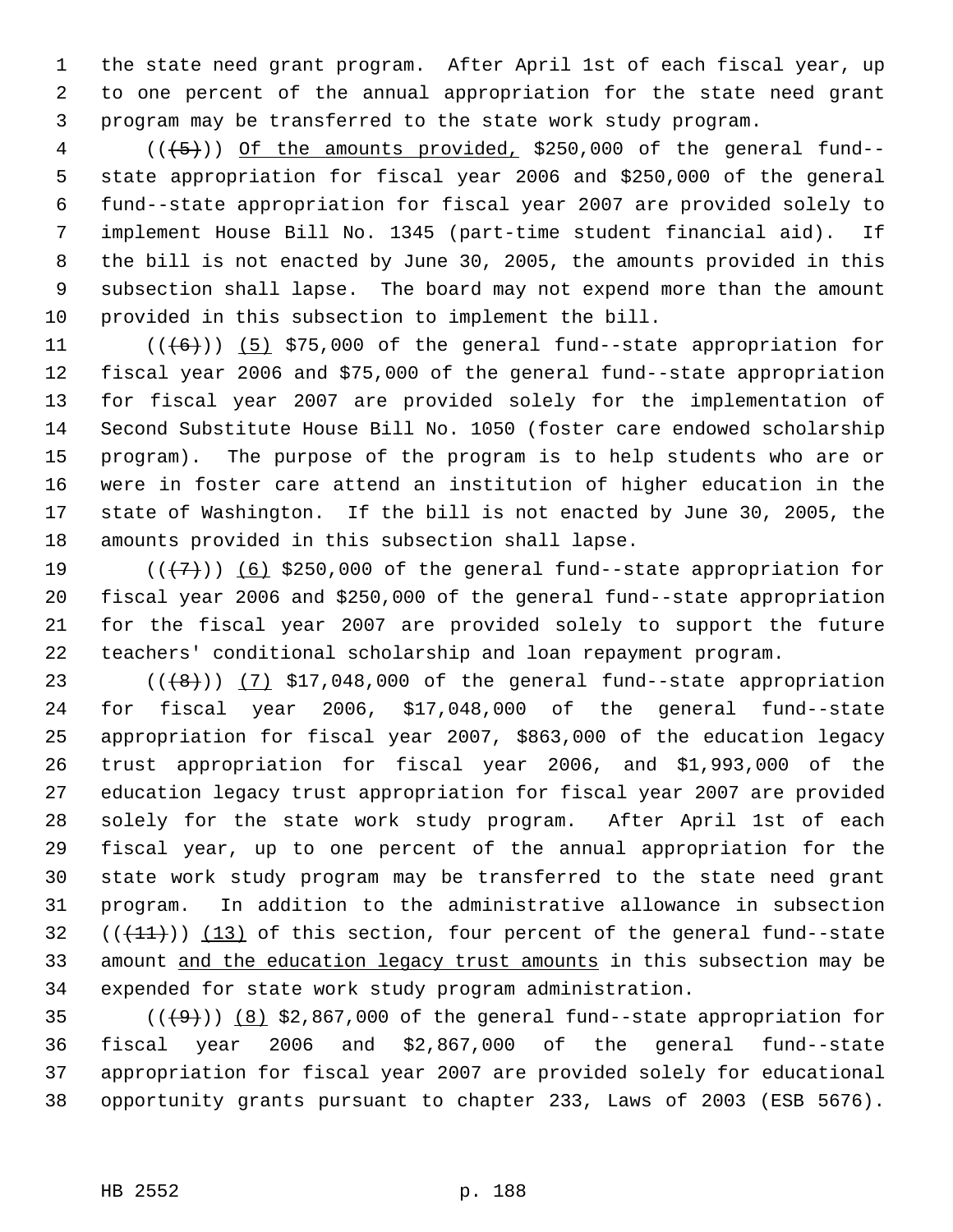The board may deposit sufficient funds from its appropriation into the state education trust fund as established in RCW 28B.10.821 to provide a one-year renewal of the grant for each new recipient of the educational opportunity grant award.

 ( $(\overline{+10})$ )  $(9)$  \$2,384,000 of the general fund--state appropriation for fiscal year 2006 and \$2,361,000 of the general fund--state appropriation for fiscal year 2007 are provided solely to implement the Washington scholars program. Any Washington scholars program moneys not awarded by April 1st of each year may be transferred by the board to the Washington award for vocational excellence. Amounts provided in this subsection are sufficient for the higher education coordinating board to select three Washington scholars in fiscal year 2006 and two Washington scholars in fiscal year 2007 from each legislative district under the provisions of RCW 28A.600.100 through 28A.600.150.

15 (( $(11)$ )) (10) \$794,000 of the general fund--state appropriation for fiscal year 2006 and \$847,000 of the general fund--state appropriation for fiscal year 2007 are provided solely to implement Washington award for vocational excellence program. Any Washington award for vocational program moneys not awarded by April 1st of each year may be transferred by the board to the Washington scholars program.

 $((+12))$  (11) \$246,000 of the general fund--state appropriation for fiscal year 2006 and \$246,000 of the general fund--state appropriation for fiscal year 2007 are provided solely for community scholarship matching grants of \$2,000 each and up to a total of \$46,000 per year in grants for nonprofit community organizations with preference given to organizations affiliated with scholarship America to administer the scholarship matching grants. To be eligible for the matching grant, a nonprofit community organization organized under section 501(c)(3) of the internal revenue code must demonstrate that it has raised \$2,000 in new moneys for college scholarships after the effective date of this section. An organization may receive more than one \$2,000 matching grant and preference shall be given to organizations affiliated with scholarship America.

 (( $(13)$ )) (12) Subject to state need grant service requirements 35 pursuant to chapter 28B.119 RCW, ((\$4,265,000)) \$4,325,000 of the general fund--state appropriation for fiscal year 2006 is provided solely for the Washington promise scholarship program. The Washington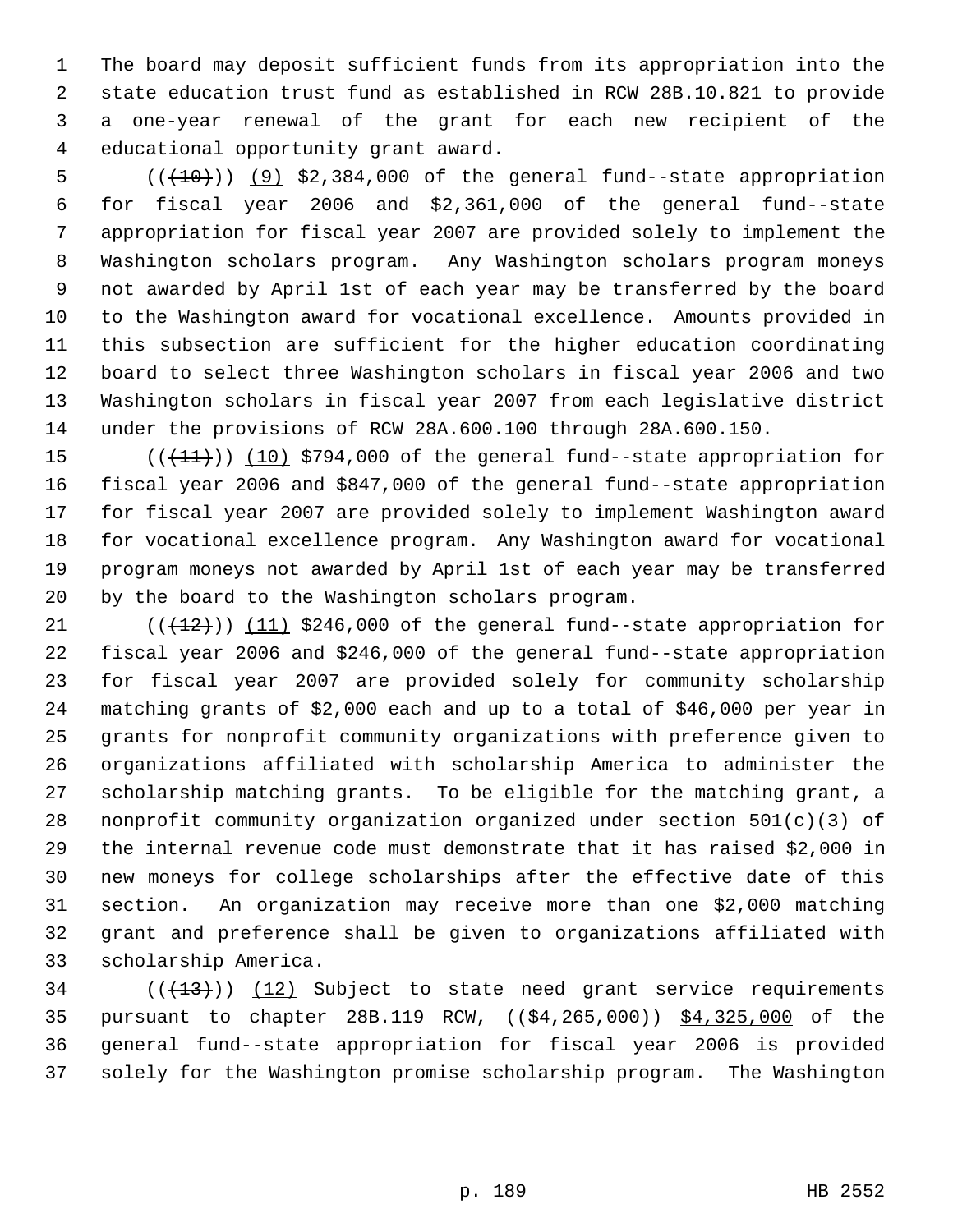promise scholarship program is terminated following fiscal year 2006. No Washington promise scholarship awards may be offered to students beyond the graduating high school class of 2004.

4 (( $(14)$  \$2,963,000)) (13) \$2,914,000 of the general fund--state 5 appropriation for fiscal year 2006 and ((\$2,958,000)) \$2,866,000 of the general fund--state appropriation for fiscal year 2007 are provided solely for financial aid administration, in addition to the four percent cost allowance provision for state work study under subsection  $((+5+))$  (7) of this section. These funds are provided to administer all the financial aid and grant programs assigned to the board by the legislature and administered by the agency. To the extent the executive director finds the agency will not require the full sum provided in this subsection, a portion may be transferred to supplement financial grants-in-aid to eligible clients after notifying the board and the office of financial management of the intended transfer.

 (14) \$75,000 of the general fund--state appropriation for fiscal year 2007 is provided solely for one-time costs associated with 18 stabilizing the GEAR-UP scholarship program.

 **Sec. 610.** 2005 c 518 s 612 (uncodified) is amended to read as follows:

 **FOR THE WORK FORCE TRAINING AND EDUCATION COORDINATING BOARD** 22 General Fund--State Appropriation (FY 2006) . . . . . . . . \$1,225,000 23 General Fund--State Appropriation (FY 2007) . . . . . . ((\$1,231,000)) \$1,236,000 25 General Fund--Federal Appropriation . . . . . . . . ((\$53,890,000))  $\frac{$53,897,000}{20}$  Pension Funding Stabilization Account--State Appropriation . . . . . . . . . . . . . . . . . . . . . . . \$7,000 29 TOTAL APPROPRIATION . . . . . . . . . . . . . ((\$56,346,000))  $\frac{$56,365,000}{556,365,000}$ 

 **Sec. 611.** 2005 c 518 s 613 (uncodified) is amended to read as follows: **FOR THE SPOKANE INTERCOLLEGIATE RESEARCH AND TECHNOLOGY INSTITUTE** General Fund-Ghabe Appropriation (FY 2006) . . . . . ((\$1,446,000))

|      |  |  |  |  |  | 34  General Fund--State Appropriation (FY 2006) (( <del>\$1,446,000</del> )) |
|------|--|--|--|--|--|------------------------------------------------------------------------------|
| 35   |  |  |  |  |  | \$1,483,000                                                                  |
| 36 - |  |  |  |  |  | General Fund--State Appropriation (FY 2007) ((\$ <del>1,476,000</del> ))     |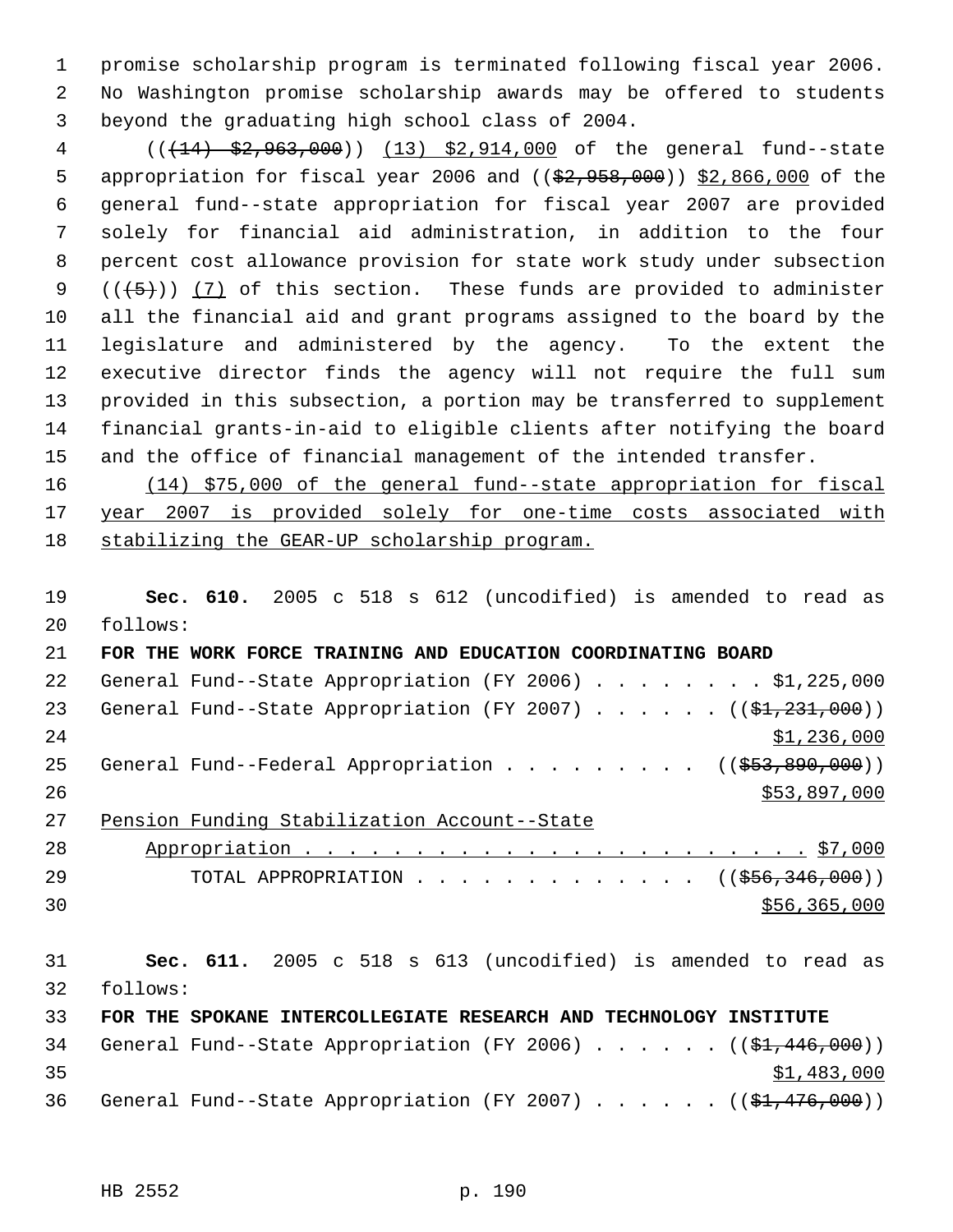Pension Funding Stabilization Account--State Appropriation . . . . . . . . . . . . . . . . . . . . . . . \$8,000 4 TOTAL APPROPRIATION . . . . . . . . . . . . . ((\$2,922,000))  $5 \times 3,005,000$ 

 The appropriations in this section are subject to the following conditions and limitations:

 The legislature finds that economic development, especially in emerging technologies, is critical to Spokane and Eastern Washington. The principal goal of the state's investment in the Spokane intercollegiate research and technology institute (SIRTI) is to bridge the gap between academic discovery and economic development, thereby leveraging the state's investment in research. However, it is essential to find appropriate ways to mark the success of these efforts. By September 15, 2005, SIRTI shall develop a plan for review by the house of representatives higher education committee and the senate labor, commerce, research and development committee, describing the agency's strategy and budget for commercial application of academic research. The plan shall include actions to be taken to select, develop, commercialize, and graduate clients. The plan shall also detail how to measure significant impacts to the overall economic climate of the Spokane region, including job creation and wages, that are attributable to SIRTI.

 **Sec. 612.** 2005 c 518 s 614 (uncodified) is amended to read as follows:

**FOR THE WASHINGTON STATE ARTS COMMISSION**

| 27 | General Fund--State Appropriation (FY 2006) \$2,322,000                |
|----|------------------------------------------------------------------------|
| 28 | General Fund--State Appropriation (FY 2007) $($ $(\frac{27.349}{100})$ |
| 29 | \$2,356,000                                                            |
| 30 | General Fund--Federal Appropriation \$1,300,000                        |
| 31 | General Fund--Private/Local Appropriation (FY 2007) $($ $($ \$1,000))  |
| 32 | \$201,000                                                              |
| 33 | Pension Funding Stabilization Account--State                           |

| 34 |                                                                      |
|----|----------------------------------------------------------------------|
| 35 | TOTAL APPROPRIATION ( $(\frac{\text{S5}}, \frac{972}{\text{S00}})$ ) |
| 36 | \$6,185,000                                                          |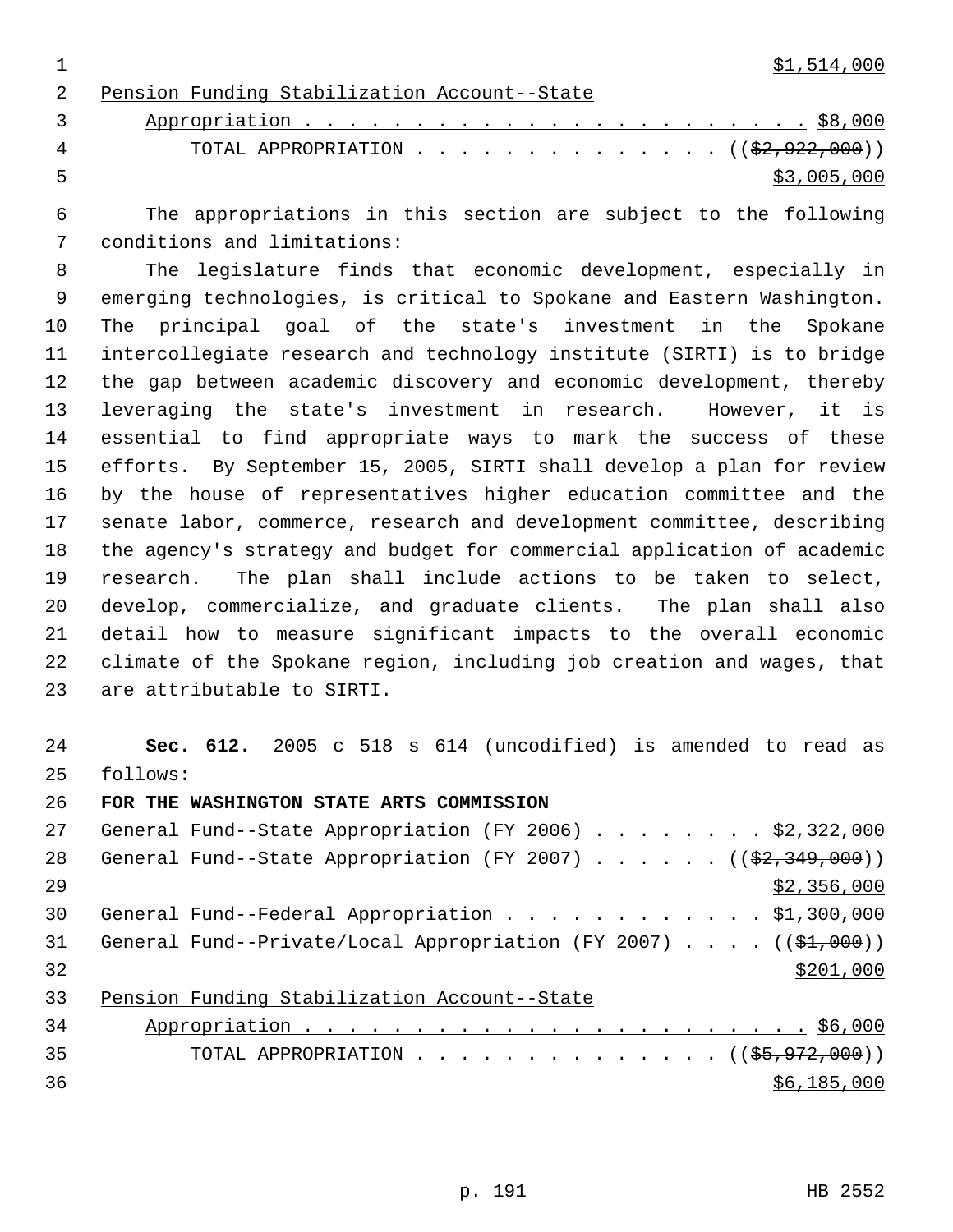**Sec. 613.** 2005 c 518 s 615 (uncodified) is amended to read as follows: **FOR THE WASHINGTON STATE HISTORICAL SOCIETY** 4 General Fund--State Appropriation (FY 2006) . . . . . . ((\$3,408,000))  $\frac{1}{5}$  5 6 General Fund--State Appropriation (FY 2007) . . . . .  $($   $($ \$2,757,000)) \$2,763,000 Pension Funding Stabilization Account--State Appropriation . . . . . . . . . . . . . . . . . . . . . . \$13,000 10 TOTAL APPROPRIATION . . . . . . . . . . . . . ((<del>\$6,165,000</del>)) \$6,183,000 The appropriations in this section are subject to the following

conditions and limitations:

 (1) \$102,000 of the general fund--state appropriation for fiscal year 2006 and \$95,000 of the general fund--state appropriation for fiscal year 2007 are provided solely to implement Senate Bill No. 5707 (women's history consortium). If the bill is not enacted by June 30, 2005, the amounts provided in this subsection shall lapse.

 (2) \$262,000 of the general fund--state appropriation for fiscal year 2006 is provided solely to coordinate and fund programs related to the Lewis and Clark bicentennial commemoration.

 (3) \$155,000 of the general fund--state appropriation for fiscal year 2006 is provided solely for reimbursement of costs incurred by the Pacific county sheriff's office resulting from Lewis and Clark bicentennial commemoration events.

 (4) \$100,000 of the general fund--state appropriation for fiscal year 2006 is provided solely for reimbursement of costs incurred by local law enforcement resulting from Lewis and Clark bicentennial commemoration events scheduled in the cities of Clarkston, Dayton, Kennewick, Stevenson, Toppenish, and Vancouver.

 **Sec. 614.** 2005 c 518 s 616 (uncodified) is amended to read as follows: **FOR THE EASTERN WASHINGTON STATE HISTORICAL SOCIETY** 34 General Fund--State Appropriation (FY 2006) . . . . . . ((\$1,636,000)) \$1,633,000

36 General Fund--State Appropriation (FY 2007)  $\ldots$  . . . . (( $\frac{1}{2}$ , 630,000)) 37 \$1,631,000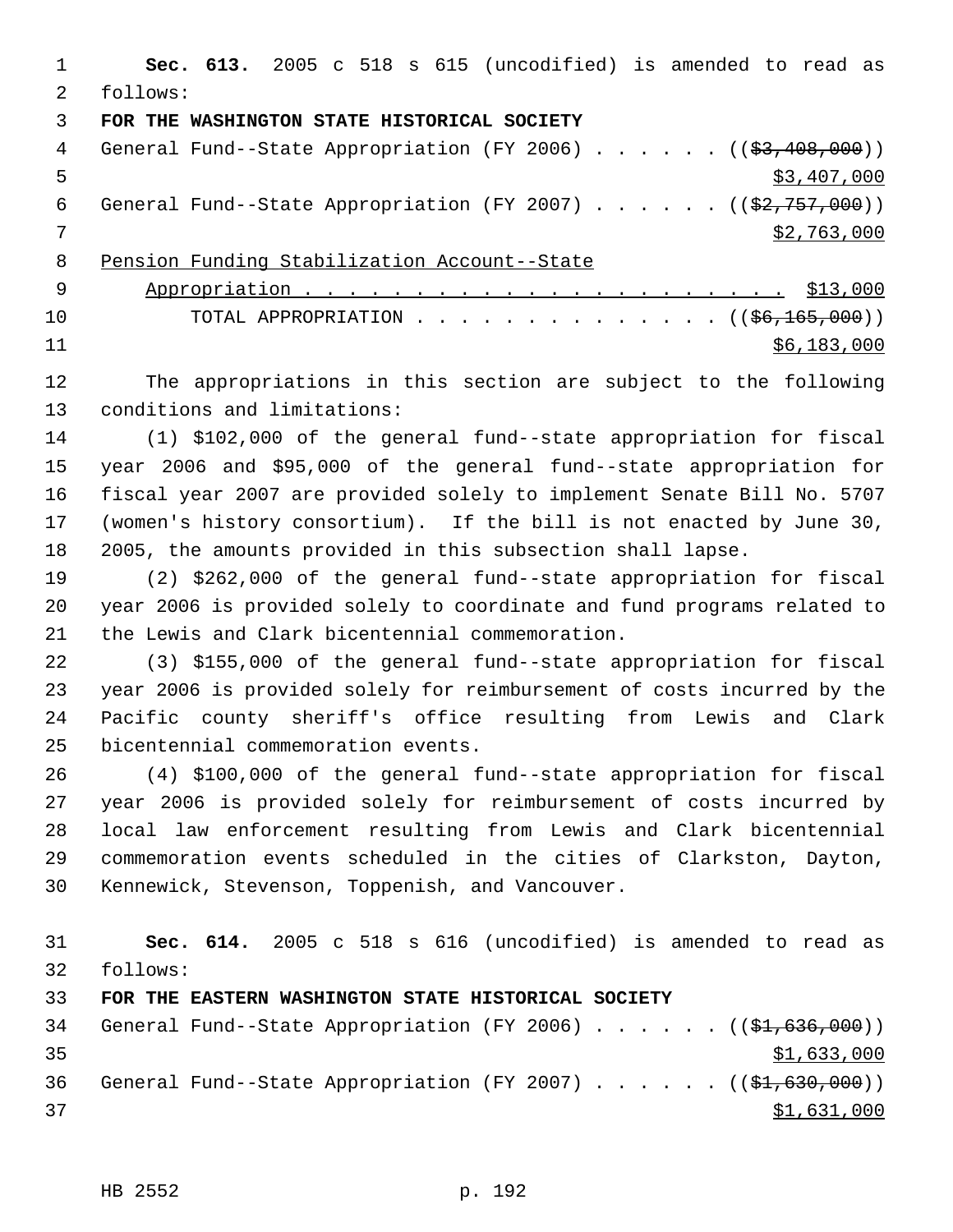| $\mathbf{1}$ | Pension Funding Stabilization Account--State                           |
|--------------|------------------------------------------------------------------------|
| 2            |                                                                        |
| 3            | TOTAL APPROPRIATION ( $(\frac{2}{3}, \frac{266}{100})$ )               |
| 4            | \$3,272,000                                                            |
|              |                                                                        |
| 5            | Sec. 615. 2005 c 518 s 617 (uncodified) is amended to read as          |
| 6            | follows:                                                               |
| 7            | FOR THE STATE SCHOOL FOR THE BLIND                                     |
| 8            | General Fund--State Appropriation (FY 2006) $($ $($ \$5,133,000))      |
| $\mathsf 9$  | \$5,134,000                                                            |
| 10           | General Fund--State Appropriation (FY 2007) $($ $($ \$5,251,000))      |
| 11           | \$5,237,000                                                            |
| 12           | General Fund--Private/Local Appropriation \$1,335,000                  |
| 13           | Pension Funding Stabilization Account--State                           |
| 14           |                                                                        |
| 15           | TOTAL APPROPRIATION ( $(\frac{11}{719},000)$ )                         |
| 16           | \$11,744,000                                                           |
|              |                                                                        |
| 17           | Sec. 616. 2005 c 518 s 618 (uncodified) is amended to read as          |
| 18           | follows:                                                               |
| 19           | FOR THE STATE SCHOOL FOR THE DEAF                                      |
| 20           | General Fund--State Appropriation (FY 2006) ( $(\frac{28}{19}, 000)$ ) |
| 21           | \$8,416,000                                                            |
| 22           | General Fund--State Appropriation (FY 2007) $($ $($ \$8,613,000))      |
| 23           | \$8,637,000                                                            |
| 24           | General Fund--Private/Local Appropriation \$232,000                    |
| 25           | Pension Funding Stabilization Account--State                           |
| 26           |                                                                        |
| 27           | TOTAL APPROPRIATION ( $(\frac{17}{217}, 264, 000)$ )                   |
| 28           | \$17,335,000                                                           |
|              |                                                                        |

(End of part)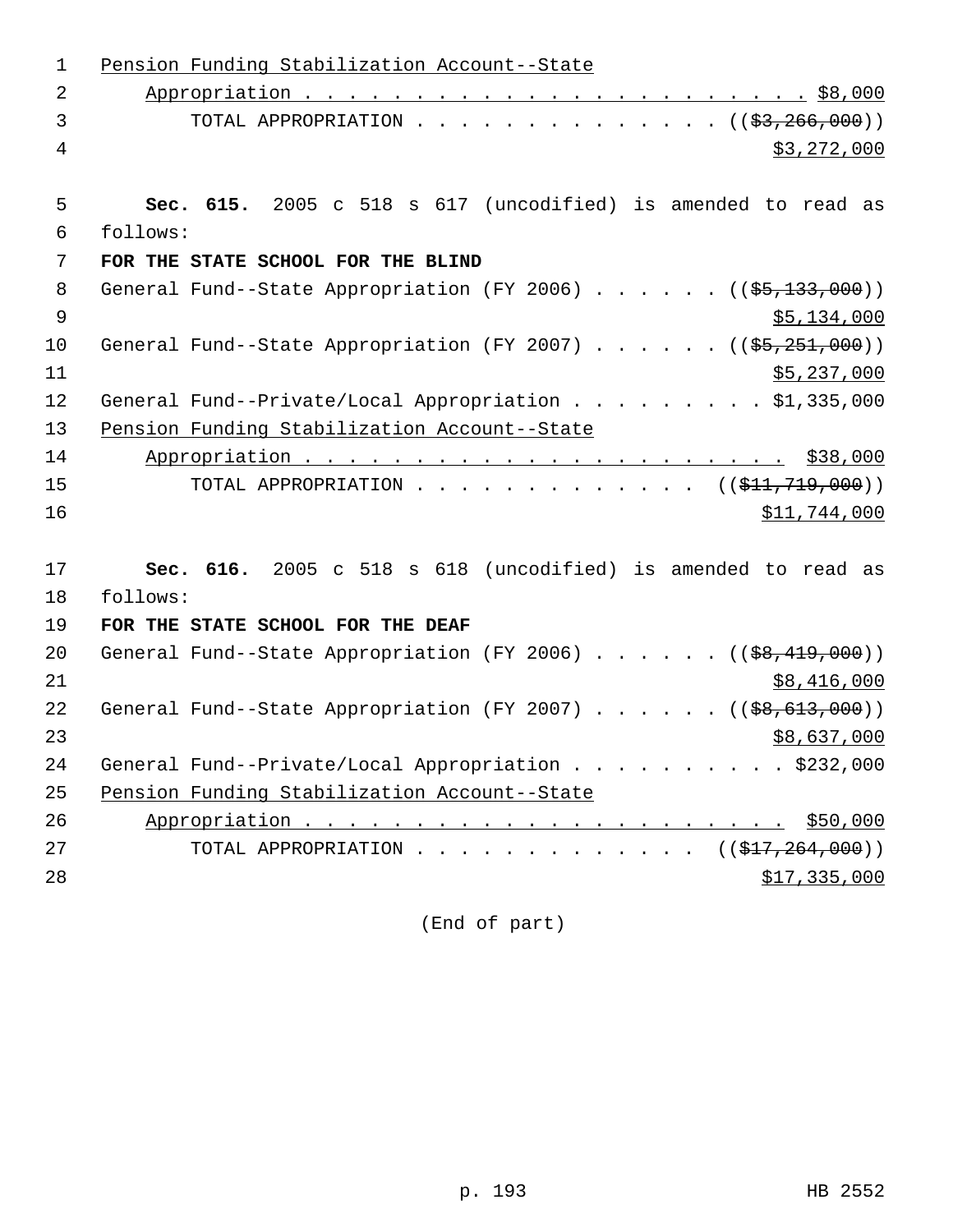| 1<br>$\overline{2}$ | PART VII                                                                  |
|---------------------|---------------------------------------------------------------------------|
|                     | SPECIAL APPROPRIATIONS                                                    |
| 3                   | 701. 2005 c 518 s 701 (uncodified) is amended to read as<br>Sec.          |
| 4                   | follows:                                                                  |
| 5                   | FOR THE<br>STATE TREASURER--BOND RETIREMENT AND INTEREST, AND ONGOING     |
| 6                   | BOND REGISTRATION AND TRANSFER CHARGES: FOR DEBT SUBJECT TO THE DEBT      |
| 7                   | LIMIT                                                                     |
| 8                   | General Fund--State Appropriation (FY 2006) $($ $($ $$694, 444, 000)$ )   |
| $\mathsf 9$         | \$644,444,000                                                             |
| 10                  | General Fund--State Appropriation (FY 2007) $($ $($ $$668,119,000)$ )     |
| 11                  | \$683,119,000                                                             |
| 12                  | State Building Construction Account--State                                |
| 13                  | Appropriation $($ $(\frac{27}{27})$                                       |
| 14                  | \$5,924,000                                                               |
| 15                  | State Taxable Building Construction                                       |
| 16                  | Account--State Appropriation ( $(\frac{2139}{100})$ )                     |
| 17                  | \$539,000                                                                 |
| 18                  | Gardner-Evans Higher Education Construction                               |
| 19                  | Account--State Appropriation $($ \$1,215,000))                            |
| 20                  | \$1,395,000                                                               |
| 21                  | ((Debt-limit General Fund Bond Retirement                                 |
| 22                  | Account--State Appropriation \$4,113,000))                                |
| 23                  | Debt-Limit Reimbursable Bond Retirement                                   |
| 24                  | Account--State Appropriation \$2,583,000                                  |
| 25                  | TOTAL APPROPRIATION ( $(\frac{1}{2}, \frac{374}{537}, \frac{537}{900})$ ) |
| 26                  | \$1,338,004,000                                                           |
|                     |                                                                           |

 The appropriations in this section are subject to the following conditions and limitations: The general fund appropriations are for deposit into the debt-limit general fund bond retirement account. The appropriation for fiscal year 2006 shall be deposited in the debt-limit general fund bond retirement account by June 30, 2006.

 **Sec. 702.** 2005 c 518 s 702 (uncodified) is amended to read as follows: **FOR THE STATE TREASURER--BOND RETIREMENT AND INTEREST, AND ONGOING**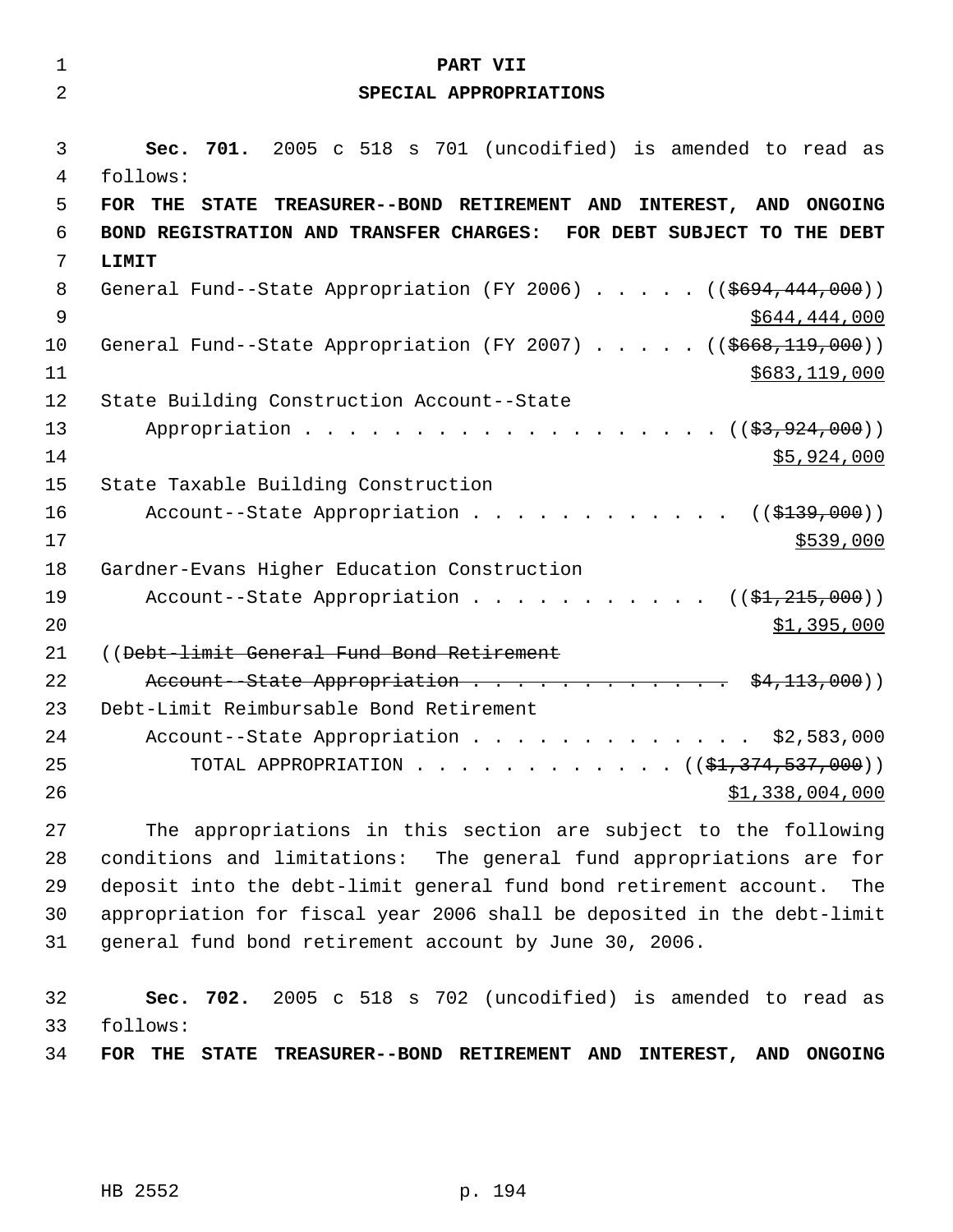**BOND REGISTRATION AND TRANSFER CHARGES: FOR GENERAL OBLIGATION DEBT TO BE REIMBURSED BY ENTERPRISE ACTIVITIES**  State Convention and Trade Center Account--State Appropriation . . . . . . . . . . . . . \$29,411,000 5 Accident Account--State Appropriation . . . . . . . . ((\$5,111,000))  $\frac{$5,112,000}{5}$ 7 Medical Aid Account--State Appropriation . . . . . . ((\$5,111,000))  $\frac{112,000}{ }$ 9 TOTAL APPROPRIATION . . . . . . . . . . . . ((<del>\$39,633,000</del>)) \$39,635,000 **Sec. 703.** 2005 c 518 s 703 (uncodified) is amended to read as follows: **FOR THE STATE TREASURER--BOND RETIREMENT AND INTEREST, AND ONGOING BOND REGISTRATION AND TRANSFER CHARGES: FOR GENERAL OBLIGATION DEBT TO BE REIMBURSED AS PRESCRIBED BY STATUTE**  General Fund--State Appropriation (FY 2006) . . . . . . . \$24,588,000 General Fund--State Appropriation (FY 2007) . . . . . . . \$26,743,000 Nondebt-Limit Reimbursable Bond Retirement 19 Account--State Appropriation . . . . . . . . . ((\$131,844,000)) \$130,909,000 21 TOTAL APPROPRIATION . . . . . . . . . . . . ((\$<del>183,175,000</del>)) \$182,240,000

 The appropriations in this section are subject to the following conditions and limitations: The general fund appropriation is for deposit into the nondebt-limit general fund bond retirement account.

 **Sec. 704.** 2005 c 518 s 704 (uncodified) is amended to read as follows: **FOR THE STATE TREASURER--BOND RETIREMENT AND INTEREST, AND ONGOING BOND REGISTRATION AND TRANSFER CHARGES: FOR BOND SALE EXPENSES**  General Fund--State Appropriation (FY 2006) . . . . . . . . \$1,357,000 General Fund--State Appropriation (FY 2007) . . . . . . . . \$1,357,000 State Building Construction Account--State Appropriation . \$1,080,000 State Taxable Building Construction 34 Account--State Appropriation . . . . . . . . . . . . ((\$13,000)) Gardner-Evans Higher Education Construction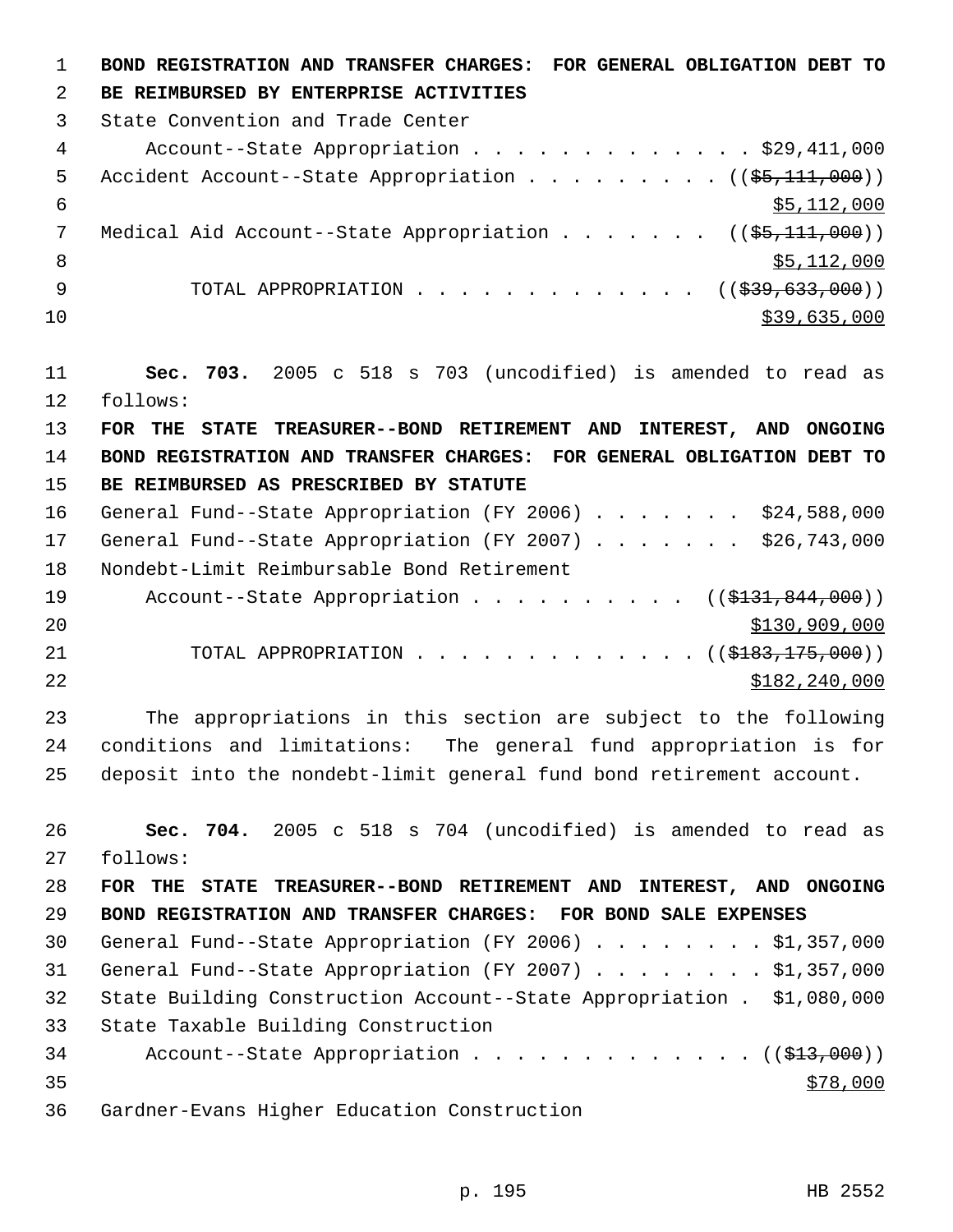| Account--State Appropriation \$452,000                                              |
|-------------------------------------------------------------------------------------|
| TOTAL APPROPRIATION $($ $($ $\frac{259}{129})$<br>$\overline{2}$ and $\overline{2}$ |
| \$4,324,000                                                                         |

 **Sec. 705.** 2005 c 518 s 705 (uncodified) is amended to read as follows:

## **FOR THE OFFICE OF FINANCIAL MANAGEMENT--FIRE CONTINGENCY POOL**

7 Disaster Response Account--State Appropriation . . . . ((\$4,000,000))  $$8,000,000$ 

9 The sum of ((\$4,000,000)) \$8,000,000 is appropriated from the disaster response account for the purpose of making allocations to the Washington state patrol for fire mobilizations costs or to the department of natural resources for fire suppression costs.

## NEW SECTION. **Sec. 706.** A new section is added to 2005 c 518 (uncodified) to read as follows:

**FOR THE OFFICE OF FINANCIAL MANAGEMENT--FIRE CONTINGENCY**

General Fund--State Appropriation (FY 2006) . . . . . . . . \$1,600,000

 The appropriation in this section is subject to the following conditions and limitations: The appropriation is provided solely for deposit into the disaster response account for the purposes specified in section 705 of this act.

 NEW SECTION. **Sec. 707.** A new section is added to 2005 c 518 (uncodified) to read as follows:

**FOR THE OFFICE OF FINANCIAL MANAGEMENT--STUDENT ACHIEVEMENT ACCOUNT**

|    |  | 24 General Fund--State Appropriation (FY 2006) \$137,000 |  |  |  |  |  |  |
|----|--|----------------------------------------------------------|--|--|--|--|--|--|
|    |  | 25 General Fund--State Appropriation (FY 2007) \$138,000 |  |  |  |  |  |  |
| 26 |  | TOTAL APPROPRIATION \$275,000                            |  |  |  |  |  |  |

 The appropriations in this section are subject to the following conditions and limitations: The appropriations are provided solely for deposit into the student achievement account.

 NEW SECTION. **Sec. 708.** A new section is added to 2005 c 518 (uncodified) to read as follows:

 **FOR THE OFFICE OF FINANCIAL MANAGEMENT--EDUCATION LEGACY TRUST ACCOUNT** 33 General Fund--State Appropriation (FY 2006) . . . . . . . . \$411,000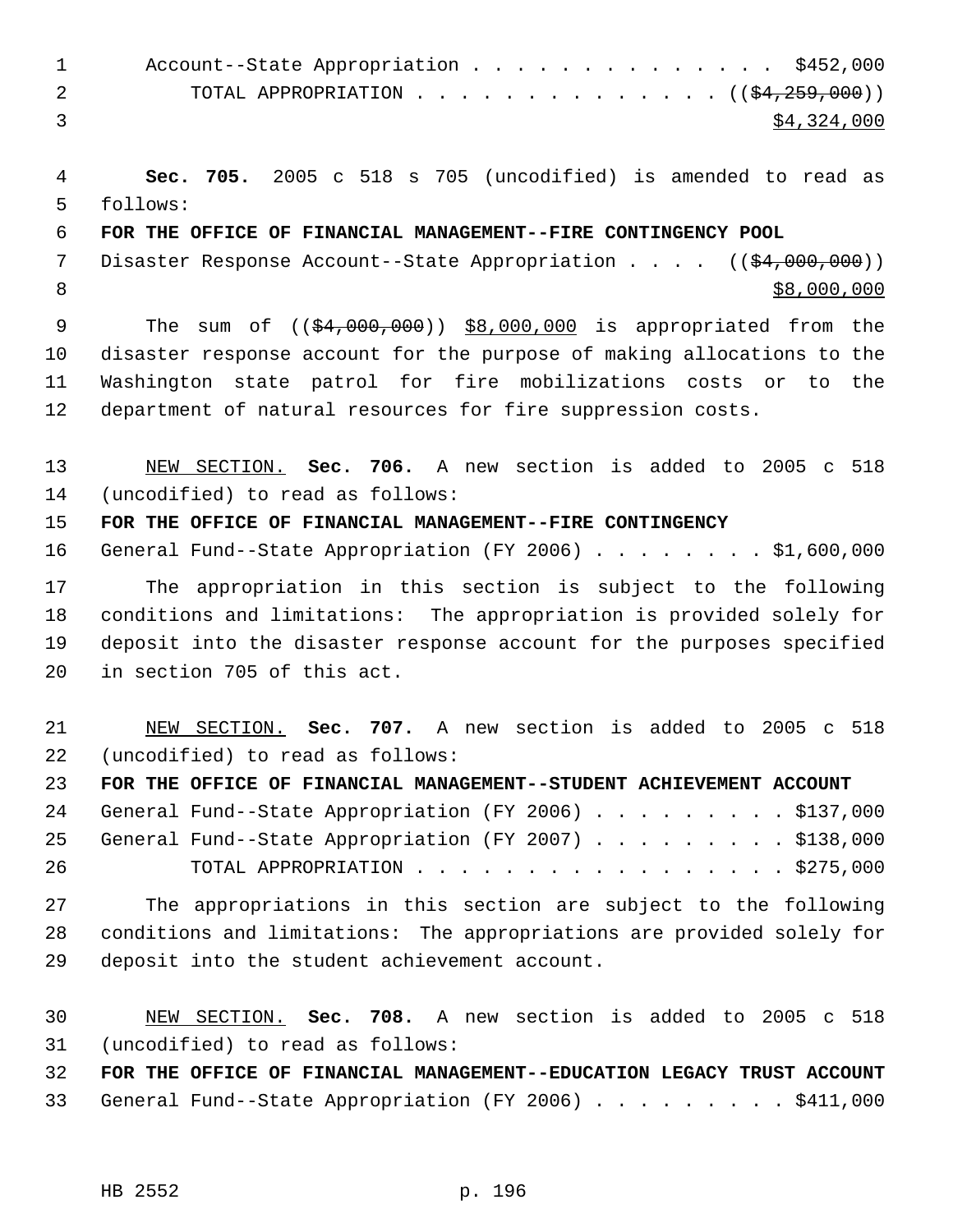|  |  |  |  |  |  |  |  |  |  | 1 General Fund--State Appropriation (FY 2007) \$411,000 |
|--|--|--|--|--|--|--|--|--|--|---------------------------------------------------------|
|  |  |  |  |  |  |  |  |  |  | TOTAL APPROPRIATION \$822,000                           |

 The appropriations in this section are subject to the following conditions and limitations: The appropriations are provided solely for deposit into the education legacy trust account.

 NEW SECTION. **Sec. 709.** A new section is added to 2005 c 518 (uncodified) to read as follows:

 **FOR SUNDRY CLAIMS.** The following sums, or so much thereof as may be necessary, are appropriated from the general fund, unless otherwise indicated, for relief of various individuals, firms, and corporations for sundry claims. These appropriations are to be disbursed on vouchers approved by the director of the office of financial management, except as otherwise provided, as follows:

 (1) Reimbursement of criminal defendants acquitted on the basis of self-defense, pursuant to RCW 9A.16.110: Kirk F. Schultz, claim number SCJ 2006-01 . . . . . . . . . . . . . . . . . . . . . . . . . \$12,312

 (2) Payment from the state wildlife account for damage to crops by wildlife pursuant to RCW 77.36.050: For deposit into the self- insurance liability account for reimbursement of payment made to Circle S Landscape, claim number SCG 04-05 . . . . . . . . . . . . . \$21,926

 **Sec. 710.** 2005 c 518 s 713 (uncodified) is amended to read as follows:

 **FOR THE DEPARTMENT OF RETIREMENT SYSTEMS--CONTRIBUTIONS TO RETIREMENT SYSTEMS.** The appropriations in this section are subject to the following conditions and limitations: The appropriations for the law enforcement officers' and firefighters' retirement system shall be made on a monthly basis beginning July 1, 2005, consistent with chapter 41.45 RCW, and the appropriations for the judges and judicial retirement systems shall be made on a quarterly basis consistent with chapters 2.10 and 2.12 RCW.

 (1) There is appropriated for state contributions to the law enforcement officers' and fire fighters' retirement system: General Fund--State Appropriation (FY 2006) . . . . . . . \$32,450,000

General Fund--State Appropriation (FY 2007) . . . . . . . \$38,550,000

 (a) \$100,000 of the general fund--state appropriations for fiscal year 2006 and \$200,000 of the general fund--state appropriations for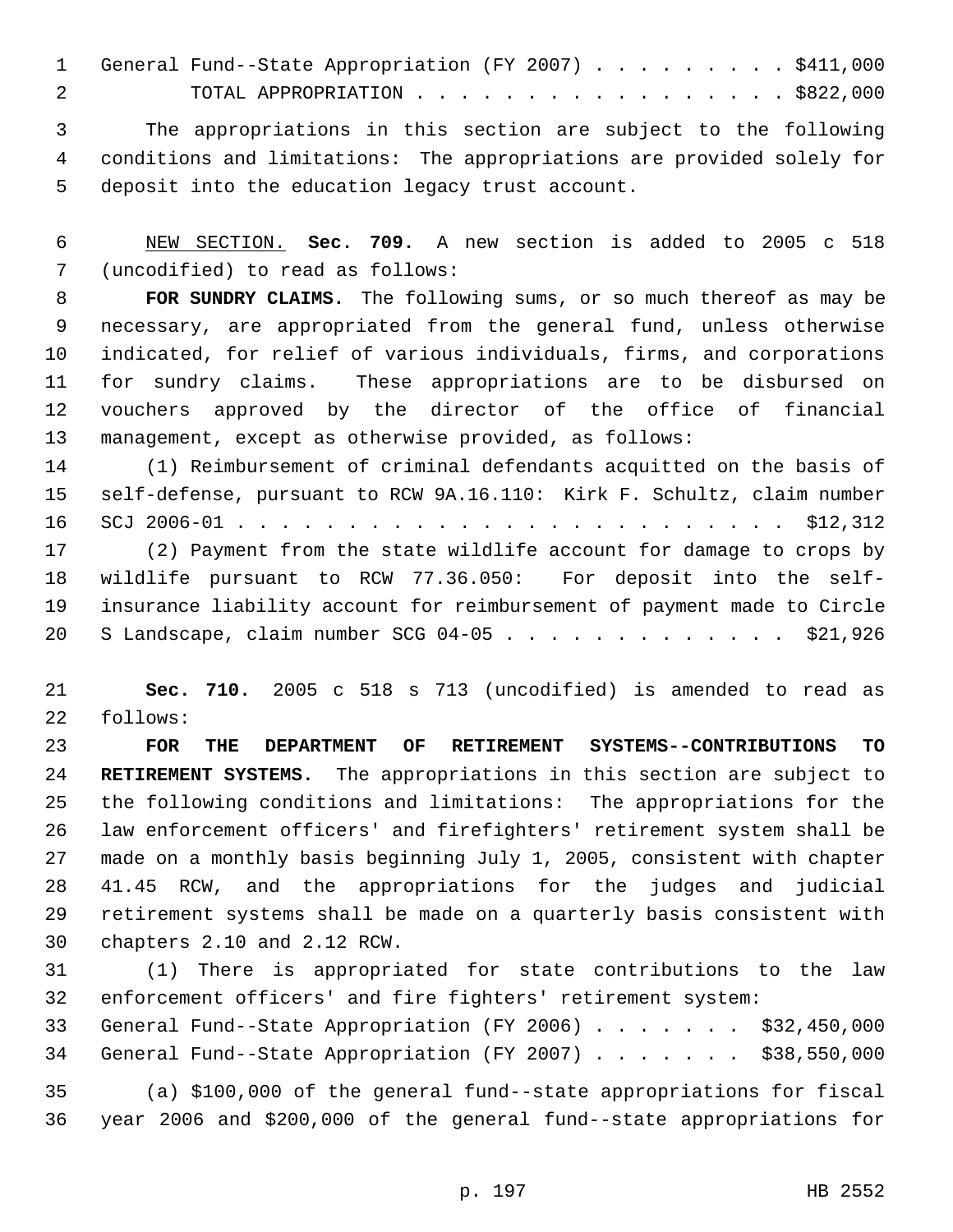fiscal year 2007 are provided solely to implement Substitute House Bill No. 1936 (emergency medical technicians). If the bill is not enacted by June 30, 2005, the amounts provided shall lapse.

 (b) \$950,000 of the general fund--state appropriation for fiscal year 2006 and \$950,000 of the general fund--state appropriation for fiscal year 2007 are provided solely for the state contributions required under Substitute Senate Bill No. 5615 (law enforcement officers' and fire fighters' retirement system plan 2 disability benefit). If the bill is not enacted by June 30, 2005, the amounts provided shall lapse.

 (2) There is appropriated for contributions to the judicial retirement system: 13 General Fund--State Appropriation (FY 2006) . . . . . . ((\$6,000,000)) \$6,601,000 15 General Fund--State Appropriation (FY 2007) . . . . . . ((\$6,000,000))  $\frac{$9,539,000}{ }$  (3) There is appropriated for contributions to the judges retirement system: General Fund--State Appropriation (FY 2006) . . . . . . . . . \$300,000 20 General Fund--State Appropriation (FY 2007) . . . . . . . . . \$300,000 21 TOTAL APPROPRIATION . . . . . . . . . . . . . ((\$83,600,000)) \$87,740,000

 NEW SECTION. **Sec. 711.** A new section is added to 2005 c 518 (uncodified) to read as follows:

**FOR THE GOVERNOR--EMERGENCY COMMUNICATIONS INTEROPERABILITY**

Public Safety and Education Account--State Appropriation . . \$500,000

 The appropriation in this section is subject to the following conditions and limitations: Funds are provided for acquisition and deployment of interoperable telecommunications devices to local jurisdictions. One program manager position is provided to assist local and state public safety providers improve their interoperability readiness and enhance levels of cooperation and coordination. The governor shall allocate these funds as necessary with consultive assistance from the state interoperability executive committee.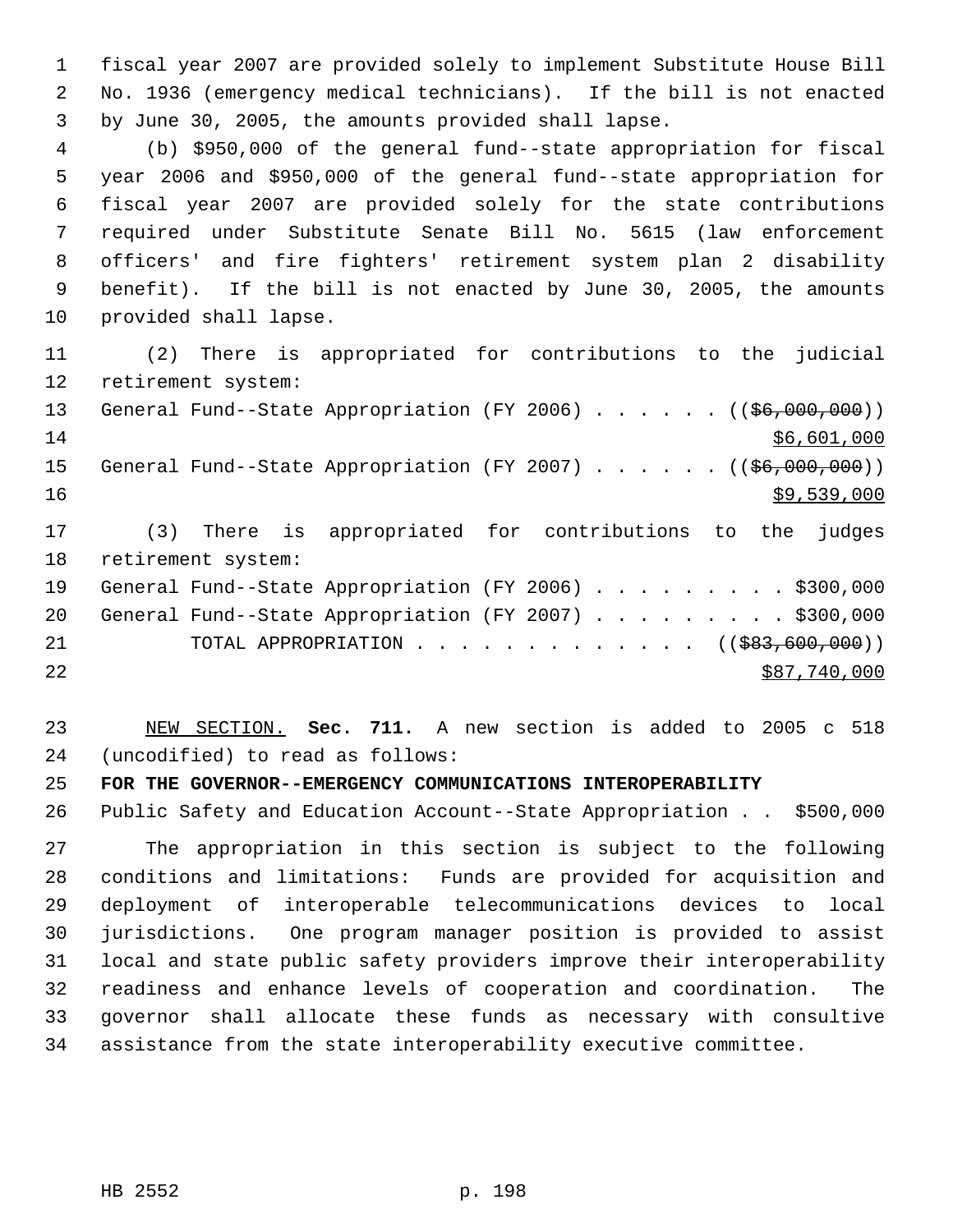**Sec. 712.** 2005 c 518 s 716 (uncodified) is amended to read as follows: **FOR THE GOVERNOR--LIFE SCIENCES DISCOVERY FUND AUTHORITY** 

4 General Fund--State Appropriation (FY 2006) . . . . . . . . \$150,000 5 General Fund--State Appropriation (FY 2007) . . . . . . . . \$992,000 6 TOTAL APPROPRIATION . . . . . . . . . . . . . . . . \$1,142,000

7 The ((appropriation)) appropriations in this section ((is)) are subject to the following conditions and limitations: The 9 ((appropriation)) appropriations in this section ( $(i\pm s)$ ) are provided solely for a grant to the life sciences discovery fund authority to be 11 used in accordance with ((Engrossed Second Substitute Senate Bill No. 12 5581 (life sciences))) chapter 424, Laws of 2005 (life sciences 13 research). ((If the bill is not enacted by June 30, 2005, the 14 appropriation in this section shall lapse.))

 **Sec. 713.** 2005 c 518 s 720 (uncodified) is amended to read as follows:

 **STRATEGIC PURCHASING STRATEGY.** (1) The office of financial management shall work with the appropriate state agencies to generate savings of \$50,000,000, of which \$25,000,000 shall be from the state general fund, that can arise from a strategic purchasing strategy. ((From appropriations in this act, the office of financial management 22 shall reduce)) General fund--state ((allotments by \$8 million)) 23 appropriations have been reduced by \$4,000,000 for fiscal year 2006 and 24 by ((\$17 million)) \$21,000,000 for fiscal year 2007 to reflect the 25 savings from the strategic purchasing strategy. ((The allotment 26 reductions shall be placed in unallotted status and remain unexpended)) These appropriation reductions are reflected in individual agency appropriations in this act.

 (2) The department of general administration, with the assistance of the department of information services and the department of printing and in consultation with the office of financial management, shall conduct an analysis of the state's purchasing processes to identify the most reasonable strategy of attaining a statewide savings target of \$50,000,000 without affecting direct program activities. The analysis shall identify savings by agency and fund that will result from the implementation of a strategic purchasing strategy. The results of this analysis shall then be provided to the director of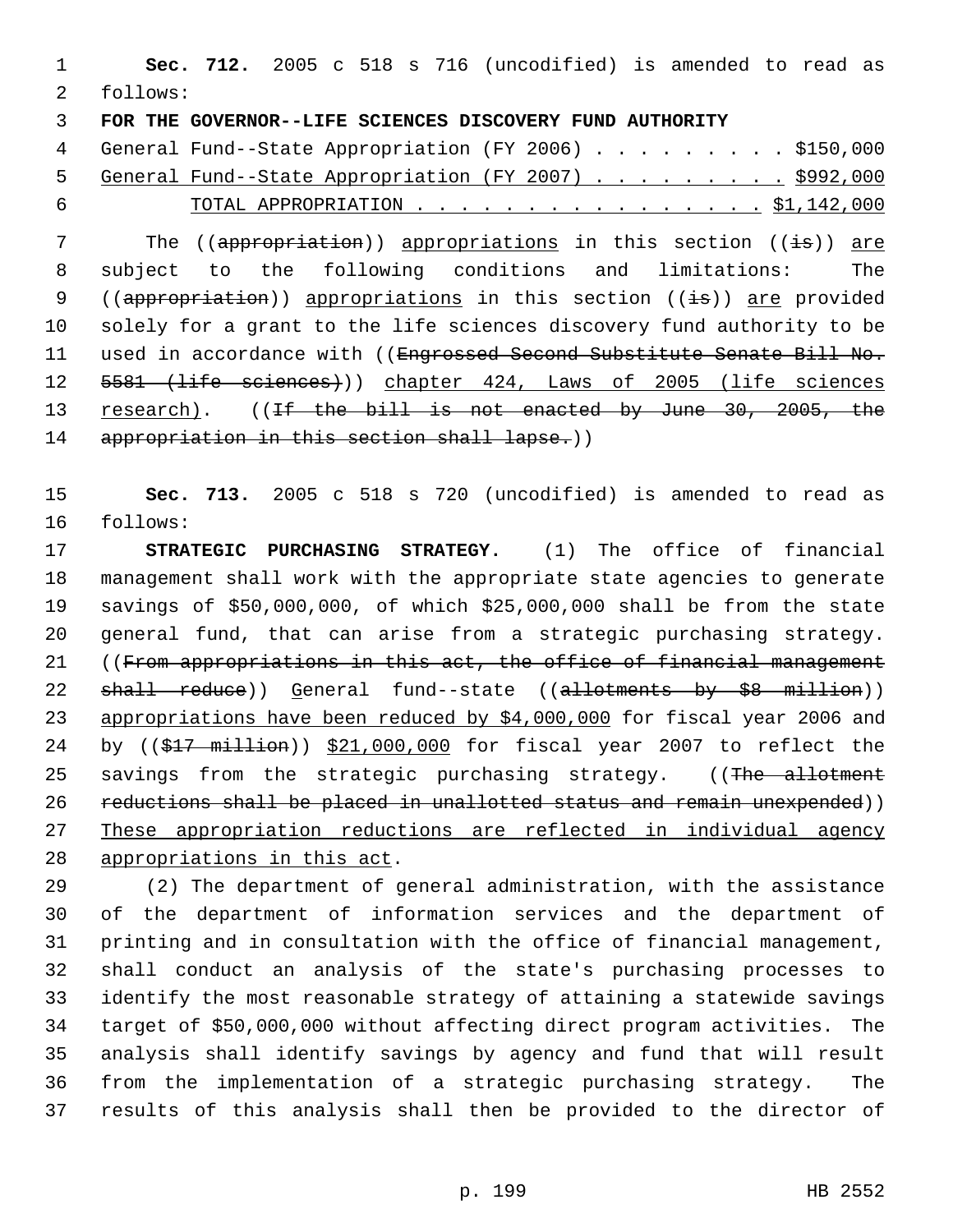financial management by October 1, 2005, so the director may use it as the basis to achieve the savings identified in subsection (1) of this section.

 (3) Before the purchase of goods and services, all state agencies and higher education institutions shall first consider the utilization of current or existing master contracts. All state agencies and higher education institutions shall strive to use master contracts when that use is consistent with the agency's requirements and purchase is financially cost-effective.

 NEW SECTION. **Sec. 714.** A new section is added to 2005 c 518 (uncodified) to read as follows:

 **FOR THE OFFICE OF FINANCIAL MANAGEMENT--CONTRIBUTIONS TO RETIREMENT SYSTEMS.** Beginning July 1, 2006, through June 30, 2007, the following add-on employer contribution rates are established. These rates shall be collected in addition to already established employer contribution rates:

 (1) For all members of the public employees' retirement system, an additional 0.87%;

 (2) For all members for the teachers' retirement system, an additional 1.29%;

 (3) For all members of the school employees' retirement system, an additional 0.87%; and

 (4) For all members of the public safety employees' retirement system, an additional 0.87%.

 These rates are to be used as contributions to the unfunded liabilities of the public employees' retirement system plan 1 and the teachers' retirement system plan 1.

 NEW SECTION. **Sec. 715.** A new section is added to 2005 c 518 (uncodified) to read as follows:

 **FOR THE OFFICE OF FINANCIAL MANAGEMENT--PENSION PLAN 1 UNFUNDED LIABILITIES**

Pension Funding Stabilization

 Account--State Appropriation . . . . . . . . . . . . . . \$579,000 Public Safety and Education Account--State Appropriation . . . \$77,000 Judicial Information Account--State Appropriation . . . . . . \$30,000 Retirement Systems Expense Account--State Appropriation . . . . \$7,000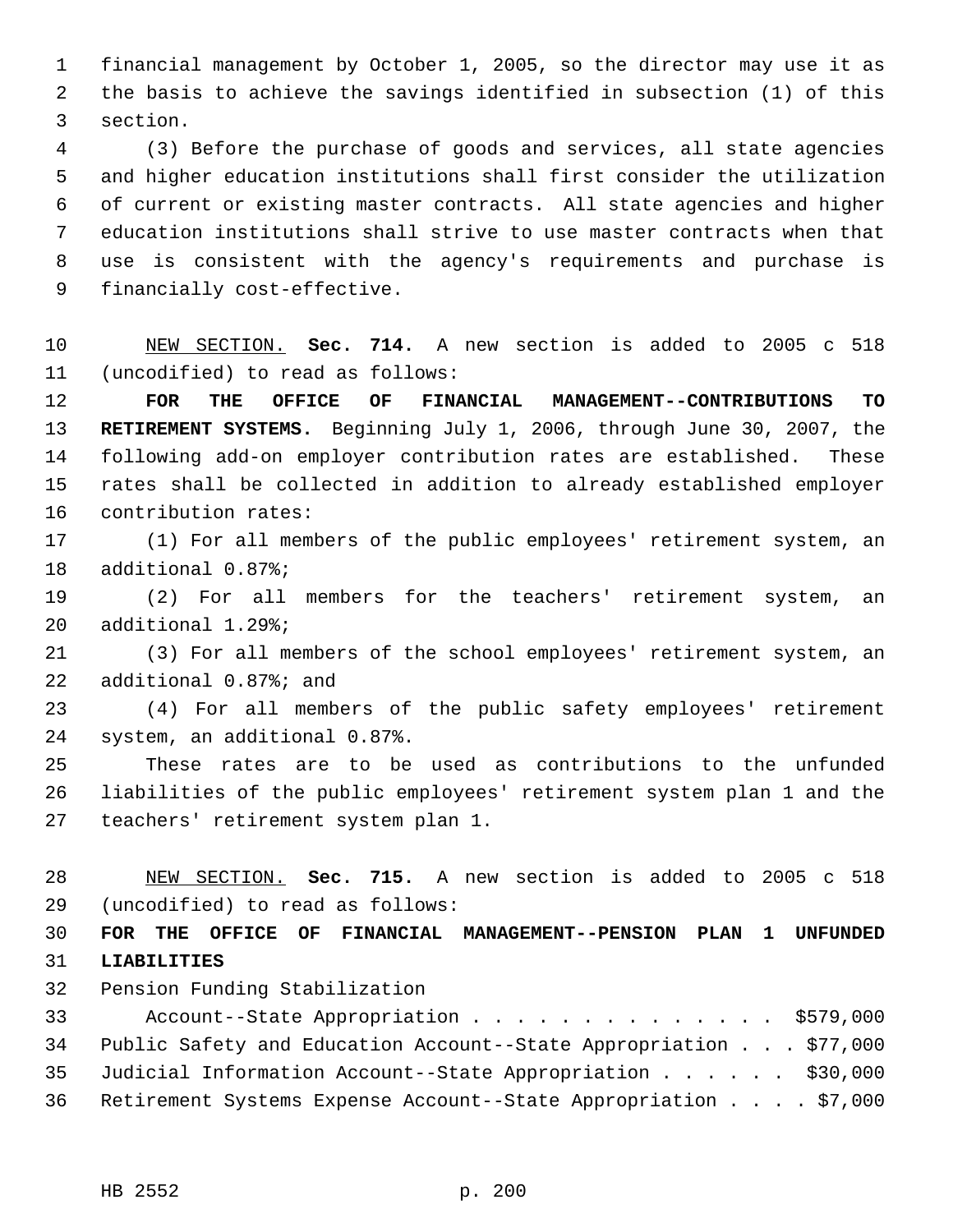TOTAL APPROPRIATION . . . . . . . . . . . . . . . . . \$693,000

 The appropriations in this section are provided solely for the purposes designated in this section and are subject to the following conditions and limitations: The appropriations are sufficient to fund an additional 0.87% contribution to the public employees' retirement system and an additional 1.29% contribution to the teachers' retirement system for legislative and judicial employees from July 1, 2006, until June 30, 2007. The office of financial management shall update agency appropriation schedules to reflect the addition of the funding in this section, as identified by agency in OFM document #2006-6R, dated December 20, 2005.

 NEW SECTION. **Sec. 716.** A new section is added to 2005 c 518 (uncodified) to read as follows:

 **FOR THE OFFICE OF FINANCIAL MANAGEMENT--PENSION FUNDING STABILIZATION ACCOUNT**

|    |  | 16 General Fund--State Appropriation (FY 2006) \$127,401,000 |  |  |  |  |  |
|----|--|--------------------------------------------------------------|--|--|--|--|--|
|    |  | 17 General Fund--State Appropriation (FY 2007) \$48,599,000  |  |  |  |  |  |
| 18 |  | TOTAL APPROPRIATION \$176,000,000                            |  |  |  |  |  |

 The appropriations in this section are subject to the following conditions and limitations: The appropriations are provided solely for deposit into the pension funding stabilization account for the purpose of reducing the unfunded public employees' retirement system and teachers' retirement system pension liability. If the bill creating this account is not enacted by June 30, 2006, the appropriation in this section shall lapse.

 NEW SECTION. **Sec. 717.** A new section is added to 2005 c 518 (uncodified) to read as follows:

 **FOR THE OFFICE OF FINANCIAL MANAGEMENT--WASHINGTON BIOENERGY LOAN ACCOUNT**

General Fund--State Appropriation (FY 2007) . . . . . . . \$17,500,000

 The appropriation in this section is subject to the following conditions and limitations: The appropriation is provided solely for deposit into the Washington bioenergy loan account. If the bill creating this account is not enacted by June 30, 2006, the appropriation in this section shall lapse.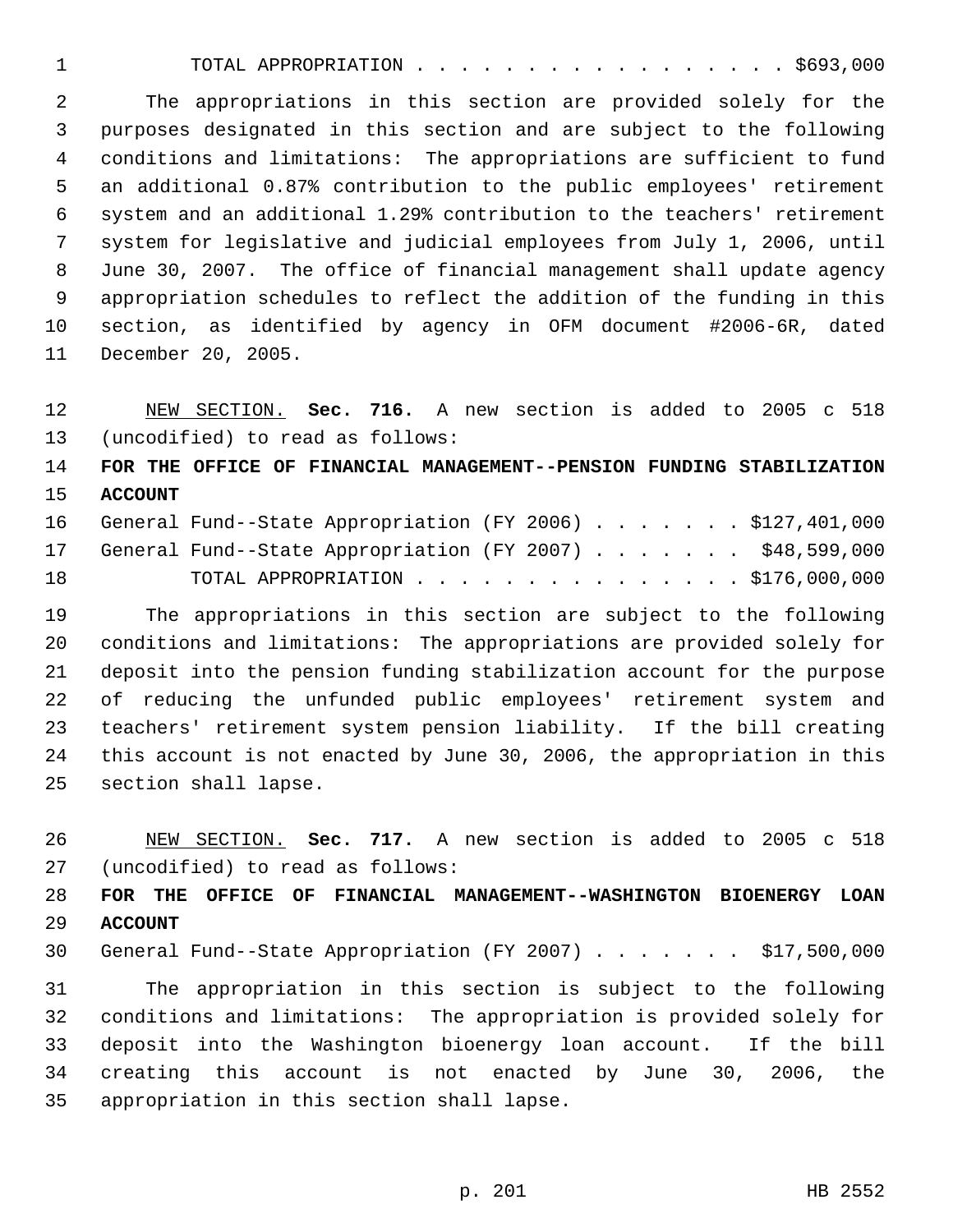NEW SECTION. **Sec. 718.** A new section is added to 2005 c 518 (uncodified) to read as follows:

 **FOR THE OFFICE OF FINANCIAL MANAGEMENT--DISABILITY SURVIVOR'S BENEFIT** 4 General Fund--State Appropriation (FY 2006) . . . . . . . . . \$18,000 Public Safety and Education Account--State Appropriation . . . \$24,000 Violence Reduction and Drug Enforcement

7 Account--State Appropriation . . . . . . . . . . . . . . \$1,000 8 TOTAL APPROPRIATION . . . . . . . . . . . . . . . . \$43,000

 The appropriations in this section are subject to the following conditions and limitations: The appropriations are provided solely for allocation to the department of retirement systems for the Washington state patrol retirement system.

 NEW SECTION. **Sec. 719.** A new section is added to 2005 c 518 (uncodified) to read as follows:

 **FOR THE OFFICE OF FINANCIAL MANAGEMENT--CENTRAL SERVICE AGENCY CHARGES** 16 General Fund--State Appropriation (FY 2007) . . . . . . . . \$118,000 Public Safety and Education Account--State Appropriation . . . \$40,000 Department of Retirement Systems Expense 19 Account--State Appropriation . . . . . . . . . . . . . . \$2,000

TOTAL APPROPRIATION . . . . . . . . . . . . . . . . . \$160,000

 The appropriations in this section are subject to the following conditions and limitations: The appropriations are provided solely for central service agency charge adjustments for legislative and judicial agencies. The office of financial management shall update agency appropriation schedules to reflect the addition of the funding in this section as identified by agency in OFM document #2006-90, dated December 20, 2005.

 NEW SECTION. **Sec. 720.** A new section is added to 2005 c 518 (uncodified) to read as follows:

**FOR THE OFFICE OF FINANCIAL MANAGEMENT--HEALTH SERVICES ACCOUNT**

 General Fund--State Appropriation (FY 2006) . . . . . . . \$41,913,000 General Fund--State Appropriation (FY 2007) . . . . . . . \$43,087,000 TOTAL APPROPRIATION . . . . . . . . . . . . . . . \$85,000,000 The appropriations in this section are subject to the following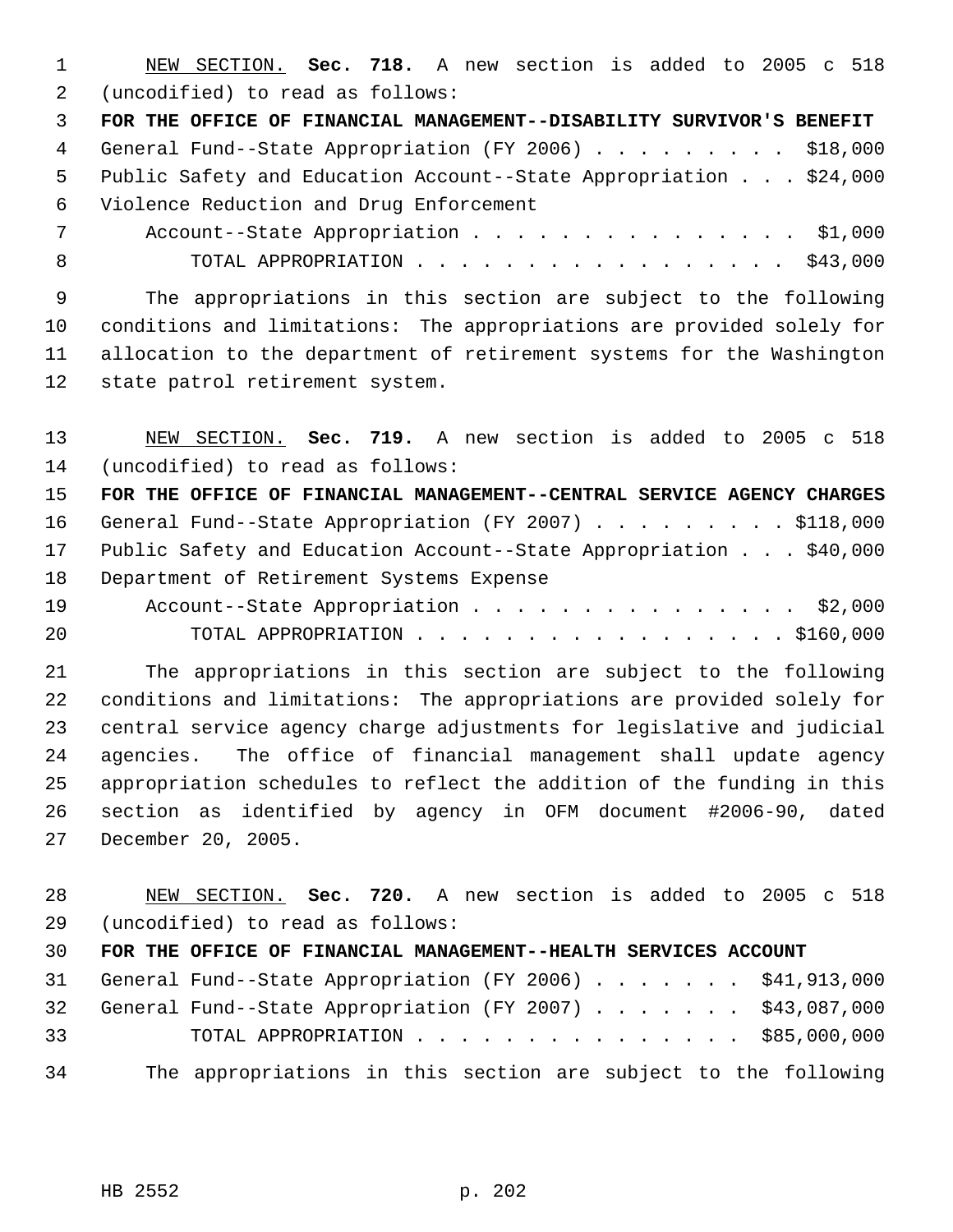conditions and limitations: The appropriations are provided solely for deposit into the health services account.

 NEW SECTION. **Sec. 721.** A new section is added to 2005 c 518 (uncodified) to read as follows:

**FOR THE OFFICE OF FINANCIAL MANAGEMENT--ECONOMIC STABILITY ACCOUNT**

General Fund--State Appropriation (FY 2006) . . . . . . . \$464,000,000

 The appropriation in this section is subject to the following conditions and limitations: The appropriation is provided solely for deposit into the economic stability account. If the bill creating this account is not enacted by June 30, 2006, the appropriation in this section shall lapse.

(End of part)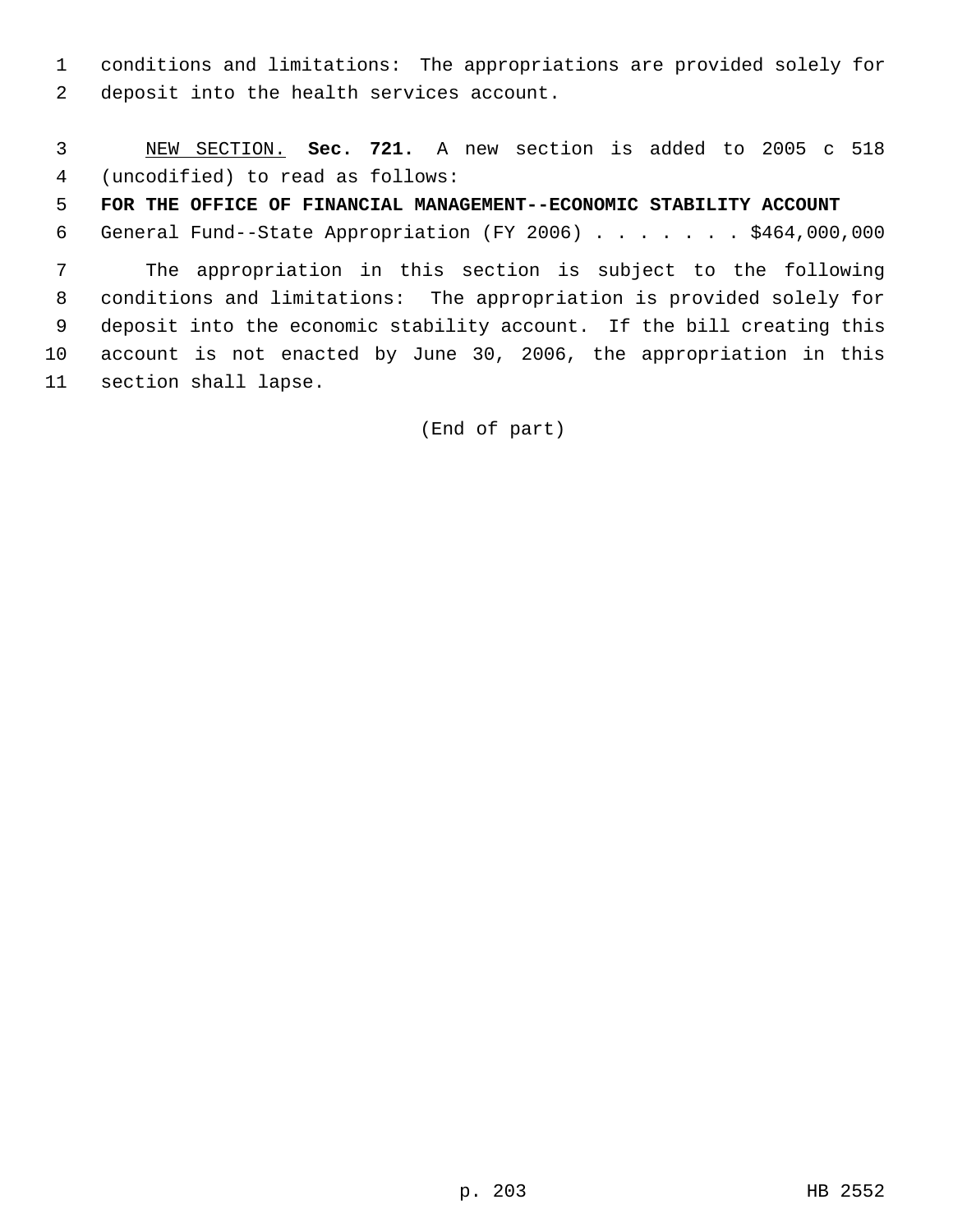| $\mathbf{1}$   | PART VIII                                                            |
|----------------|----------------------------------------------------------------------|
| $\overline{2}$ | OTHER TRANSFERS AND APPROPRIATIONS                                   |
|                |                                                                      |
| 3              | Sec. 801. 2005 c 518 s 801 (uncodified) is amended to read as        |
| 4<br>5         | follows:<br>FOR THE STATE TREASURER--STATE REVENUES FOR DISTRIBUTION |
| 6              | General Fund Appropriation for fire insurance                        |
| 7              | premium distributions $($ $($ $\frac{6}{6}$ , $\frac{577}{600})$     |
| 8              | \$6,561,000                                                          |
| 9              | General Fund Appropriation for public utility                        |
| 10             | district excise tax distributions<br>$((\frac{1545}{122},000))$      |
| 11             | \$44,292,000                                                         |
| 12             | General Fund Appropriation for prosecuting                           |
| 13             | attorney distributions<br>$((\frac{2}{53}, \frac{457}{1000}))$       |
| 14             | \$3,568,000                                                          |
| 15             | General Fund Appropriation for boating safety and                    |
| 16             | education distributions $($ $($ $$4,430,000)$ $)$                    |
| 17             | \$4,252,000                                                          |
| 18             | General Fund Appropriation for other tax                             |
| 19             | \$38,000<br>distributions                                            |
| 20             | Death Investigations Account Appropriation for                       |
| 21             | distribution to counties for publicly                                |
| 22             | \$1,969,000                                                          |
| 23             | Aquatic Lands Enhancement Account Appropriation                      |
| 24             | for harbor improvement revenue                                       |
| 25             | distribution<br>. \$147,000                                          |
| 26             | Timber Tax Distribution Account Appropriation for                    |
| 27             | distribution to "timber" counties ( $(\frac{271}{10000})$ )          |
| 28<br>29       | \$83,325,000<br>County Criminal Justice Assistance                   |
| 30             | Appropriation<br>((\$553,914,000))                                   |
| 31             | \$53,650,000                                                         |
| 32             | Municipal Criminal Justice Assistance                                |
| 33             | Appropriation<br>((\$21,104,000))                                    |
| 34             | <u>\$21,315,000</u>                                                  |
| 35             | Liquor Excise Tax Account Appropriation for                          |
| 36             | liquor excise tax distribution $($ $($ \$37,413,000) $)$             |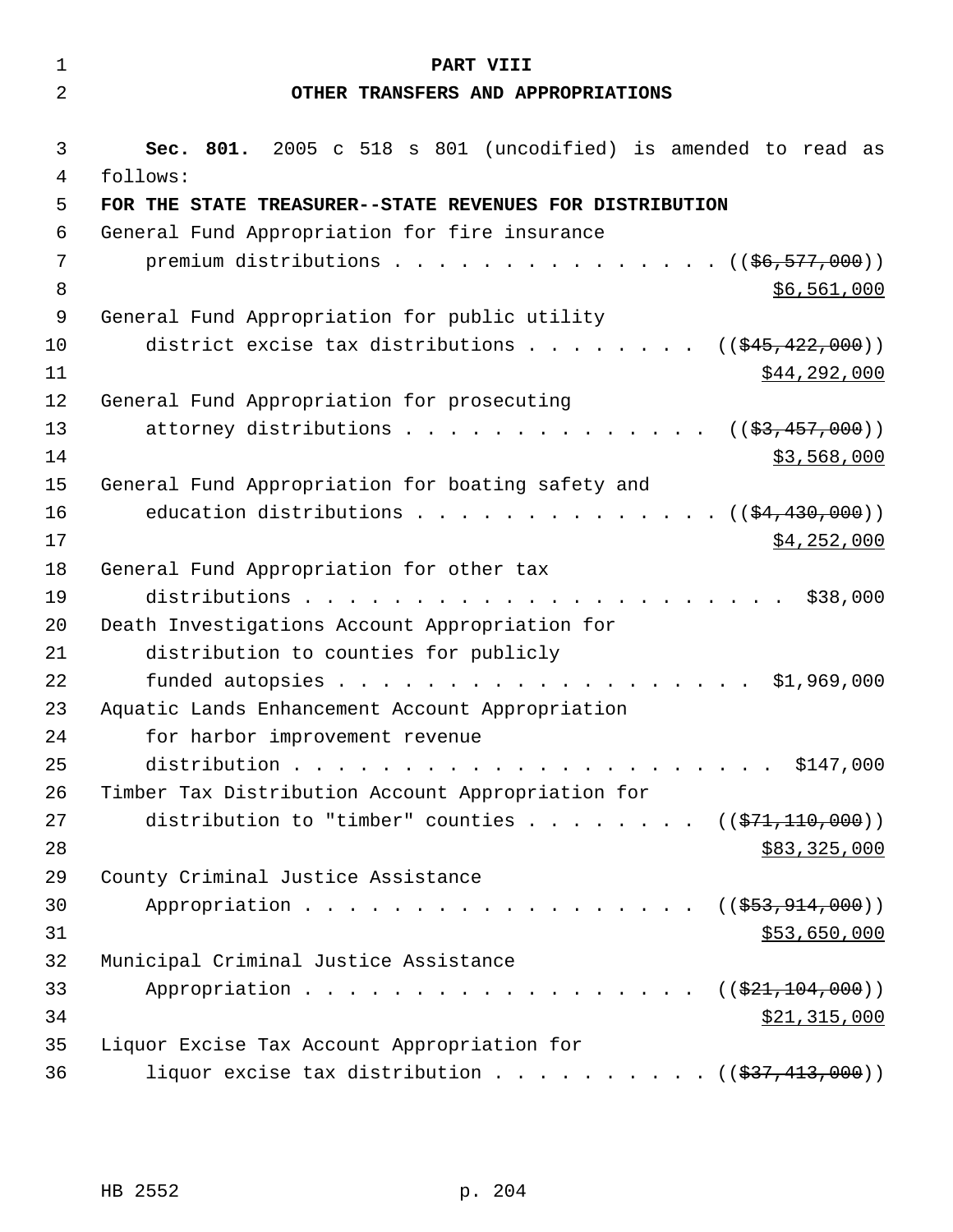$\frac{1}{340,512,000}$ 

 Liquor Revolving Account Appropriation for 3 liquor profits distribution . . . . . . . . . . ((\$76,186,000))  $\frac{4}{388,818,000}$  City-County Assistance Account Appropriation for local government financial assistance distribution . . \$20,100,000 7 TOTAL APPROPRIATION . . . . . . . . . . . . ((\$350,527,000)) 8 \$368,547,000 \$368,547,000 The total expenditures from the state treasury under the appropriations in this section shall not exceed the funds available under statutory distributions for the stated purposes. **Sec. 802.** 2005 c 518 s 802 (uncodified) is amended to read as follows: **FOR THE STATE TREASURER--FOR THE COUNTY CRIMINAL JUSTICE ASSISTANCE ACCOUNT**  16 Impaired Driving Safety Account Appropriation . . . . ((\$1,913,400)) \$2,050,000 The appropriation in this section is subject to the following conditions and limitations: The amount appropriated in this section shall be distributed quarterly during the 2005-07 biennium in accordance with RCW 82.14.310. This funding is provided to counties for the costs of implementing criminal justice legislation including, but not limited to: Chapter 206, Laws of 1998 (drunk driving penalties); chapter 207, Laws of 1998 (DUI penalties); chapter 208, Laws of 1998 (deferred prosecution); chapter 209, Laws of 1998 (DUI/license suspension); chapter 210, Laws of 1998 (ignition interlock violations); chapter 211, Laws of 1998 (DUI penalties); chapter 212, Laws of 1998 (DUI penalties); chapter 213, Laws of 1998 (intoxication levels lowered); chapter 214, Laws of 1998 (DUI penalties); and chapter 215, Laws of 1998 (DUI provisions). **Sec. 803.** 2005 c 518 s 803 (uncodified) is amended to read as follows: **FOR THE STATE TREASURER--FOR THE MUNICIPAL CRIMINAL JUSTICE ASSISTANCE ACCOUNT** 

35 Impaired Driving Safety Account Appropriation . . . . ((\$1,275,600))  $\frac{$1,367,000}{9}$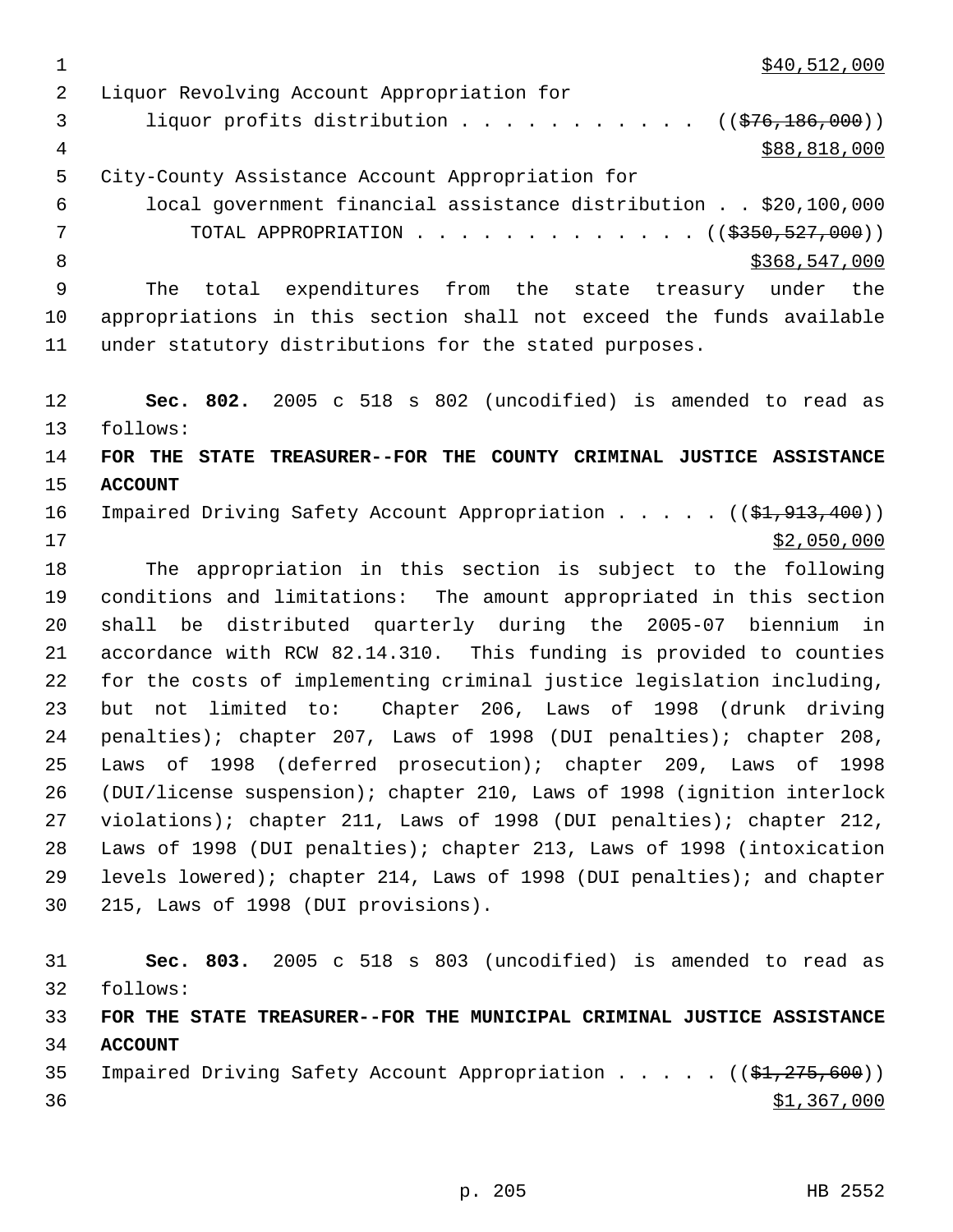The appropriation in this section is subject to the following conditions and limitations: The amount appropriated in this section shall be distributed quarterly during the 2005-07 biennium to all cities ratably based on population as last determined by the office of financial management. The distributions to any city that substantially decriminalizes or repeals its criminal code after July 1, 1990, and that does not reimburse the county for costs associated with criminal cases under RCW 3.50.800 or 3.50.805(2), shall be made to the county in which the city is located. This funding is provided to cities for the costs of implementing criminal justice legislation including, but not limited to: Chapter 206, Laws of 1998 (drunk driving penalties); chapter 207, Laws of 1998 (DUI penalties); chapter 208, Laws of 1998 (deferred prosecution); chapter 209, Laws of 1998 (DUI/license 14 suspension); chapter 210, Laws of 1998 (ignition interlock violations); chapter 211, Laws of 1998 (DUI penalties); chapter 212, Laws of 1998 (DUI penalties); chapter 213, Laws of 1998 (intoxication levels lowered); chapter 214, Laws of 1998 (DUI penalties); and chapter 215, Laws of 1998 (DUI provisions).

 **Sec. 804.** 2005 c 518 s 804 (uncodified) is amended to read as follows: **FOR THE STATE TREASURER--FEDERAL REVENUES FOR DISTRIBUTION** General Fund Appropriation for federal grazing 23 fees distribution . . . . . . . . . . . . . . . . ((\$1,632,000)) 24 \$1,644,000 General Fund Appropriation for federal flood control funds distribution . . . . . . . . . . . . . . . . \$68,000 Forest Reserve Fund Appropriation for federal forest reserve fund distribution . . . . . . . . . . . \$84,500,000 29 TOTAL APPROPRIATION . . . . . . . . . . . . . ((\$86,200,000))  $30 \,$  \$86,212,000 The total expenditures from the state treasury under the appropriations in this section shall not exceed the funds available under statutory distributions for the stated purposes.

 **Sec. 805.** 2005 c 518 s 805 (uncodified) is amended to read as follows:

**FOR THE STATE TREASURER--TRANSFERS.** For transfers in this section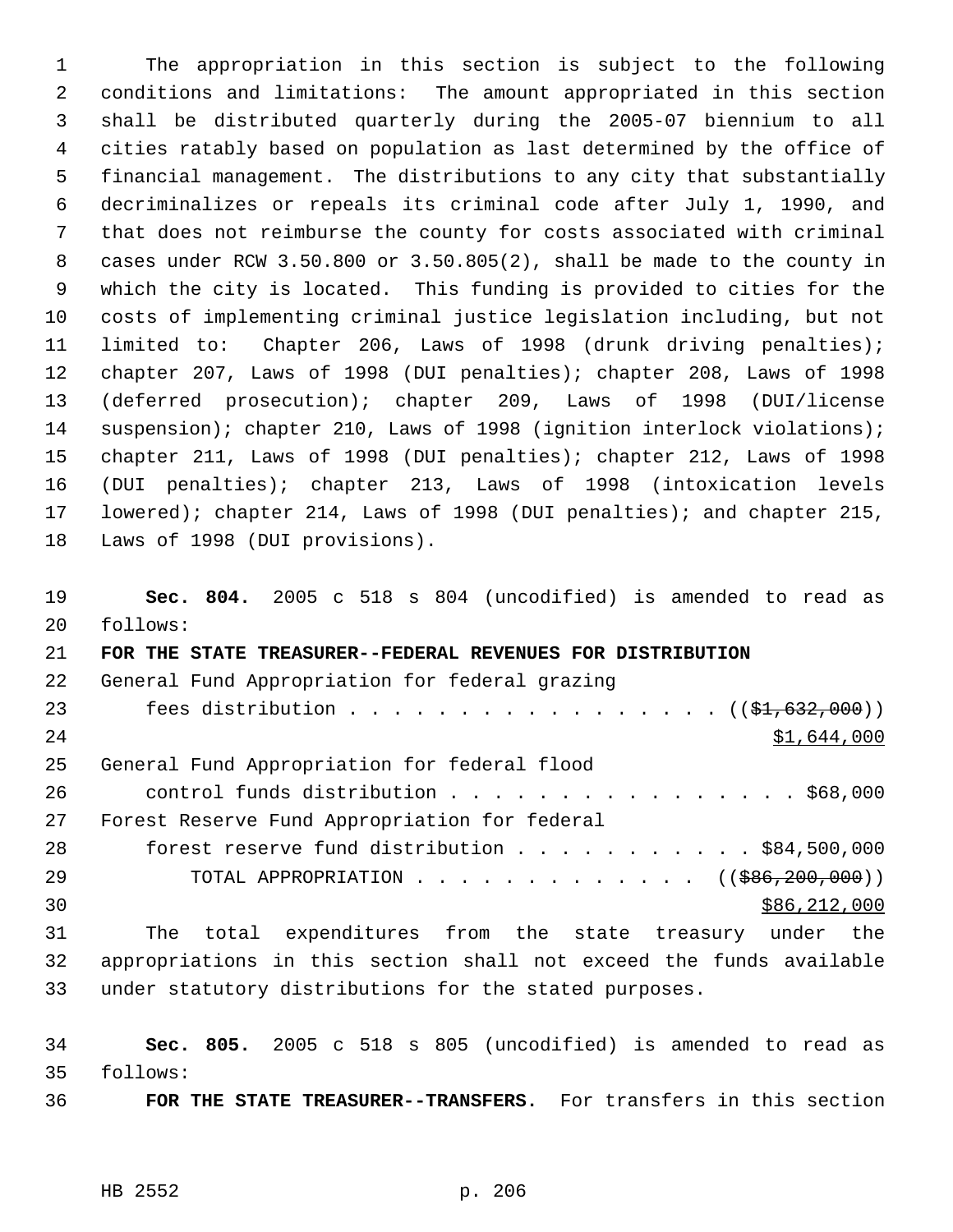to the state general fund, pursuant to RCW 43.135.035(5), the state expenditure limit shall be increased by the amount of the transfer. The increase shall occur in the fiscal year in which the transfer occurs. State Convention and Trade Center Account: For transfer to the state general fund, \$5,150,000 for fiscal year 2006 and \$5,150,000 8 for fiscal year 2007 . . . . . . . . . . . . . . . . \$10,300,000 General Fund: For transfer to the tourism development and promotion account, \$150,000 11 for fiscal year 2006 ((and \$150,000 for fiscal year 2007)) . . . . . . . . . . . . . . . . . . . . . ((\$300,000))  $\frac{$150,000}{ }$  Financial Services Regulation Account: For transfer to the state general fund, \$778,000 for fiscal year 2006 and \$779,000 for fiscal year 2007 . . . . . . . . . . . . . . . . . . . . . . . \$1,557,000 Public Works Assistance Account: For transfer to the drinking water assistance account, \$8,400,000 for fiscal year 2006 . . . . . . . . . . . . . . . . . . . . . . . \$8,400,000 Tobacco Settlement Account: For transfer to the health services account, in an amount not to exceed the actual balance 25 of the tobacco settlement account . . . . . . . . . \$185,823,000 Health Services Account: For transfer to the state general fund, \$45,000,000 for fiscal year 2006 . . . . . . . . . . . . . . . . . . . . . . \$45,000,000 Health Services Account: For transfer to the tobacco prevention and control account . . . . . . . . \$23,366,000 Health Services Account: For transfer to the 32 water quality account . . . . . . . . . . . . . . . . \$7,885,000 Health Services Account: For transfer to the violence reduction and drug enforcement account . . . . . . . . . . . . . . . . . . . . . . . . \$6,932,000 Public Employees' and Retirees' Insurance Account: For transfer to the state general fund, \$40,000,000 for fiscal year 2006 and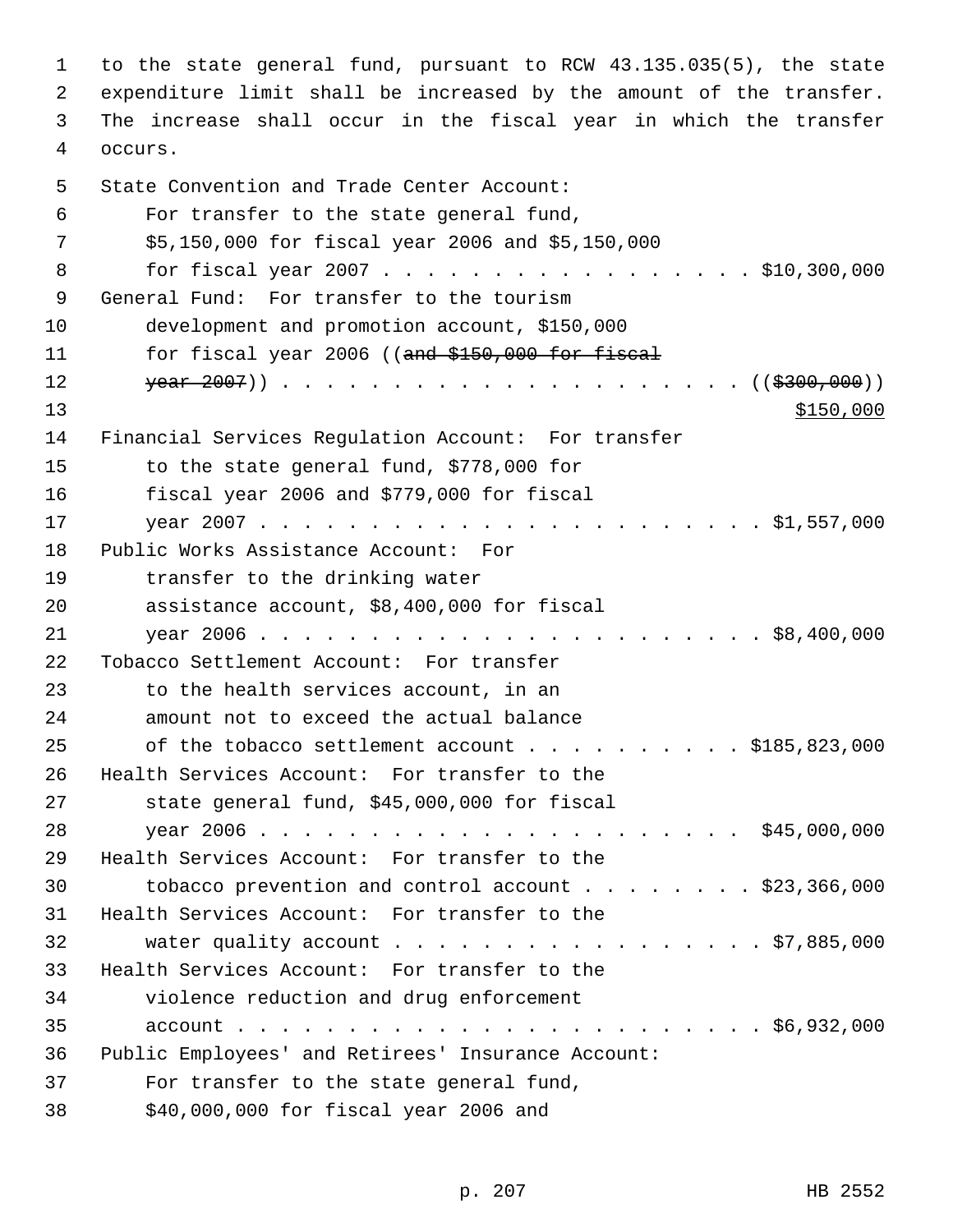| 1  | $$45,000,000$ for fiscal year 2007 \$85,000,000                                      |
|----|--------------------------------------------------------------------------------------|
| 2  | Department of Retirement Systems Expense Account:                                    |
| 3  | For transfer to the state general fund,                                              |
| 4  | $$2,000,000$ for fiscal year 2006 \$2,000,000                                        |
| 5  | Secretary of State's Revolving Account: For                                          |
| 6  | transfer to the state general fund, \$250,000                                        |
| 7  | for fiscal year 2006 and $$250,000$ for                                              |
| 8  | \$500,000                                                                            |
| 9  | State Treasurer's Service Account: For transfer                                      |
| 10 | to the state general fund, \$5,500,000 for fiscal                                    |
| 11 | year 2006 and \$5,000,000 for fiscal year                                            |
| 12 |                                                                                      |
| 13 | General Fund: For transfer to the water quality                                      |
| 14 | account, \$318,000 for fiscal year 2006 and                                          |
| 15 | $$319,000$ for fiscal year 2007 \$637,000                                            |
| 16 | State Toxics Control Account: For transfer to the                                    |
| 17 | water quality account \$12,500,000                                                   |
| 18 | Water Quality Account: For transfer to the                                           |
| 19 | water pollution control revolving account $($ $($ $\frac{210}{534}, \frac{000}{10})$ |
| 20 | <u>\$16,534,000</u>                                                                  |
| 21 | Pollution Liability Insurance Trust Account: For                                     |
| 22 | transfer to the state general fund $($ $($ \$7,500,000) $)$                          |
| 23 | \$3,750,000                                                                          |
| 24 | Drinking Water Assistance Account: For transfer                                      |
| 25 | to the drinking water assistance repayment                                           |
| 26 | account, an amount not to exceed $($ $($ $\frac{15}{615},000,000) )$                 |
| 27 | \$21,800,000                                                                         |
| 28 | Waste Reduction, Recycling, and Litter Control                                       |
| 29 | Account: For transfer to the state general                                           |
| 30 | fund, $$1,000,000$ for fiscal year 2006 and                                          |
| 31 | $$1,000,000$ for fiscal year 2007 \$2,000,000                                        |
| 32 | Public Works Assistance Account: For transfer to                                     |
| 33 | the public facility construction loan revolving                                      |
| 34 | account, $$4,500,000$ for fiscal year 2006 $$4,500,000$                              |
| 35 | Nisqually Earthquake Account: For transfer to                                        |
| 36 | the disaster response account, \$3,000,000 for                                       |
| 37 |                                                                                      |
| 38 | Natural Resources Equipment Revolving Fund: For                                      |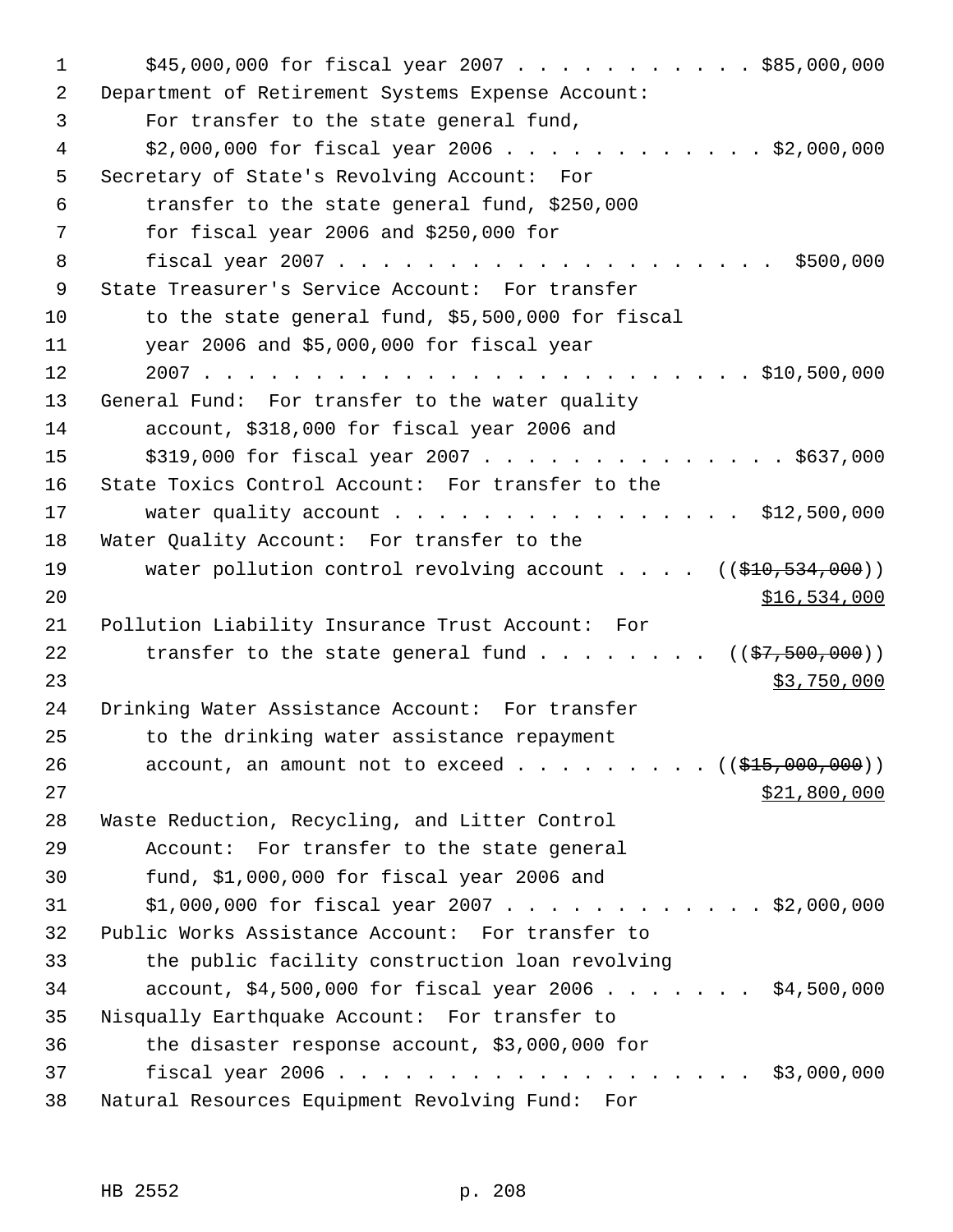transfer to the state general fund for fiscal year 2006 . . . . . . . . . . . . . . . . . . . . . . . \$1,000,000 General Fund: For transfer to the violence reduction and drug enforcement account, \$1,500,000 for fiscal year 2006 and \$1,500,000 for fiscal year 2007 . . . . . . . . . . . . . . . . . \$3,000,000 Education Legacy Trust Account: For transfer 8 to the student achievement account, \$35,541,000 for fiscal year 2006 and \$102,697,000 for fiscal year 2007 . . . . . . . . . . \$138,238,000 State and Local Improvements Revolving 12 Account: For transfer to the data 13 processing revolving account . . . . . . . . . . . . . . \$250,000 Water Quality Account: For transfer to 15 the data processing revolving account . . . . . . . . . . \$250,000 16 State Toxics Control Account: For transfer 17 to the data processing revolving account . . . . . . . . \$600,000 Local Toxics Control Account: For transfer 19 to the data processing revolving account . . . . . . . \$500,000 20 Washington Housing Trust Account: For transfer 21 to the data processing revolving account . . . . . . . \$800,000 Public Works Assistance Account: For transfer 23 to the data processing revolving account . . . . . . . . \$800,000

 **Sec. 806.** 2005 c 518 s 806 (uncodified) is amended to read as follows:

 **FOR THE STATE TREASURER--TRANSFERS.** For transfers in this section to the state general fund, pursuant to RCW 43.135.035(5), the state expenditure limit shall be increased by the amount of the transfer. The increase shall occur in the fiscal year in which the transfer occurs. The transfers are subject to the enactment of Senate Bill No. 5391 (tricare supplemental insurance), chapter 46, Laws of 2005.

Public Employees' and Retirees' Insurance Account:

For transfer to the state general fund,

\$5,000,000 ((for fiscal year 2006 and \$12,000,000))

35 for fiscal year 2007 . . . . . . . . . . . . . . ((\$17,000,000))  $$5,000,000$ 

General Fund--State Account: For transfer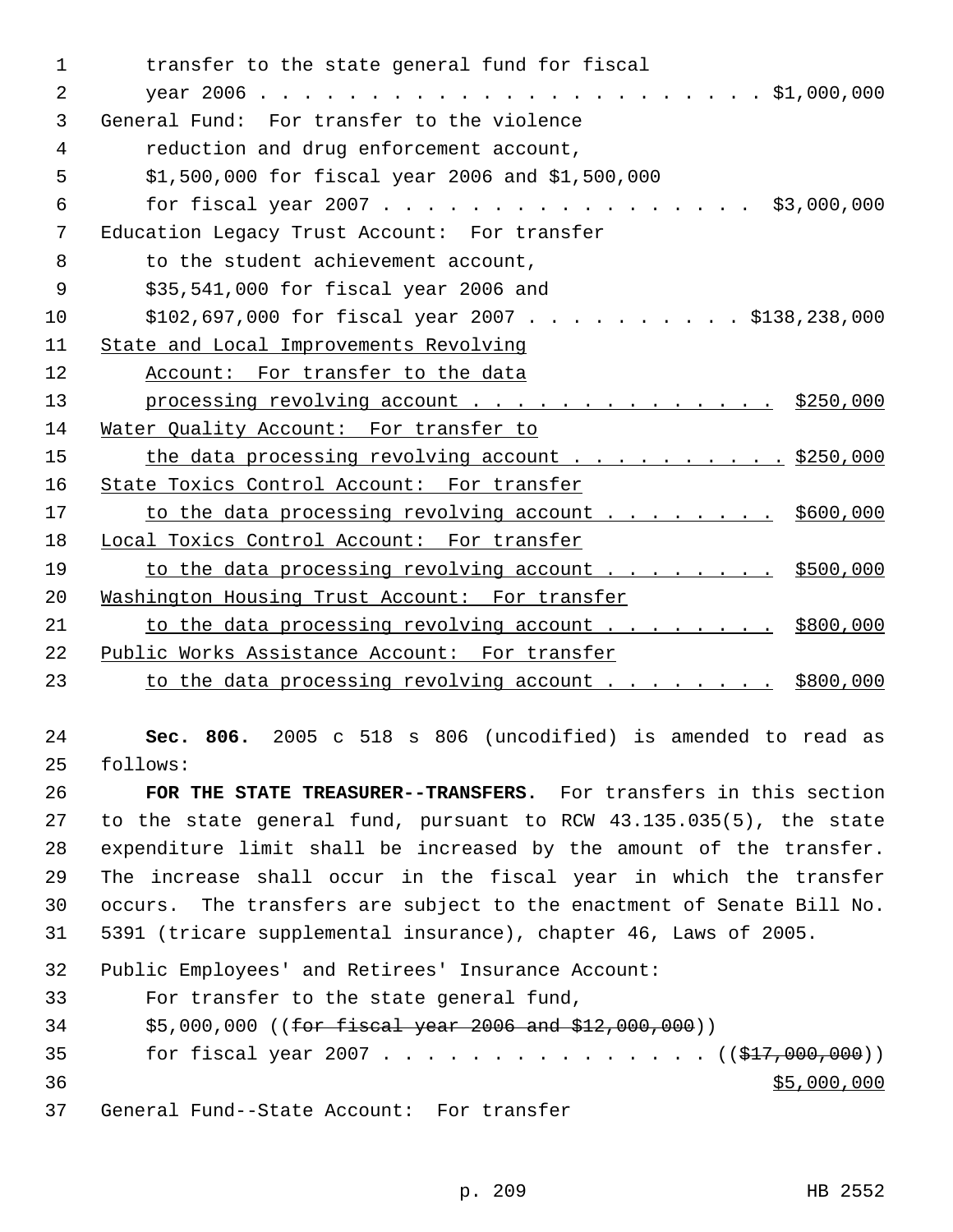|              | to the tourism development and promotion       |
|--------------|------------------------------------------------|
|              | account, $$150,000$ for fiscal year 2006 ((and |
| $\mathbf{3}$ |                                                |
|              | \$150,000                                      |
|              |                                                |

(End of part)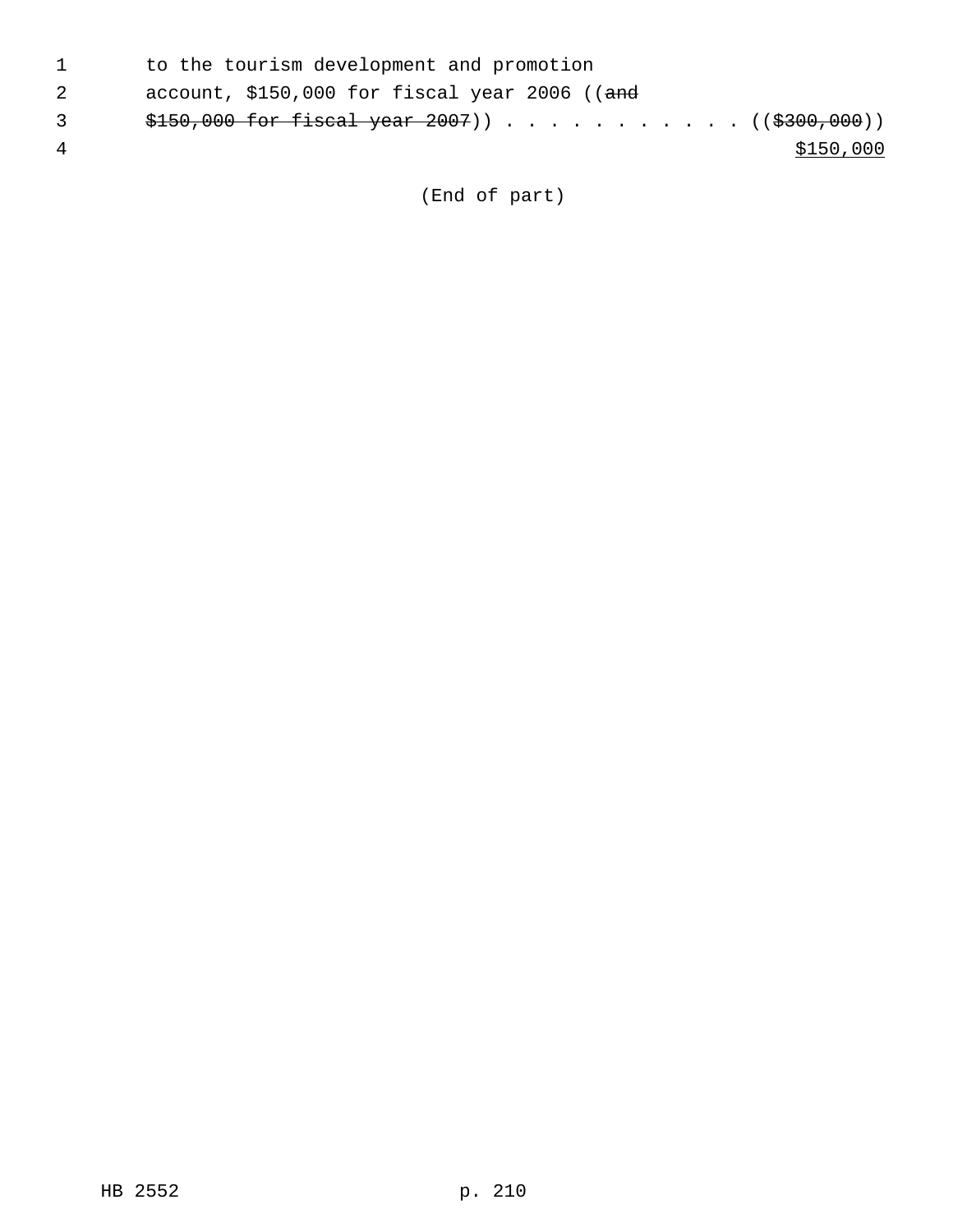| $\mathbf 1$ | PART IX                                                                  |
|-------------|--------------------------------------------------------------------------|
| 2           | <b>MISCELLANEOUS</b>                                                     |
|             |                                                                          |
| 3           | Sec. 901. 2005 c 518 s 948 (uncodified) is amended to read as            |
| 4           | follows:                                                                 |
| 5           | <b>COMPENSATION--INSURANCE BENEFITS.</b> The appropriations for state    |
| 6           | agencies, including institutions of higher education are subject to the  |
| 7           | following conditions and limitations:                                    |
| 8           | $(1)(a)$ The monthly employer funding rate for insurance benefit         |
| 9           | premiums, public employees' benefits board administration, and the       |
| 10          | uniform medical plan, shall not exceed \$663.00 per eligible employee    |
| 11          | for fiscal year 2006. For fiscal year 2007 the monthly employer          |
| 12          | funding rate shall not exceed \$744.00 per eligible employee represented |
| 13          | by a collective bargaining unit under the personnel system reform act    |
| 14          | of 2002, or \$618.00 per eligible nonrepresented employee.               |
| 15          | (b) In order to achieve the level of funding provided for health         |
| 16          | benefits, the public employees' benefits board shall require any or all  |
| 17          | the following:<br>Employee premium copayments, increases<br>оf<br>in.    |
| 18          | point-of-service cost sharing, the implementation of<br>managed          |
| 19          | competition, or make other changes to benefits consistent with RCW       |
| 20          | 41.05.065.                                                               |
| 21          | (c) The health care authority shall deposit any moneys received on       |
| 22          | behalf of the uniform medical plan as a result of rebates on             |
| 23          | prescription drugs, audits of hospitals, subrogation payments, or any    |
| 24          | other moneys recovered as a result of prior uniform medical plan claims  |
| 25          | payments, into the public employees' and retirees' insurance account to  |
| 26          | be used for insurance benefits. Such receipts shall not be used for      |

 (2) The health care authority, subject to the approval of the public employees' benefits board, shall provide subsidies for health benefit premiums to eligible retired or disabled public employees and school district employees who are eligible for medicare, pursuant to RCW 41.05.085. From January 1, 2006, through December 31, 2006, the subsidy shall be \$131.87. Starting January 1, 2007, the subsidy shall be \$149.67 per month.

administrative expenditures.

(3) Technical colleges, school districts, and educational service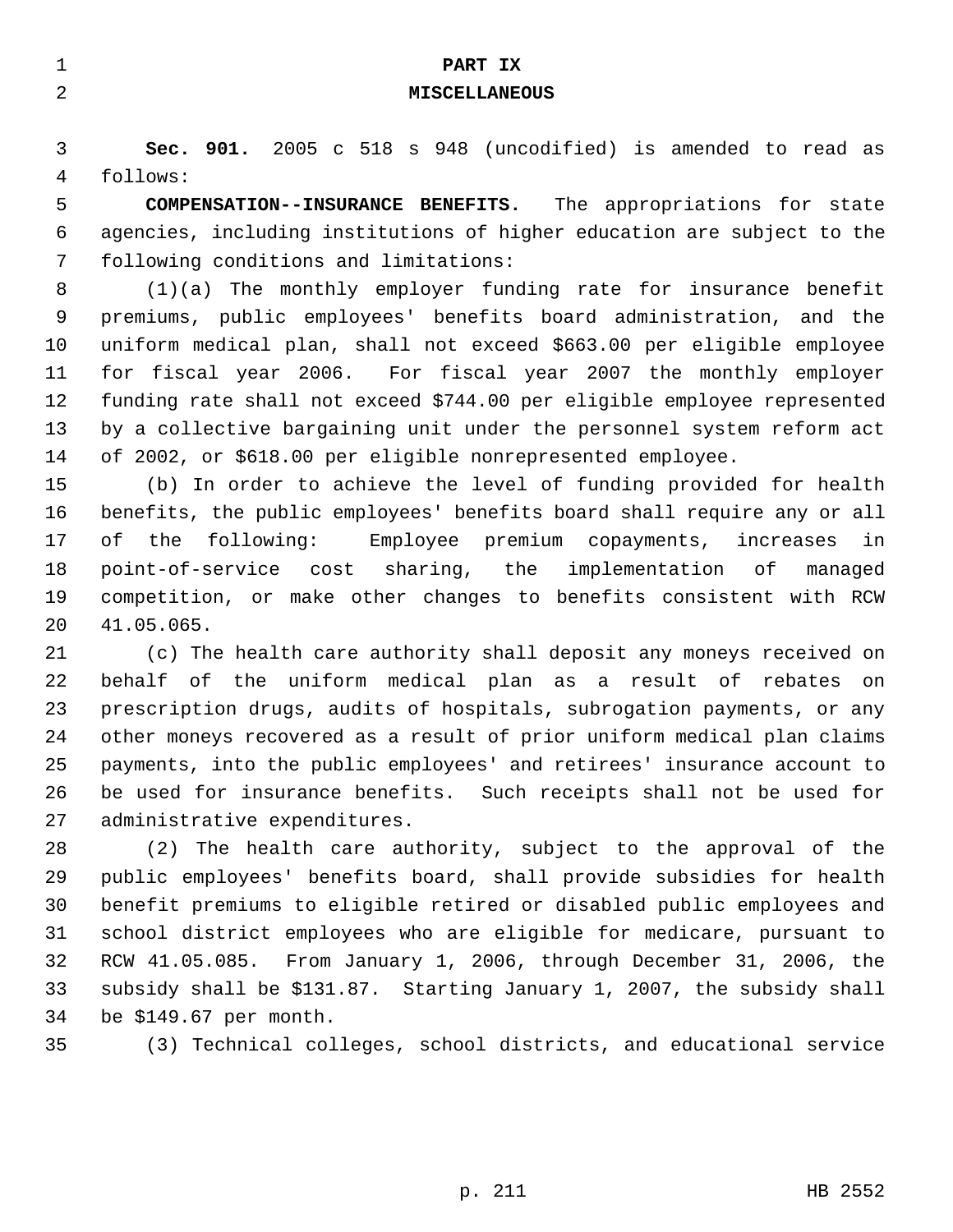districts shall remit to the health care authority for deposit into the public employees' and retirees' insurance account established in RCW 41.05.120 the following amounts:

 (a) For each full-time employee, \$48.42 per month beginning 5 September 1, 2005, and (( $\frac{2005}{1000}$ ,  $\frac{555.15}{1000}$  beginning September 1, 2006; (b) For each part-time employee who, at the time of the remittance, is employed in an eligible position as defined in RCW 41.32.010 or 41.40.010 and is eligible for employer fringe benefit contributions for basic benefits, \$48.42 each month beginning September 1, 2005, and ((\$55.73)) \$55.15 beginning September 1, 2006, prorated by the proportion of employer fringe benefit contributions for a full-time employee that the part-time employee receives. The remittance requirements specified in this subsection shall not apply to employees of a technical college, school district, or educational service district who purchase insurance benefits through contracts with the health care authority.

 **Sec. 902.** 2005 c 518 s 963 (uncodified) is amended to read as follows:

 **COLLECTIVE BARGAINING AGREEMENT--((WPEA)) PSE/PROFESSIONAL LOCAL 365 UNIT C--WESTERN WASHINGTON UNIVERSITY.** Budget amounts reflect the collective bargaining agreement reached between the Western Washington 22 University and the public school employees of Washington ((Public 23 Employees Association)) bargaining unit C under the personnel system reform act of 2002. For employees covered under this agreement, 25 provisions include a 3.2% salary increase effective retroactive to July 1, 2005. Provisions also include a 1.6% increase effective July 1, 2006, until June 30, 2007, and for implementation of the department of personnel 2002 salary survey for classes more than 25% below market rates.

 NEW SECTION. **Sec. 903.** A new section is added to 2005 c 518 (uncodified) to read as follows:

 **COLLECTIVE BARGAINING AGREEMENT--WASHINGTON STATE UNIVERSITY, WFSE BU 2.** Budget amounts reflect the collective bargaining agreement reached between Washington State University and the Washington federation of state employees bargaining unit 2 -- service employees under the personnel system reform act of 2002. For employees covered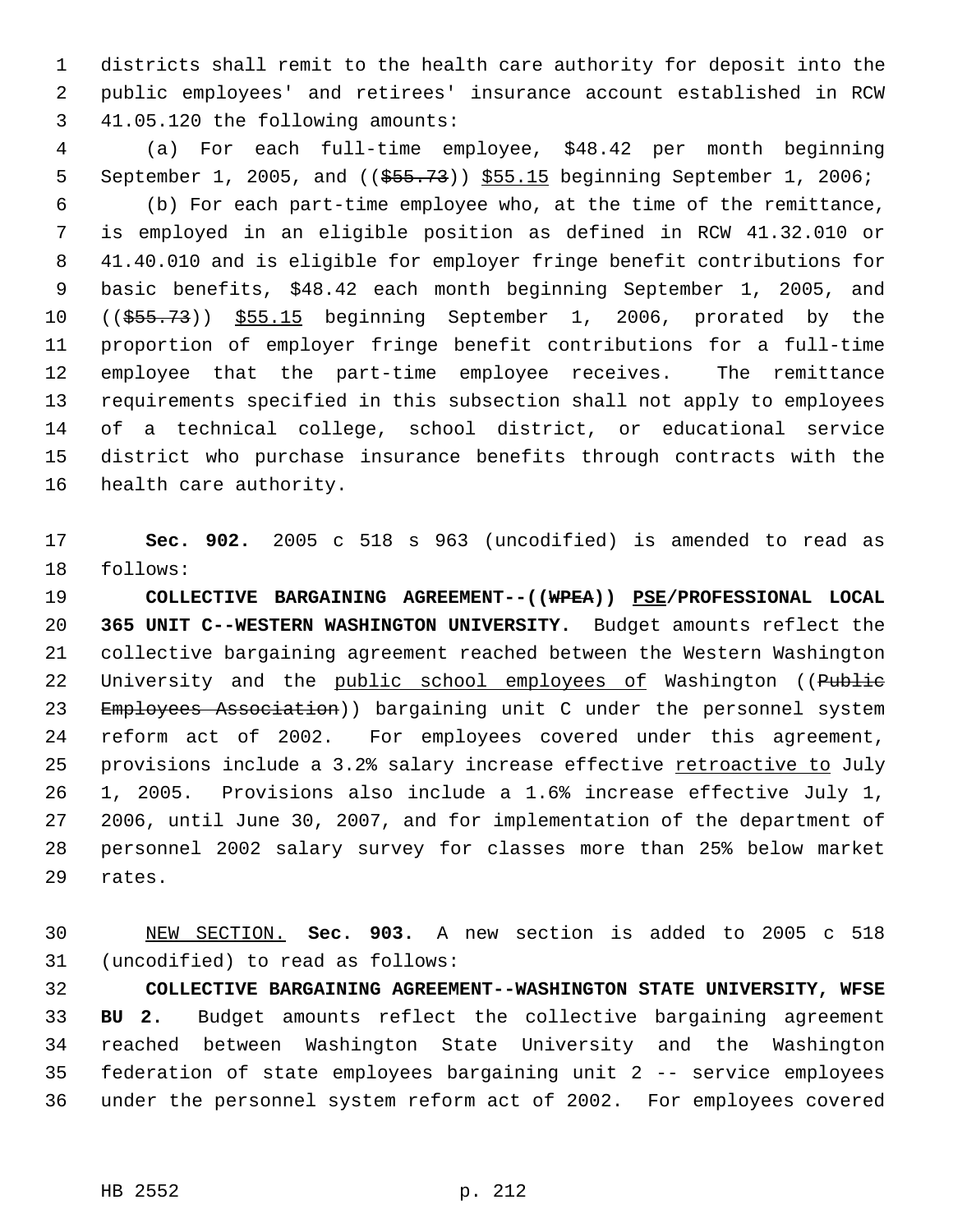under this agreement, provisions include a 3.2% salary increase effective retroactive to July 1, 2005. Provisions also include a one- time 2% lump sum payment effective July 1, 2006, and implementation of the department of personnel 2002 salary survey for classes more than 25% below market rate.

 **Sec. 904.** RCW 43.135.025 and 2000 2nd sp.s. c 2 s 1 are each amended to read as follows:

 (1) The state shall not expend from the general fund during any fiscal year state moneys in excess of the state expenditure limit established under this chapter.

 (2) Except pursuant to a declaration of emergency under RCW 43.135.035 or pursuant to an appropriation under RCW 43.135.045(4)(b), the state treasurer shall not issue or redeem any check, warrant, or voucher that will result in a state general fund expenditure for any fiscal year in excess of the state expenditure limit established under this chapter. A violation of this subsection constitutes a violation of RCW 43.88.290 and shall subject the state treasurer to the penalties provided in RCW 43.88.300.

 (3) The state expenditure limit for any fiscal year shall be the previous fiscal year's state expenditure limit increased by a percentage rate that equals the fiscal growth factor.

 (4) For purposes of computing the state expenditure limit for the fiscal year beginning July 1, 1995, the phrase "the previous fiscal year's state expenditure limit" means the total state expenditures from the state general fund, not including federal funds, for the fiscal year beginning July 1, 1989, plus the fiscal growth factor. This calculation is then computed for the state expenditure limit for fiscal years 1992, 1993, 1994, and 1995, and as required under RCW 43.135.035(4).

 (5) A state expenditure limit committee is established for the purpose of determining and adjusting the state expenditure limit as provided in this chapter. The members of the state expenditure limit committee are the director of financial management, the attorney general or the attorney general's designee, and the chairs of the senate committee on ways and means and the house of representatives committee on appropriations. All actions of the state expenditure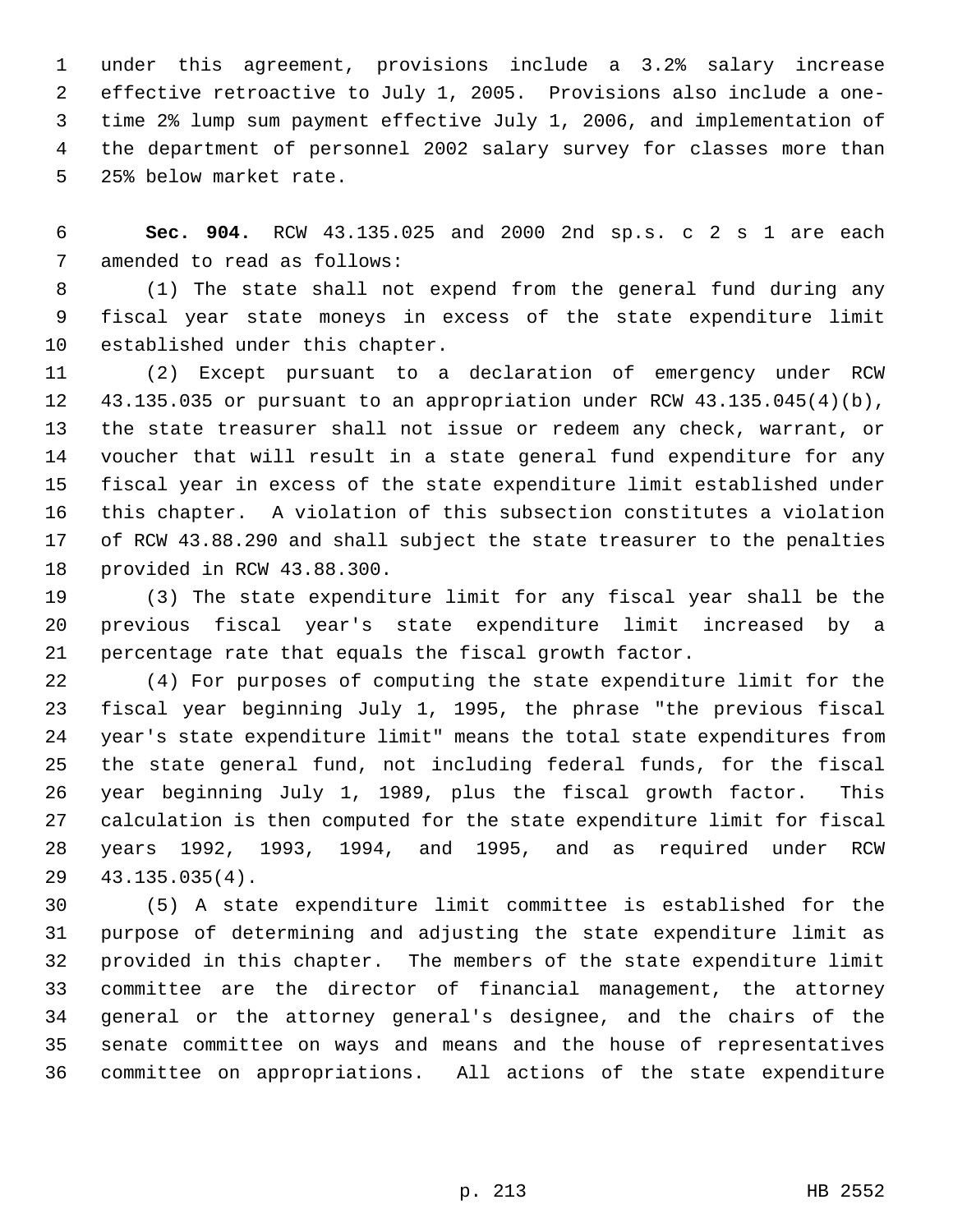limit committee taken pursuant to this chapter require an affirmative vote of at least three members.

 (6) Each November, the state expenditure limit committee shall adjust the expenditure limit for the preceding fiscal year based on actual expenditures and known changes in the fiscal growth factor and 6 then project an expenditure limit for the next two fiscal years. For the 2005-2007 fiscal biennium, this calculation shall include the state general fund appropriation to the economic stability account and the state general fund appropriation to the pension funding stabilization account for fiscal year 2006. If, by November 30th, the state expenditure limit committee has not adopted the expenditure limit adjustment and projected expenditure limit as provided in subsection (5) of this section, the attorney general or his or her designee shall adjust or project the expenditure limit, as necessary.

 (7) "Fiscal growth factor" means the average of the sum of inflation and population change for each of the prior three fiscal years.

 (8) "Inflation" means the percentage change in the implicit price deflator for the United States for each fiscal year as published by the federal bureau of labor statistics.

 (9) "Population change" means the percentage change in state population for each fiscal year as reported by the office of financial management.

 **Sec. 905.** RCW 43.135.035 and 2005 c 72 s 2 are each amended to read as follows:

 (1) After July 1, 1995, any action or combination of actions by the legislature that raises state revenue or requires revenue-neutral tax shifts may be taken only if approved by a two-thirds vote of each house, and then only if state expenditures in any fiscal year, including the new revenue, will not exceed the state expenditure limits established under this chapter. However, for legislation enacted between the effective date of this 2005 act and June 30, 2007, any action or combination of actions by the legislature that raises state revenue or requires revenue-neutral tax shifts may be taken with the approval of a majority of members elected to each house, so long as state expenditures in any fiscal year, including the new revenue, will not exceed the state expenditure limits established under this chapter.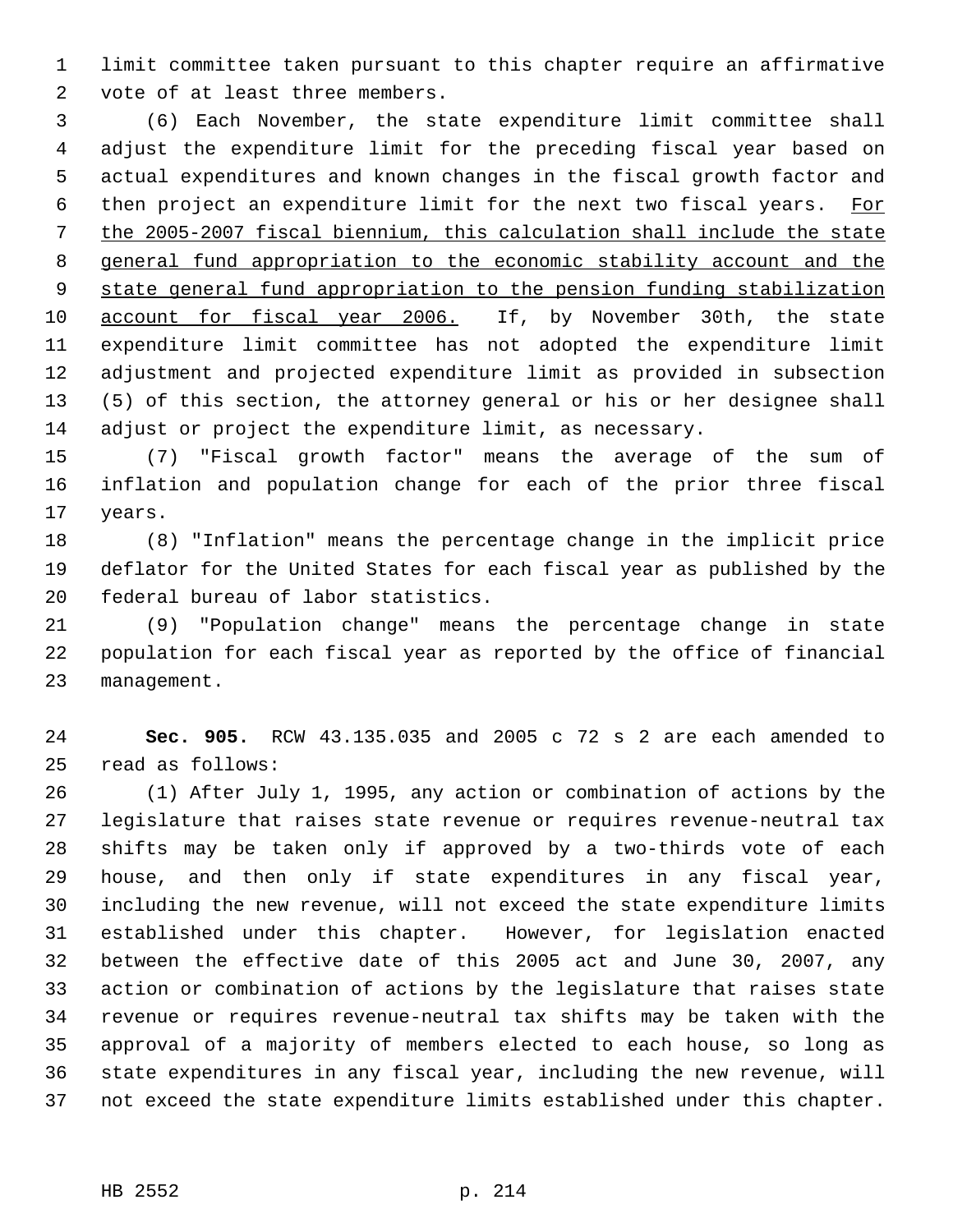(2)(a) If the legislative action under subsection (1) of this section will result in expenditures in excess of the state expenditure limit, then the action of the legislature shall not take effect until approved by a vote of the people at a November general election. The state expenditure limit committee shall adjust the state expenditure limit by the amount of additional revenue approved by the voters under this section. This adjustment shall not exceed the amount of revenue generated by the legislative action during the first full fiscal year in which it is in effect. The state expenditure limit shall be adjusted downward upon expiration or repeal of the legislative action.

 (b) The ballot title for any vote of the people required under this section shall be substantially as follows:

 "Shall taxes be imposed on . . . . . . . in order to allow a spending increase above last year's authorized spending adjusted for inflation and population increases?"

 (3)(a) The state expenditure limit may be exceeded upon declaration of an emergency for a period not to exceed twenty-four months by a law approved by a two-thirds vote of each house of the legislature and signed by the governor. The law shall set forth the nature of the emergency, which is limited to natural disasters that require immediate government action to alleviate human suffering and provide humanitarian assistance. The state expenditure limit may be exceeded for no more than twenty-four months following the declaration of the emergency and only for the purposes contained in the emergency declaration.

 (b) Additional taxes required for an emergency under this section may be imposed only until thirty days following the next general election, unless an extension is approved at that general election. The additional taxes shall expire upon expiration of the declaration of emergency. The legislature shall not impose additional taxes for emergency purposes under this subsection unless funds in the education construction fund have been exhausted.

 (c) The state or any political subdivision of the state shall not impose any tax on intangible property listed in RCW 84.36.070 as that statute exists on January 1, 1993.

 (4) If the cost of any state program or function is shifted from the state general fund on or after January 1, 1993, to another source of funding, or if moneys are transferred from the state general fund to another fund or account, the state expenditure limit committee, acting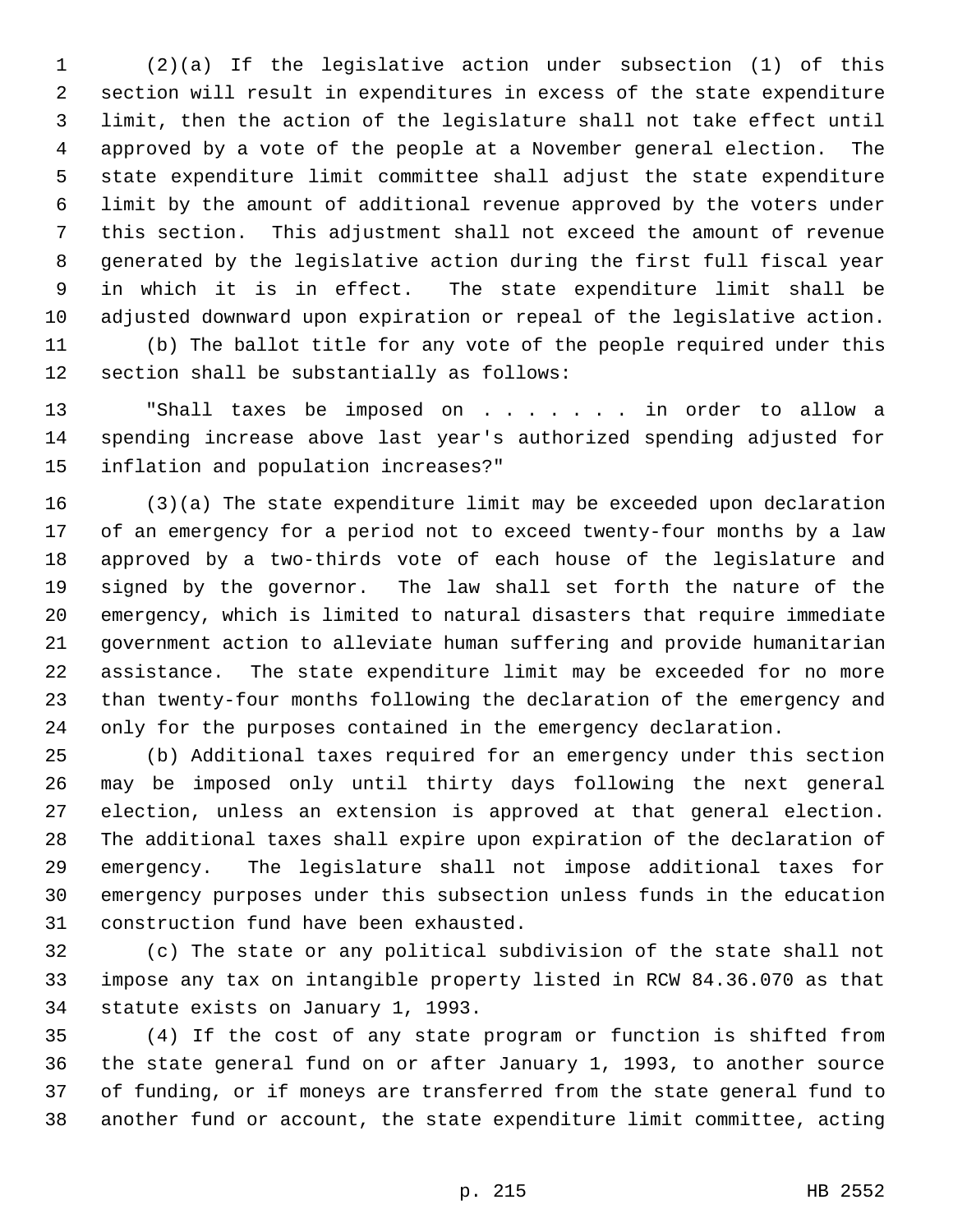pursuant to RCW 43.135.025(5), shall lower the state expenditure limit 2 to reflect the shift. For purposes of this section, expenditures from the pension funding stabilization account shall not be considered a state program cost shift from the state general fund to another 5 account. For the purposes of this section, a transfer of money from the state general fund to another fund or account includes any state legislative action taken that has the effect of reducing revenues from a particular source, where such revenues would otherwise be deposited into the state general fund, while increasing the revenues from that particular source to another state or local government account. This subsection does not apply to the dedication or use of lottery revenues under RCW 67.70.240(3) or property taxes under RCW 84.52.068, in 13 support of education or education expenditures. For the 2005-2007 fiscal biennium, this section does not apply to the state general fund 15 appropriation to the economic stability account and the state general fund appropriation to the pension funding stabilization account for 17 fiscal year 2006. The unexpended portion of the 2005-2007 fiscal biennium appropriations to these accounts are not to be included in the calculation of expenditures from the state general fund for the purpose 20 of determining whether expenditures exceed the expenditure limit.

 (5) If the cost of any state program or function is shifted to the state general fund on or after January 1, 2000, from another source of funding, or if moneys are transferred to the state general fund from another fund or account, the state expenditure limit committee, acting pursuant to RCW 43.135.025(5), shall increase the state expenditure limit to reflect the shift.

 NEW SECTION. **Sec. 906.** Sections 904 and 905 of this act expire July 1, 2007.

 NEW SECTION. **Sec. 907.** If any provision of this act or its application to any person or circumstance is held invalid, the remainder of the act or the application of the provision to other persons or circumstances is not affected.

 NEW SECTION. **Sec. 908.** This act is necessary for the immediate preservation of the public peace, health, or safety, or support of the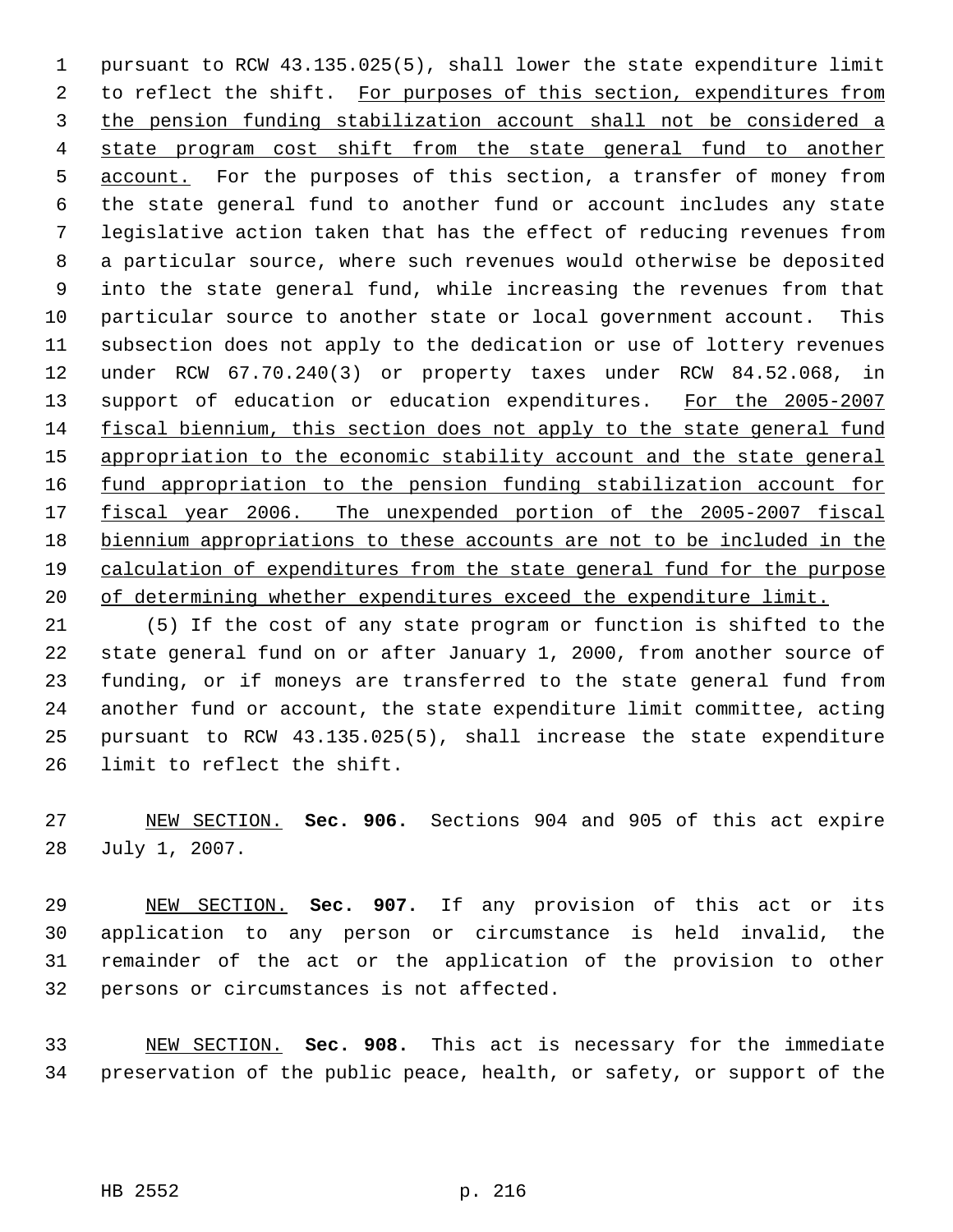- 1 state government and its existing public institutions, and takes effect
- 2 immediately.

(End of part)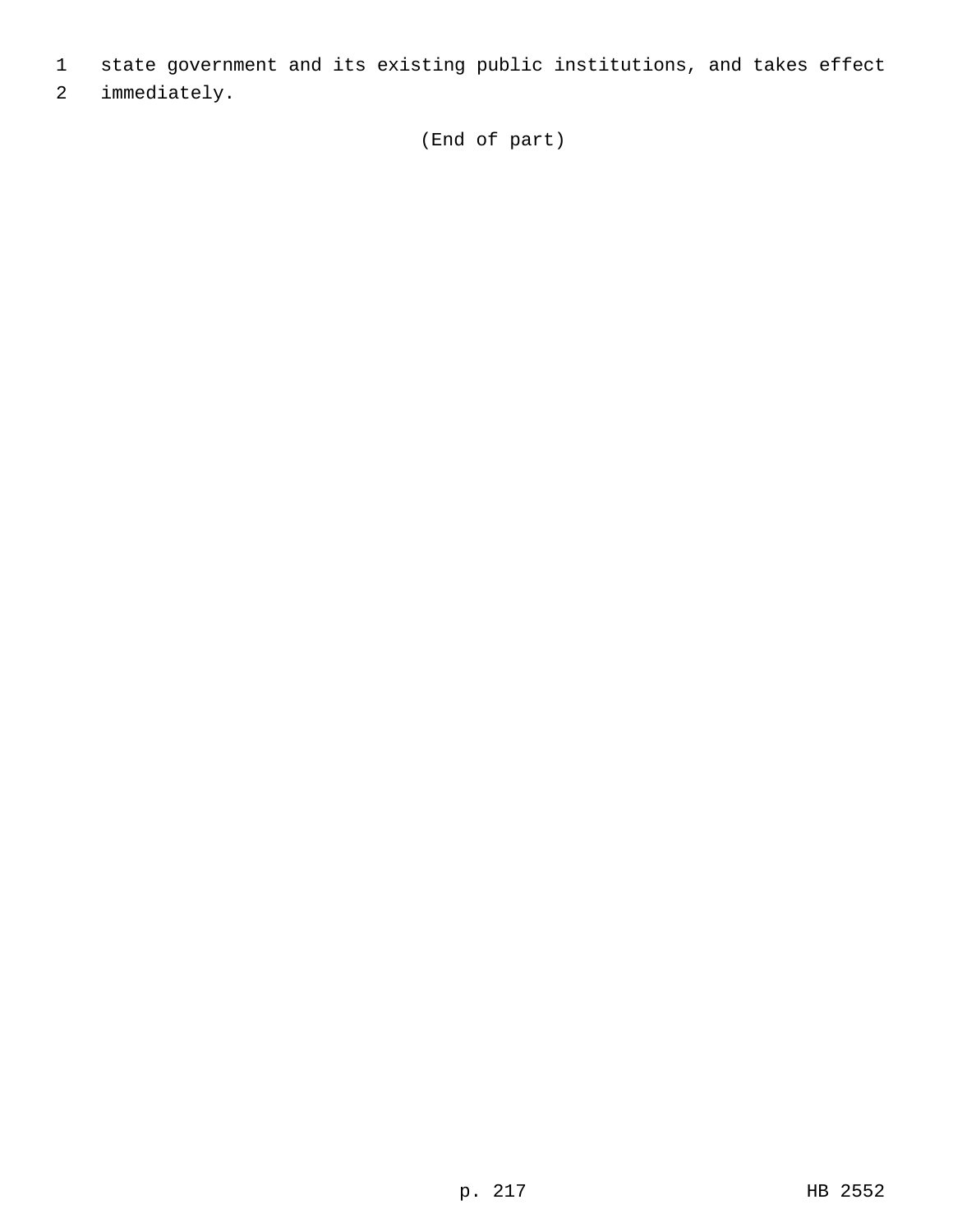| 197<br>SUNDRY CLAIMS                                                 |
|----------------------------------------------------------------------|
| 3<br>ADMINISTRATOR FOR THE COURTS                                    |
| 14<br>ATTORNEY GENERAL                                               |
| 35<br>BOARD FOR VOLUNTEER FIREFIGHTERS                               |
| 32<br>BOARD OF ACCOUNTANCY                                           |
| 79<br><b>BOARD</b><br>- OF<br>INDUSTRIAL INSURANCE APPEALS           |
| 30<br>BOARD OF<br>TAX APPEALS                                        |
| 15<br>CASELOAD FORECAST COUNCIL                                      |
| 181<br>CENTRAL WASHINGTON UNIVERSITY                                 |
| 14<br>CITIZENS' COMMISSION ON SALARIES FOR ELECTED OFFICIALS         |
| COLLECTIVE BARGAINING AGREEMENT                                      |
| 212<br>PSE/PROF LOCAL 365 UNIT C--WESTERN WA UNIVERSITY              |
| 2.12<br>WASHINGTON STATE UNIVERSITY, WFSE BU 2                       |
| 98<br>COLUMBIA RIVER GORGE COMMISSION                                |
| 27<br>COMMISSION ON AFRICAN-AMERICAN AFFAIRS                         |
| 12<br>COMMISSION ON ASIAN-PACIFIC-AMERICAN AFFAIRS                   |
| 27<br>COMMISSION ON HISPANIC AFFAIRS                                 |
| 211<br>COMPENSATION--INSURANCE BENEFITS                              |
| 105<br>CONSERVATION COMMISSION                                       |
| 2<br>COURT OF<br>APPEALS                                             |
| 79<br>CRIMINAL JUSTICE TRAINING COMMISSION                           |
| 116<br>DEPARTMENT OF AGRICULTURE                                     |
| 39<br>DEPARTMENT<br>OF ARCHAEOLOGY AND HISTORIC PRESERVATION         |
| 16<br>COMMUNITY, TRADE, AND ECONOMIC DEVELOPMENT<br>DEPARTMENT<br>ΟF |
| 91<br>DEPARTMENT OF CORRECTIONS                                      |
| 167<br>DEPARTMENT OF EARLY LEARNING                                  |
| 98<br>DEPARTMENT OF ECOLOGY                                          |
| 106<br>DEPARTMENT OF FISH AND WILDLIFE                               |
| . 31<br>DEPARTMENT OF GENERAL ADMINISTRATION                         |
| . 85<br>DEPARTMENT OF HEALTH                                         |
| 32<br>DEPARTMENT OF INFORMATION SERVICES                             |
| .80<br>DEPARTMENT OF LABOR AND INDUSTRIES                            |
| 119<br>DEPARTMENT OF LICENSING                                       |
| 111<br>DEPARTMENT OF NATURAL RESOURCES                               |
| 26<br>DEPARTMENT OF PERSONNEL                                        |
| DEPARTMENT OF RETIREMENT SYSTEMS                                     |
| . 197<br>CONTRIBUTIONS TO RETIREMENT SYSTEMS                         |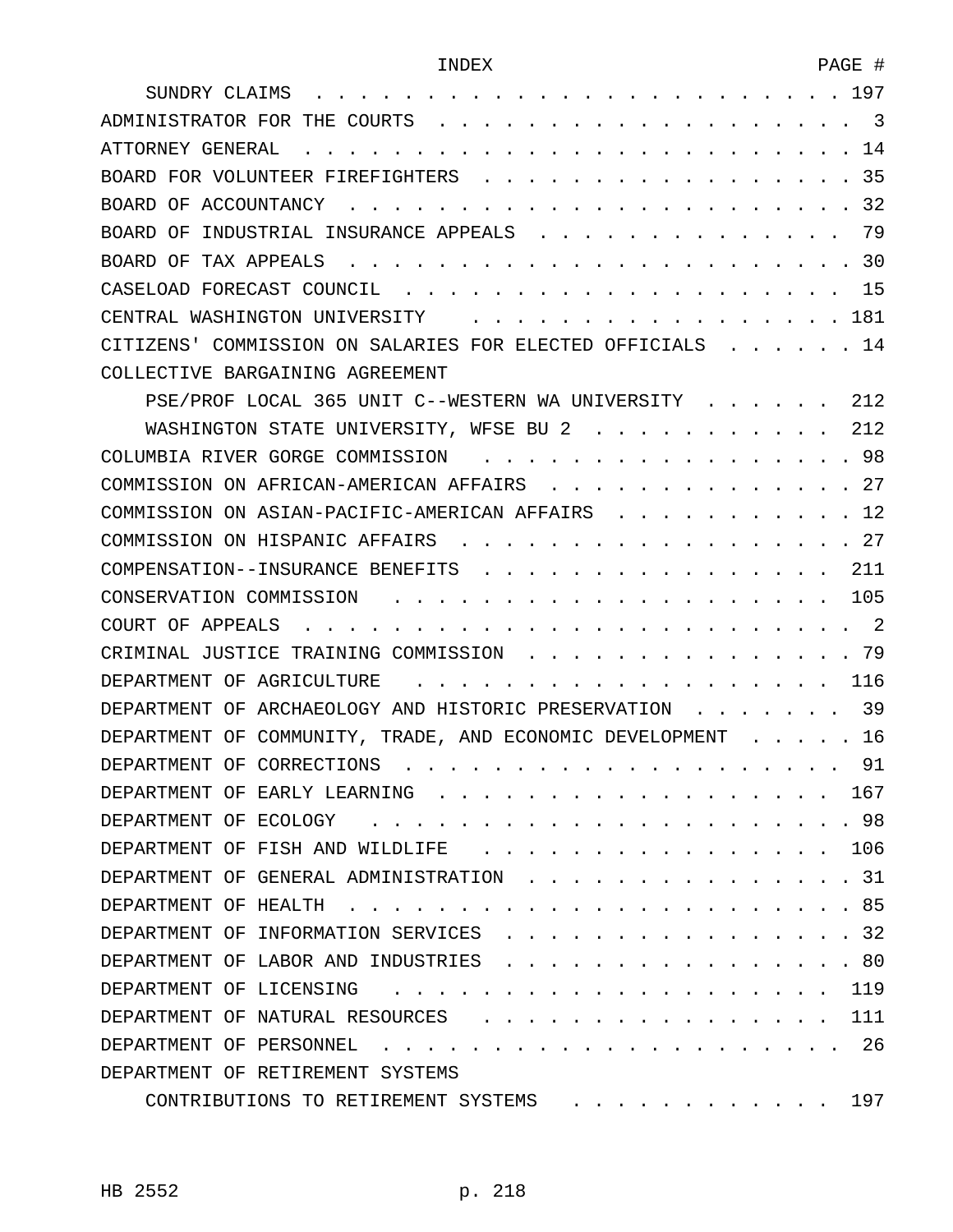| 28<br>OPERATIONS                                                                                  |
|---------------------------------------------------------------------------------------------------|
| 29<br>DEPARTMENT OF REVENUE                                                                       |
| 95<br>DEPARTMENT OF<br>SERVICES FOR THE BLIND                                                     |
| DEPARTMENT OF<br>SOCIAL AND HEALTH SERVICES                                                       |
| ADMINISTRATION AND SUPPORTING SERVICES PROGRAM<br>74                                              |
| AGING AND ADULT SERVICES PROGRAM<br>60                                                            |
| 66<br>ALCOHOL AND SUBSTANCE ABUSE PROGRAM                                                         |
| 40<br>CHILDREN AND FAMILY SERVICES PROGRAM                                                        |
| 54<br>DEVELOPMENTAL DISABILITIES PROGRAM                                                          |
| 64<br>ECONOMIC SERVICES PROGRAM                                                                   |
| 43<br>JUVENILE REHABILITATION PROGRAM                                                             |
| 68<br>MEDICAL ASSISTANCE PROGRAM                                                                  |
| 47<br>MENTAL HEALTH PROGRAM                                                                       |
| 75<br>PAYMENTS TO OTHER AGENCIES PROGRAM                                                          |
| 73<br>VOCATIONAL REHABILITATION PROGRAM                                                           |
| 83<br>DEPARTMENT OF VETERANS AFFAIRS                                                              |
| 192<br>EASTERN WASHINGTON STATE HISTORICAL SOCIETY                                                |
| 179<br>EASTERN WASHINGTON UNIVERSITY                                                              |
| 22<br>ECONOMIC AND REVENUE FORECAST COUNCIL                                                       |
| 96<br>EMPLOYMENT SECURITY DEPARTMENT                                                              |
| 105<br>ENVIRONMENTAL HEARINGS OFFICE                                                              |
| 32<br>FORENSIC INVESTIGATION COUNCIL                                                              |
| GOVERNOR                                                                                          |
| 198<br>EMERGENCY COMMUNICATIONS INTEROPERABILITY                                                  |
| 199<br>LIFE SCIENCES DISCOVERY FUND AUTHORITY                                                     |
| GOVERNOR'S OFFICE OF INDIAN AFFAIRS<br>11                                                         |
| GROWTH PLANNING HEARINGS BOARD<br>. 38                                                            |
| HIGHER EDUCATION COORDINATING BOARD                                                               |
| FINANCIAL AID AND GRANT PROGRAMS<br>. 187                                                         |
| POLICY COORDINATION AND ADMINISTRATION<br>. . 186                                                 |
| 85<br>HOME CARE QUALITY AUTHORITY                                                                 |
| HORSE RACING COMMISSION<br>33<br>$\mathbf{1}$ $\mathbf{1}$ $\mathbf{1}$ $\mathbf{1}$ $\mathbf{1}$ |
| . 2<br>HOUSE OF REPRESENTATIVES                                                                   |
| HUMAN RIGHTS COMMISSION<br>79                                                                     |
| INDETERMINATE SENTENCE REVIEW BOARD<br>. 83                                                       |
| INSURANCE COMMISSIONER<br>. 32<br>$\cdots$<br>$\sim$ $\sim$ $\sim$ $\sim$                         |
| INTERAGENCY COMMITTEE FOR OUTDOOR RECREATION<br>103                                               |
| LAW LIBRARY<br>. . 2                                                                              |
| LIEUTENANT GOVERNOR<br>. 8                                                                        |
| LIQUOR CONTROL BOARD<br>. 33                                                                      |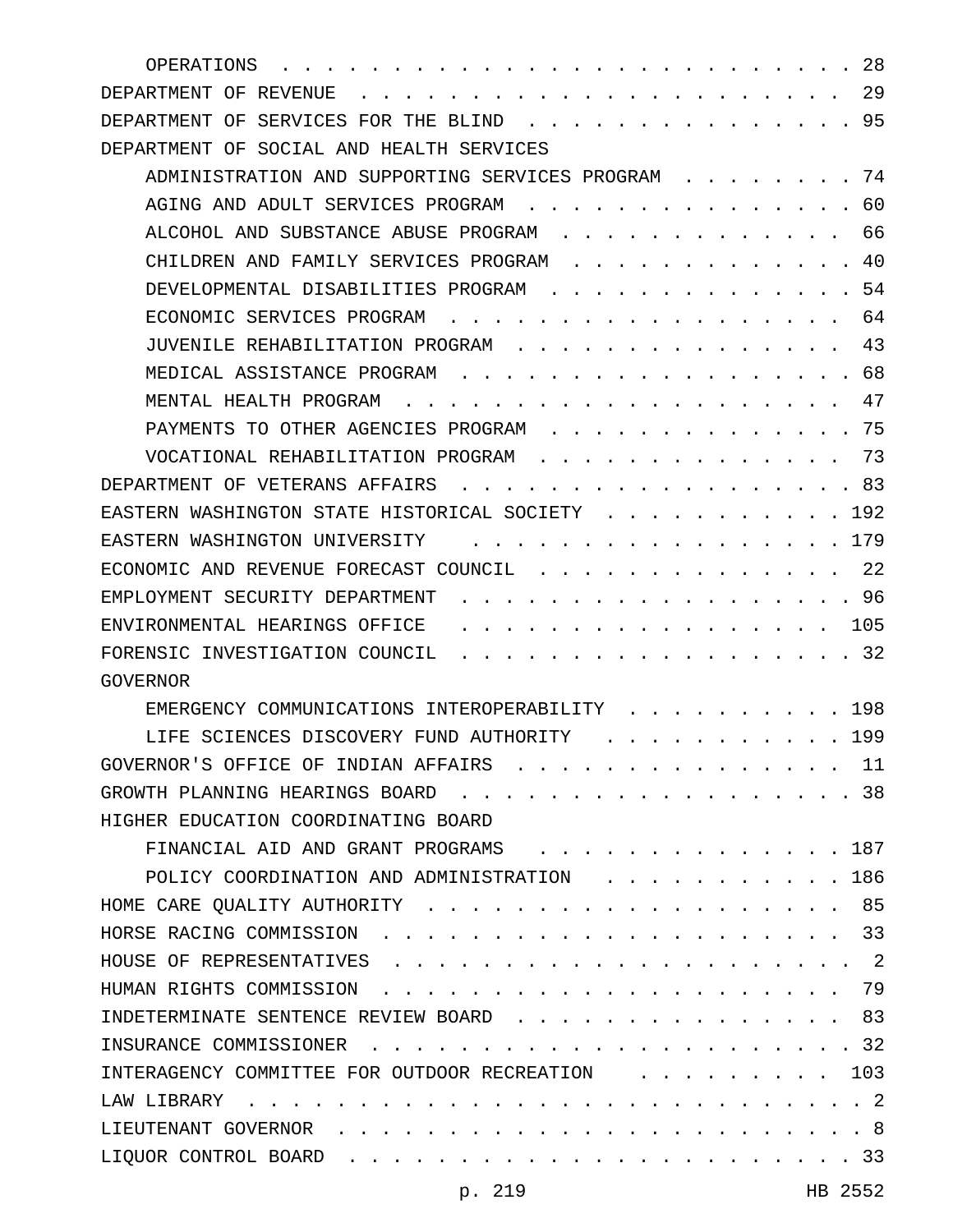| 36<br>MILITARY DEPARTMENT                                                                                                                                                                                                                                                   |
|-----------------------------------------------------------------------------------------------------------------------------------------------------------------------------------------------------------------------------------------------------------------------------|
| 26<br>ADMINISTRATIVE HEARINGS<br><b>OFFICE</b><br>OF                                                                                                                                                                                                                        |
| - 5<br>OFFICE OF<br>CIVIL LEGAL AID                                                                                                                                                                                                                                         |
| 22<br>OFFICE OF<br>FINANCIAL MANAGEMENT                                                                                                                                                                                                                                     |
| CENTAL SERVICE AGENCY CHARGES<br>202                                                                                                                                                                                                                                        |
| 200<br>CONTRIBUTIONS TO RETIREMENT SYSTEMS                                                                                                                                                                                                                                  |
| 202<br>DISABILITY SURVIVOR'S BENEFIT                                                                                                                                                                                                                                        |
| 203<br>ECONOMIC STABILITY ACCOUNT                                                                                                                                                                                                                                           |
| 196<br>EDUCATION LEGACY TRUST ACCOUNT                                                                                                                                                                                                                                       |
| 196<br>FIRE CONTINGENCY                                                                                                                                                                                                                                                     |
| 196<br>FIRE CONTINGENCY POOL                                                                                                                                                                                                                                                |
| 202<br>HEALTH SERVICES ACCOUNT                                                                                                                                                                                                                                              |
| PENSION FUNDING STABILIZATION ACCOUNT<br>201                                                                                                                                                                                                                                |
| 200<br>PENSION PLAN 1 UNFUNDED LIABILITIES                                                                                                                                                                                                                                  |
| STUDENT ACHIEVEMENT ACCOUNT<br>196                                                                                                                                                                                                                                          |
| WASHINGTON BIOENERGY LOAN ACCOUNT<br>201                                                                                                                                                                                                                                    |
| OFFICE OF MINORITY AND WOMEN'S BUSINESS ENTERPRISES<br>31                                                                                                                                                                                                                   |
| 5<br>PUBLIC DEFENSE<br>OFFICE OF                                                                                                                                                                                                                                            |
| THE GOVERNOR<br>OFFICE OF<br>6                                                                                                                                                                                                                                              |
| PERSONNEL APPEALS BOARD<br>28                                                                                                                                                                                                                                               |
| PUBLIC DISCLOSURE COMMISSION<br>-9                                                                                                                                                                                                                                          |
| PUBLIC EMPLOYMENT RELATIONS COMMISSION<br>38                                                                                                                                                                                                                                |
| SECRETARY OF<br>-9<br>STATE                                                                                                                                                                                                                                                 |
| SENTENCING GUIDELINES<br>COMMISSION<br>95                                                                                                                                                                                                                                   |
| SPOKANE INTERCOLLEGIATE RESEARCH AND TECHNOLOGY INSTITUTE<br>190                                                                                                                                                                                                            |
| 12<br>STATE AUDITOR                                                                                                                                                                                                                                                         |
| STATE BOARD FOR COMMUNITY AND TECHNICAL COLLEGES<br>170<br>$\mathbf{r}$ , $\mathbf{r}$ , $\mathbf{r}$ , $\mathbf{r}$                                                                                                                                                        |
| STATE CONVENTION AND TRADE CENTER<br>. 39                                                                                                                                                                                                                                   |
| . 75<br>STATE HEALTH CARE AUTHORITY                                                                                                                                                                                                                                         |
| STATE INVESTMENT BOARD<br>. 29                                                                                                                                                                                                                                              |
| STATE PARKS AND RECREATION COMMISSION<br>. 102                                                                                                                                                                                                                              |
| STATE PATROL<br>. 121<br>$\frac{1}{2}$<br>$\mathbf{r}$ . The set of the set of the set of the set of the set of the set of the set of the set of the set of the set of the set of the set of the set of the set of the set of the set of the set of the set of the set of t |
| STATE SCHOOL FOR THE BLIND<br>193<br>$\cdots$                                                                                                                                                                                                                               |
| STATE SCHOOL FOR THE DEAF<br>$\cdots$ 193<br>$\sim$<br>$\sim$ $\sim$ $\sim$ $\sim$                                                                                                                                                                                          |
| . 12<br>STATE TREASURER<br>$\mathbf{L}$<br>$\mathbf{r}$ and $\mathbf{r}$                                                                                                                                                                                                    |
| BOND RETIREMENT AND INTEREST 194, 195                                                                                                                                                                                                                                       |
| COUNTY CRIMINAL JUSTICE ASSISTANCE ACCOUNT<br>205                                                                                                                                                                                                                           |
| 206<br>FEDERAL REVENUES FOR DISTRIBUTION                                                                                                                                                                                                                                    |
| MUNICIPAL CRIMINAL JUSTICE ASSISTANCE ACCOUNT<br>205                                                                                                                                                                                                                        |
| 204<br>STATE REVENUES FOR DISTRIBUTION                                                                                                                                                                                                                                      |